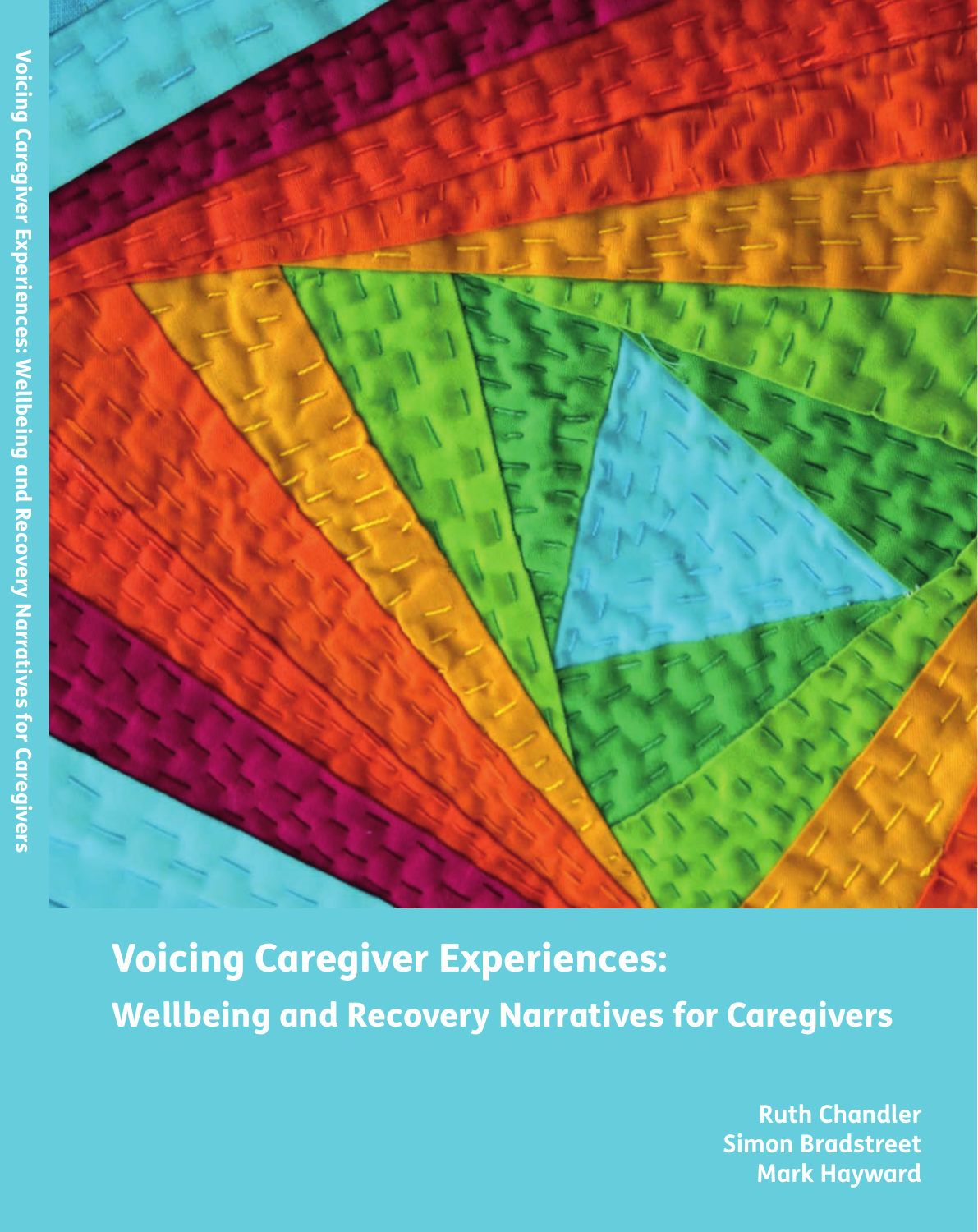# Voicing Caregiver Experiences: Wellbeing and Recovery Narratives for Caregivers

**Ruth Chandler Simon Bradstreet Mark Hayward**

*A collaboration between Sussex Partnership NHS Foundation Trust and the Scottish Recovery Network*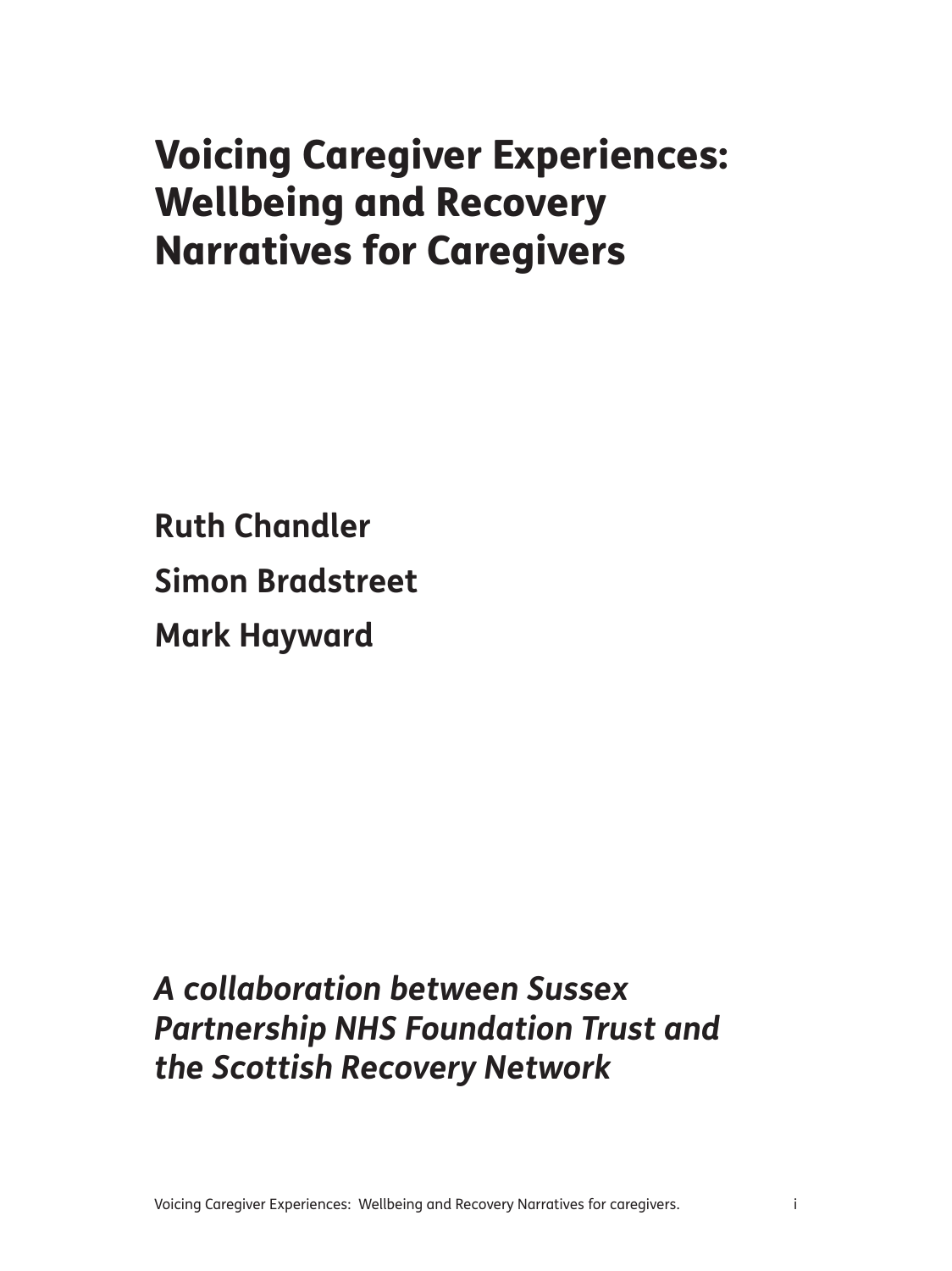This is a 2013 joint publication from:

Sussex Partnership NHS Foundation Trust Worthing, West Sussex http://www.sussexpartnership.nhs.uk/

Scottish Recovery Network Glasgow http://www.scottishrecovery.net/

This work is licensed under a Creative Commons Attribution-NonCommercial-NoDerivs 3.0 Unported License



A catalogue record for this book is available from the British Library

ISBN: 978 0 9556359 6 0

Designed and Printed by Fairhall & Bryant Ltd, Lancing, West Sussex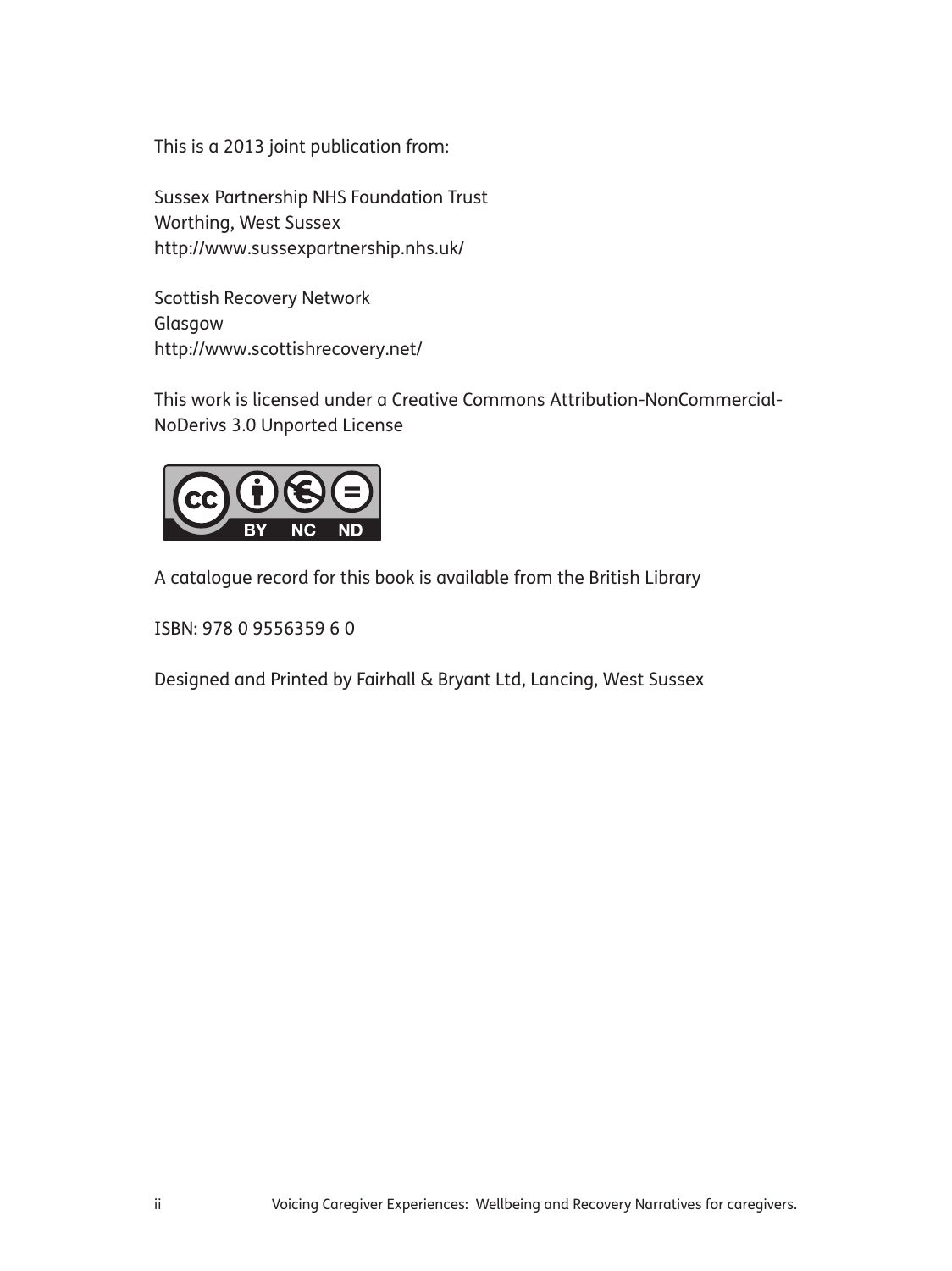## **Contents**

| Acknowledgements                               |                                                                                                       | v  |
|------------------------------------------------|-------------------------------------------------------------------------------------------------------|----|
| <b>Terminology</b>                             |                                                                                                       | v  |
| About this project<br><b>Chapter summaries</b> |                                                                                                       | 1  |
|                                                |                                                                                                       | 15 |
| <b>Chapter 1</b>                               | What does recovery mean to me?<br>Ruth Chandler, Simon Bradstreet and Mark Hayward                    | 19 |
| <b>Chapter 2</b>                               | Recovery a strange word for me<br>In Sussex, Anon                                                     | 25 |
| <b>Chapter 3</b>                               | The silver lining<br>In Sussex, Mr and Mrs P                                                          | 27 |
| <b>Chapter 4</b>                               | So you love someone with a mental illness?<br>In Scotland, Cathy Hamilton                             | 39 |
| <b>Chapter 5</b>                               | My story so far<br>In Sussex, Anon                                                                    | 45 |
| <b>Chapter 6</b>                               | Love is the first ingredient (transcript)<br>In Scotland, Anon                                        | 51 |
| <b>Chapter 7</b>                               | Pause for thought<br>Between Sussex and Scotland, Ruth Chandler,<br>Simon Bradstreet and Mark Hayward | 63 |
| <b>Chapter 8</b>                               | Every pebble counts<br>In Sussex, Anon                                                                | 77 |
| <b>Chapter 9</b>                               | Recovery - or simply acceptance?<br>In Scotland, Jennifer Robertson                                   | 93 |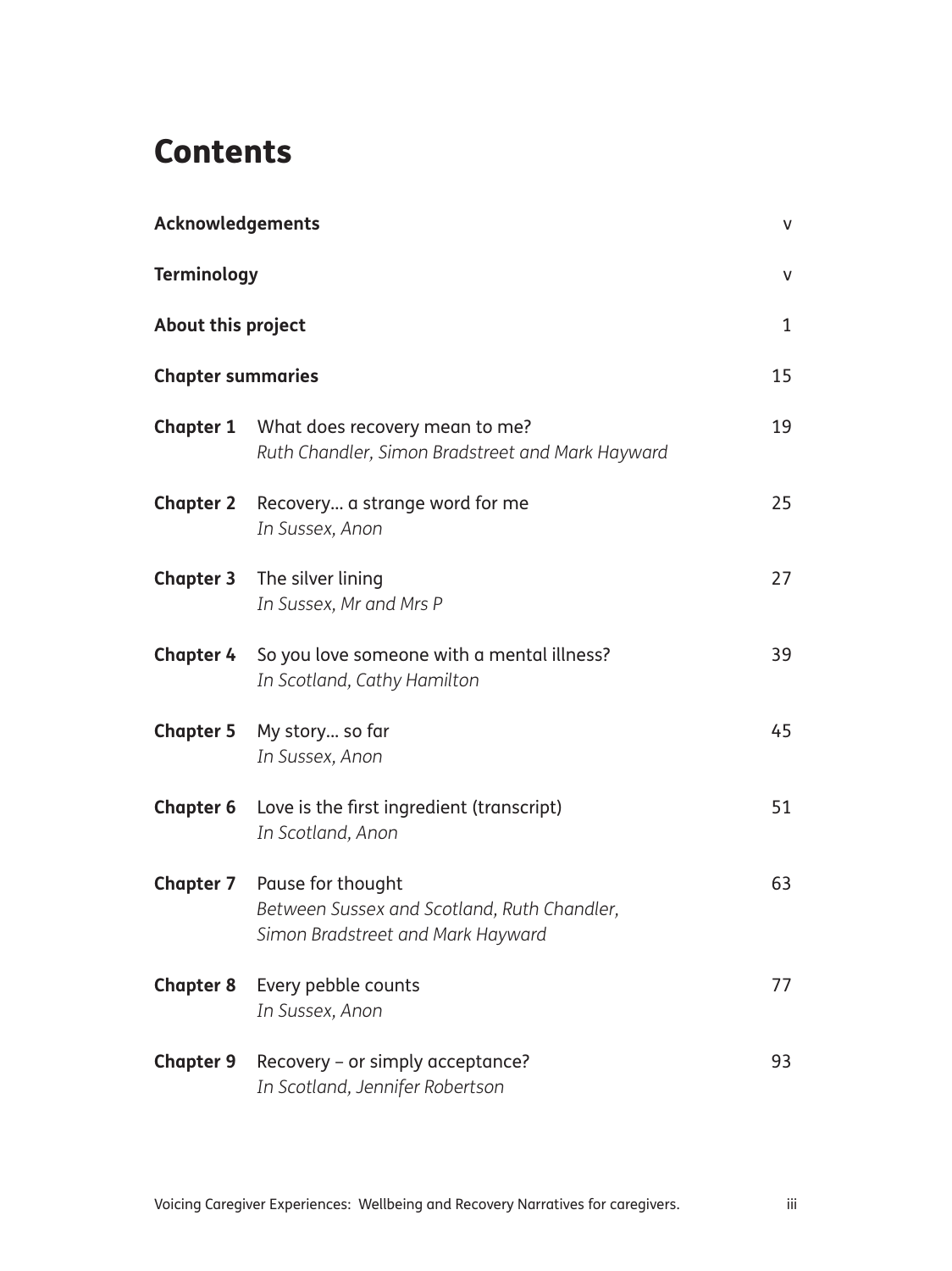|                   | <b>Chapter 10</b> I wish I could go back and give myself a hug<br>In Scotland, Patricia Mullen | 105 |
|-------------------|------------------------------------------------------------------------------------------------|-----|
|                   | Chapter 11 Hearing the music and remembering to dance<br>In Scotland, Elinor Dowson            | 121 |
|                   | <b>Chapter 12</b> Recovery together<br>In Sussex, Anon                                         | 137 |
|                   | <b>Chapter 13</b> Making sense of it all<br>Ruth Chandler, Simon Bradstreet and Mark Hayward   | 145 |
| <b>References</b> |                                                                                                | 161 |
| Useful resources  |                                                                                                | 163 |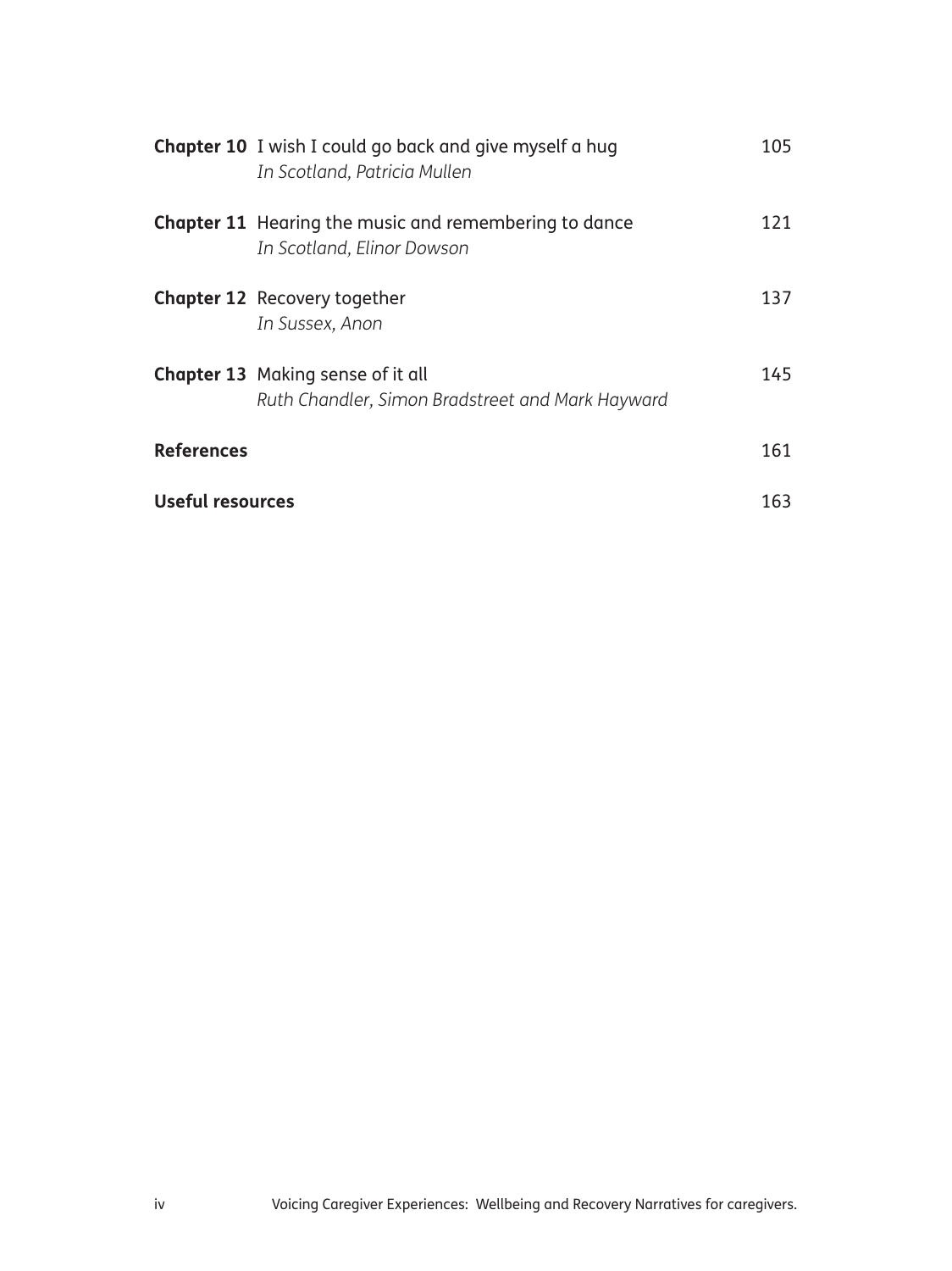# Acknowledgements

My family, for stepping up to being caregivers for me when I was ill during the final months of writing this book.

The carers, who have helped us to see their pain and inspired us to consider their needs as important.

The Glasgow Association for Mental Health, and Support in Mind Scotland, for their help in identifying Scottish contributors.

## **Terminology**

The term 'carer' is most frequently used to describe the role of a family member or friend who provides unpaid, ongoing support to people with mental health difficulties. We have chosen to use the term 'caregiver' throughout to acknowledge this gift.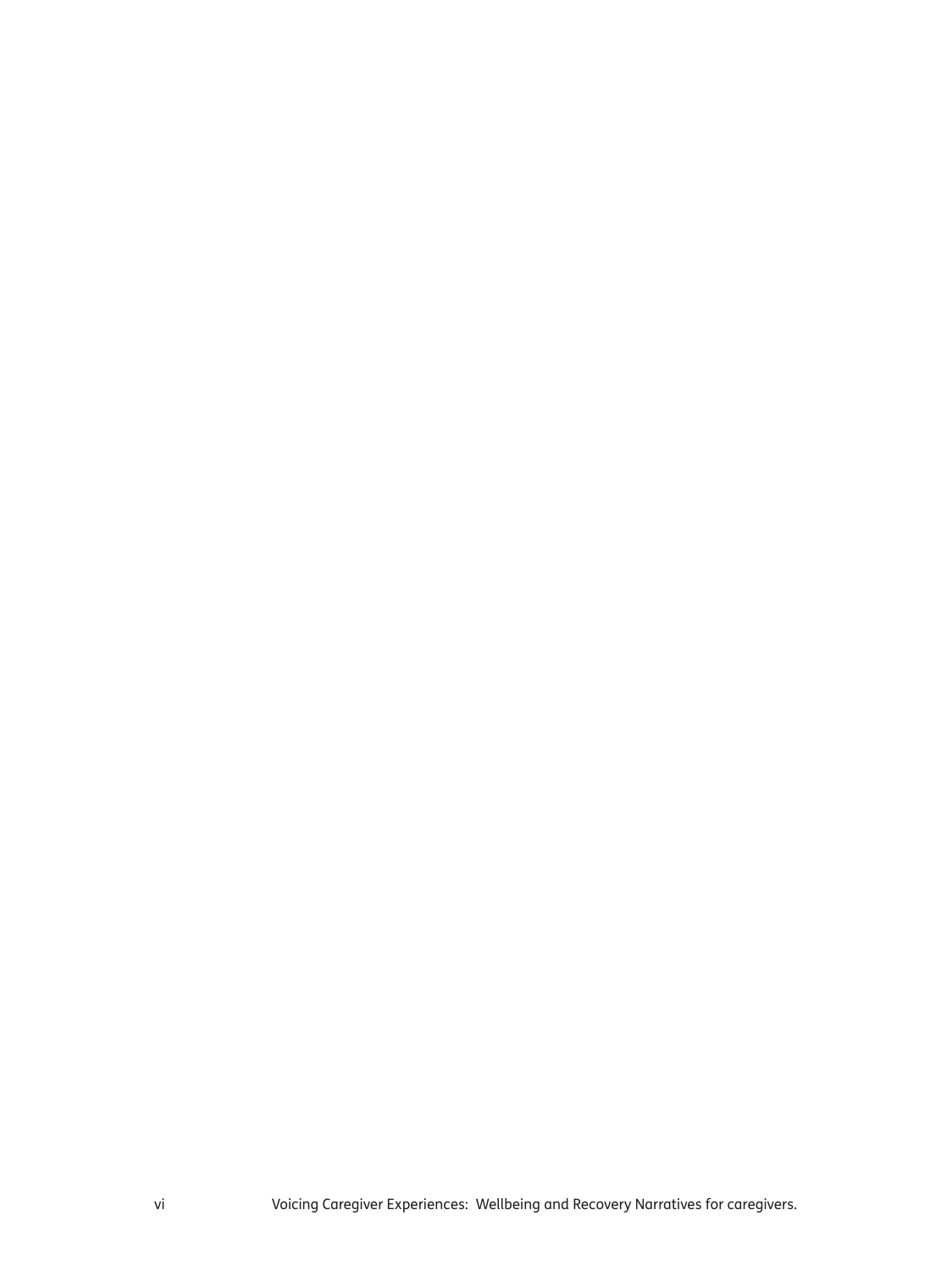# About this Project

Recovery – understood as living a meaningful and satisfying life in the presence or absence of symptoms – has taken centre stage in Scottish mental health settings, and is fast doing so in England. This project, jointly run by Sussex Partnership NHS Foundation Trust and the Scottish Recovery Network, responds to a gap in caregivers' understanding of recovery by building on work already undertaken by both partners to find out what recovery means for caregivers of people with longer-term mental health issues. The Scottish Recovery Network previously ran a small project on the experience of recovery for caregivers. This involved speaking with groups of caregivers in different parts of Scotland and sharing the findings in a report called *Carers and Supporting Recovery* (Parr, 2009). In Sussex, Life Story Work that actively named and reframed experience was key to *Voicing Psychotic Experiences* (VPE), an earlier collaboration with people who experience psychosis to name what both recovery and psychosis meant to them and to offer practice points to front line workers and other people experiencing psychosis (Chandler & Hayward, 2009). The method used in VPE was supported storytelling in which the editors took a hands-off approach to narrative content and format but offered support for each author's preferred storytelling style, as well as flexibility when authors were not well enough to write. Follow-up interviews with VPE authors suggested that the process itself was as helpful as the output in supporting their recovery, and this was an experience shared in Scotland within similar projects founded on people's recovery narratives.

This project combined both of the above approaches to work realistically with the unpredictability of caregivers' lives and the time constraints imposed by the activity of caring. Because caregivers are as diverse as the general population, we have not tried to represent their diversity here. One of the principles behind VPE was a commitment to **radical collaboration** informed by respectful curiosity and active listening to experiences different from your own (Chadwick, 2006). Radical collaboration does not start from a position of already knowing or by imposing an end point or top-down agenda on dialogue between partners, as this stops new learning from taking place; rather the commitment is to a *process* of supported discovery in which new insights are made sense of in a person-centred way. This process can be uncomfortable, as it involves listening to world views that can challenge your assumptions and beliefs and make you think more deeply about why you hold on to them. But the rewards outweigh the discomfort when, for example, it enables someone to make sense of a difficult situation or discover new possibilities within it.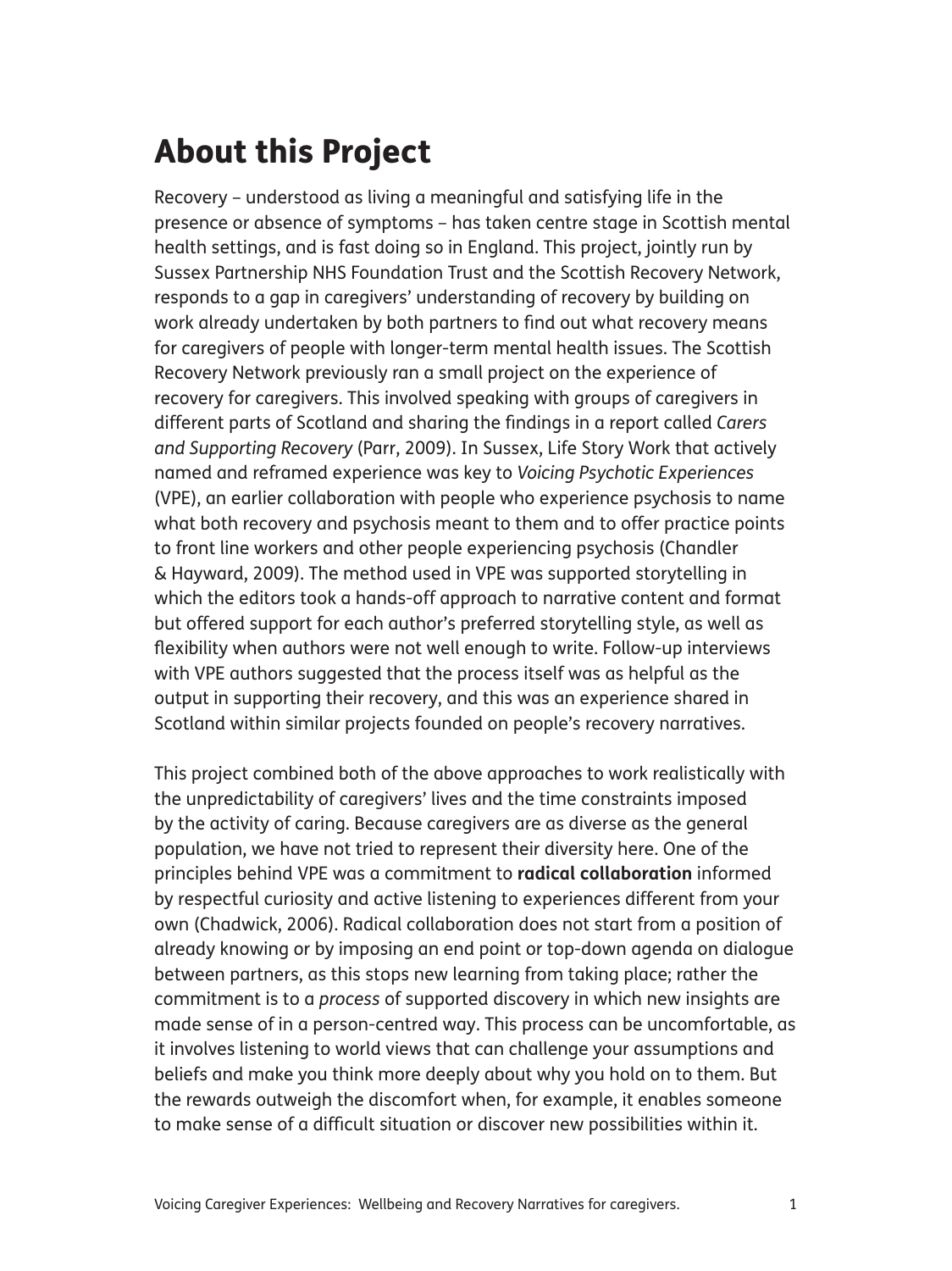The editors took the principle of radical collaboration as a way of organising this book without forcing a consensus. They went into the collaboration with a range of personal and professional perspectives on recovery and wellbeing. Lead editor Ruth Chandler has been a caregiver herself, and has also experienced psychosis within her recovery journey. For her, recovery is about having the power to name and reframe personal and social experience and to act on the lessons learned in this process. She is a researcher with an interest in Life Story Work as a support for person-centred recovery and as a way of improving relationships between 'experts by lived experience' and professional experts. The key word for her when thinking about these relationships is *authenticity* – that is, being honest about the enablers and disablers to genuine partnership working. Her role in this project was to facilitate Life Story Work in a Sussex context, put the accounts into an initial conceptual framework for thinking about recovery and wellbeing for caregivers and develop an appropriate methodology for thinking through the collective learning in the project.

Simon Bradstreet is the Director of the Scottish Recovery Network and has an organisational and personal commitment to supporting recovery and wellbeing for all parties in the triangle of care. His role in the writing of this project was to facilitate Life Story Work in a Scottish context, offer a national perspective on key debates and keep the conceptual framework and methodology grounded and accessible for caregivers in both locations.

Mark Hayward's work combines organisational and personal outlooks on recovery. He is a clinical psychologist who knows about the pain and struggles of caregiving from his attempts to support the recovery journeys of people experiencing psychosis. The lessons he's learned have been taken into research studies that attempt to find ways of directly addressing the needs of caregivers through brief, accessible writing interventions. His role in the writing of this book was to bring this wider research context into the development of interactive learning materials, facilitate Life Story Work in Sussex and analyse key themes.

These different perspectives were sometimes mutually exclusive in terms of process and outcome but were mutually aligned when it came to viewing recovery and wellbeing for caregivers as a meaning-making process that everyone has a right to access, with organisational resources to support it. Contested meanings are par for the course in debates around recovery since,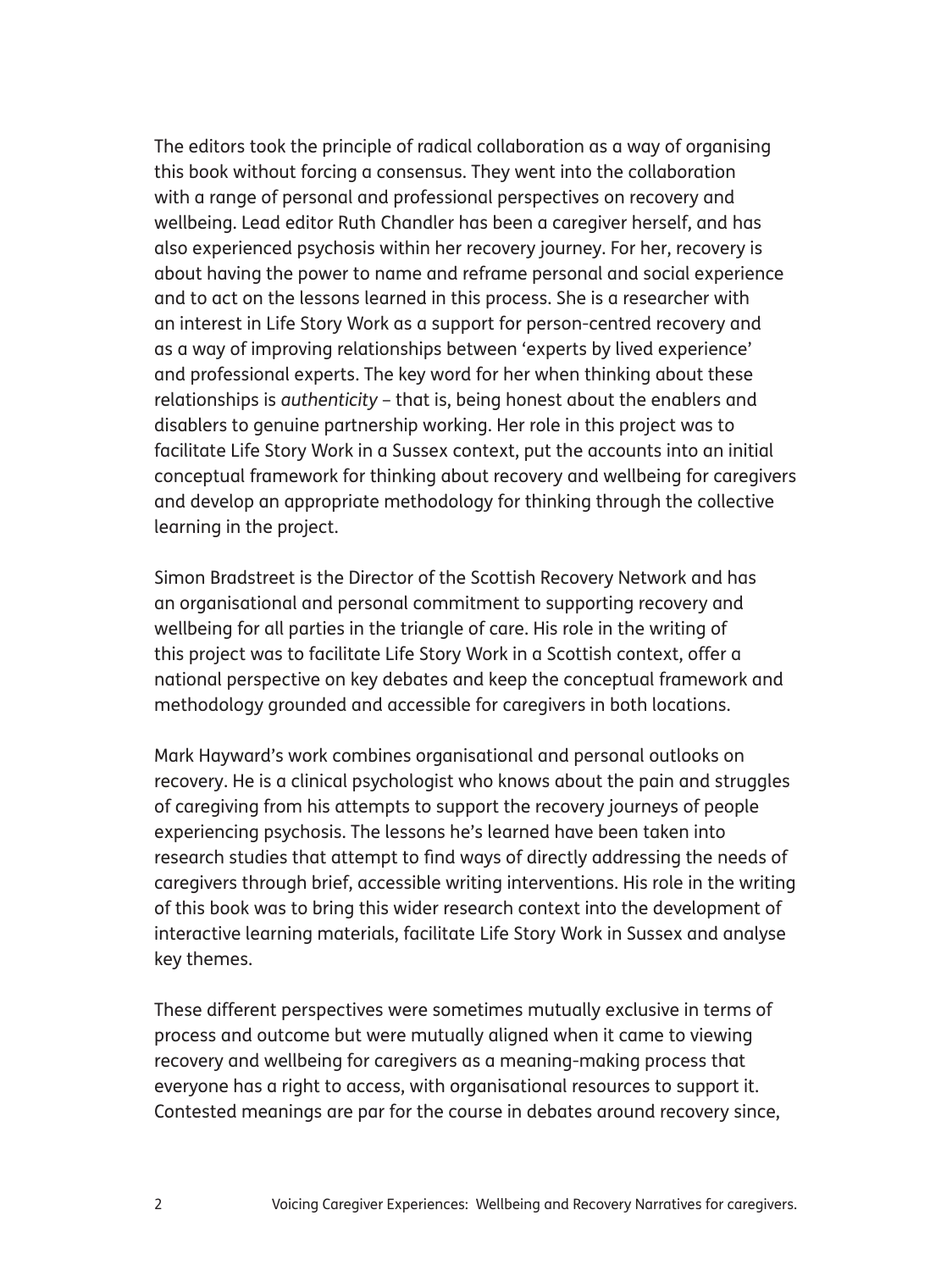as we explain below, there is no single story, model or point of view that could hope to explain recovery and wellbeing for everyone. Rather, the range of meanings in play is part of a widespread shift away from top-down definitions of wellbeing and recovery and towards a more democratic process of listening to and learning from the different meanings caregivers and service users attach to their experiences.

There were also the related questions of power and empowerment to consider. Empowerment is not something you do to someone else. The last thing the editors wanted to do was reduce the narratives to the status of examples or case studies in a project *about* caregivers instead of creating a shared learning journey. One of the lessons of recovery ways of working is to give up the idea that language and power are somehow separate or that power (formal and informal) is somehow a bad thing. All three editors are paid to write about recovery, which involves dealing with organisational pressures and opportunities (e.g. performance targets, securing and making good use of time and resources), and this shaped the way they put the book together. It would look very different (and indeed be much shorter!) had there not been sufficient organisational power and support to produce it. But this kind of power carries responsibilities and limits: the editors are not free to say whatever they like (or rather they are, but they would not keep their jobs for very long!).

The caregiver authors contributed on a voluntary basis and were free to say exactly what they liked, but their timescales and priorities were driven by the same unpredictable factors associated with caregiving that shaped each narrative; sometimes they couldn't find the time and/or emotional strength to write at all. The challenge for the editors was how best to roll with the uncertainty of caregivers' lives and make enough room for the **interpretative agency** of each author (and editor) to come to the fore. This approach facilitated the self-empowerment of contributors to **name** and **frame** their own experiences in a narrative that made sense to them. To this end we asked each caregiver to put their recovery first – as a journey distinct from, but also bound up with, the recovery of the person they cared for – while recognising that some people might find this difficult.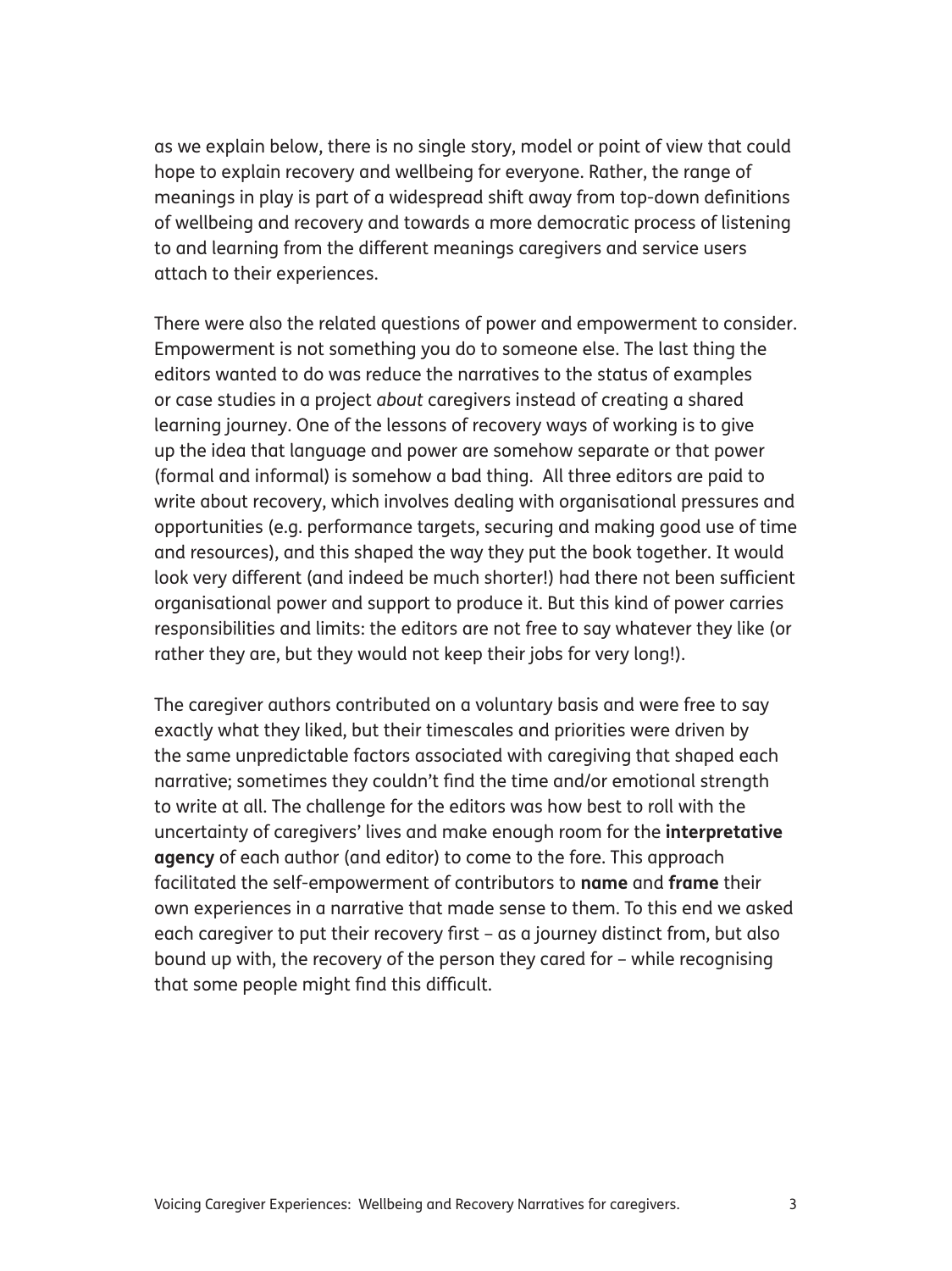## How we worked together

One of the practical aims of our collaboration was to find ways of acknowledging our differences respectfully for the purpose of modelling this more democratic approach to recovery and wellbeing (made up as it is of multiple perspectives and values), and to draw out new learning about what these terms might mean for the caregivers in this book more specifically. We collected five narratives from each location over a period of two years, and worked with the authors to set the direction of the project and its editing process.

Two meetings with caregivers – one in Scotland and one in Sussex – were held at the start of the collaboration to establish the aims and outcomes of the project, provide information/support and clarify how the narratives would be used.

The agreed aims at the start of this project were:

- 1. To support the recovery and wellbeing of our authors, both within and beyond the activity of caregiving.
- 2. To share learning that supports the recovery and wellbeing of other caregivers, both within and beyond the activity of caregiving.
- 3. To share learning about caregivers' skills and knowledge with mental health providers.
- 4. To share learning about recovery and wellbeing for caregivers with policy makers and other key decision makers.

We did not initially ask about wellbeing, but because it was such a strong theme from very early on in the collection process we revised our aims to include it. It was agreed from the outset that some authors might identify with some aims more than others, and that the resource should aim to reach out to caregivers who may not have thought about recovery or wellbeing for themselves and to service providers and key healthcare decision makers who do not yet routinely consider recovery and wellbeing for caregivers in their plans. Presenting such a complex topic to such a broad and disparate readership proved a real stylistic challenge for the editors. On one hand, we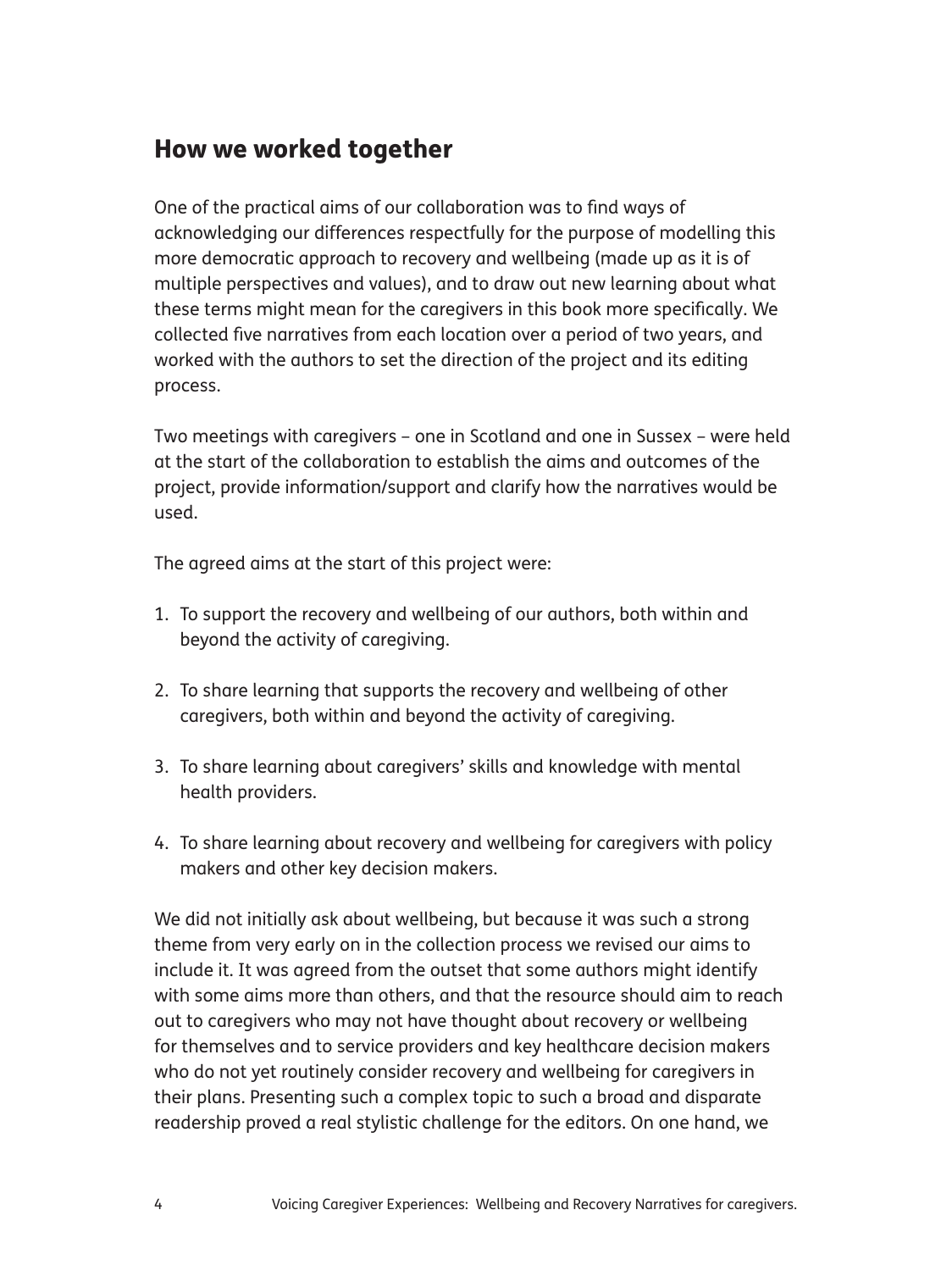aimed for clarity and accessibility – but on the other we wanted to talk about things that can be quite hard to think about, because they're important in terms of helping us understand the range of relationships and mixed feelings reported by caregivers throughout this collection.

Due to the sensitive nature of the topic, an informed consent process was used, which also obtained consent from the person cared for if they were identified. Authors were also offered the options to anonymise, change names and details and/or take back their narratives before publication. To make space for people to **name** their own experiences of recovery, the editors took a 'stepped-back' approach to collecting the narratives and offered appropriate support to remove barriers to participation. Support around structuring a narrative was also offered but editors limited their content alterations to correcting grammar and removing anything that identified people who had not consented to take part. The resulting differences in style between the narratives are a consequence of this facilitated process.

As the project unfolded it became increasingly clear that recovery and wellbeing for caregivers was not at all straightforward, and the editors had to name and reframe some of their own professional understandings about recovery and wellbeing – most notably their ideas about the role of hope and hopelessness. In our middle section, *Pause for thought*, we offer an interactive framework for readers who want to explore these concepts with us.

Towards the end of the project, a second authors' meeting was held in Scotland to ask authors to identify key learning points and to provide an opportunity for them to take their narratives back or amend them if the disclosure felt too exposing (to edit the editors, as it were). In Sussex most authors chose to be anonymous, and a second group meeting would have compromised this, so authors were instead approached individually about key learning points and offered the opportunity to amend or take their narratives back. The key points generated in the final meetings and individual feedback were then used to frame our concluding discussion about the wider learning in the collection. In this way, we hope to have produced a resource that is collectively owned and has, as far as is practical, core recovery principles embedded in its production process.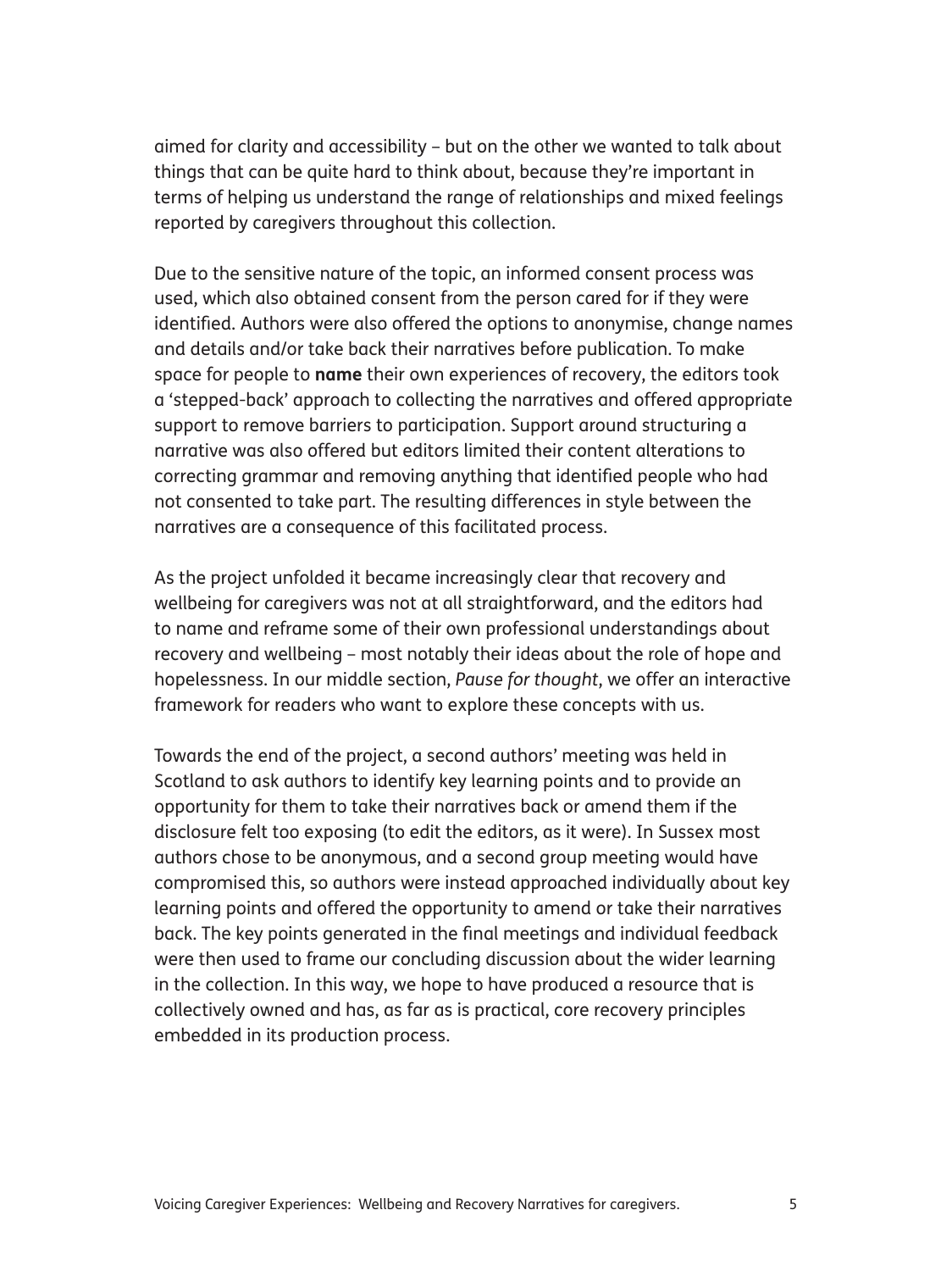### What do we mean by recovery?

Before reading the narratives, it is worth taking a little time to think about the word 'recovery'. We will then go on to consider how recovery relates to being a caregiver. Recovery can be a confusing term in mental health because it means lots of different things to different people, and its meaning for any one person can change according to where they are in their individual journey. Up until quite recently, the most common understanding of recovery was a **medical** one that placed the most weight on curing or reducing symptoms. This understanding is still very important and meaningful to caregivers and people who experience mental health difficulties – a diagnosis of mental illness, for example, can reduce feelings of self-blame by offering an explanation and treatment options aimed at reducing or managing symptoms. As with a faulty engine, specialised knowledge is required to diagnose and fix the fault and provide ongoing maintenance to keep the engine ticking over.

Critics of the traditional medical interpretation of recovery say that the dominance of the medical model can make it more difficult to see anything else about a person beyond a diagnosis that's often loaded with hope*less* or low expectations about what that person can do. Within **medical recovery** some diagnoses have historically had a greater weight of negative expectation attached to them, but this isn't always backed up by the research evidence. In a ground-breaking report, the British Psychological Society points to studies that looked at the long-term health outcomes for people diagnosed with schizophrenia and found that full recovery rates (understood as symptom reduction alone) were as high as a third. These figures should be a source of real optimism about treatment at a time when predictions for people with a diagnosis of schizophrenia seem to be getting ever gloomier. The report describes this kind of mismatch between evidence and attitude as 'the clinician's illusion': if a worker only sees people when they are very unwell – on an acute ward, for example – they can start to become hopeless for *them* and believe that no change is possible (British Psychological Society, 2000).

More recently, a more holistic and person-centred understanding of recovery has taken centre stage. What we in this book call **person-centred recovery** has historically defined itself *against* the hopelessness of medical recovery and placed the emphasis firmly on living a meaningful life. People in receipt of mental health services have suggested that low expectations about their capacity to live a meaningful life have, in themselves, stunted their capacity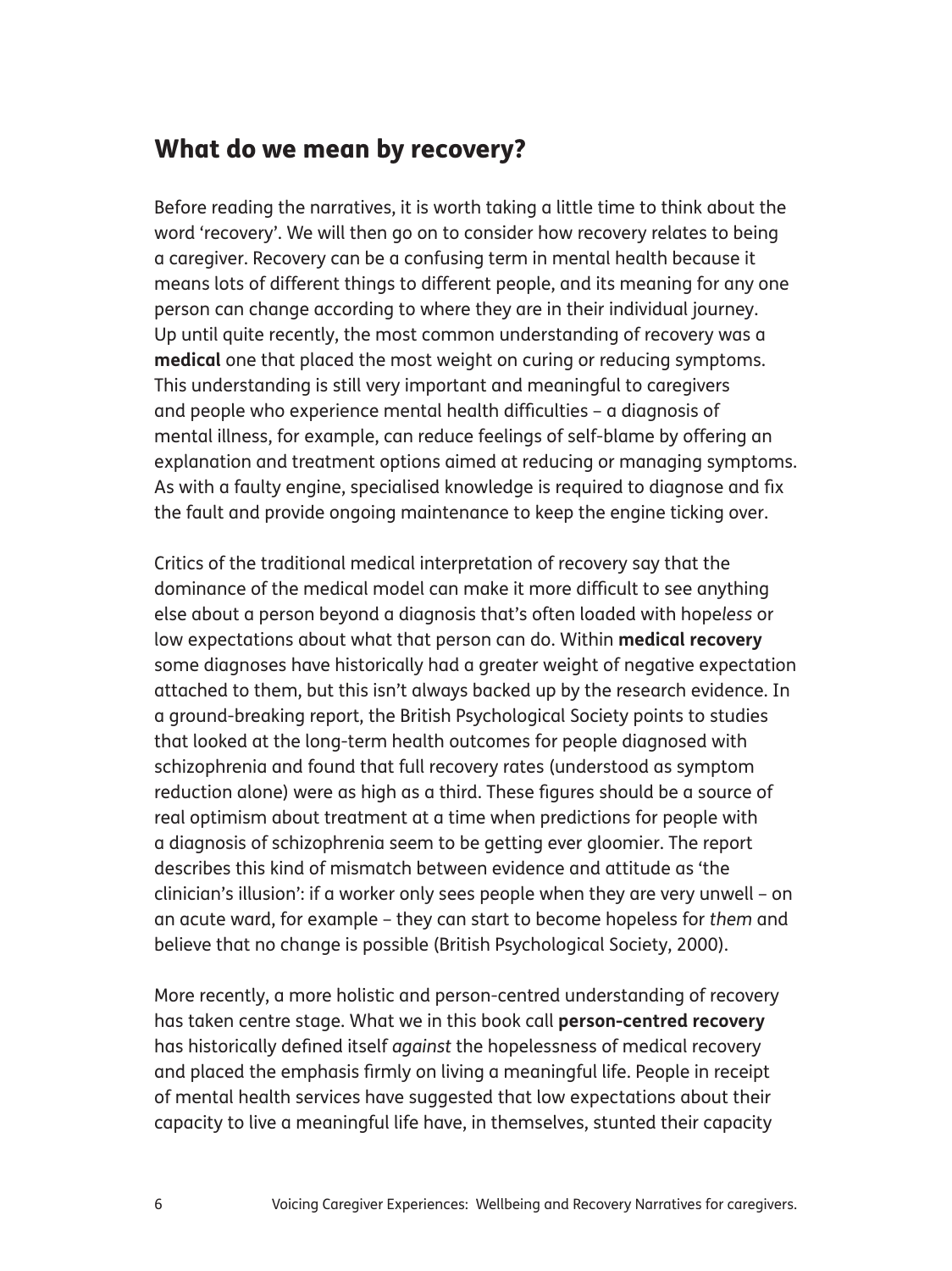to do more. This profound and far-reaching shift has been achieved by enabling people with experience of mental health problems to reclaim the word 'recovery' through the sharing of their experiences and an improved understanding of the holistic nature of the recovery process. Associated with this has been the drive to learn from these experiences and apply that learning in mental health policy and practice – what has become known as the **recovery approach**.

**Person-centred recovery** can also be characterised as a process of growing beyond the experience of mental health issues and recovering some of the losses that living with mental distress often incurs. For some it's about *discovering* new opportunities and experiential gains; in these cases great weight is placed on the social and/or personal aspects of life, depending on what holds most value for the person. For example, a person who finds most meaning in social relationships (e.g. having friends or an occupation) may value developing a sense of belonging or connectedness with other people in the community. Practically, person-centred recovery could be about developing the confidence to join a club or gym or take up voluntary work as a step to paid employment, or it could be about campaigning for social justice.

Many people have described recovery as a deeply spiritual journey. There may be no way back to the days before the often-devastating consequences of mental distress took hold, so the task is to find new meaning when past meanings no longer hold good. Individual development also features strongly in these accounts; people have described developing a new understanding of mental health as part of a bigger process of emotional growth and awareness.

Although medical and person-centred recovery may appear opposed, this should not overshadow the fact that many people who use mental health services continue to attach a great deal of importance to **medical recovery**. For some people, one of the editors included, enough symptom reduction needs to be in place for them to get out of bed in the morning before the social and personal aspects of recovery can become meaningful options. The caregiver authors in this collection also differ in terms of how much meaning they ascribe to medical and person-centred understandings of recovery. This collection contains both views, and most of the narratives combine them.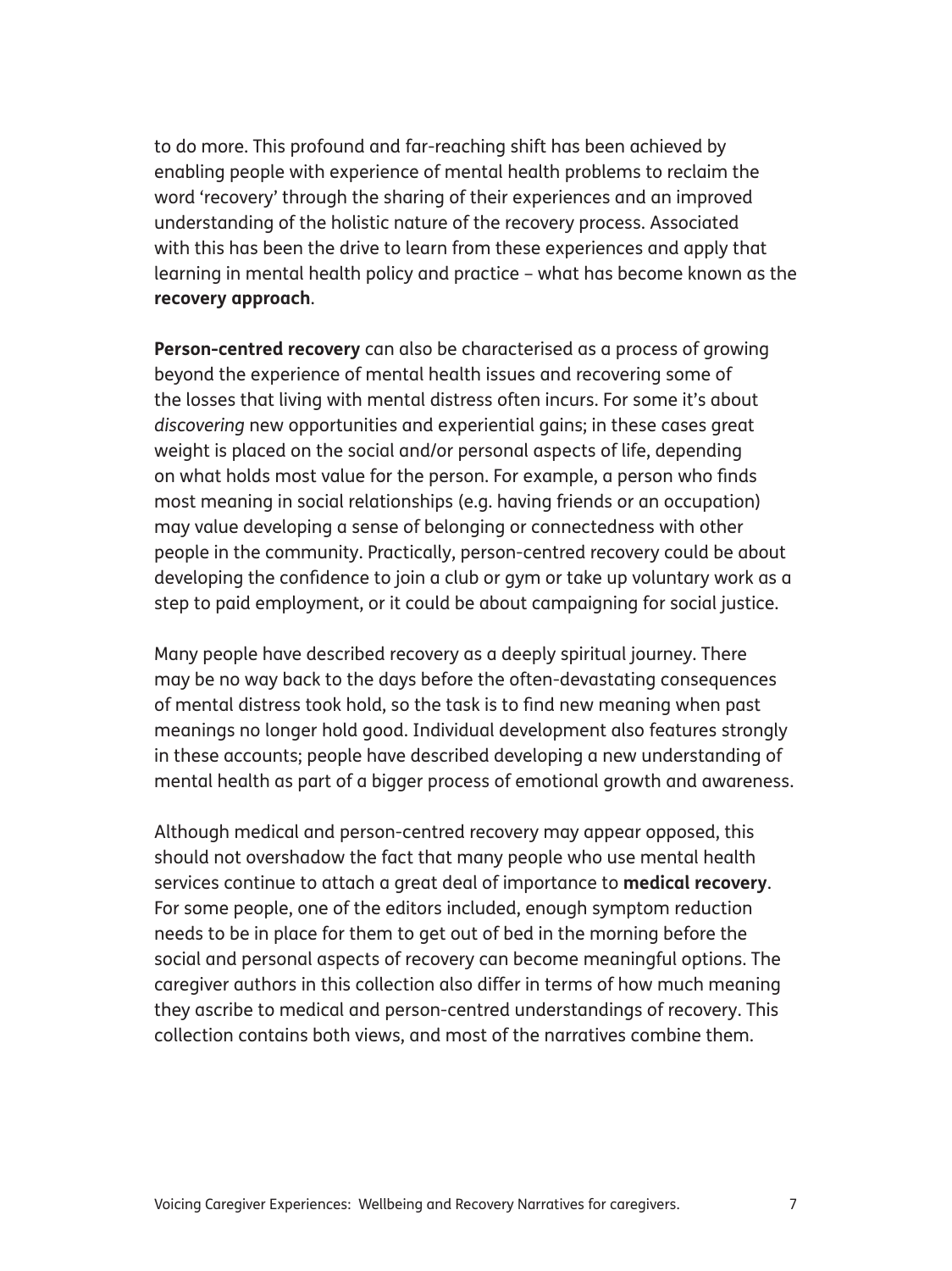## Key recovery themes

Accounts of resilience and the overcoming of adversity from all walks of life have sent a resounding message to mental health services to change the ways they support the strengths, identities and human rights of people within their care. Although there has been much talk of a 'recovery model', it has become increasingly clear that person-centred recovery journeys are unique to the individual and as diverse as the general population. Within this diversity, however, the life stories of people with experience of mental health problems have been found to have a lot in common. Though not without their critics, the three key themes have been identified as:

 **Hope –** means seeing the future as somewhere better than the current reality, and aiming to reach it through the realisation of social and personal goals.

 **Agency –** is about feeling empowered to change the current situation by acting to realise social and personal goals (often in very small steps).  **Opportunity –** is the practical window in which the realisation of goals takes place (for example, an opportunity for positive risk-taking or respite).

In person-centred recovery, hope, agency and opportunity are all part of the human condition whatever the medical symptoms may be (Repper and Perkins, 2003), and they're core components of most recovery ways of working. The aim of person-centred recovery working is to support people to define steps towards self-determined goals and to optimise opportunities for resourcing these – for example, by supporting someone to take control of their unique recovery pathway through the facilitation of goal-setting and the creation of self-management plans that belong to the person and refer to life domains that are meaningful to them. In this framework, a person might set working in a charity shop as an opportunity to achieve social goals, such as making friends and having a valued role that could be a further platform for paid employment. Another might set working in the same charity shop with personal or spiritual development as the main recovery goal.

Person-centred recovery is very different from the medical understanding of recovery in that setbacks are understood as part of an overall process of growth rather than relapses within an illness model. In practice, working hopefully is closely linked to **positive risk-taking,** where opportunities to fail and learn from setbacks are actively encouraged.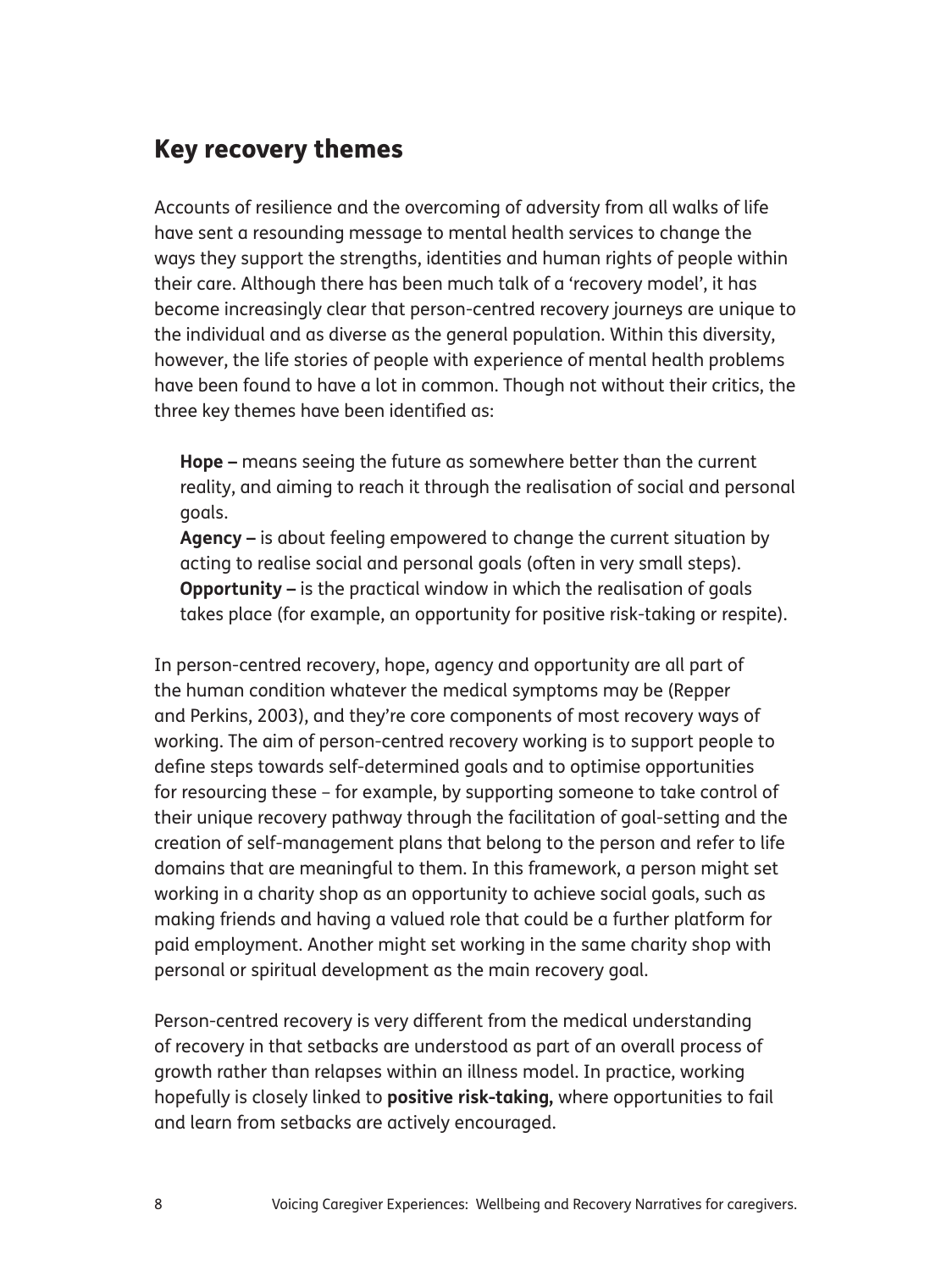## Why is recovery for caregivers important?

Readers might rightly point out at this stage that for a group of editors whose stated aim is to put the recovery and wellbeing of caregivers first, we have spent quite a lot of time talking about recovery for people who use mental health services. We came to this project with an awareness that the concept of recovery for caregivers had been given little attention and that, for some caregivers, recovery could be a challenging idea. We agreed that there was an increasing awareness of the needs of caregivers and of the importance of focusing on recovery for people with experience of mental health problems, but that much less effort had been made to consider what recovery actually *meant* for caregivers. Additionally, we were aware that it can be incredibly hard for caregivers to separate their own stories and experiences from those of the person they care for – and, if anything, this entwining of life experiences was re-emphasised as we gathered and reviewed the narratives. Despite these concerns, however, we were convinced from our respective experiences to date that the principles and methods of a recovery approach – in particular the giving of voice through narrative approaches – had enormous potential for caregivers. We based this view on a number of elements.

Firstly, on an individual level, it is known that sharing stories of recovery can be a source of much-needed hope for people who are struggling with their mental health, as well as providing learning for service providers seeking to implement organisational recovery. In Sussex, themes from focus groups on the usefulness of recovery narrative work for caregivers suggested that their journeys involve the redevelopment of both social and personal identity, and that affirming narratives that speak to both the pain and the hope should be actively supported. Narrative approaches could be a facilitator for hopeful dialogue between caregivers and professionals, but caregivers also reported feeling that they were perceived solely in terms of the needs of the person using the services – leaving their own needs, hopes and aspirations unrecognised and disrespected. Two caregivers in the group reported a sense of 'merged narrative', in which their life stories had been collapsed into the stories of the people they cared for. All of the participants struggled to keep the focus on themselves, as they were much more used to putting themselves second on a routine basis.

Secondly, exploratory research undertaken by the Scottish Recovery Network has shown that the presence of caregivers can be supportive of the recovery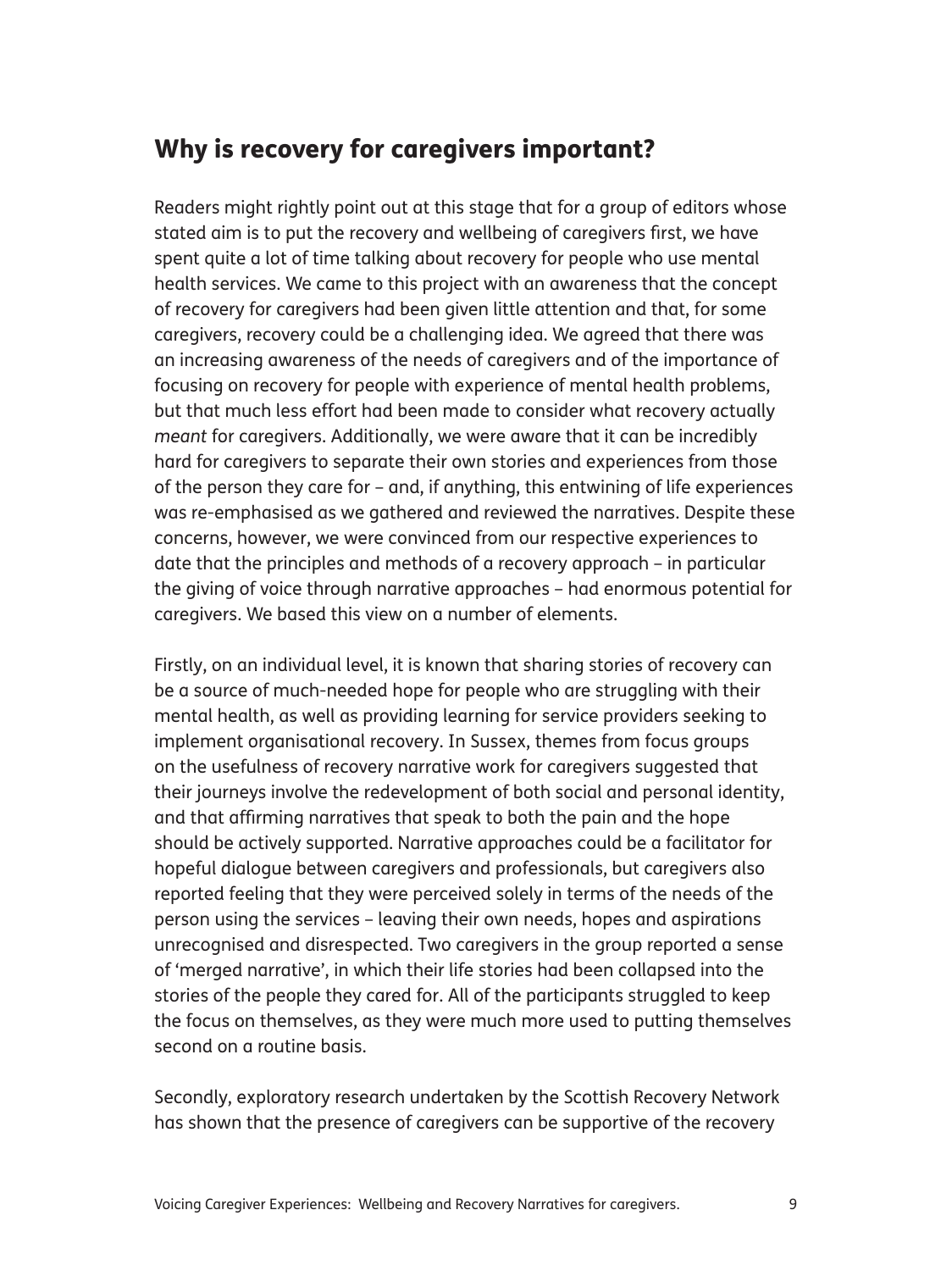of the person cared for. Although we're deliberately not looking at service user experiences here, it's important to emphasise that there's no reason to think of recovery for caregivers as being detrimental to the recovery of the people they care for. Rather, the suggestion is of an 'and/both' synthesis in which seeing caregivers as people whose own hopes and aspirations need support is good for wellbeing all round. Findings from *Carers and Supporting Recovery* (Parr, 2009) stress this need to recognise caregivers' own recovery as part of a *holistic* process that takes the following areas into account:

- The different levels of understanding of recovery among caregivers.
- Recognition of caregivers' own recovery process.
- The importance of understanding time and *pace*.
- The reality of what caregivers actually *do* (e.g. intensive support and care) as opposed to what they *could* do (e.g. helping to engender more positive relations with support services).
- Caregivers' understanding of the key role of social activity/interaction in recovery.
- The complex mixture of managing risk while 'letting go'.
- Caregivers' understanding and recognition of recovery barriers like stigma.
- The benefits and strengths that can come from having a caring role.

The narratives in this collection bear witness to all these points while offering extra levels of insight. Each contributor has a different understanding of recovery and, as the project unfolded, it became clear that we could not organise these into any kind of hierarchy. In Scotland, where recovery and wellbeing for caregivers appears to some extent more organisationally developed, accounts point to more collective and social initiatives for caregivers in which personal recovery plays a part. Examples include offering access to WRAP (Wellness Recovery Action Plans) and other learning opportunities as well as caregiver support groups. But less weight is given to what caregivers could do to improve relations with services than in the Sussex narratives, where the accounts also tend to describe more individual journeys. These different emphases may be due to the different political and social contexts in which the stories and experiences exist but, in most of the accounts, a commonality of core themes outweighs any differences related to location. Recognition of recovery barriers like stigma cuts across all the narratives and each one testifies, in its own way, to the complexity of managing risk and letting go.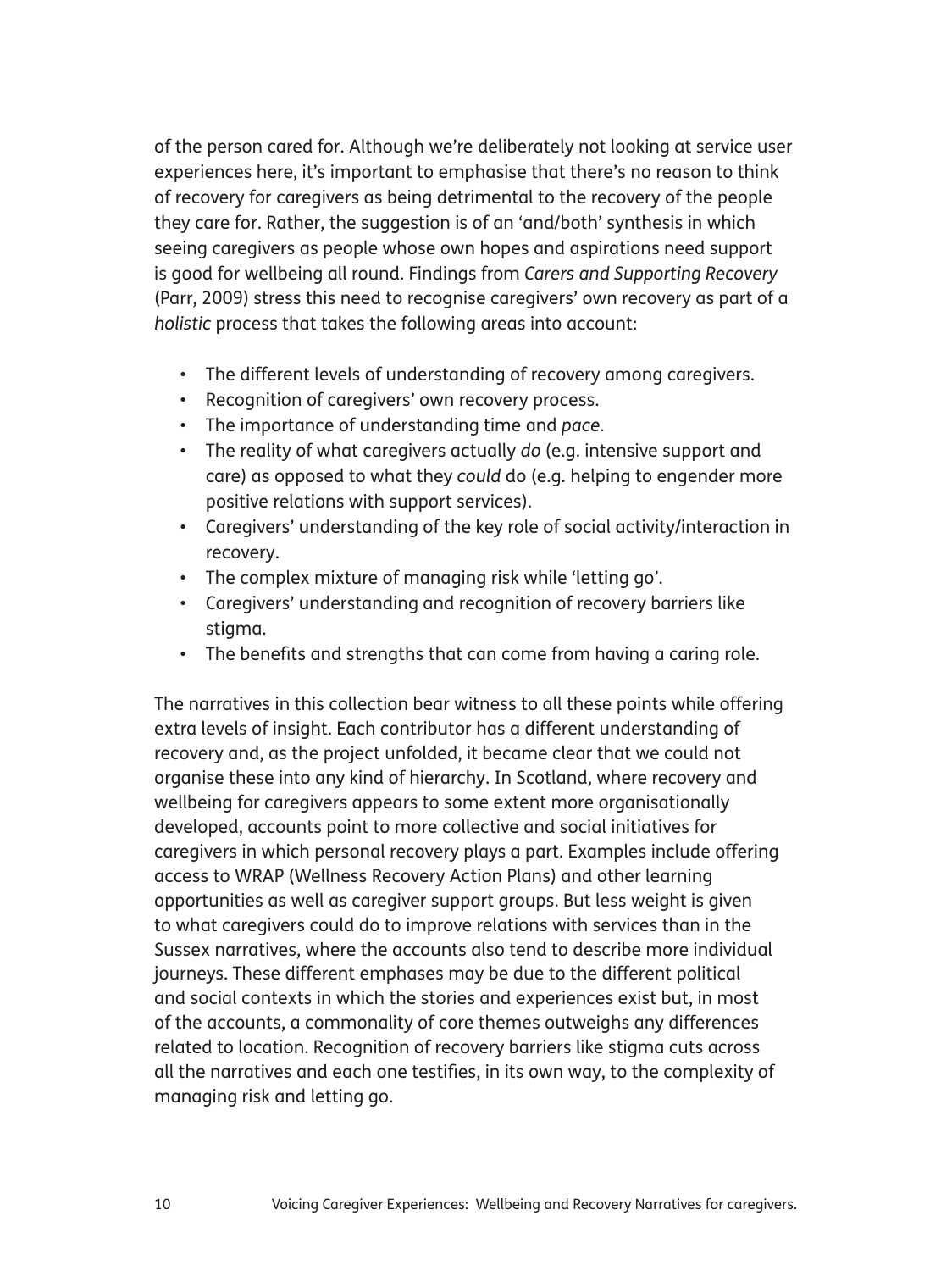Our third driver for taking a narrative and recovery approach was that the need to support people to sustain caregiving roles, and the right to a life beyond caregiving, have been recognised in UK policy for over a decade. Although this is not always called recovery, the basic point that caregivers are also entitled to hold hope for themselves while feeling empowered and having opportunities to realise personal and social goals is at the heart of this policy context. Sadly, however, the implementation of this policy is patchy at best, and often results in unsustainable levels of long-term burden and considerable amounts of cynicism from caregivers as each new raft of policy appears before anyone's had a chance to make good on the last one.

Worthington and Rooney point to an optimal relational triangle of care between caregiver, service user and professionals (Worthington and Rooney, 2010). Based on respectful partnership working between people and groups with different kinds of expertise, this is perhaps no more than anyone should expect of 21<sup>st</sup> century mental health services and as such it is held as an ideal by the editors. But the optimal triangle is not representative of the current reality for many caregivers, which may involve greater risk of hopelessness (Chandler and Repper, 2010) and poorer long term psychological and physical health outcomes (Kuipers, 2010). Caregivers in England and Scotland continue to report the problems they have when interacting with services as significant stressors in their lives (Carers UK, 2009; Support in Mind, 2010). Without recognition of the journey that caregivers negotiate themselves, there is an obvious danger that new cycles of mental health problems will be created within the triangle of care.

The points made here are backed up by *Recovery: a Carer's Perspective*  (Machin & Repper, 2013). Part of the ongoing ImROC (Implementing Recovery through Organisational Change) project, this sets out a basic framework for organisations to consider caregivers as 'fellow travellers' with the people who actually use mental health services, and provides tools that support recovery for caregivers. Machin and Repper build on research that shows most people do not automatically identify themselves as caregivers when someone they love becomes unwell. Rather, they often go through a process that can be compared to bereavement in order to come to terms with their altered situation and find new hope and meaning in life. Further, the meaning caregivers assign to their experience often changes over time (Repper *et al*, 2008). The theme of bereavement is a recurrent one throughout this collection, but research also shows that caregiving that is well supported can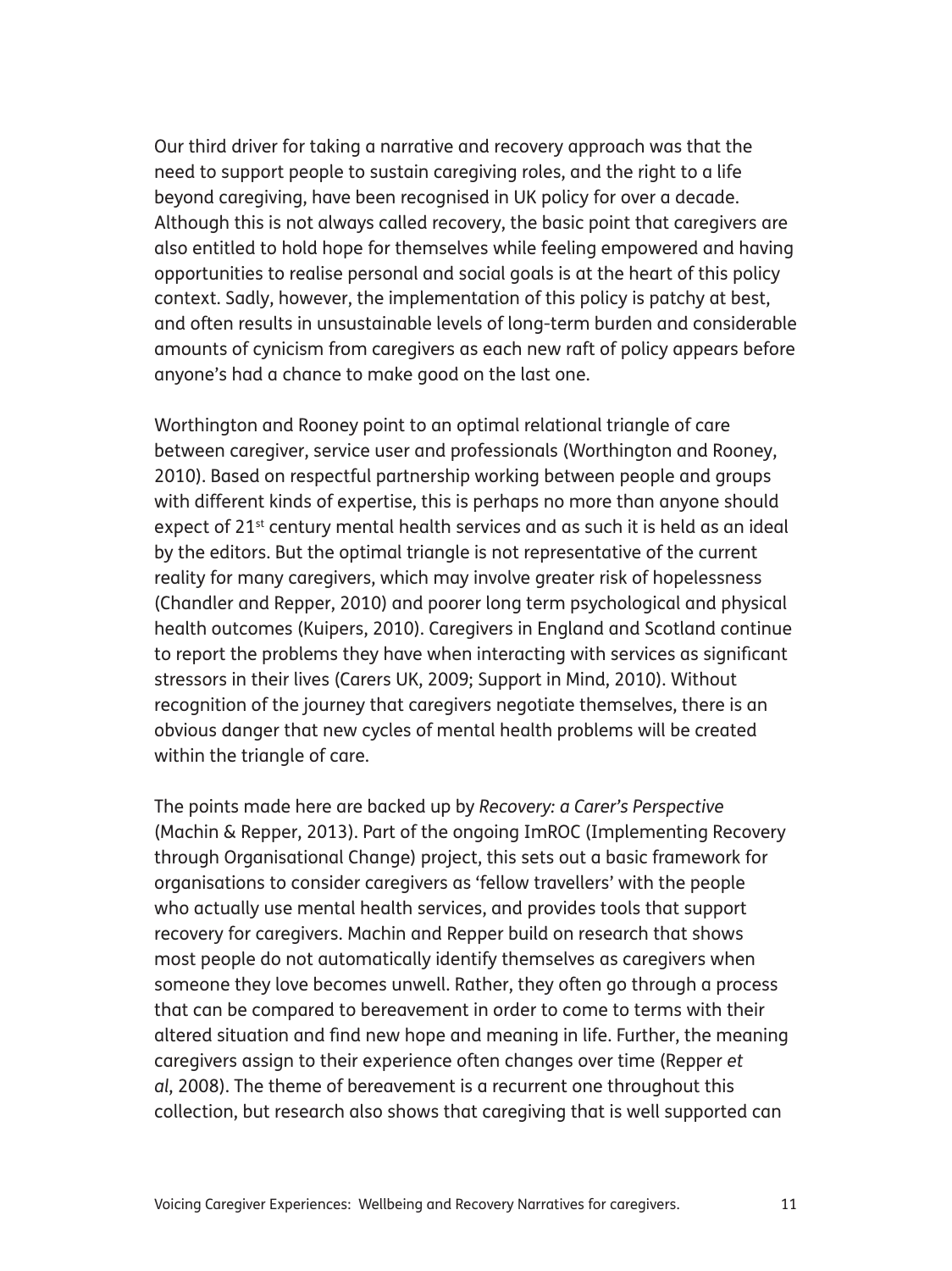be a positive and rewarding experience for both the caregiver and the person cared for, bringing families closer together (Grice *et al*, 2009).

## Recovery from what?

This leads us to the question of what caregivers might be recovering from. Person-centred recovery places a lot of weight on hope for the future and challenging the way hopeless expectations from the past can stack up to limit present action. Machin and Repper thus present recovery as the discovery of new opportunities. Critics of this understanding of recovery say that it paints an unrealistic view of the world and does not connect with the current reality of human suffering. We were keen to avoid this criticism so our middle section, *Pause for thought*, spends some time relating hopeful (and hopeless) world-views to real-world actions. While we have given reasons to include caregivers in the core recovery themes of hope, agency and opportunity, part of our learning throughout was that there is no good reason to suppose that caregivers have the same orientation to these themes as the people they care for (although there may be similarities). Further, there is every reason to suppose that the hopes and expectations of caregivers – for both themselves and those they care for – are significantly changed (for better or worse) by the activity of caregiving and the supports that are available. Many of the narratives speak about recovering losses in terms of a previously anticipated life and regaining a sense of balance or wellbeing following the disruption of previous hopes and expectations. But these journeys are by no means straightforward and there is tremendous variation between the narratives over the possibility of hope, especially where the setbacks have consistently outweighed the gains and the losses are not seen as recoverable.

Given the contested and deeply personal nature of these themes, we encouraged authors to tell it like it is, 'warts and all', and this resulted in the airing of some strong views both for and against person-centred recovery as a meaningful category of experience for caregivers. Both views are given equal weight throughout as they can both give us valuable insights into how recovery for caregivers can or should be supported, as well as strong messages about what else needs to be done. We hope that this combination of views opens a sustained discussion and call to action around practical support for all caregivers as equal partners within the triangle of care. As a first step in this direction, the range of voices in this collection presents a real challenge to any overly rosy or simplistic view of recovery while attesting to the healing power of hope and love, sometimes against all odds.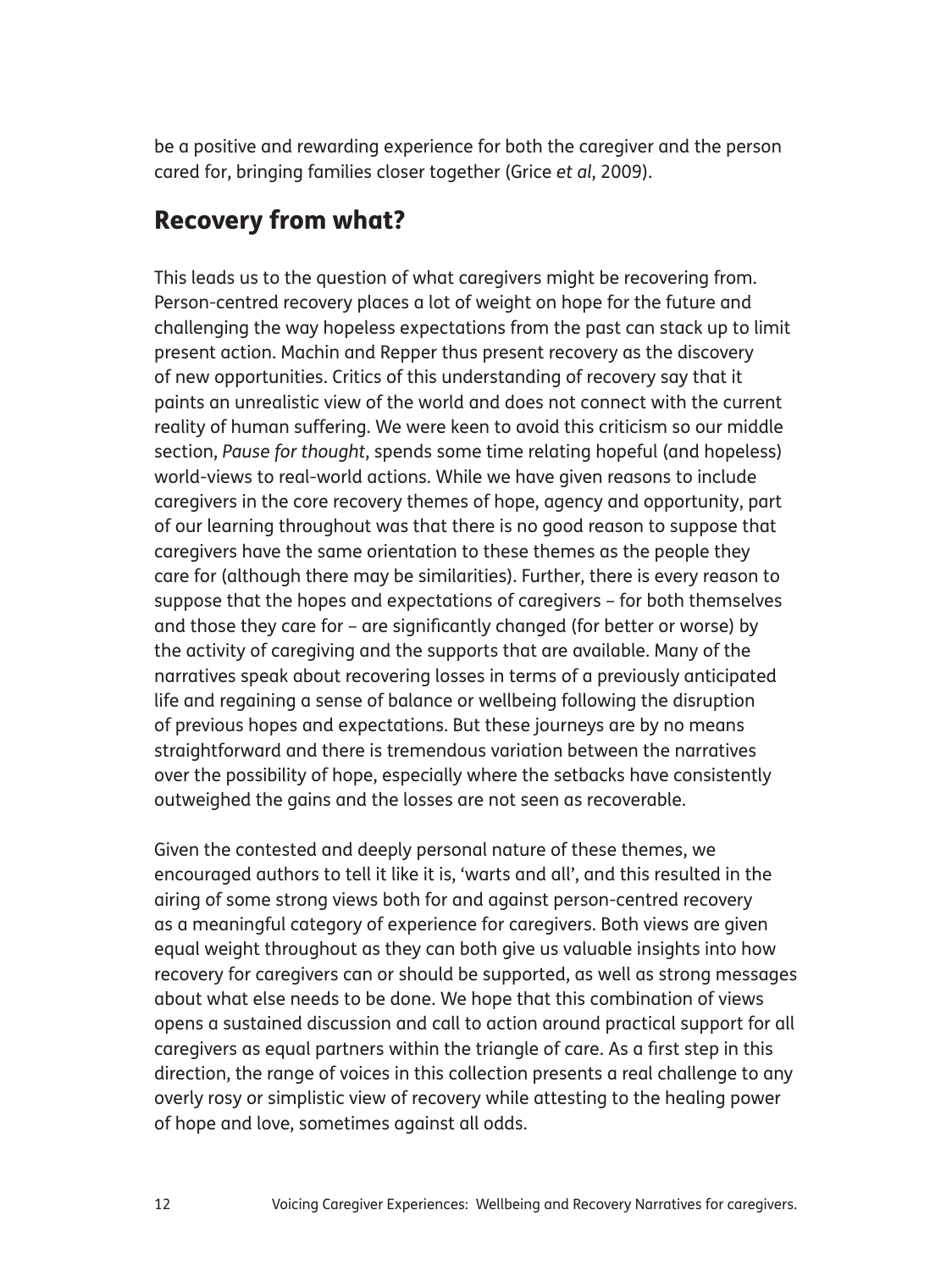## Using this resource

To remain as true as possible to the collaborative aims of this project, we have reflected the contested nature of recovery by organising the accounts as a debate about what recovery means for caregivers. This also allowed us to stay as close to what our authors actually said as was practical without imposing a top-down recovery model. However, the very act of writing a book with a beginning, middle and end makes it impossible to avoid imposing meaning altogether. Caregivers in the Sussex focus groups identified a preference for narratives similar to their own experiences early in their recovery journeys and a preference for different or more challenging ones later on. We have tried to respect this preference by putting narratives that may speak to a wider range of experiences earlier in the collection while leaving the more unusual or challenging experiences for the later chapters.

To support readers who want to think through what recovery means to them, we have included some questions to act as prompts during this process in the next chapter. At the second authors' meeting in Scotland it was suggested that the collection could be used by caregiver support workers as a recovery tool that supplements other awareness-raising work or training for caregivers. Authors in Scotland also thought it was important to work with services, and stressed the importance of group support to anyone working through these processes; authors in Sussex, on the other hand, stressed the importance of the choice to work alone or with others. We certainly recommend group support for caregivers where it is available but recognise that not everyone likes, or has access to, such groups. Because of the sense of 'merged narrative' reported by some caregivers, it might also be helpful in some cases for caregivers to work on these exercises with the person cared for.

In Sussex, individual feedback put more emphasis on supporting the wellbeing and recovery of mental health workers in the triangle of care. It also suggested that if workers are feeling hopeless it is wrong to expect them to have any hope for others. We hope that this collection will provide a training resource for mental health teams and individual workers that can be used as a stand-alone tool or as a supplement to existing tools (those provided by ImROC, for example). To help with this we have also included a slightly different questionnaire for mental health workers, to get them thinking about the relevance of recovery for themselves and how they support, or could support, caregivers within their practice. We recommend that mental health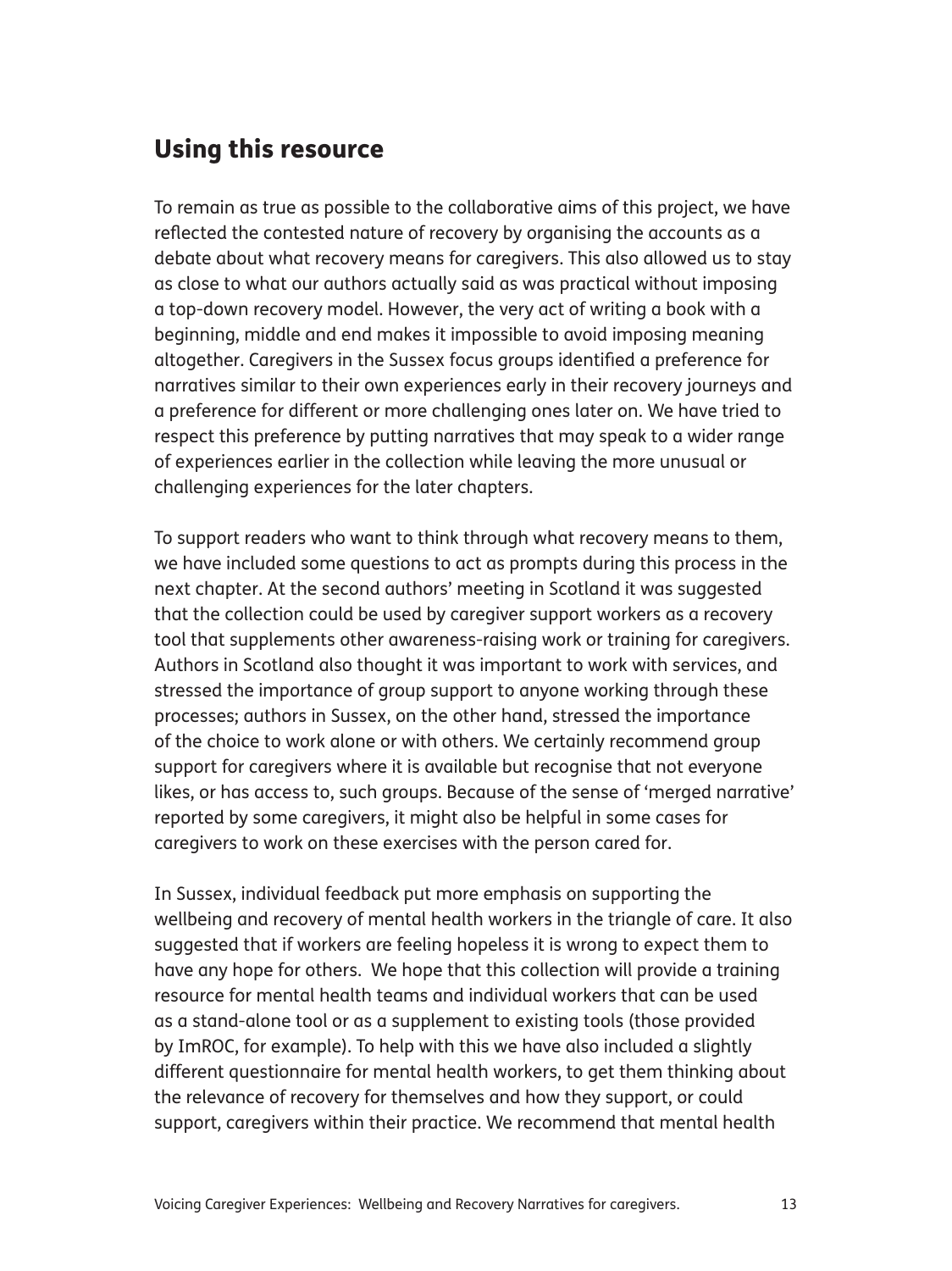decision makers, service managers, commissioners and policy makers should also participate in this process of hopeful dialogue and perhaps even invite caregivers to facilitate it.

Finally, much thought was also given to the inclusion of sad and/or distressing accounts alongside the more uplifting ones. Positive stories can inspire hope in other caregivers, but sad stories can also be helpful in terms of reducing feelings of isolation and increasing a sense of connectedness and empathy. A potential downside of sad stories is that connecting with difficult or alienating experiences can actually increase caregivers' feelings of hopelessness or isolation. Accounts that show shortfalls in the triangle of care can also be difficult for mental health workers to hear, particularly at a time when caseloads are increasing and everybody is expected to do more for less. None of our caregiver authors was interested in 'service bashing', however, and all were keen to offer their experiences as a platform for working more hopefully and constructively together, while taking a sober approach to sources of hopelessness for everyone in the triangle of care.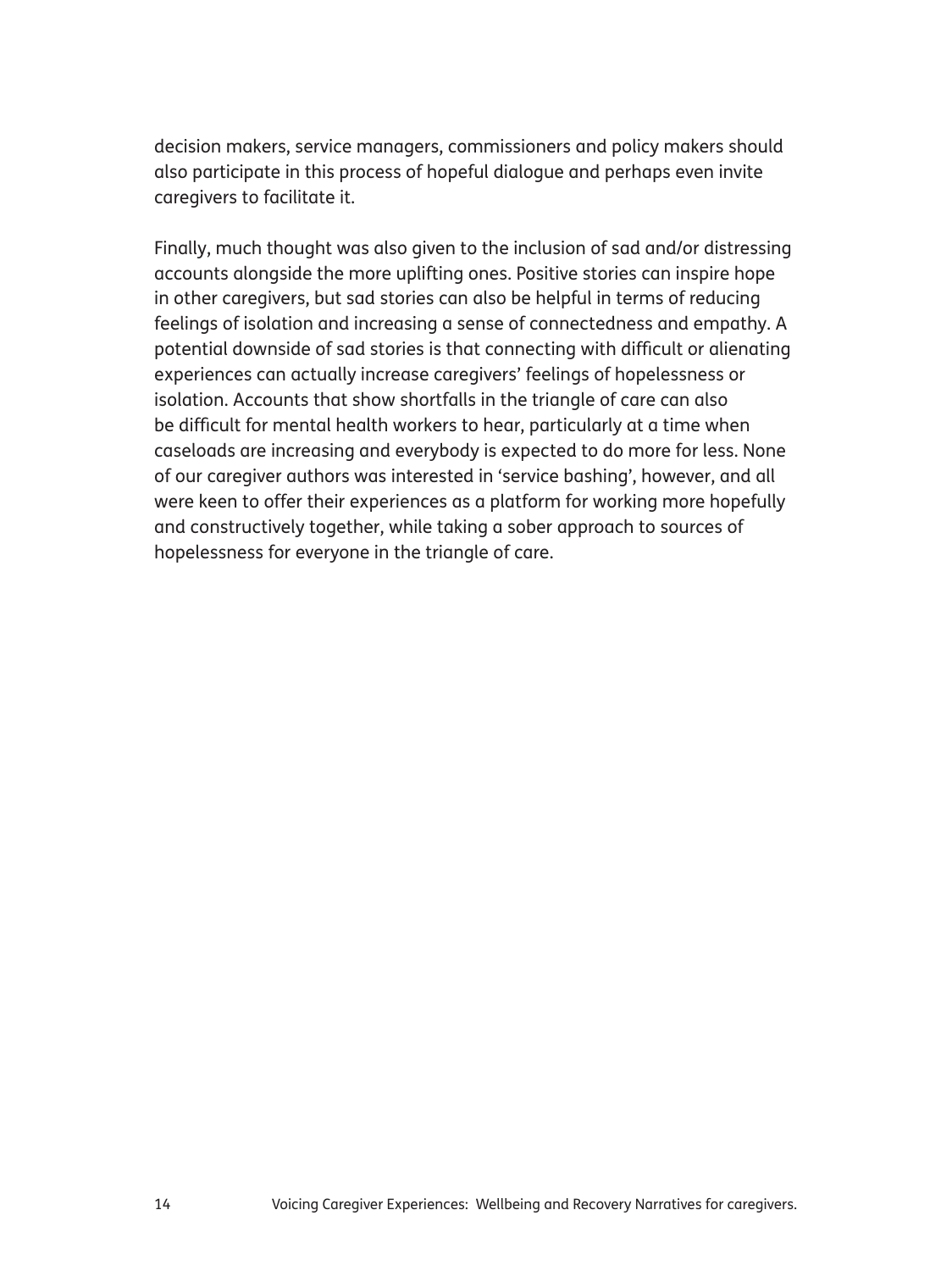# **Chapter Summaries**

#### 1. What does recovery mean to me?

This section contains questions and prompts for readers around what recovery means to them.

## 2. Recovery... a strange word for me

#### *In Sussex, Anon*

This narrative is a mother's account of caregiving with and without support from services. The author invites us to think about whether recovery is a meaningful category or not. She describes an emotionally exhausting battle – fought without support from services – for the right diagnosis of her daughter's psychotic illness, and a dismissive attitude from those in authority towards the opinions of caregivers. There was no recovery for her as a caregiver in this situation. She also describes receiving a supportive service in which her wellbeing was seen as key, and in which she was kept informed and made to feel valued. Because her daughter's condition is ongoing, there can be no complete recovery for this caregiver; she does, however, discuss how, with the right support, it is possible for a personal process of 'recovering' to begin.

## 3. The silver lining

#### *In Sussex, Mr and Mrs P*

This narrative is an uplifting account of how a husband and wife overcame confusion and distress together after their son became unwell. The couple frame their account within a medical understanding of recovery, and speak of their journey to seek out information and understand their son's condition. Armed with good information, they describe the process of establishing a good working relationship with the professionals involved in their son's care. Assertive and united, they explain how they achieved this goal before begging the contentious question of whether providing good support at the outset would head off the need to consider recovery for caregivers at all.

## 4. So you love someone with a mental illness?

#### *In Scotland, Cathy Hamilton*

Cathy offers an empowering account of being a caregiver for a husband whom she loved and continues to love, and explains why she's decided that recovery is a meaningful category for caregivers. She describes her negative feelings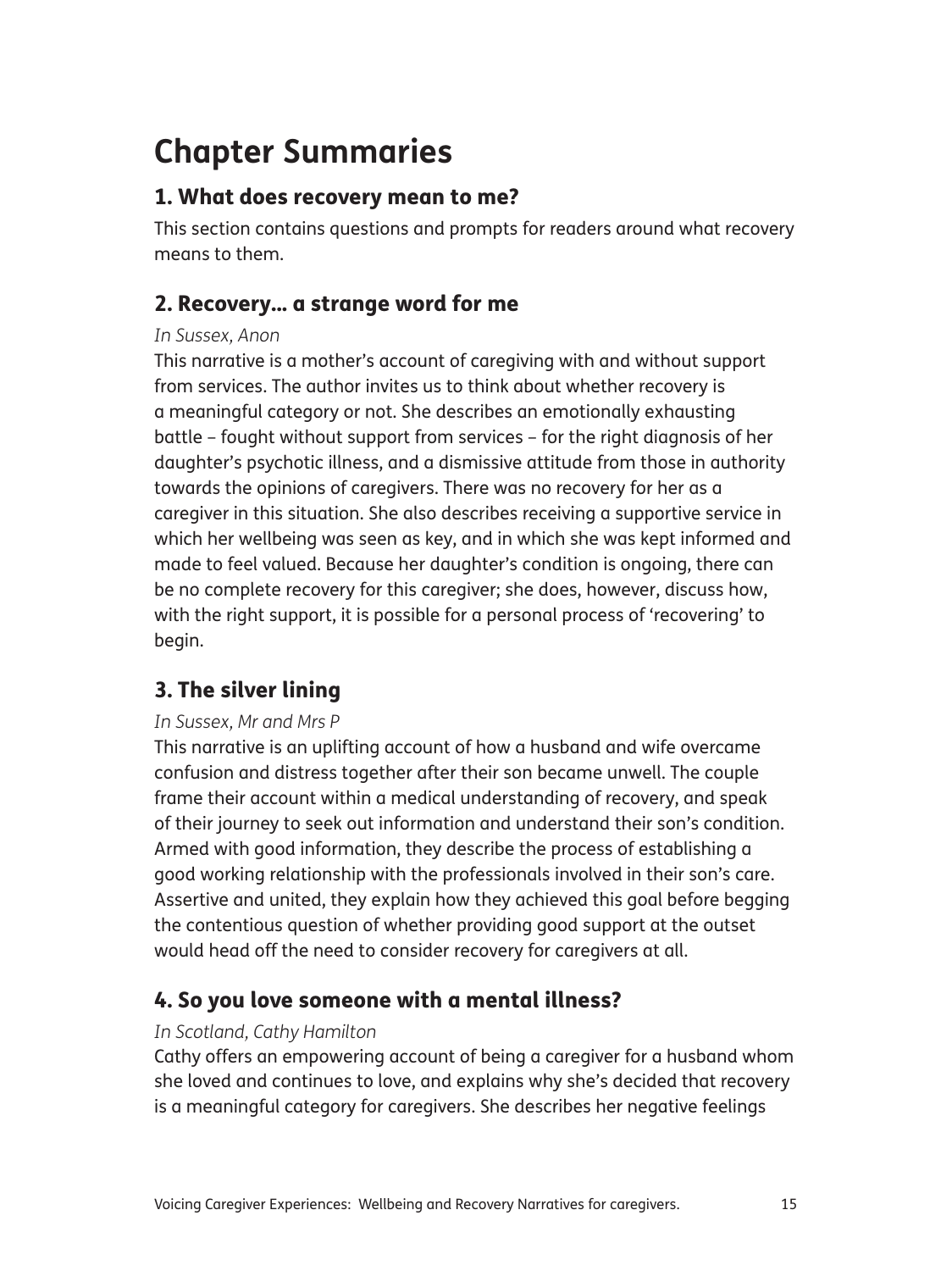about the lack of support and information she received when her husband was first diagnosed with bipolar disorder, and the deterioration in her own mental health caused by his using alcohol to cope. Both social and personal recovery started for Cathy when she joined the sister group of Alcoholics Anonymous, which gave her the tools to start managing her personal recovery and successfully support her husband to sobriety. She talks about how taking her skills and experience into the social domain of employment as a Carer Support Worker enabled her to see recovery as something that should be for all, but is by no means there yet.

### 5. My story so far

#### *In Sussex, Anon*

This often-painful narrative is the journey of a nurse whose athletic son first became physically disabled and then suffered psychotic symptoms. Her son's recovery was understood in purely medical terms, rather than as a personal or social journey for her. Now living with the devastating consequences of this journey, the author also writes about managing the current reality and finding new opportunities to do things with her son as she takes up voluntary work and a new career as a magistrate.

### 6. Love is the first ingredient (transcript)

#### *In Scotland, Anon*

This inspiring interview explores the recovery of an Asian mother whose daughter has mental health problems, but whose family finds it difficult to talk about or acknowledge such problems. The author speaks of her initial shock, her feelings of bereavement and the impact on her career, before moving on to talk about how she has rebuilt her life with carers' groups and training opportunities while maintaining a close bond with her daughter and supporting her recovery. The transcript offers a hopeful view of recovery that embraces medical, personal and social understandings and describes a largely positive experience of services.

## 7. Pause for thought

#### *Between Sussex and Scotland, Ruth Chandler, Simon Bradstreet and Mark Hayward*

In this stand-alone chapter we talk about the difference between hope and expectation as supports for recovery and wellbeing. Negative expectation occurs in situations that feel hopeless or where no change is believed possible, and can lead to discrimination when mental health services do not expect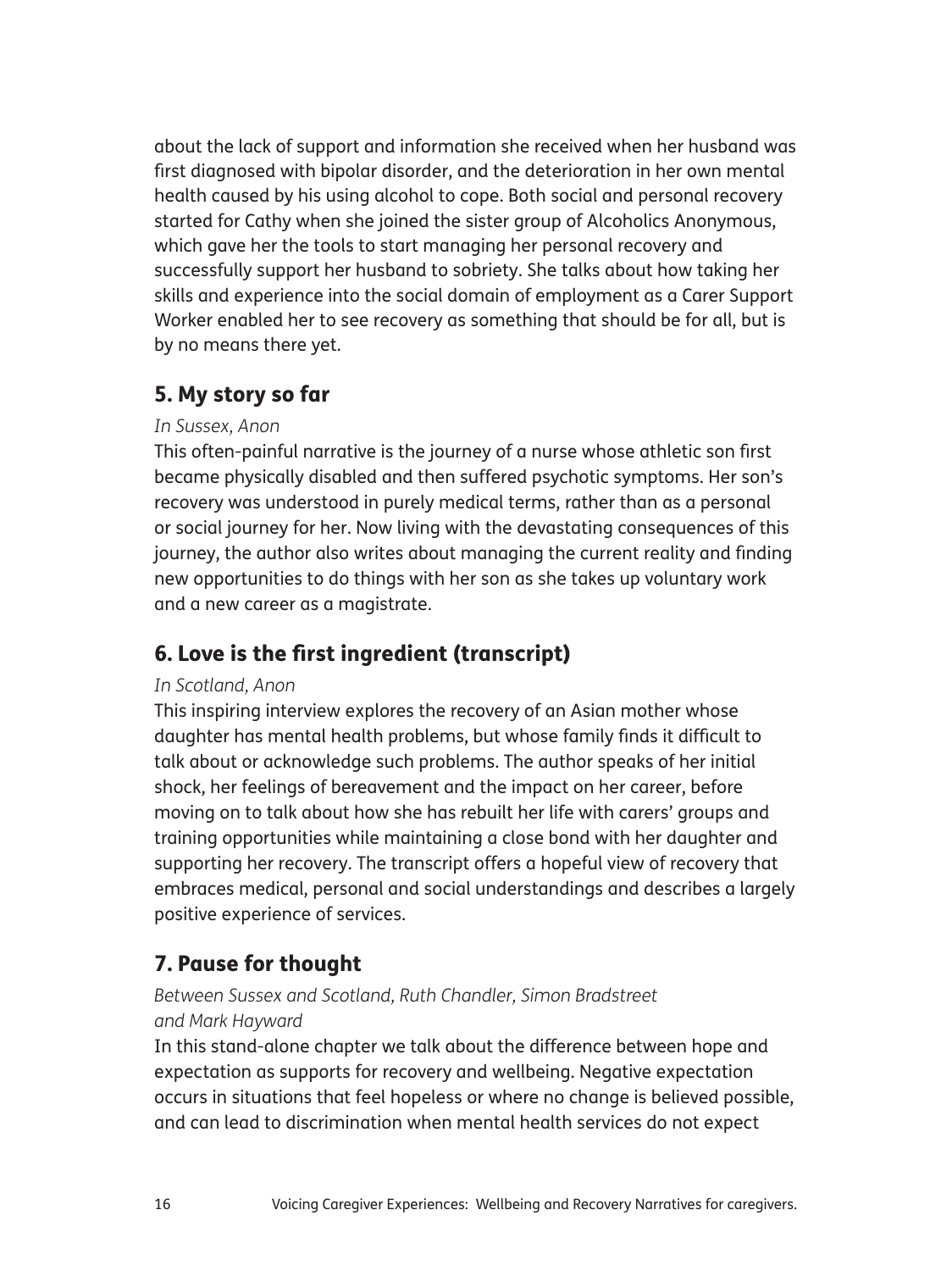service users to have positive outcomes. Hope is a powerful antidote to this view for caregivers, as it engenders the belief that things can be different and that wellbeing is a possibility. The relationship between hope, hopelessness and expectation is not at all straightforward in this sense, but it remains central to understandings of recovery as a meaningful or meaningless category of experience for caregivers. Interactive exercises are offered throughout for readers who want to explore these issues in a more personal way.

#### 8. Every pebble counts

#### *In Sussex, Anon*

This reflective narrative from a husband caring for a wife with depression talks about personal pain and hope as the author questions whether recovery for himself can be a meaningful category when it is so bound up with the wellbeing of the person cared for. Writing in a 'stream of consciousness' style, he concludes that understanding recovery as regaining what has been lost is impossible for him but adds that, by working together, he has managed to develop day-to-day strategies that enable him to maintain wellbeing.

## 9. Recovery – or simply acceptance?

#### *In Scotland, Jennifer Robertson*

This bleak yet inspiring account talks about the meaninglessness of recovery for a mother while her daughter is not free of her psychotic illness, and her resilience in acceptance. In her 'diary of despair' the author writes of the pain of hope deferred as she watches her daughter lose everything – even her child – and become increasingly institutionalised. Only poetry and literature have the words for this writer to express her loss, and the only thing that can shelter her from it is acceptance that the loss has truly happened.

## 10. I wish I could go back and give myself a hug

#### *In Scotland, Patricia Mullen*

This remarkable account demonstrates how effective organisational support for social and personal recovery can be in empowering caregivers to take back control of their lives. The author begins by describing her distress at the poor provision for her son and then goes on to talk about a range of national and international training initiatives around recovery for caregivers that both support her wellbeing and enable her to better support the recovery of her son.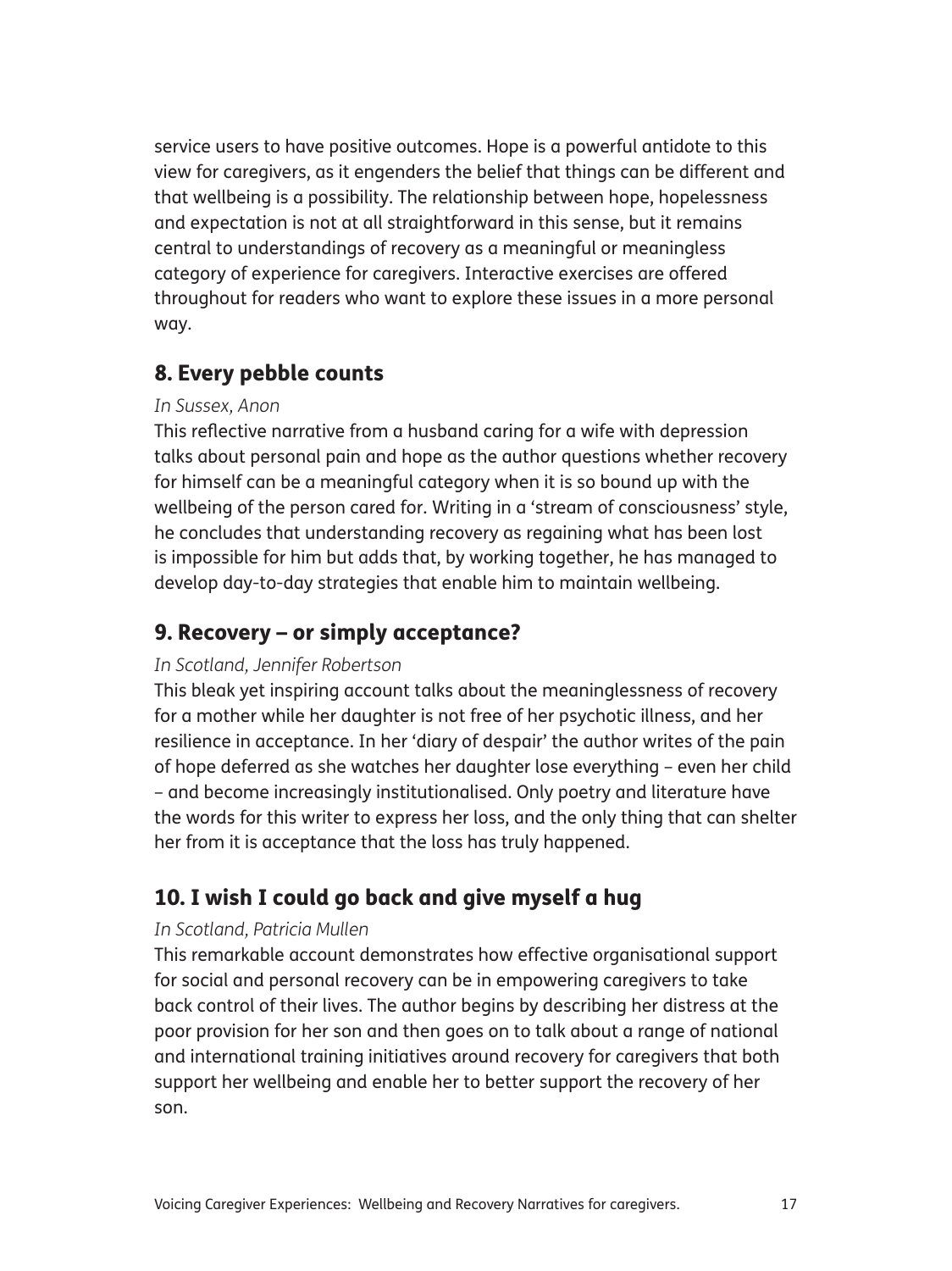#### 11. Hearing the music and remembering to dance

#### *In Scotland, Elinor Dawson*

This strong and heartfelt account brings the question of 'Recovery from what?' to the fore. On one hand, the author offers an uplifting narrative about the power a recovery base approach has to improve caregivers' lives and service delivery. On the other, she reflects on the life opportunities she's missed as a caregiver and calls for real choice in supporting wellbeing.

#### 12. Recovery together

#### *In Sussex, Anon*

This is a moving and thoughtful account of personal and social recovery for caregivers and service providers against all the odds. The writer starts by talking about the lack of cultural awareness and good information in mental health services for her brother, from the perspective of a young girl who'd just fled war-torn Iran. She then talks about how lonely and isolated she and her mother felt without understanding of the culture they had come into or their cultural differences from it. She ends by describing how starting a carers' group and training as a psychotherapist enabled her to understand and forgive service providers on the basis that they are often poorly resourced and supported themselves.

### 13. Making sense of it all

*Ruth Chandler, Simon Bradstreet and Mark Hayward*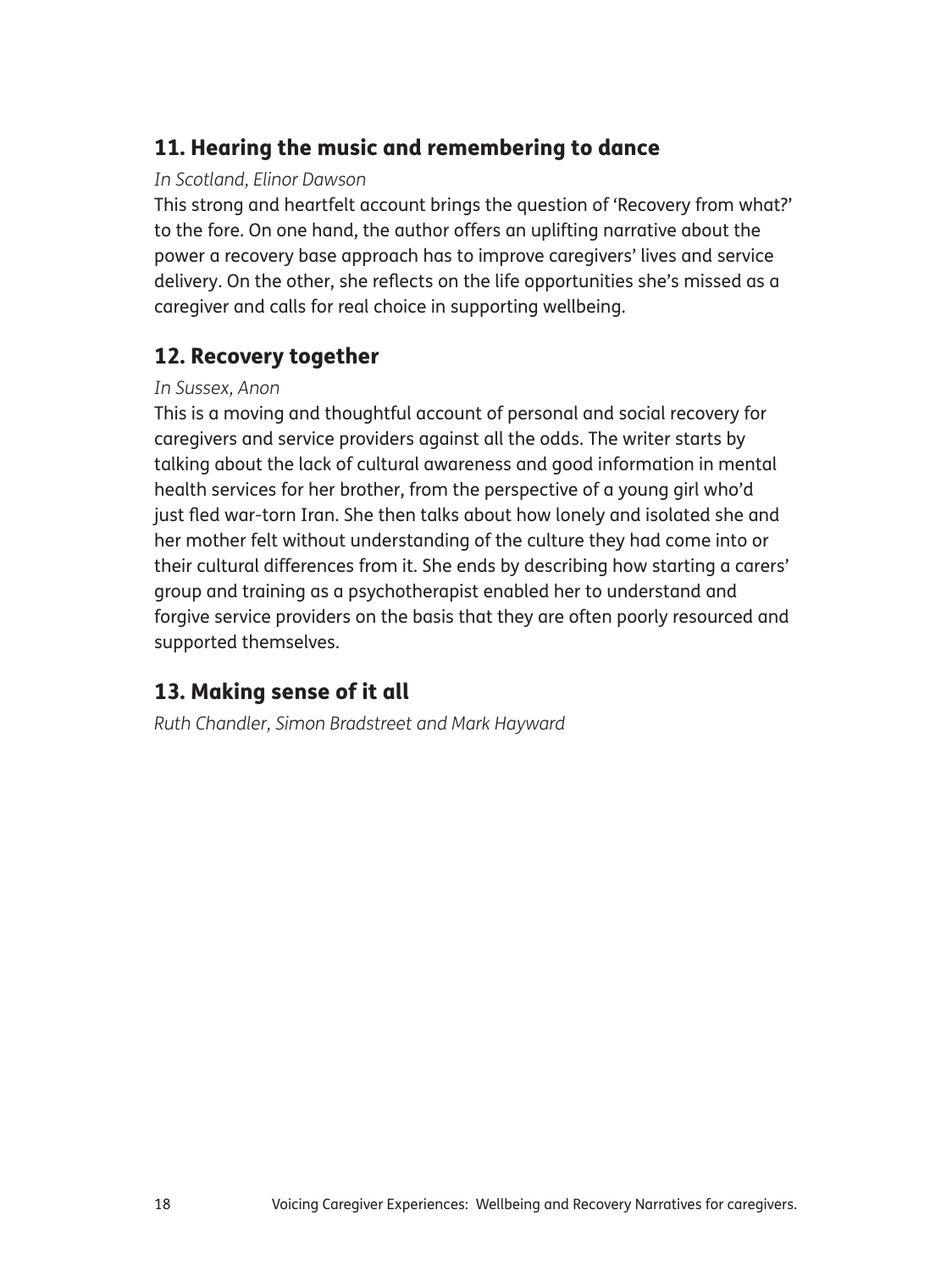# Chapter 1

## What does recovery mean to me?

*Ruth Chandler, Simon Bradstreet and Mark Hayward*

One of the benefits of reading the recovery stories of others is that they can inspire you to write about your own journey or talk to someone about it. We have included some questions to help you get started with this. You may find it helpful to go through them with another caregiver or a family member. Involving the person cared for in a caregivers' Life Story Work can strengthen the relationship by helping each person to see the other's point of view, but it may not be so helpful if they have negative feelings towards each other and is perhaps best avoided where this is the case.

It is worth finding an example from your life for each question. This could be a written example but things like photos, newspaper clippings and favourite songs are just as effective, especially if you're working with another person. It's your life, so choose the things that hold the most meaning for you.

## Exercise 1 Caregiver questions

- 1. How would you describe your wellbeing today?
- 2. Do you consider yourself to be on a recovery journey? If yes, how would you describe it (see below)?

 Recovery is relief from symptoms Recovery is living a meaningful life Recovery is holding hope for the person I care for Recovery is holding hope for myself Recovery is about services holding hope for the person I care for Recovery is about services holding hope for me and the person I care for Recovery is something else (please describe)

Choose all the statements that apply to you. Don't worry if some seem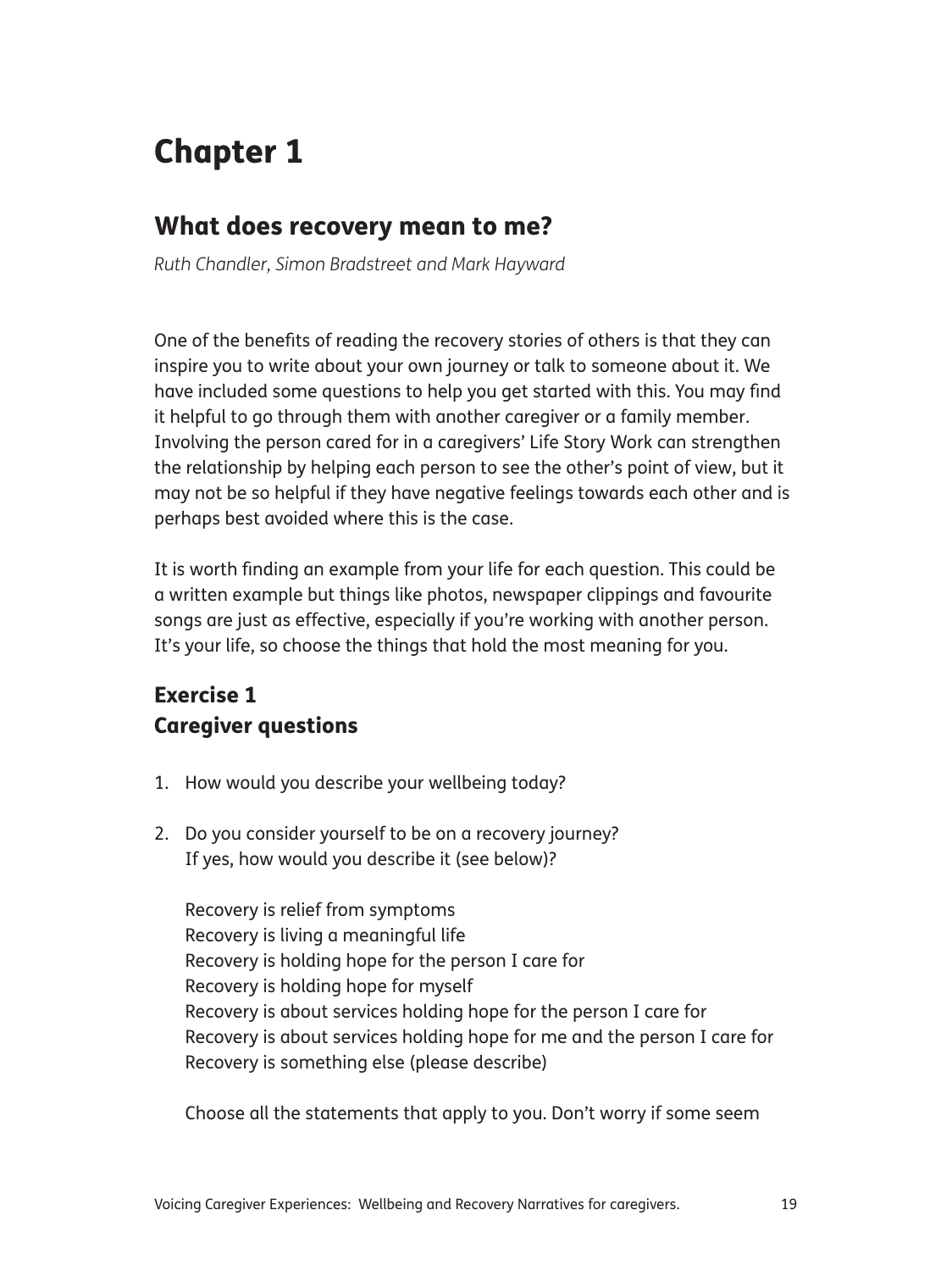contradictory; it's not unusual for someone in a challenging situation to hold two opposing views simultaneously.

- 3. What are you recovering from (if relevant)?
- 4. Whose recovery is it? Look back at your answers above and decide which of the following is most relevant to you:

 Recovery is about the person I care for Recovery is about me alongside the person I care for Recovery is about me separate from the person I care for Recovery is all of the above Recovery is not relevant to me

- 5. What were your hopes for yourself before the person you care for became unwell?
- 6. What are your hopes for yourself today? Record an example of something you would like to do for yourself. What would help you to achieve this? What would make it difficult?
- 7. What (if anything) is making you feel most hopeless today? Record an example of something that's stopping you doing something for yourself. What makes this difficult to overcome? What would help you to overcome it?
- 8. What have you learned so far as a caregiver?
- 9. What could other people learn from you?
- 10. What has been the most helpful element of your recovery journey (if relevant)?
- 11. If you have time, put all your answers together and come back to them after reading the narratives. Has anything changed? (If yes, find some new examples that show this to add to your list.) Is the change supportive of your hopes and aspirations? (If yes, what would help to strengthen this? If no, what would help you to overcome it?)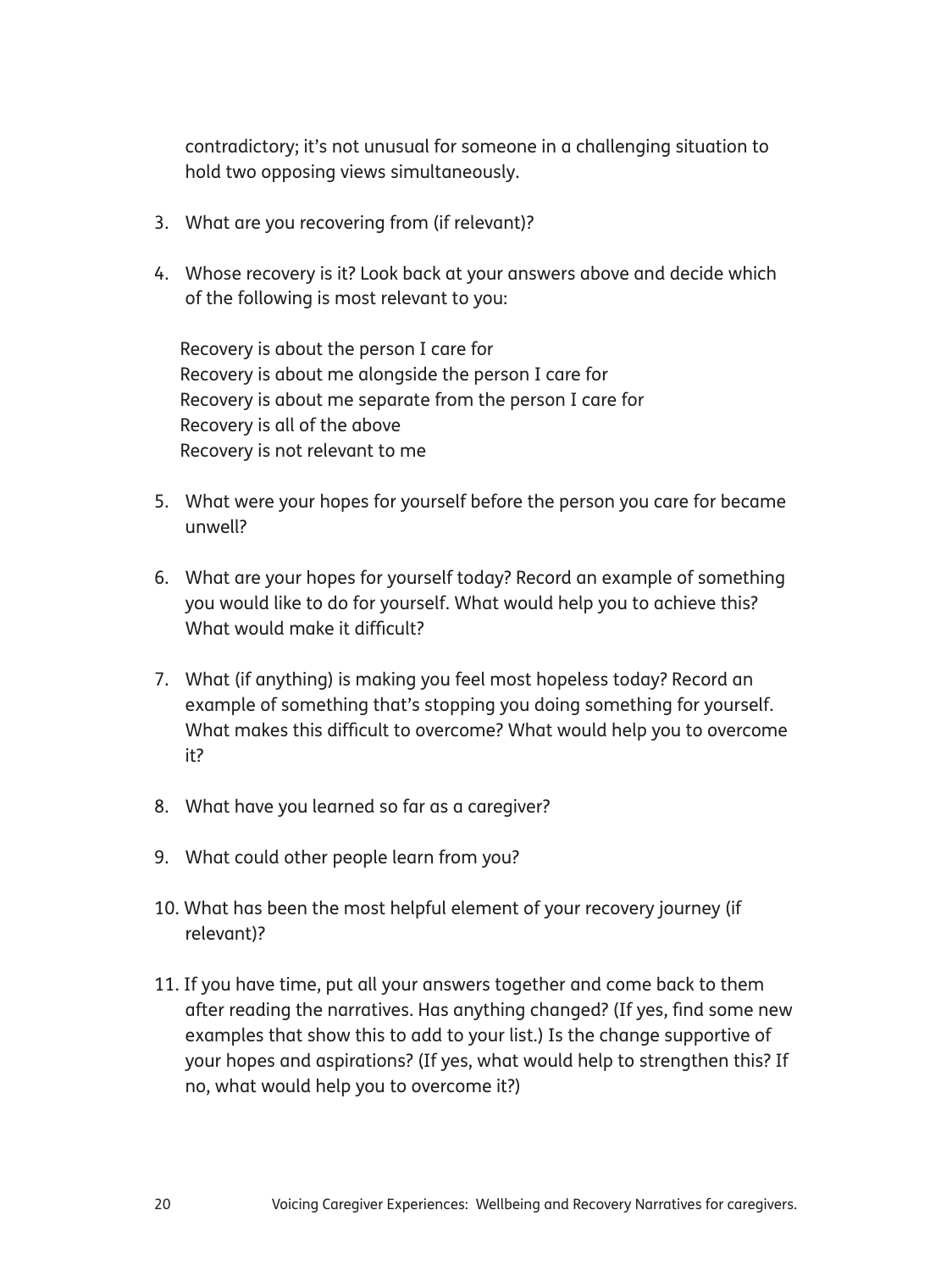If you are interested in exploring your responses further, please note that we revisit some of these themes in *Pause for thought.*

#### Questions for the person cared for

- 1. How would you describe your wellbeing today?
- 2. Do you consider yourself to be on a recovery journey? If yes, how would you describe it (see below)?

 Recovery is relief from symptoms Recovery is living a meaningful life Recovery is holding hope for myself Recovery is something else (please describe)

 Choose all the statements that apply to you. Don't worry if some seem contradictory; it's not unusual for someone in a challenging situation to hold two opposing views simultaneously.

- 3. What are you recovering from (if relevant)?
- 4. Whose recovery is it? Look back at your answers above and decide which of the following is most relevant to you:

 Recovery is about me Recovery is about me alongside the person who cares for me Recovery is about me separate from the person who cares for me Recovery is about services holding hope for me Recovery is about services holding hope for me and the person who cares for me Recovery is all of the above Recovery is not relevant to me

- 5. What were your hopes for yourself before you became unwell?
- 6. What are your hopes for yourself today? Record an example of something you would like to do for yourself. What would help you to achieve this? What would make it difficult?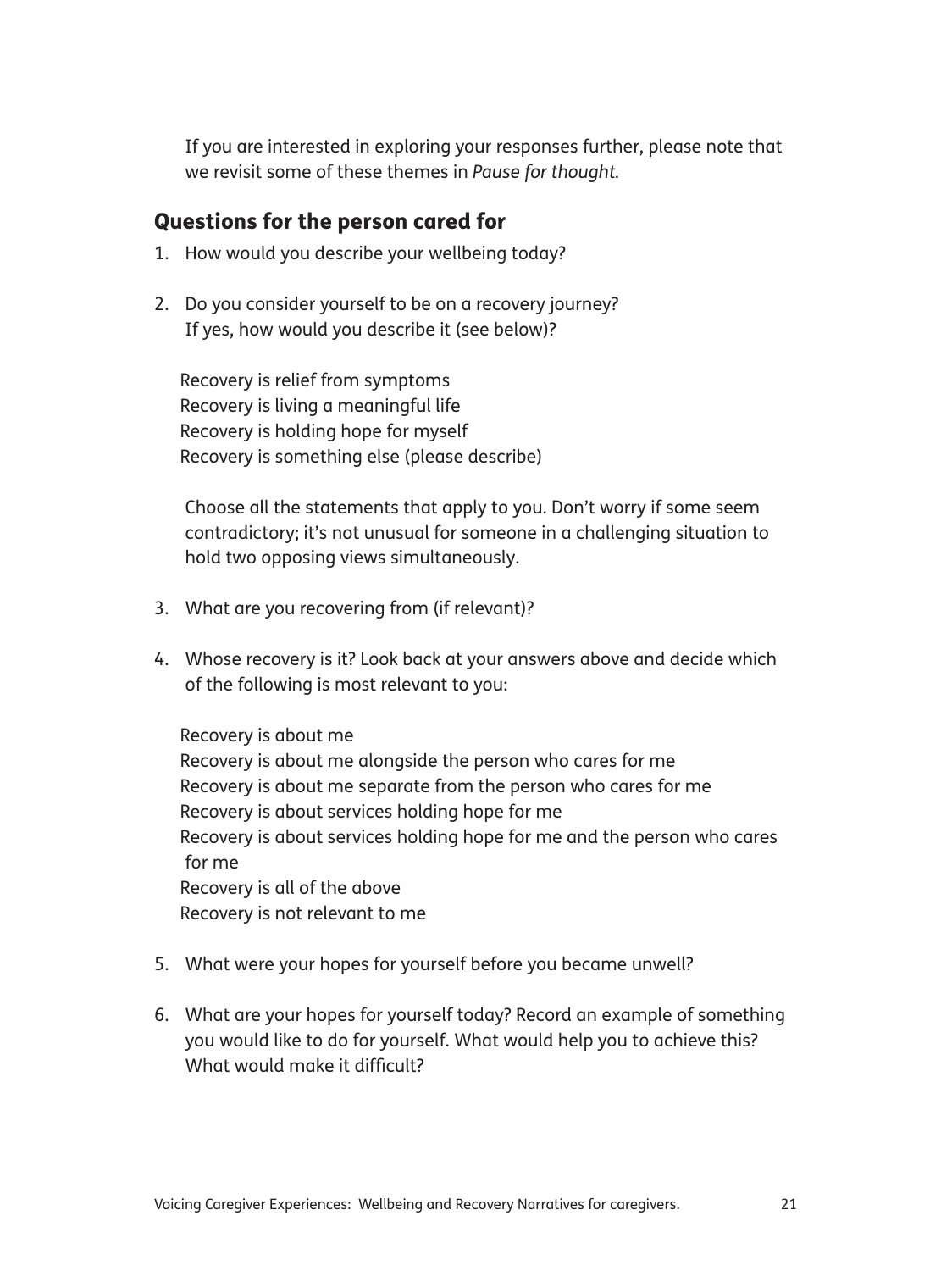- 7. What (if anything) is making you feel most hopeless today? Record an example of something that's stopping you doing something for yourself. What makes this difficult to overcome? What would help you to overcome it?
- 8. What have you learned so far in your personal journey?
- 9. What could others learn from you?
- 10. What has been the most helpful element of your personal journey?
- 11. If you have time, put all your answers together and come back to them later. Has anything changed? (If yes, find some new examples that show this to add to your list.) Is the change supportive of your hopes and aspirations? (If yes, what would help you to strengthen this? If no, what would help you to overcome it?)

 If you are interested in exploring your responses further, please note that we revisit some of these themes in *Pause for thought.*

#### Questions for mental health workers

- 1. How would you describe your wellbeing today?
- 2. Do you consider yourself to be on a recovery journey? If yes, how would you describe it (see below)?

 Recovery is relief from symptoms Recovery is living a meaningful life Recovery is holding hope for myself Recovery is holding hope for the people I provide care for Recovery is holding hope for caregivers and the people I provide care for Recovery is all of the above Recovery is something else (please describe)

- 3. What are you recovering from?
- 4. Whose recovery is it? Look back at your answers above and decide which of the following is most relevant to you: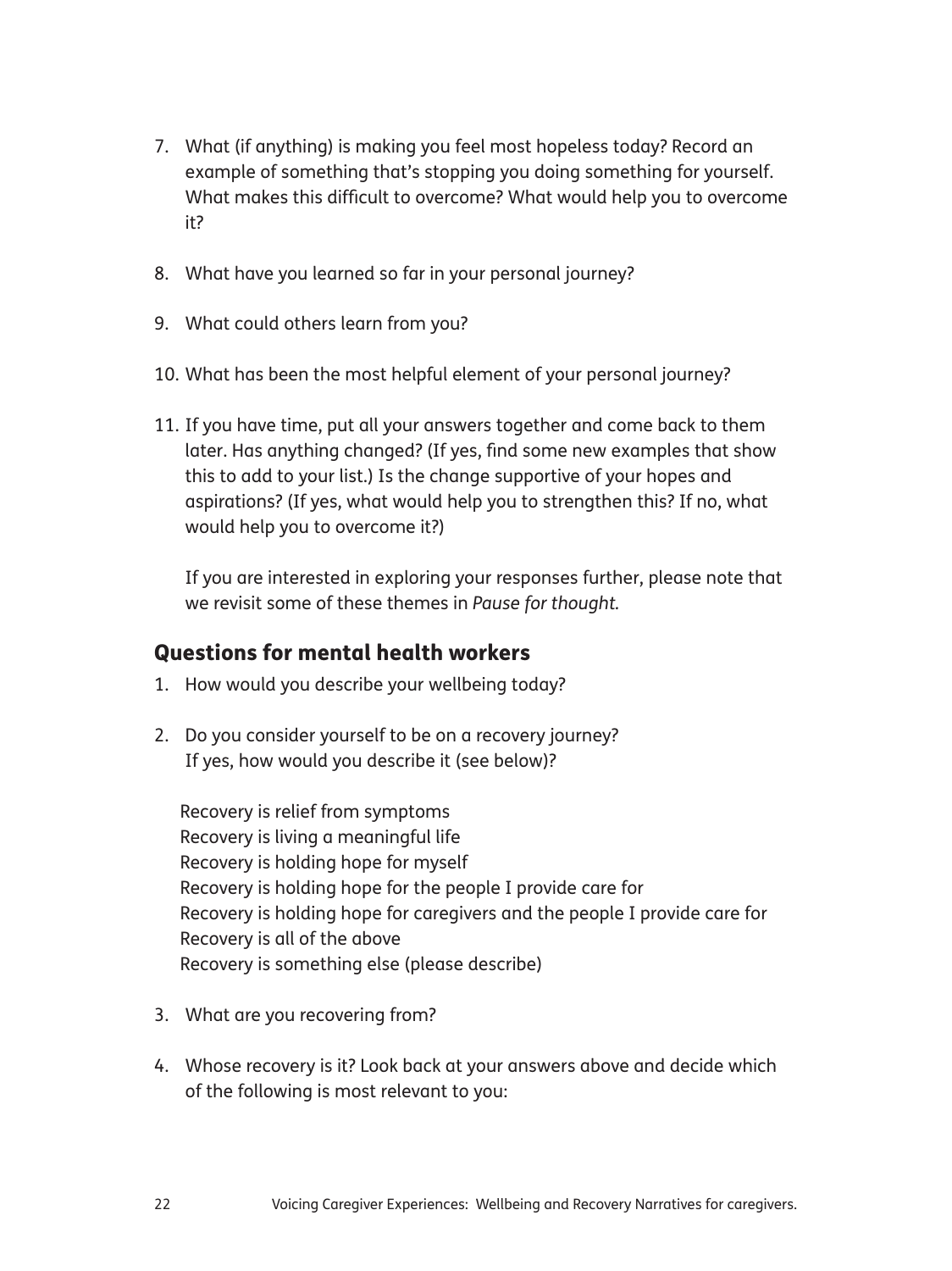Recovery is about the people I provide care for Recovery is about the people I provide care for and their caregivers Recovery is about me alongside the people I provide care for and their caregivers Recovery is about me separate from the people I provide care for and their caregivers Recovery is all of the above Recovery is not relevant to me

- 5. What were your hopes for the people you provided care for when you first became a mental health worker? Did you come into your service holding hope for caregivers too?
- 6. What are your hopes for the people you provide care for today? Are caregivers already included in this? Record an example of something you have done or could do to support caregivers. What would help you to achieve this? What would make it difficult?
- 7. What (if anything) is making you feel most hopeless today? Where could you go for support with this?
- 8. Record an example of something that stops you offering support to caregivers. What makes this difficult to overcome? What would help you to overcome it?
- 9. What have you learned so far from working with caregivers?
- 10. What could caregivers learn from you?
- 11. What has been the most helpful element of your recovery journey (if relevant)?
- 12. If you have time, put all your answers together and come back to them after reading the narratives. Has anything changed? (If yes, find some new examples that show this to add to your list.)

 Is the change supportive of your hopes and aspirations? (If yes, what would help to strengthen this? If no, what would help you to overcome this?)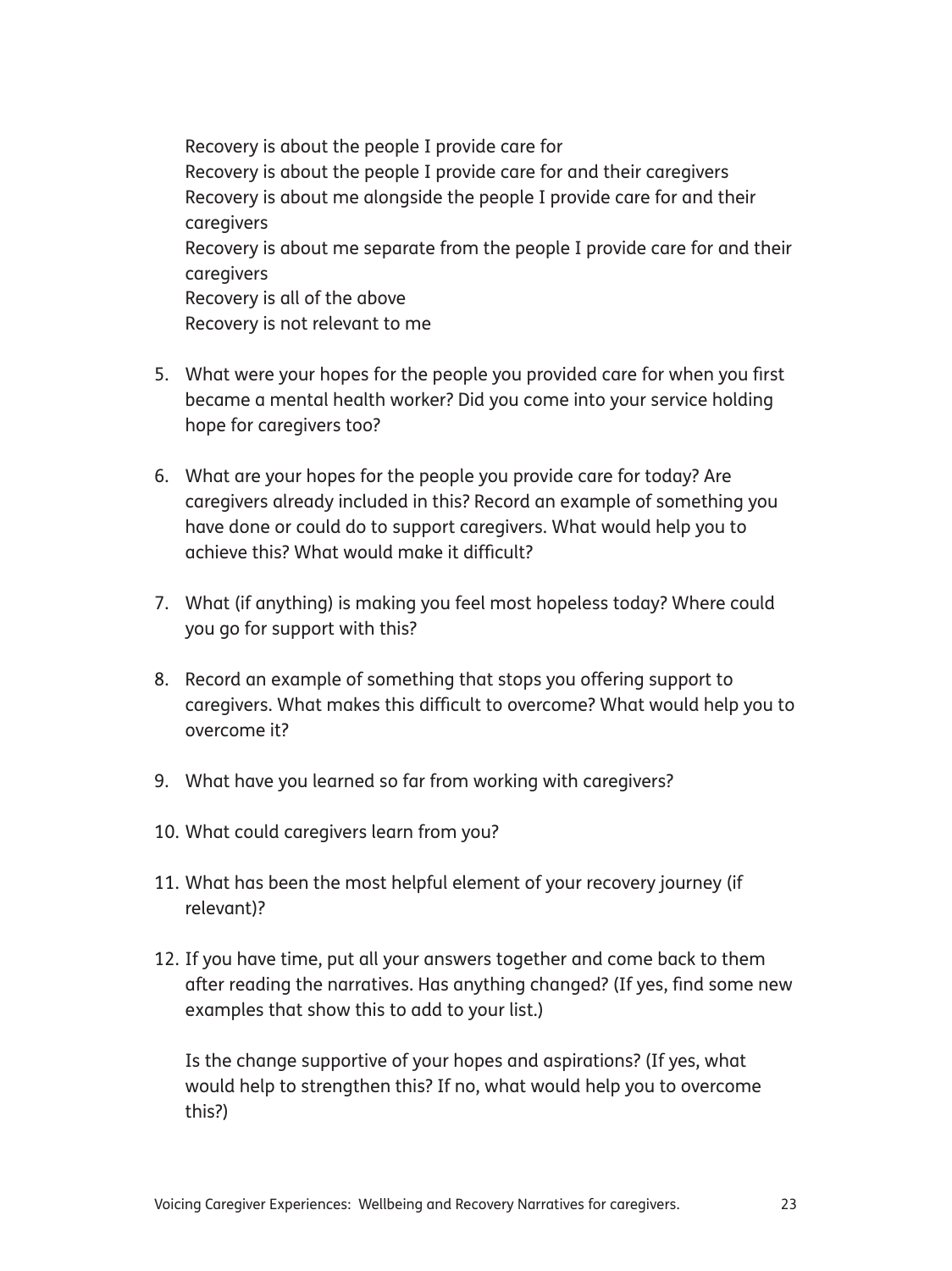If you are interested in exploring your responses further, please note that we revisit some of these themes in *Pause for thought.*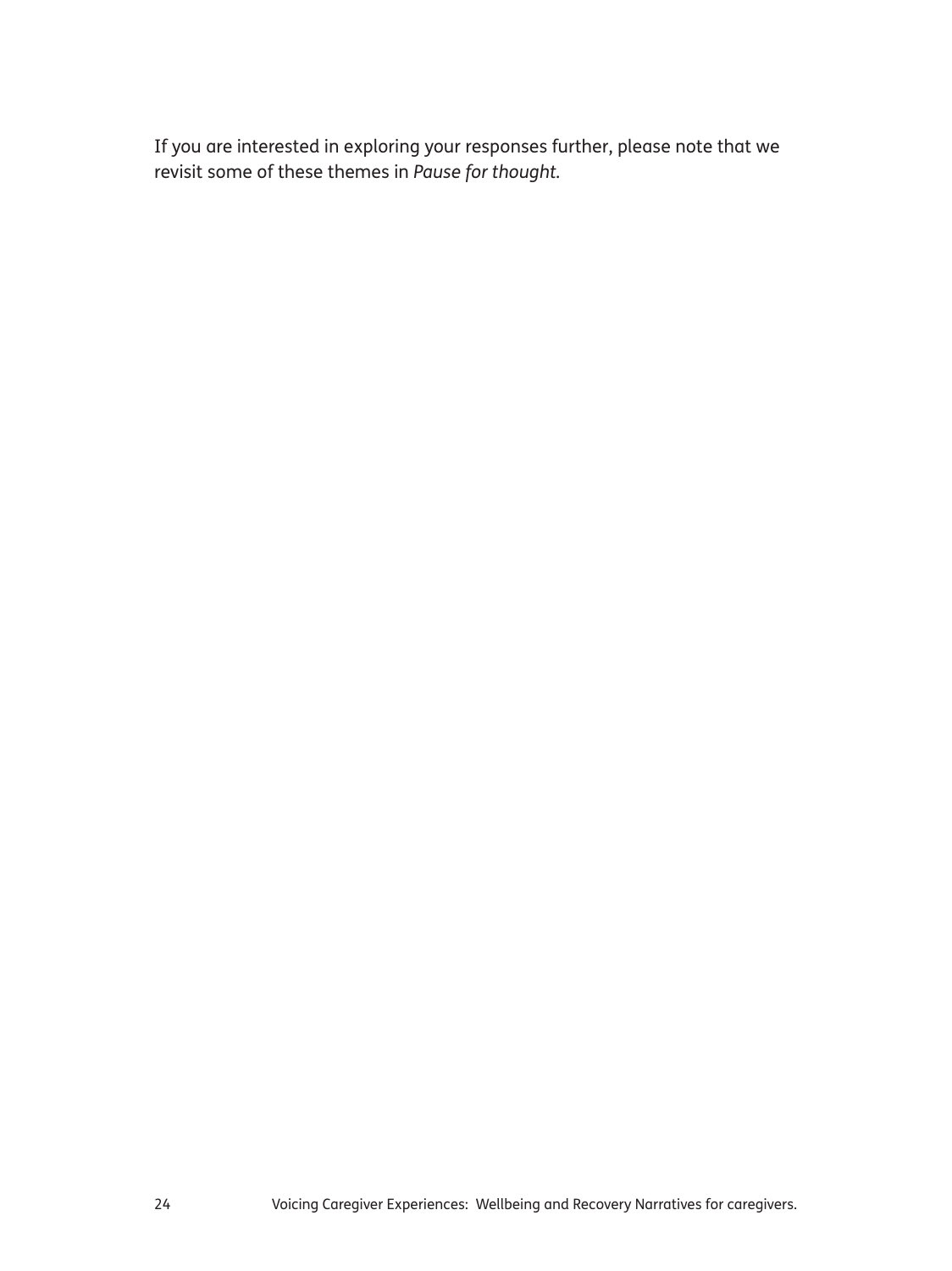## Chapter 2

#### Recovery… a strange word for me

*In Sussex, Anon*

I was advised some twelve years ago that my daughter's most likely diagnosis would be schizophrenia. I read, delved deeply into the internet and asked for information about expected future outcomes for her and how I, as a parent, could or would cope. A year later the consultant confirmed my fears. He informed me, explained the possible future and, with his help, I began my journey towards accepting and therefore starting on my own road of recovery from the shock, disbelief and the mourning of my lovely daughter's future.

In 2004 a new consultant joined our local Trust, took over and turned the diagnosis on its head. Not a psychotic illness but one of a psychological nature, was his opinion… nurture not nature. He implied that my daughter had suffered abuse, had had a bad upbringing and was now suffering from one or all of a number of labels associated with psychological issues: dissociative identity disorder, borderline personality disorder and/or post-traumatic stress disorder. She was hospitalised again and again and filled with test doses of various drugs, but only seemed to become more and more psychotic. He insisted that I should not visit her. She was then admitted by this consultant to a private hospital for the treatment of post-traumatic stress disorder. They diagnosed schizophrenia. She was readmitted to our local Trust, where the consultants refused to acknowledge the diagnosis and refused treatment. I fought to have a second opinion from outside the Trust, away from the very opinionated, arrogant, biased consultant whose dictatorial and wholly wrong diagnosis had caused my daughter and our family so much unnecessary suffering. Not only was my daughter completely 'mad' following two years in his 'care' but I felt beaten, betrayed, unheard and unable to protect my daughter from his and his colleagues' distrust of a parent/carer's care and opinion.

I fought and won; a consultant was sent from a London Trust. He immediately diagnosed my daughter with a psychotic illness and she was admitted to the Bethlem Royal Hospital at the beginning of 2007.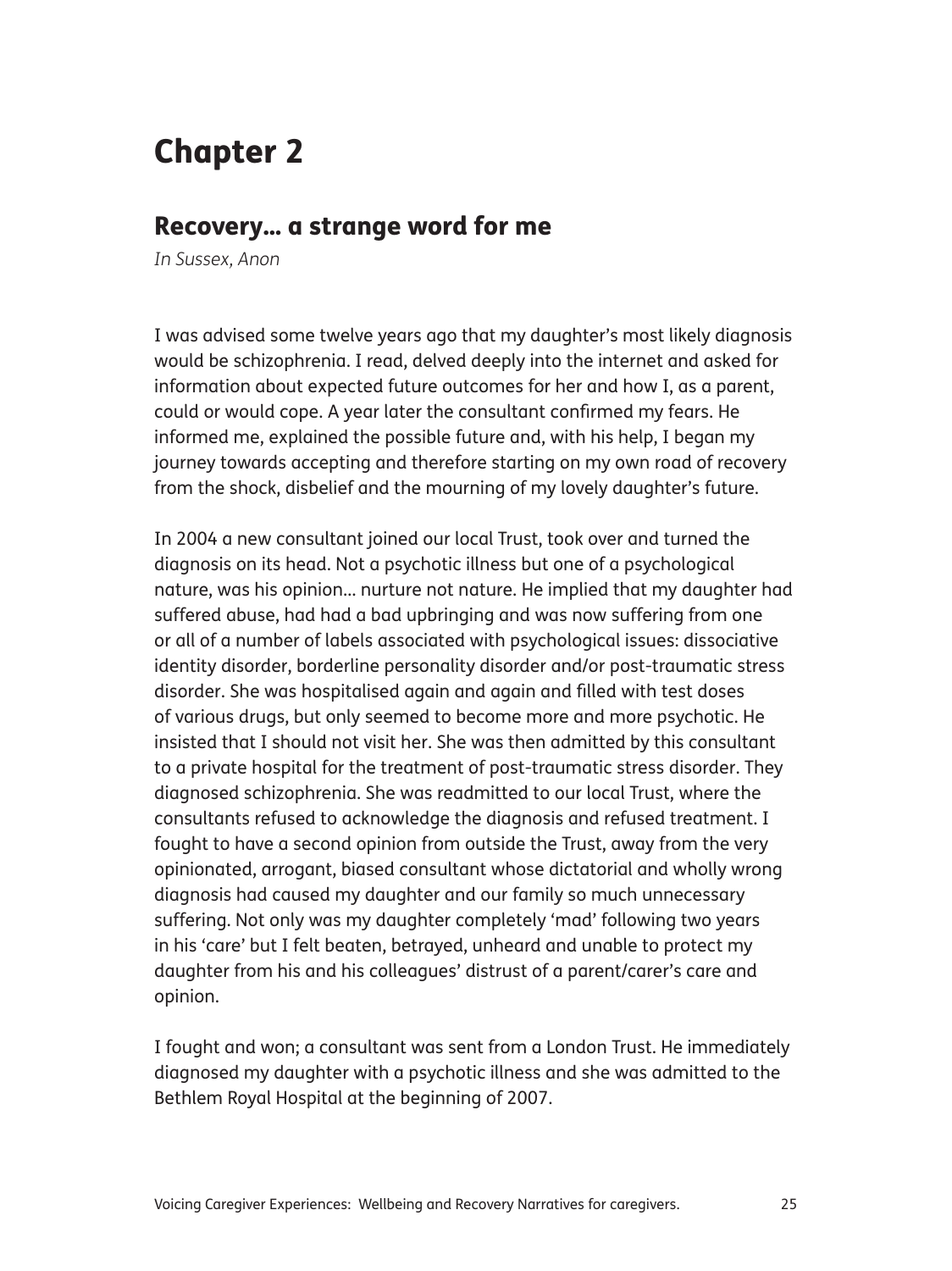In my opinion, much of recovery – or 'regain', as one dictionary defines the word – depends on the wellbeing of the person to whom you are giving care and all the others involved in their care. I had left our local Trust feeling like a beaten dog; I was exhausted, had lost weight and generally felt that no recovery of any sort for either my daughter or myself would ever be possible.

On my first visit to the Bethlem, I was introduced to all the members of staff. I was also invited to discuss any issues with and ask questions of and with the Staff Nurse and Primary Care Nurse, invited to ward rounds once a week at a time to suit me and asked to collaborate in my daughter's care from day one. Her consultant questioned me, listened to me and expected me to be part of the team. The staff were endlessly supportive and kept me informed as to any changes in my daughter's wellbeing, kept in touch with me and offered advice – and, above all, we all trusted each other. The consultant's attitude was that if I was not strong, healthy, informed and trusted, how could I care for my daughter when she returned home? The entire turnaround of my former experiences enabled a leap in my recovery.

Recovery, if that's the right word, is, for me, support with the role of caring. Knowing that someone is in the background relieves some of the fear and anxiety. Trust and willingness by the services not only to listen but to hear, exchange ideas, be 'there' for you and be willing to jump if the need arises are crucial. Unfortunately, with a diagnosis of schizophrenia, the journey of recovery is similar to that of a roller coaster ride. It is dependent on my daughter's mental state. Currently she is stable but, if she missed her medication for more than 72 hours, we could be thrown back to around square one, which from my point of view means that recovery is relative. I was warned early on that this diagnosis could be likened to all the stages of bereavement but without the death; in other words, there is no closure. My 'recovery' is not complete, and of course it never will be, but with my care of my daughter and her subsequent blossoming, my ability to 'read' her mental state and the knowledge that I have back-up, I can remain in a state of what I would like to call 'recovering'.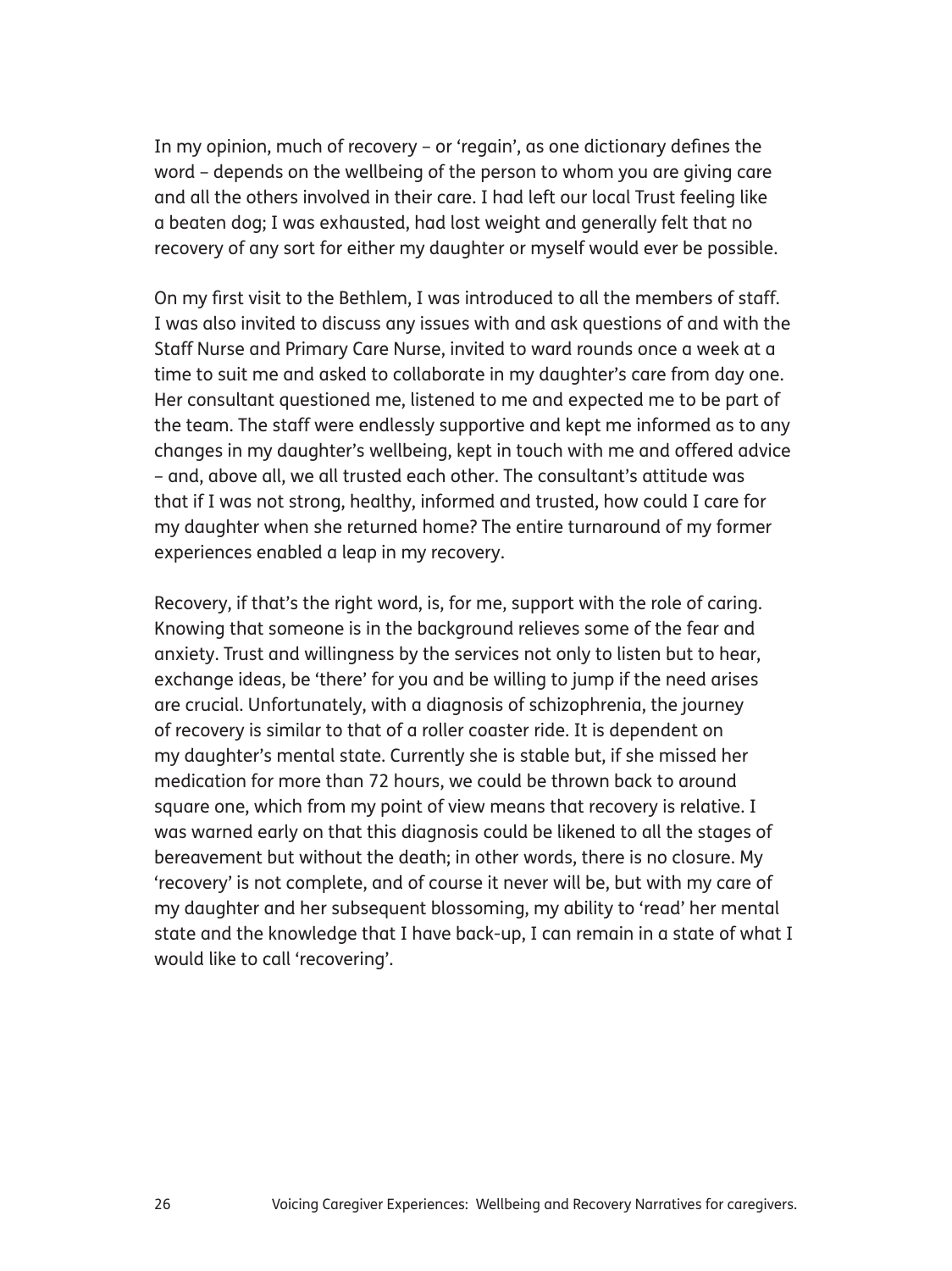## Chapter 3

## The silver lining

*In Sussex, Mr & Mrs P*

It was summer 2005. Life was buoyant and fun. The weather was fine and sunny, but storm clouds were gathering. Not in a meteorological sense – these storm clouds were of a different genre. They carried an obnoxious potion of fear, uncertainty and panic, all brought about by the onset of mental illness.

#### Prelude

Up to this point in my life I'd been blessed with a relatively trouble-free existence. I was happily married for a second time, incorporating my son, who was born in 1983 from my first marriage. The three of us lived a comfortable life. I held a position as a company director and my husband worked as an accountant. In conjunction with my first husband, we were able to provide my son with a private education. We continued sponsoring him into tertiary studies after he was awarded a scholarship to attend a top university, where he followed a degree course related to environmental sciences. He flourished in this setting, being dedicated to 'saving the planet' on the one hand and pursuing an energetic social life on the other. He was a bright, capable, academic young man with excellent prospects for the future. Once out of university in 2003 he quickly acquired employment as an environmental technician. He was still living at home with us and all was going well.

During the early part of 2005, coexistence with my son became a little more difficult. We had upsets over his dogmatic views on life values. There were opinions being foisted upon us relating to religion and criticisms of our apparent disregard for the environment, and we fell out over his sudden acquisition of some rather strange tattoos that were very much out of character. In short it seemed he was intent on continuing a student-type lifestyle with the associated rebel factor very prevalent. As a result, my son decided to leave our house and live at his father's house with his father's partner and her family.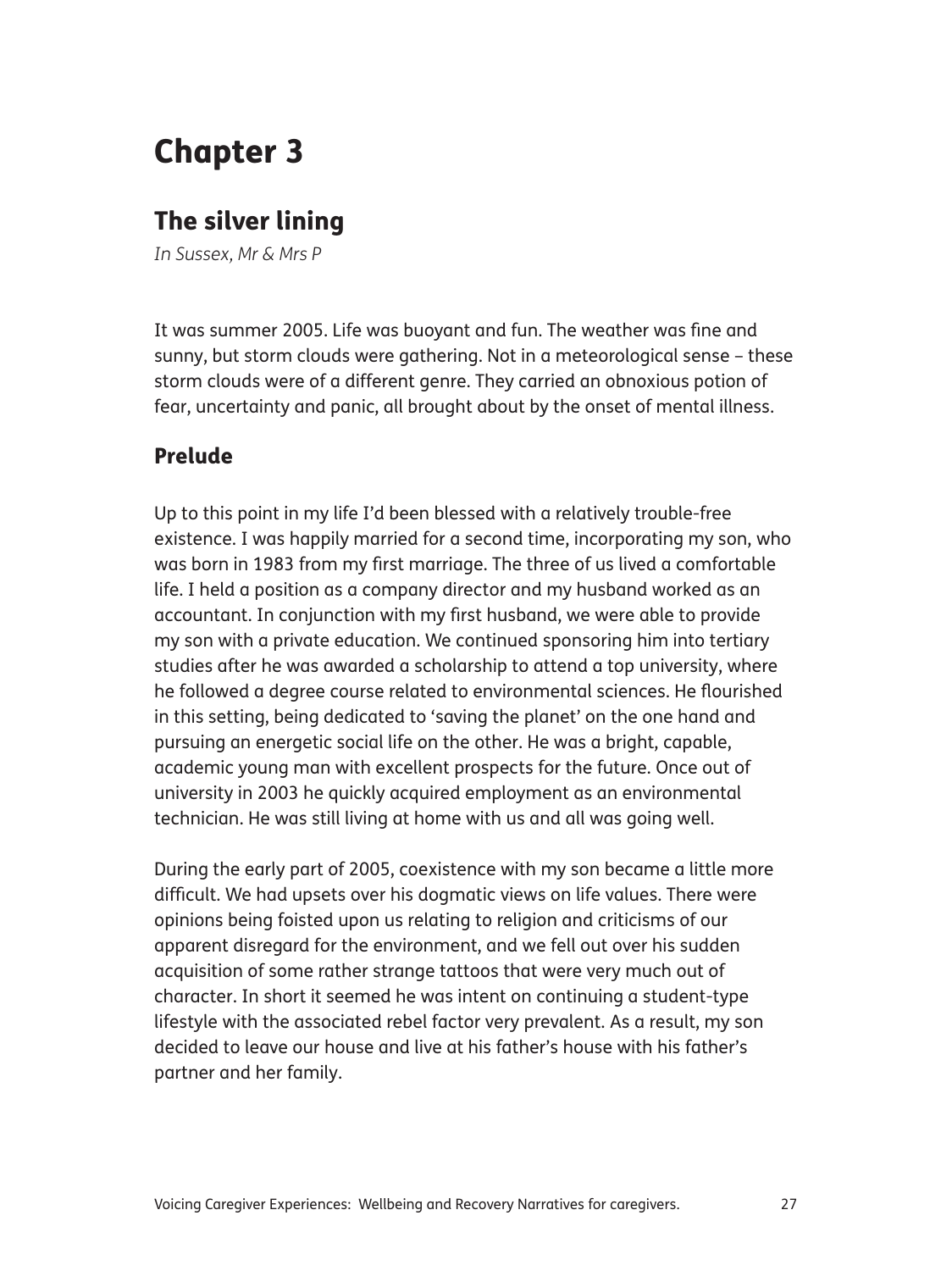His father prepared for his son's arrival by providing him with accommodation and bespoke furnishings. Despite these efforts the liaison was troubled and my son soon left to take up lodgings nearer his work south of London. In an instant, my son was introduced to some people in his new home town by an old school friend and duly invited to a party by them. We know now that he encountered the dubious world of illicit drug-taking through these people and it is almost certain that these events caused my son to become psychotic.

Our first brush with psychosis came a few days later, when we received a call from my son's workplace at the close of a working day informing us that he was behaving strangely and that they would be bringing him home to his father's house.

*Lesson 1 taking drugs should be avoided at all times by people predisposed to psychotic tendencies*

That evening, we all wrestled with his deteriorating condition as he lurched from one nonsensical notion to another. His behaviour was so alien to us that we were in a position of not knowing exactly what to do. We did manage to see a locum GP late in the evening who advised us that he was showing psychotic symptoms. He prescribed sedatives for my son and advised us to take him to our own GP in the morning. My son was up early the next morning and very agitated but we did manage to get him to our GP.

### Episode 1 of 5

Our GP diagnosed psychosis, and in the middle of the discussion my son stood up, thanked everybody, announced that he was fine and quickly left the surgery. He started running through the streets, calling into pubs on the way; he was advising them to stop selling alcohol and grow organic food produce instead. He ignored our pleas for him to return home. I was extremely worried that some harm might come to him, as he had no notion of how irregular his behaviour was becoming. His fitness level being very high made him difficult to keep up with – he was flying on the wind, and the only way to catch him was to involve the police. He was caught and taken to a mental health hospital. After a few days he was detained in the hospital under a section 2 but within a month he had been stabilised with medication and was released. My son came to live at my home but, being heavily medicated, he was a shell of his former self, although the psychosis had abated and he was able to return to work.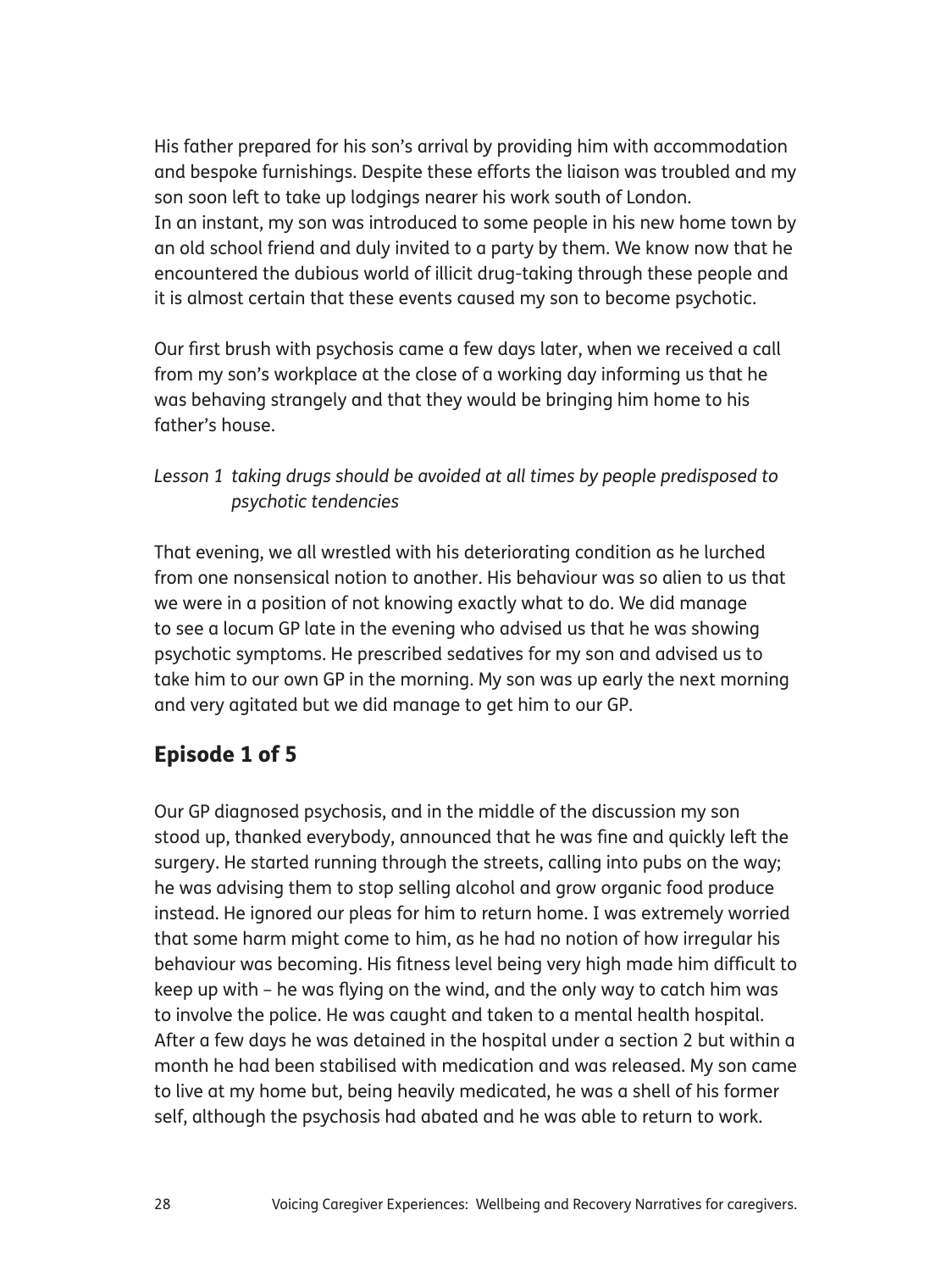After six months the psychiatrist stopped my son's medication, implying that he had had a one-off drug-induced psychotic event and would probably not encounter the condition again.

#### *Lesson 2 ensure a carer's assessment is completed by hospital staff during your first encounter with hospitalisation (this will get you into the 'system')*

Two devastating elements had been introduced into my life: my son had experienced a psychotic episode without any insight into his condition and I had been into a mental hospital for the first time and entered an alien world. Little did I know at the time that this first involvement with mental health would be just the start of a long, stressful, and dark journey that at one stage seemed totally hopeless with no resolution in view.

#### *Lesson 3 seek solace and understanding from carers who have had very similar experiences to your own*

### Episode 2 of 5

It had been so saddening to see my only child in such turmoil after a lifetime of normality. All the same, I began to convince myself that this was just a glitch and we would all get back to normal, and for a while that was exactly what happened. My son had gone back to work but decided to change career and move to the West Country to work on 'nature' projects. I can remember feeling so relieved that all was normal again, but I was soon to be devastated as I watched the onset of psychosis take over my son once more.

In total my son was in the West Country for about 18 months, and during that time his condition got steadily worse as I and my family and friends increasingly received strange letters and bizarre telephone messages from him. I visited him on numerous occasions during this period and tried to persuade him to come home but he was set on staying where he was. Eventually, with no work and finding it increasingly difficult to manage (at one point he was living in a log cabin in an open field on a farm), he finally came home. His condition was now causing me great concern and I had to take steps to get him medical attention. This proved once again easier said than done as we attempted to line up the required key personnel to address the problem of a poor soul unaware of his own condition and requiring medical attention. The trauma and anxiety levels were sky high during May 2008.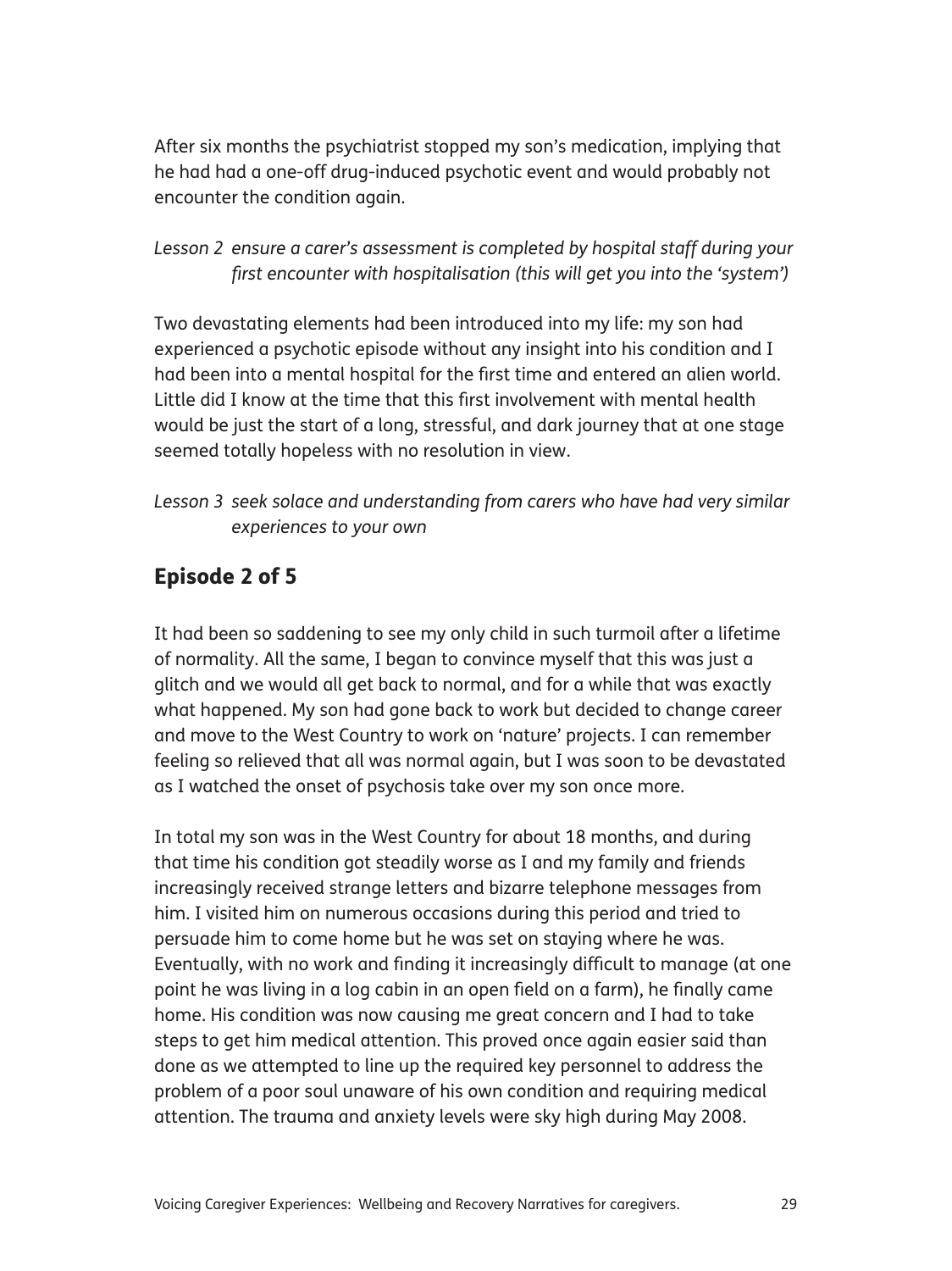An assessment was arranged that involved two psychiatrists and a social worker. They deemed he was to be admitted to hospital as a section 2 patient – detained for up to 28 days. If he went voluntarily that was good, but if he didn't then the police would be called. In the event he went voluntarily but the entire process was incredibly intense and emotional as he struggled to understand what all the fuss was about and I struggled with his abject irrationality. I was beside myself with grief, in mourning for a lost son and at the same time buffeted by a brutal hospital induction ritual.

#### *Lesson 4 have an action plan in place that can be executed should hospitalisation be required*

Visiting my son in hospital already had a mild familiarity about it. He was heavily medicated yet still managed to maintain some fairly paranoid opinions that he would suddenly lay on me. The combination of confused thought processes and the stress of hospitalisation resulted in him making some strange decisions. At this stage in his illness he decided that I would no longer be his next of kin and that it should be his birth father – my first husband – instead; this despite the fact that I had brought him up without his father for the last seventeen years. Paranoia had replaced normality, causing my son to give away his possessions, adopt rigid eating patterns and hold religious views to a delusional level. Driving such attitudes was a belief that he had been wronged by his immediate family and that it was their fault he had been 'swallowed up' by a mental health system he was unable to rid himself of. He was then released from hospital but this time on prescribed medication that had hefty side effects, again for a condition he did not believe he had.

#### *Lesson 5 poor insight may have a psychiatric cause but will probably require a psychological solution*

By now my personal life was so ravaged by the necessity to constantly focus on mental health issues that it had become unrecognisable from just two years ago. Strains were put upon previously unassailable relationships and an underlying feeling of oppression prevailed, not helped by the dismissive attitude adopted by my son's father, who became a very noticeable absentee from the entire scenario. From a family perspective I felt very isolated, and I was always mindful that my husband was not directly related to my son and conscious of the burden being placed upon him.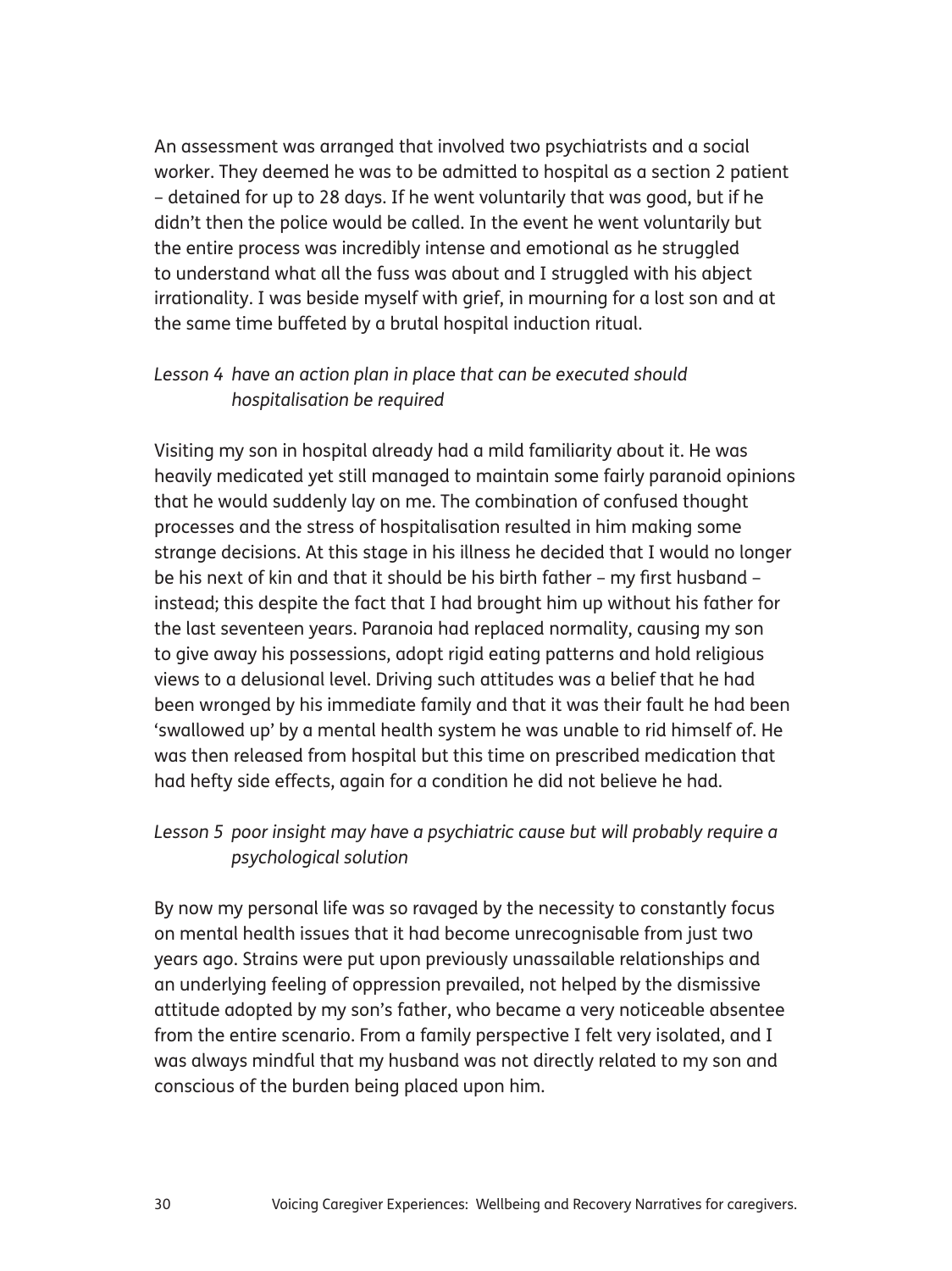#### *Lesson 6 demonstrate a strong parental relationship providing strong, unwavering support*

There followed a period of 'splendid tranquillity' during which my son became 'normal' for many months. Initially he was lethargic and suffered weight gain from the medication, but after a while he became fit, lithe and energetic. His strong intellect appeared unblemished by psychosis either during or outside episodes, and nine months out of hospital he successfully applied for a course on the teaching of chemistry, physics and biology that was to start in September 2009. This direction was fully sanctioned by his consultant. Things were looking positive for a change.

# Episode 3 of 5

Then, in October 2009, the world came crashing down around our ears. Unbeknown to us, my son had stopped taking his medication back in March.

#### *Lesson 7 constantly check that medication is being taken regularly*

This tied in with the renewal of vitality and energy we had been witnessing since March and made him vulnerable to relapse. There had been a problem with the university's medical form processing that led to significant delays. By the time they made the decision that he was medically unsuitable – despite achieving best student status and being elected student representative for the course – my son was already well into the course. After raising his expectations and involving him in a solid life skill he was suddenly dumped and abandoned. The stress created by this action buckled my son and he became very psychotic again almost immediately.

*Lesson 8 stress is a major factor with regard to triggering psychotic episodes*

Once again we were confronted with the daunting prospect of hospitalisation; the level of emotional trauma now rose exponentially with every occurrence.

*Lesson 9 social services and associated organisations (except the police) are very poor when it comes to the act of hospitalising mental health patients*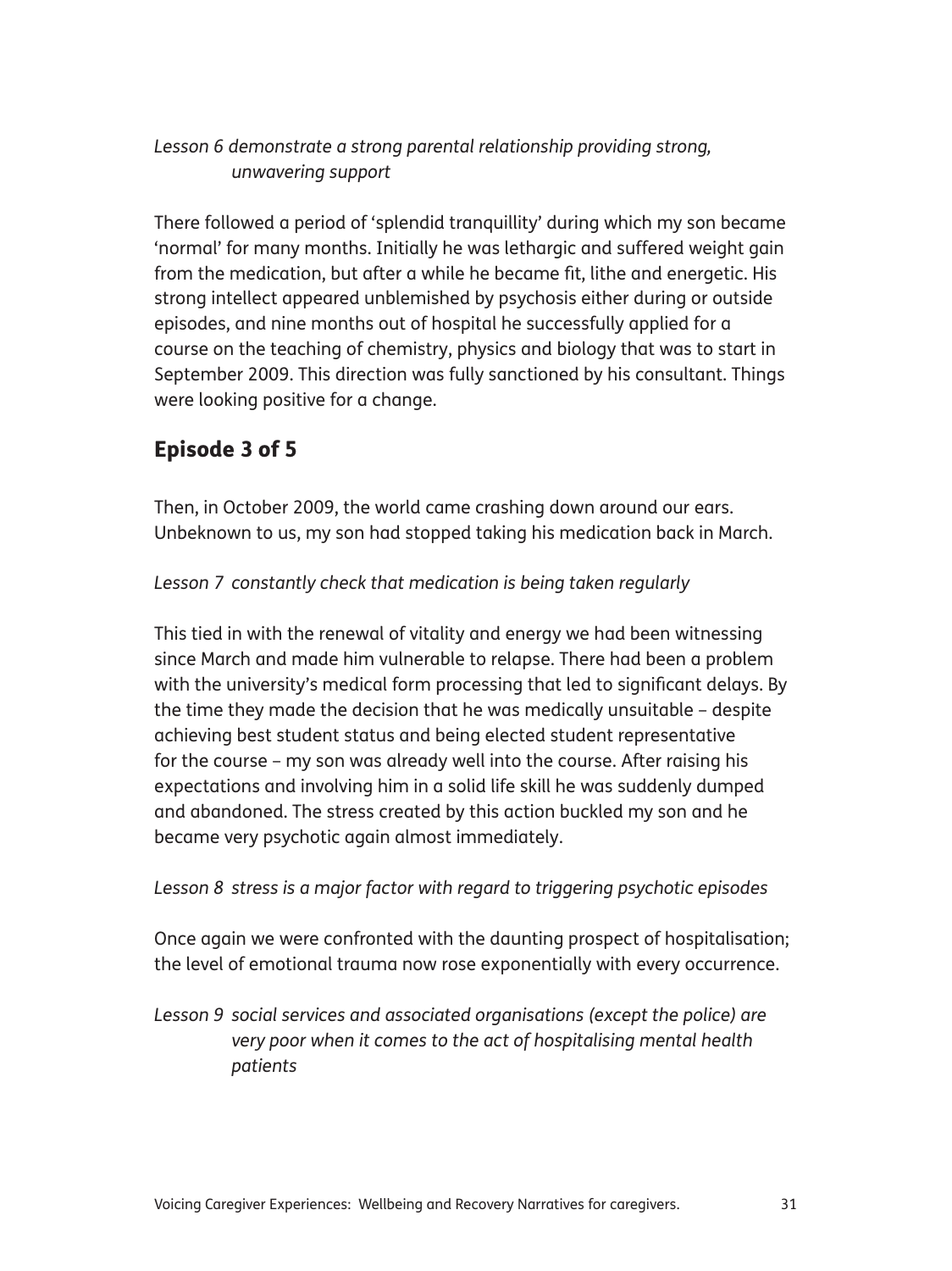The pattern was now beginning to follow a very predictable cycle: 1) no medication; 2) psychotic episode; 3) stressful journey to hospitalisation; 4) erratic hospital treatment towards stabilisation; 5) hospital discharge on medication; and 6) the wait for it to start all over again. My husband and I were beginning to tire of this roller coaster process.

Recovery in hospital this time involved my son spending time on the acute ward as there were no beds available elsewhere. This was not helpful. He seemed to take much longer to respond to the medication and remained in a confused state for what seemed forever. But a recovery did take place and he was able to leave within a month.

His overall condition had worsened since the first episode, although the psychotic symptoms had not changed. He was still in denial over his condition and keeping him on medication was not going to be easy.

## Episode 4 of 5

Once again my son stopped his medication and was hospitalised with the assistance of the police. This time it had only been 196 days since he'd last left hospital and he was back in again during April 2009. We had been subjected to the hospital entry façade once more and felt wiped out by it.

I succumbed to illness on this occasion, the stress of it all being too much to take. I could no longer go on being an ineffective bystander amid this whirlwind of unpredictability. I had to fight back somehow, so I decided to find out if there was anybody else suffering in the same way as myself. All this time we had been isolated and I was truly surprised to find so many people suffering identical crises. A new word became symbolic of our plight: carer! I was a carer for someone with a mental illness. I was not alone any more.

#### *Lesson 10 wholeheartedly step into the world of carers*

I met with a local support body and was introduced to some fellow carers, who all seemed to have the same issues as me. Although there were groups established in nearby towns there was not a carer group for our town. So I started one and set up monthly coffee mornings that were immediately well attended and have remained so to this day. It was an excellent forum for sharing, and much advice and learning resulted. I experienced a renewed energy and a sense of purpose and community from this development, and a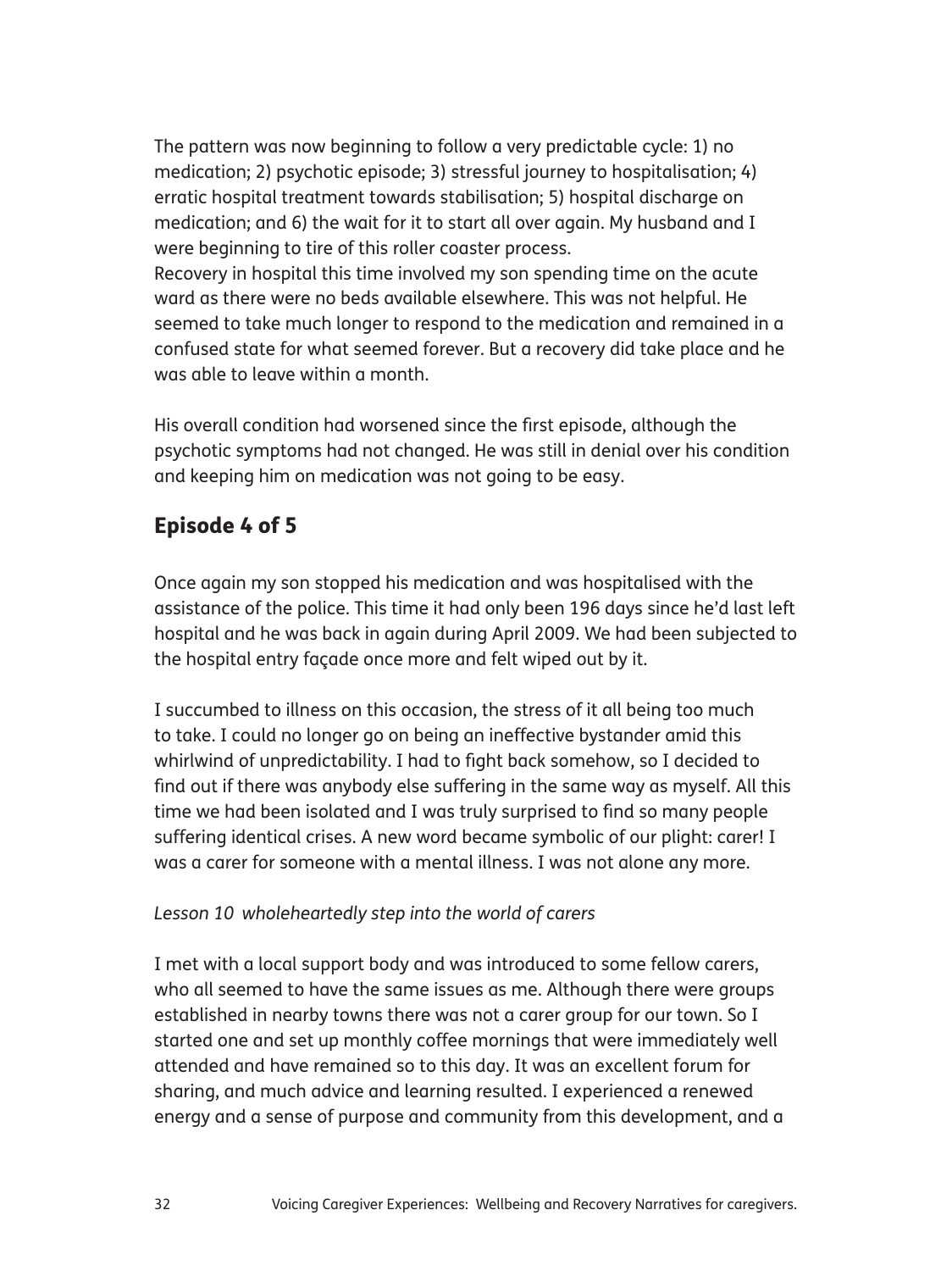newfound strength from feeling I was at last doing something positive to help my son. However, there was to be more upset.

# Episode 5 of 5

My son was still in denial over his condition with extremely poor insight, and he stopped his medication yet again. But this episode was to be different in a number of ways where his treatment was concerned.

In January 2011 he became very unwell – the worst, in fact, he had been since the onset of his condition. He was more distracted than ever with confusion, thought blocking, unsolicited laughter, distraction and poor mental processing. We went through the most awful experience to get him into hospital that ended with him being arrested in a public place after a particularly harrowing period where he went missing. The relief when he was taken to hospital was palpable, yet somehow, despite the awfulness of the experience, I was able to gather myself into a pragmatic package that was determined to get a much better result for my son on this occasion.

#### *Lesson 11 don't be subservient: assume a position of leadership*

Notification that my son was to be held under a section 3 this time signified the seriousness of his condition. He was to spend up to six months in hospital, where, initially, his paranoid behaviours were extreme and his response to medication very poor. So poor, in fact, that at times we doubted he was taking medication at all.

## Final recovery actions

This time it was going to be so different. I was determined to have a much better outcome following hospitalisation.

Because the internment period was so protracted this time it gave us more of a chance to analyse the processes used by the hospital. Firstly, there was the ludicrous position that patient confidentiality applies to mental health patients. It is unbelievable that someone with severe mental processing difficulties is given the responsibility to make decisions on their treatment and overall life direction while the 'normal' carer is excluded from these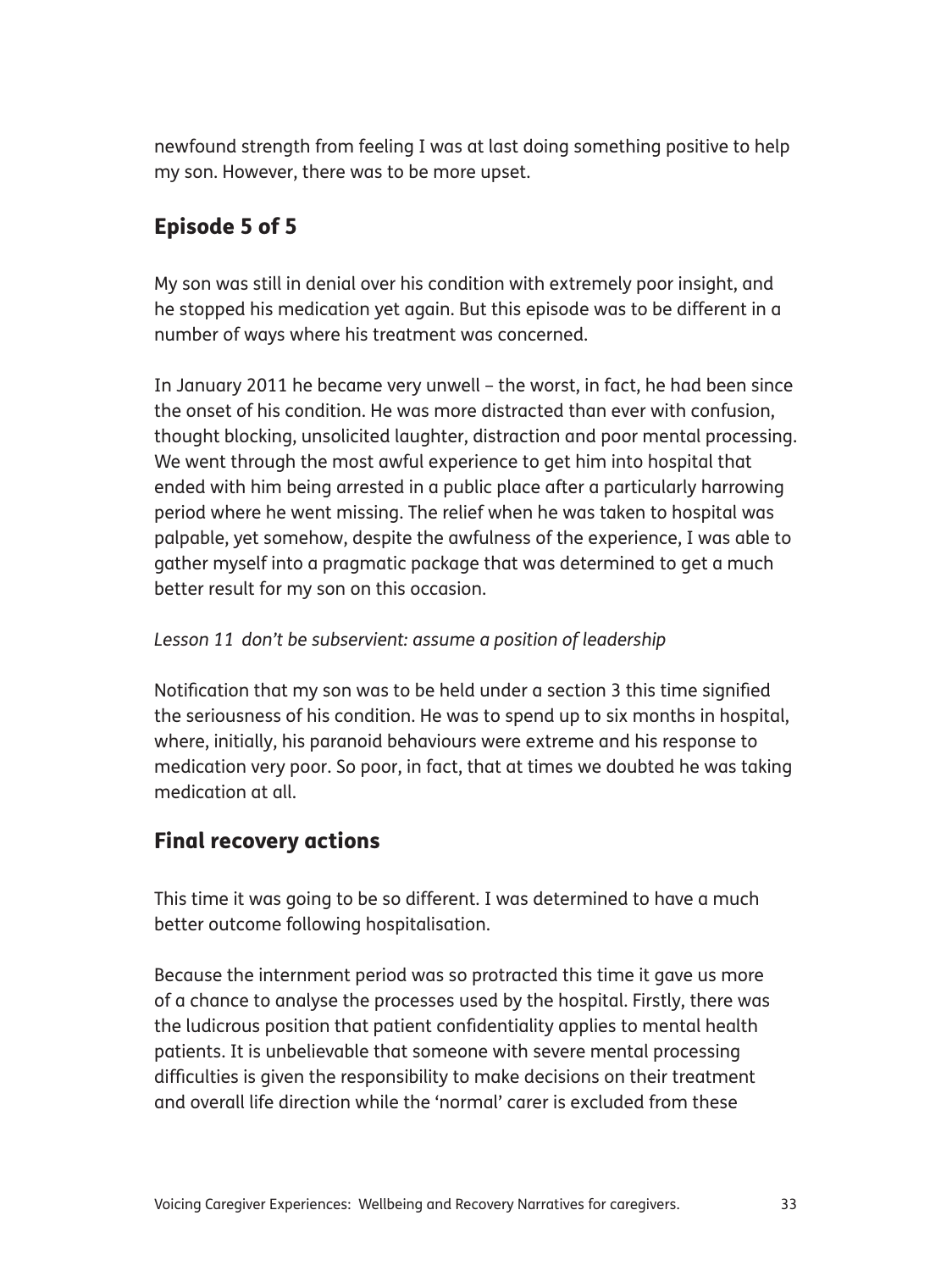discussions, particularly as the carer has responsibility for post-hospital welfare. It was a situation we were determined to overcome.

#### *Lesson 12 establish a very close relationship with your patient's consultant*

We started by developing a close relationship with my son's consultant. Although he had to strongly adhere to the confidentiality nonsense we eventually made an agreement that we could put our thoughts and desires into a letter to him. He would then respond to us by answering the letter verbally, thereby creating the desired communication path. We were only able to discuss my son's treatment at a fairly superficial level but it was better than nothing and did yield some good joined-up actions. We wrote the letter to the consultant every week, timed to reach him the day before he visited my son for his weekly assessment. The letter also had the effect of addressing another issue.

We had noticed that staff input to the consultant prior to the weekly consultant's assessment was not sufficiently comprehensive. Staff continuity was poor due to holidays and frequent training days on top of stretched staffing levels in general. As we visited my son regularly we were able to offer some solid feedback about his thoughts, his mental and physical states and when he was responding and not responding to treatments. All this went into the weekly letter.

At the same time my husband and I went on a crusade to learn about mental illness. I bought numerous books from Amazon, visited libraries and attended lectures by psychiatrists. We even learnt about the causes of and treatments for patients' poor insight into their own mental health conditions. We armed ourselves with the correct information and understanding of what we were dealing with and we had a strong dialogue with key medical personnel. We were no longer on the outside peering into the mental health abyss with bushbaby eyes. We were an integral part of the system and it felt good.

During the research we came across an American doctor who had some interesting views on the psychological approach to use on psychosis sufferers. It is important to understand the most suitable language to use on patients to aid communication and understanding on both sides and we found his book *I Am Not Sick – I Don't Need Help!* most inspirational and helpful. It's by Xavier Amador (with Anna-Lisa Johanson).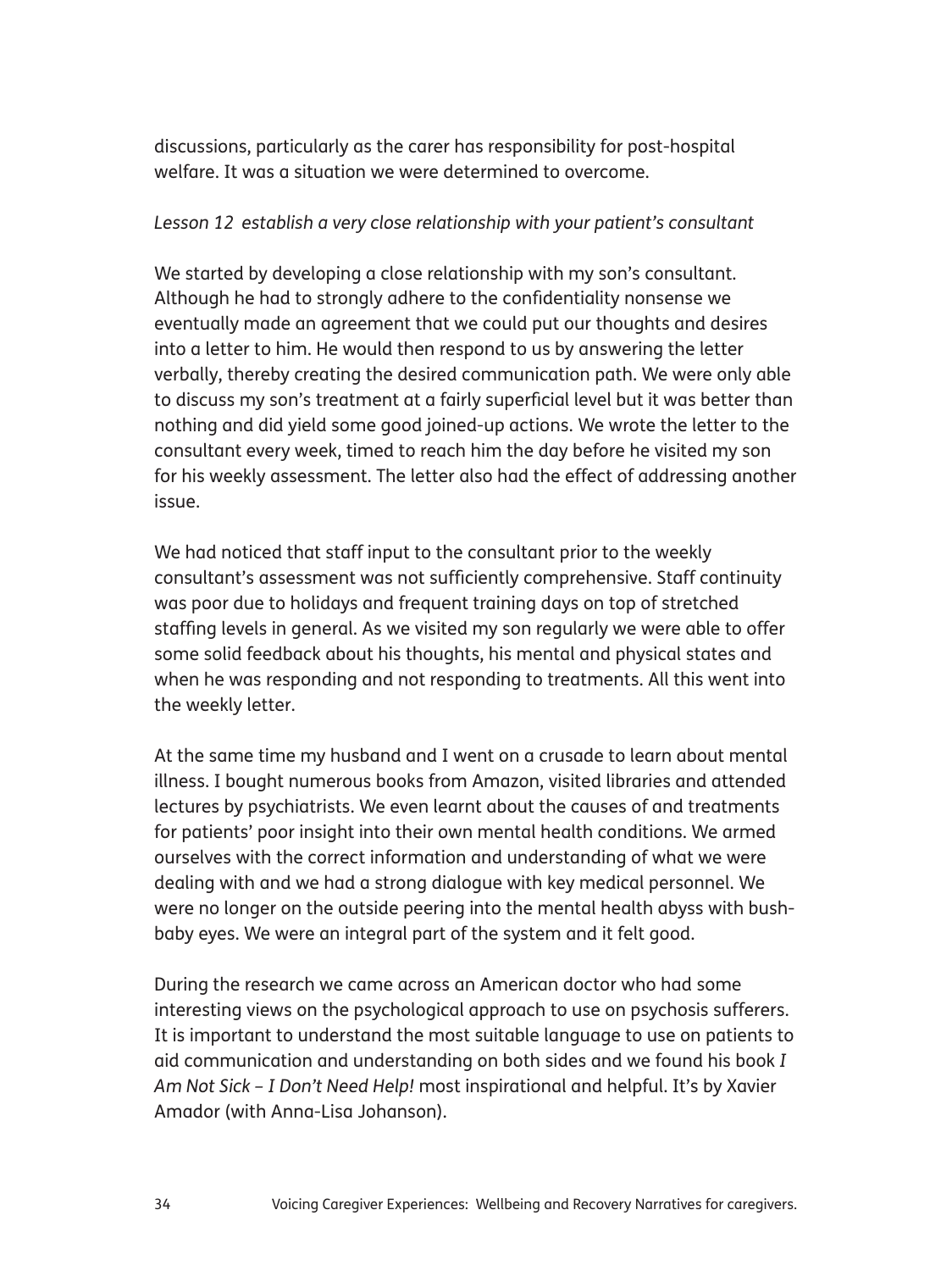#### *Lesson 13 research the subject of mental health that relates to your patient. Doctors do not know everything!*

The result of this 'involvement' type of approach has been remarkable. We pinch ourselves regularly to make sure we are not dreaming the life we now have. My son still has the condition but it is much better controlled. We are aware that relapse is possible at any time, but in that event we are much better prepared to deal with it. Life is fun once more!

## Epilogue

I am in no doubt that the information we provided to the consultant enabled him to arrive at the best and most suitable medication for my son. He has the medication administered by monthly depot injection and experiences the mildest side effects we have witnessed since the onset of his condition. He has a Community Psychiatric Nurse (CPN) appointed whom he trusts, and we even had a say in the selection of that CPN.

We have a better understanding of the entire approach to treating psychosis – including the psychological aspects – and that helps when we communicate with my son. We are also able to assist other carers with our newfound vigour and, in many cases, offer some guidance on the best way to approach the mental health system and its pitfalls.

As for my son, he has the best life that could be hoped for as a sufferer of psychosis diagnosed with paranoid schizophrenia. He has a job and works 20 hours a week. He has a girlfriend he met in hospital at the end of his last treatment and they are planning their wedding day for 2012. This is a position I never even dreamt I would be in and both families are giving total support to this couple.

One thing I am extremely grateful for is that drugs and alcohol do not feature in either of their lives, for if they did it would surely ruin everything. There is, however, a factor other than drugs that should be scrutinised: the genetic trail created by the 'family tree'. Important clues can be obtained by examining family history and traits, for example evidence of depression, social integration, etc. This history can provide important pointers about treating the condition you now face.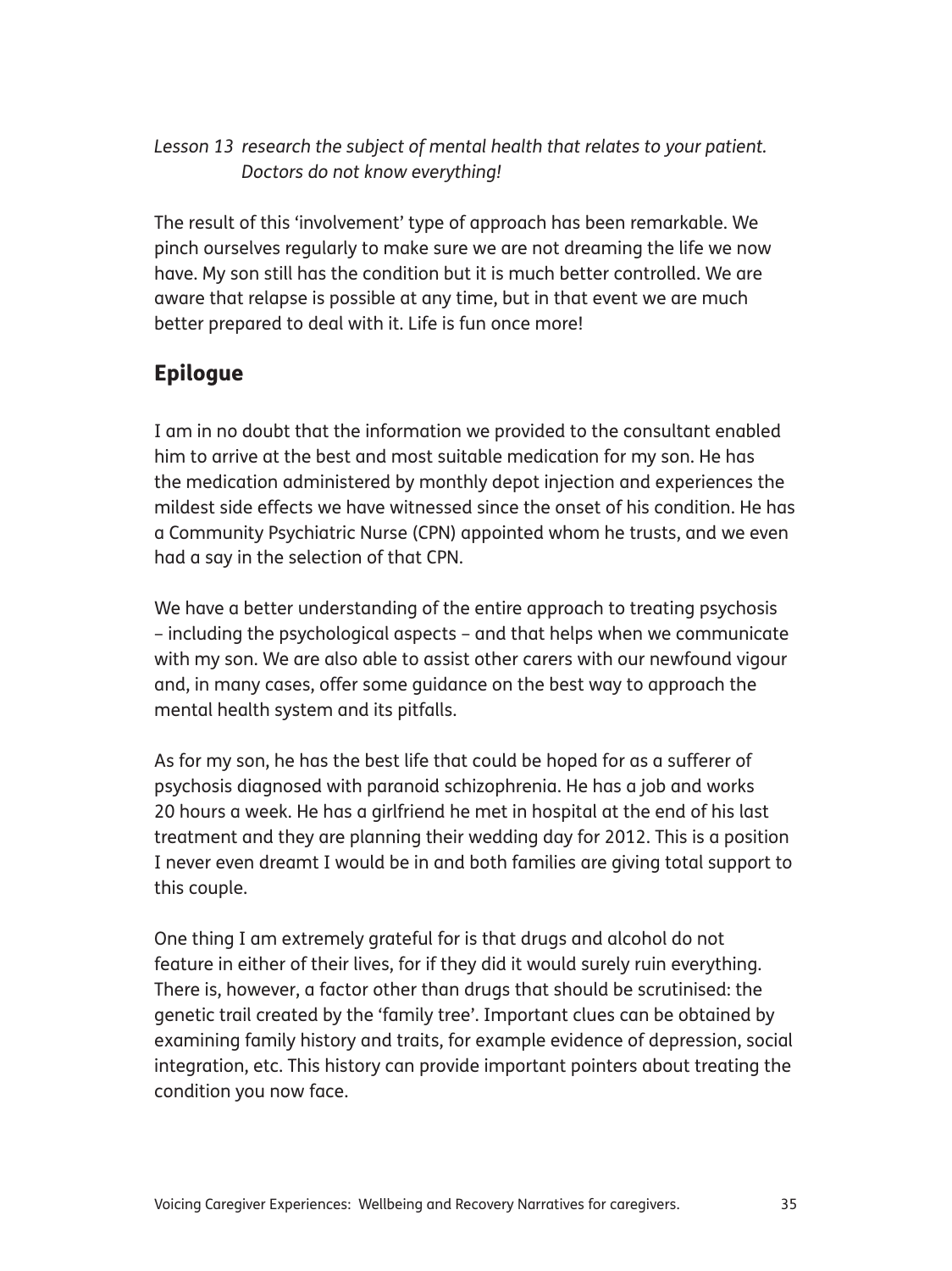Below is one of the letters we compiled during our information-sharing with the consultant, and I hope it serves well as a model for anyone wishing to follow our approach (in the interests of confidentiality, all personal details have been removed). Writing letters can be a tedious chore but in this case the advantages are numerous. Written matter is a one-way communication. You can put down your views without interruption in the manner you wish. Letters serve as a solid reference for past events. It's too easy to forget undocumented information after verbal communication as data tends to get confused or, even worse, overlooked after a short period. And there is the chronological aspect: in a letter, events are recorded and time stamped so there is no doubt about what happened when. It is an irrefutable record.

This whole experience has been one of trauma, so it may sound strange for me to say that I am pleased in some way to have lived through it. We have found out that my son has a predisposition to this condition and we have to deal with this. Along the way I have met some amazing people; I have a high regard for my son's consultant, who has made this recovery possible along with my husband and I. My husband has been my solid rock throughout, and considering he is not the father of my son I regard him as a very special person to have shared this experience with me. I feel that because he is not the father of my son he's been able to adopt a pragmatic view on the whole thing, with an emotional detachment that is not easy to accomplish as the parent. My son, whom I admire greatly for his positive attitude and the special, thoughtful, caring ways he displays to people, has recently published a book containing his deep thoughts on life and the behaviours he feels one should adopt for it. He has great faith, and this has carried him forward through the struggles of his illness. I am delighted he has met a very loving young lady whom he adores and can share his life with. They are two very special people indeed.

In the future we will continue to monitor the situation by constantly reviewing his wellbeing, looking for signs of regression. We will be ready to put our remedial plans in place the minute we detect a diversion from the norm.

Lastly, I would like to say to all carers, 'Never give up hope'. Be positive and strive for the outcome you want for your loved one. Don't be afraid of the medical profession – work alongside them to achieve the best possible outcome. It can be done, so I hope this story will enlighten others and inspire them to achieve the best possible result for themselves and those they care for.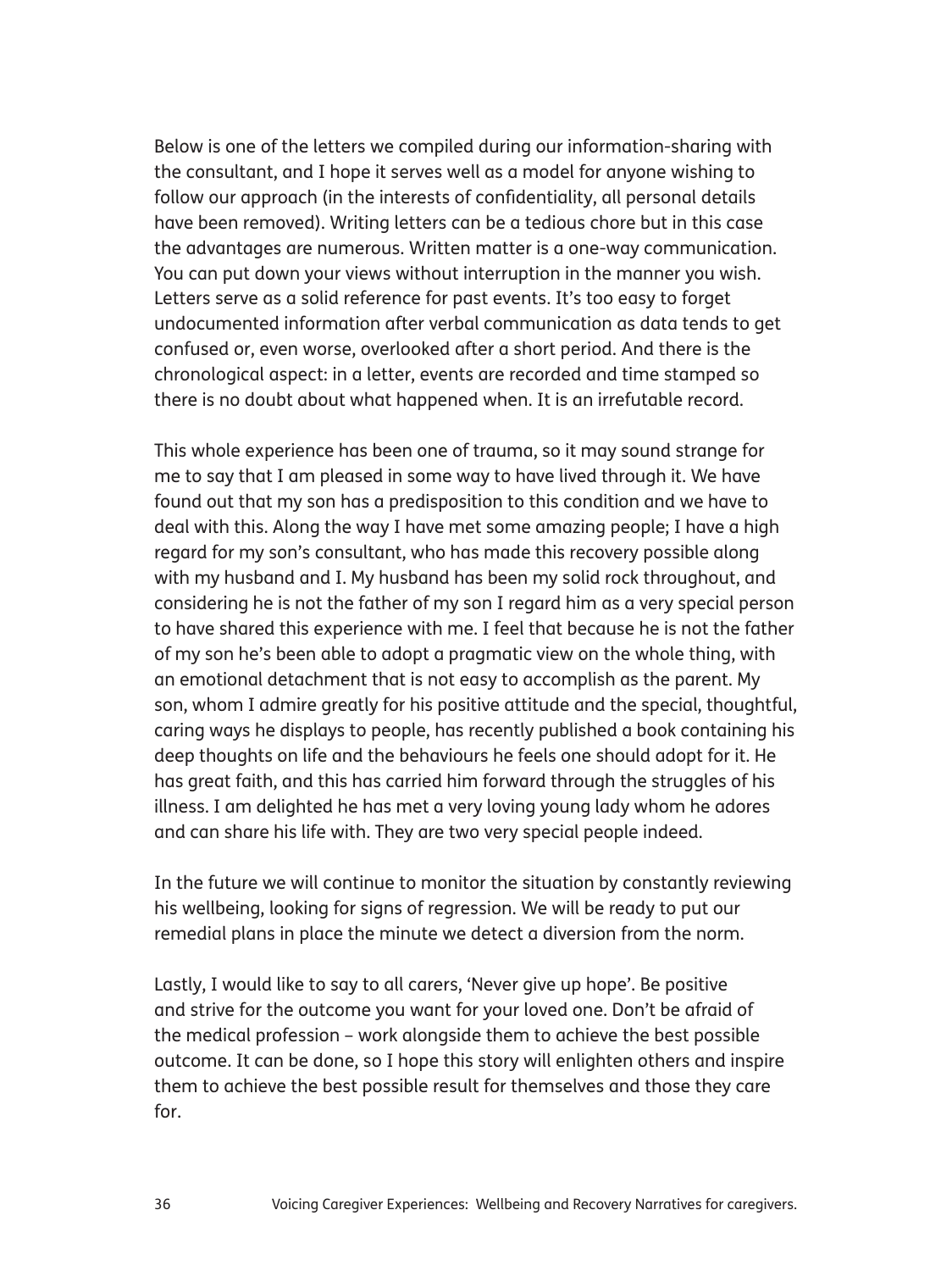#### **MOST PRIVATE AND CONFIDENTIAL**

Your Address

| ********                               |
|----------------------------------------|
| *******                                |
| *******                                |
| Consultant's Address<br>************** |
| ***********                            |
| **********                             |
| *********                              |
|                                        |

Monday 7<sup>th</sup> March 2013

Dear Dr \*\*\*\*\*\*\*\*\*,

#### **Re: Patient's Name**

I am keeping you informed of my/our observations regarding **Patient's Name** to give you further insight into his/her condition, particularly conversations, visits and letters.

We feel Quitapine works so well for him/her and has the fewest side effects. However, we are convinced from experience and from comments made by **Patient's Name** that he/she is again not taking his/ her medication. **Patient's Name** spoke to my mother on the telephone yesterday. He/she appeared confused and unable to string a sentence together. He/she said, 'I am upholding the law'. This is the type of thing he/she says when not taking medication. From experience all the signs are there, and I would suggest that he/she stopped taking medication over a week ago.

His/her current condition points to him/her not actually swallowing the medication. I understand the staff are being so helpful and are trying their best for **Patient's Name**. I don't want for one minute to tell the nurses how to do their job, but would respectfully ask that **Patient's Name** be requested to poke his/her tongue out when he/she has taken medication. **Patient's Name** is a bright, clever young person who will try everything he/she can to deceive them as he/she is so against taking medication. I called the staff nurse yesterday to discuss this point.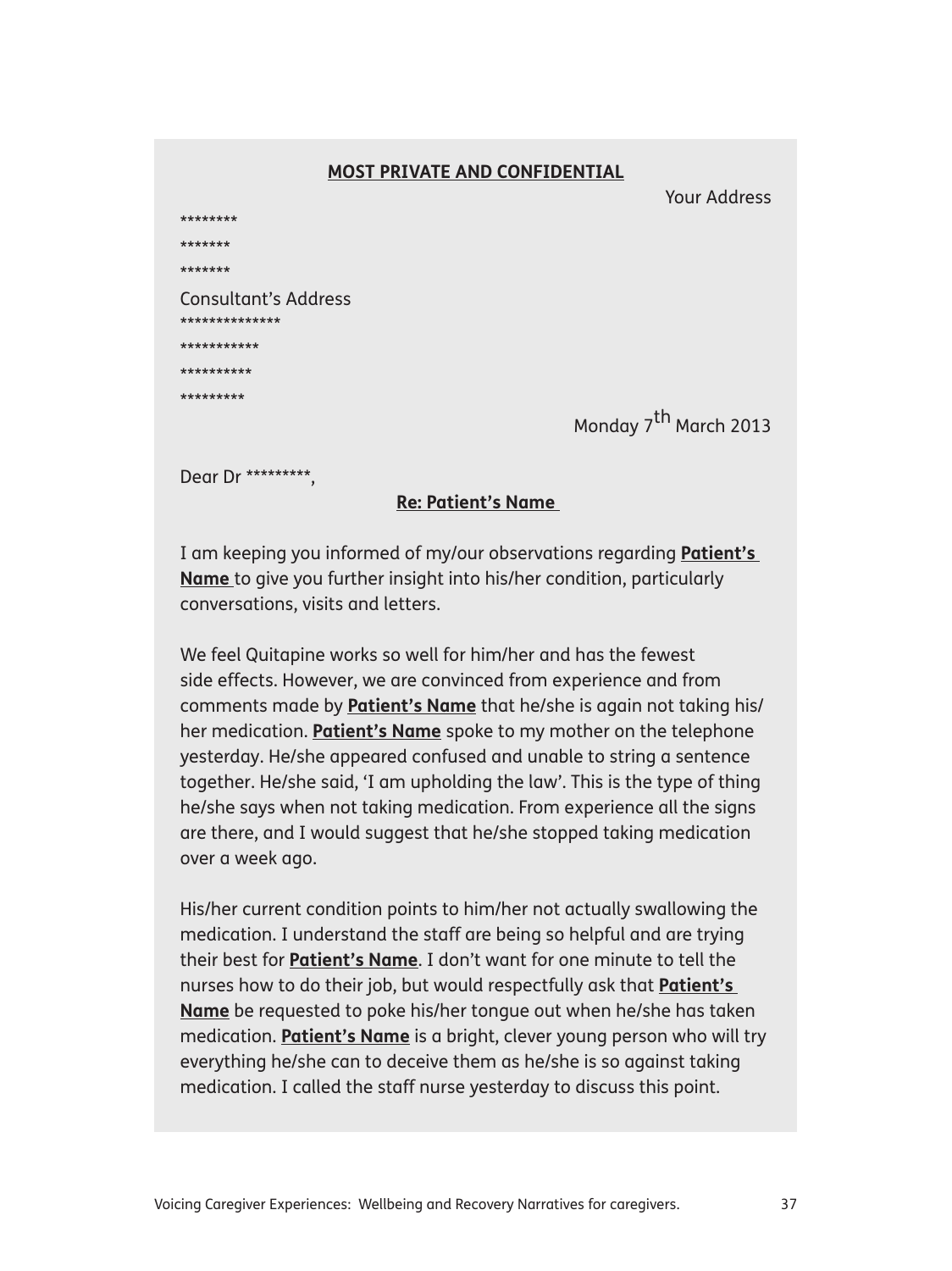**Patient's Name** knows how switched on my husband and I are regarding his/her condition, and this also goes for his/her grandfather. We are the ones he/she does not want to visit him/her in hospital as we are the closest to him/her and can see when he/she is meddling with his/her medication, having been a part of this journey from day one.

Patient's Name wrote to me last week saying a dear friend had had a heart attack and this must have been caused by the medication he was on. He said he left a message for him on his telephone wishing him well and 'God bless him'. The letter was dated 28 March. This situation would have worried **Patient's Name**.

Yours sincerely,

.cc Nurse (hospital) .cc Community Psychiatric Nurse .cc GP (COPYING THESE PEOPLE IN KEEPS EVERYONE AT THE SAME INFORMATION LEVEL)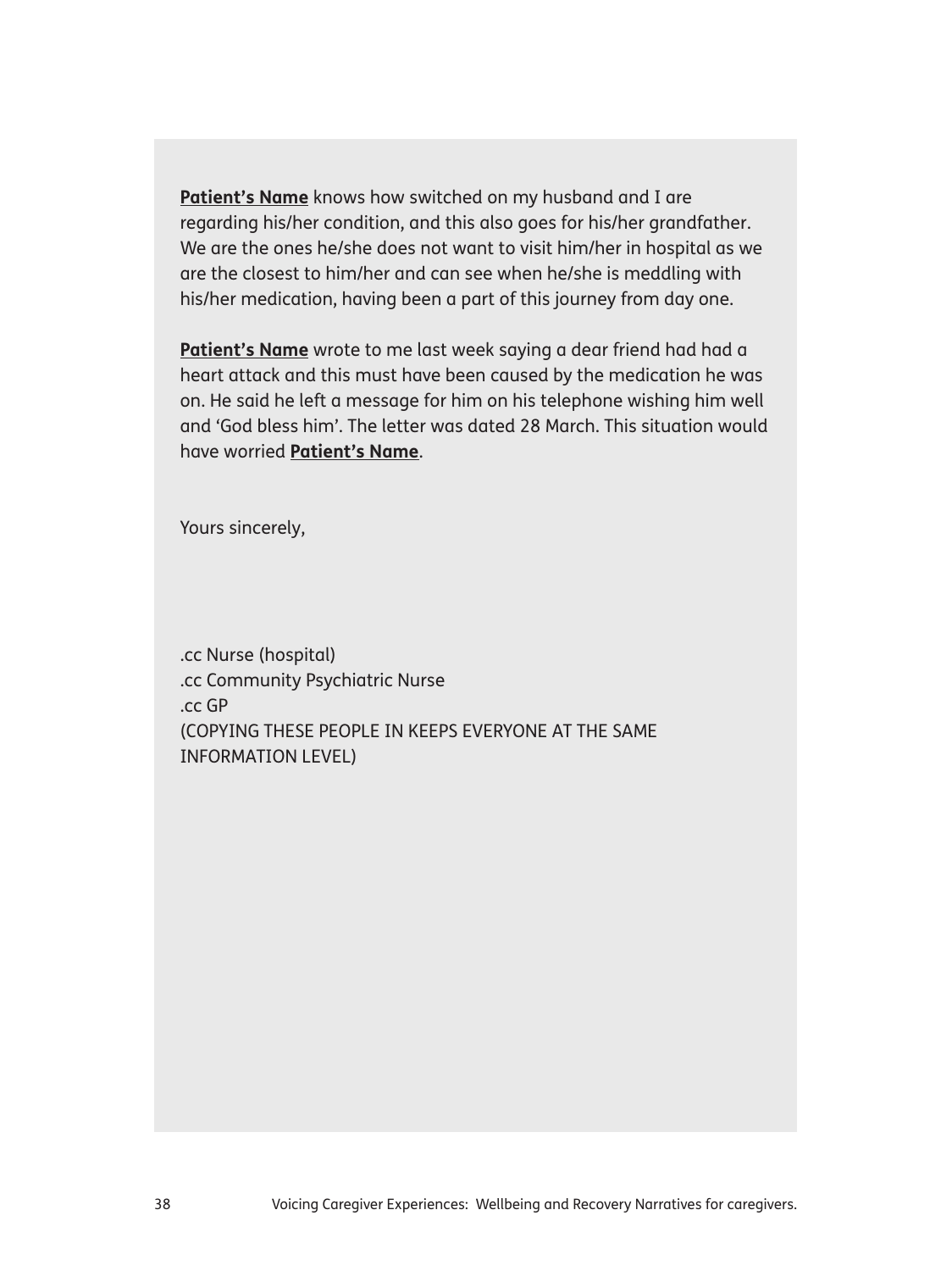# Chapter 4

# **So you love someone with a mental illness?**

*In Scotland, Cathy Hamilton*

## First experience

Many years ago I was introduced to mental illness when my husband was diagnosed with bipolar disorder (then called manic depression), although at the time I was very naïve about how this would affect me and my family.

There was very little going on to explain things or support us, and through my own lack of knowledge I reacted to this in a very negative way.

In the beginning my husband was hospitalised for a long time. This was on and off for many years, and at no time did anyone offer to explain what was happening.

I was once called into the consultant psychiatrist's office and felt I was being held to blame for my husband's mental illness. You can imagine how distraught I was, and never forgave that person. Thank goodness things have moved on since then and the individual has long since retired.

Because I found that mental illness was so unpredictable, I had to go on my own journey to educate myself and, in turn, try to explain to my family about mental illness.

I loved my husband very much (and still do), but I kept on reacting very badly to his illness. I so wanted him to be well, and just wished that someone would say a magic word or give us a magic pill and all would be well. I really struggled through this time in my life. I felt alone, stigmatised, unsupported and left very much to my own thoughts, which were at times not healthy. I was fast beginning to feel very unwell myself, and full of despair.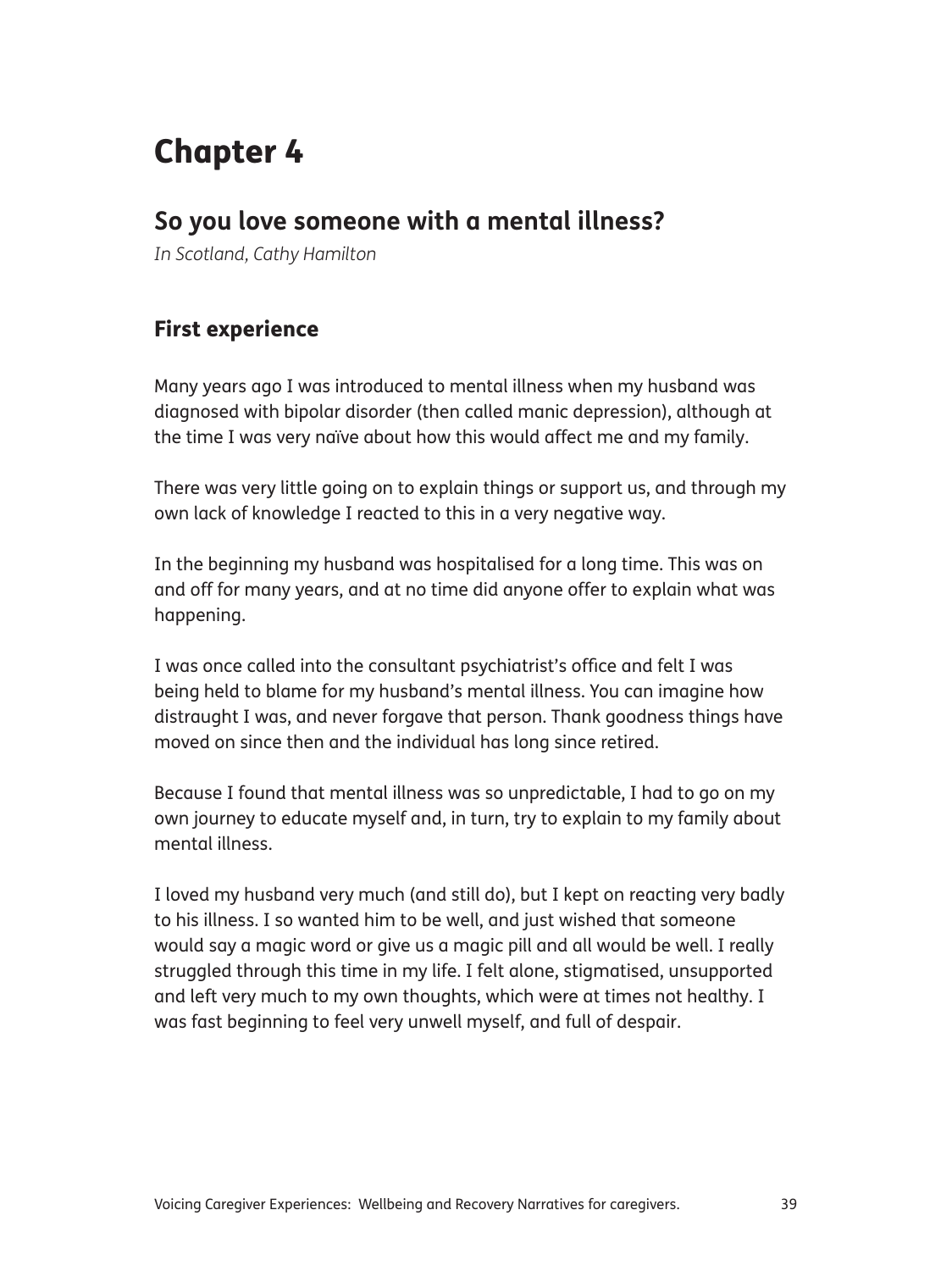## Problem drinking

My husband used alcohol to deal with his illness. This was obviously not good, and it caused major problems in our relationship.

Eventually, however, he decided to do something about his drinking and joined Alcoholics Anonymous (AA). I in turn joined the sister fellowship of Al-Anon, and was able, through the 12-step recovery programme, to start to understand myself and gain the tools I'd use in my own recovery.

I learned about detaching with love, and how to listen without always wanting to jump in and fix him. When he had relapses of his mental illness (my husband has never used alcohol again to this day), instead of watching, waiting and offering loads of advice, I stood back and respected his decisions.

I learned the difference between bad behaviour and mental illness. I was able to set boundaries without thinking that this was going to cause a relapse.

To say my husband was pleased with all these changes in me would be an overstatement, but eventually we started getting to a place where we respected each other.

## Carers and experience

There is still learning to be done, but being part of Support In Mind Scotland for the past 14 years and managing the Tayside Carers Support Project has given me the opportunity to work with carers all the time.

This has also been a great learning curve. I am aware, as the years have gone by, of the difference in the services and how they have improved with their support for carers.

This has been a slow process, and there is still a long way to go, but the general consensus among carers is that the quality and shape of the education, support and information you receive depends on what doctor, nurse, social worker and support worker you get.

Most of the time carers like me are looking for ways to cope with their loved one's mental illness. So looking at coping skills is high on the agenda as they help to improve the relationships.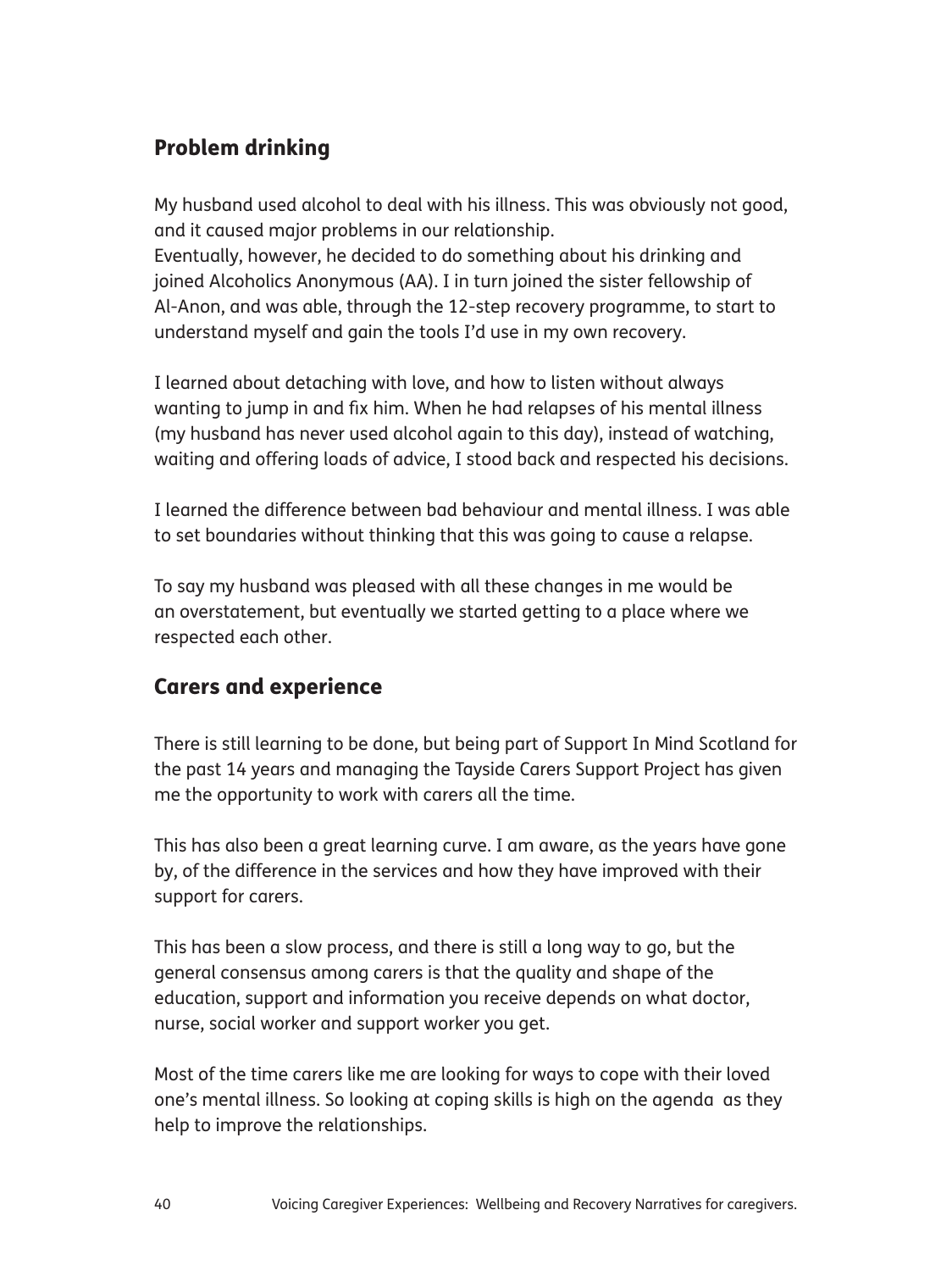## The Tayside Carers Support Project

Our service offers one-to-one support, emotional/telephone support, practical advice on coping and access to support groups. There are also social activities and we have involvement workers, making sure that carers have a voice.

We have a Tayside remit covering Dundee, Perth & Kinross and Angus. Fortunately I don't do all this by myself any more, as there are now part-time carer support workers in Perth & Kinross and Angus, plus full-time and parttime involvement workers.

Carers who want to become more involved and 'have a voice' are able to attend meetings with healthcare and social work professionals, and be considered experts themselves by virtue of their own experiences.

We run a preparation course for the carers who want to be more involved, which has proved very positive in terms of making our carers feel informed and supported.

This is a long way from my own early days in my caring role. These days I prefer to be called a 'supporter', and I have discovered that a lot of other carers prefer this term as well.

#### Recognising and supporting

Unfortunately, not everyone recognises themselves as a carer. They are just a mum, dad, husband or wife, sister, brother or friend – and feel it is simply part of their function to look after the people they love.

That is why it is so important to look at our own wellbeing as carers/ supporters, as far too often lives are put on hold and people's own mental wellbeing becomes an issue.

We run training courses and wellbeing days, to emphasise how to try to reclaim our lives while still supporting and loving the person we care about in a more emotionally healthy way.

This is important because we cannot support someone if we become unwell ourselves.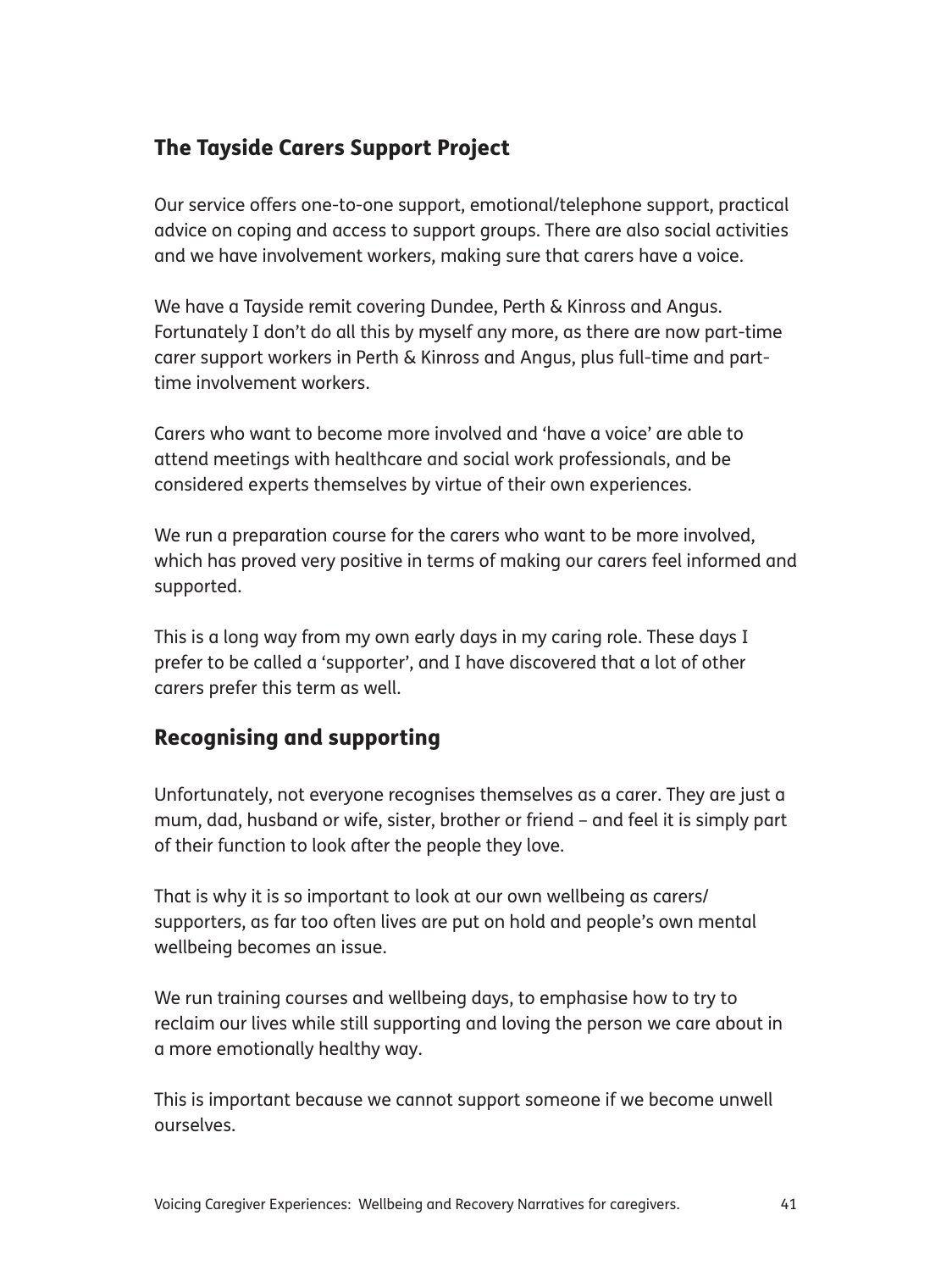Many carers feel guilty about taking time out. I know I did – I thought that because my husband was depressed I should not be having any fun or having a life.

This always led to conflict, because I would then become resentful towards him for not letting me having a life, but in fact it was me who was putting my own life on hold. He never once asked me to do this and I effectively became my own prisoner.

## Intense situations

Because of the nature of the caring role and because we carers love the people we are caring for, it all becomes very intense, worrying and difficult to understand.

I know that the professionals who look after our loved ones do not always recognise that there is a family out there who have become emotionally involved in the illness. Carers are hurting and very often grieving for the person they knew, and in many cases will never be the same again.

## Recovery for all

I am a great advocate for recovery and always feel that no matter what degree of recovery the person achieves, it is theirs, and very often hardearned.

I also believe there is a recovery process for the carer, because they have been affected by their loved one's illness.

It is very hard sometimes for a carer to separate their life from the life of the other person (the person they care about). I have heard many carers say that if their son, daughter, husband, wife, friend is feeling okay then that makes them feel okay.

What we try and achieve through our one-to-one support, support groups and training courses is to try to get the carer to concentrate on their own life.

This hurts, because it always feels like you are leaving the person behind, but I have to say it is also very rewarding, in that it keeps us emotionally well.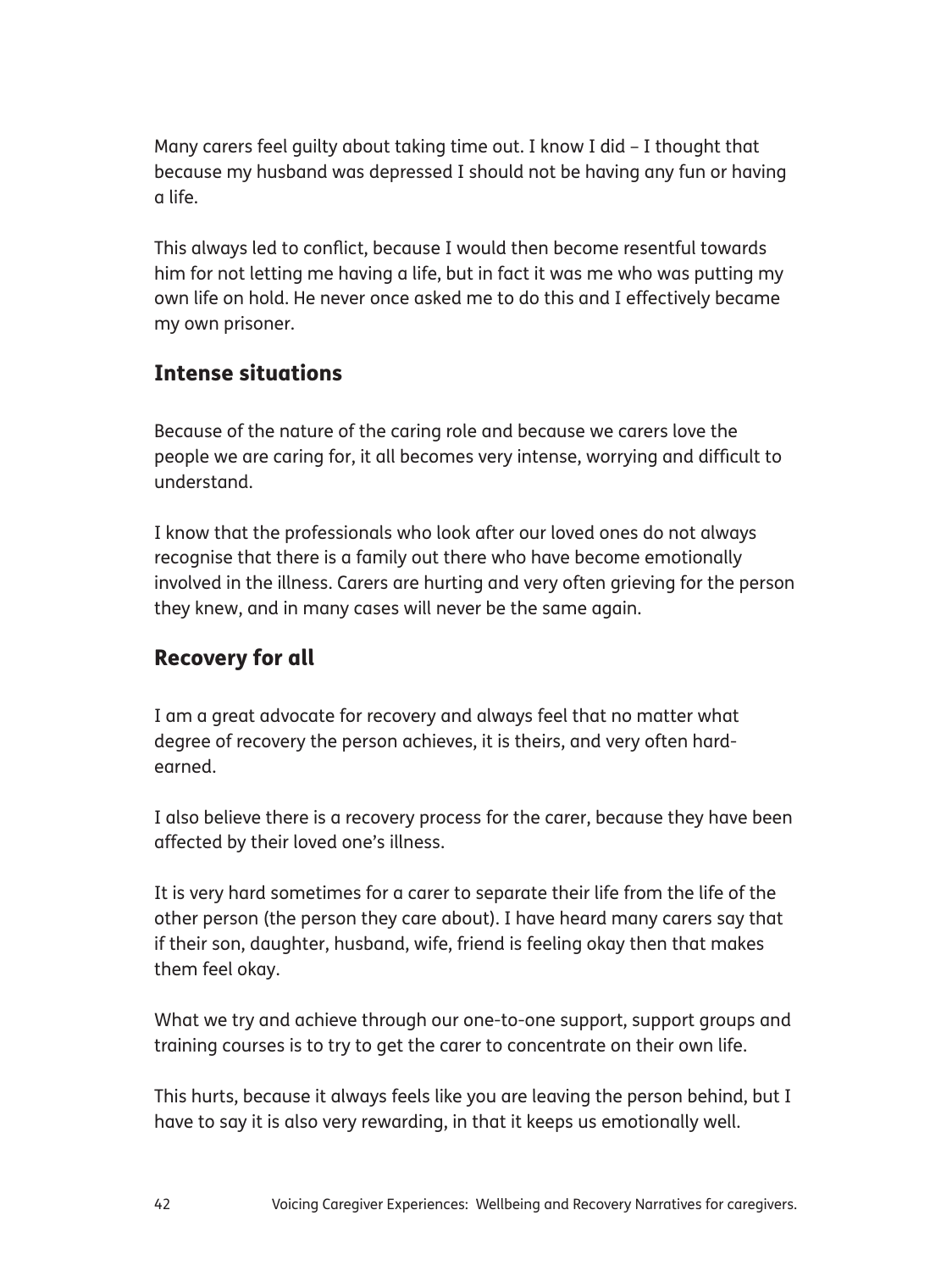Using different techniques and language in particularly difficult situations can certainly help to calm down situations and make the other person aware of changes in you.

I have personally proved this time and again with my husband. He used to say to me, 'I may be mentally ill, but I am not stupid', and he felt I always treated him as someone who could not think or feel for himself. I had to change this in order for our relationship to flourish.

I became more aware of these things as time went by, and started to feel better within myself. What was happening was that I was beginning to reclaim my life, and that could only be a good thing.

## Moving on

I am so glad that I do the job I do. It has given me an opportunity to feel, see, and understand others in a similar situation.

For me, things have moved on. It is good to have a voice and be able to speak out when I feel unhappy about services, as this is the only way we can move forward.

But what about the carers who do not feel they have a voice and are feeling 'out there' and alone?

It would be great to think that they could find help within our project or other projects, so that we can pass on our experience, strength and hope with each other.

#### *Editor's note*

Cathy has since retired from her position with Support in Mind Scotland and Tayside Carers Support Project. She has assumed a new position within NHS Tayside but continues to be involved in a range of recovery initiatives including Wellness Recovery Action Planning (WRAP) Facilitation.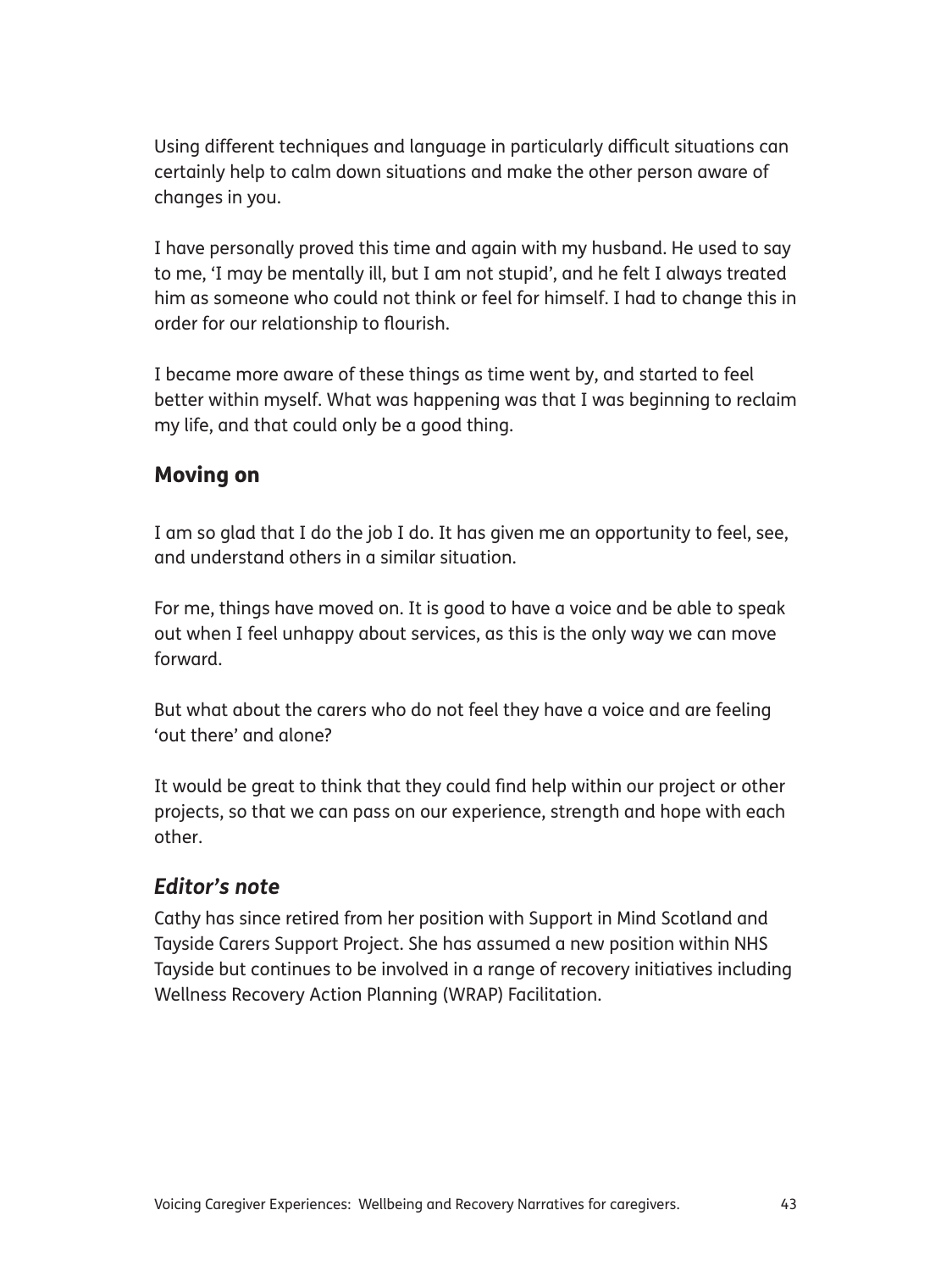## Key learning points

- The carer bears the brunt of the illness, yet has to educate themselves and their family and friends about the illness. This must change. Information should be offered right at the start in ways that are easy to assimilate.
- Mental illness affects all family relationships. Close family members (siblings, children, parents) will have different needs and responses but they all need help.
- It is important to try to detach the manifestations of the illness from the person.
- Carers need to be helped to learn coping skills.
- Carers and close family are all hurting and grieving. Recovery should be for all.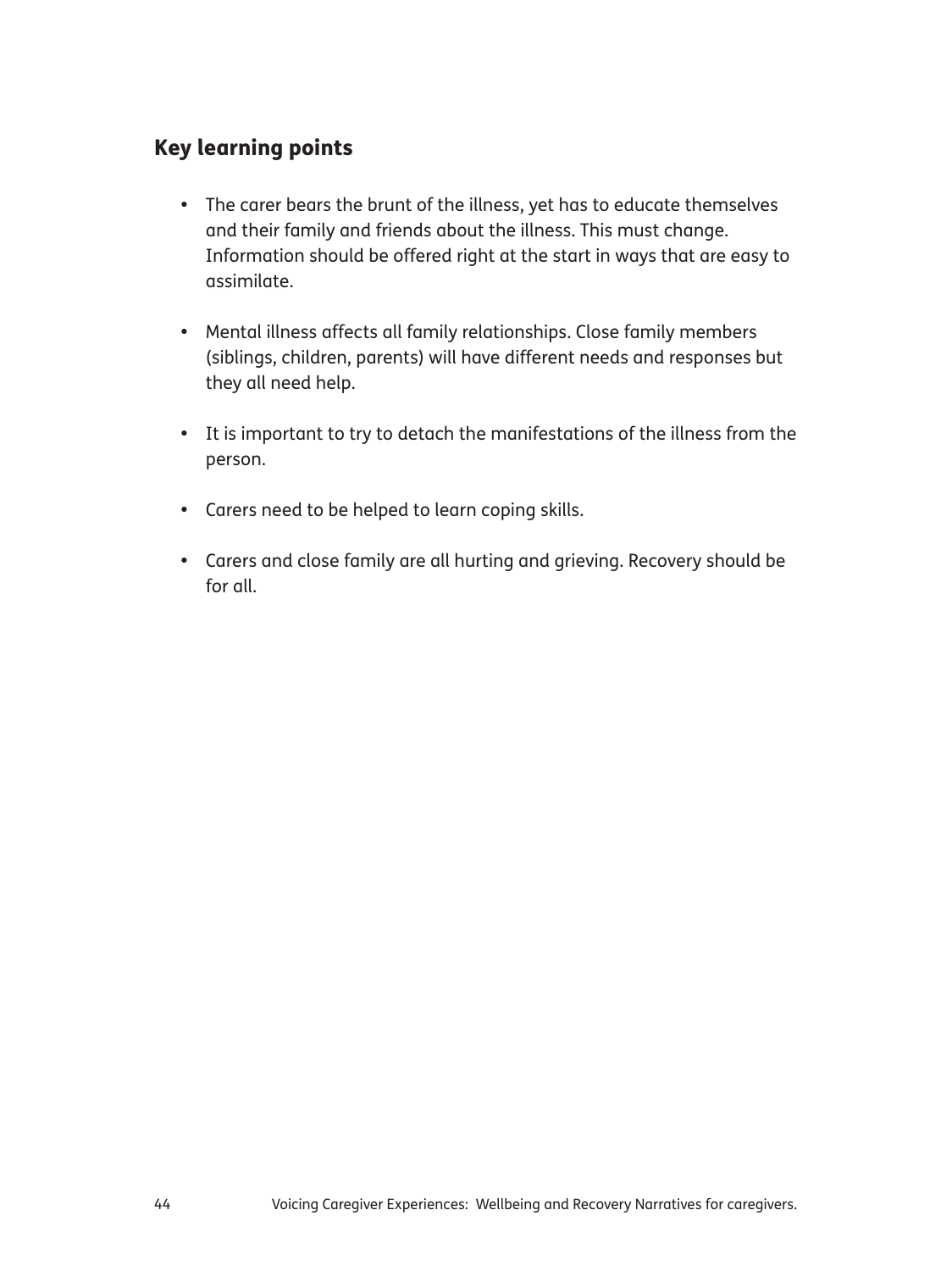# Chapter 5

## My Story... so far

*In Sussex, Anon*

I trained as a nurse in London, wearing lovely uniforms and being at the forefront of medicine. During my second year I opted for a placement in a large psychiatric hospital in Surrey. It was huge, with its own farm and church, and set in beautiful surroundings. As a student I was sent to various units including locked wards, an ECT $^{\scriptscriptstyle 1}$  suite and psycho-geriatric wards. Patients were just people who got in the way of the running of the place and I can remember the space, light and air, but the care was minimal. Patients were given clothes to wear: women had a clean apron weekly and clean dress every fortnight; the bread was buttered, the tea sugared and institutional living was the norm. I hated this type of control of people, and the lack of personal care. Everything was suited to the running of the hospital and nothing to the individual patient; it all seemed terribly wrong.

When my second child was born, I remember thinking something was wrong. He cried a great deal and hardly slept. A visit to the local paediatrician resulted in him being quickly prescribed Largactil and me being told I stimulated him too much. All I could think of was a night's sleep so I gave him the medicine, but for a short time only as I thought his liver would suffer. I remember waking up when he was about four or five years old, listening to him talking to his farm animals and soldiers and wondering how he could not be tired, but somehow he just kept awake for days and days. For me this was an overwhelming time as I also had a little girl; those levels of exhaustion have stayed with me until now.

James had excellent gross motor skills, so he could ride a bicycle, swim, run and jump at a very young age. He required a lot of input and I became adept at throwing and catching cricket balls, usually with the supper cooking wildly on the stove and me rescuing the meal just in time. I was aware that his concentration was not good, except for sports, so as a family we became loyal supporters of his sporting interests. He will say he had a happy childhood, but always at the back of my mind I knew something was wrong. However, without knowledge or any idea of where to get it, I felt helpless. To the outside

<sup>1</sup> Electroconvulsive Therapy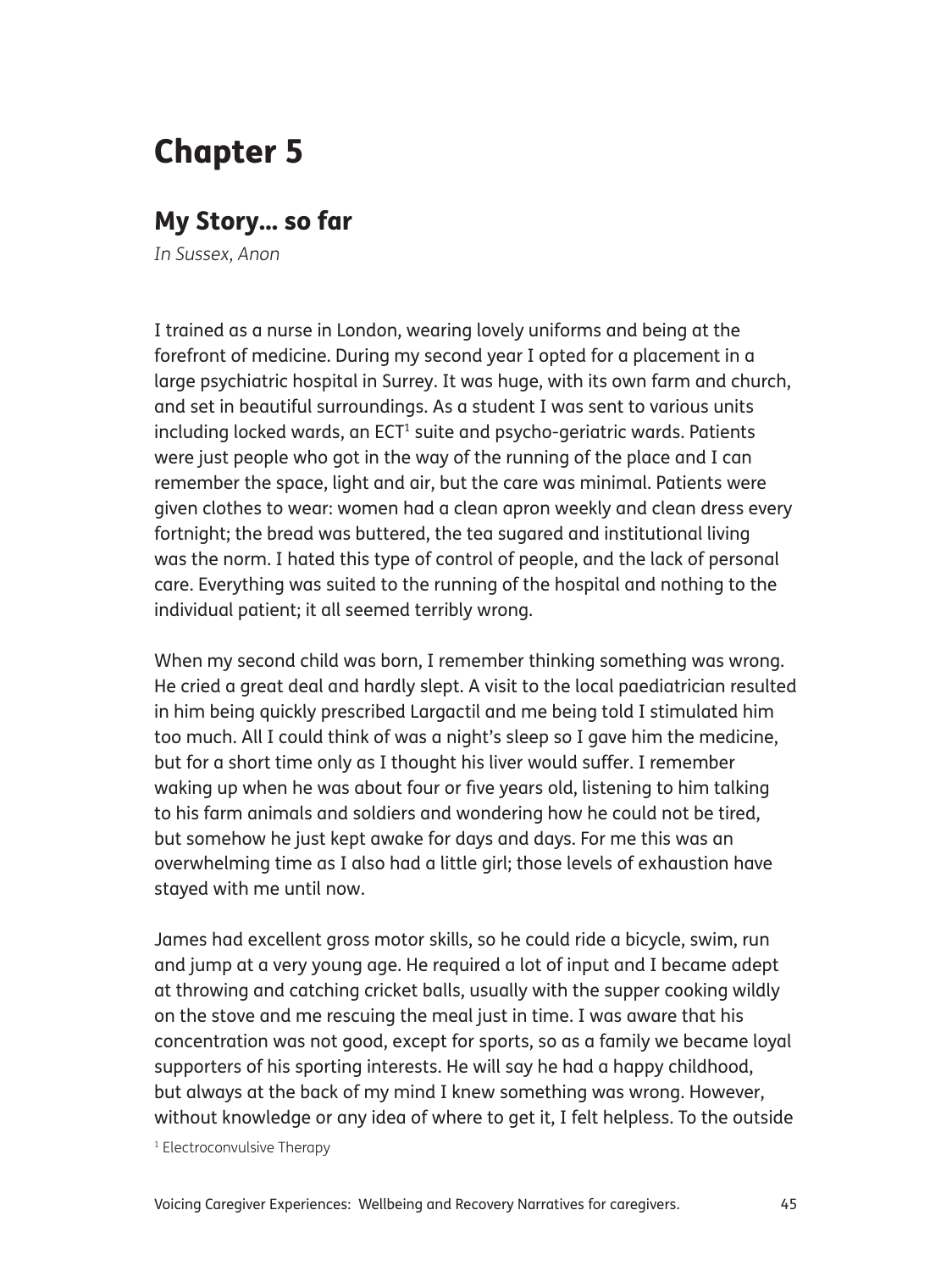world he was a blonde, attractive little boy with the ability to read the flight of a ball; so what was the matter with me, and who could I discuss it with?

#### First concerns

My first real concern was when I was told by his prep school teacher that he could not be found. A search was made and he was eventually found gazing out on the cricket field by himself, having left a lesson. So, an 8-year-old stands and stares; I started seriously thinking something was not right.

As his teenage years approached I felt very uneasy and successfully persuaded James to visit his GP to discuss mood swings and anxiety levels, but all in vain: the kindly GP called me to placate and smooth the path and said how well-adjusted and charming he was and what a good cricketer. Needless to say, this did not help and left me feeling very bewildered.

Back pain was a problem, together with unexplained behaviours and isolation from the family. I felt compelled to keep him busy and involved with activities; he ate, drank and slept cricket but, on a move to Sussex, became more isolated. Two trips were undertaken to Barbados to play cricket, and I was worried that if he got into trouble he would be incarcerated, but on his return he decided to visit his GP about the increase in back pain. The orthopaedic consultant decided that unless James had a piece of bone taken from his hip and grafted onto his spine he would be in a wheelchair very soon as the nick in his vertebrae would pierce his spinal cord, leaving him unable to walk. The surgery was brutal and he was in a full body plaster for weeks, unable to move or shower and living on painkillers; for some reason I was so involved with the physical aspect, I actually forgot about his mental health. After a long time James was sent back to the orthopaedic consultant to find that everything had broken down and there was an urgent need for another spinal fusion operation.

He was admitted and his spine was hooked up with wires and fused together. I remember thinking that this time he was psychologically scarred and that his sporting days were over. The days and weeks that followed were traumatic, learning to walk on a huge amount of analgesia and accepting that this was how it would be now. For months I was worried about what he would do – sport had been his life, and now it had been taken away. I hit on the idea of applying to a local drama group with the thought that perhaps he could give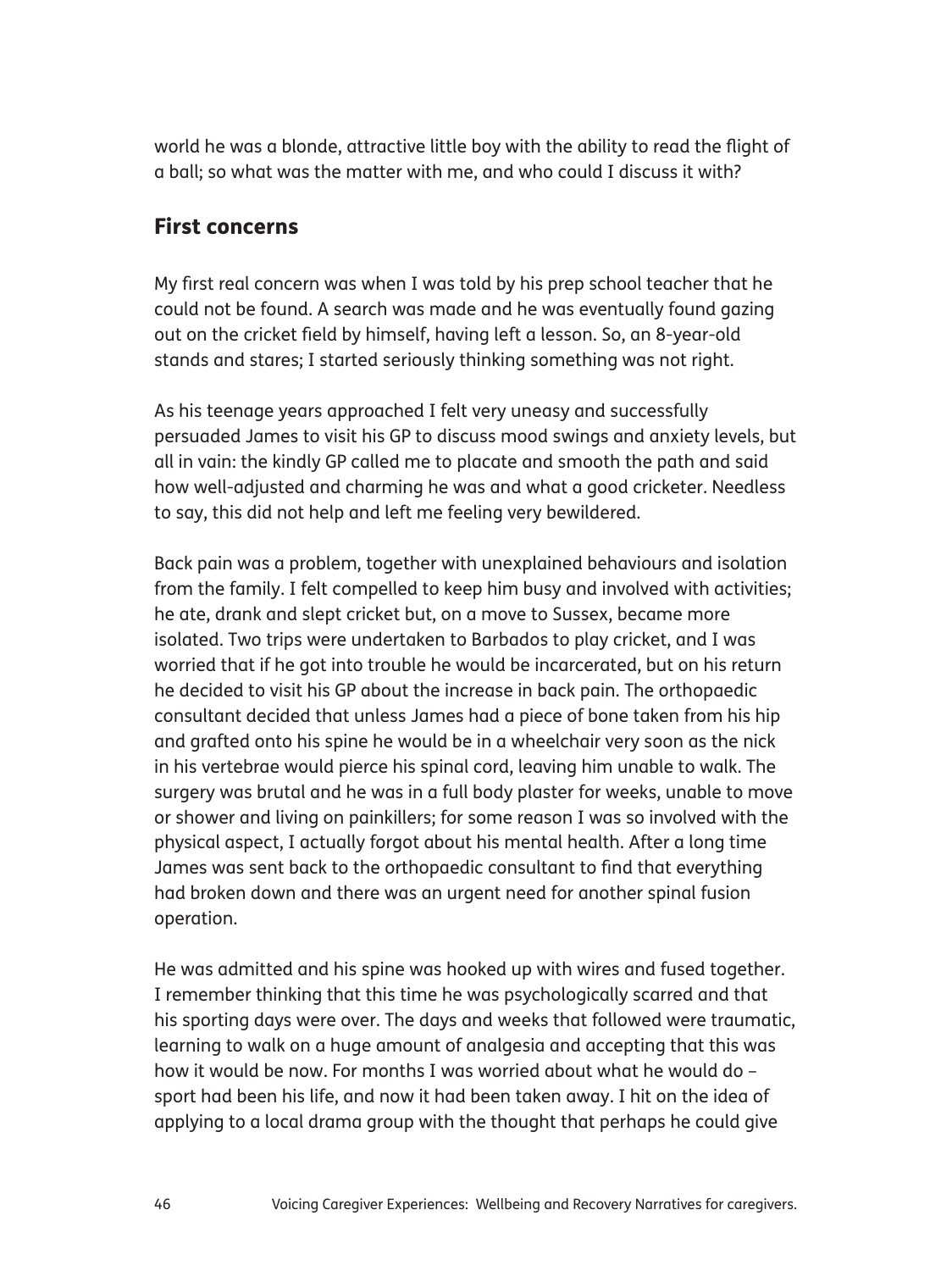out programmes. To placate me he agreed to go, and returned from the first meeting full of enthusiasm for acting. He auditioned and was given a lead part. I remember thinking how happy and untroubled he looked. For weeks he attended rehearsals, and I was booked every day to hear lines. We saw the play and were amazed by how he carried a ladder on stage and pretended to get into the girlfriend's bedroom. As it was a farce, he made a meal of it and was terribly funny. On stage, James seemed in control, and became the person he was acting.

#### Mental health crises

One fateful Saturday, as the Nat West cricket final was on the TV, James was found curled up in the foetal position. I was not his mother, his sister was not his sister and his level of confused thinking was alarming. Our GP arrived and James was persuaded to go to hospital as a voluntary patient. He took medication and, after a very long time, was discharged. He had strange beliefs and sometimes talked about them. This followed numerous admissions and a degree of aggressive behaviour with thoughts of persecution and being tortured. He believed that I had been a prostitute and was in collusion with mental health staff.

He eventually took himself off to drama school. After a while he went to a drama college, and although he enjoyed the experience at first, after a couple of terms he came home for good. He went through a revolving door period of taking the medications, long relapse, detained under the Mental Health Act, treated for months and then discharged; each time the fear and dread of the unknown increased.

He wanted to get back to the theatre. He was making nuisance phone calls to the older lady whom he believed he'd had an affair with – re-occurring thoughts from his very first admission. The police were involved and I knew he was just on the edge of normality. He continued to have admissions – sometimes in Psychiatric Intensive Units, where he was completely locked up. His beliefs returned so powerfully that he thought I was involved in prostitution or had been abused, and also strongly believed I was responsible for his incarceration. He was convinced he had been a prisoner and could describe being tortured. The list could go on and on. He thought he was linked to the Pentagon and still the lady, whom he had only spoken two words to, was his long-time lover.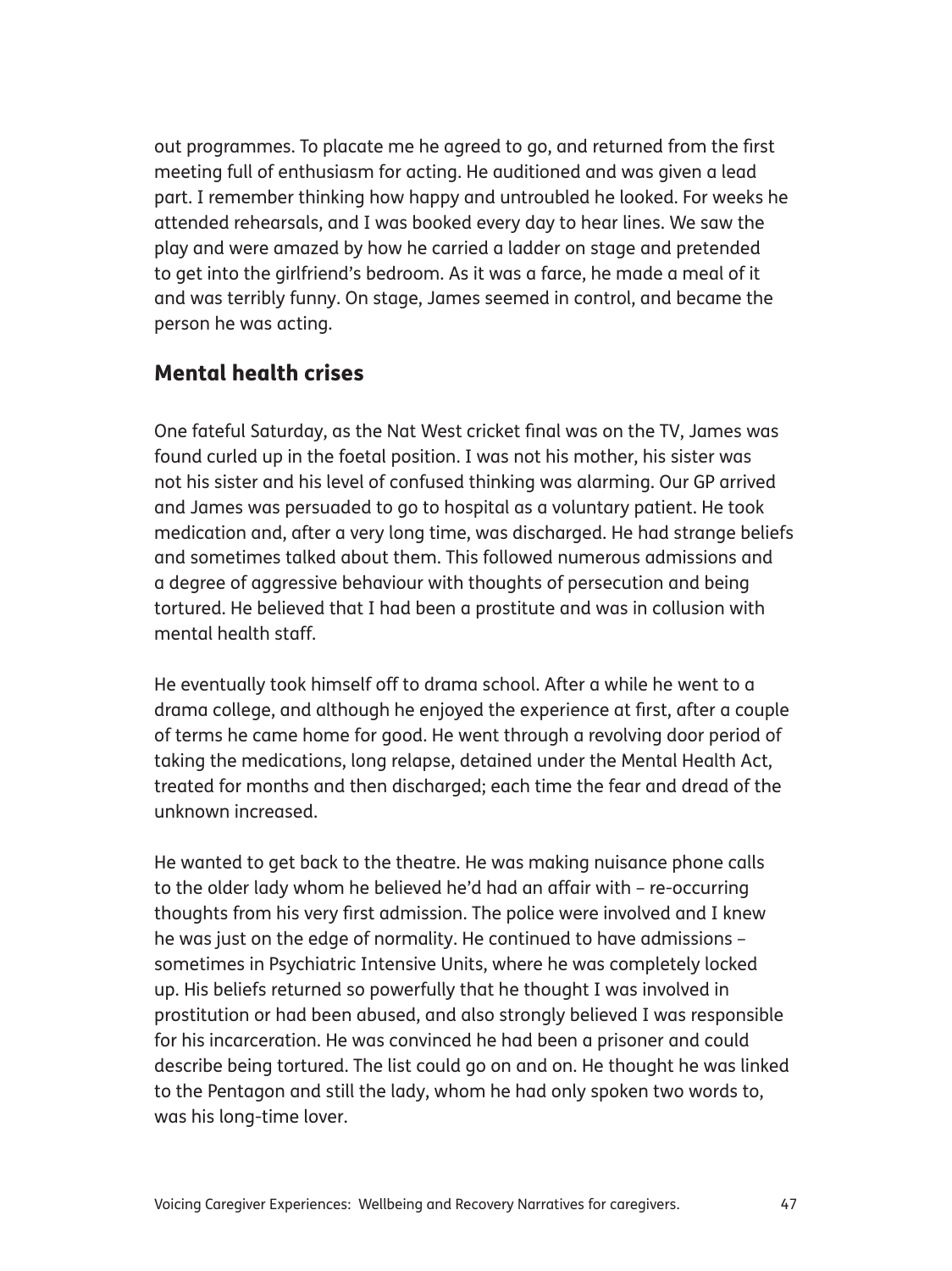On one occasion when James was an inpatient, I was contacted by the ward to say he had been attacked and taken to theatre at the local hospital as his arm was broken. On his return from surgery he was left alone on a trolley and the attacker hit him around the head. After a long time and many meetings I sued the hospital for negligence, and James was awarded some compensation. I felt relief that no one else should ever have to witness or suffer what he had, and hoped that the Trust would make psychiatric intensive care a priority and offer local provision.

## A terrible day

In 1999, the day after Boxing Day, I went shopping in London with my daughter while my husband and James went to play golf. It was a terrible, wet day. James met us off the train in the evening looking ashen; we were laughing about our bargains and swinging our shopping bags. We were told that my husband had collapsed on the golf course. Apparently the helicopter had been unable to land, so James had had to run to a nearby house to call the ambulance and try to resuscitate him. For all of us this was a terrible time; although the psychiatric team gave us support, I knew it was just a matter of time before James had another relapse.

When I remember my husband it is for his great kindness, sense of humour and complete love for me and his children. He supported James with all his enthusiasm and encouragement, but found the lack of logic and the behaviour patterns difficult to grasp. He was very protective of me, and tried to shield me from the awfulness of relapse. We had a very busy life and, at times, planning for the future was overwhelming. When he died so suddenly my world changed overnight: I was now the head of the family, with the knowledge that I had the burden of James.

My daughter was seriously thinking about not having children. Although, as far as we know, James is the first person in the family to have a mental illness, she was acutely aware of the devastating effects it can have on a family. Elisabeth became very protective of me, and although she worked in London she came home every weekend to be with me. We just got on with it the best we could, with the sure knowledge that Dennis would never have chosen to leave us. The mental health team were prompt to visit James, but within a year he was readmitted and the revolving door started again. I managed situations knowing that I was my own tap root now and had to make decisions on my own; chatting over a cup of tea or coffee was over and I was finally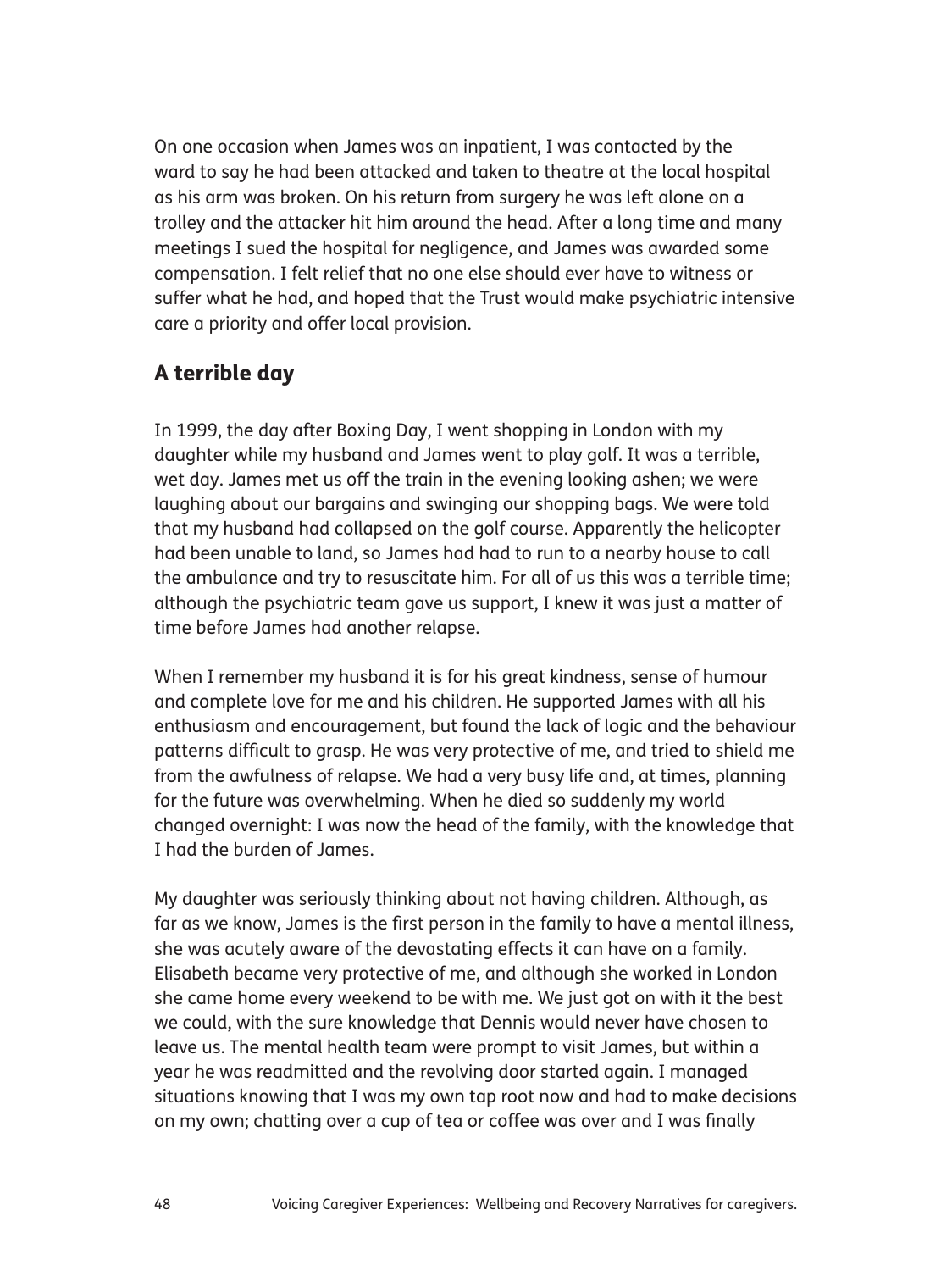fully grown-up. I still feel that James was dealt a dreadful blow to have had to witness the sudden death of his father – which to this day I know he has not recovered from. I have been sustained by my faith, and have often felt looked after. During that horrible year of 2000, I was very ill with a perforated colon and peritonitis. I remember lying in the hospital, miles away from home, and feeling that someone was watching over me.

## Moving forward

I have always been acutely aware of when James is showing relapse signs. In the early days no one ever paid any attention or listened to me, so every time I spoke to a professional with the explanations, the signs and changes in presentation were ignored. It was as if I counted for nothing and had nothing to contribute to his care or treatment pIan. Staff would get very worked up about confidentiality, with little understanding of what I was doing in the background. One of the most frequent signs of relapse was paranoia against me, and even though I was dealing with his financial affairs, paying bills etc., I would not be allowed to be told simple things like decisions made at a ward round. I must say, though, that this attitude has improved; also, the blame culture is much less in evidence and the respect for dignity has improved. More space on the wards with privacy and routines that are less rigid yet have boundaries have made for a calmer, cleaner and healthier environment, and an understanding of spiritual needs has made inpatient care more caring.

James has been an usher at his sister's wedding, travelled to Egypt twice to see her and enjoyed riding a camel around the pyramids. He has helped me enormously with lots of things when well, but I am acutely aware of what he has experienced, seen and heard as a user of mental health services. The consultant psychiatrists have always worked tirelessly to find the right medication (no easy task as he is drug resistant), but in recent years the attitude towards carers and relatives has been so much more enlightened. The assertive outreach team have surpassed themselves, and their positive and persistent attitude has been likened to a 'dog with a bone' approach. I can only be grateful – in fact words cannot convey my admiration and respect for all the team members.

## Reflections

Writing a potted history of James has been difficult. However, while I would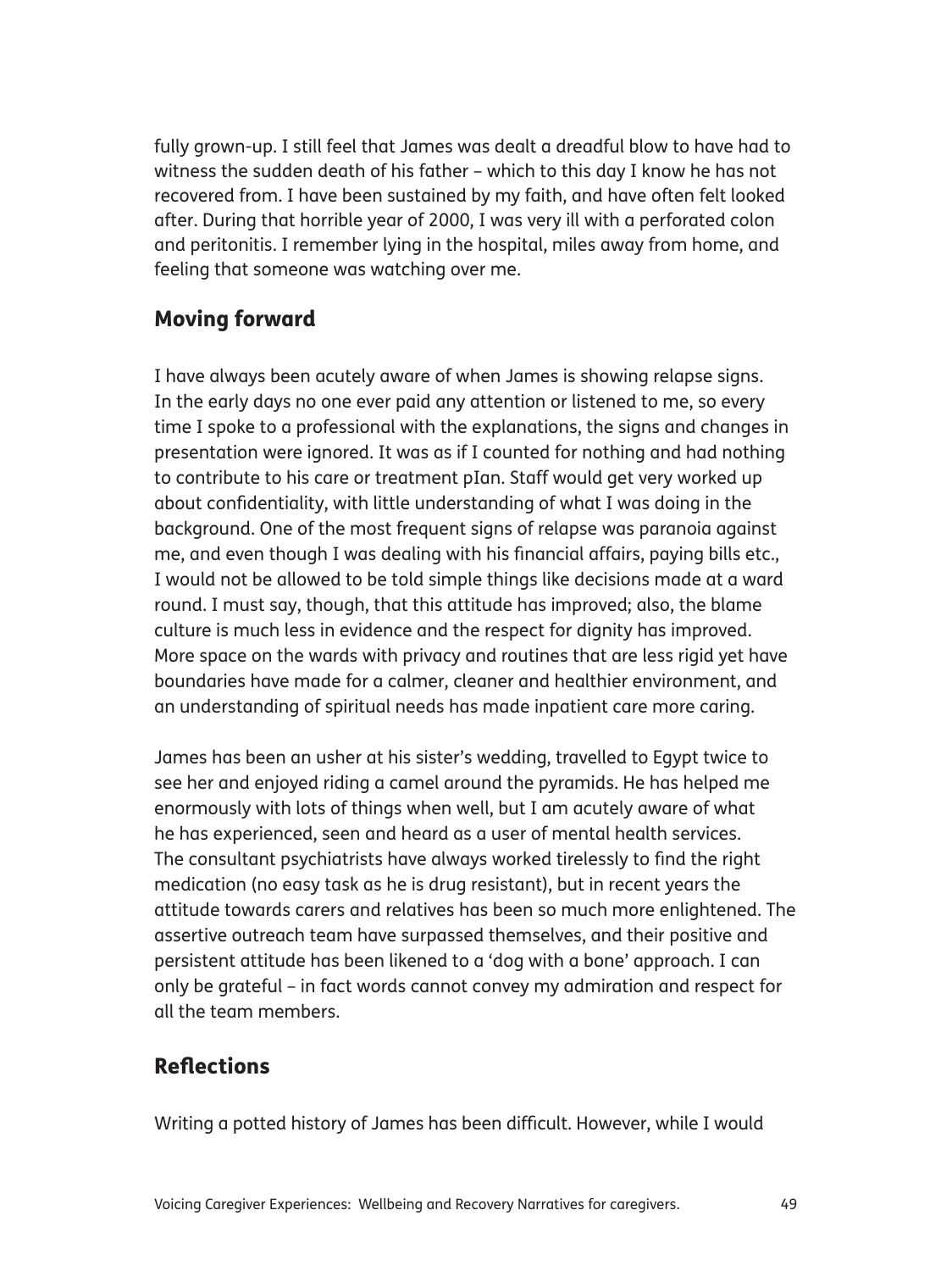never wish this terrible illness on anyone or their family, it has enabled me to meet extraordinary people and have a better understanding and respect for mental health workers. I hope and pray that medicines improve and the media help with stigma, and that we as a nation will continue to support people and carers who experience serious mental illness.

On reflection, my thoughts keep returning to the early concerns and possible neglect of my daughter – not intentional, of course, but I am sure it was the case. My husband's inability to solve the problem or in fact understand illogical thinking and behaviour was also a burden. Relationships with staff members who seemed unable to understand my anxiety and offered throwaway comments did not help, together with other people all being experts' with their strong opinions. My life is about always sorting things out and being aware that a 40-year-old is not a little boy, about how much to discuss with him and not giving him any further anxiety, about holidays and always hoping he would be all right.

The worst things are often coping with the bereavement over what might have been: a job with respect, family and grandchildren, a nice home and independence, friends and neighbours. I am now resolved that this is how it will be – surely we have both been through enough – and that we have to learn to live with this. Many people have it worse, and I tell myself we have our arms and legs and our heads are on, but it has been a struggle.

Finally, I guess that as a small family unit we have been lucky, because we have supported each other. I am not the same person who became a youngish widow. I have done various jobs and a lot of travelling on my own. I have opened my garden with the National Garden Scheme and raised a large amount of money for charity by selling tea and cakes with my children on hand (James washed up all afternoon – for almost 250 people!). I have trained to become a magistrate, started and run a successful business and explored parts of the world that I would never have thought possible to see. It is not all bad. I would say that although James has been seriously ill in ITU (Intensive Treatment Unit) with respiratory failure and then renal failure, and we knew he was near to death, nothing has been as bad as the mental illness. I take comfort from the fact that he knows I will always support him, and in his own way he definitely supports me. When well he is the kindest and most thoughtful person who battles daily, and I admire his tenacity. I suspect he will not make old bones but for the moment he's managing – and, I guess, so am I.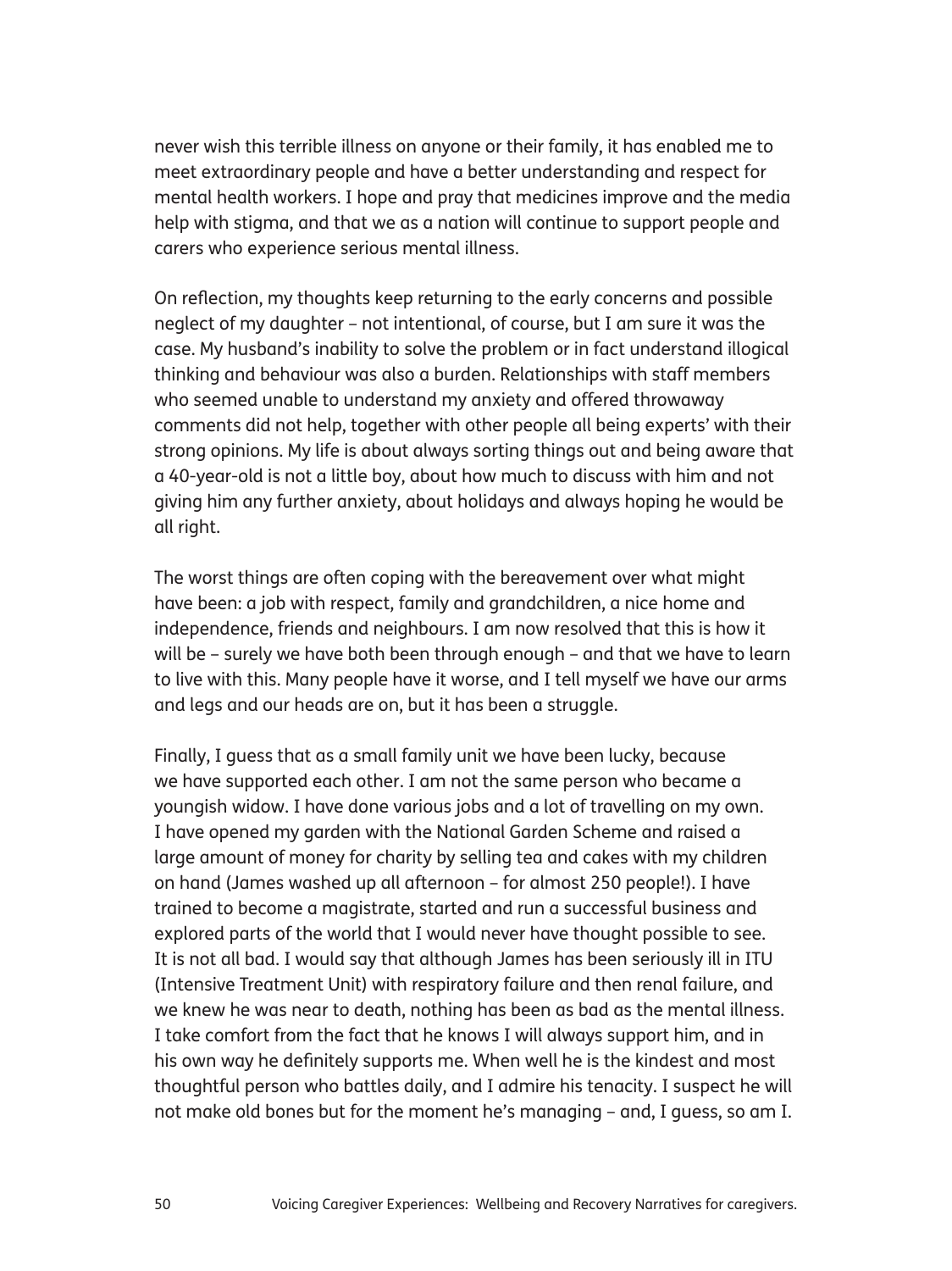# Chapter 6

# Love is the first ingredient (transcript)

*In Scotland, Anon*

#### *Could you start by telling me what recovery means to you?*

It's quite a funny word, recovery, because it is an ongoing process of getting better – that is what is really the thing. Recovery as a carer, or recovery looking at the person in my family? At first I did not think I needed any recovery of any sort. My perspective has changed a little bit on that. Some kind of help is needed on the way for the carer, you know. I notice, I mean I needed recovery as a carer. But recovery for the person who is ill is not totally finished, ever – at least to me, because always as a carer you or the person are always on guard and thinking is there going to be another illness, you know, a relapse. So it's not finished but it is good to see the person recover slowly with help – with my help, for example, and with the help of doctors and nurses. It's an ongoing, long process and you have to learn a lot on the way to help that person recover.

#### *Is recovery a helpful word to use?*

Recovery is a helpful word to use – it's not as if there is another word you could replace it with. It's a good word. It is a positive. But in the beginning I wasn't thinking about myself in terms of recovery. As a parent, you know, it's automatic that you help your family, you know, your child. It comes automatically – but there is something to learn about it too, you know. If I did not come across services and things like that I would not have known what other way to approach it and to help. It's my daughter I am talking about, my daughter.

#### *So do you consider yourself to be on a journey of recovery as well?*

Yes, myself, yes I do. Because when I first found out that my daughter was ill it was like a bereavement – it's like totally, totally, I mean, it's like somebody died. So you don't know what, you are like a headless chicken running around and, you know... I mean all your emotions and everything is all over the place, so... and you don't understand mental illness – at that point I did not know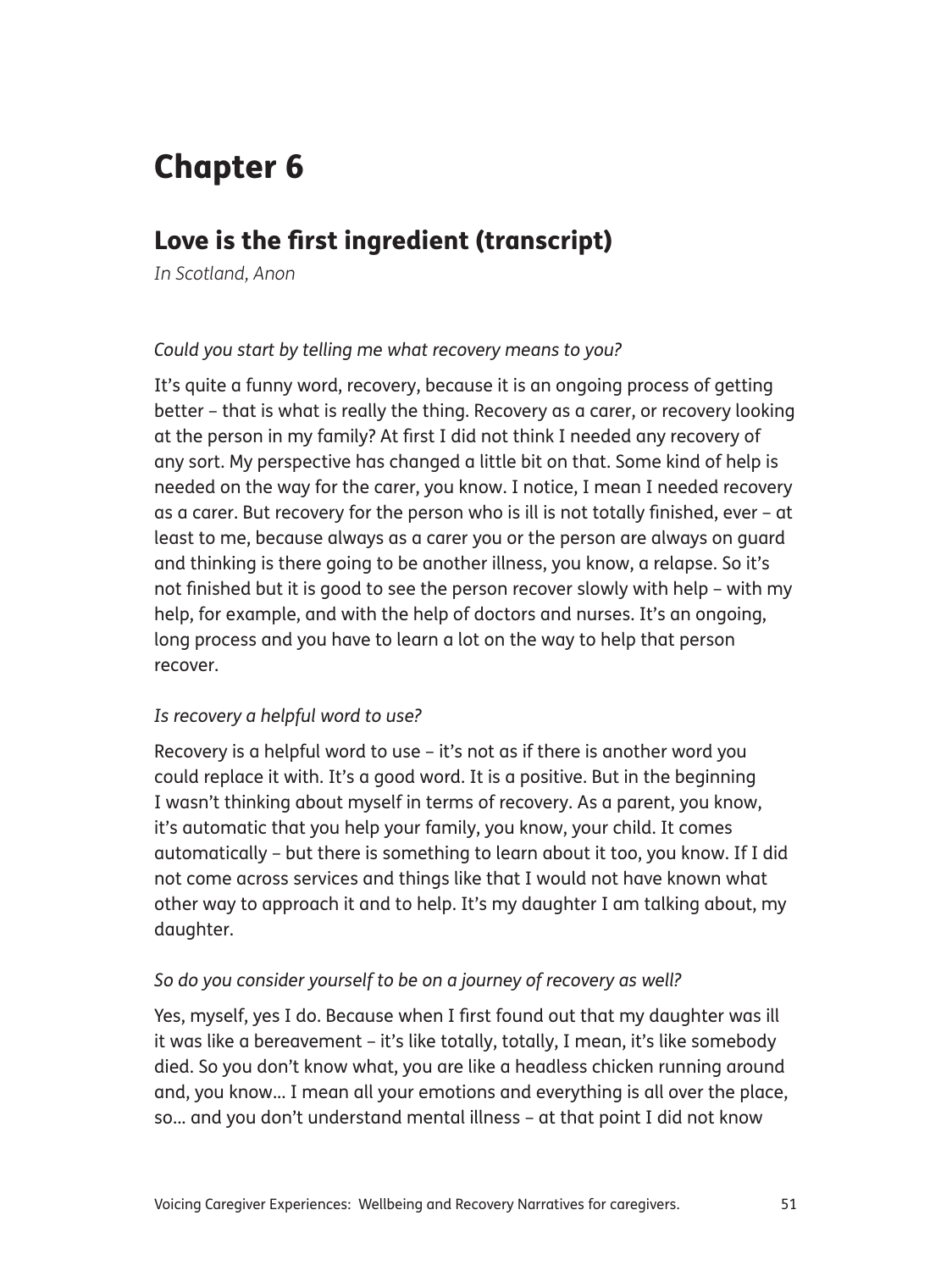much about it. When I saw somebody ill, for example, in the buses or acting funny or talking away, I never thought, 'That's an illness' like, you know, it's *medical* – you never think about it. I wasn't aware and I thought I would change place and be scared of that person. But once you found out it was not like that, you have compassion as a result of that and better understanding.

#### *You said you felt like it was a bereavement – that you had lost the daughter you had?*

No, no, the shock of it was like a bereavement. It's the shock you get, such a shock finding out because at that stage – you know, the psychosis stage – it's not like I could see any sign because I did not know. But I see now that if I see somebody else with even a little sign or that combination of signs I am able to recognise it and to catch it. I don't have another daughter, but if somebody I know is in that situation I would know to take them to the doctor. In my daughter's case, I did not know what to do. I did not understand, I did not think about it before we had it – you know, it hit home as we did not know anything.

#### *So you had a steep learning curve?*

Totally, yes. But I was very lucky that it happened in 2002 and straight away from the intensive care where I took her in emergencies, they took us to Stobhill<sup>2</sup> where we met the ESTEEM Group<sup>3</sup>, and that was a lifesaver because the way they approached it was new – that was the very first year. When I heard later that this was very new, I realised we were lucky to have something that included me in the process a little bit. Not as much as I would have liked but, you know, it was really helpful so I was lucky that we stayed. Unfortunately, it was only for three years because of first episode and the age and everything. But we were very lucky to have ESTEEM because that was the first and it was a very, very good system that includes the family. They gave us an explanation and we had a few seminars for the parents. The parents met, so it was really, really good to know that there were other people there. If not I don't know what the situation would have been today.

#### *So your first experience of working with mental health services was quite positive?*

Very positive. Even in the hospital later on I had a very positive experience.

<sup>2</sup> A psychiatric hospital in Glasgow.

<sup>3</sup> An early 'intervention in psychosis' service run by NHS Greater Glasgow & Clyde.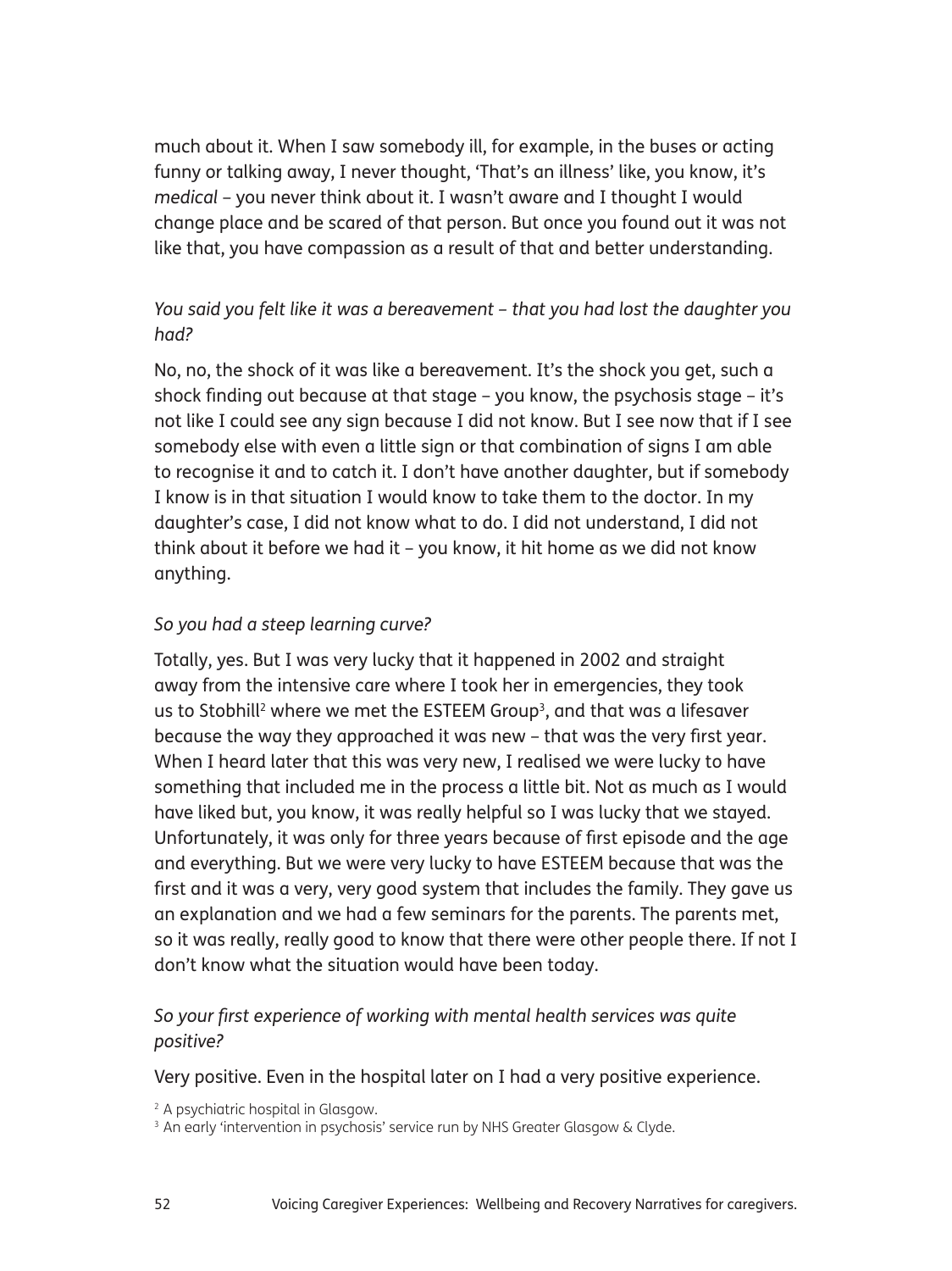When we met at ESTEEM, other parents had their children – not their first episode but they were there as well. But they said, 'This happened to us in the hospital' and this and that. I did not have any bad experiences in hospital. I mean, the nurse in the hospital, the head nurse, sat with me, talked to me, the doctors came, talked to me. That was very, very important to me and people did not experience that before. I mean they had worse experiences. I didn't, and when I say that to people they say, 'We really had this problem and that problem', but I never had that problem.

#### *Did meeting with other carers in ESTEEM and being informed help further down the line?*

Yes it did but, you know, we did not have ESTEEM on the first night we entered the hospital. I only had one little bad experience but then it was rectified – I was not allowed to accompany my daughter, just at her bed. The nurse was a bit abrupt with me – only that. Apart from that, the rest were good because I asked them questions – I asked what medications, what time, what was she fed and all these things because she wasn't eating and everything. So in that experience they were really, really helpful and they were really good people. Absolutely, they were doing their best and they informed me every time – they said you can call any time and I did call and they were really good. Every time I came I asked for a lot to be explained and they told me, and when they could not they even asked the doctor we met and everything.

#### *So how long ago did your daughter first become unwell?*

Ten years, I think – 2002.

#### *What was helpful during that time?*

The first thing that helped was for me to get the information, obviously. Second, I think, because I have been through the process and I have been with the carer group at GAMH (Glasgow Association for Mental Health). Not that it really was any different – I went to GAMH in the carer group because a friend I have known for a long time asked me to come. But at that point it was not a major need for me because I already had the information I needed, really, for helping my daughter at that time. But even before having any information I was sure I was part of my daughter's recovery – you know, obviously my responsibility, absolutely it was my responsibility to make her better. I was thinking I knew the doctor could help give her medication but the rest of it, in all steps, is my responsibility. So I had to be there for her. Do everything – not the physical, like helping her dress or anything and shoes, but all the things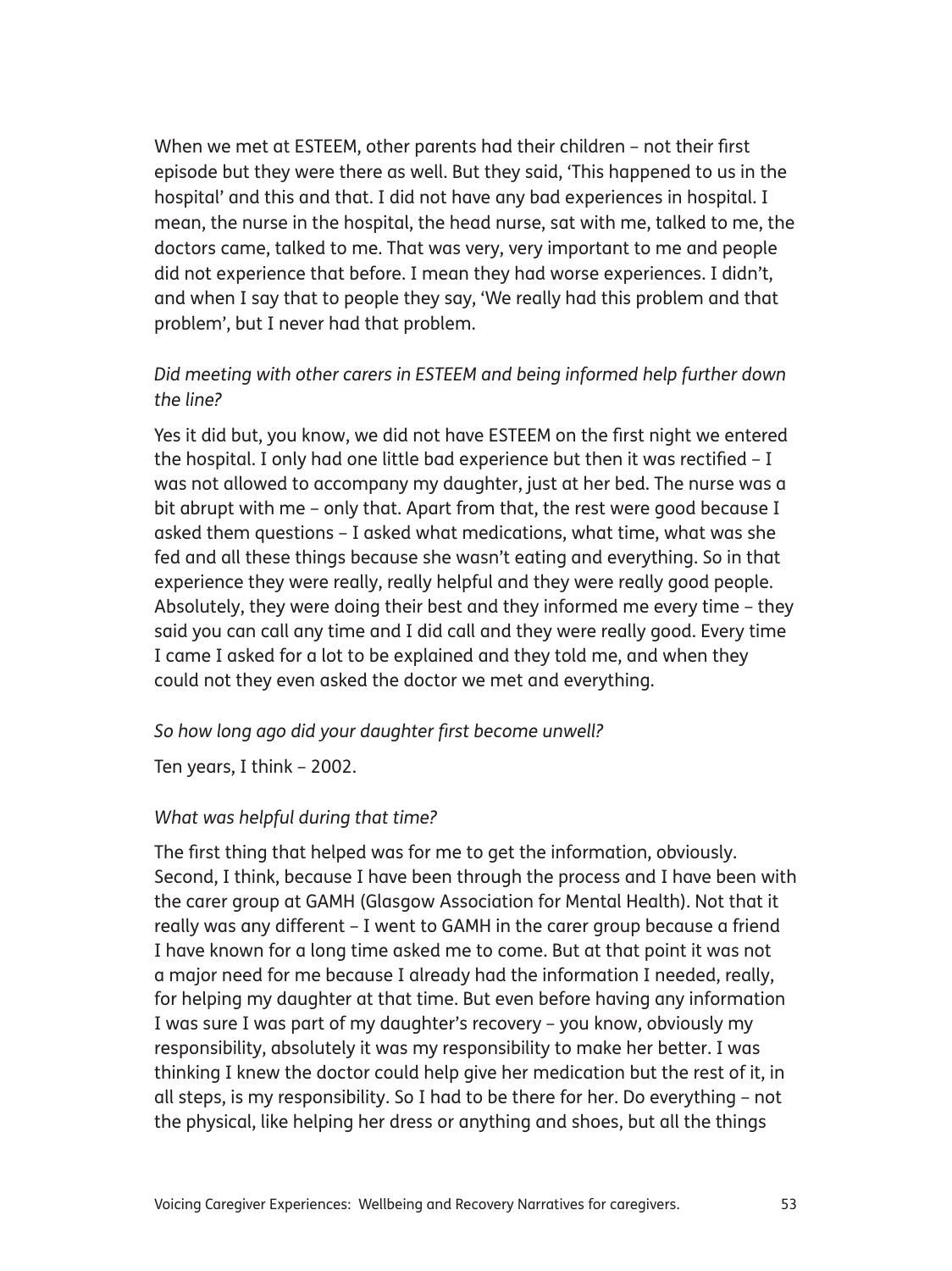she went through with the mood like making sure I made jokes and we went out and did other things.

The only bad experience I had as a carer was when you don't have financial help. I had to stop working because we are only two of us so I wanted to be there all the time, and if she was on her own she was not in that state to be on her own. Nobody else offered to be there with her or when she was at home. Anyway, it's not in the system that you can be there twenty-four hours with that person, and if that person doesn't have anybody else you have to be there. So I stopped my business. I was a beautician and then I looked after her. I have given up quite a lot because you have to – because it's important. To take back, I worked between relapses but it wasn't that easy. I changed career many times. In those ten years I have done a lot myself. But in the beginning, when she really was ill and getting better, I was there twenty-four hours at that time. All the time, with her.

#### *So you play a very active role in your daughter's recovery?*

Totally, yes. I think everybody has to do that because that person needs somebody. I know people have to work but being a couple of hours on your own when you're anxious in the house must be terrible for that person. It's impossible – even if it is not your child, when you think about other people they should have somebody, in mental illness. In other illness, your mind is okay so you know what you are doing, you can wait, you can do, but this is different. So you really, really, really need somebody there. I played a role in that sense, in that I distracted her a lot from her thoughts and things like that, you know, making sure that she didn't think too much about the illness. All this, I knew how serious it was.

I had to learn quickly. She had nobody else, and I had nobody else here because my family is in France. And the thing is – maybe it is one of your questions, about the stigma and things – that there is a lot of stigma attached to the way Asian families think about mental health. Although we are very modern and we were not brought up in Pakistan or India, we are still Indian and my family still has this difference. Maybe other people have stigma with mental health in this country, but when I was talking about when my daughter had depression, I started like that. I never talked about psychosis as she wasn't even there. So she got mental health – the family said, 'Depression! Take her this and do this'... They do not understand, and maybe I was the same before I knew what happened with my daughter. To this day, even now,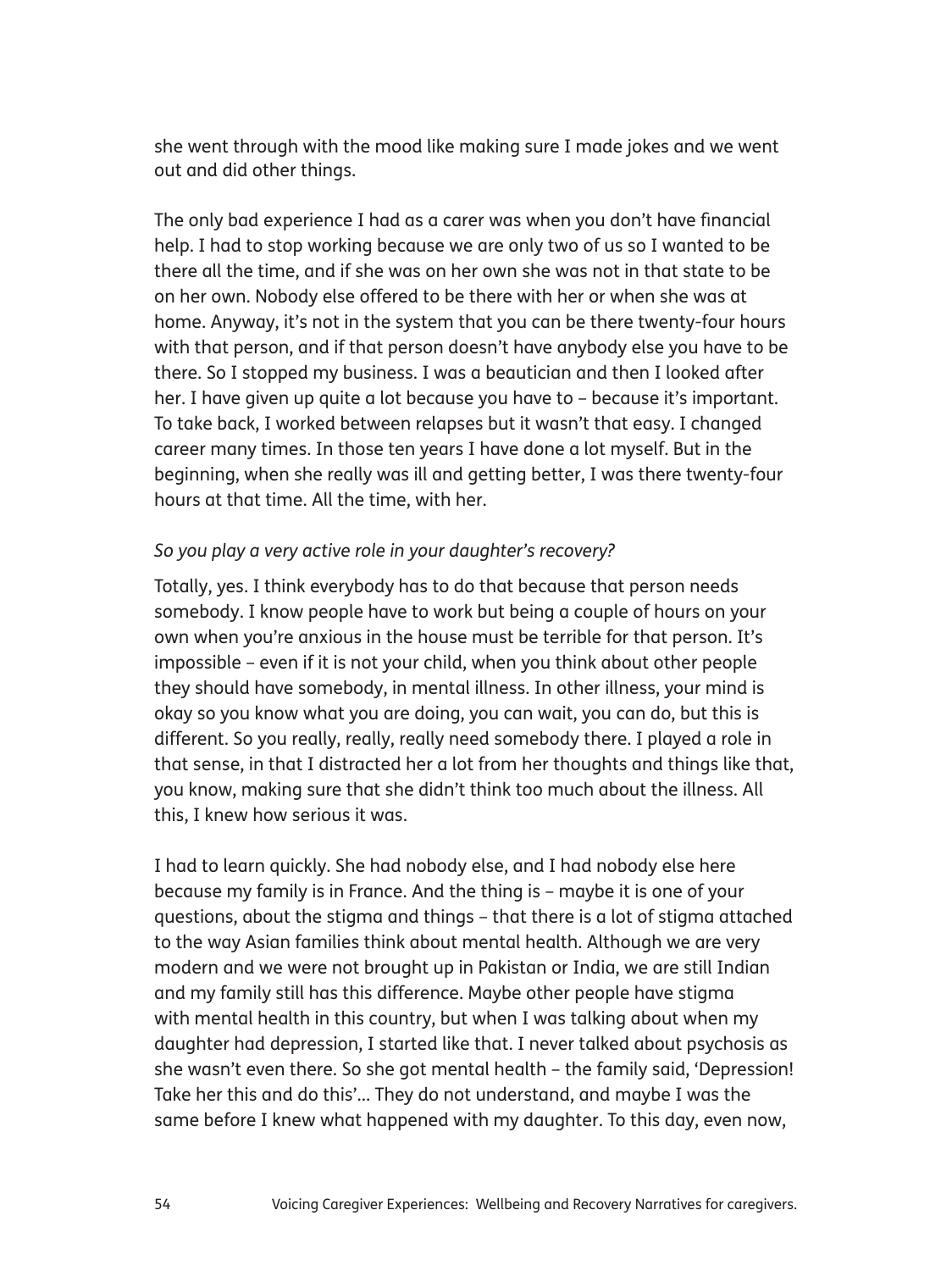when I say 'mental illness' nobody likes the term. They say, 'No, she's not – she's not mad! Why are you talking about mental illness? She's not mad'. I say she still takes medication, she needs care. 'Oh, you are cocooning her – I'm sure if you let her do what she wants...'. She does whatever she wants, my daughter, she does – and I'm aware that I should not be doing too much for her. When she is well she does a lot and she knows very well, she is very intelligent and everything. When she is well she is fine but she's had a couple of relapses.

*So, you mentioned earlier about being aware of the need to not do everything for your daughter and to let her do her own thing. We've done some work before and a lot of people have talked about how difficult it can be to get that balancing act right – when to hold someone and when to give them a gentle push. And particularly difficult for a parent – it must be quite hard?*

I am always pushing her – it *is* hard but I am always pushing her to do her own things and participate in the house, and she does, she does a bit of shopping and when she is well she does a little bit. But like everybody else living with their mum or their family when they are children, I think they just get lazy – it's mum's duty to do the dishes. This and that is my duty, to cook and everything. I do ask her, I'm a little bit bossy as well so I like things done properly and maybe she does not care too much. I mean, she does not feel it. We discuss it with the CPN (Community Psychiatric Nurse) and people and I've said she is free to move but, in an Asian context, all my family, even now... Nobody thinks of moving out until they are married. Staying on their own – that's ridiculous. We think, 'What will you do on your own? That's sad!'. So it's not – I will be on my own, she will be on her own, two expenses, she can't work at the moment, we don't see that way. Our way of seeing things, Asian people, is we don't leave the home unless we are married – even boys. Even if they are forty and not married, fifty, they will be staying with their parents and that's normal and that's home. There's no problem really, it's not like we're not independent – nobody's keeping you back or anything but it is just a way of being.

My daughter takes medication really on time, she set up an alarm and everything that way – she manages her illness herself. At the moment, I don't even know what dosage of medication she is on because it has been so long. When she goes to see the doctor, I mean her psychiatric doctor, he says, 'Oh, your mum is not with you because you are better now, you know'. He knows only when she is not and she can't go out on her own and I am with her – if she is anxious, I am with her.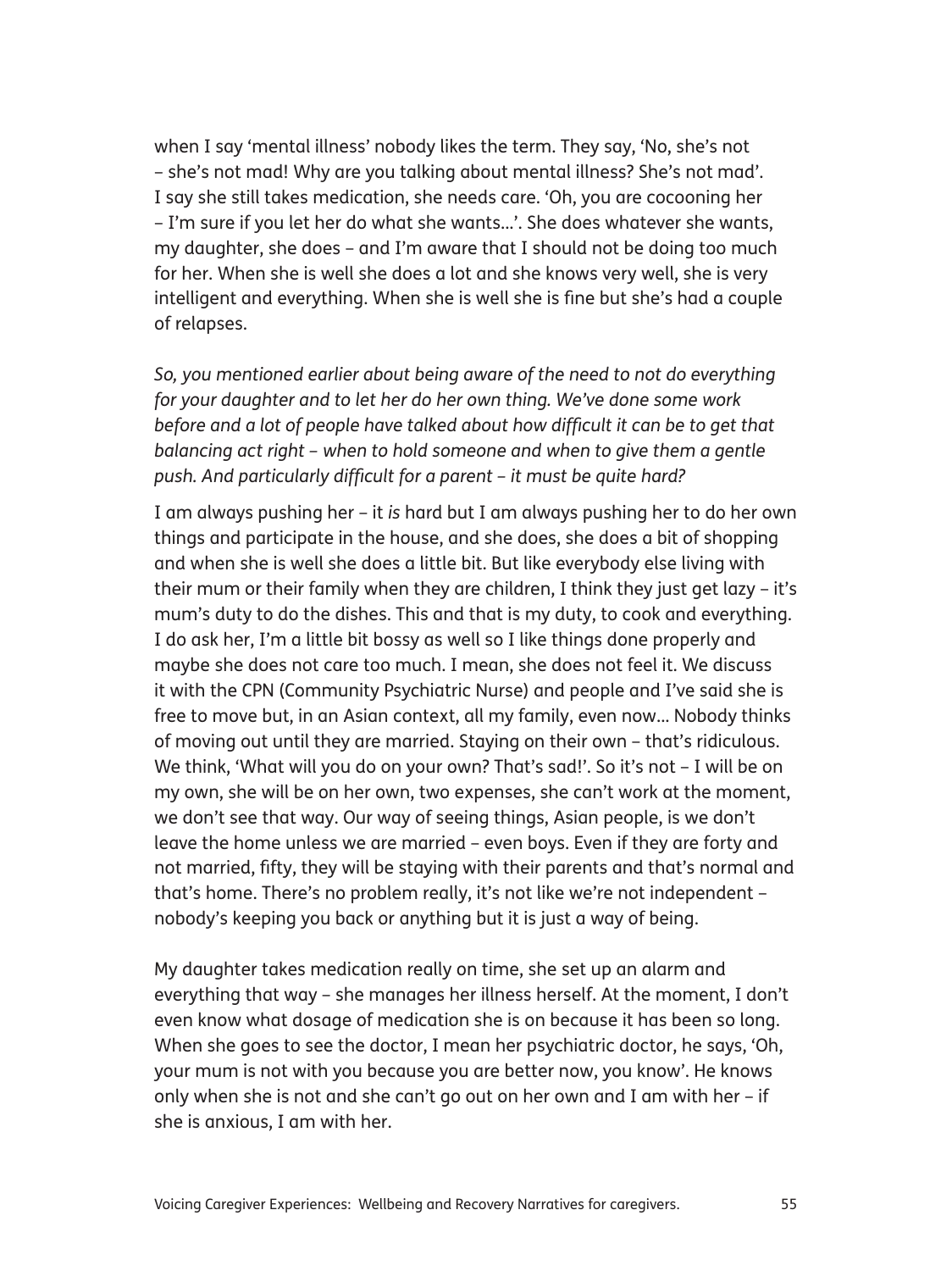*So he uses you almost as a barometer?*

Yes, absolutely.

*So in terms of your own wellbeing during those ten years, what's been good about that experience and what have been some of the challenges that have come out of it?*

I'll start with the challenges: first, when my daughter became ill and I had to leave my job – because that's the very first day I said no and closed the shop. It was a hairdressers but I just stopped. I could not deal with all this and I could not deal with all the paperwork I had to do and I could not deal with my rent and they were sending me red letters and 'Yes, I will pay my electricity'. It's not like I could not manage – I talked to them a couple of times but she was so unwell and I, because I had the shop, did not realise. I could not function, actually – I was doing things for her a lot in the house and then I did not have time to do other things. That wasn't important to me – the important thing was just what I was doing, and I was functioning that way. I did not know that I was in, sort of, a shock state. And I was, I knew I was, for a long time, but I did not know I was, you know – everything went that way. Until everybody was after me and I asked the social for help.

They should tell you because I never asked for any social help before, because I don't know the system in this country and in France I never asked. So I worked and I never knew how to ask for housing benefit or anything, although I knew they were there. In the process they said, 'Why don't you do this and that'. I think, at that time, somebody needs to sit down with you and make sure your financial things are okay. I was struggling. Although I got the financial help like I was unemployed, I had to still finish the business part and show them this and show them that. I did not have time for all this. That's where I needed somebody, some kind of help. I did not know what kind but that's when I needed somebody there to do that bit. You know, the social bit, social worker bit.

*So looking back, it would have been good to have someone right at the beginning to say, 'This is what you are entitled to, this is the information you need'.*

Yes, now I think they do, they do. Like, 'You're okay?'. They didn't ask me, 'What are you going to do? Did you stop working?' – I just stopped working. Actually, I did not even apply for benefit until maybe two or three months later. I don't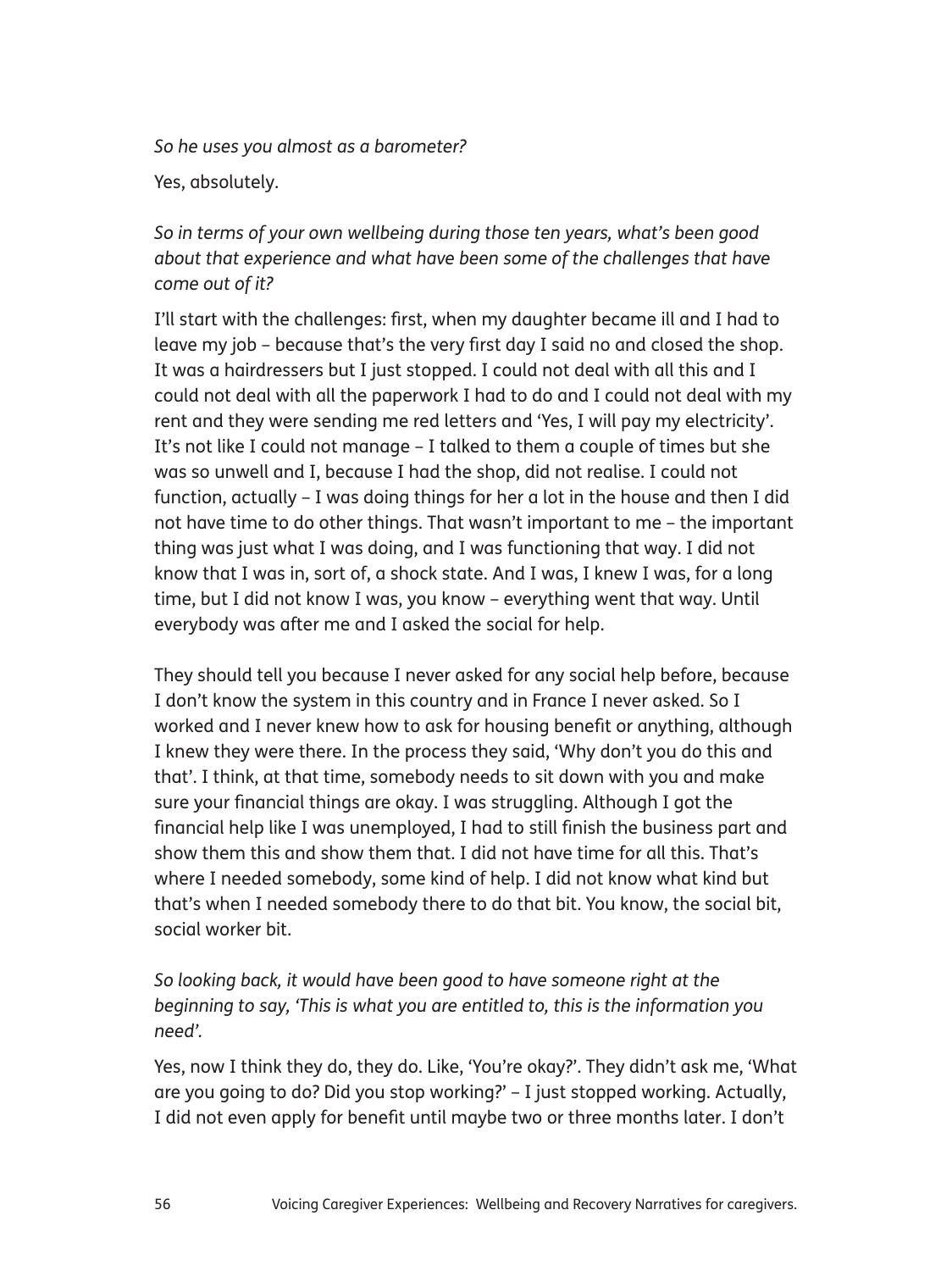know if I got any backdated or anything – some problem there as well – and sometimes I got something and sometimes I had to pay. I ended up paying a whole year's rent because I neglected to answer the question and nobody could take it out for me. So that was three thousand or six thousand housing benefit, for all the years I had to pay it – it's not a good experience that way. I think having someone explain at the beginning is what we should experience.

The positive things I have learned with recovery is there is always hope, obviously, to see in the person. But knowledge is also very, very important. From the beginning you learn about the illness, about the medication, about how to handle the person, and along the way I met people who helped me. Which is good, you know. That was my positive experience – that you need to learn about it with others. Sometimes this is not there – for example, I went out to a carers' group which I did not like, in a church in Partick or something. I found the crowd was too old and had no interest for me. Although they had sometimes... some speakers sometimes, it was a bit, kind of, very slow. I left it after a few months and was looking for something else, and my Asian friend came and she wanted me to do some more sessions. Although it was not really for me, I think being there supported her and the group. I stayed because the group did not really gel together. It's not a huge group so I felt like, okay, I'll just be here, but I learned plenty because we had the recovery, you know, the WRAP (Wellness Recovery Action Planning) training, and we did a lot over the time. Sometimes I felt like I was wasting my time but I still learned plenty.

Where I learned the most is in the voluntary work I do - that's where I really, really learned. When my daughter was well I looked for something for myself, so to start again I went for some training. I volunteered my skill as a beautician in the Partick Health Centre. We had an annexe open where I used to give the service and learn other things there. I am still with them, still involved with GAMH and all this, and in between I worked with the NHS. Through work in The Annexe<sup>4</sup> I got training in smoking cessation. I did that and got a job with the NHS for a project – ethnic minorities and smoking. So I did that for about a year. Then it was drug and alcohol, so I did work, and I did work other times as well in those ten years but I've learned all the time.

4 A community enterprise in Glasgow, delivering health and wellbeing initiatives.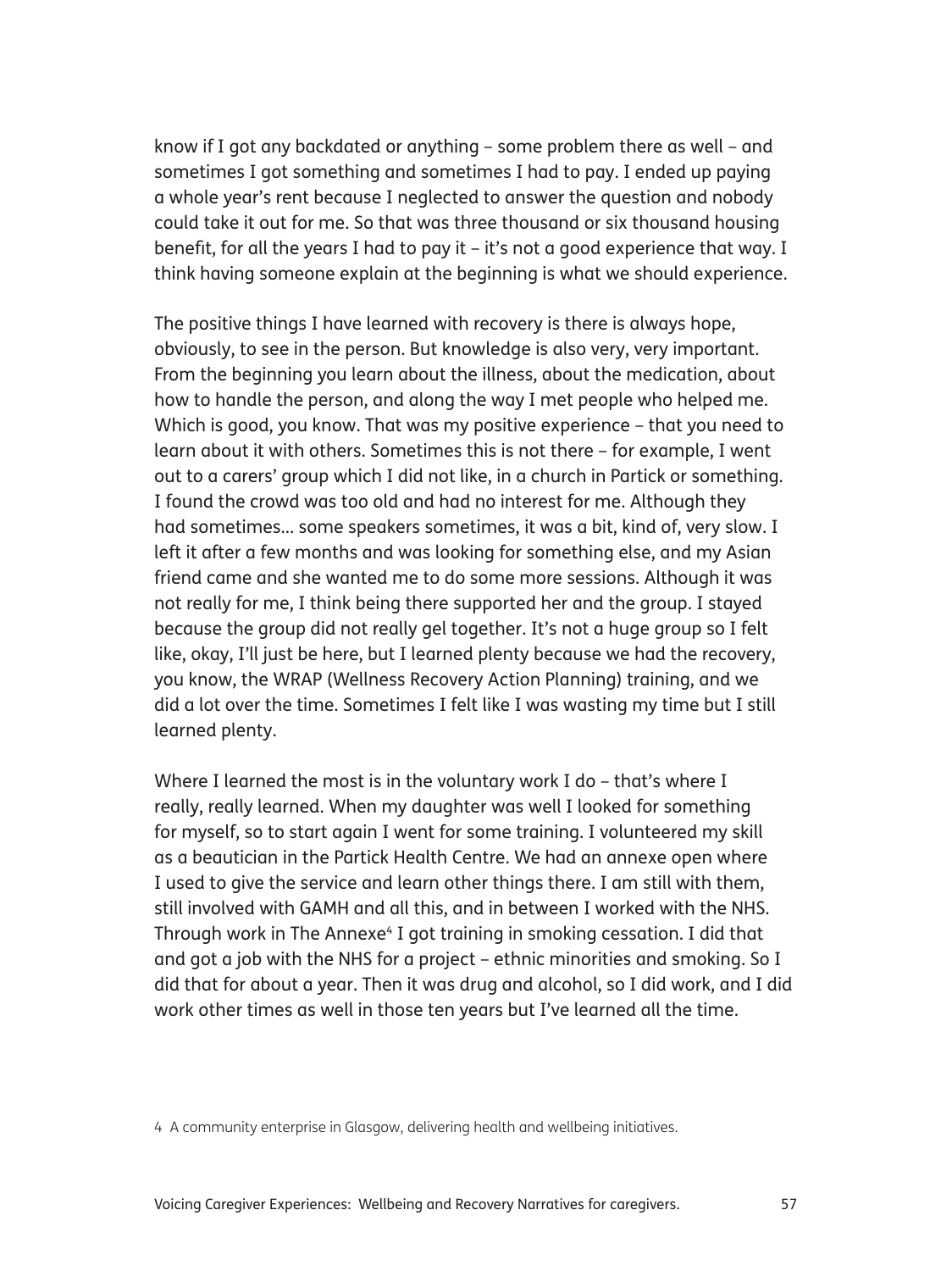*We've touched on this earlier, but do you consider yourself to have had a recovery journey, in the same way that your daughter is in recovery? Do you think that's appropriate?*

Yes, I think it is totally appropriate because – I think I said in the beginning – it's like a bereavement. It's a shock and it's not only physical. Each relapse, each time you are helping and everything, you're not there – it's not like I have an illness but it's like part, like totally part of that thing, that illness. And you have to manage it and you have to do all this because that person has a mental illness. In other illnesses it's okay, that person can manage their illness, but if that person's mind is not there and it is not working the way it should then you have to be there for that person. When she is better I still have to carry on, even now – jokes, and making her laugh and after, it never stops. And your recovery, my recovery is meeting people outside her and doing my own things. And letting her go and do her own things. She goes out a lot with her friends and they go dancing, eating, going to cinema. My daughter also did a good thing after leaving ESTEEM. She met a couple of people there and they got together one day in our place after she invited them, and from there they all went out together. They were all recovering. We weren't using the word 'recovery' at that time but they were all getting better, and in ten years they are still meeting. They still have that group. When my daughter was well she also studied to be teacher – she is a teacher of English as a second language. So she does voluntary work at the moment but she can teach later on now she has got her certificate. She had a relapse after that due to a bereavement in my family – my dad passed away. I don't know if that triggered it or anything but that's what she thinks triggered it and that's what the doctor and everybody thinks. Her mind did not accept his death. For me, recovery is about recovering from the shock of relapses. We have had at least three relapses in ten years: two major relapses and one minor that was caught in time because we got a bit more expert about it.

#### *That's what I was going to ask: would you say that your expertise and your ability to respond to those circumstances have changed as you have become more knowledgeable and aware?*

And the system helped in that – like I said, in GAMH we did the WRAP training. My daughter came as well, because it was there and there were other people who were not well there. I think the whole group had experience of some kind of mental health issue except a couple of parents who were there. I think if somebody is not well and if, yourself, you recover from emotion like we went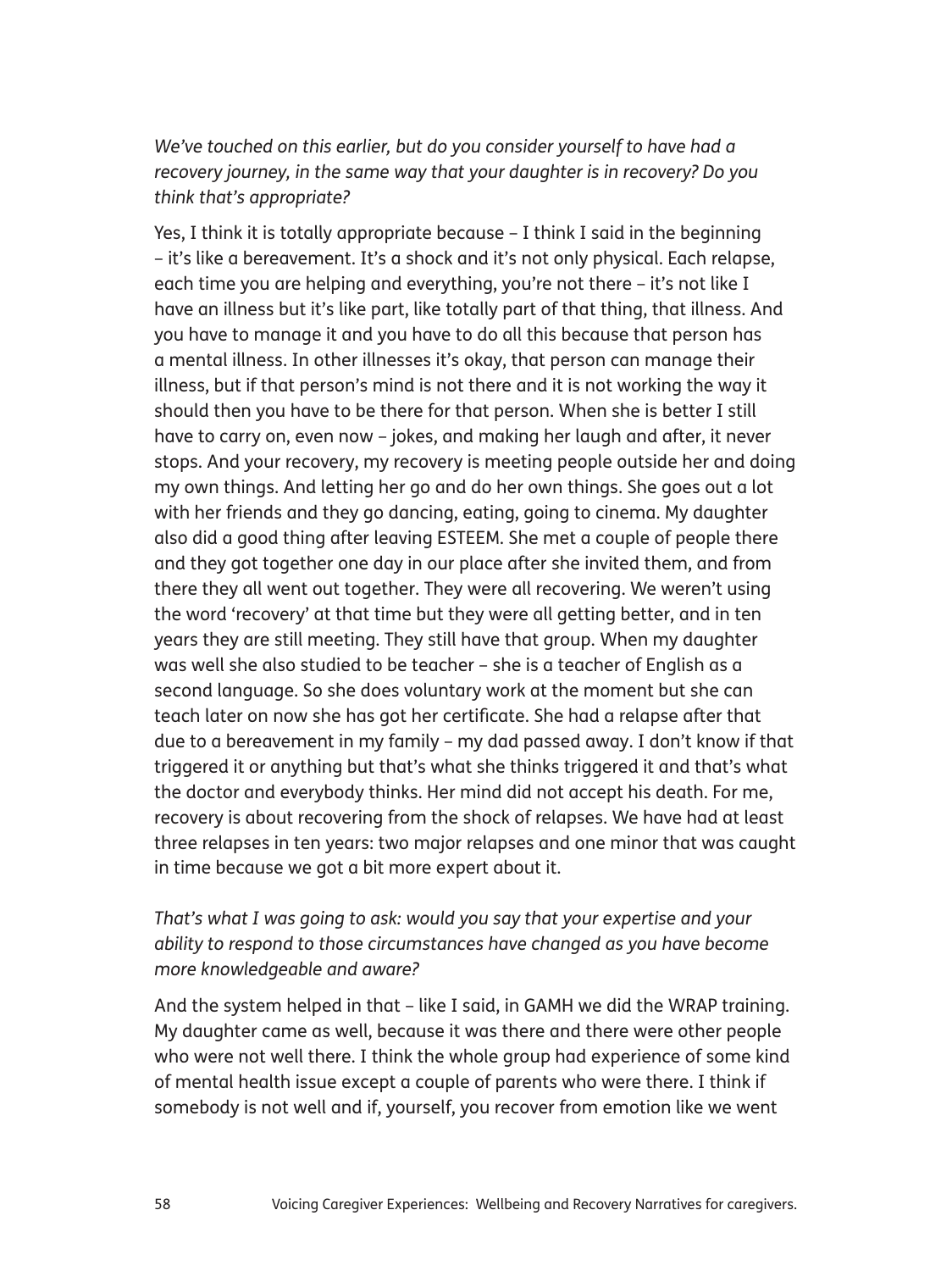through, I think we need that as well. And what also helped was when the CPN comes and they do the relapse programme, although she did that with just my daughter. I also asked her to involve me and she did so we talked about it a lot, and also I have to work with my daughter on some things.

#### *So you had to ask to be involved with that?*

In the beginning, yes – but after it was a second relapse it was kind of automatic to be involved. In the beginning, I think in 2002, it wasn't really said, except for ESTEEM. I think they started the movement of including the carer. It's good for the carer. I don't know how much the doctors and the CPN need to know about us because it will work, the treatment will still work, but we are 50% involved and then are necessary for the betterment of that person. I know that for sure.

In the very beginning I just assumed that if I needed something I would ask them to involve me. I just asked the doctor, 'I need time with you, I need to assess, I want to talk to you'. I used to ask one doctor here and we talk quite well. I can talk to the new doctor here, although this one is not as approachable.

#### *Do you have a message for people who work in mental health services about the role of family and carers in recovery?*

I think they already know nowadays that it is important to include the family in care, because without the family they cannot achieve the result quickly – you know, accelerating the healing process. Families are a necessary part but maybe there are families that are not so close to each other and they have problems, and maybe that is why. But even those families who have never taken interest in their family should speak with somebody in the health service – they should have a bit of counselling themselves and be given all the information they are looking for, even if they are not looking. I was not looking for information about the brain, about medication, and I got it from ESTEEM in the beginning. And I am very grateful about that – that was really good luck for us to be in that. So, they need all this information and they are very, very important in this and need to be taught how to help if they cannot and they are willing to help their children or their family member who is not well. I have no problem – I have positive kind of experience in the help I got. I cannot say, 'I feel bad about this service' except for that social thing – I needed help and didn't know how it could be. I think, the first time, people should think about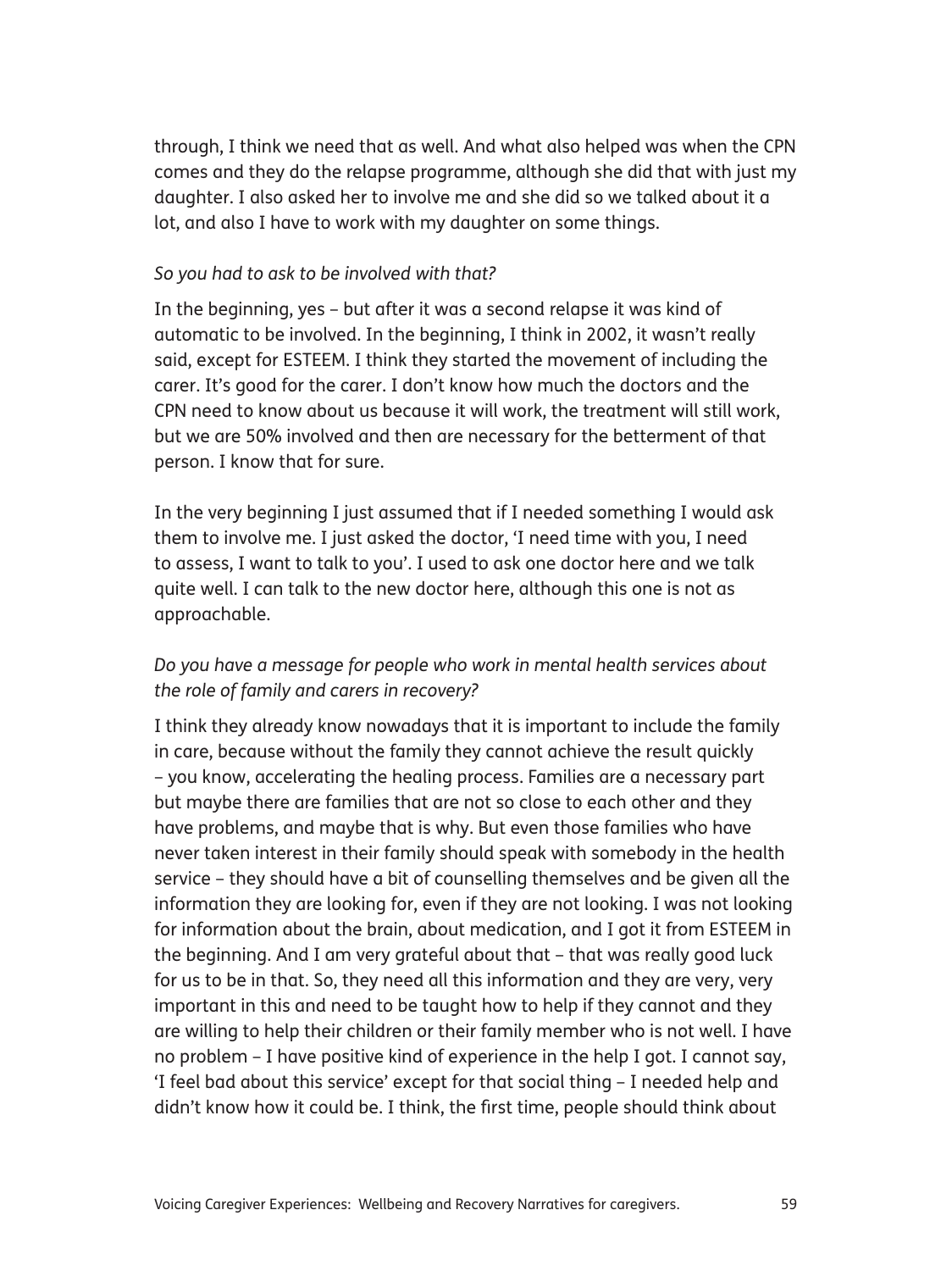the carer and what they are going to do – are they going to manage? What help do they need themselves to help the person? If you take my worries or guide me to do my social thing, applications and things like that, I am a bit more available and less distressed myself. That understanding from the doctor and health service is very important, because the parents could also be in trouble as all of a sudden they have this and they have other problems.

#### *Do you have any messages you would like to convey to other carers or family members about your experiences, your recovery?*

Yes – I think, for a start, be there 100% for that person because they need you. To understand and learn. Especially learn about what is happening, all about their illness, about their medication... Go out there and look for help. For example, get involved in anything like I got involved in GAMH. In an Asian context it is actually really needed to understand the need to go out. The person who is treated is not allowed to go out, really. I have a friend who is treated and I know her mother, who talks to me. I ask her, 'How is your daughter?' – 'Uh, she is lazy!', 'She is not doing any effort', 'Oh, she is just, now she is better, she does not think she is better, she is not working, I don't know what to do with her', 'She is not married'... I say, 'My daughter is not married', but they have lost that big chunk of their life and they are not able to function so you can't really blame them. For me it was difficult as well to understand that my daughter wasn't lazy, she was recovering. I still think she is a bit lazy – I tell her, 'You are not participating in the house – you can physically do it'. She does now but I think the parent role is, especially Asian people, the parents' role is to do everything – you are always a child. She is 36 and I still sometimes treat her like a child... Not like a child, but sometimes when I am not on guard, I'll talk to her like 'Do this and not do that'. Then I rectify: 'Well, do what you want'. I am just saying that is not very easy. Because you are a parent and you are looking after that person when they are at that stage, when they are ill, they are like a baby for you and for themselves when they need you so much.

#### *So you think that while being conscious of the extra love and care somebody needs when they are at their most ill, you should be careful to change that for a time to help them?*

Yes, and that is difficult sometimes, but she is kind of independent so she is making sure she knows her place as well – she has pushed me away, so I remember to do it, so she helps me not to mother her too much either. But you said just there a very important word: love. Without that there is no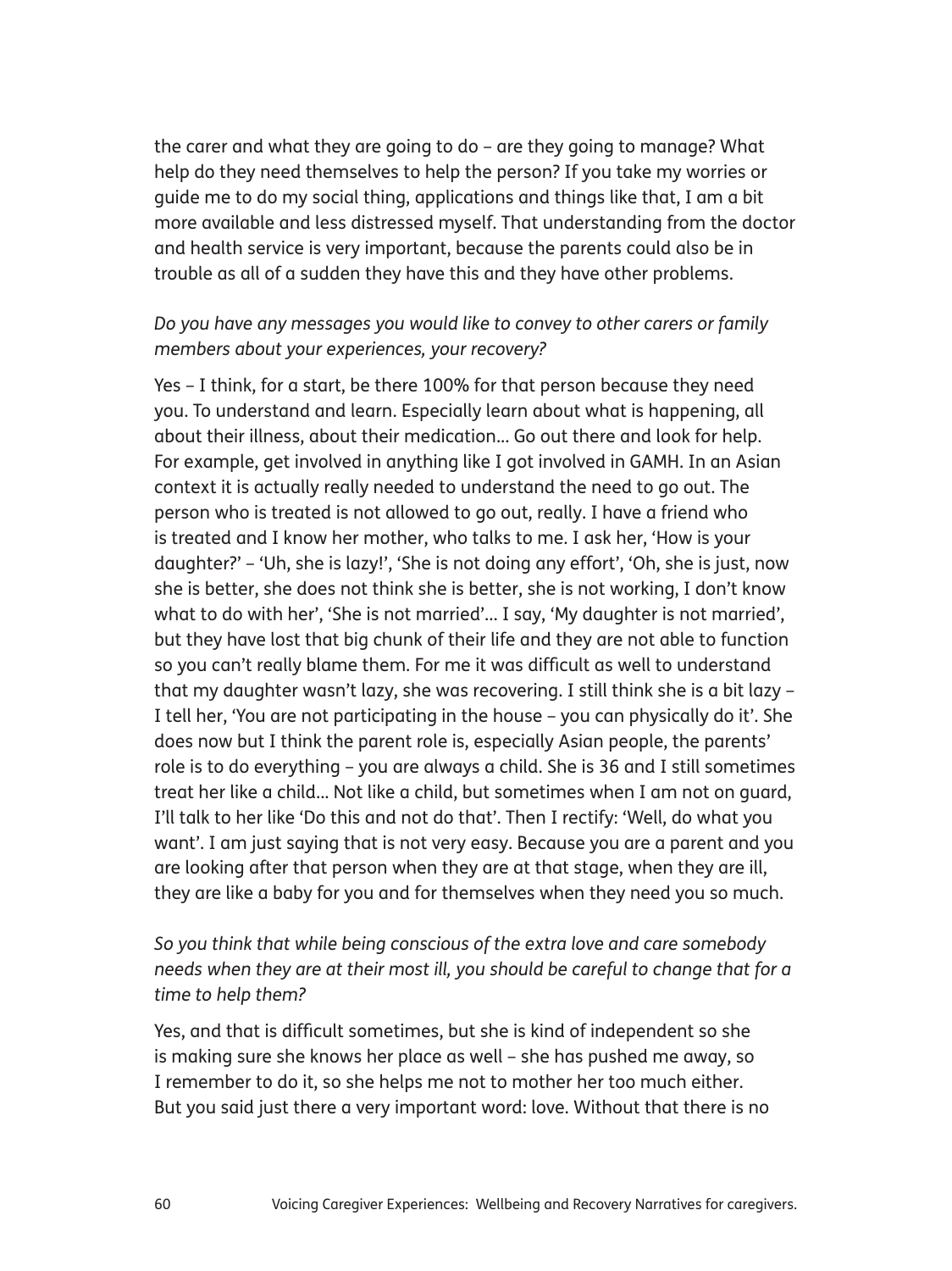recovery. Absolutely not. That's the first ingredient for me. I had some friends and I still have them, but even last week I was at a carers' meeting with a friend from GAMH. I went there because a person from Stobhill came to talk about the triangle of care and the help and things like that, so I went to listen. I don't always go but I will go once in a while, and this lady was talking about her son and in the past I had also a similar problem. They cannot express love and affection to their children and I say you have to – they need to know, they *so* need to know that and they will recover faster.

My daughter's friend, the one who moved into her place, understood because she saw me all the way. I'm not ashamed of cuddling, kissing and things, and maybe because of my French background I'm a bit more so than here. In Scotland I notice that people don't show affection, not always, but they have to show affection, here and back home. We talk about men sometimes and we say there, if a person passes, going down the street, and men are looking at them and they like them they will turn their head and whistle. Here people will curse you if you do that – it's not done, it is a different culture. And Asian people don't like that, but for me here it is a compliment – for example, if I am in France I feel quite fine about it. 'Oh, yeah, it must be something it looks like – I am this or that, some little bit thing.' So I say you need to show affection to the children – that's what they need the most, you know, especially at that age from twenty-five when they are trying to do their own thing. They feel rejected from the family and wonder, 'What will I do? I have too much responsibility, I am a burden' and all of this. You show them it's not, because you are there for them, that's what I think. That's the way I feel and have always felt, and it's quite natural. It's not a big deal at all. Any other questions?

*No, not really; I think you have covered an enormous range of issues and are really inspiring. You're obviously an incredibly supportive, encouraging and empowering person for your daughter.*

But I think it is natural. I always think it is very natural or extraordinary, but through all this I have learned a lot. I made so many good friends, I think my life changed in a good way. I don't say if I did not have this I would have been... I would have been a different person but I really met so many beautiful people, nice people. I mean, I have made so many friends – the people I met not only in the hospitals but the parents of people I kept in touch with, four or five of them, all the voluntary sector like The Annexe. By meeting so many people it is so good. I like it and it is good for me.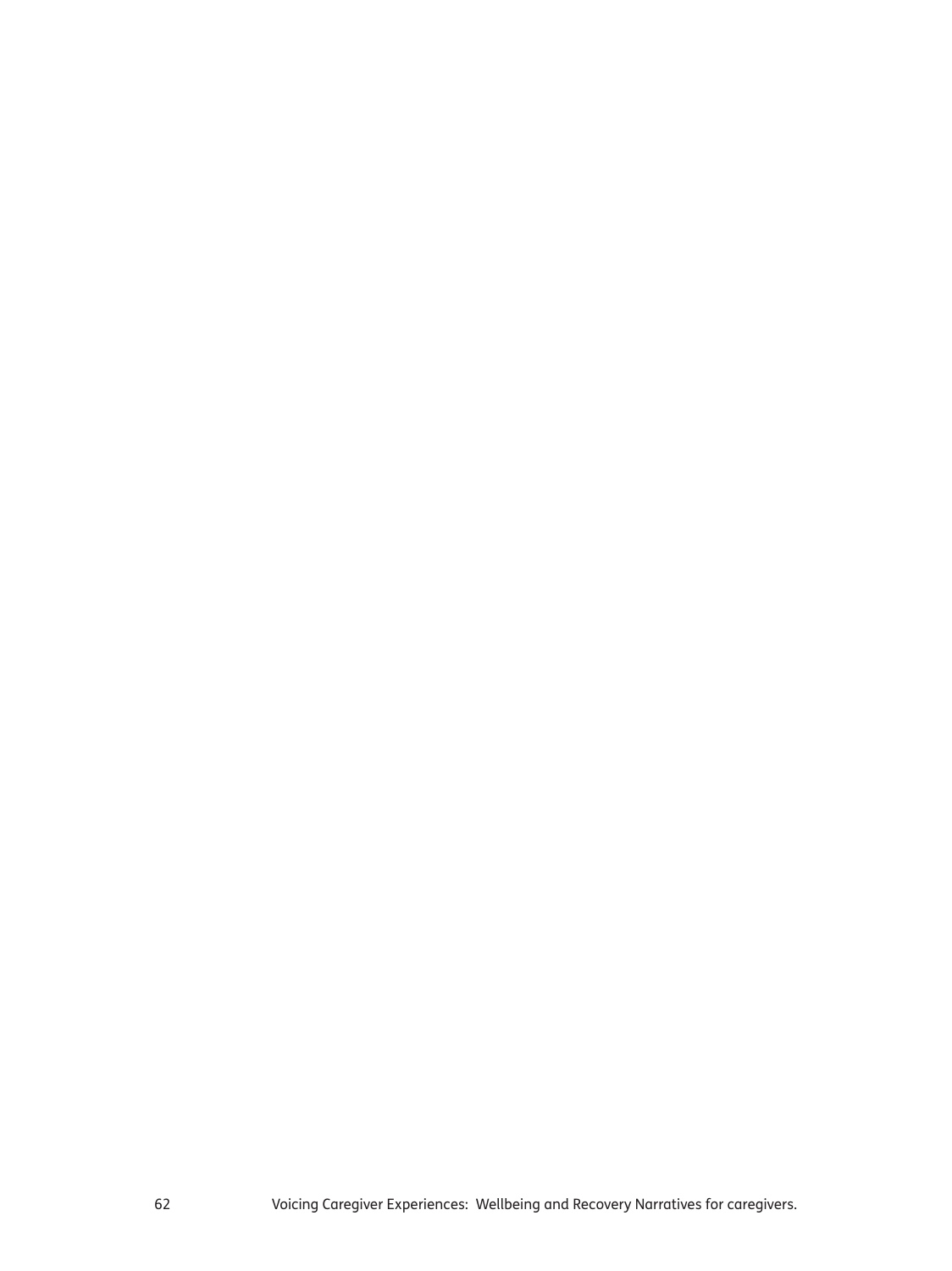# Chapter 7

# **Pause for thought**

*Between Sussex and Scotland, Ruth Chandler, Simon Bradstreet and Mark Hayward*

In our introductory section we highlighted two approaches to recovery: medical and person-centred. In medical recovery, we pointed to the importance of symptom reduction and/or containment. In person-centred recovery we pointed to the idea that hope, agency and opportunity are fundamentally important to wellbeing. In this chapter we want to pause for thought about key relationships between hope and hopelessness and positive and negative expectation, and explore how these relate to person-centred recovery and wellbeing for caregivers. In particular, we will look at the way interactions between hopeful and hopeless relationships are influenced by **positive and negative expectations** from the past and how we think about the future for all people in the triangle of care.

These concepts and their relationships to each other are perhaps more complex than we can describe here, and will be different for every person. We are all human beings, subject to a vast range of combinations of emotions: joyful and bleak, mixed and resolved. But we want to suggest that hope has a special *future active* quality when it comes to transforming difficult or hopeless situations in the present. This is particularly relevant for people experiencing mental health difficulties and for services seeking to combat the organisational discrimination associated with negative expectations for people who need support for mental health difficulties. A hopeful orientation towards the journey ahead may also help restore wellbeing for caregivers when negative expectations *from the past* have stacked up. But – and this is crucial – we conclude with the suggestion that, in principle at least, caregivers already bring a level of wellbeing to the activity of caring within the triangle of care. Although the pragmatic case on the ground is often very different, we want to suggest that positive expectations that wellbeing will be maintained within and alongside the activity of caregiving are subtly different in kind from hope for wellbeing in the future. This subtle difference, we suggest, may offer a different orientation towards the question of recovery for caregivers within the triangle of care.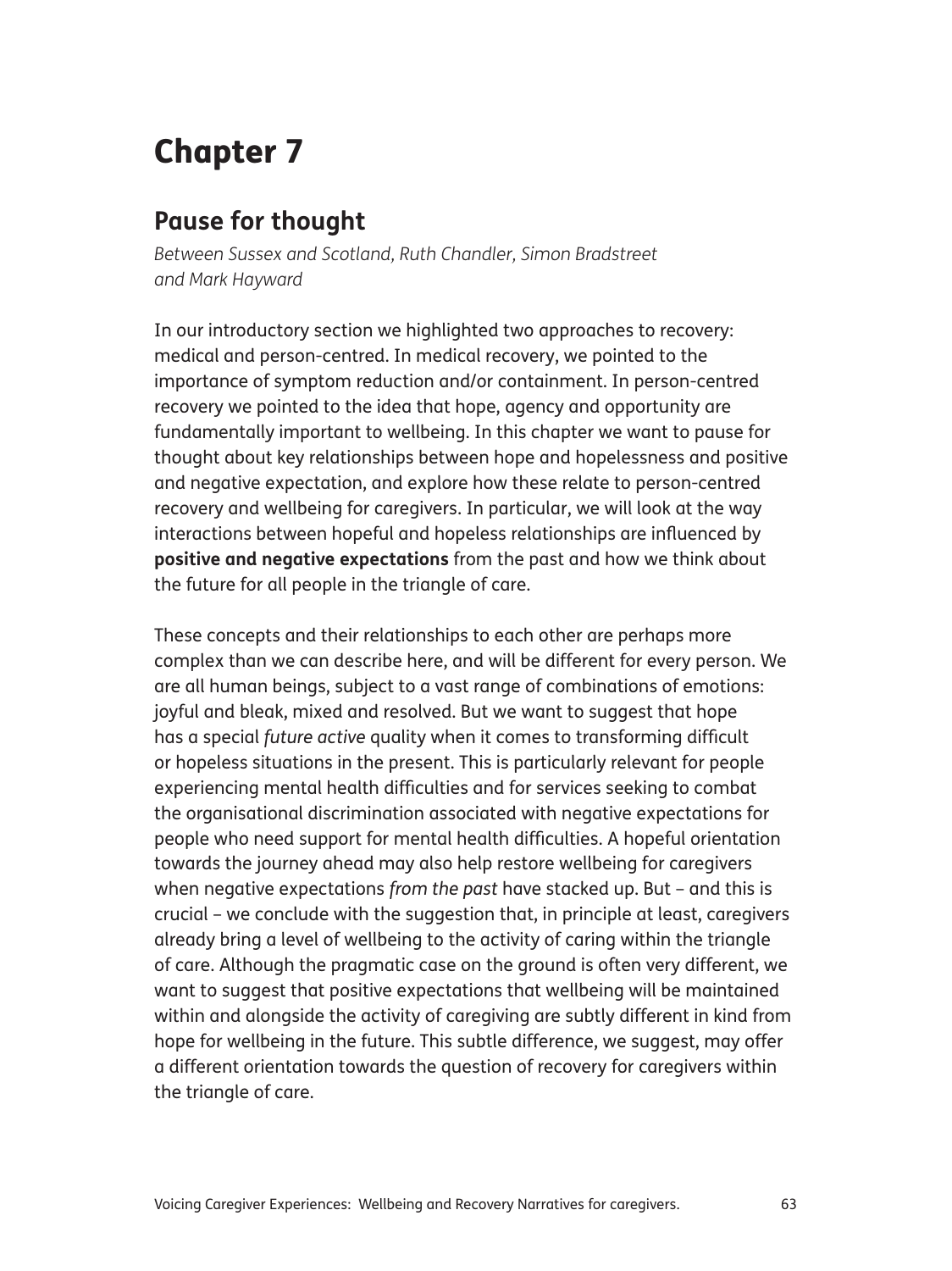## Why is hope important to recovery?

Hope has taken centre stage in personal and social understandings of recovery because, without hope, it is difficult to feel that one can change the current situation or make use of any opportunities to support goals and aspirations. Despite its importance, hope, like recovery, is a difficult concept to pin down. Hope can be for a particular event or occurrence, like winning the lottery. It can also be more general – perhaps a hope for things to improve or be different. Hope is **future-oriented** – you don't hope for something to be different if it is already happening or expected to happen.

Hope is also linked to positive expectation – the belief that a positive outcome is possible. What distinguishes hope from positive expectation is the role of past experience in predicting how likely it is that something positive is going to happen. Ironically, hope is also closely linked to negative expectations from the past. Although this sounds like a contradiction in terms, hope is perhaps most powerful when negative experiences have stacked up, and is closely linked to positive risk-taking. To think about this another way, most people do not expect to win the lottery as the odds look very slim, and most people who play the lottery have more negative experiences of losing their money than positive ones of seeing a return! But the hope of winning structures the everyday actions of millions of people, and may open the door to new possibilities – for example, bumping into a friend on the way to buy a ticket.

## Expectation and wellbeing

How can something as positive as hope be linked to negative expectations? Before we answer that question, let's take a look at how positive expectation supports wellbeing and how negative expectation can undermine it. We base our expectations on how likely we think something is to happen, and this is influenced by past experience. We don't have to hope the sun will rise tomorrow, as past experience suggests that it most probably will – so we *expect* that the sun will rise tomorrow. People whose past experience contains lots of positive experiences are likely to have positive expectations for the future, and these positive expectations are very important for **wellbeing.** Although most positive expectations are not as certain as the sun coming up, they still influence our attitudes towards present actions and decisions. For example, if, from the evidence of past experience, you expect to enjoy spending time with your friends, you are more likely to make an effort to see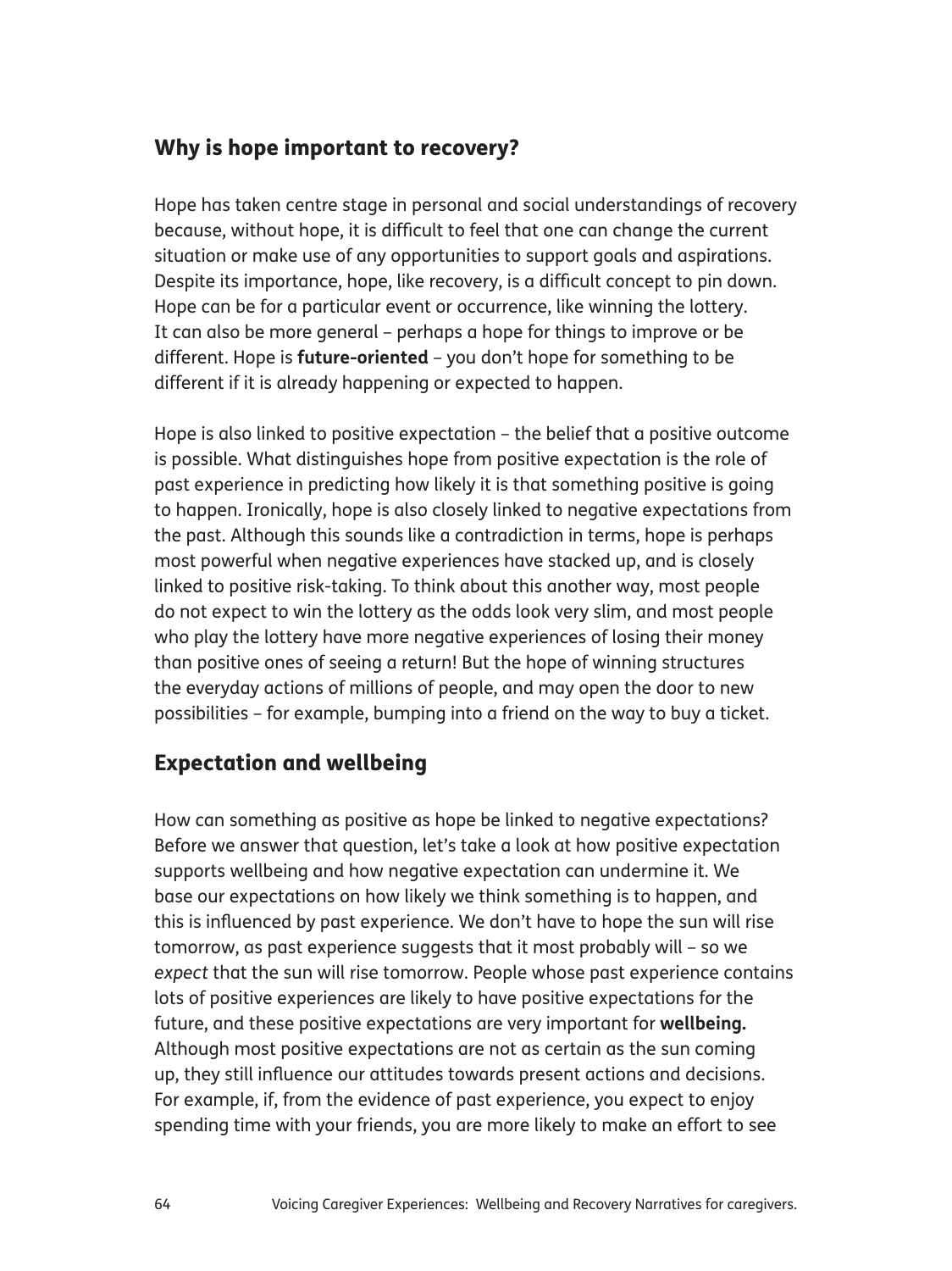them and to feel confident in their company. Having a strong social network is known to support wellbeing, so these positive expectations of meeting with friends create what might be described as a 'virtuous cycle'. People with lots of positive expectations have very little need to hope for things to be different, as life is likely to be quite good as it is.



Negative expectation works in exactly the same way: if a person has had negative past experiences, they are more likely to hold negative expectations about the future. For example, if, on the evidence of past meetings, you expect your attempts at friendship to be rebuffed, you are less likely to make an effort to meet new people or to try and maintain existing networks. In this way, your negative expectations undermine your self-confidence and potentially lead to isolation, with knock-on negative effects on wellbeing. So rather than a 'virtuous cycle' we get a 'vicious cycle', where negative expectations appear to increase the likelihood of negative outcomes. People with lots of negative expectations may feel more hopeless and think it is inevitable that bad things are going to happen or that nothing will change. They are much more in need of hope because life is not fine as it is.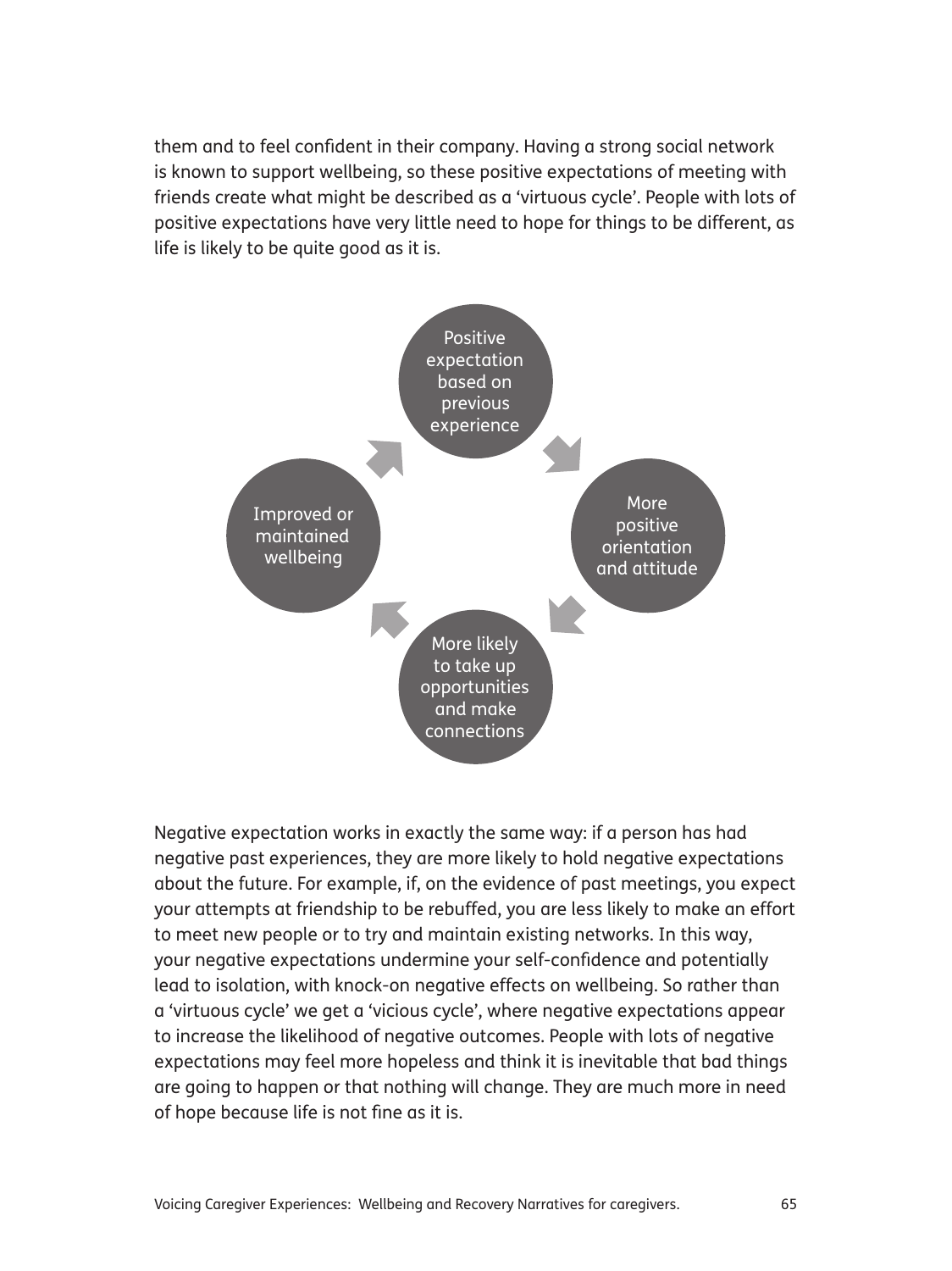

#### Hope against negative expectation

It is easy to see how a virtuous circle of positive expectation can support wellbeing and how a vicious circle of negative expectation might undermine it. So how is hope different from positive expectation, and how does it relate to negative past experience? It is important to remember that both positive and negative expectations are merely best guesses about how things will be – they are not facts. So it is not inevitable that negative expectations will result in negative outcomes or feelings. However, the build-up of negative expectation can lead to **false certainty** that things can never change or that negative outcomes are inevitable, and this can be very powerful in influencing day-to-day interactions. The belief that a negative outcome is certain is the foundation for feeling hopeless and powerless to change a situation or too frightened to take any risks. Yet expectations are also not fixed. When you have a positive and perhaps unexpected experience that runs counter to previous experiences, this can offer a small window of **hope** that things will be different and that wellbeing is possible. With hope, you are more likely to interpret past events in a better light and look forward more positively as a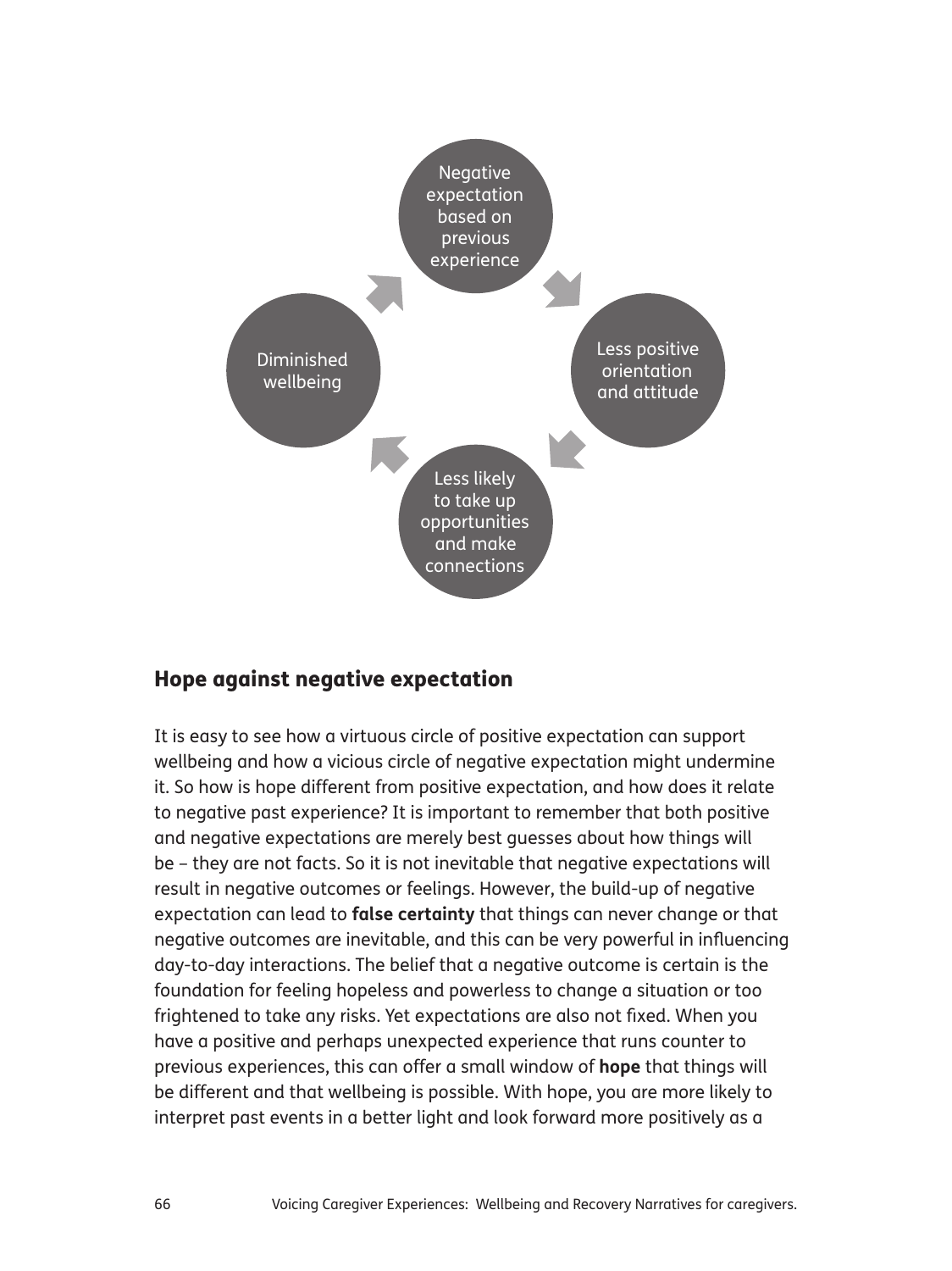result. And the more hope you are able to hold against the vicious cycle of negative expectation, the more likely it is that you will begin to form positive expectations that support the virtuous cycle of wellbeing.

Read the two scenarios below and try the exercise that follows to get a more concrete sense of the power of hope to work against negative expectation.

#### Scenario 1

*Imagine you are in a desert without any water. All you can see are sand dunes in all directions and you've been exposed to the heat for days. All you can hang on to is the hope of rain or reaching an oasis that keeps appearing miraculously on the horizon. Everything you already know about deserts tells you that rain is very unlikely and the oasis is a mirage. What do you do?*

Based on the evidence of past experience (what you already know about deserts), your expectations of survival are most likely to be pretty bleak. If, as would seem quite realistic at this point, your negative expectations pass into hopelessness, the range of action and possibility is limited to waiting for the inevitable, which makes it almost certain you will die. If, alternatively, you hope (quite unrealistically at this point) that there really is an oasis beyond the sand dunes, the range of action broadens to include going in search of it. This search may, in turn open wholly unexpected possibilities and opportunities on the way – for example, by going in search of the oasis, you stumble on a nomadic tribe who give you water and lend you a camel to help you find your way out of the desert. Although the oasis never became a reality, a hopeful orientation towards it widened the real possibilities of action, making a positive expectation of life beyond the desert more realistic on the way. While this example is fictional and somewhat far-fetched, a hopeful orientation in everyday life is often about expanding very narrow possibilities into a present window of opportunity. **Hope has the power to break the hold of hopelessness because it looks beyond the false certainties generated by negative expectation.**

#### Holding hope for the person cared for

Like positive and negative expectation, hope has important knock-on effects on everyday actions. For these kinds of reasons, mental health services are being encouraged to be more conscious of their role in promoting hope and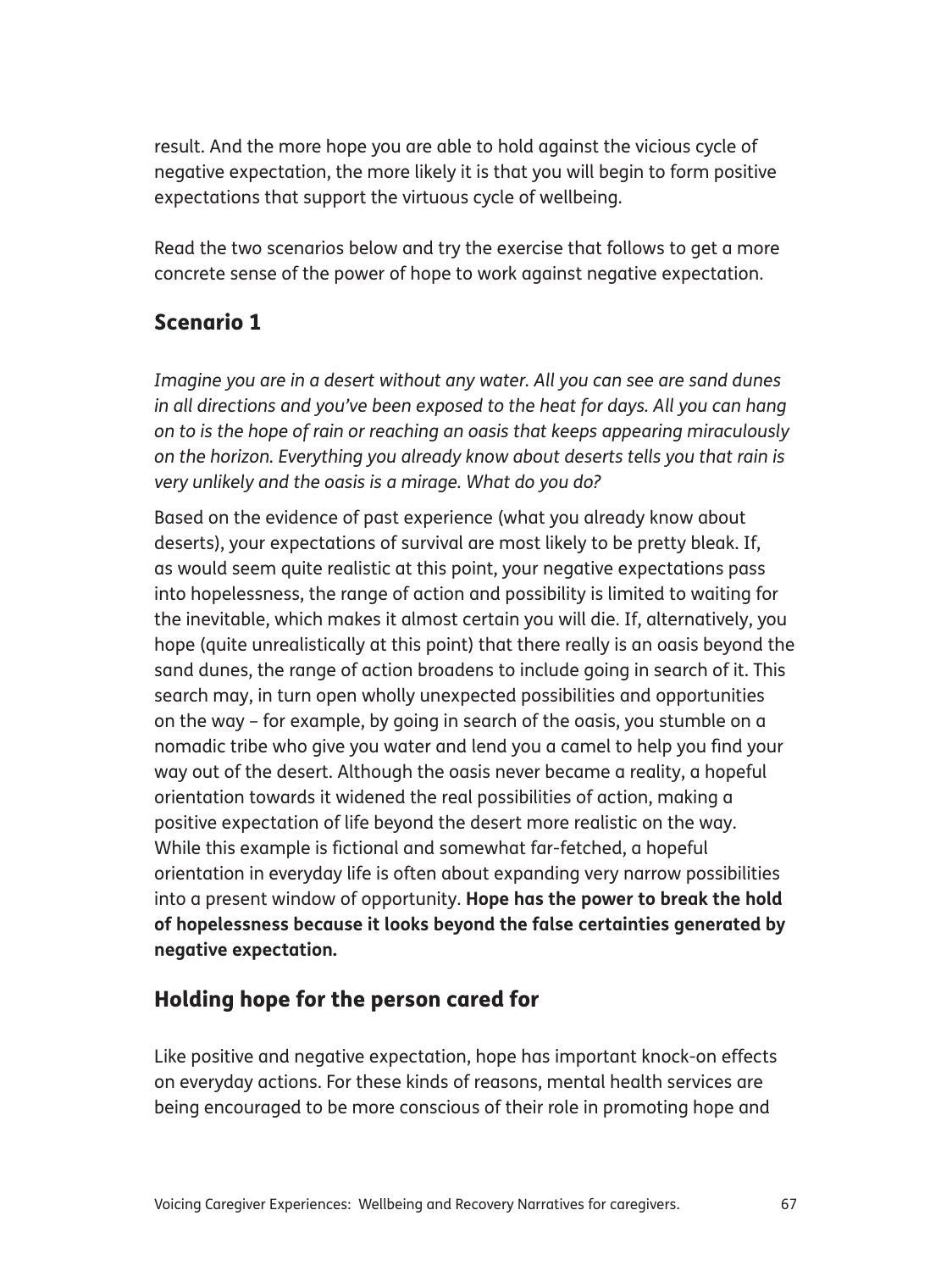their potential to remove hope. In support of this, they are encouraged to work alongside people and, if necessary, 'carry' or 'hold' hope at times of greatest distress while setting personal goals and planning achievable ways to realise them. Retaining and conveying hope can be particularly hard for practitioners who work with people who are at their most unwell. If you constantly see people when they are at their lowest ebb, it's not hard to see how an expectation of poor outcomes and unremitting illness might be set. Perhaps this means there is all the more reason for professionals to rotate between different service settings, so they can see people in different stages of recovery.

## Scenario 2

*Imagine you are a doctor working in an acute ward. All you see on a daily basis are people who are very unwell. Everything you already know about mental health tells you that medical recovery for these people is very unlikely and holding hope is unrealistic. Jane, one of the clients on the ward, tells you she wants to be a doctor. She has reported hearing voices and acting on their guidance. She left school with no qualifications, but her caregiver tells you she was studying to go to university before she became unwell. What do you say to Jane?*

## A hopeless response

Based on the evidence of your past experience (what you already know about mental health and your own experience, if relevant, of training to be a doctor), you are quite likely to hold a negative expectation about Jane's chances of achieving her goal. You might assume her voice-hearing experiences are negative and think it would be unkind to hold out false hope, so you tell Jane and her caregiver that her aspirations are unrealistic and should not be encouraged. As a result, Jane refuses to get out of bed and is unreceptive to further efforts to talk to her. Jane's caregiver feels discouraged and does not offer you any more information about how to support Jane back to wellbeing.

## A more hopeful response

You ask Jane what she needs to do to achieve her goal, and find out from her caregiver what she does at home that might support this and what stands in the way – not getting out of bed, for a start! You ask the caregiver to find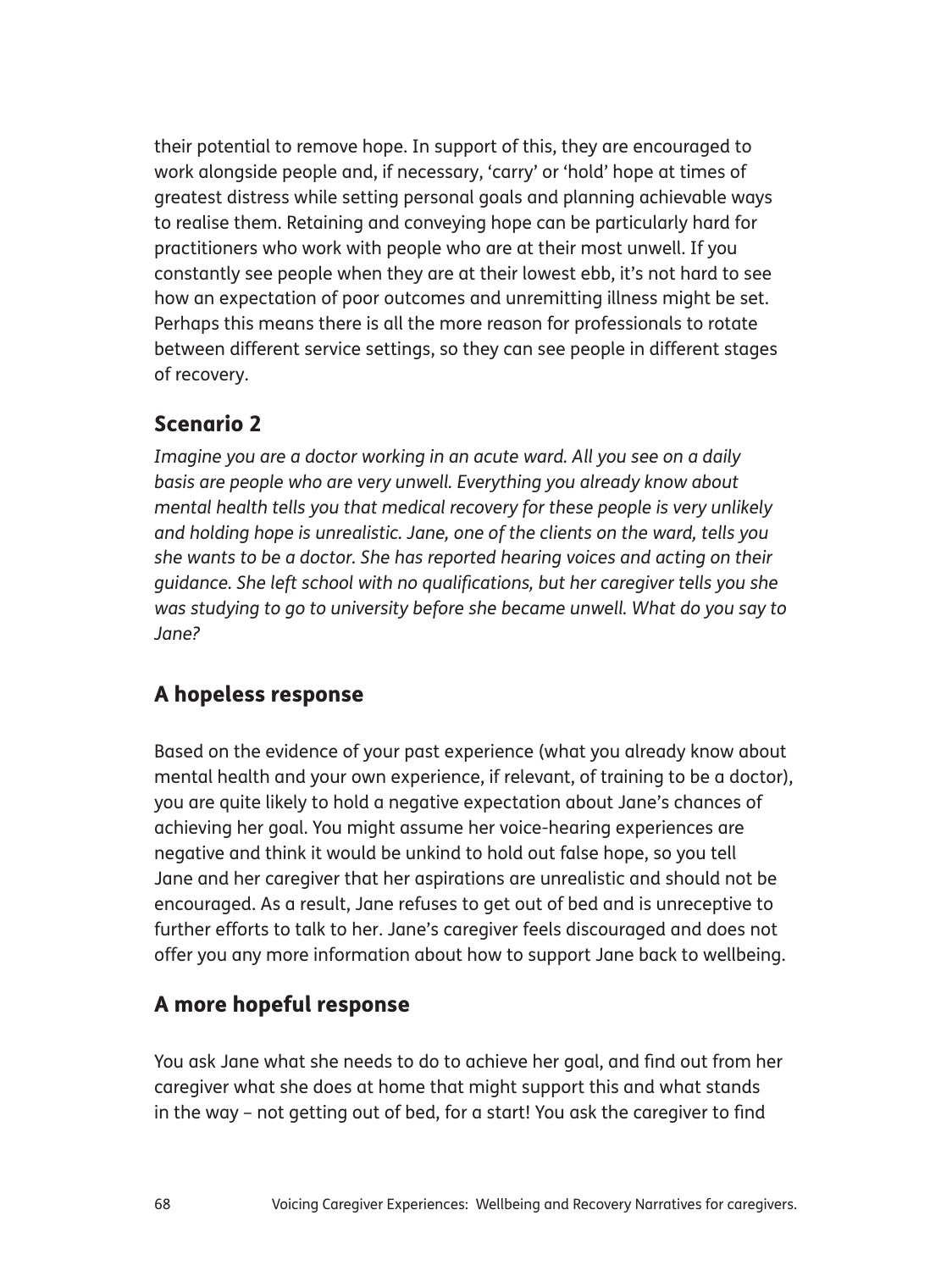out what community resources are available to support Jane's dream – extra support at the local college, for example. You ask Jane whether her voices are sympathetic to her ambition or whether they get in the way. Jane tells you that the voices tell her to read books, and get cross when she's slacking. You might still think the chances of success are slim, but by holding hope for Jane it is possible to work on small steps towards her goal, like getting up and dressed and aiming to go back to college when she is discharged. As a result, Jane makes an effort to get out of bed and is keen to talk to you. She brings some notes to your next meeting from her recent studies. Jane's caregiver is encouraged and brings in more information to help you and Jane plan her discharge.

Whether Jane eventually becomes a doctor is not really important in this scenario. What matters is that her opportunities are not reduced by negative expectations of her and that unhelpful assumptions are not made about the positive or negative influence of her symptoms on her future wellbeing. Holding hope in the triangle of care means that opportunities to work towards Jane's wellbeing *in partnership with caregivers* can be acted on as real possibilities, whether the dream is realised or not. Returning to the earlier example of the lottery, most people do not expect to win as the odds look very slim but the *hope* of winning opens the door to new possibilities. Although Jane may never become a doctor, supporting her dream in small steps may enable other supports for wellbeing to come into play, e.g. improving social networks by going back to college. Sharing your hope for Jane with her caregiver and valuing her perspective also supports her to hold hope and take the extra step of accessing resources in the community that could help. If there is hope in the triangle of care, people may put in a bit of extra effort and achieve more than they expected. Future expectations may then be less negative, and the likelihood of future success increases as the vicious cycle loses some of its momentum.

#### Sources of hopelessness for caregivers

Of course, life is rarely as black and white as the situations we have described above. It is hard for all parties to hold hope when negative expectations have stacked up. The challenge of retaining hope for mental health professionals and the people who come into contact with them is further compounded by the language used in mental health services. It's not hard to see how descriptions of 'severe and enduring' illnesses, 'chronic' conditions and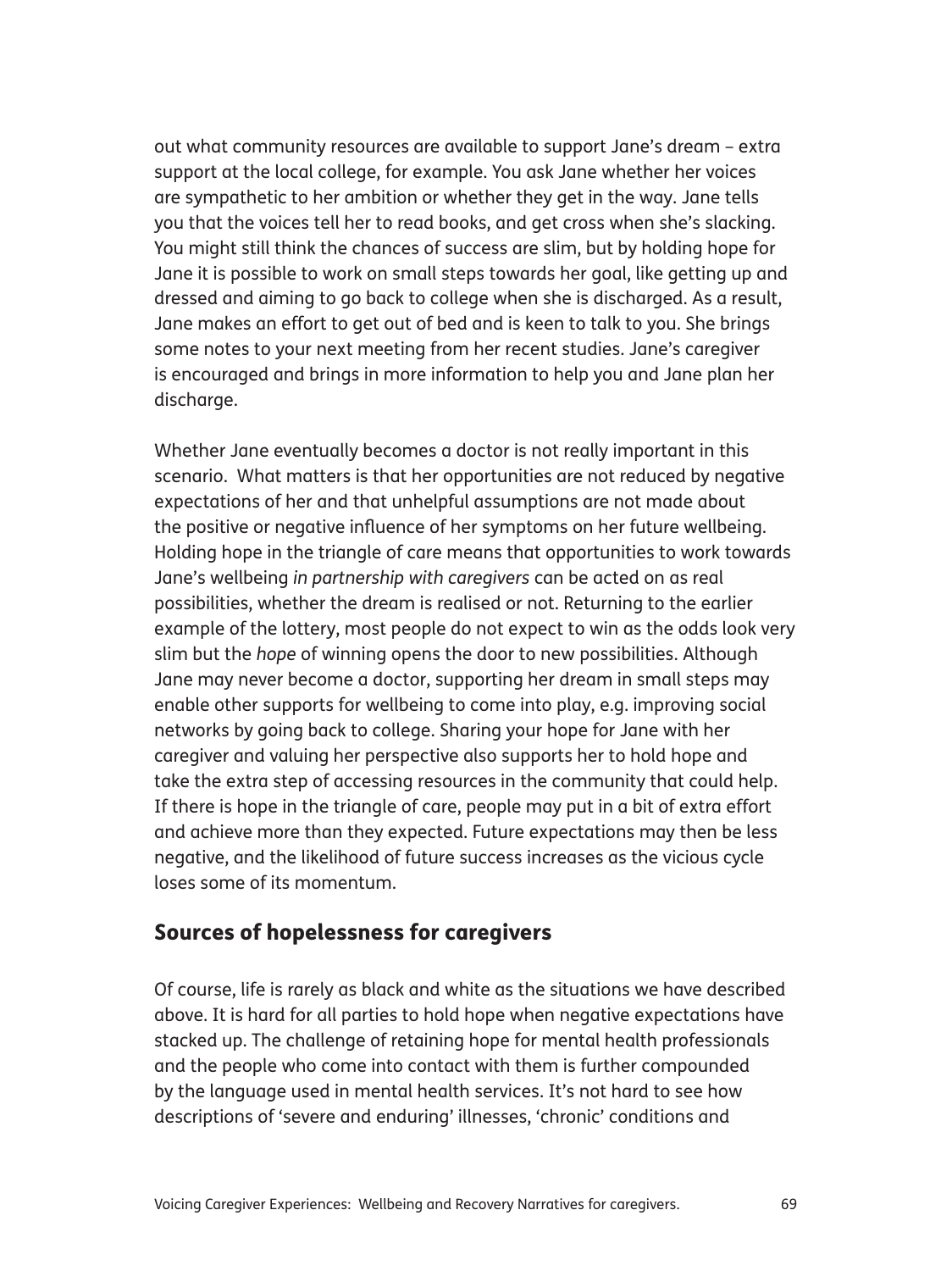'disordered' personalities can inhibit positive expectations and hope. Because of their intimate knowledge of the negative experiences and fragilities of the people they care for, caregivers can also hold negative expectations and find it difficult to be hopeful or facilitate activities relating to recovery, particularly if they are fearful of the result.

*What you don't want is for them to go back to work and then fail...*

Caregivers often question themselves about when to push their loved ones to engage in activities and social life and when to draw back. This can be particularly difficult for parents, who have a lifelong responsibility to maintain the safety of their child. In this respect, hope can be linked to positive risktaking. In the complex business of 'letting go' and supporting loved ones to take risks (in relation to work, social life, medication use, behaviours, independence), caregivers can experience a range of emotions from fear to guilt to pride.

*I'm frightened, I'm almost frightened to do anything apart from, you know, go in and try and chat to him – you know, take some soup in.*

It is important not to be judgemental when caregivers identify emotions and behaviours that might inhibit positive risk-taking, as these often need to be owned and worked through in order for alternatives to come into play. Caregivers have testified to the difficulty of positive risk-taking, but also discuss how being hopeful and taking the risk to 'let go' can help loved ones respond differently to the world around them. If one holds hope, it can transform a risk that seems to have only negative consequences into an opportunity that has the potential for positive outcomes. The presence of hope in a situation thus plays a pivotal role in creating positive outcomes for people who experience mental health difficulties, even where this is against a backdrop of negative experiences and expectations.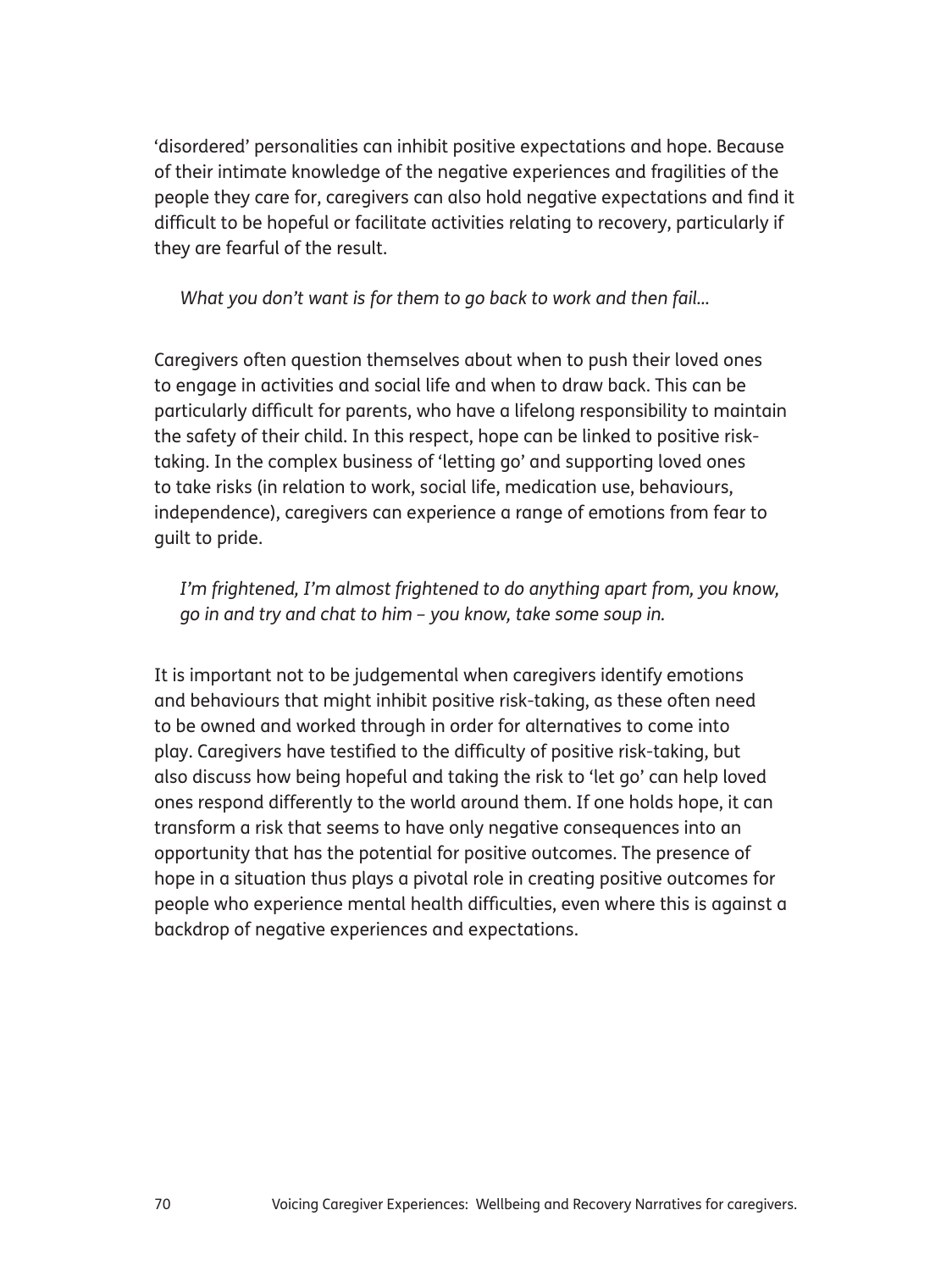## **Exercise 2**

To understand these issues in a more personal way, please try the following exercise.

Think of a situation that felt hopeless for the person you care for. ............................... Why did the situation feel hopeless? Was past negative experience playing an What would have been an alternative and more hopeful attitude to take into What outcomes might have resulted from holding a more hopeful attitude? 

If you are a mental health worker, please consider these questions in relation to the people you provide care for. Can you think of any examples where working with caregivers might have helped a situation to feel more hopeful?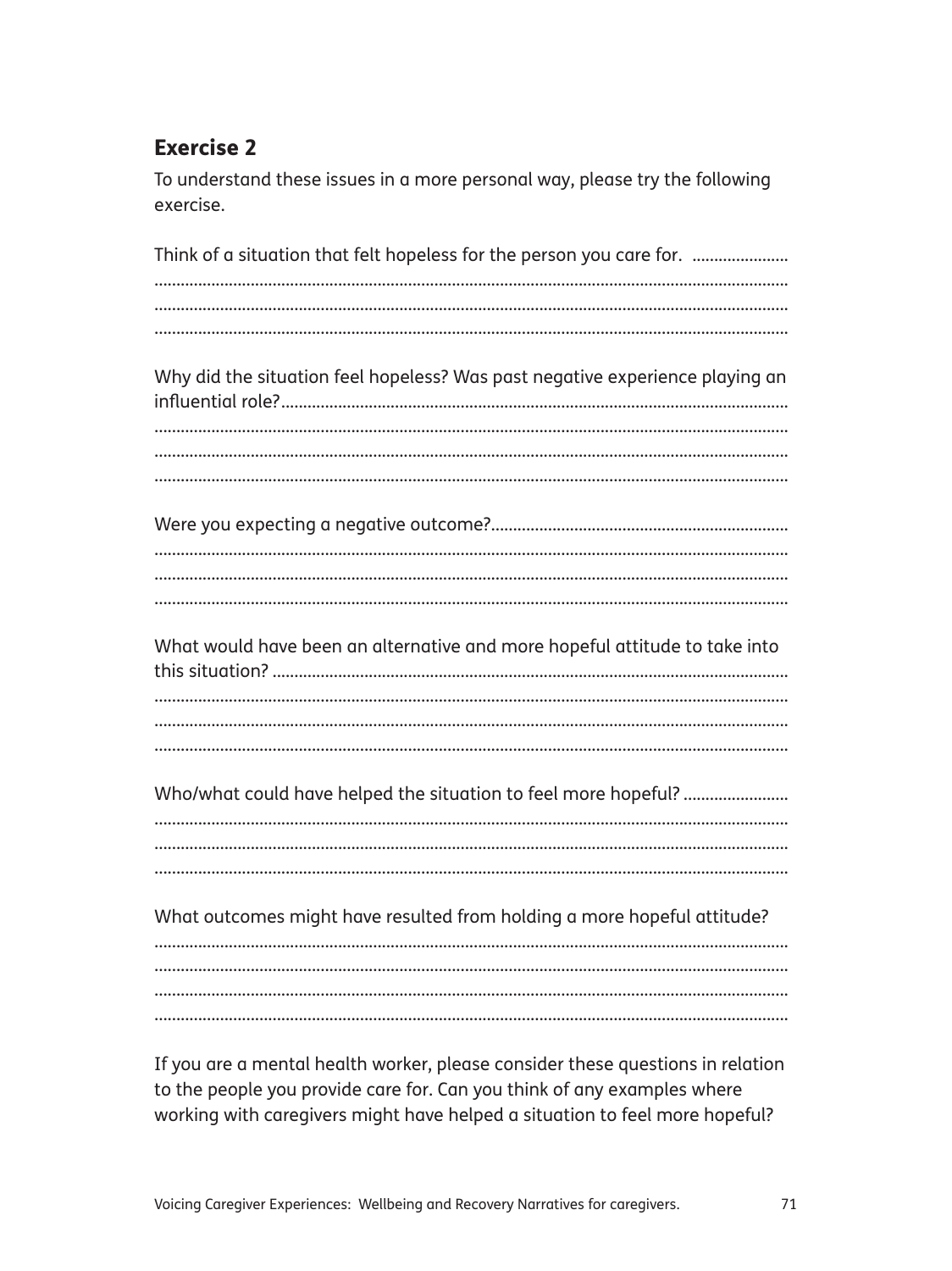## Supporting hope for caregivers

Where does hope come from? For people using services it frequently comes from other people, as it is difficult to hold hope for yourself if your experience is very negative. However, it is not so clear how caregivers' hope for themselves and the people they care for can be maintained. Holding hope and allowing positive risk-taking to happen can make for a fraught emotional time, and caregivers often need support in order to manage the process of balancing hope and risk for the person they care for. Where the triangle of care is working well, service providers can be a source of much-needed support in holding hope. Where it is not working so well, however, caregivers are especially vulnerable to feelings of hopelessness for themselves as well as the person cared for, as in the non-fictional situation below.

#### Scenario 3

*It is still really difficult to express how we were affected by this turn of events. We were, or so we thought, a perfectly normal professional family with four happy, healthy, grown-up youngsters all progressing towards or already into adulthood with stable, secure futures ahead. Then suddenly, like a bolt out of the blue, a severe mental illness struck a member of the family...*

*With my wife approaching retirement I also arranged to retire early. These plans were well advanced when we began to ask what the purpose of this was, as our quality of life at home at this time was really poor.* 

In a few short lines, this caregiver describes a life in which his positive expectations of health and happiness are turned upside down, involving a complex interplay between the loss of an anticipated future and an increasingly difficult home life. It seems pointless to retire because the family has started to believe the situation will never change. Nevertheless, despite the initial sense of shock and loss of quality of life, the author describes how, with the arrival of effective support, he finds

*...some recovery in sharing our experiences with others, and helping those in similar situations to ourselves to realise that there is hope.* 

Looking back, the author also reports that this period of hopelessness reflected both the received stigma about mental health and a lack of support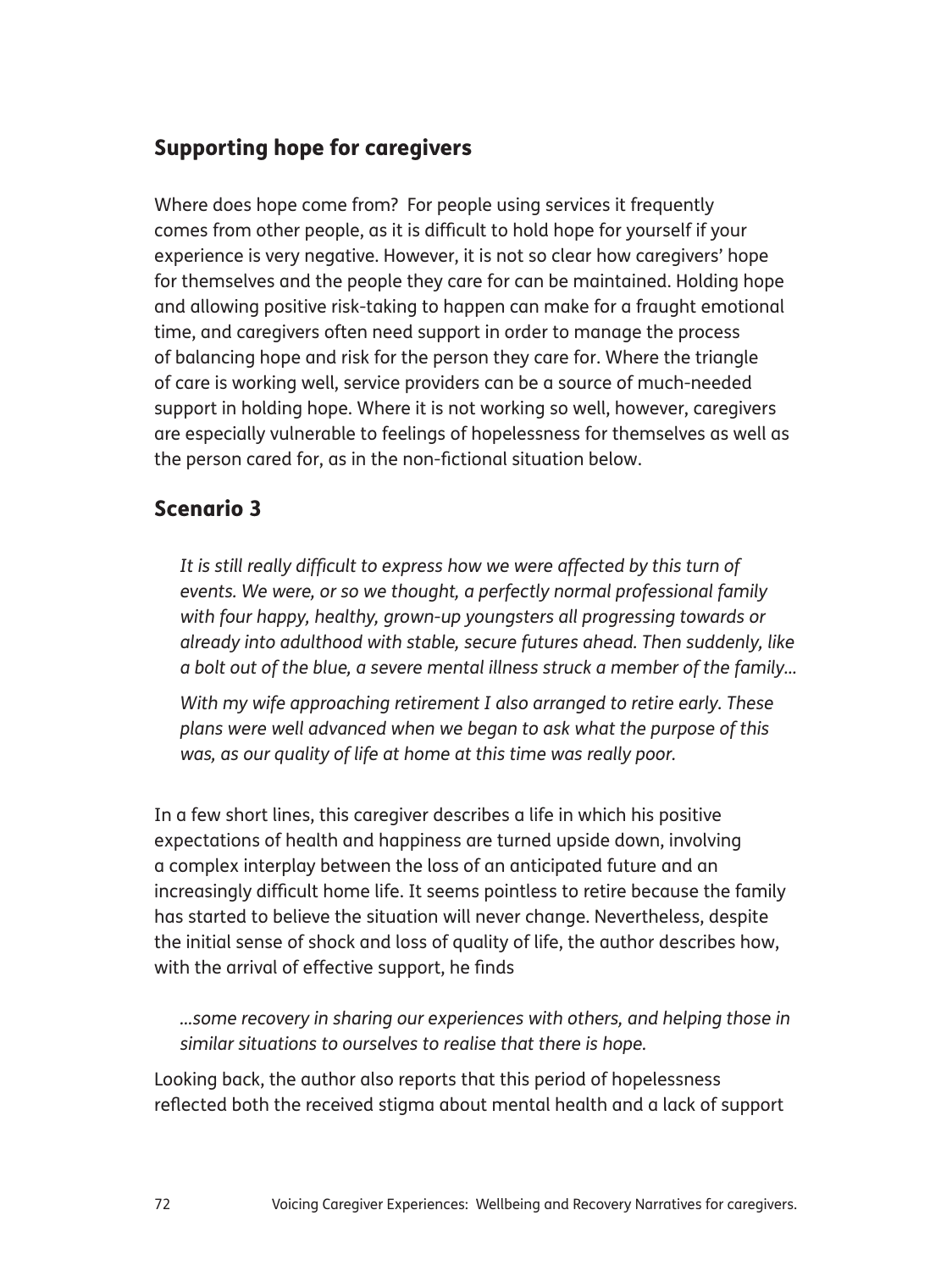and information in the early days. Although family wellbeing and quality of life were temporarily undermined by hopeless expectations at this time, the author reports that they were subsequently regained and maintained through better information and support, despite ongoing fluctuations in the mental health of their son.

At a personal level, feelings of hopelessness are part of the human condition and it's not unreasonable for caregivers to hold them when negative experience has stacked up. Organisationally, however, this understanding of hope and hopelessness has far-reaching implications for changing the current position of caregivers in the triangle of care. It is easy to see how hopeless expectations could lead to less resource allocation, less support for people who use services and/or less inclusion of caregivers. In *Travelling Hopefully,* Basset takes this line of enquiry further by suggesting that hopeless services are more likely to lead to socially exclusive and unwittingly discriminatory services, as illustrated here:



Organisational hopelessness can be said to have become explicitly discriminatory when negative expectations are overtly attached to more stigmatised diagnoses, often against the evidence. For example, people who experience psychosis or have a diagnosis of personality disorder are perhaps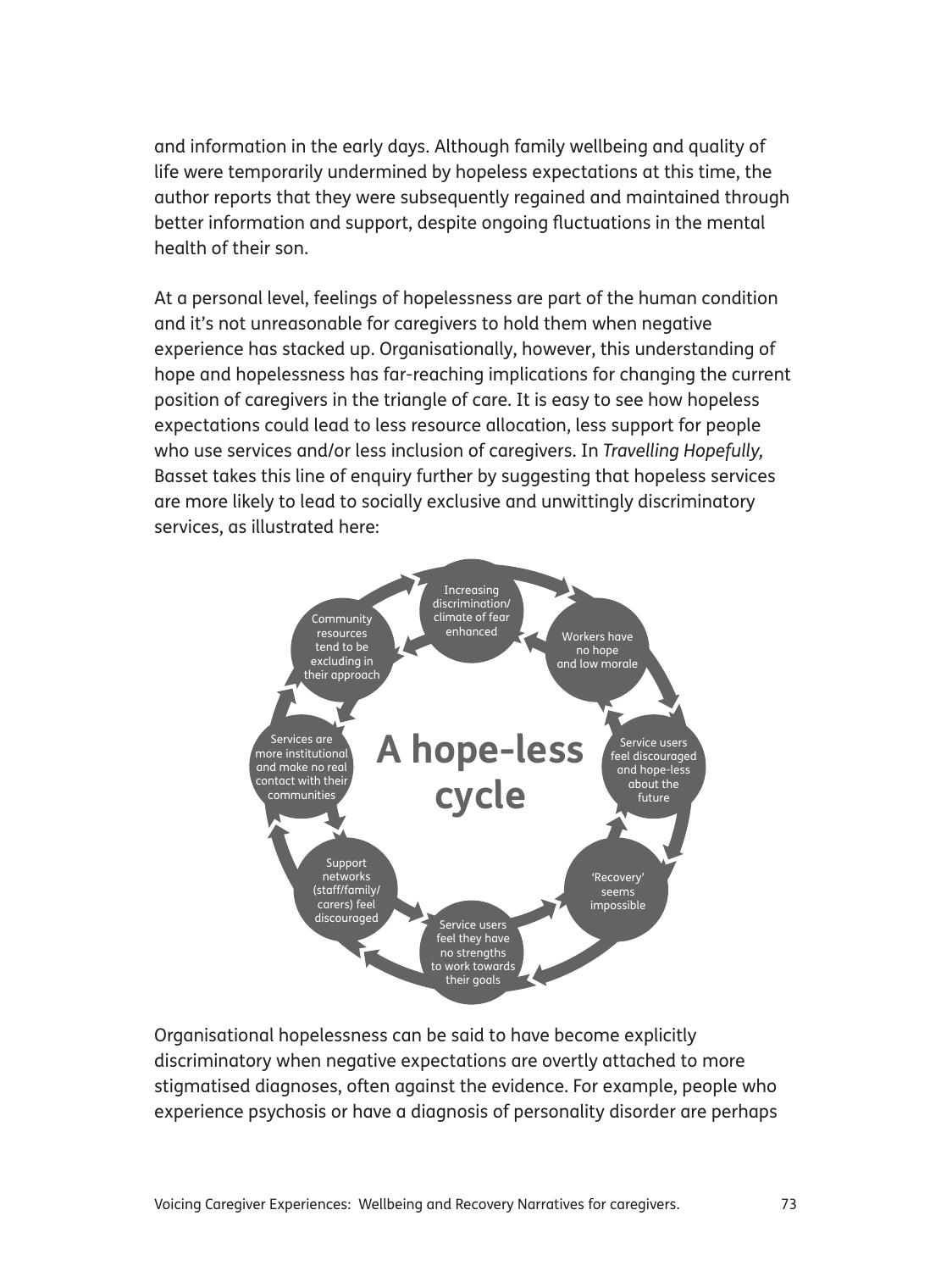more likely to experience discrimination by way of hopeless or negative expectations than people who experience anxiety or depression.

Basset also shows that hopeful services lead to more social inclusion and outreach for everyone in the community, caregivers included.



In other words, hopeful services have the power to combat discrimination based on negative expectation, and have every part to play in making the optimal triangle of care a reality for everybody.

## Exercise 3

To understand these issues in a more personal way, please repeat the exercise that was used previously – but this time, think about yourself and your wellbeing.

Think of a situation where you felt hopeless for yourself (e.g. 'I can't go on like this', 'Things will never get any better', 'I will never get a break', 'I am never recognised', 'I will never have a life of my own'). ........................................................ .................................................................................................................................................

.................................................................................................................................................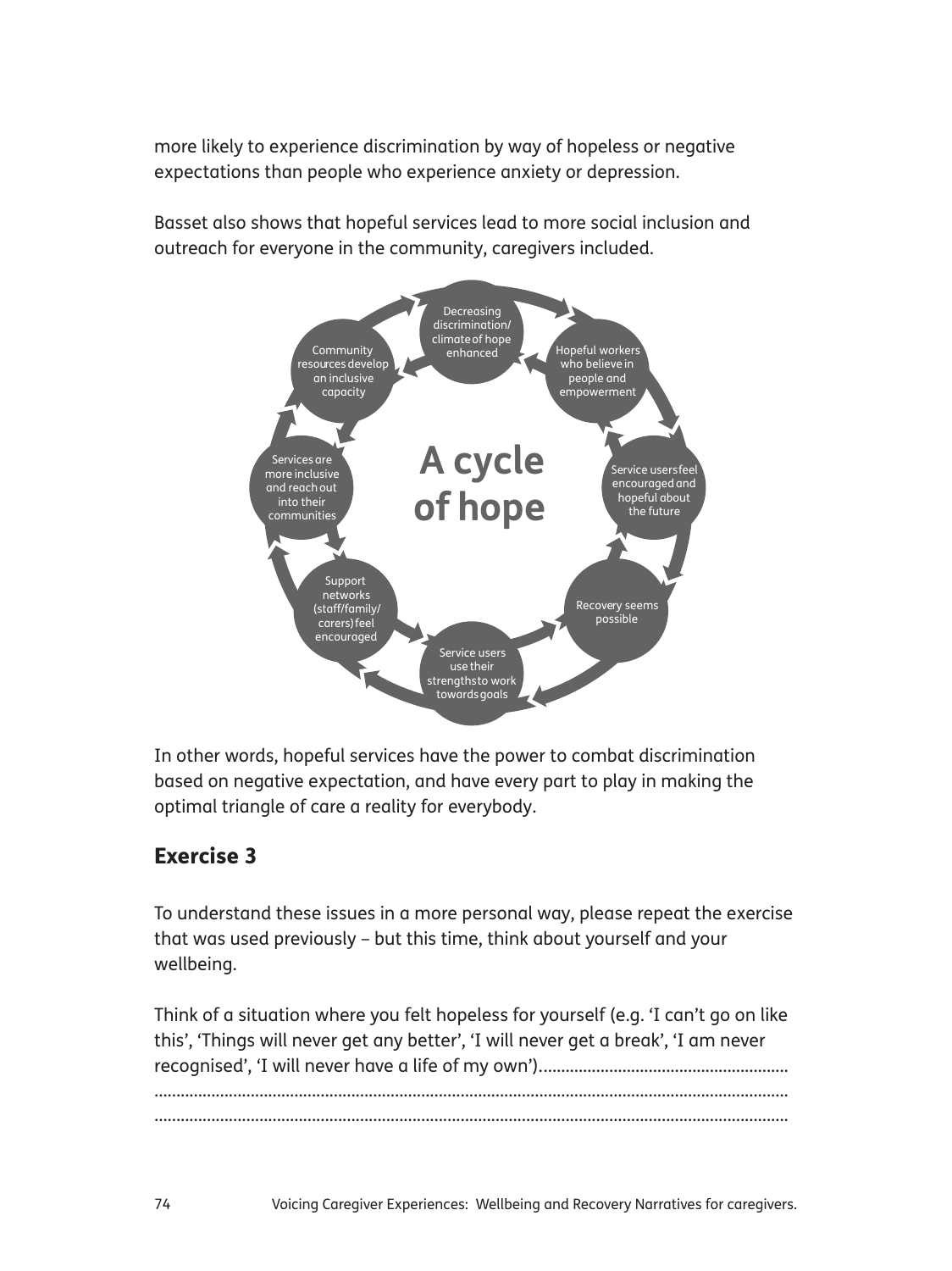Why did you feel hopeless? Was past negative experience playing an influential role? ................................................................................................................... ................................................................................................................................................. ................................................................................................................................................. What did you expect would happen if you put your wellbeing first? .................... ................................................................................................................................................. ................................................................................................................................................. ................................................................................................................................................. If your expectation was negative, what would have been an alternative and more hopeful attitude? ..................................................................................................... ................................................................................................................................................. ................................................................................................................................................. Who/what could have helped you to be more hopeful in this situation (e.g. a friend, relative, fellow caregiver, mental health practitioner)? .................................. ................................................................................................................................................. ................................................................................................................................................. ................................................................................................................................................. What outcomes might have resulted from holding this more hopeful attitude? ................................................................................................................................................. .................................................................................................................................................

How did you get on with this exercise? It is often difficult for caregivers to put their own wellbeing first, and mental health workers can struggle with it too. If this applies to you, maybe you could ask someone you trust to help you consider the exercise.

.................................................................................................................................................

## Recovery from what?

The approach we have outlined above is a relational one in which hope and hopelessness are part of a spectrum of wellbeing and closely linked to expectation. Like expectation, this understanding of hope is a *belief* about the future that influences the actions taken in the present. It is crucial that what is hoped for is believed to be possible, but hope can still emerge even when the possibility seems very slight. Unlike expectation, hope is oriented beyond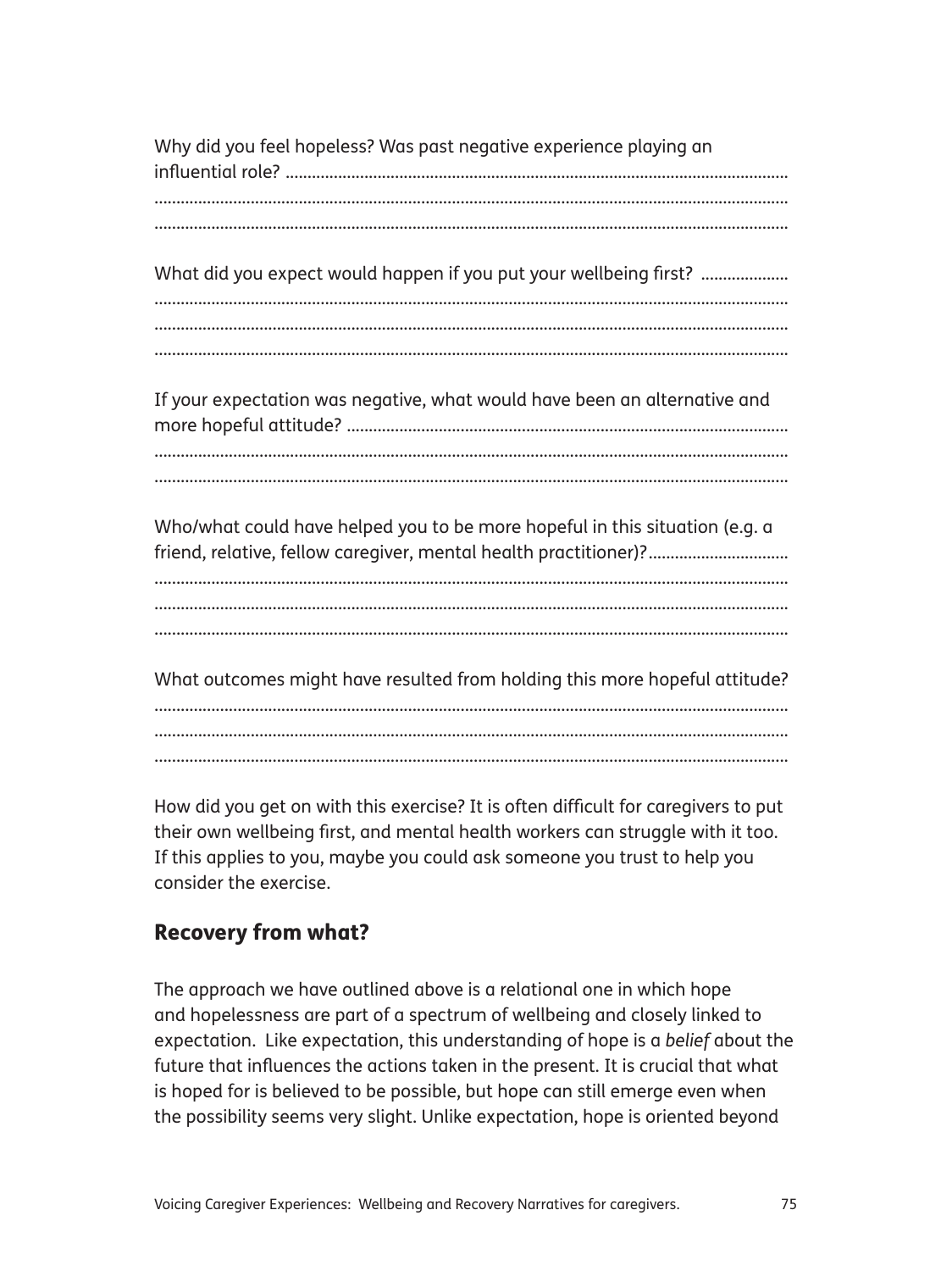what is believed to be likely, towards imagined possibilities that, like dreams, may not be counted on or even predicted. Everyone has a right to dream and to attempt to realise their imagined futures, no matter how improbable they might seem at the time. For people whose negative expectations have stacked up into hopelessness, hope implies committed action towards possibilities that may present as very unlikely at first but, through small steps, may become positive expectations (or begin to seem more likely) as successive good outcomes stack up.

This returns us to the caregivers' 'Recovery from what?' question. It is entirely appropriate to advocate hope for people who use services, as – bluntly put – there would be no need to use services if levels of wellbeing were already good. However, we also want to suggest that caregivers may start in a different place in relation to wellbeing, which should ideally be something they already have a right to maintain in the triangle of care. As we have shown above, hope is at its most powerful when negative expectations are high. So hope is grounded in adversity – there's no need for hope when things are fine as they are. At an individual level, then, holding hope can be both empowering and difficult for caregivers to do. Yet, as David Harper has recently suggested, it is highly problematic to locate concepts like wellbeing exclusively in individual strength and resilience, as this can implicitly blame those whose wellbeing has been undermined for not being 'tough enough' and deflect focus from social contributors to distress (2012).

The same can be said of hope in person-centred recovery. Without wider social consideration, advocating hope for caregivers can be an insulting suggestion if the weight of their personal experience has been so overwhelmingly negative as to compromise wellbeing. As is evident from the caregivers in this collection, person-centred recovery is frequently a tale of *getting over* interactions that have been based on low or hopeless expectations for the person cared for and/or have not been initially responsive to the hopes and wellbeing of caregivers on their own terms. Should we then be aiming for more than hope as a *corrective* to this legacy of hopelessness and negative expectation? What about supporting caregivers' positive expectations for their own wellbeing early, before they have a chance to be undermined?

We'll revisit these thorny questions in our concluding discussion.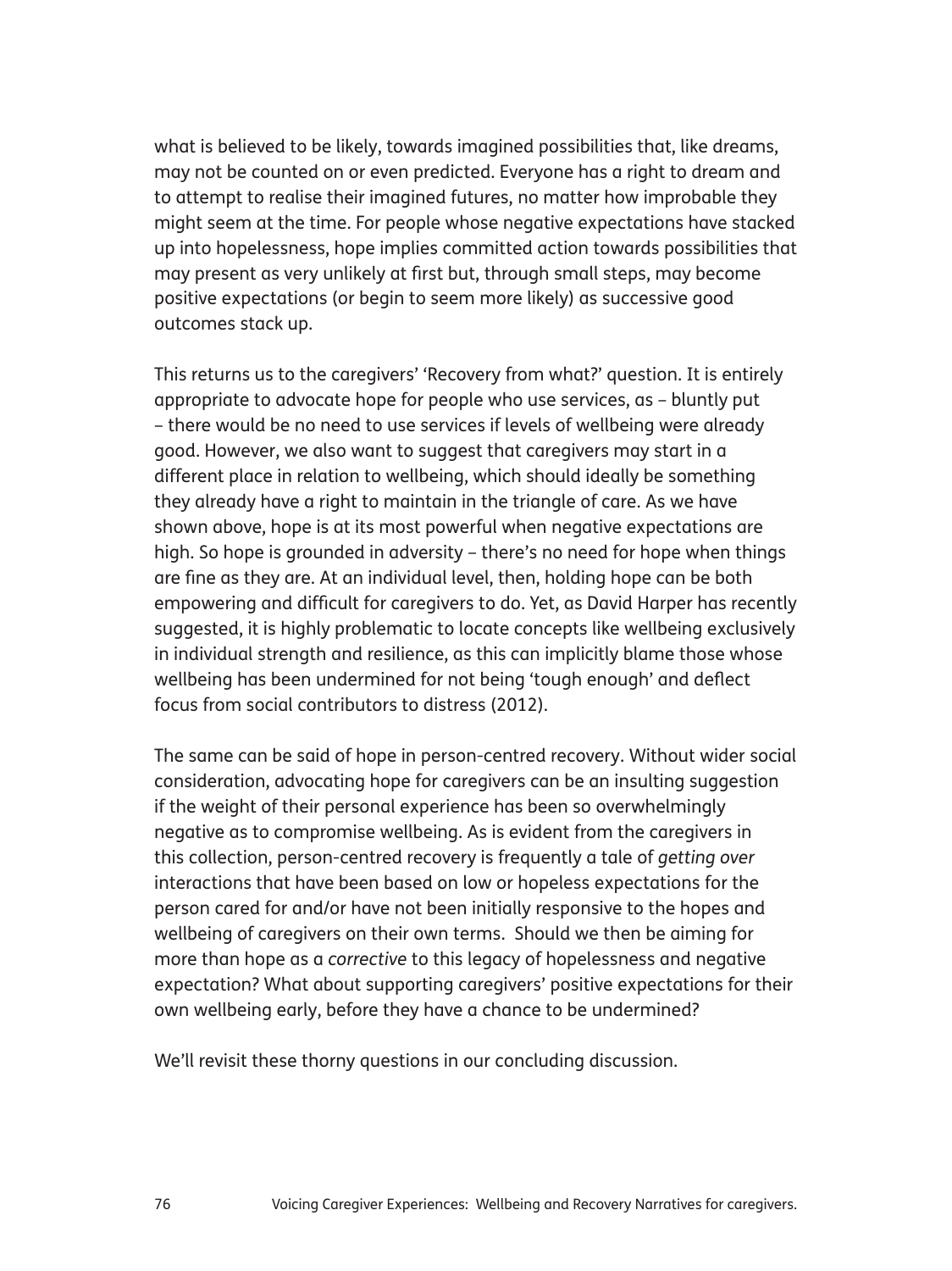# Chapter 8

#### **Every pebble counts**

*In Sussex, Anon*

Recovery is not the word I recognise when it is used in mental health practice, and it stretches the point even further when considered from a carer's perspective. To me, recovery is to get something back again after a temporary loss. It is also linked with the wellbeing of the person you support. Relationships are built on desires and needs, common goals and working together to achieve them, giving freely and sharing. What happens when one person loses their way through ill health? We become individuals performing a dance with each other, trying to find some form of balance. Sometimes we can participate as equals but usually the carer is the one giving, working within a process that does not always recognise us as people or support us in times of need.

Sometimes others around you do not see the tears behind the smile or the pain in your life; this leads to further isolation and, potentially, a downward spiral. Questions about how you are will often be posed while you are in the presence of the one you support. How can you give an honest answer about your feelings without destroying them? Can you bear the pain, or should you be so brave as to say 'I can't cope'? Watch them physically shrink before your eyes as another person says they have given up on them and can freely give no more. Why, if professionals really care, do they ask the question at that time – is it more a signal of *not* caring or understanding than an offer of support?

From a personal perspective, I give support 168 hours a week or 8,760 a year. What about the professional support? At best, when the service user is in the community, it comes out at maybe an hour or two a week. We do not have an evening or weekend off. Respite is dangled in front of you in words but it fails to become a reality. On the rare occasions it is available, it usually has a prohibitive cost.

To start to get some understanding of life it has to be redesigned, considered from a fresh perspective and fought for. It requires a lot of hard work and inner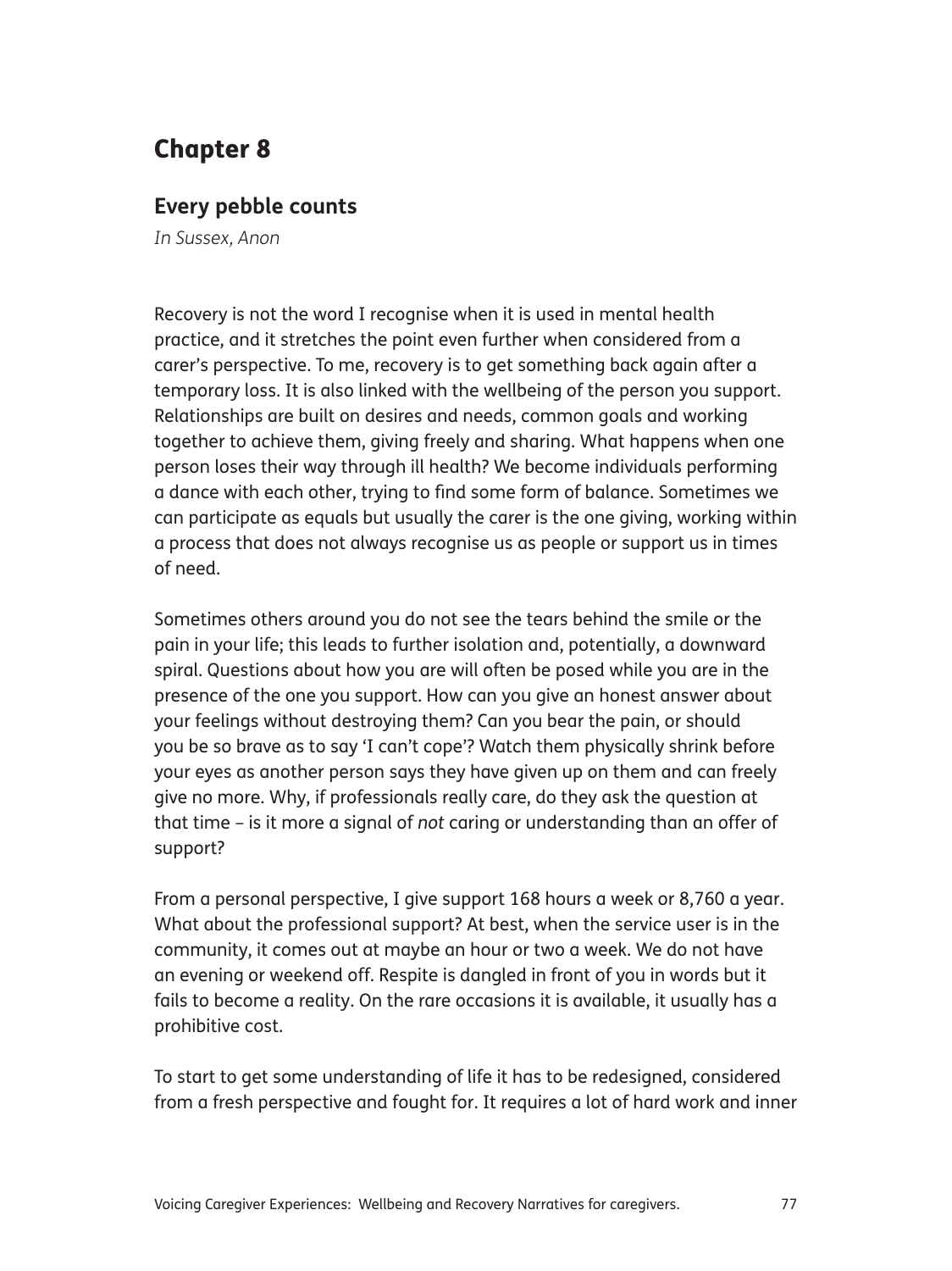strength to achieve this. It often means foregoing parts of your life that may once have been very special to you, which can cause an inner conflict as you struggle to come to terms with the loss of the person you once knew while seeking a new ideal. To seek out something that offers you a remote glimpse of hope for the future is a struggle and a long process.

## The beginning

As it is not something that stands alone for me as an individual I do need to start at the beginning and work my way through our joint journey of discovery, what happened and how I survived the process to the present day. It has been a journey of much pain, hardship, anger, frustration and guilt but also laughter and enlightenment.

My life as a carer has been a period of over 11 years. It's not a title I asked for or one I believe to be appropriate but it is one the system usually recognises and even occasionally does something about. Once you have this piece of information you can start to learn what it means to you and others around you. As an individual, it's something I found I liked and then hated; like so many parts of the journey, it takes a long time to get things understood. I now know it's a badge I must wear sometimes to get a response to a need or recognition that I am either part of the problem or a potential part of the cure. There it is again, 'cure' – another word, but something that is needed for a true recovery in my eyes. Even if the person I support regains what they lost (true recovery in my eyes) and then decides they no longer want it and moves on to something else.

Digression – always one of my failings (note to self: don't see it as a failing, there are enough of those anyway – and so we're back to guilt again). My mind rambles sometimes, which gives a sense of freedom but also one of a lack of control. Is this a good or a bad thing?

My journey started with a wife, Bluebird, becoming unwell. Not an illness I understood, and that in itself was a learning curve. Much frustration with her for not helping herself, anger because everything depended on me and nobody helped, fear because there was no control over what was happening and desolation because the important parts of life were being torn violently away. The loss was something I could see for my own part but it was harder to understand what it meant for her as she seemed not to care. Time has taught me that her loss was as great as mine, although at the start of the depression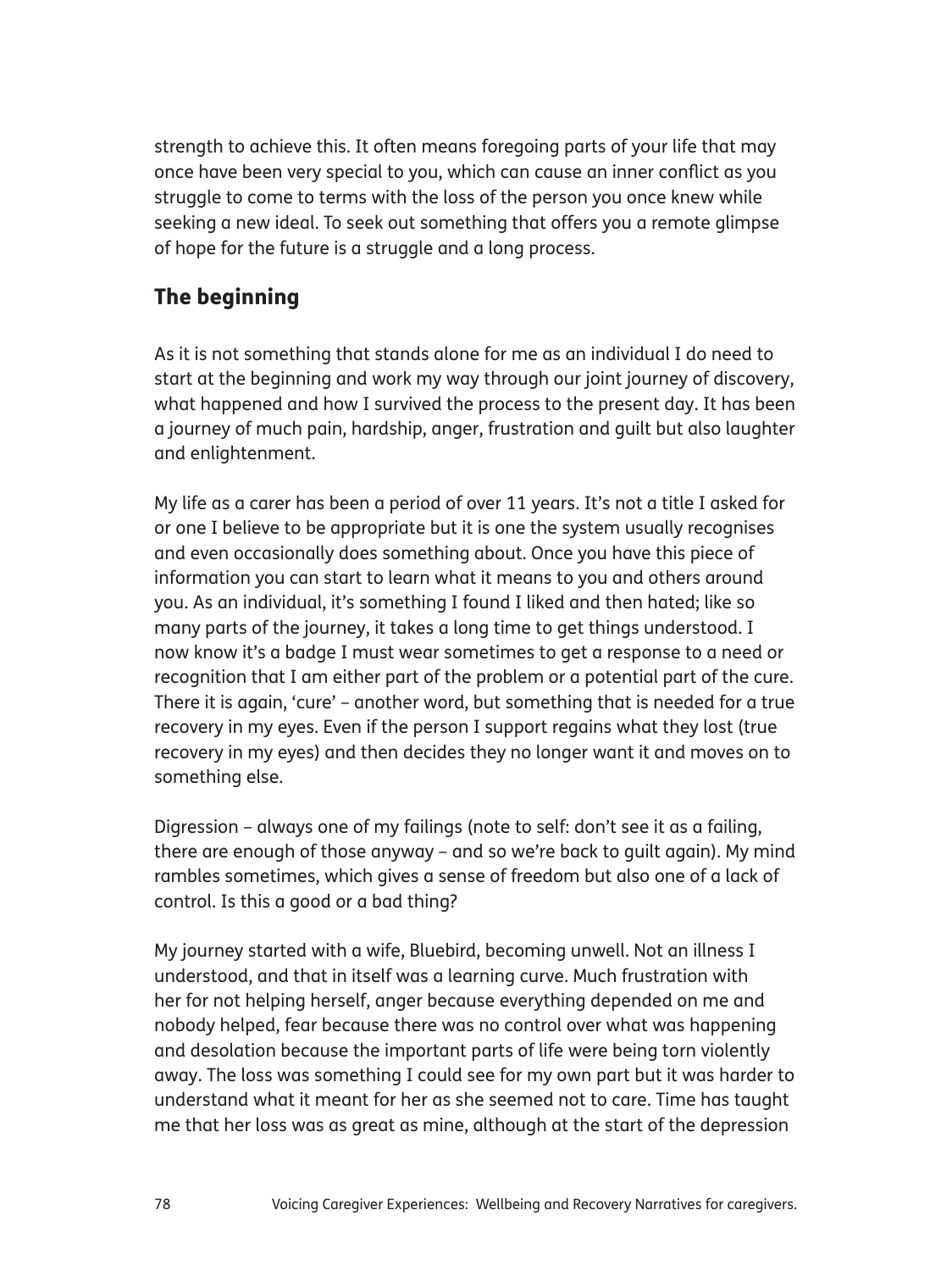she was so withdrawn that days would pass without any acknowledgement from her that life existed.

## The first grasp for some control

The doorbell rang and I opened the door. The stranger asked, 'Does Bluebird live here?' 'Yes,' I replied. 'Is there anyone else at home at the moment?' 'No,' I replied. 'I'm going to have to ask you to go out because I need to talk to her,' said the stranger.

I shut the door firmly and leant against the inside of it. Anger and fear boiled up inside me and tears welled up in my eyes. Anger because I felt battered and bruised and above all useless, fear because the action I had just taken could remove what little help there was and leave me totally alone to deal with the situation. I felt my hands tremble and took a deep breath. The bastards were not going to beat me into submission. Bluebird deserved better than this.

I opened the door again. He stood there looking bewildered; I sensed a spark of pleasure inside me, a small feeling of warmth. There was also a small bit of guilt because I had possibly hurt another human being, but overall it was good to feel that I had some control again.

I said, 'I'm Morris. And you are...?'

He still looked bewildered, lost – like a little boy who'd done something wrong and didn't know how to get out of trouble. Then he suddenly recovered and sprung to life. 'I'm Dr.  $\blacksquare$ 

I invited him in and offered him a drink, which he declined. I asked if we could have a few moments when he'd finished as I had some questions to ask, then led him through to Bluebird. I left him to talk to her while I continued with my work.

I was lucky in one sense that my work meant periods of time at home, where I could try and support Bluebird while also maintaining employment. The downside was that it also involved travel throughout the UK and parts of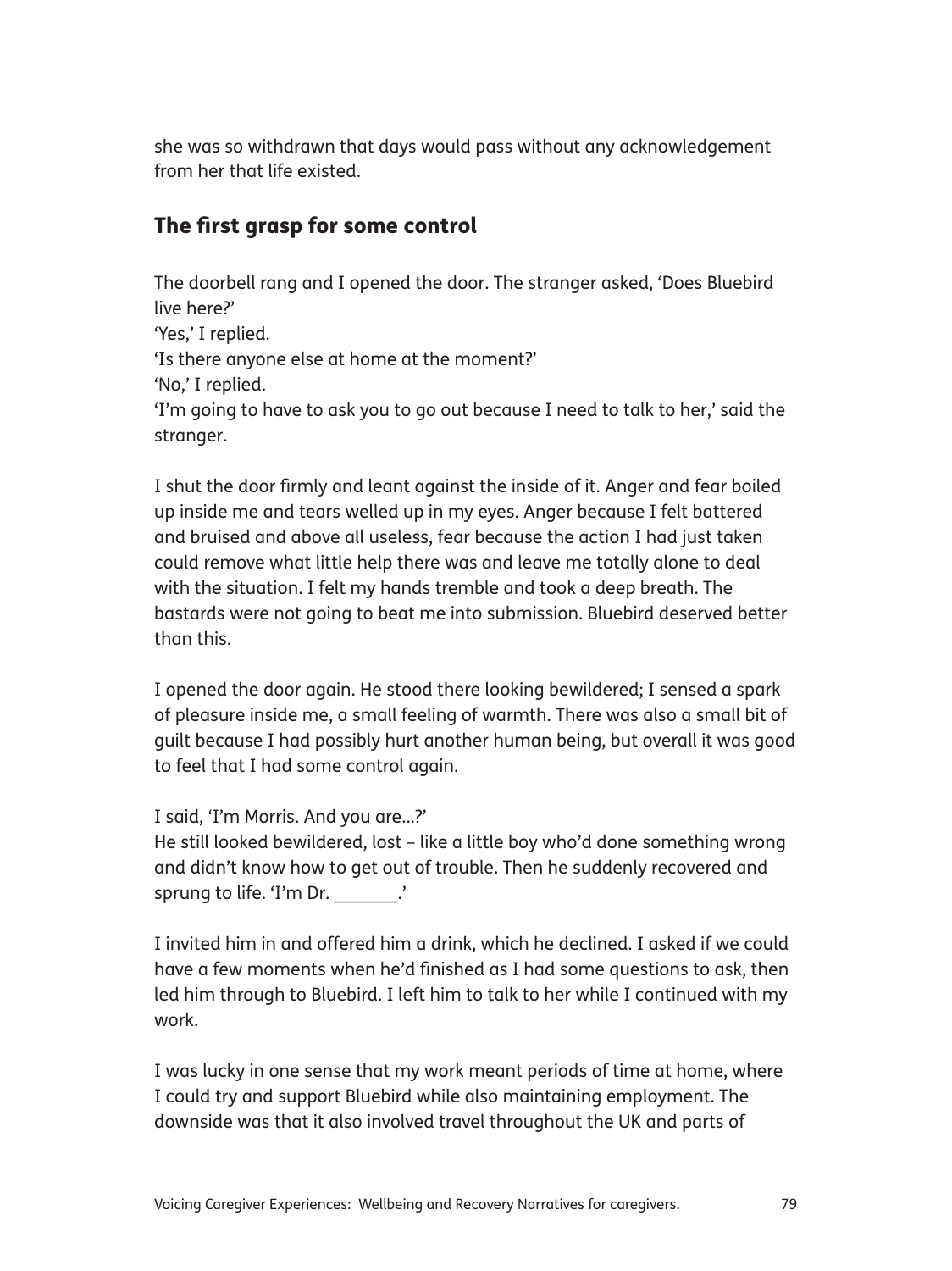Europe, and this often meant being away from home for a week or more at a time. The need to balance being at work and being at home often led to extended days: it was common practice for me to leave her and the children behind early in the morning, drive to a customer site, spend the day there and return in the evening. Glasgow could even become a day trip.

Hearing the door close with a quiet click, I got up and walked quickly from the study to the hallway. There was silence in the lounge, so I gently opened the door; only Bluebird was there. Turning and opening the front door, I saw the doctor disappearing at a rate of knots along the pavement and getting into his car. So much for gaining a bit of control! What about that chance to talk to him I'd asked for? What was going to happen, how was she going to get better, what could I do to help! A glimmer of hope had gone in an instant, and now it was back to the isolation and loneliness. Life was once more this strange existence, my new so-called normality. All I had found so far was some information on the internet, which seemed to be full of contradictions.

I walked into the lounge and sat down. Experience had taught me that if I came in and asked a question straight away it was likely to result in a very pained expression from Bluebird, and that she would not hear the question but appear to struggle to find out why I was there – almost as though she didn't know who I was. We sat in silence for a bit. I asked how she felt and how she had got on with the doctor. It was a slow response: he seemed nice, we chatted, I can't remember what about but I think I have to call him or someone to get another appointment.

This was one of the early situations where I tried to bring some control to a process that did not seem to see me as an individual with my own rights. I have learned a lot since those early days and can now see why this situation ended the way it did, as well as the part I played in allowing it to happen. Time has taught me to understand that it would have worked better if I had seen the doctor first. The fact that he needed to see Bluebird would have given me a bit of leverage, as without me showing him where she was he wouldn't have got the access he needed. I also understand now that, for the most part, it is the care coordinator, CPN or other support worker who's more able to give up-to-date information on how the patient is and the general plans, if any, for helping them move forward. Building a relationship with these people will take time, and it is unlikely to happen if you (rightly or wrongly) have a go at them for what has happened or is happening. In my experience they generally have far too big a caseload to work as effectively as they'd like and are usually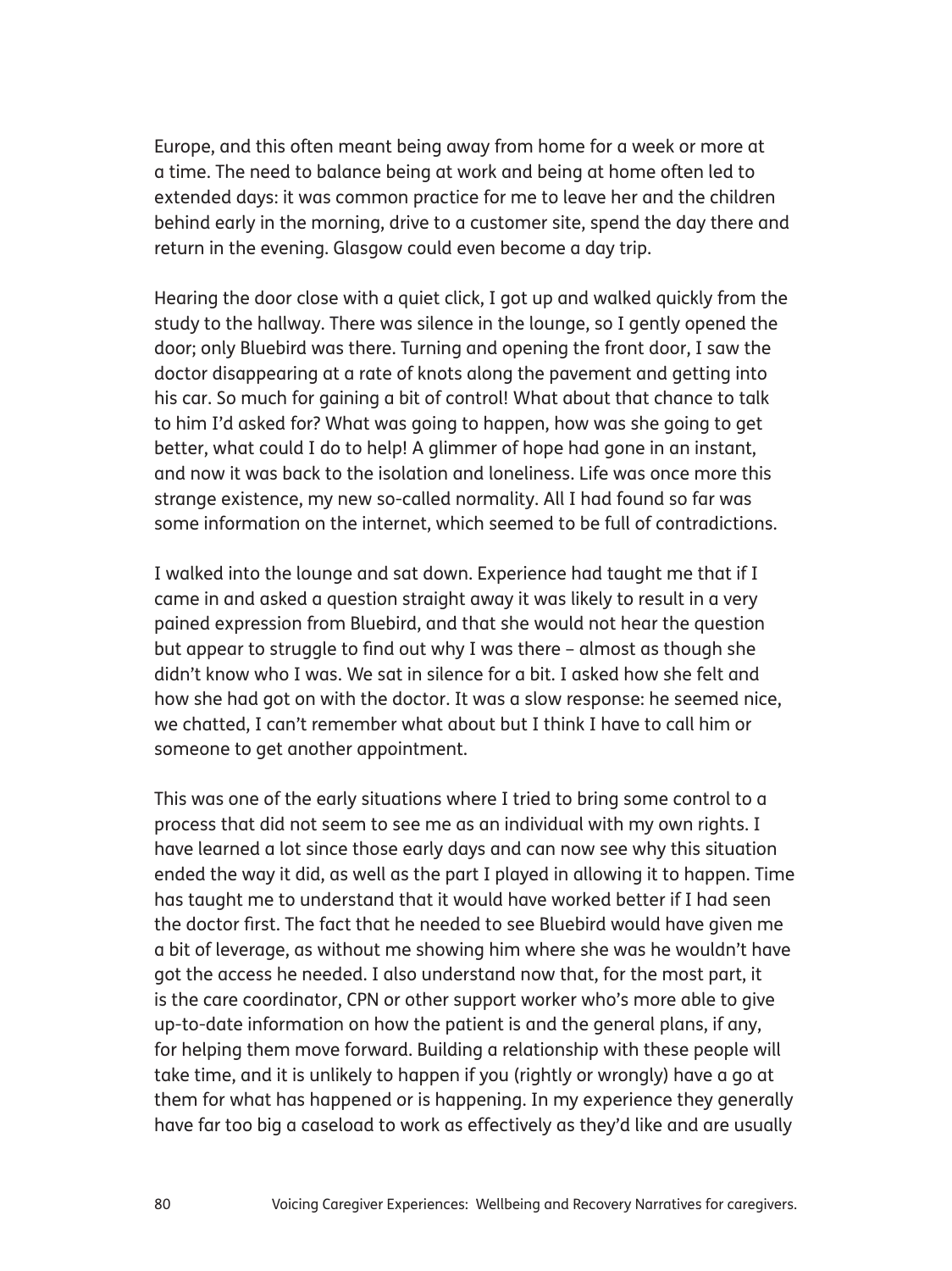fighting the system just as you are. Give them time to decide whether you are part of the cure or part of the problem. Remember that they are human beings too.

Being linked to the expectations of the person you are supporting means that there is a constant process of readjusting your own. Flexibility is something you'll need to learn. Just because something worked out one way a month or even a day ago doesn't mean you should expect the same result tomorrow. Bluebird can quite often get a fixation about something – a diet, a garden design course or all the books by a particular author, for example. This will give you a momentary glimmer of light at the end of the tunnel, only for you to find it's the express train coming at you. It takes a lot of skill to be able to support an interest with enthusiasm while at the same time getting ready for it to potentially crumble and become of no significance to the cared for at all. Quite often the support team (if you have the luxury of one) will be behind this wholeheartedly, also looking at the potentially short-lived enthusiasm and seeing, as you do, someone you love looking closer to happiness than you may have seen them for a long time. Unfortunately they're not the ones who have to pick up the pieces financially (it's usually something costly that catches Bluebird's eye) but, like everything else on the journey, it's about learning on the job by your own mistakes. If you can build a relationship with the team, you may have a bit more influence on how things go and it might save a bit of the expense and heartache.

#### Mental wellbeing

A crossword or Sudoku puzzle can become a huge thing. Succeeding and solving the puzzle makes you feel good – you've won, you are a winner – and the challenge gives you something to focus on. It takes your mind to a place of freedom and respite. You can get there easily; no walking out of the house, no questions over where you are going or when you'll be back. A part of the survival toolkit, like a book taken in with you to A&E to fill out the long wait with a semi-comatose cared for. On a good day, not solving the puzzle is usually okay. On a bad day it can plunge you further into the black hole. Can't even do a simple puzzle! What use are you?

I nearly deleted this piece just now. I read through what I'd done and decided it was a rant. What use is a rant in a piece of work designed to help others to either understand or recover themselves? But I must have learned something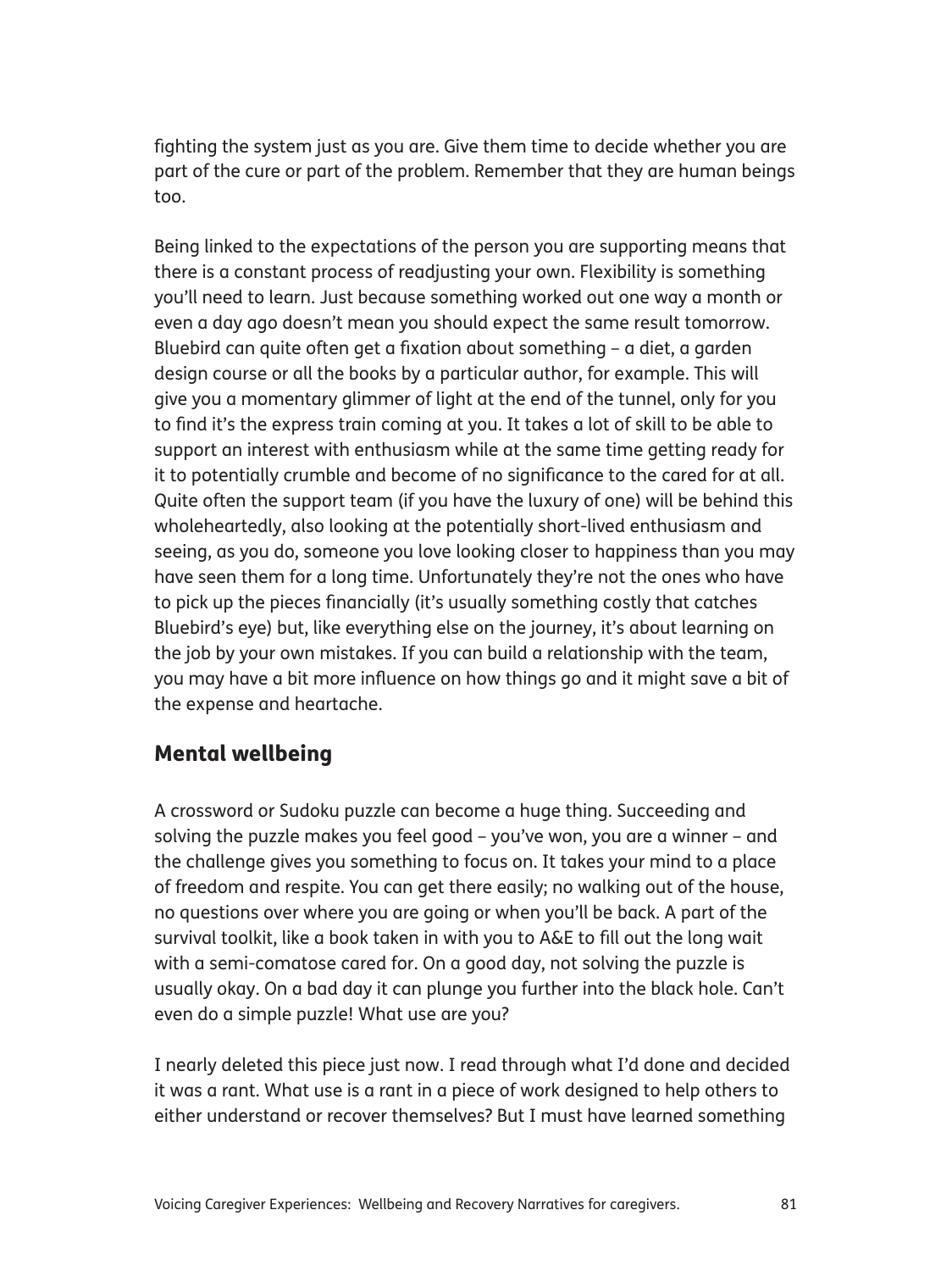during this process, because I didn't go with the snap decision; I saved it and waited before coming back to it on a better day. Make a much more reasoned judgement. I'm lucky it's still here. It's still the default for me to jump to a decision quicker than I should. Bluebird is not the only one to have changed; my life was always about measured decisions, what's the best angle and how to get to the end goal in the best way. That was back when I had a degree of control over my world and some confidence. When I had a partner at my side, supporting me as I supported her. When life was about some degree of freedom and choice over what happened.

Back to the Sudoku, let's look at this again. Can't do a puzzle so you're a failure? It's something of an overstatement but in the cold light of day, with emotions running around the racetrack of your brain, you can't see the stupidity in it. Learning that this is one of the symptoms of your own illness means you can try and do something about it. Depression hits a lot of people who are carers – not just those who look after people with mental health problems but people from the whole spectrum of caring. Don't forget that there's a lot of it about, and it doesn't take long to find another carer who is also on antidepressants or getting (if they're lucky) some talking therapy support to help them with it. It's not a sign of failure, in fact it's the opposite: you're starting to put together the toolkit that will help you stay as well as you can. It's only when you are in a good place that you can help your cared for. That shouldn't be your ONLY reason for looking after yourself, though – you are, after all, a person in your own right, and are entitled to as much good in your life as you can get as long as it's not at someone else's expense. A good maxim is 'self first with due consideration for others'. Don't expect your cared for to understand this, but it's not that they don't care. It's that their illness doesn't.

## A sample of life

Today has been about cooking and misunderstandings; how do we end up like this? A simple discussion about who was going to cook and it's blown up out of all proportion. I was going to do it but then there was a phone call and I was off to my mother's. She's in her eighties now and has been a widow for over ten years. She's had issues with pain for a long time, going back to the days of being a teenager and having an accident. Recently, though, it's been getting worse, and after a lot of doctor's appointments a stage has been reached where a medication without too many side effects may have been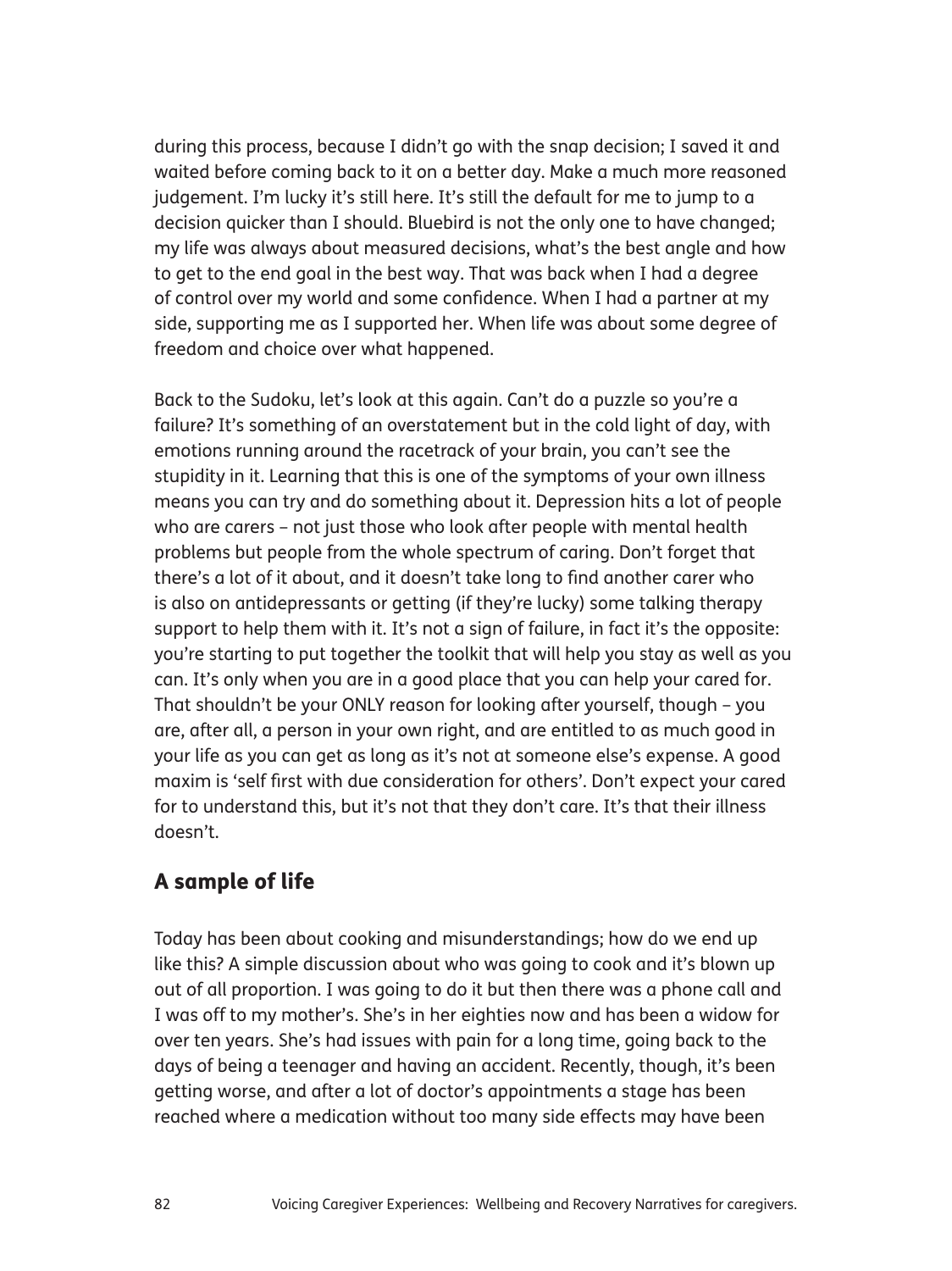found. She does have trouble swallowing tablets but seems to be coping. Now I've found out she's going to run out earlier than I thought, but I can borrow a couple from Bluebird (for once, a bit of luck that they both have the same medication but for different reasons). I can put the repeat prescription request into the doctor's on the way. It should just about get the prescription into the pharmacy in time for me to pick it up before they close tomorrow and get the tablets to her for tomorrow night's dose. I'm sure having only two instead of three for one evening won't cause a problem.

Anyway, job done but I upset my mother by not stopping for tea and a chat because I needed to get back to cook dinner. When I got home I found Bluebird part-way through two different meals; she had started on one but then found she didn't have everything she needed for it, so started on something else. As soon as I came in the door I knew it was going to be a volatile situation. 'Why didn't you tell me what we were going to have tonight before you left?' 'It's on the white board, like I said.' What an idiot! She'd forgotten that we'd written up the menu for the week as a prompt for her, but I shouldn't have mentioned it – now she was blaming herself for not remembering. I'd been thinking about my mother and how little time I get with her. How much longer with her do I have? Another guilt trip, and as a result I'd taken my eye off the ball. It took the rest of the evening to settle things down a bit, and even then I knew that, under the surface, Bluebird was still upset.

#### Material support – retail therapy

Books, books and yet more books but no getting on and doing. Dragging heels, lost, lost, lost! (Just a friendly rant to myself - a few thoughts running about the way life can go...) Books were indeed a fixation for a while, being bought faster than they could be read. I'm sure many were never even opened and just went directly to the bookcases, shelves and cupboards, and they piled up on the floor in many other places. To make life easier I had moved a lot of my books off the shelves and packed them away to make some space for a while. I didn't think this phase would last for long and I wasn't wrong, but it made sense to stand back and let it run its course. Somewhere in the fug of depression the message hadn't been taken in correctly and she'd decided I was going get rid of my books because I didn't want them, so there was space for more books. What I had done had exacerbated the problem – with good intent, but I had made the situation worse for myself. In charity shops,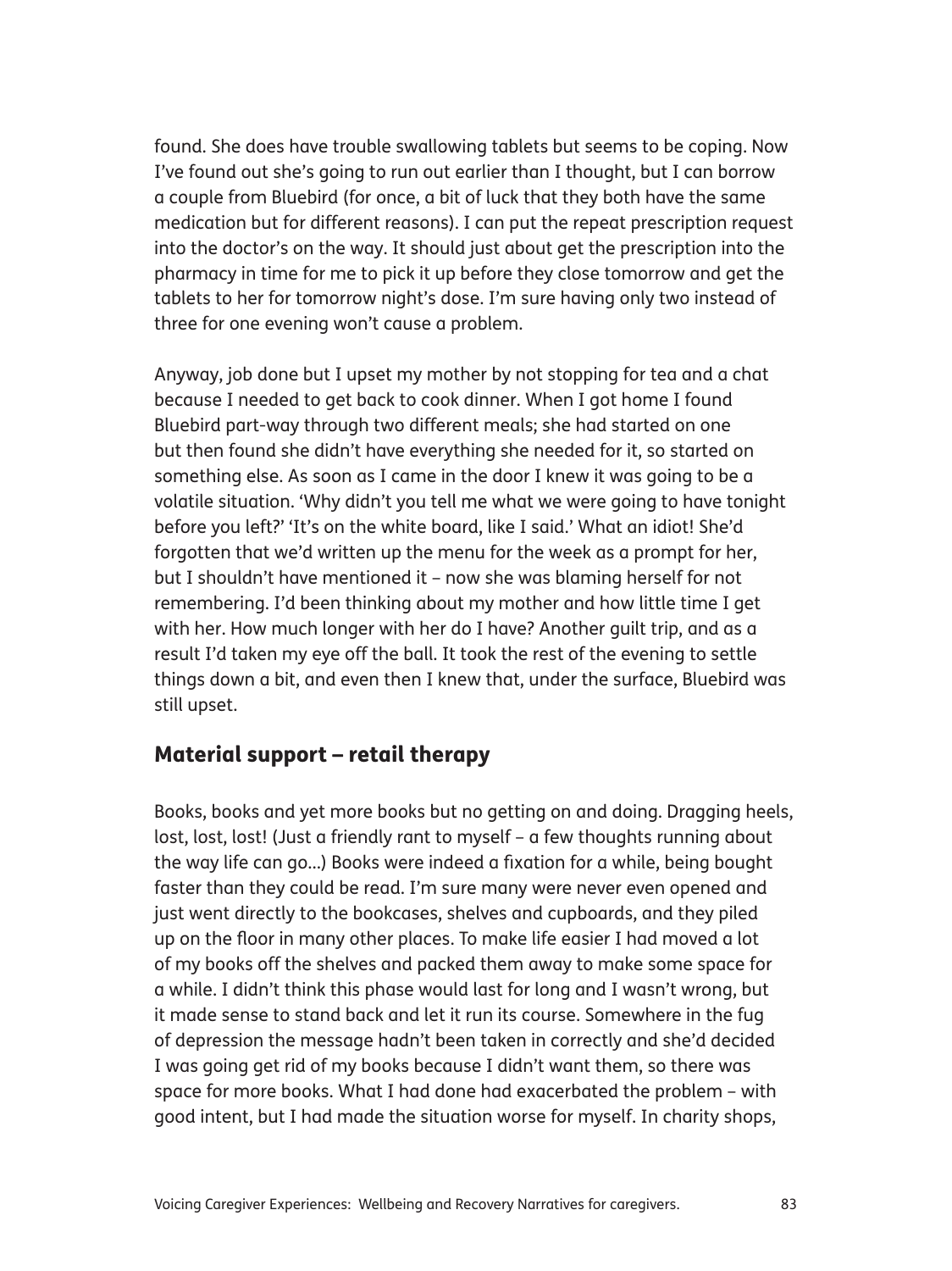at car boot sales and various other places, books kept appearing. A few times a duplicate copy would arrive – if this was questioned it caused upset ('One might get spoiled, so I have a spare now just in case').

I was beginning to learn how the game needed to be played. Let it run its course. Standing back and trying to look at it as an outsider, I could see the books being almost stroked as they were moved from one place to another. There seemed to be a peace and serenity about it all. I never did understand it and still don't today but it did something for her. Many of these must-have books are gone and forgotten now ('Where did this come from?'). This is now something Bluebird won't even remember, and to be told of it would only cause her pain as it's not how she would act normally. When well, she is a very considerate, kind and caring person. It's the illness that makes the changes. The book-collecting is still there, though now with much more control and meaning. It's a part of her life that has grown in importance, but there is much more of a selection process and a good number of books are read and passed on to the charity shops.

Cutting this short as I'm about to be pestered again. I know it's not meant as pestering but that's how it feels – it's like a lost lamb checking all the mothers in the field, looking for its own.

Free time to do something at home without a figure appearing and asking questions, always looking for reassurance, that's one of the things I miss. I usually find it by working with the problem rather than fighting it as I used to. She sleeps more than me so it's either stay up late or get up early and do whatever needs my full concentration. Easy to say but not always so easy to do, as if she wakes up and finds I'm away from her side it sparks an anxiety session that means I get watched and followed more closely for the next few days.

#### Knowledge

Gaining knowledge of the illness helps, but finding a reliable, trustworthy source is difficult. Other carers are a good source of information but beware: they may be in a worse place than you, and you may come away feeling worse for the experience rather than better.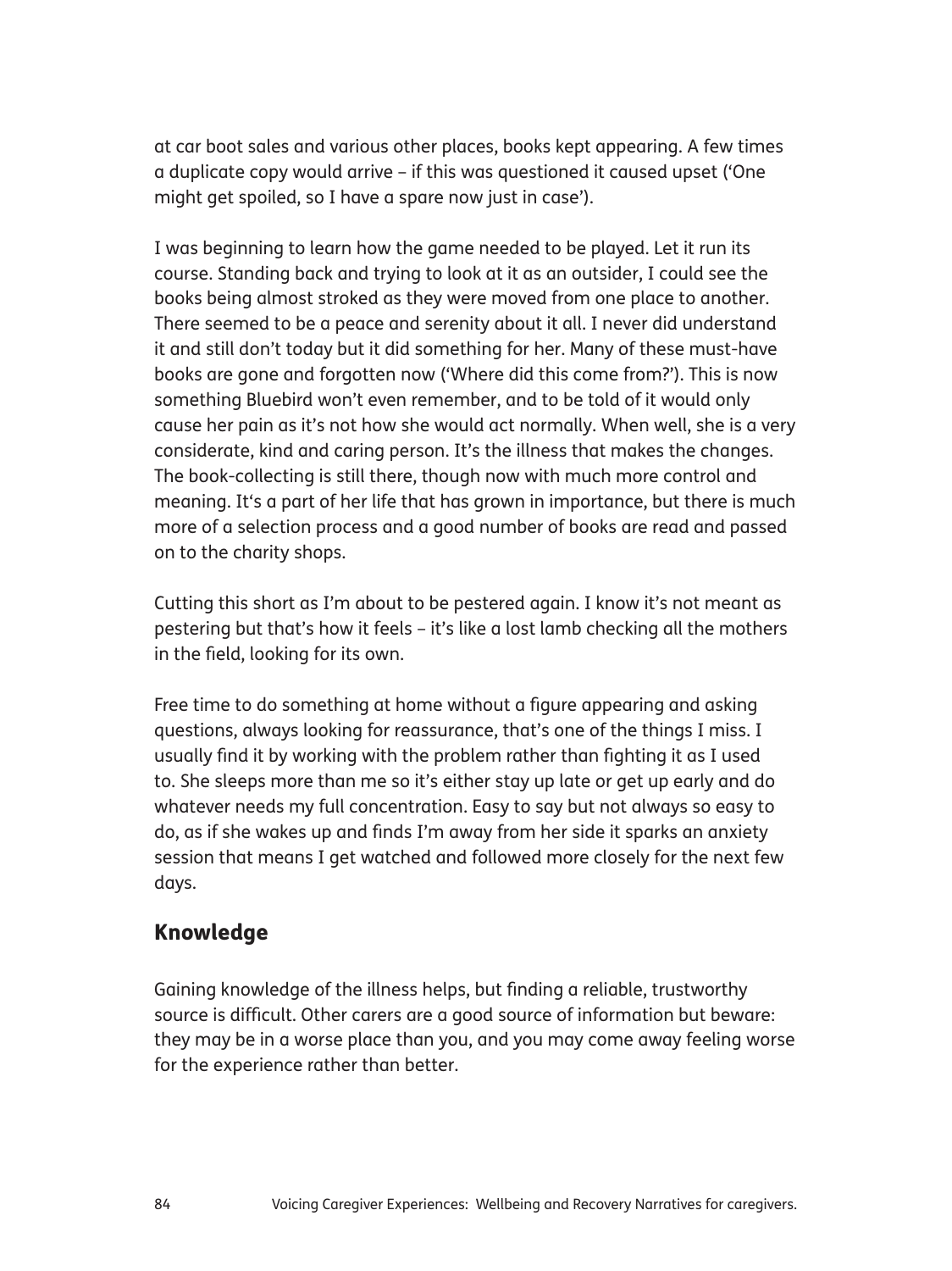After nearly three years I became aware of a local carers' support group. This met once a month, very close to where I live. Sharing my thoughts and feelings with people in a similar situation helped me a lot. It took a few sessions for me to find my feet, open up and talk. I still remember the first time I said I hated the person I cared for but loved them at the same time, and how I was confused by this and felt guilty because of my thoughts. The person next to me asked how long I'd felt like this. To my response of 'Most of this year' he said, 'You lasted a lot longer than me before you got there – it only took me the first six months of it before I felt like that'. The meeting helped me come to terms with how I felt, and I soon saw that my feelings were seen as 'normal'. Other people talked of the behaviour of their cared for in a way that made it seem like normal, reasonable behaviour. A few years ago I would have thought this very odd but it gave me the space I needed to talk to people who could understand the life I was living; my turmoil was their normality. Just being able to sound off and release a bit of tension was helpful, and there was so much free advice on how to make my life better.

This is an important message – when you're caring, everyone's focus is on the person who's ill, so you as an individual can get lost and cease to be a person with the right to a life of your own. You are so busy keeping the world on an even keel that you forget to look after yourself. Do you ever have the time? It's a difficult concept to get your head around at the start, but unless you look after yourself you won't be in a fit state to help anyone else.

Balance in the relationship is important. It may be that there is a need for change, but there must always be a balance of needs. The carer cannot become secondary to all that is going on. For some, the only way to cope with that is to leave.

Leaving is something I've thought about many times, and it's not always been clear in my head whether it's guilt about going or my feelings for Bluebird that have kept me here. At times, all that has kept me here has been the thought that I cannot pass on my caring role to the children. That just wouldn't be fair – they never asked to be brought into this world so I would not pass the burden on to them. As time has progressed, the appeal of walking out has lessened, but the idea has never left me. I can now honestly say that my staying *is* more about my feelings for Bluebird than what my family, friends and society at large would think of me for going or the impact on my children if I did.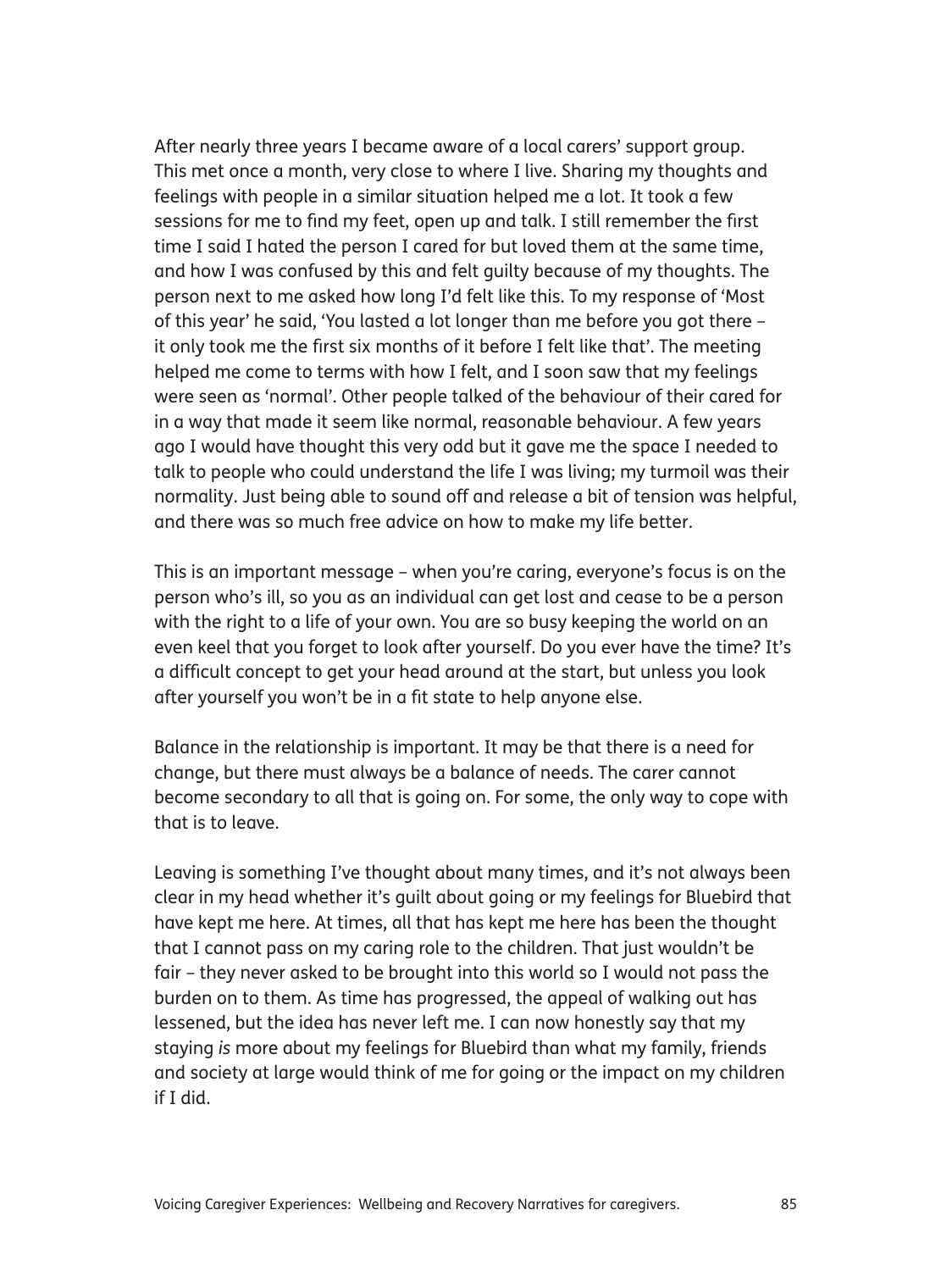It's a question of stability, but how do you achieve this magical state when both you and your cared for are bouncing about between extreme highs and lows? Add to this the effect of people around you and the pressure of working, paying the mortgage and all the other bills and keeping up with the rest of life and it's bloody hard.

Experience has taught me to try and live in the long-term rather than the instant of now, but once again that's easier said than done. When you've worked hard to resolve a situation but all the cared for does is point out the flaw in your solution or bring up another problem, it's not easy to step back and build up some positive feeling about your achievement. Banking good stuff is helpful for me. I try to remember the good bits that have happened, writing them down in case I forget – things like the 'Thank you' I got five days ago for putting up some metal stakes to hold up the side of a raised bed for a potential fruit cage that may never happen because Bluebird forgets about it, or finds another project that is more interesting. All the hard-earned money spent on things that suddenly ceased to be important – money that could have been used for things *I* saw as important, or foregone altogether so I wouldn't have had to spend so much time working for it – just disappears. She'll say, 'Well, you spend some money on what *you* would like'; the comprehension that that would means working even harder to get even more money never even comes close to sinking in. This is a good example of how the good bits get lost. I did get a thank you, there was some short-lived temporary recognition that I'd done something for her and I did get a handsqueeze and a hug. A bit more learning: if you do something for someone it is reasonable to expect them to respond in a positive way and give something in return, but carers can't always afford to think like this. It's nice to receive thanks but I needed to learn that anything I do for Bluebird has to be because it's what I want to do. If I do things looking for something back in return then I am expecting too much.

## Doing something for yourself

Tomorrow I'm going out to meet a friend, a fellow carer. We're meeting as friends, not carers, and although part of our time will be spent talking about our caring roles and how our lives have been it will be much more about us as people, enjoying the garden we're visiting and a shared lunch. The caring bit will soon disappear as we both enjoy the companionship. I won't feel guilty about not attending another review of medication and what progress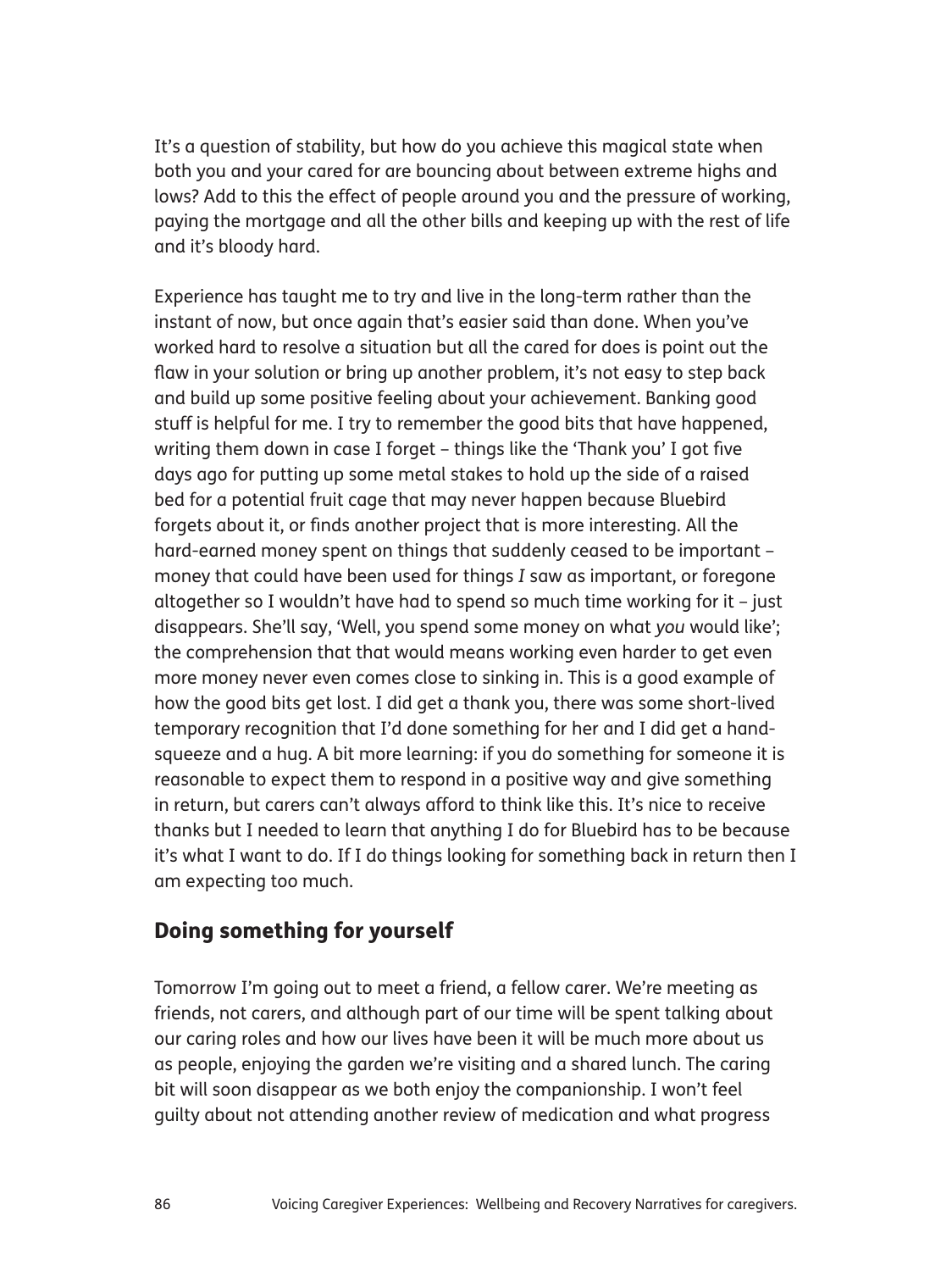has or hasn't been happening. I've done my bit and made a few notes for the professionals to consider. I've made it clear what I feel is needed and it's up to Bluebird (if she agrees with my thoughts) to fight for what she wants today, not me. I can't do it all and it's not right for me to try to. It's good for her to do what she can for herself and take as much control of her own life as possible. This is as important for me as it is for her.

#### Finding a way that works for us

This is a real jumble of thoughts, ideas and suggestions, which in many ways reflects the life I live. Trying to force what is happening into a tightly controlled style of life doesn't work. I get tired and worn down very quickly if I try to make life work in an ordered and controlled manner. Mental health doesn't fit into patterns, at least not for us. I mustn't lose sight of the 'us' because we can only move forward by working together.

The sometimes-erratic behaviour of one of us means that the other has had to fit in with what is happening. Sometimes life is like pushing a huge rock uphill: once you get the momentum going it's easier. Every now and then the rock gets harder to push and your instinct is to try and keep the motion going, but it's not always the best thing to do. Sometimes you have to stop, walk around the rock and look to see if something is stopping you from moving it forward. To do this, you need something to stop the rock from rolling backwards; a small pebble is often all you need. It might only be a small pebble, but it's enough to stop the rock from moving. Walk around the rock, study what is blocking it and then move it, but only when you understand what it is that you're moving. Why? Because it might be there for a reason, or it might only be another small pebble, or it might be that you are going in the wrong direction altogether. It could be that the small pebble is the one thing that will be there to stop the rock rolling backwards when you next need a rest. It might be better to push the rock around the pebble and leave it there.

What does all this mean? For me it's a picture in my mind of what I'm doing (yes, I have a strange mind). To manage life you need a strategy, and your strategy has to include the person you support. Sometimes the rock of life – i.e. responsibilities like work, cooking, cleaning and everything else – needs to be put on hold, and the small pebble behind the rock is there to help. It gives you a chance to walk around the rock and see what is in front of you. The small pebble might be a chat with a friend, a carers' group meeting, a walk along the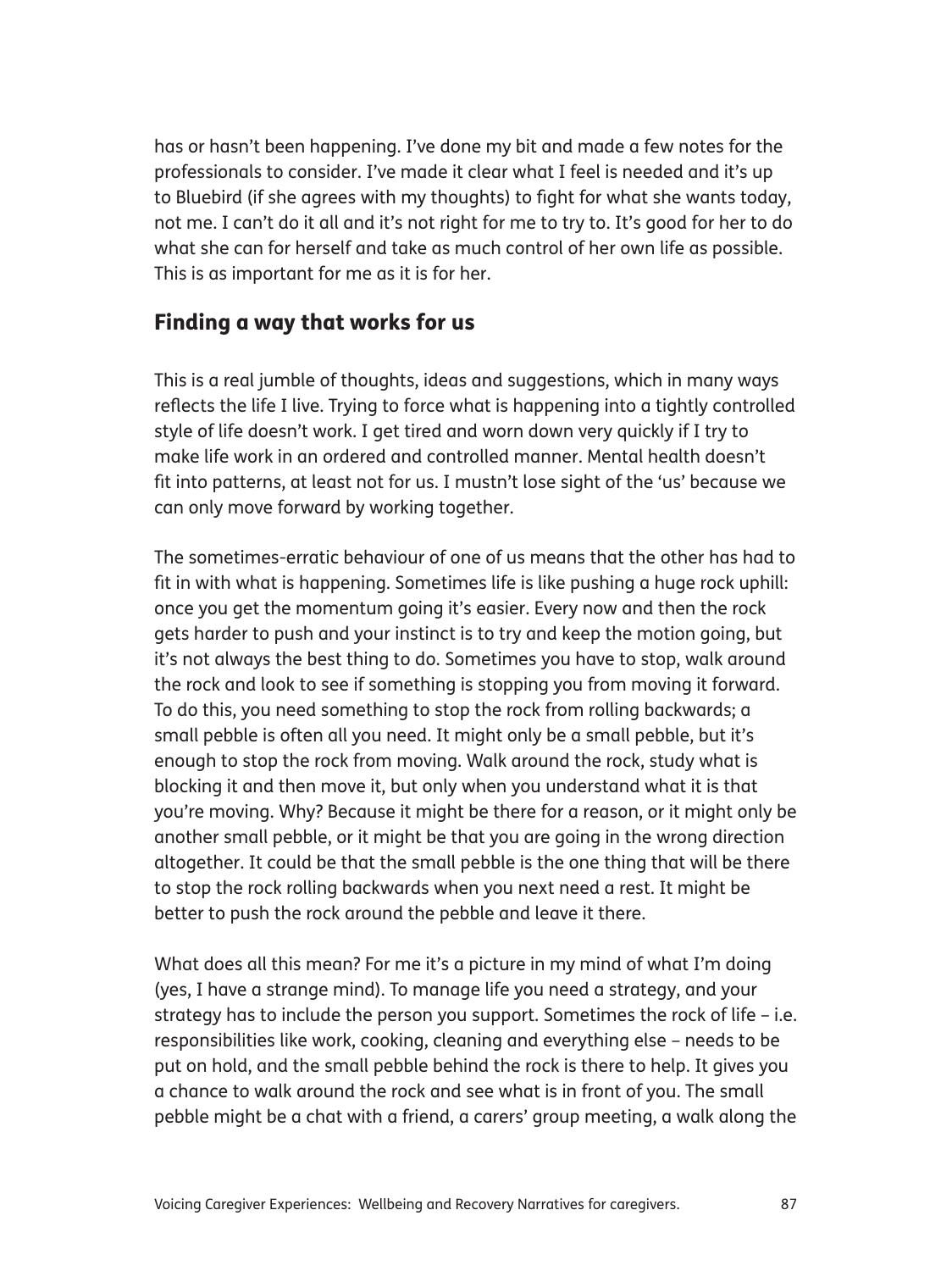seafront or a bar of chocolate. All of us need to build up as much support as we can from what's available; sometimes it only needs to be a small pebble. The small pebble in front of the rock is what's holding up the person you are supporting, so removing it might not be the best thing to do. You might discard something that's important for them. Losing it might mean that the support you both need won't be there in the future.

Don't lose sight of the fact that your cared for is also pushing a big rock and that the small pebble might be there for them. When you stand in front of the rock, try to have the one you support there with you. Ask them what they see; their perspective as to what you should do next might be very different from yours. This is part of a business meeting (more on this later) and it gives you the chance to find out if you are pushing the rock in the right direction. Remember, it's hard pushing it uphill but to manage a reverse action and move it downhill is another matter. Planning where you need to go and keeping things flowing freely... well, I'll leave that for you to ponder. While on the subject of the rock, remember that you sometimes, maybe only on rare occasions, have the option to ask the cared for to hold the rock for a short time while you get your breath back; they might feel helpless, but don't make them feel useless.

Standing in front of the rock does give you a better view. Sometimes Bluebird and I do that individually, sometimes we do it together. Both approaches are important. It helps each of us to try and get some forward planning in place and think about where we might like to push the rock. Sometimes we both need to put a small pebble behind it and walk forward without the burden to get a better view of the future. Maybe, in this case, the small pebble is a day out with simple rules like no talk of work, health issues, money or any other problem. Just enjoy the moment, or at least try to.

Collect the pebbles and understand them. Use them like a bit of spare cash under the mattress and pull them out in times of need. Just don't hoard too many of them or the mattress will get lumpy and you won't sleep well.

#### A business meeting

I'm lucky in that although my cared for may not always have a good memory of what has happened in the short term there is a degree of understanding, so it's possible for us to try and make plans for what we might like, discuss how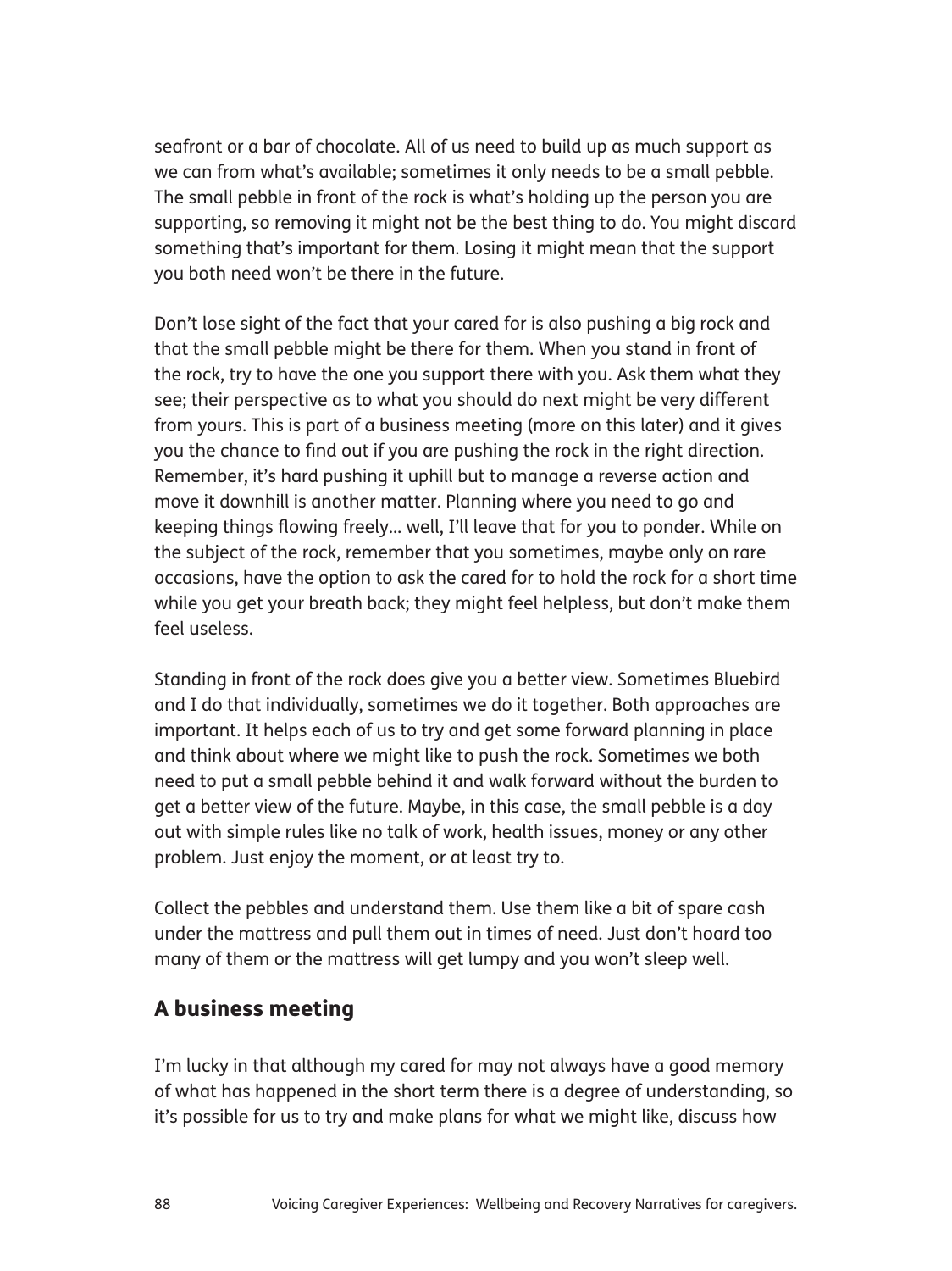things are going for each of us and try to resolve any challenges we might have. We try to approach this like a business meeting. We set aside some time to talk to each other; no blame is given, just free expression of how we feel. What might be a challenge for her and what might be a challenge for me. We have an agenda of sorts – easy things like what food we might have that week, who is going to cook it and on what days we might share the cooking, a review of what we have in the freezer for emergencies if I get home late and she doesn't feel like cooking and what jobs have what priority for each of us. I'm always the last one to think the bathroom needs cleaning and she's always the last to think of putting the wheelie bin out for collection; understanding something as basic as this helps us to understand that we are both doing things for each other, that it is two-way traffic. After our planning session we write up what we are doing and when on a whiteboard, including the menu for the week and our shopping needs. By the end of the week a lot will have changed but some of it will have happened, and although things never work out as we planned we are at least starting from the same point with a feeling of shared existence.

Bluebird says that having a plan for the week helps to remind her of what is happening and what she wanted out of the week. This doesn't always work, of course – it all depends on how well she is at the time. But it is a common start point. We both understand that we are both pushing rocks and need to respect each other for the work we are putting in. By planning, we can each learn about what the other needs and what they identify as a support. This goes back to not discarding the small pebble without understanding what it does; we can easily see the possibility of getting comfort from a teddy bear, but a picture of a cactus? Get real.

#### Some of my pebbles

I have built up a good reserve of special moments. Some are written down and some are in my mind. Pictures of good days out when we have both been able to put a pebble behind the rock. I allow myself to wallow in self-pity and tears if I want to –why not, it's my life – or to lose myself in distraction, laughter. I give myself permission to get things wrong and learn from them *and* to get things wrong, not remember and repeat the same mistakes. Why feel bad about feeling guilty? Try a bit of objectivity. If someone else made a mistake and got something wrong, how would I judge them? Most likely I wouldn't dwell on it for long.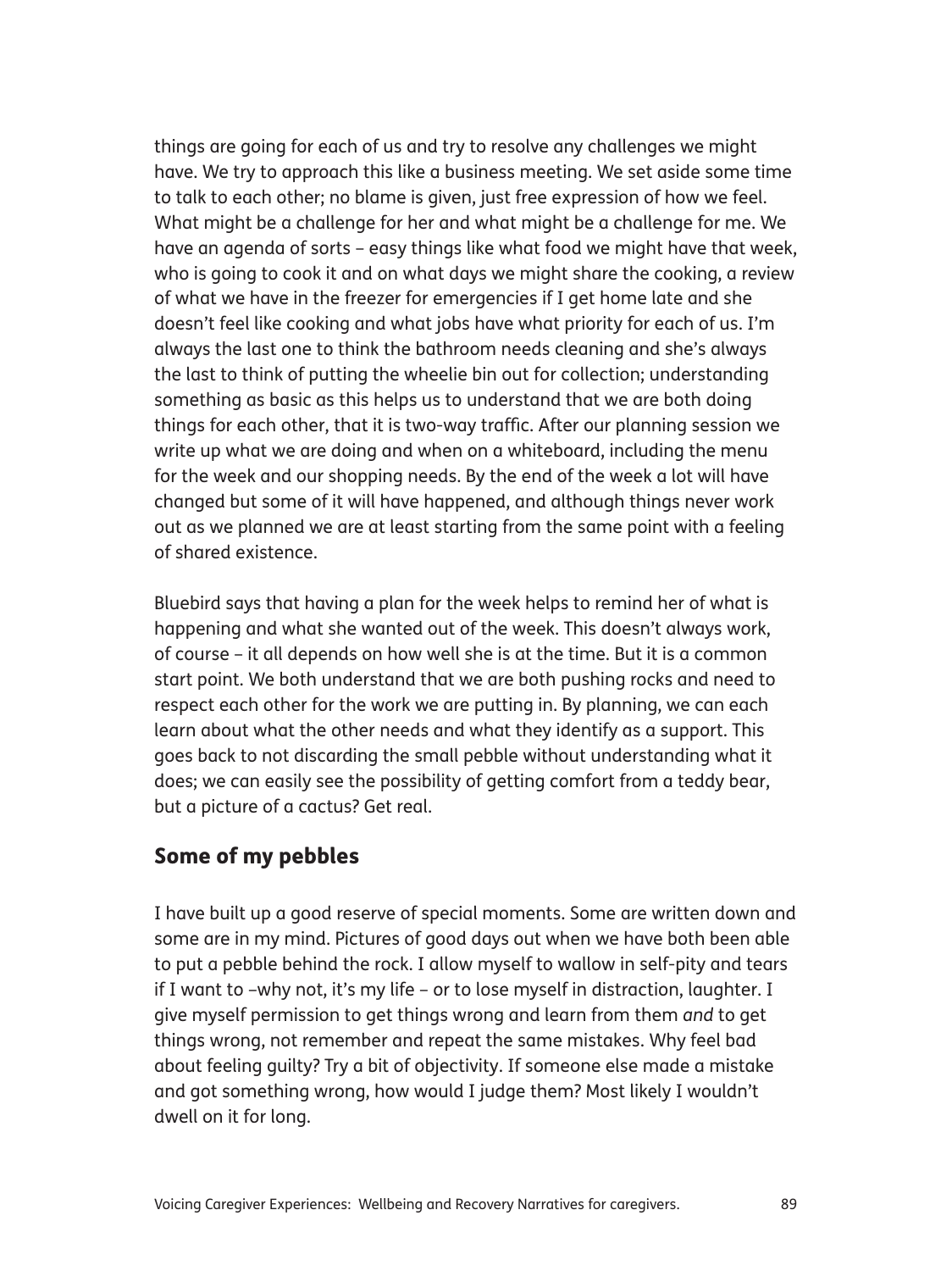Keeping well strategies are a great help. Keeping physically busy, keeping up what social life I can. All of these things help me keep well.

Every now and then, to add a bit more interest to life, the services that are there to support our loved ones lose their way and do some bizarre things. They all have policies about what they do and how they do it. But many of these policies are developed with the involvement of service users and carers, to try and achieve the utopia we are all looking for and make the process work well with good outcomes for all.

## Getting involved

Occasionally a spanner gets thrown in the works and we're the ones who have to pick up the pieces. The resultant damage can vary from a slight bit of upset for the service user to complete devastation lasting many weeks or even months that takes us a long time to repair. Among the examples in our lives has been the loss of the local CMHC (Community Mental Health Centre) when it changed to an older people's service that excluded those of working age. A period of consultation was declared and promises were made ('We'll arrange for meetings to take place locally so you can avoid travel') and then promptly forgotten.

N.B. for the uninitiated to this sport: there is very rarely an option to say, 'No thank you, let's leave it as it is'. The options given come from the service provider and are usually derived from a national organisation such as the Mental Health Development Unit or the Royal College of Psychiatrists. Little thought is given to the application of these ideas in widely varying communities, or to the context in which they were first developed. Typically, what might happen is that an idea is conceived in a major city about the number of Community Mental Health Centres that are needed per head of population. This is then applied to a very rural community where a visit to a meeting is not a five minute bus ride away but a journey of 40 or 50 miles. Another scenario will be a comparison between the numbers of inpatient beds in two areas. From this, a conclusion is reached that area A has X beds and area B has Y beds, so area B has a surplus of capacity. Consideration to what area A may have in the provision of other services that enable this to work effectively is left out of the planning, thus distorting the result of any decision.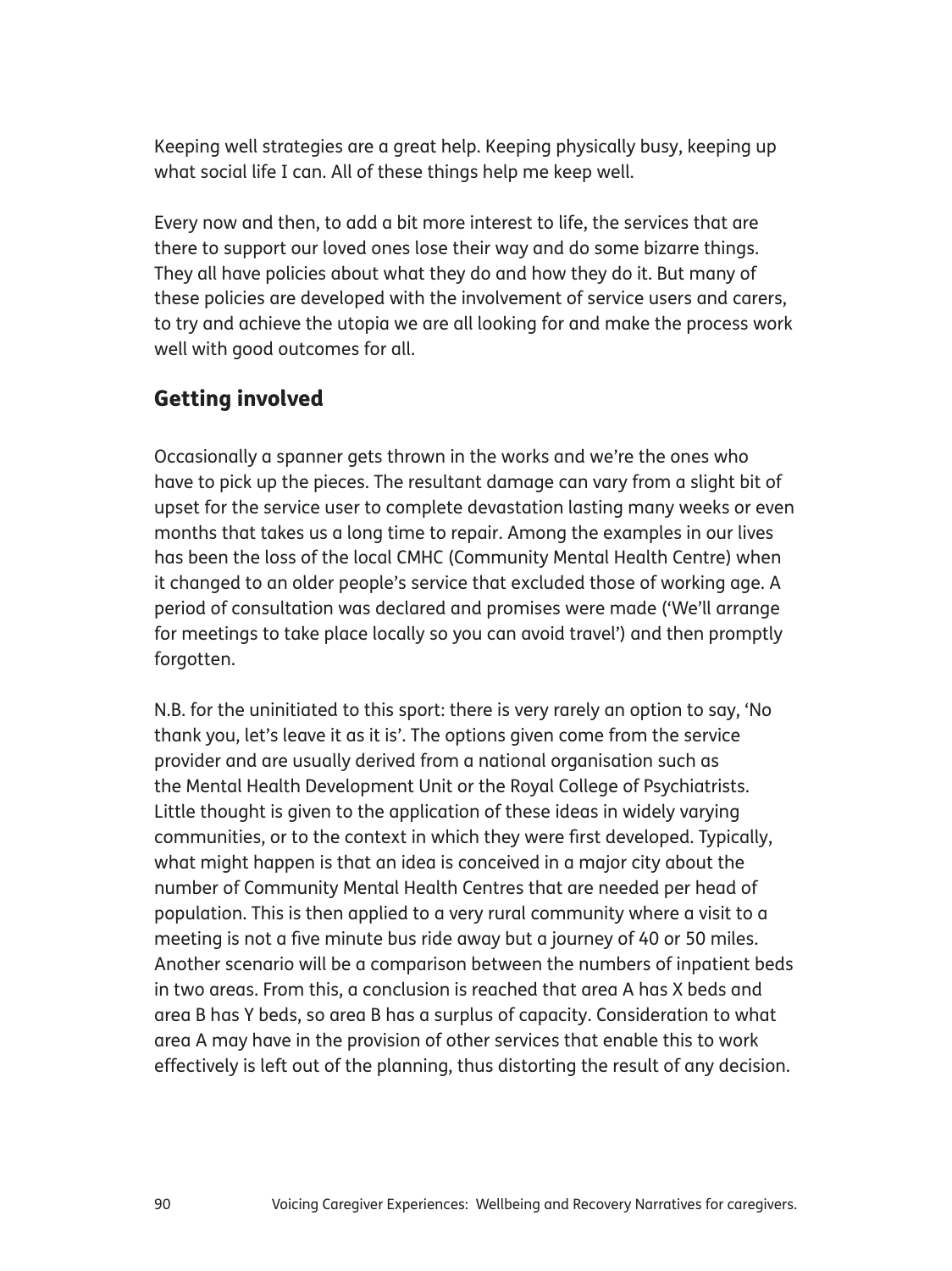It is nonetheless important to get involved and follow the process, speak out at every opportunity and make sure you have a copy in writing of any promises made, especially those that affect you or your cared for directly. The direct benefit to me has been an understanding of how the jigsaw of service provision fits together, and who to call (and when) to get problems resolved quickly.

#### Bereavement

In amongst all the other emotions there is still a feeling of loss. This other person in my life is still basically the same but also very different at the same time. The values, intentions and desires we once shared have gone for one of us and been replaced with others (or, in some cases, nothing), creating extreme differences. This raises all sorts of doubts: were they ever really shared, or was it all just an attempt at appeasement by Bluebird? Was it the effort of maintaining this front that has caused all the problems? Should I cast aside what I've enjoyed and wanted for all of our lives together and look for something different? I have searched for a replacement life with new ideas and fresh challenges, but somehow it's doesn't quite hit the spot for me. It has left me with an empty hole inside. This hole is a vacuum which I sometimes feel is going to make me implode. I think this is the next stage of my learning, and I will try to use the knowledge I have picked up on the journey so far to guide and support me. I will try to be objective and realistic about what I do and how I do it. But it still scares me and often leaves me tearful if I think about it for too long.

#### The future

I still don't have the courage to even start to consider this, it's too much to even contemplate working on... But maybe, just maybe, life's like that for everyone: the unknown has always been the biggest part of it.

Writing this has been very hard, a strong and at times relentless reminder of the fragility of the whole situation and me in particular. I have tried to use it to focus on my wellbeing and keep myself well with the skills I have picked up on the journey. I am aware that with the passing of each day a bit of the future becomes a piece of the past, but it doesn't feel as good as it used to – quite often it's more like a day-by-day record of survival. I hope that, one day, 'recovery' will become a reality instead of a dream.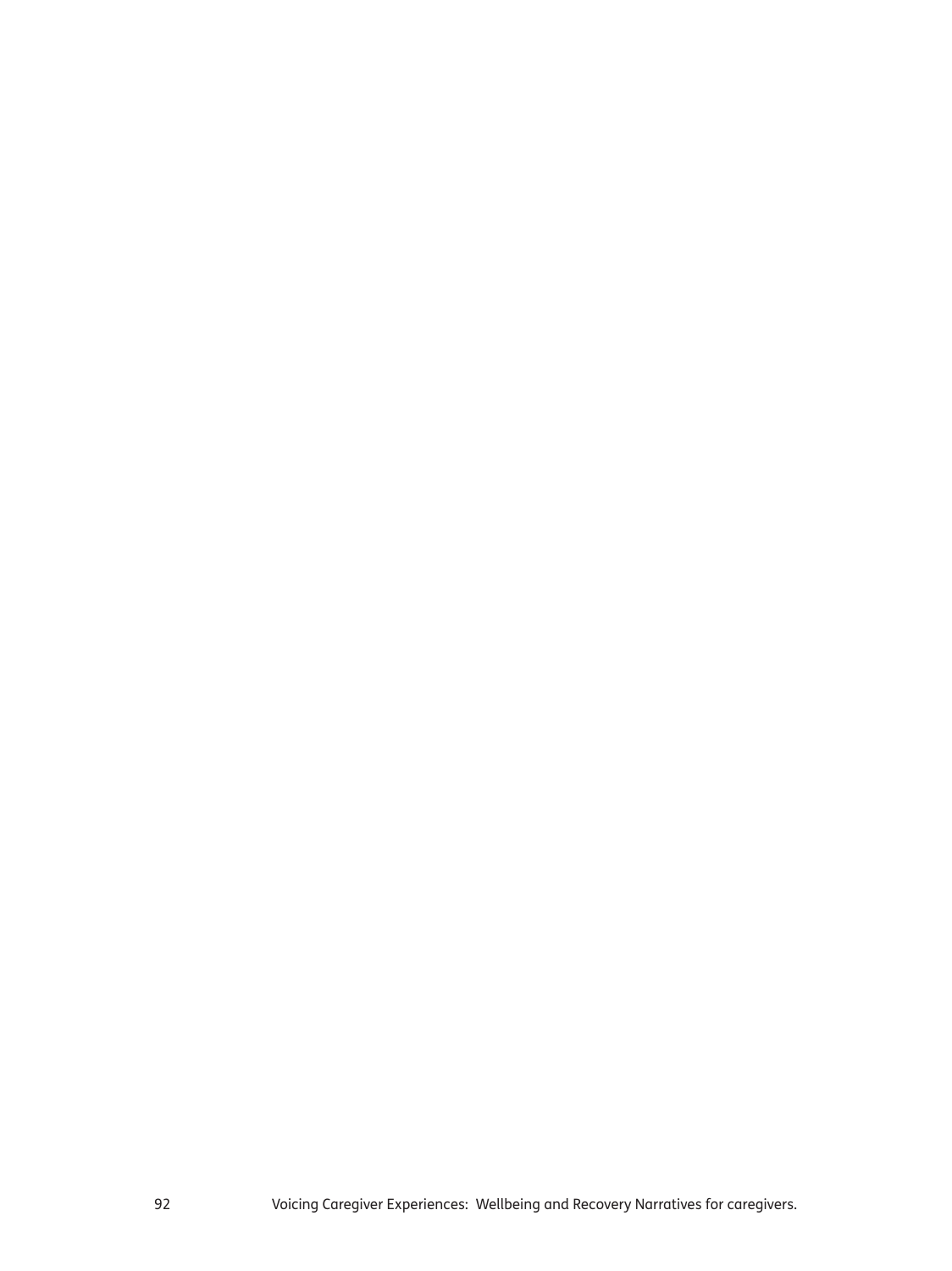# Chapter 9

# Recovery – or simply acceptance?

*In Scotland, Jennifer Robertson*

## Diary of Despair

When I first started writing about my daughter's – and our family's – experience of schizophrenia, I called my anguished outpourings *Diary of Despair.* This was 1991. Elaine (not her real name), whom a friend remembered as a child always 'wreathed in smiles', was now 20 but had spent the last 18 months in a state of withdrawal, opting out of studies and all her usual activities and spending long hours in bed. Another friend said, 'It will pass. She's too beautiful to be sad.'

But it didn't pass. We didn't understand what was happening. I felt I had to do something, and putting words onto a computer screen seemed the only way.

Don't think I didn't endlessly phone so-called experts, healthcare people, doctors, psychiatrists and consultants. I did. I phoned, was put on hold and waited, with minutes ticking away and phone bills mounting up, only to be told, 'Mrs Robertson, your daughter knows where to come for help' – or, to put this evasive answer more bluntly, 'Back off!'.

Here's an example of a letter I sent to the GP in January 1991.

'On Monday evening I was invited to a support group for a few parents whose children are causing heartache. However, the other children were all 14-16. My daughter is 20. I felt thankful that we haven't experienced the anti-social behaviour of these children but I also felt that Elaine appears more sick than these disturbed kids, in her second year of almost total inactivity. The other families were also receiving a large amount of social work and psychiatric help.

'Last winter (1989-90), when she first shut herself away, I sat with her for hours, brought her meals, listened to her hurts and tried to understand. I initiated things for her to do and tried, when she started to express violence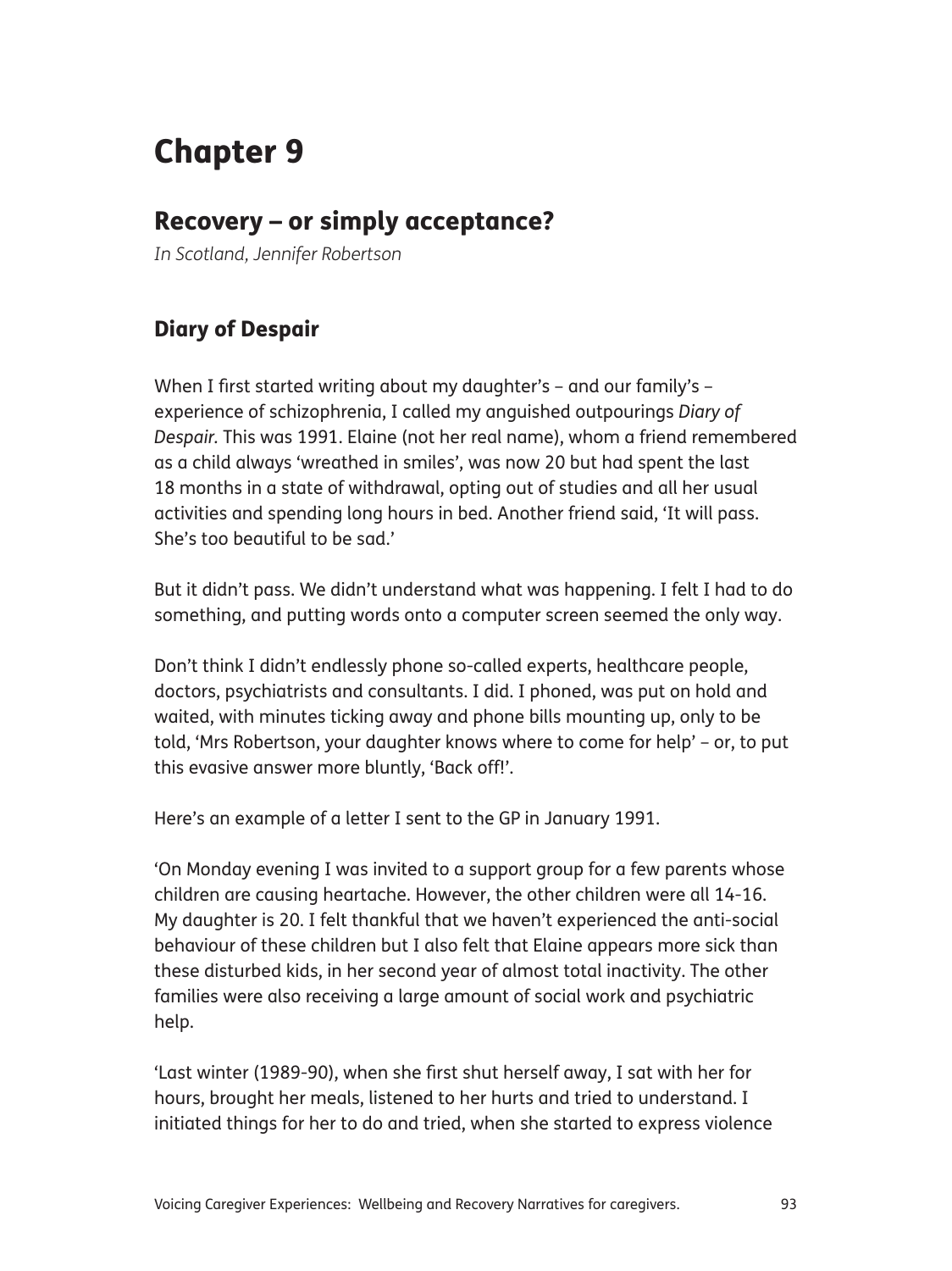against me, to absorb this, thinking it would be better to encourage her in every outward-turning activity than to see her turn that anger inwards and hurt herself even more,. But I'm punch-drunk now and simply cannot see the way forward out of this total paralysis of bed, highly negative Bible reading and despair. There are nights when she weeps uncontrollably, howling until 3 am.'

#### The revolving door

Not long after this letter, a neighbour phoned our GP and said, 'This family is falling apart, you've got to do something'. An appointment was made for Elaine to see a psychiatrist with a view to being admitted for inpatient treatment – we'd already undergone weeks and months of so-called 'family therapy' on an outpatient basis, as the doctors had decided that Elaine was suffering from a maturation problem. Not mental illness, in other words; just a failure to move out of adolescence and a retreat to an earlier, angry childhood. Complete nonsense, as it turned out. So we wasted professional time as well as our own, Elaine got no better and life lurched into a downward spiral with anger, tears and wrist-cutting.

With every other illness we say speedy diagnosis + speedy treatment = better outcome. The same applies to mental illness but, tragically, nobody wanted to know.

So, inpatient treatment seemed the only thing.

I was in another hospital having a hysterectomy. My husband came to see me and told me, 'I'm taking her to the Royal Ed<sup>5</sup> this afternoon. She's to see a psychiatrist. They're going to admit her.'

So I lay there, just a few hours post-op and still strung up with drips and tubes, worrying but feeling thankful that something was being done at last.

Was it heck. At 4.30 that afternoon she appeared beside my bed. 'Hullo Mum!' 'Elaine! What are you doing here? Dad told me you had an appointment at the hospital.'

<sup>5</sup> Royal Edinburgh Psychiatric Hospital.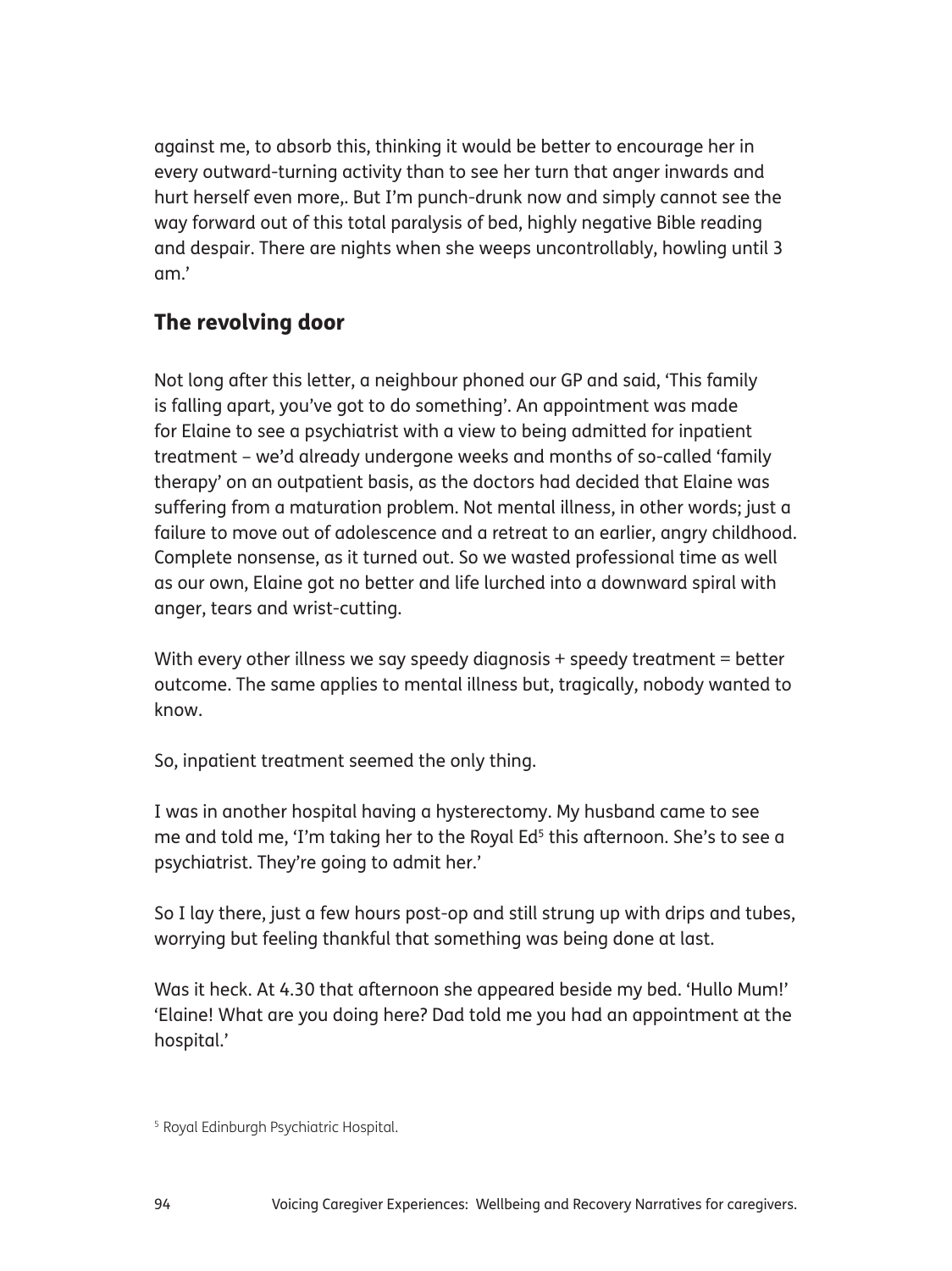'Oh, yes,' she smiled. 'I went but they didn't admit me. The doctor said, "This is the loony bin. It's no place for someone like you".'

I stared at her, trying to take this in. Was that really what the doctor had said? Surely not... *She's done a bunk*, I thought. She didn't stay very long and I lay in that hospital bed sick with worry, imagining that she'd run away from the mental hospital and was sleeping rough somewhere.

Ten days later another appointment was made. Her dad took her once again and this time she saw a more experienced psychiatrist who used similar language but persuaded her to stay in. A few weeks later I went with my husband to see this man. We waited for him in a dingy room at the Royal Ed, some sort of classroom by the look of it. He appeared after what seemed a long, nail-biting wait, sat down and said a lot of things, none of which we were able to absorb apart from the terrible words 'Your daughter is very unwell, and may never live a normal life'.

Twenty-one years later I have not recovered from those words, or from that appalling interview (if it can be called that), for we were given no input, no information, no advice and certainly no offer of support. All I can remember is that I was nonplussed. *'Very unwell*…*'*

What did that mean? Yes, well, we know there's something wrong, but this is a hospital, after all – you're the doctor, you're supposed to be making her better, aren't you? If only! As for 'never live a normal life', that was too awful to even begin to take in – sadly prophetic though it has proved to be.

Although it is well known that bad news takes time to sink in and requires some sort of follow-up, we were offered nothing. Nothing at all. Not even a leaflet, let alone a follow-up appointment to talk through the implications of this illness. It is also well known that families are deeply involved in mental illness and have to learn to keep calm and unemotional, yet we were offered no advice about how to cope with our daughter's illness. And when she came out of hospital the only treatment given was tablets (Stelazine), which she refused to take. She got more and more ill, depressed, angry, isolated and withdrawn. I remember I once crushed these tablets and dissolved them in her drinking chocolate. I felt like some kind of Nazi, giving her medication without her consent, but when I took the half-drunk mug away I found the tablets at the bottom, undissolved and unabsorbed.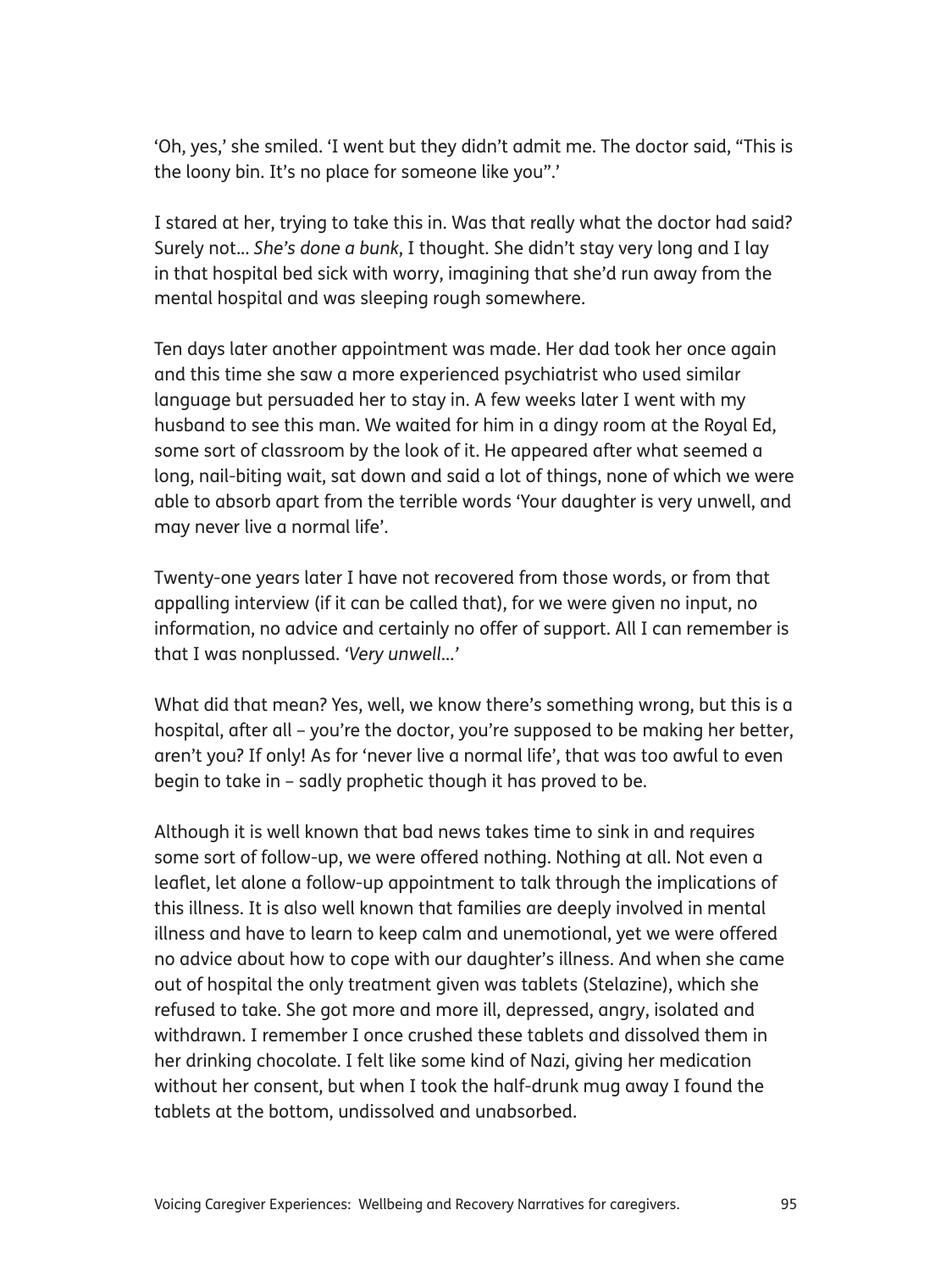So much wasted energy. So much despair!

It took me six months before I could use the word 'schizophrenia' about my daughter. I looked up the phone number of the National Schizophrenia Fellowship and found their address in Shandwick Place (as it was at that time). My courage was evaporating by the time I got there, knowing full well that this visit would not bring a cure for my daughter. To my dismay I found that I had to speak through an intercom system in an alley between two shops., 'You don't know me,' I said to an unknown person upstairs, my voice breaking, 'but my daughter has schizophrenia'. 'Come on up, we're on the third floor.' So with a heavy heart I made my way up to the third floor, met people in an office and was given leaflets and a book called *Living with Schizophrenia*. I read the book from cover to cover, looking for light. Light?

For the next ten or twelve years we all went through the 'revolving door', with Elaine being admitted to hospital, pepped up with medication and then sent home, only to become ill and be sent back in again. For a good couple of years at the outset of this endless nightmare I was aware that there were people called Community Psychiatric Nurses who could administer medication to patients at home, but we were never offered one – and whenever we asked, we were told there were none in our area.

My husband and myself have a long-term commitment to Russia and had already made plans to uproot and go there. Everyone assured us that Elaine would progress better with us out of the way. So we went, but only for six weeks at first. We settled (or so we thought) our daughter in a flat with a very stable, kind female student but things were awful, and on our return I immediately went off to see the consultant – a different person this time. He said, 'We'll go for the jugular'. By which he meant, admit Elaine to hospital under a Section (i.e. compulsorily) for three months.

Elaine came to live with us in our temporary flat while we waited with dread and expectation to hear from the hospital. Christmas came and went. She was so withdrawn she literally didn't speak, just made little noises in her throat. She ate only with one hand, pushing the food around the plate and leaving most of it. If she ran a bath I had to check she'd put the plug in so the expensive hot water wasn't just running away. She would go out for long walks; her boots were worn down. And instead of cigarettes she smoked matches.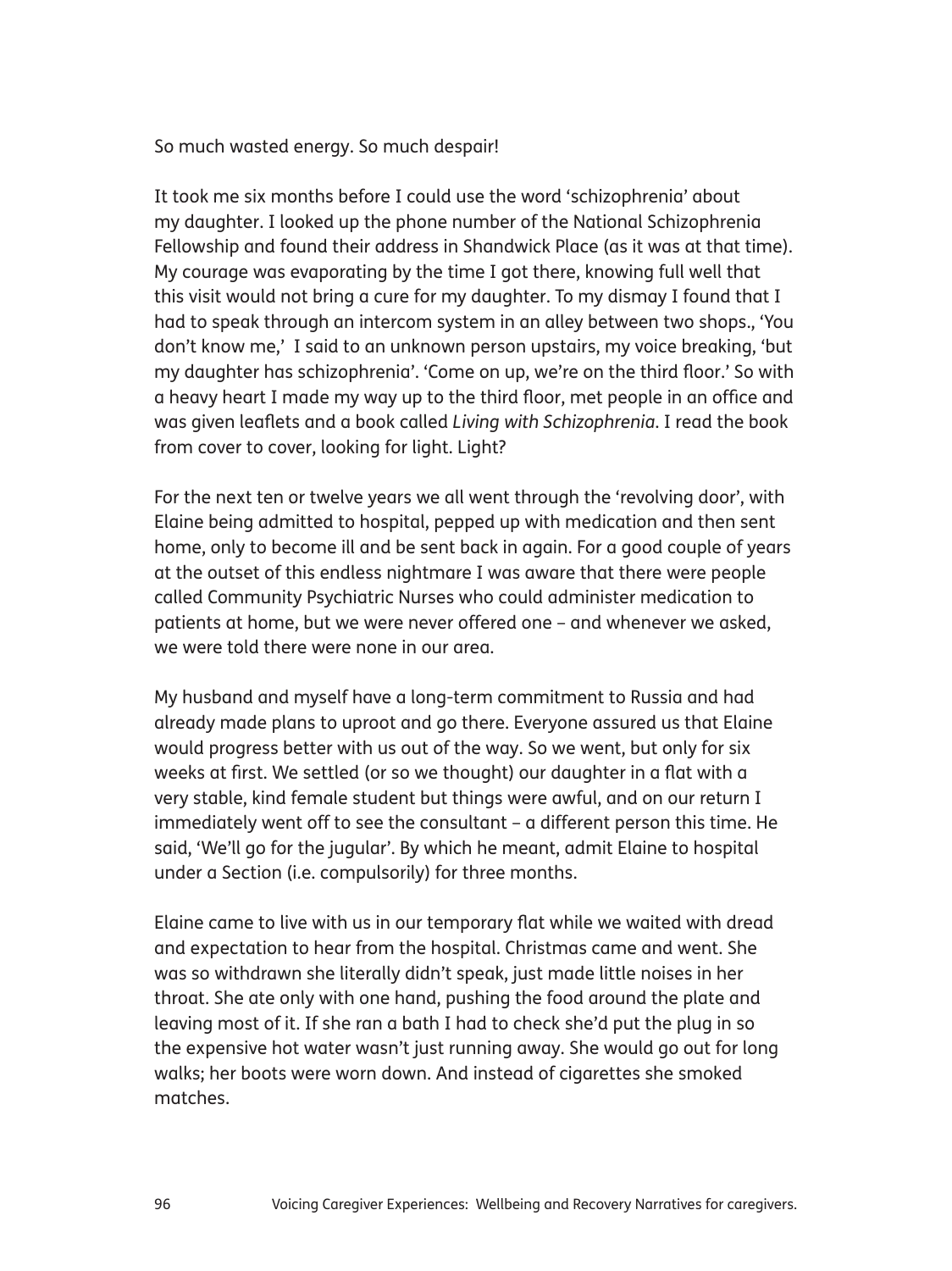I phoned the consultant. 'What has happened? Why has she not been admitted yet?' 'Oh, I've been busy. I forgot.' There's obviously no hurry with this illness because there's no hope. Or so we felt, but we were due to return to Russia in the new year. How could we leave her like this?

On 31<sup>st</sup> December, at my sister's in Aberdeen, we went for a walk along the beach. Elaine is an artist. She is attuned to beauty and loves the sea. There was a dramatic scene: a red sun, round and glowing, shining through gathering mist in the still-frosty air. Elaine appeared not to notice, but years afterwards she referred to that walk and the scene we'd witnessed that December day when it had seemed she was in another world and had noticed nothing around her. 'The mind has mountains', as the poet says.

I had been given that poem to critique when I was eighteen. I had no idea that it was by Gerald Manley Hopkins but the words stayed with me:

*O the mind, mind has mountains; cliffs of fall Frightful, sheer, no-man-fathomed. Hold them cheap May who ne'er hung there.*

We were hanging by our fingernails on a sheer precipice of the mountains of the mind. Then, in the new year, it happened. We had sheriff's men at the door with official documents stating that Elaine was to be admitted compulsorily to hospital. An ambulance came for her. She wouldn't go. In the end I called a taxi – but it sat outside for thirty minutes before she agreed to get in it with me.

So, she was admitted for three months and given injections at once. Guess what? They let her out for the weekend. And now, having become more aware of her surroundings and her fate, and realising that we were going away to Russia for good – although actually only for five months in my case, as I would return in May to be around for her – she cried and begged not to go back to hospital. I took her back by taxi once again and she immediately ran away. Her friend called to say that Elaine was at her house and she didn't know what to do. Our son picked her up on his motorbike and took her back to us, her long coat trailing in the spokes of the back wheel. She could have had a serious accident at the very time when she should have been safely inside the hospital. I phoned the ward. 'Don't you know that one of your patients is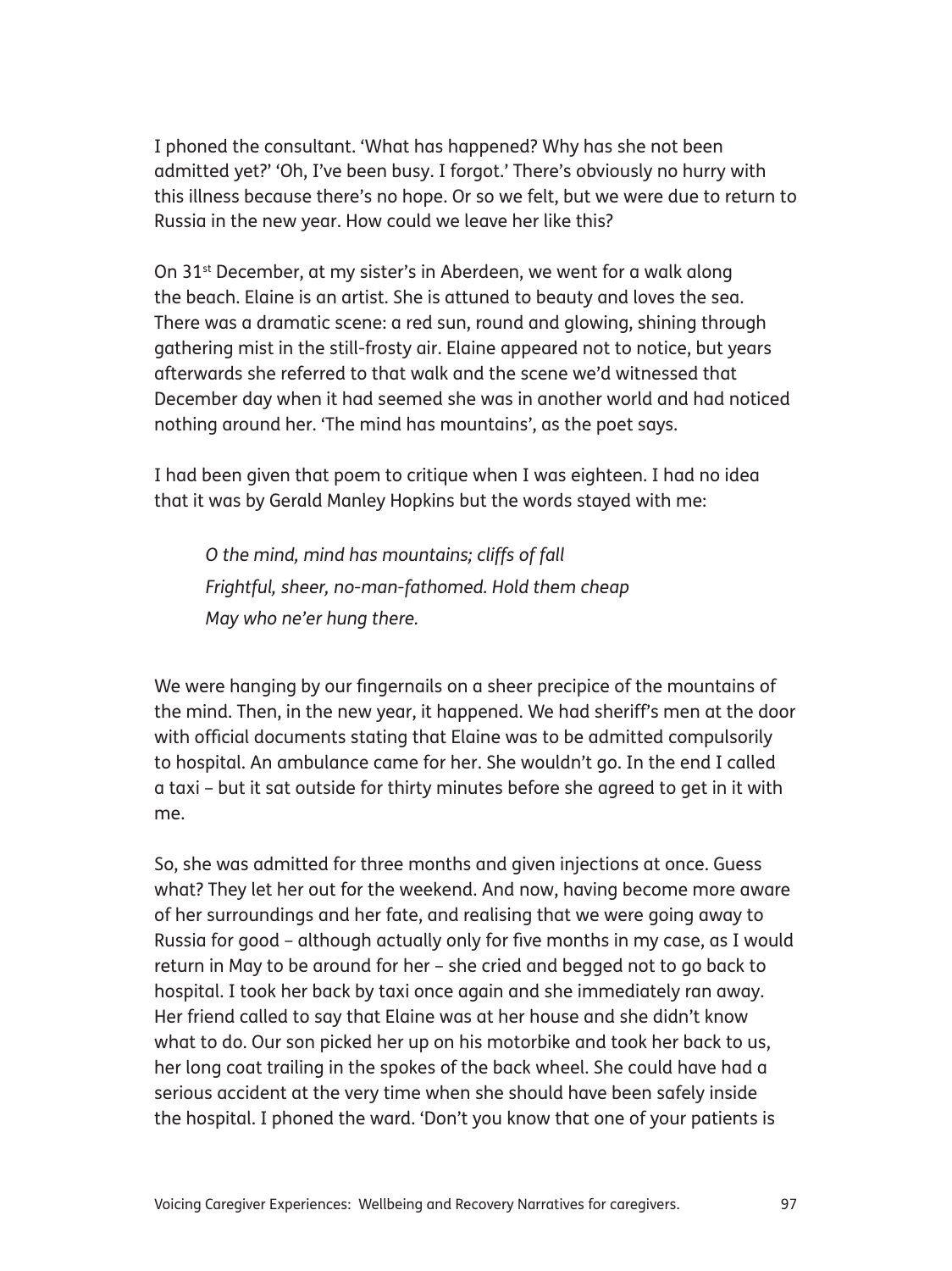missing?' They had no idea! 'Can you bring her back?' they asked.

This time the taxi stood for 45 minutes outside our flat before I could get her back to hospital. So what's the point of having sheriff's officers and all the paraphernalia of court procedure if the ward can't look after its own forcibly admitted patients?

Home the following summer, I struggled in vain to find the inner peace to deal with all this. Our flat faced north and my heart too seemed full of winter in spite of the summer outside. A poem written then reflects this bleak feeling:

'*Woman, be free!'* Choosing the sunshine, I try to forget she's in the shadows, sleeping at noon-time. Try to find comfort in birdsong, waken each morning to cadences carolled from branches and bushes while she is shuttered in her summer of stupor, a full-blown June rose, beautiful, blighted, living with me in this house facing winter. The sun doesn't brighten our windows, visit our garden.

I am still waiting for the sun to break through in our lives.

Once I went for a few days to a Christian fellowship where I truly tried to find inner sustenance. I turned to the Gospels and found the story of how Jesus healed a woman whose back had been bent for 18 years. 'Woman, be free!' he commanded. In a spasm of anguish I realised – and wrote – that I cannot be free because she is not free.

And that remains my situation. The years have gone by. Our daughter married and is still in the relationship, although she lives in a care home where she receives excellent support from Carr Gomm<sup>6</sup>. This has certainly taken the pressure off us as parents. She overnights with us once a week, her husband visits her once or twice a week in the home (though he has to leave by 9 pm each time), and she spends one night a week with him in his flat. Each bus journey, ten miles across the city, is a major achievement as she believes that passing cars can read her mind, the bus driver is out to get her and people on the bus know she is a mental health person and feel critical of her – or even

<sup>6</sup> A voluntary sector social care organisation.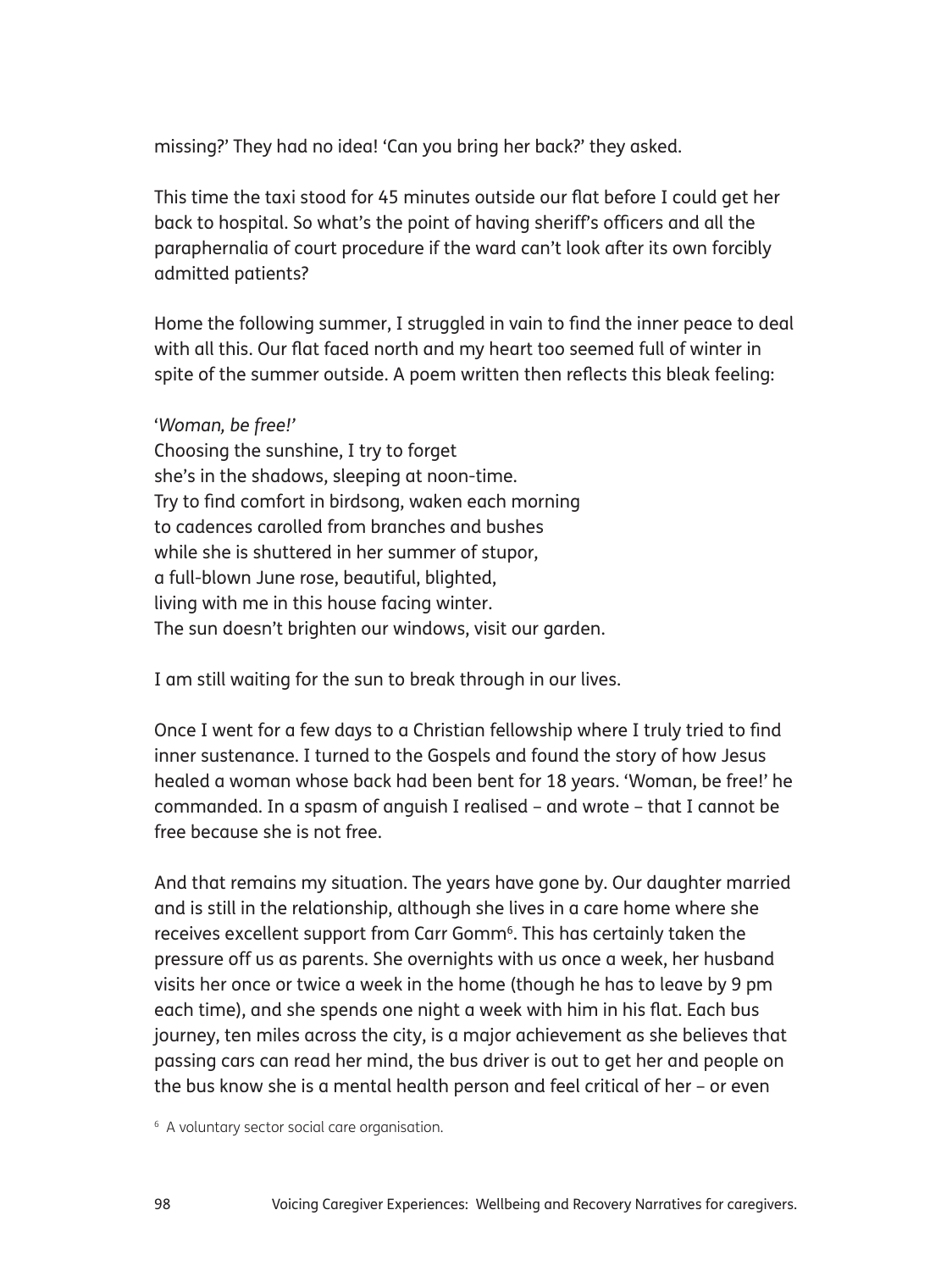think evil, harmful thoughts about her.

She is well monitored on oral medication that MUST be taken daily and receives support in all the 'activities of daily living'.

## North Wing

Elaine has lived in all kinds of accommodation. She once lived in a care place where another 'inmate' committed suicide, jumping from an upper landing in this new town building with its high spiral staircase. She has also been homeless.

When she was 27 she was kept in the acute ward of a mental hospital for two years, awaiting a bed in a long stay ward because she had nowhere else to go (her husband having failed to pay the rent). Is that not traumatic enough for a well person, let alone one whose inner self is under constant assault? He owed the council £1,000. It cost them far more to house our daughter in hostels and places for the homeless, to say nothing of the stress this added to her already overloaded inner life.

I wrote to our MP and the heads of this, that and the next healthcare organisation to try to get things moving for her. After nine months they gave her a single room opening on to the ward. The door didn't fit and she could hear all the screams and swearing and abusive language as desperately ill patients were admitted from the street and medicated. There was no toothpaste on her washbasin, no soap, and when I complained to staff I was told, 'She knows she can ask us for toiletries'.

Eventually she was given a bed in a long stay ward called North Wing, a separate house within the precincts of the hospital. It's now the physiotherapy department and is no longer used for hands-on patient care. Here's an extract from another poem:

#### *North Wing*

North Wing is a hostel within a hospital, set among trees with its own front door like other old stone houses she has homed in. Once-spacious dwellings for the well-to-do now house those who can no longer do, whose bodies function but whose minds are broken.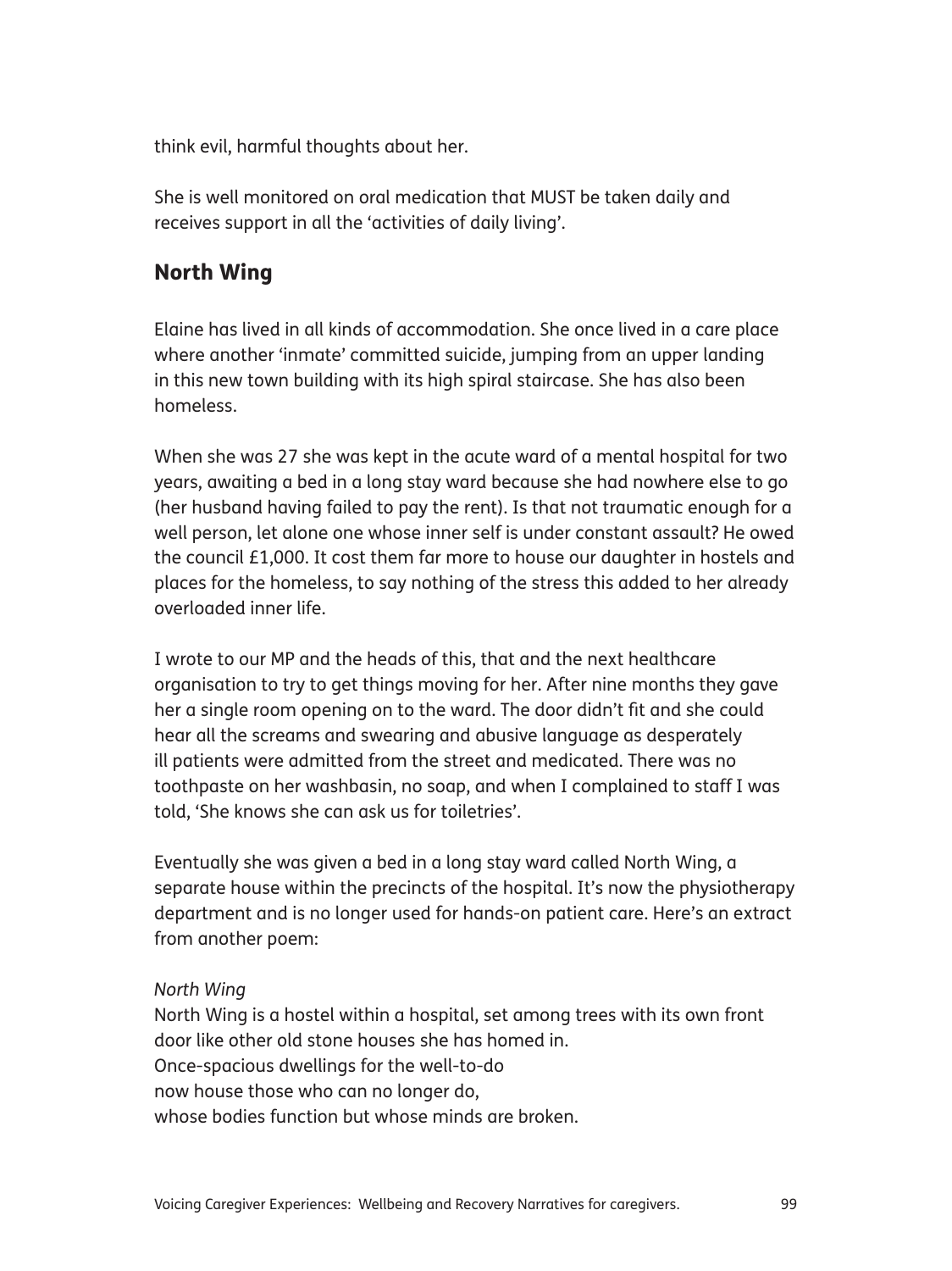Paid carers point me to an open door, a room chokingly smokeful, an uncarpeted floor.

I find my daughter there, among four dulled males.

Her eyes are closed, booted feet rest on a chair – she'll always break the rules.

'I'll be thirty soon.'

Half her life she has been:

in and out of hospital,

in and out of hostels,

in and out of council housing.

Evicted five times, made homeless twice;

eight addresses in as many years,

the hated hospital the only constant factor.

Brought in by car, taxi, ambulance, police car,

held down and forcibly injected.

She has had an army

of key workers, support workers, community workers, social workers,

consultants, lawyers.

She has lost most of her friends.

She has lost the right to care for her child.

*And she has no idea why all this has happened to her*.

'I should never have come in here. That was the biggest mistake they ever made, putting me in here. It was the start of all my troubles. Why did they put me in here, Mum?'

She sucks her thumb, alone in a big, bad, adult world. Lost and stuck, reduced and overcome.

## Losing a child to adoption

Yes, she has lost the right to care for her daughter. In January 1995, Elaine and I sat together in the absolutely horrible waiting room where Children's Panels were held. I was going through radiotherapy at the time for breast cancer, and struggled through the snow with her to the hearing. Our surroundings reminded me of remand homes I'd visited when I was a social worker in Glasgow, and I remember saying to her, 'You should never be in a place like this'.

Her baby was adopted, causing her immense pain. It is an open adoption so we all remain in contact, although for Elaine this ongoing contact is, as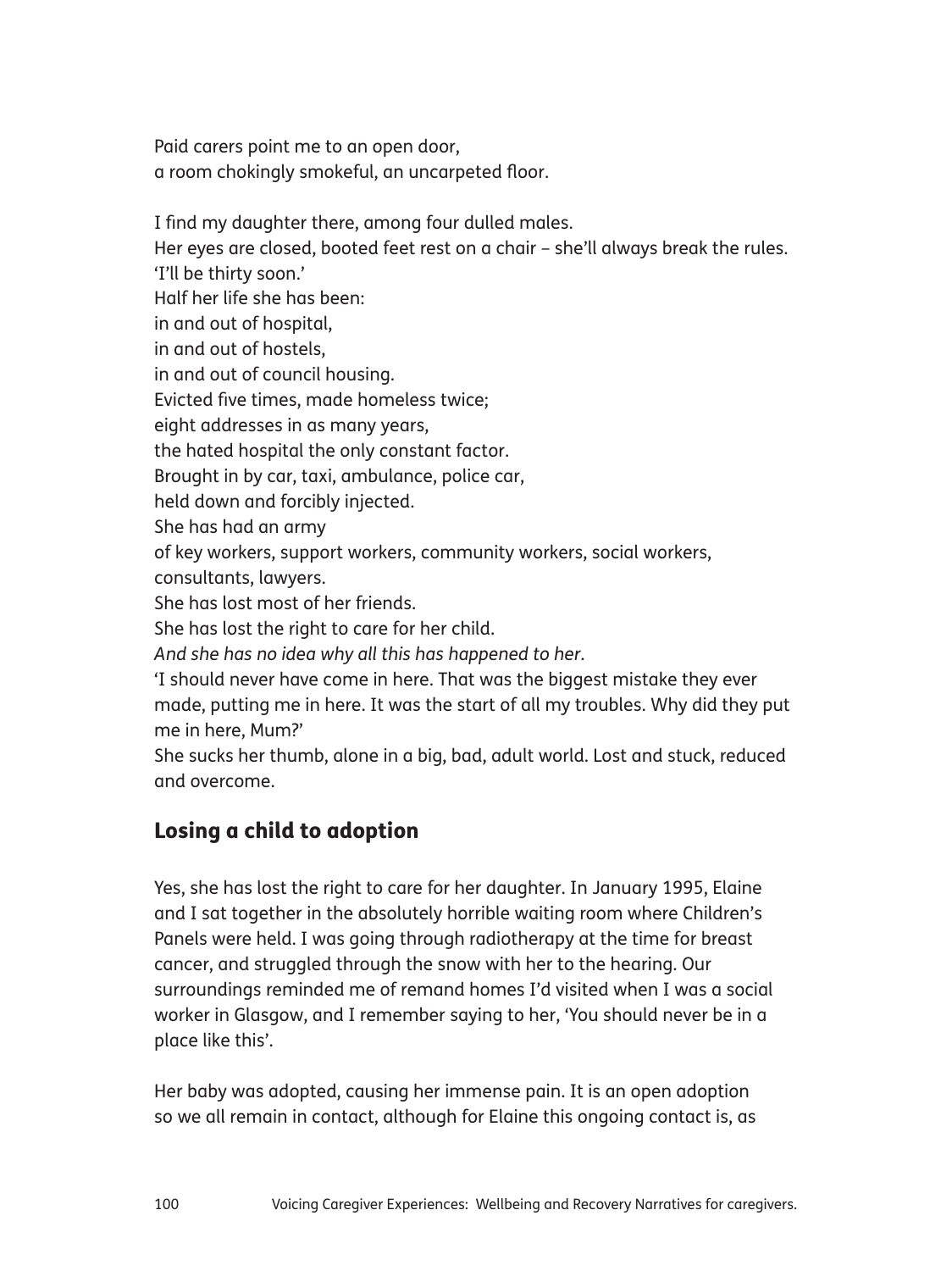a support worker said, 'a poisoned chalice'. Because she can never hear her daughter call her 'Mummy', never experience snuggling her on her knee, tucking her up in bed – and now that our granddaughter is a teenager, Elaine unwittingly makes it heavy by often treating her as the little curly-haired child she lost.

Do we not all recognise that losing a child is the most devastating thing that can happen to a parent? Yet my daughter and her husband, through no fault of their own, have to endure this heart-wrenching loss.

Our granddaughter is now living with my husband and myself, which is a huge joy for all of us and probably the thing that has brought me personally the most healing. It does mean, though, that I can't do quite as much with and for my daughter, who is so very needy. Elaine is like a sweet, charming, chainsmoking child who believes she is nine months' pregnant. There is little selfcare and, sadly, she has recently had two teeth extracted near the front of her mouth. Anyone else would be fitted with a denture, but she would not be able to cope with it so is left with gaps.

Yet she remains the most generous-hearted and noble person I know, immensely intelligent, full of a lovely gentle humour and able to take a laugh against herself (a rare gift). A health visitor once asked me what was left of her from before her illness and I said, 'Her sense of humour'. Her ability at art, too, is with her still, impaired but flourishing. She goes to an art class weekly and derives a lot of satisfaction from this. She is also a good swimmer and I now take her swimming with me. She never stays long in the water, but looks so relaxed and contented. She loves the Jacuzzi too. It's lovely to see her doing normal things with normal people. She attends church faithfully and derives great comfort and help from that. Sadly she has lost almost all her friends, so depends on her family and support workers for social interaction.

#### Recovery, no! Acceptance, perhaps

Schizophrenia affects families. Our son has chosen not to have children because he knows that this cruel illness is genetic. Our granddaughter – who has already done some major fundraising for Support in Mind (previously the National Schizophrenia Fellowship) – is exposed in a big way to an illness that, as one friend put it, most adults find challenging if not downright impossible to deal with.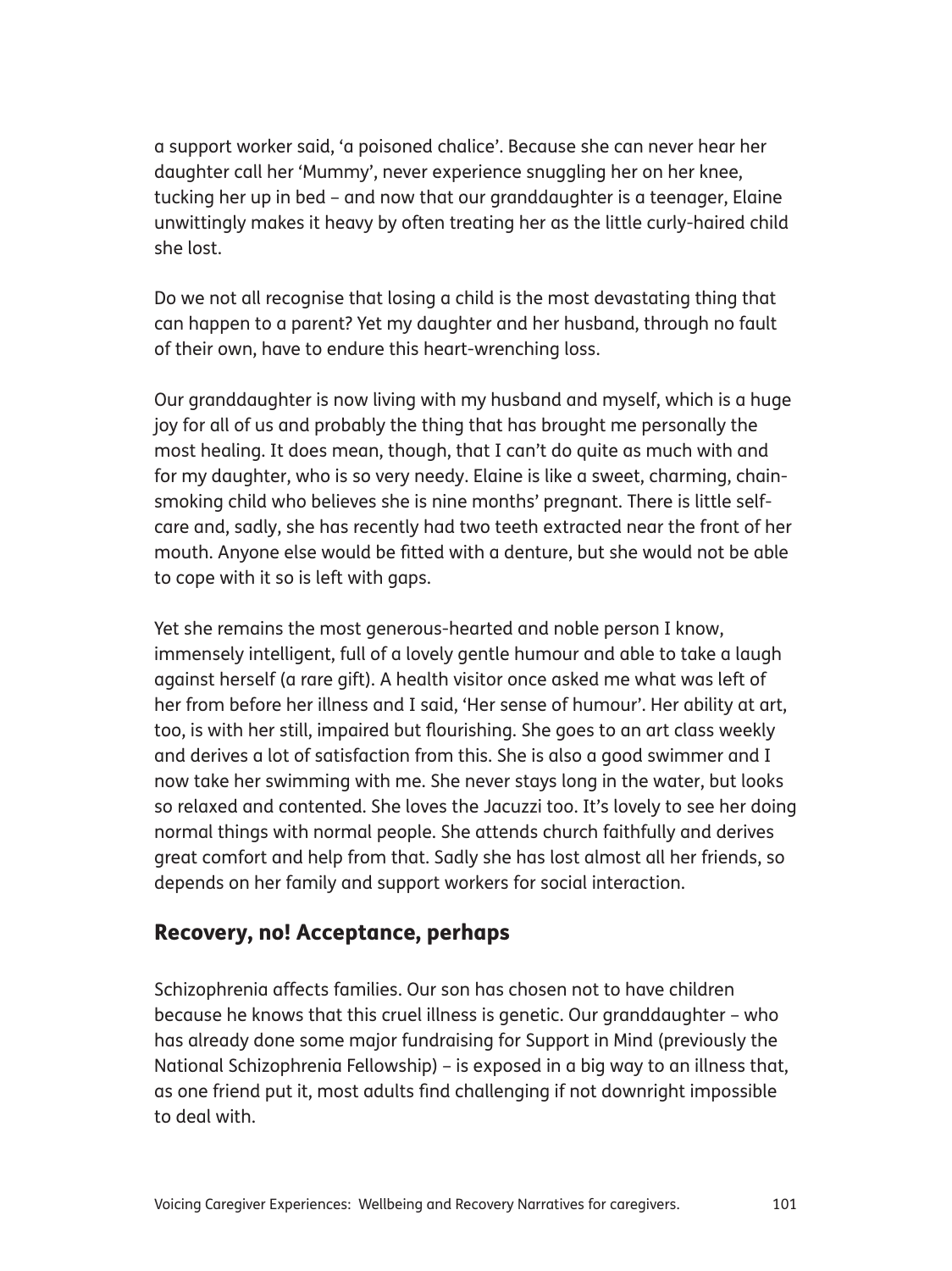Recovery? No. A sort of acceptance, perhaps: this is the way things are and we have to work along with them. But the heartache never goes away. We just wish for a better life for her, that she should be freed from the dark delusions that persist and truly haunt her in spite of the medication, that she should be able to become more independent. 'Woman, be free!'

I once saw a film about people being given Clozapine, the medication Elaine now receives daily. I'd read about the big improvements this drug can make. One of the people in the film, explaining what a difference the drug had made, summed it up with 'Nothing much, you know. Just ordinary things'.

I once asked one of her nurses why she seems unable to keep herself clean. His reply frightened and depressed me: 'It's to do with the disintegration of the self, the separation of character from body'.

And I recalled the words of a writer, Doris Lessing, and thought, paraphrasing her: *Blessed are they who feel the earth beneath their feet. Who are aware of the experience of cold and heat – or even pain; who* know *that it is uncomfortable to be unclean…* These are the basic ingredients of normal life, and they have gone.

Just normal things – like feeling your child's breath upon your cheek or the mutual exchange of friends, with no effort made on either side. Gone, quite gone!

'This medication is giving her insight but not ability,' the psychiatric nurse had said. 'We're between a rock and a hard place.' Hope deferred makes the heart sick…

An elderly Anglican monk who fell and broke his hip while visiting us at our flat in Warsaw said quietly, 'It has happened, so we must just accept it'. What wisdom in those simple words! Am I wrong to refuse to accept her schizophrenia? It took me so many months before I could apply that word to her – it's like cancer, I guess, or how cancer used to be. I identified with Terry Pratchett when he said, 'We talk about "battling with cancer", about the "brave fight with cancer", but about mental illness (Alzheimer's in his case) we say only negative things.' I have come to learn that, unfortunately, out of mind most definitely means out of sight.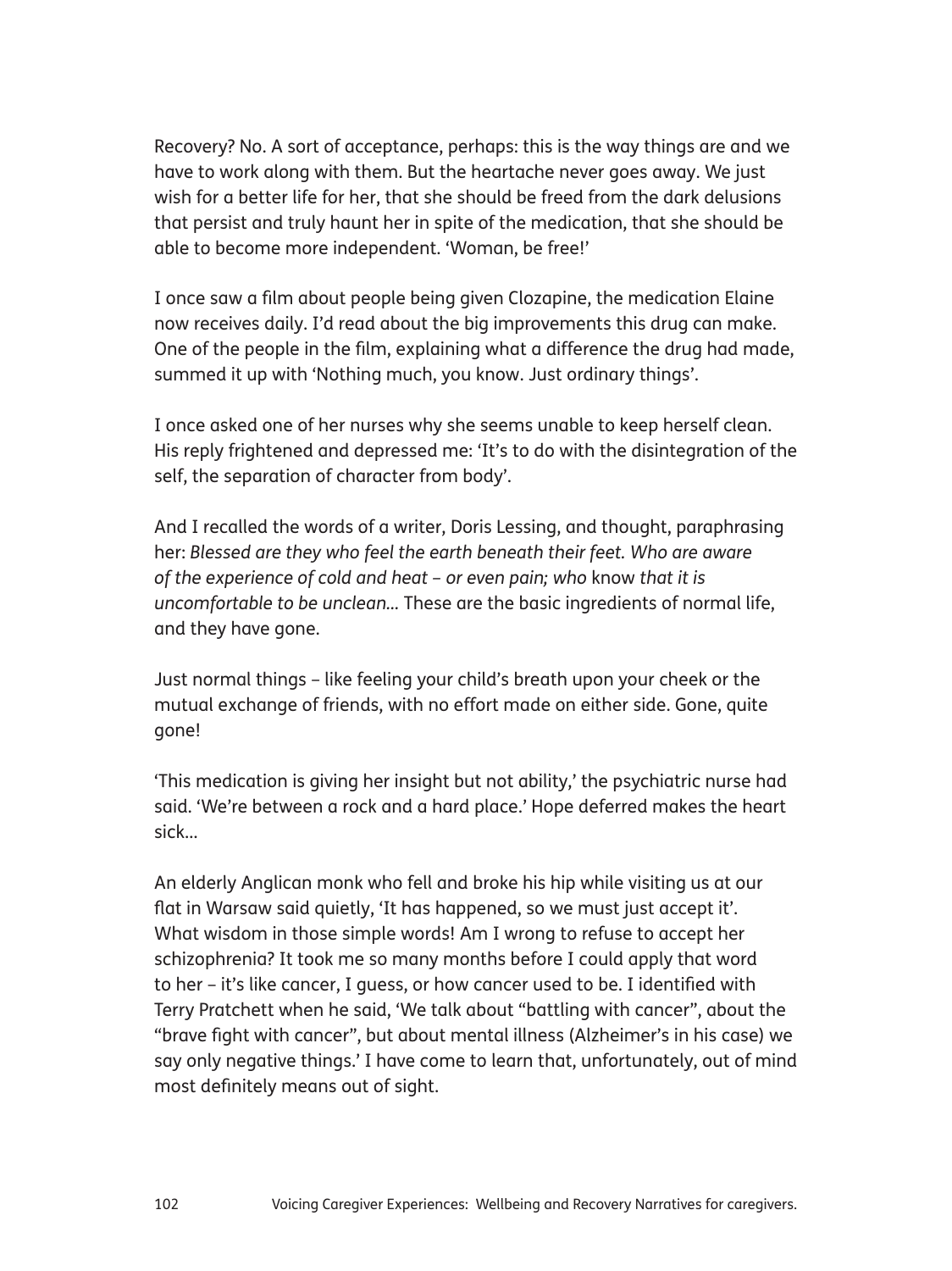The good things in life have floated away, unattainable as butterflies, while I sink in clay. I read lines from a Lakota Sioux: 'Sometimes I go about pitying myself. And all the while I am being carried in great winds across the sky'.

But I'm not pitying myself; I am pitying her. It's the same with those wise words about acceptance. Yes, the way of wisdom and growth is to learn to accept the pain that happens to ourselves – but how can we accept the pain a loved one bears?

I have written down a quote from Toni Morrison: 'The function of freedom is to free someone else'. I recall those words from the Gospel – 'Woman, be free!' – and my heart-stopping realisation, 'I cannot be free, because she is not free'.

O come, great winds, and carry us across the sky to freedom, both her – and me!

## Key learning points

- The slow, insidious onset of an illness is initially hard to diagnose but this early time, when the inner and outer worlds of the patient and the family are beginning to fall apart, is precisely when help, structures, relief and coping skills need to be given.
- Unhelpful, judgemental or coldly professional responses at this stage cause deep wounds that, added to the grief and horror of the illness, never heal.
- When a young child is involved, the whole thing goes even more awry. Too many professional bodies are involved: psychiatrist, mental health officer, social workers, the family... but there is no unified voice, no meeting together, and decisions that will forever affect the child's life – and the rest of the family's lives – are made in an ad hoc, mismanaged, unplanned way that causes irreparable damage and distress.
- In my case I am a carer of my daughter even though she is married – and her child – even though she was adopted. My sister, as church elder and a member of a caring group, has recently had to help a 75-year-old grandmother with terminal cancer who is the sole carer of a five-year-old grandson whose mother, aged 40, is a lone parent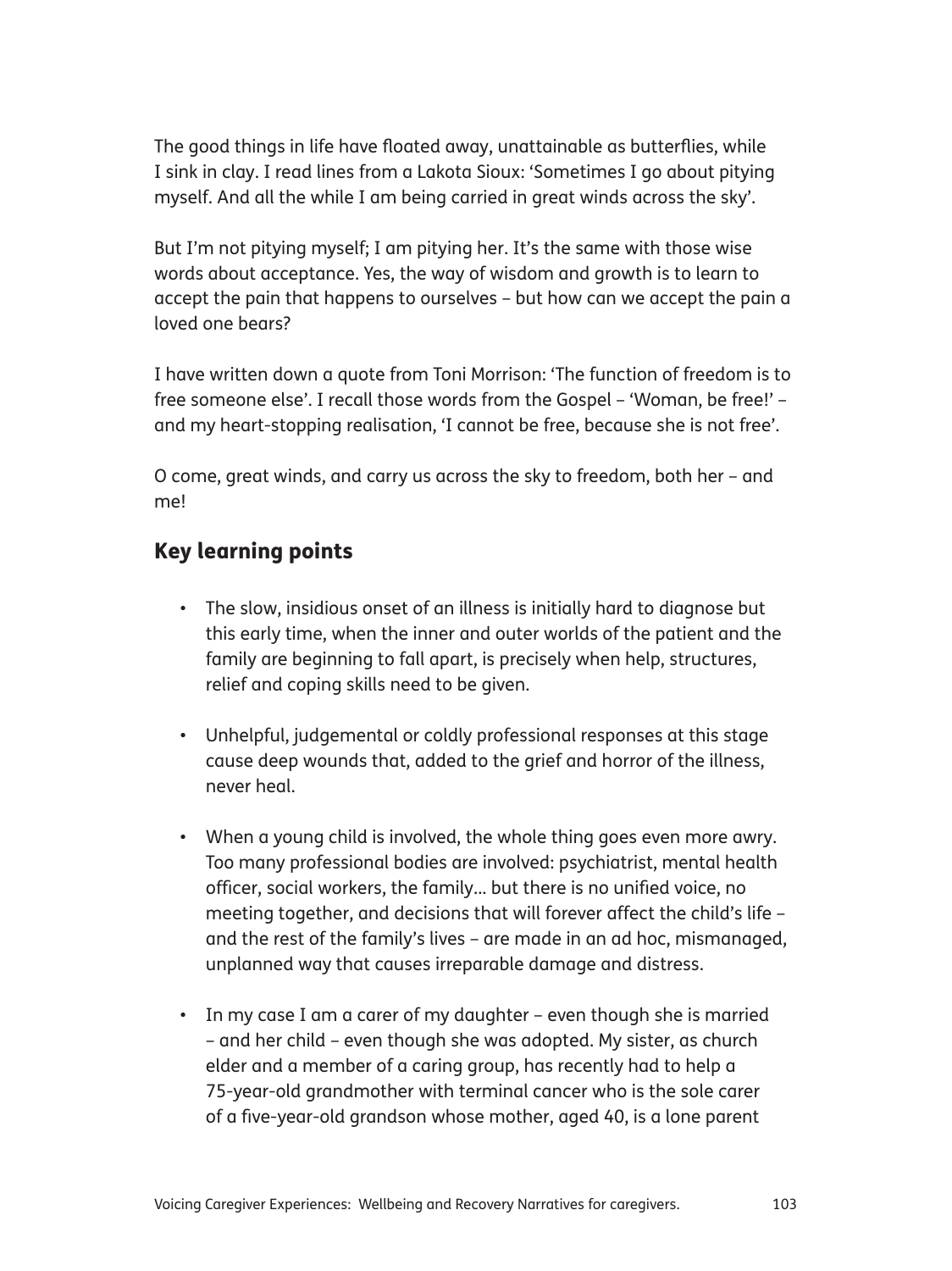with schizophrenia. There are no care plans in this case either, and that grandmother will die grieving.

- Since the whole family is affected in our case, my husband and myself, our other grown-up child, our daughter (the sufferer), her husband and his family and, above all, my daughter's child – the whole family needs counselling and help at different levels and different stages. Each member of our family has been torn apart by this illness, and each person's lifestyle has been radically and negatively affected.
- Tolstoy's novel Anna Karenina famously begins, 'Happy families are all alike; every unhappy family is unhappy in its own way'. But families with severe mental illness are alike in their suffering, as this book shows – living on a knife-edge of horror and grief, along with the total disruption of 'normal' life. For myself, to sum up, I am like another character in that novel who 'did not want to talk of her sorrow, but with that sorrow in her heart she could not talk of outside matters'. My sorrow, because of my daughter's tragic plight, has eaten me up, and I find no therapy for that wound.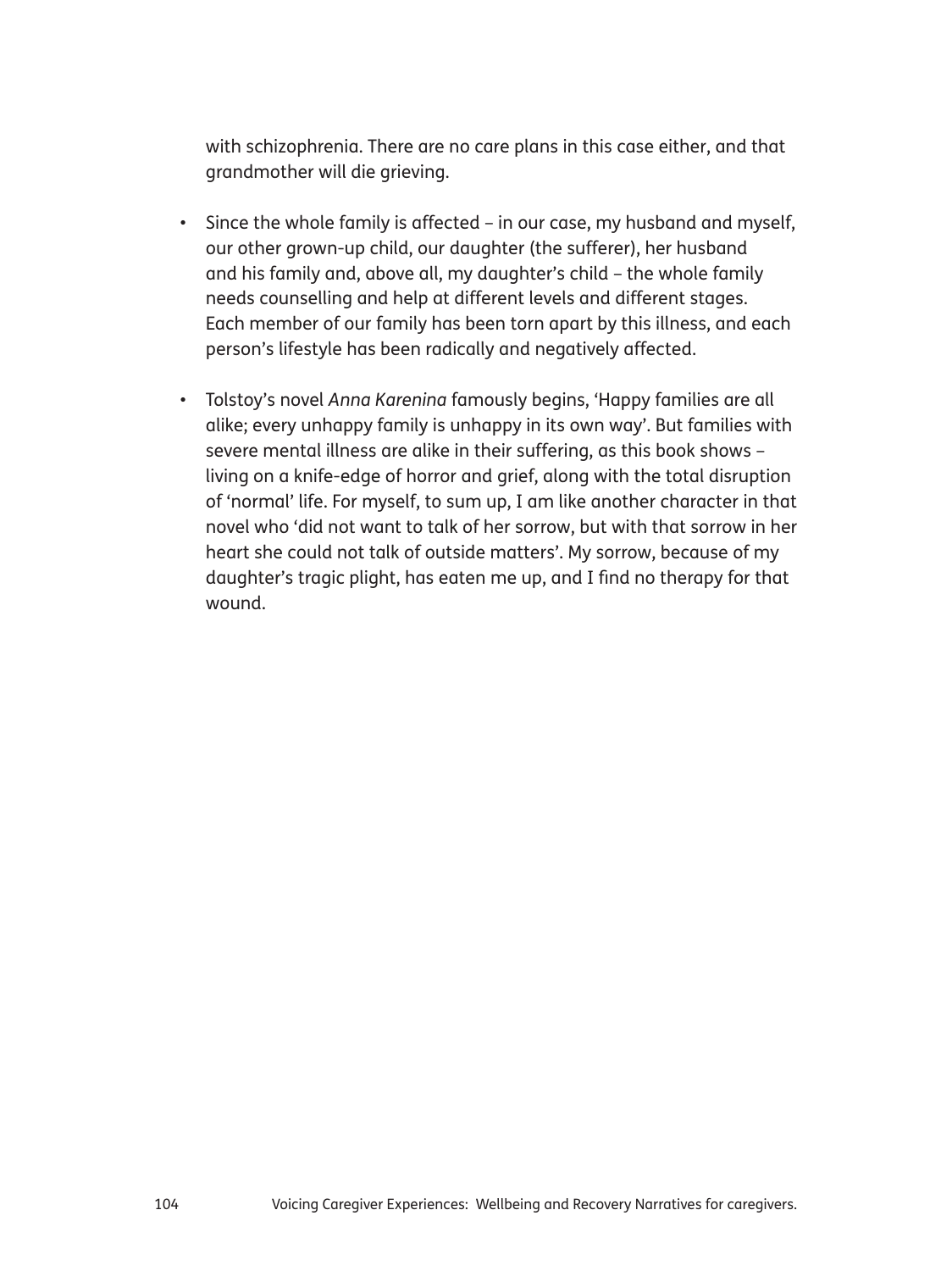# Chapter 10

## **I wish I could go back and give myself a hug**

*In Scotland, Patricia Mullen*

## Introduction

It is really difficult to decide where to begin; what to include, and therefore what to leave out. In reality, I think it would be difficult to find enough words or the right words to describe the journey that myself, my son and my family have been on for the past 17 years.

However, I will try to give you a sense of the roller coaster ride, our emergence via the process from hopelessness and devastation and our hard-won journey of recovery, healing and hope, so that if you are reading this narrative from a very dark and hopeless place, you might begin to light your own candle of hope and thus begin your own journey through the process of recovery.

## Entering the world of mental illness

My name is Patricia and I have two children. My daughter was born in 1974 and my son in 1978. When he was a few months old I left and later divorced his father, who was a violent alcoholic.

I am mentioning this because in later years, when I was going through my tick list of every cause or cumulative cause of schizophrenia (whether factual or not), this fact, and the circumstances surrounding his birth, were relevant factors. I would rage between anger, guilt and grief. I remarried in 1981 and my husband has been their dad ever since.

My son first became unwell in 1994, when it became apparent that something was drastically wrong. At first it looked like the usual teenager going off the rails, trying drink and drugs etc. but I had always seen and sensed a vulnerability in him, and knew his consultant was right when he diagnosed him a year later as having paranoid schizophrenia.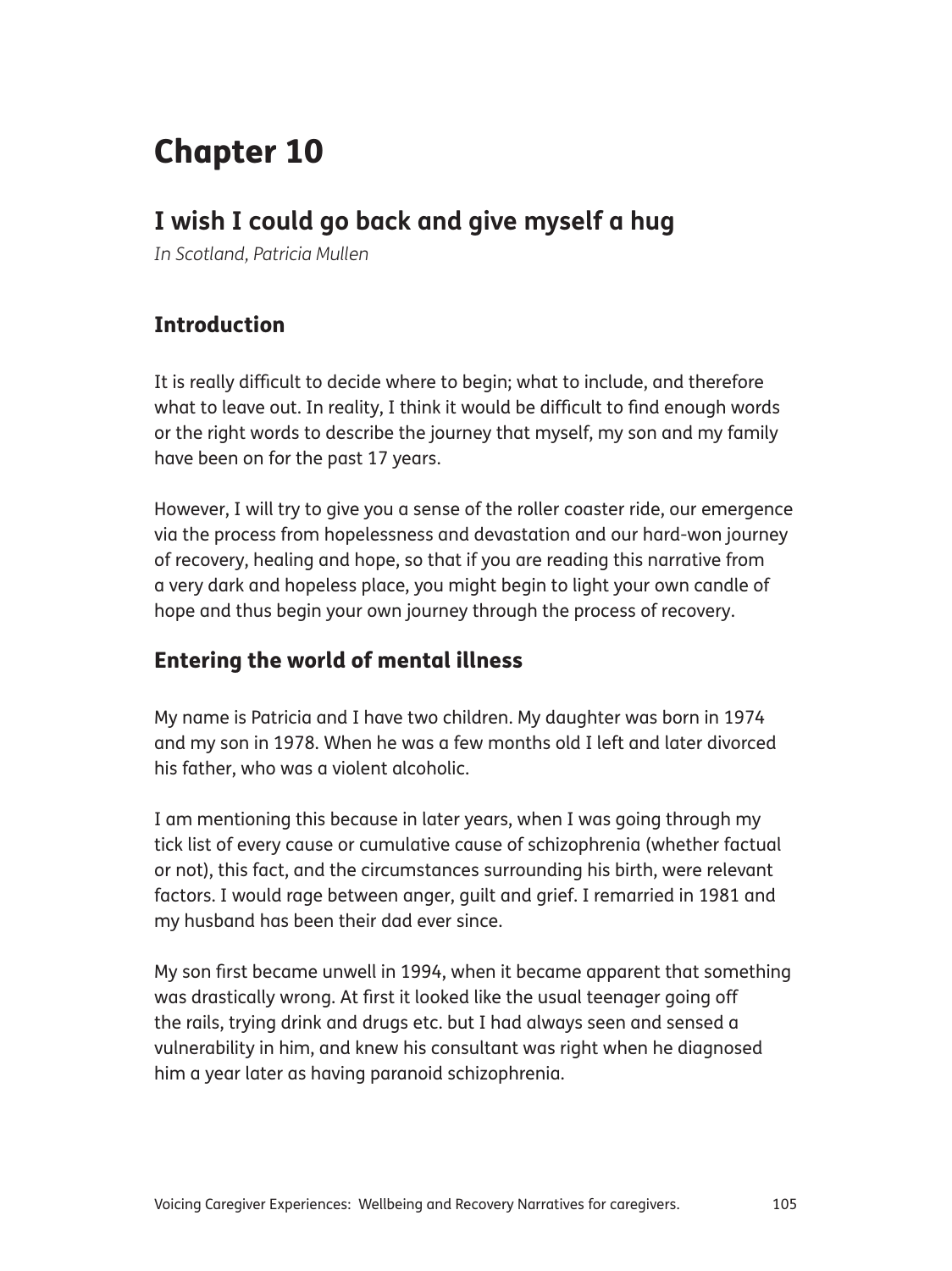The effect on the whole family was devastating; the bottom literally fell out of my world, and in my mind it was equivalent to a nuclear bomb shattering everything beyond repair.

He was 16 at the time. For a long time I kept thinking and remembering what I'd told him when he was growing up: that he could do anything he wanted to do when he was older, the world would be his oyster... For many years I felt as though I had lied to him.

Instead he was admitted to an acute adult ward in the local psychiatric hospital within just a few months of leaving school. My daughter was at university at the time and later went on to achieve an Honours degree in Economics and Politics.

It is interesting, thinking back, that she was considering a professional career within the NHS at the time. This was not destined to be, however, and she ended up making a completely different career choice. Like myself, all her illusions and beliefs about what should happen in the provision of care, either in hospital or within the community, were completely shattered beyond belief after living through the first five years of her brother's illness and diagnosis.

The constant trauma and stigma of trying to get help and dealing with the services, along with living with the illness, was too much – and although much (but not all) has been forgiven, we have never regained the sense of trust we once had. Nothing in life had prepared us for the world of mental illness at that time.

How we were treated often had a sense of brutality and, more often than not, a basic lack of human compassion. Unfortunately this can still be the case all these years later: I've been working professionally with mental health carers for nearly ten years now, and I often hear carers, families and friends repeating the same experience. It is hard enough trying to cope with the illness, the fall-out for the rest of the family and your own personal feelings of fear, anger, grief and loss without having to deal with the services, no matter how well equipped and informed you may be.

But for every loss of trust or bad experience there are the good experiences; understanding and words of basic kindness that helped to sustain my hope against hope throughout the early years and beyond. My son proved to be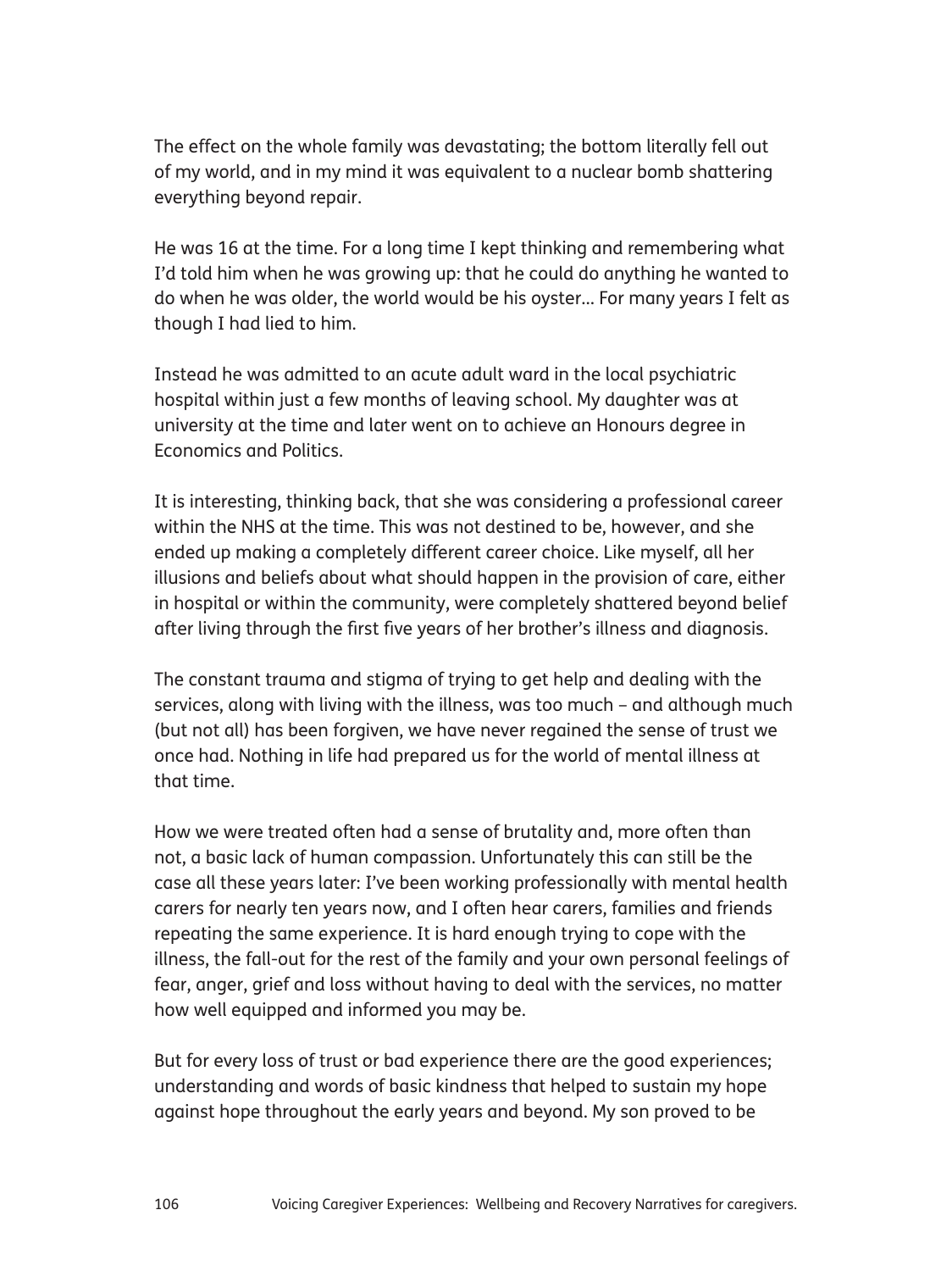treatment resistant and had little or no response in the first four years. He was extremely impulsive, chaotic and out of control, had made numerous serious suicide attempts and was beginning to self-harm. I had already lost count of his admissions to hospital.

Most of the care assistants on the ward at that time had no training, particularly in mental illness; this is something I still feel very strongly about, and I hope that, in this present environment of cuts to funding, they do not even consider changing back to a system that would have been cheaper in the past but inferior, and costlier to the individual receiving the service. I have worked in the voluntary sector for many years now and still work with individuals who have mental illness, as well as their families, friends and supporters. It's very disheartening that the present funding issues within the community have left many voluntary organisations to bid against each other. Alternatively, the funding situation is so poor that poorly paid, untrained and inexperienced staff are now the way out for many organisations trying to provide support, care and services within the community.

Anyway, to say that the first five years were the worst would be an understatement, and I honestly don't feel it would be exaggerating to describe this period of our lives as a living hell. I did have information, was well informed and also had support from the Glasgow Association for Mental Health and The Charlie Reid Centre<sup>7</sup>, which at that time was part of the national organisation known as NSF Scotland. I later went on to work for these two organisations after completing a series of SVQs<sup>8</sup> and an HNC<sup>9</sup> in Social Care, followed by ongoing training courses in anything I could get onto that was relevant to mental health. This was the darkest period for all of us, when the sense of hopelessness came in. I could fill books with examples of the stigma and isolation that come with this illness.

It's very difficult to think back on this time, and although years later we did emerge stronger, some of the scars are still there. There were very few glimmers of the real person, the son he was before this holocaust, and the roller coaster could turn on an hourly basis; the emotional trauma of watching him spiral out of control, suffering, scared and tormented, self-harming or desperately trying to kill himself, hiding and frightened or changing into a monster and smashing up the house, drinking and taking anything he could

 $7$  A drop-in support centre operated by the voluntary organisation Support in Mind Scotland.

8 Scottish Vocational Qualifications.

Voicing Caregiver Experiences: Wellbeing and Recovery Narratives for caregivers. 107

<sup>&</sup>lt;sup>9</sup> Higher National Certificate.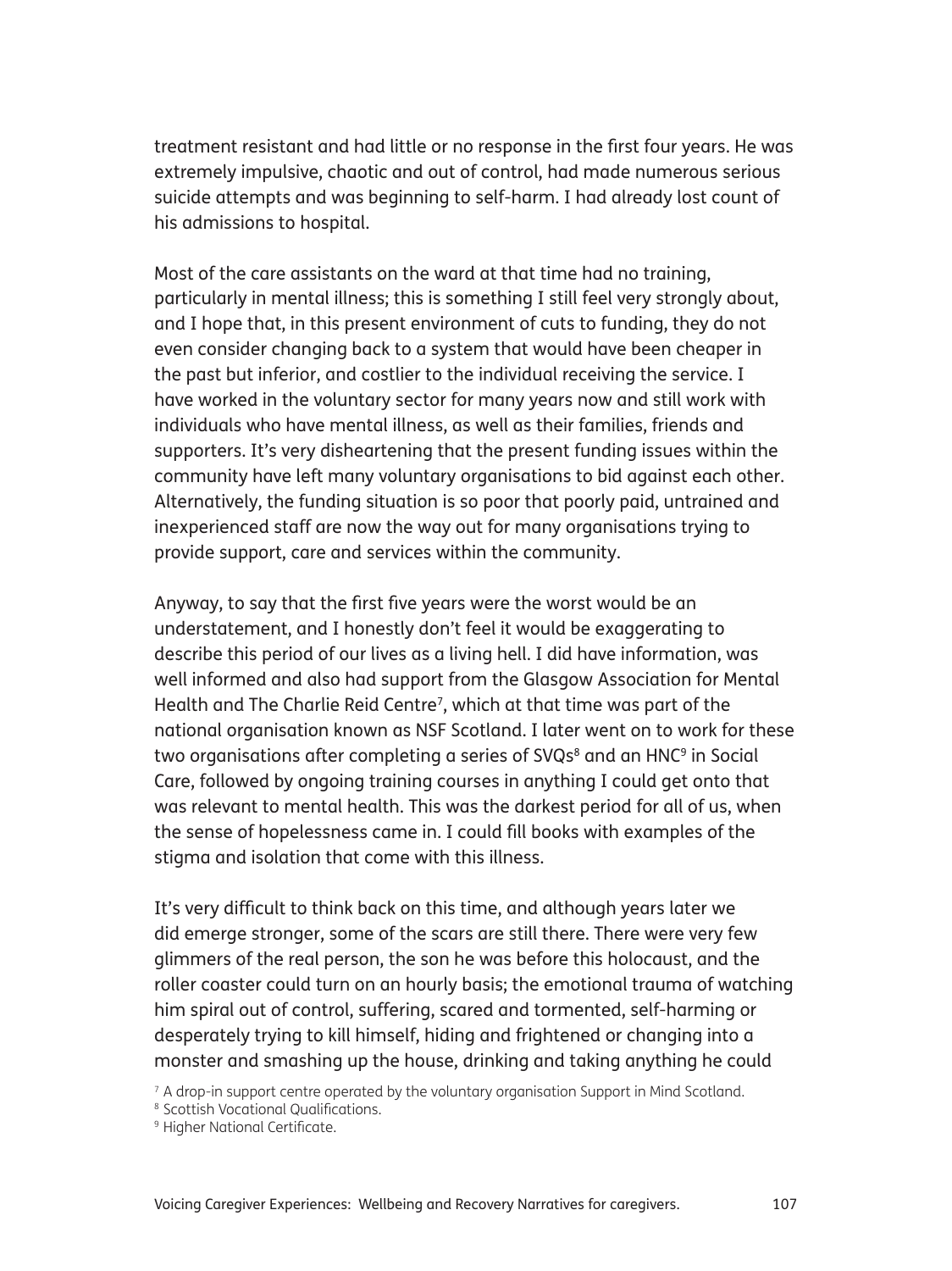lay his hands on and threatening to harm himself or us – but all the time so ill and so vulnerable. He did take the medication, he did comply but it just wasn't working. This is the bit I will never understand and for which I will never forgive the services, who then began to talk about his behaviour, that maybe it was just his personality – after all, he was an out of control teenager and possibly the best place for him would be in homeless accommodation. 'Put him out' was their advice to me, mostly at times when I'd just nearly lost him. I just could not get my head around this and still can't. He was already diagnosed and it was obvious that he was treatment resistant. How on earth could they have hoped to improve things by putting a vulnerable and ill young adult out on the streets to make his way to the Hamish Allan Centre?

The police became frequent visitors for a time and were, on the whole, extremely supportive and helpful. They were frustrated at dropping my son off at the hospital only for him to be sent home again, usually within hours. My husband's physical health was deteriorating and my daughter struggled juggling part-time work, full-time university, staying up all night with her brother and supporting me. I very nearly gave in at that point – it seemed so hopeless and we were so desperate. I remember my daughter crying angrily as she told me that the cavalry (meaning help from the mental health services) was never going to come. To me, the thought of putting him in the homeless system was not even an option because he was so great a risk to himself, and I felt that it would be as if I was punishing him for being unwell and treatment resistant. In short, I was terrified for him.

The mental health system did not know my son before he was ill so how did they know what he was like when he was well? I did, but I felt that they were now introducing the scenario of 'mad or bad'. I lost all hope at times and clearly remember thinking that I had no choice but to consider killing myself and my son. This, in my opinion, is one of the biggest unspoken taboos for many carers and I was not sure whether or not to include it, but I think it is too important not to. I did not go down that path but was racked with guilt as to what kind of mother I was that I could even have thought that for a second.

Looking back, I wish I could go back in time and give myself a hug and forgive myself for these disturbing thoughts grown out of love and desperation. I have now worked with carers for many years and occasionally (usually only when the individual is aware I am or have been a carer myself) I am told the same story. A distraught family member will reveal that they have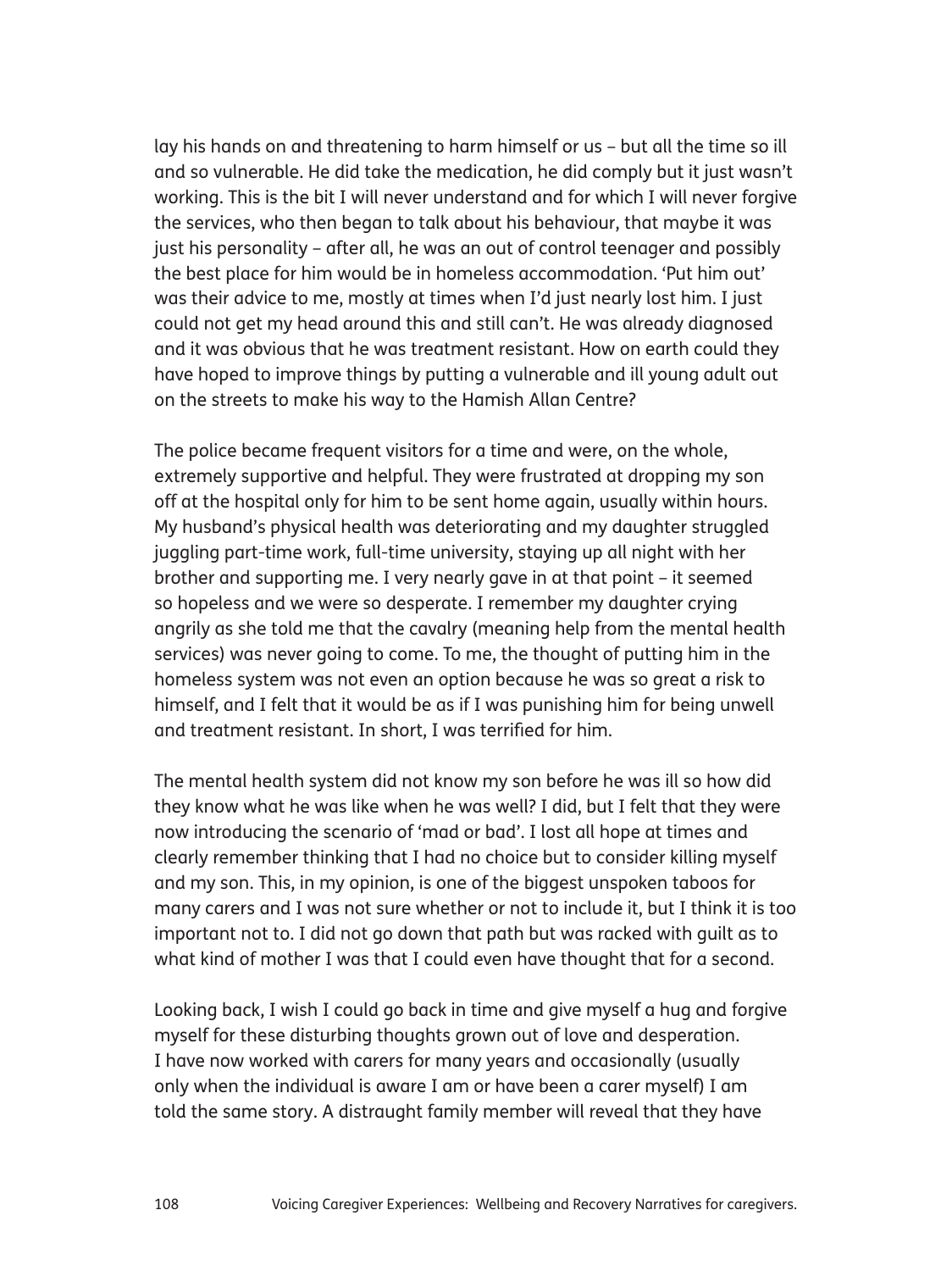had the same thoughts and tell me how ashamed they are. It's not rocket science: compassion, kindness and a strong dose of common sense and communication – just treating people as human beings – can stop this sense of hopelessness and desperation. Society still has a long way to go, particularly individuals working in the caring profession, when desperate and vulnerable people who are usually (on paper, at least) surrounded by support workers, CPNs, psychiatric nurses, consultants and GPs are left in situations where they think, even for a moment, that that is their only way out. I did not give up – it wasn't an option. But by this time, and for a number of years afterwards, I myself had been tagged and labelled by many within the mental health system. After all, they'd only seen me when I was overwrought, overtired, overemotional and looking desperately for help and answers.

One of the biggest factors that causes carers, myself included, to become caught up in the process of helplessness is being disempowered by the mental health system, particularly when they are at their most vulnerable. They weren't around the 95% of the time when we just got on with it, and sometimes it was worse and felt even more difficult when I questioned what was or was not happening. It is still very common for carers to be labelled as 'challenging' and it is still unacceptable. In most cases a skilled worker should be able to use communication and listening skills in a compassionate and understanding manner. In my son's case, it would have been easier for them if he'd moved on to live in a homeless unit and most likely fallen into the criminal justice system (although he has committed no crime), especially if there had been no strong family involvement to prevent it. Some CPNs told me bluntly that they thought I was deluding myself and that my son was out of control and spoiled. My self-esteem and confidence were hitting rock bottom but I'm really glad I didn't go down that path. I nearly did but common sense, love and an ability to rationalise the events up to that point left me in no doubt of his diagnosis and continued lack of insight.

### Gaining insight

I would like to add a little context to this experience by telling you that I now have over 13 years' experience working with individuals who have mental illness at The Charlie Reid Centre in Glasgow, and many of our members have been through the homeless system. The centre was the first drop-in centre specific to mental illness to open in the Greater Glasgow area, and at present we are lucky enough to have a manager who at that time worked with the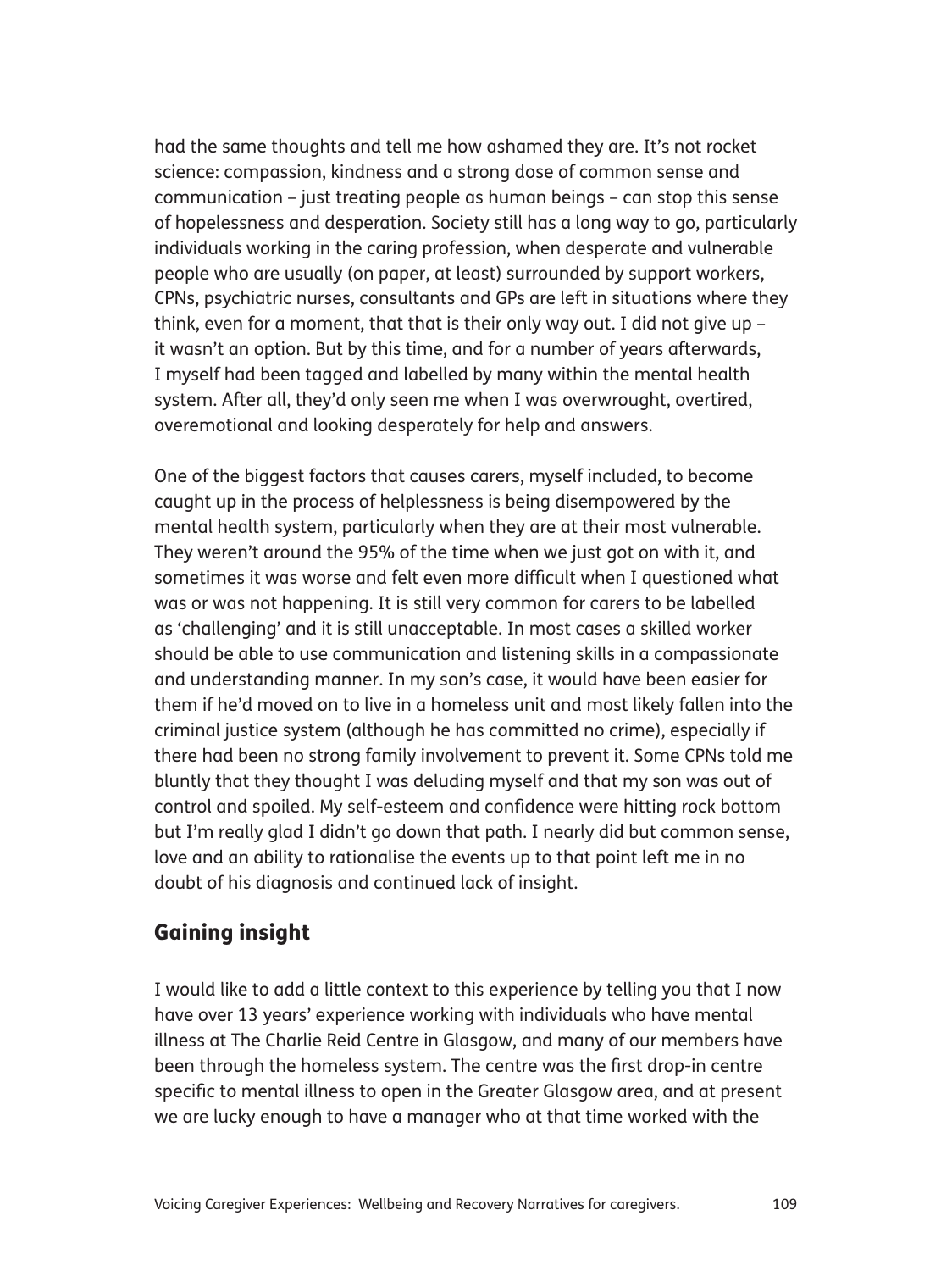homeless team managed by GAMH<sup>10</sup>. The work done by this particular team ten years ago made a huge difference in reducing the number of people caught up in the homeless system while diagnosed with and/or experiencing mental illness. This did not happen to my son, but it was very common at that time for young men to fall through the cracks in the system and end up homeless, on the streets or in prison.

Things eventually came to a head for my family and my son, but only after we'd all suffered irreparable emotional damage. My son was admitted to an IPCU11 ward, which is known as a 'locked ward'. At that point I had to take a chance and refuse to take him home; it was one of the hardest things I have ever done. I knew I had not given up on him but I had to do something to stop the endless cycle of revolving door admissions and leave him in hospital long enough to be properly assessed. We were exhausted by trying to keep him safe and by services implying that we were exaggerating, or bringing up the behaviour scenario again. That this was considered necessary four and a half years after diagnosis I still find totally unacceptable, but I can only put it down to the short-sighted and judgemental attitudes of the staff in his usual admissions ward. We were terrified by the thought of him being held in a locked facility but it turned out to be the best thing that could have happened.

I remember myself and my daughter being pleasantly shocked because the staff at the IPCU were kind, communicative, civil, non-judgemental and, for the first time, hopeful. He was started on Clozapine, and that was the beginning of my son's and my own fight in the journey of recovery. One thing I firmly believe from experience in all my different 'hats' is that it's difficult enough to manage and support anyone through an acute phase of illness but even more difficult to manage a young teenager through such a phase. Clozapine was not a miracle but it was enough of a miracle for me, and it gave my son insight into the fact that he was ill. Without insight I had felt that there was nothing to work with, but now there was hope and I was determined to fight this illness with every fibre of my being. I made every mistake possible before I learned that my son had to learn to want to recover to the best of his ability and start his own fight. Although he was still very unwell and on huge amounts of Clozapine, part of him was back – that's the only way I can describe it. Also, after Clozapine gave him his insight it was as if all the other rubbish behaviours fell away. It was very much easier to diagnose and clearly identify symptoms.

<sup>&</sup>lt;sup>10</sup> Glasgow Association for Mental Health (a voluntary sector social care provider).

<sup>&</sup>lt;sup>11</sup> Intensive Psychiatric Care Unit.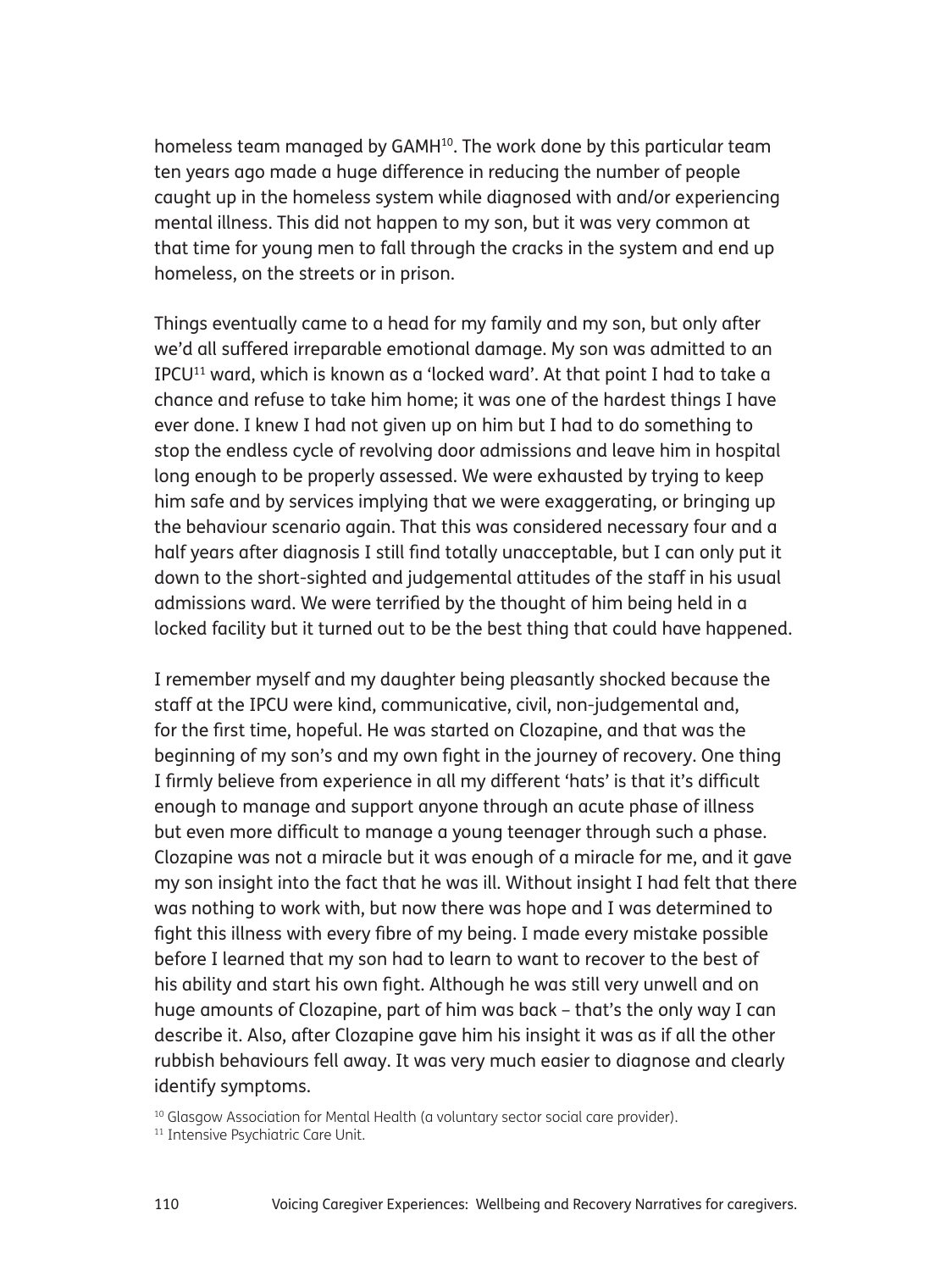Over the years he had many more admissions but was never put back in an IPCU ward. A few years later, while visiting on the ward, I remember the nurses saying to me what a nice lad he was and I thought, 'That's what I tried to tell you before he was finally tried on Clozapine!'. One day we were talking about some of his 'stunts' in a light-hearted way; he laughed but then said, 'Well, I didn't know what I was doing – but wasn't the hospital worried about me, didn't they try to do something about me or for me?'. He was no longer a teenager, and although very immature he had insight and a perspective. Over the next ten or so years came the hard work, when sometimes it felt like one step forward and twenty back. It was extremely difficult, and hopelessness and isolation would still come in waves along with the grief. At that time everyone was speaking about the benefits of creating a stress-free environment for my son.

So there I was, armed with the manual and determined that there would be no stress, but I soon learned that the high levels of medication he was on meant that we'd have to write our own manual of what was going to work and allow part of this to function between good days and bad days. I was creating more stress by trying to create a completely stress-free environment and nobody (especially not families) can live like that, walking on eggshells 24/7. I did realise that his best chance of recovery at that stage was to remain within the family, with the support of friends, until he was well enough to have his own place. As for my working life, I was very clear in my head that if I was to go any further in the mental health field it would have to be for a lot more reasons than just having been and still being a carer. Although I now realise that I had the benefit, knowledge and experience of working both with individuals who experience mental illness and with their carers, families and supporters, along with my own personal experience, having different hats has not always been easy. But at times this has given me a better perspective on the stigma that often comes from the mental health field itself. After many years, I now feel experienced and comfortable enough to use these skills to (hopefully) benefit others. I still experience examples of stigma and judgemental thinking but I now try to be more tolerant and understanding when challenging assumptions, stigma and discrimination.

#### Foundations of hope

In the late 90s I was lucky enough to get on a course run over eight residential weekends. The course was called 'Allies In Change', and for the first time it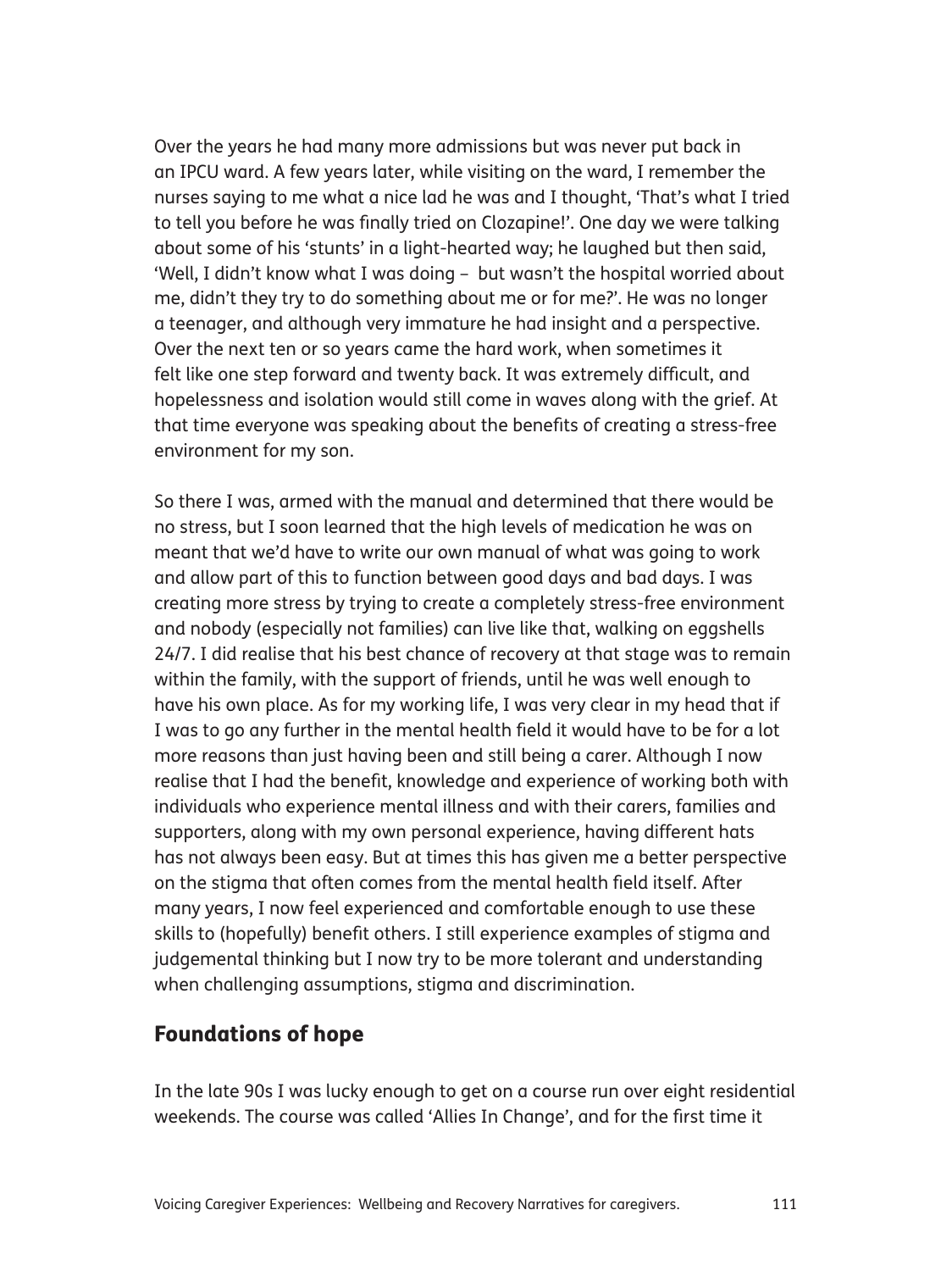brought together a variety of professionals, service users and carers (both the latter are terms I dislike). The people involved in all aspects of the course were all very highly motivated, and at that time it was a revelation to me to listen to and meet with professionals, many at the top of their field, who were caring, highly dedicated and determined to achieve positive change. I felt that I was now seeing the best and hearing what could be possible. The whole 'Allies' experience – the course itself and all the people I met – really came at the right time for me, and although I was not yet aware of the ethos around recovery, this course and the benefits of the whole experience definitely laid the foundation blocks of hope and the potential for positive change, together with good practice for me as both a worker and a mother. The benefits for me at that time (and to this day) were huge. We were told that it was not a 'movement' but, in retrospect, in some ways it was. Out of 'Allies' came Person-Centred Planning and Map and Path Route Planning, and in many areas across Scotland new and innovative projects came to life. For me there was no going back – the motivations, learning, debating and pulling together left me in no doubt that positive change *was* possible, and I was eager to do my bit and learn from the mix of expertise and experience offered by the individuals involved in the 'Allies' course. The building blocks were laid for many new projects such as Stepping Stones, Lanarkshire Links and the Glasgow Mental Health Network, to name but a few. It was also in the early days of this course that I had my first experience of the divisions between what was known as the 'user movement' and the carer and family organisations.

Historically this was nothing new but it was new to me, and I felt it was critical for me in all my 'hats' to understand it more fully.

Although we now know this is wrong, many families were blamed in the past for mental illness and caught in a cycle of stigma, fear and guilt. Some, like my own family, were encouraged to 'forget' or be less supportive of their ill relatives and concentrate on the rest of their family; more often than not they simply couldn't cope and were given little or no support. Personally, I believe that there's only a very small minority of families and circumstances in which it is not in the person's best interests to remain within that environment but historically, and in general terms, families were and can still be torn apart by stigma, ignorance and fear, losing essential and often critical support skills and the networks available for most other illnesses. I always tried to tell my son that he had an illness the same as any other illness, and I needed him to believe that. Much of the fear, ignorance and stigma that still exist lead on to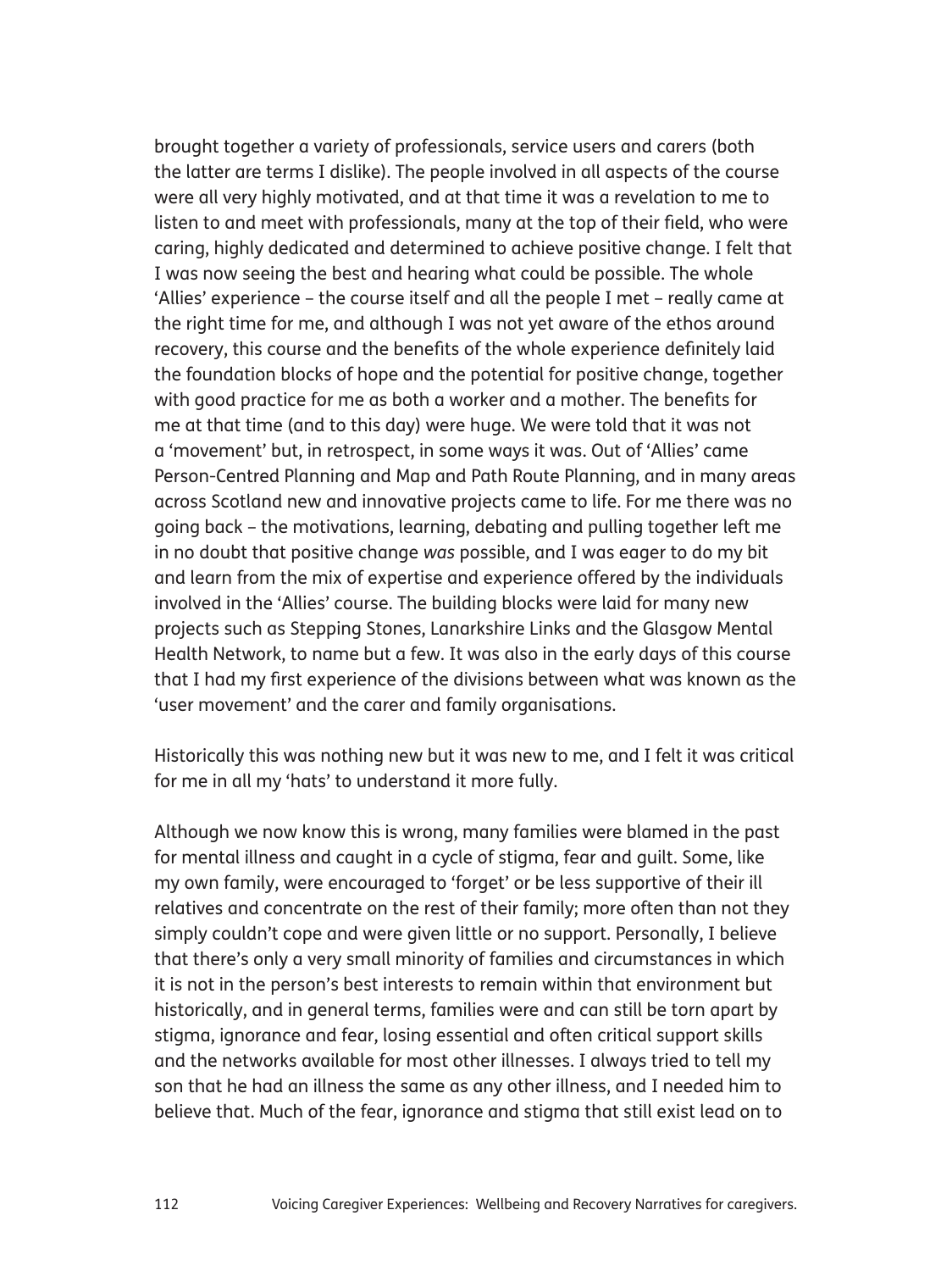isolation and despair and can create one of the biggest barriers to recovery, leaving people to struggle alone and feel unable to seek help. When my son first became ill we were told that mental illness was very common, but for a long time I remember wondering where all the other people were. I had yet to learn that many families had become experts at concealing their situation, cutting themselves off from each other in what they think is a survival strategy. I wasn't for telling all and sundry but I was adamant that my son's illness was nothing to be ashamed of and determined he should believe that he had an illness the same as any other illness, which could improve with medication therapies, and that there would be good and bad times. That was part of my way of coping with the stigma, the services and the illness. We all need people we can turn to for support, talk to or have a cry with, and I was aware that my son had to learn in some way to cope with life, illness or not. We did have periods of isolation but at other times had continued support from friends, family and colleagues. Without this I think we would not have coped in the long term and the isolation and loneliness would have been too much.

#### A recovery pathway

My son enjoyed playing his guitar and joined various music groups, which I think also helped him to form and keep his own identity. I still worked (my husband was now medically retired), and although that was hard I think it helped me to cope and kept me sane, particularly through some of the most difficult times, as I was able to talk to others. It still felt like I was on call 24/7 and I probably was, but I am sure that we would not have been able to cope or move on with a positive outlook if I had been in the house all of the time.

Even after starting Clozapine he was still very unwell and on large doses of medication for many years. There were good times and bad, but the good times were crucial to the start of the recovery process for us both. Mental illness is a very lonely illness and it's easy for individuals or whole families to get caught up in the isolation and paranoia, sometimes doing the wrong things but for the right reasons. Many have had a bad or judgemental response from family, friends or the services and I was no different. Unfortunately, I have past experience of questioning service providers and making a complaint. I had the benefit of being supported through that process but it was still extremely difficult and stressful. In fact, although I would still do the same again, the experience left me feeling less confident as well as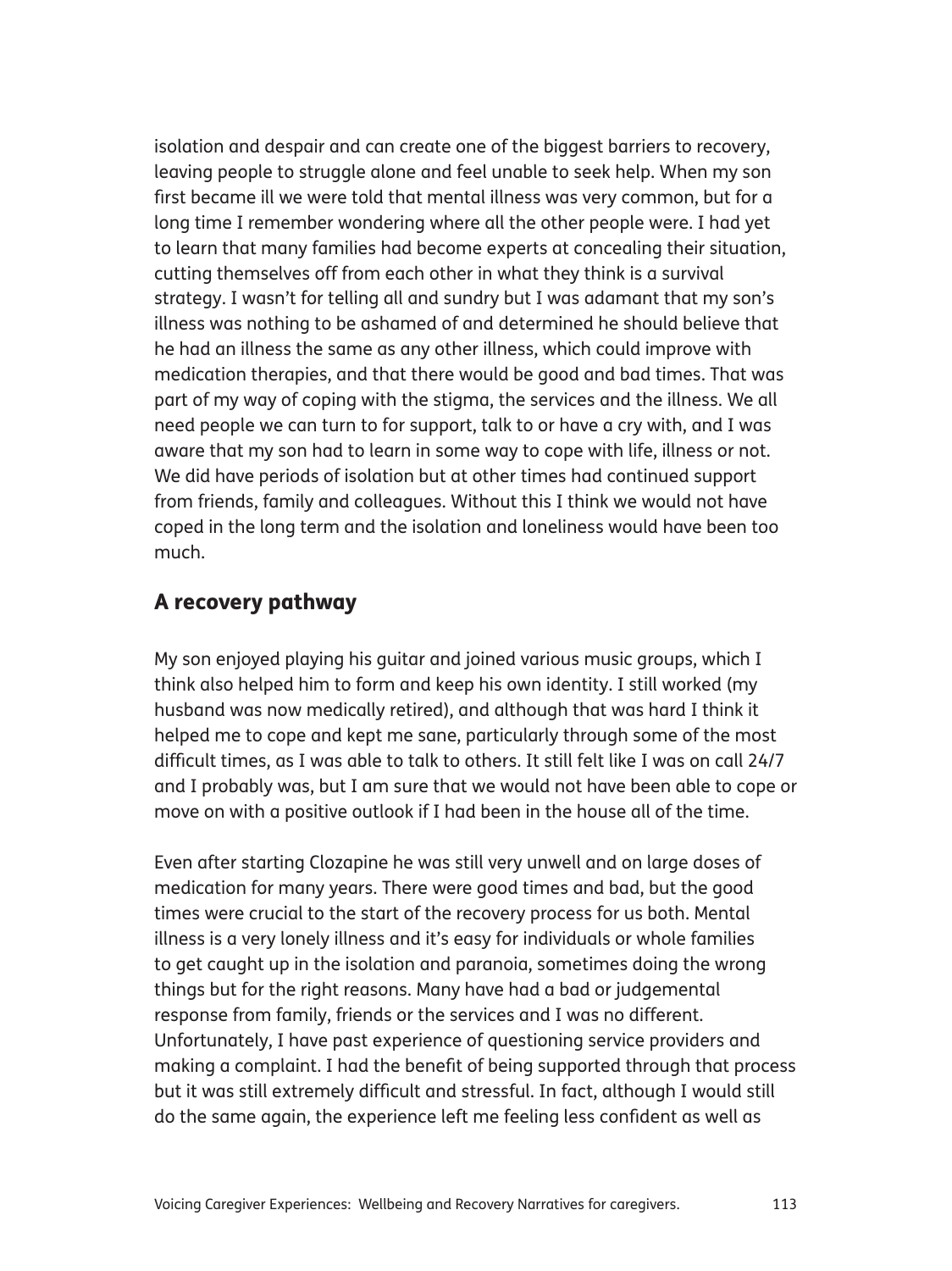more isolated and labelled. It really isn't something any carer would consider lightly, because unfortunately there is also the additional fear that if you complain it will have an effect on the services and support available to your relative.

About six years ago I realised that, overall, I had seen, experienced and received some of the very best care and support from many professional and caring individuals. I was also very aware that at times we had also experienced the worst, and although in balance this was not always the case, I think that it felt worse because the bad experiences always seemed to happen at the times when we were most vulnerable, or had reached crisis point. Writing this has brought back many memories, good and bad, but I think it is important to try to give you something of what I was and still am recovering from. We were already on a path of recovery at that stage but I did not realise this at the time or understand that it can be a long haul, not down to any one thing but rather to a cumulative process often hard-won.

When I first heard about 'recovery' I really didn't understand the concept. I remember being angry and thinking that some people might be tempted to come off their medication. I also worried that it was some new term or process more suited to individuals with mild to moderate mental health problems, and that service provision might be monopolised around this new buzz word to become a tick box exercise around the positive outcomes required for funding. In itself this would not have been bad but I was extremely worried about how it would work for individuals with severe and enduring mental illness – a much more difficult and challenging thing to measure or address. The seed was sown, however, and I was soon thinking about how this would or could work for my son and the members of the centre where I worked. At that stage I was not thinking about recovery for myself; I was barely even ready to admit or consider my own need for recovery. But I was soon to realise, and see more clearly, that we were already on the recovery path, and that although our recovery paths were at times linked, we were both moving on towards our own individual experience of this process. This in itself was another link in the way forward.

#### My prospects

In 2003 I travelled to Holland with a small group of carers representing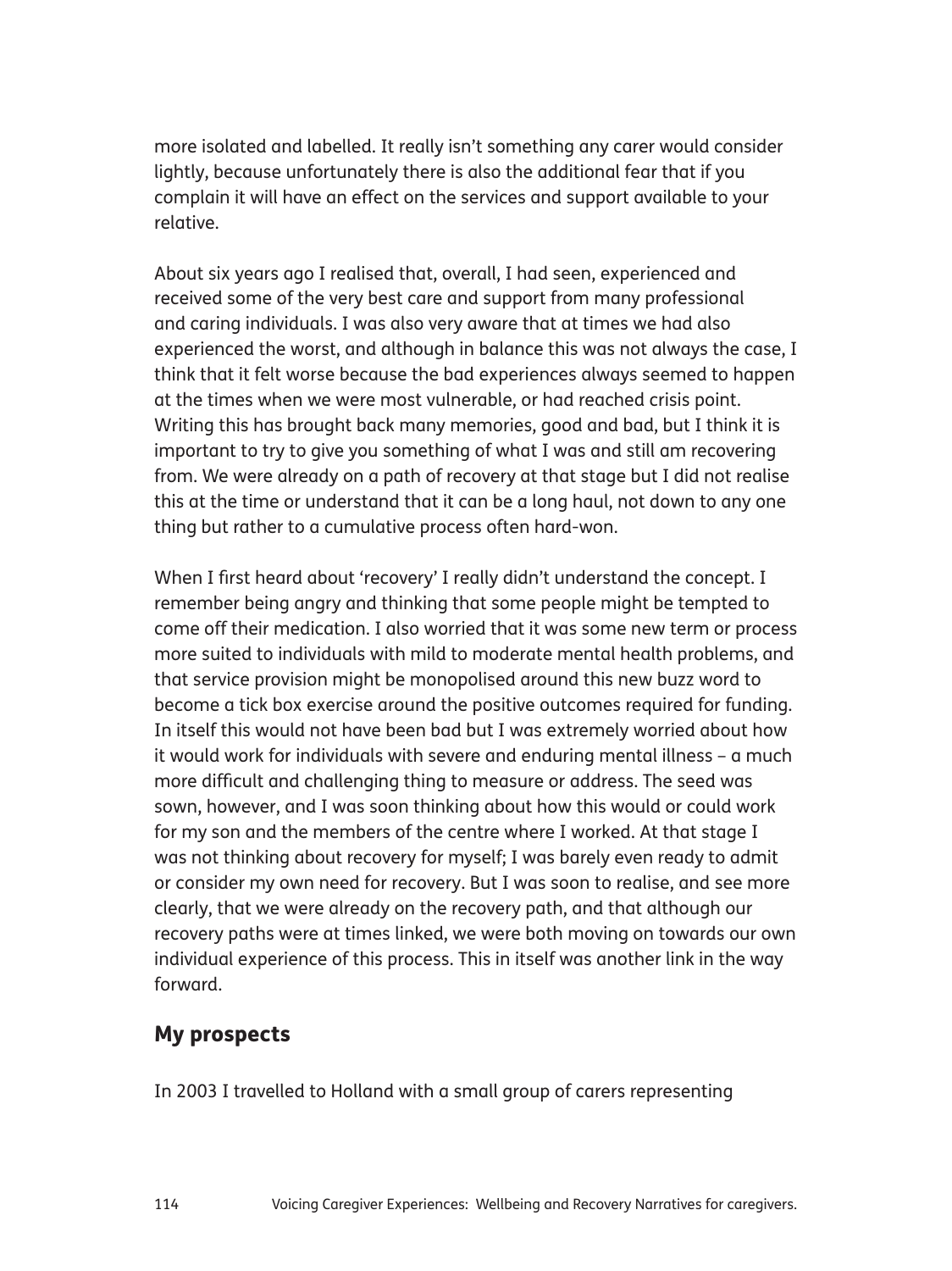Support In Mind Scotland<sup>12</sup> and took part in the first 'Prospect' selfdevelopment training programme organised for family and friends by EUFAMI13 , which was attended by carers and supporters from ten of the member countries. It was through my initial and continued involvement with this programme over the next eight years that my overall and personal understanding of recovery grew, enabling me to clearly see my own journey as well as the brave and limitless possibilities for everyone involved in the process. Back in 2003 I was overwhelmed by the fact that although I was with other carers from various countries, languages and cultures it was very apparent that we shared a common bond in terms of our understanding and experience of mental illness. In 2004 I returned to Holland and completed training to become a facilitator with the ability to deliver Prospect training; this was when I really got my teeth into Prospect, and when the words – Real, Worthwhile, Coping, Hope, Change and Recovery – really began to mean something real and achievable.

Prospect is based on a global philosophy that breaks the cycle of isolation, limitation and discrimination and enables participants to embark on their own journeys towards recovery. Initially made up of ten specific modules, it is a training initiative aimed at opening up fresh perspectives for carers, family and friends of individuals with mental illness. It stems from a need to provide a family education course that not only addresses the needs of carers in their own right but has also been developed in conjunction with them. At the heart of Prospect is a fundamental belief that, in the right setting and with the right support, carers CAN and WILL set about regaining control of their lives, allowing them to discover and recover skills and strengths within themselves. I have now seen this process work and begin to enable positive change in the lives of many carers over the past five years. All Prospect facilitators are required to be or have been a carer or supporter, and to have completed the course themselves. As a facilitator I feel that I gained an added perspective and overall understanding of this process, which was definitely more than just a course.

In 2006, Support In Mind Scotland successfully piloted the programme for a little over a four-year period. My involvement and my own personal experience as a carer over that period confirmed to me that 'recovery' is not a one-off event or course but an ongoing process which I now describe as my 'bag of

<sup>&</sup>lt;sup>12</sup> A voluntary sector social care and campaigning organisation.

<sup>&</sup>lt;sup>13</sup> European Federation of Families of People with Mental Illness.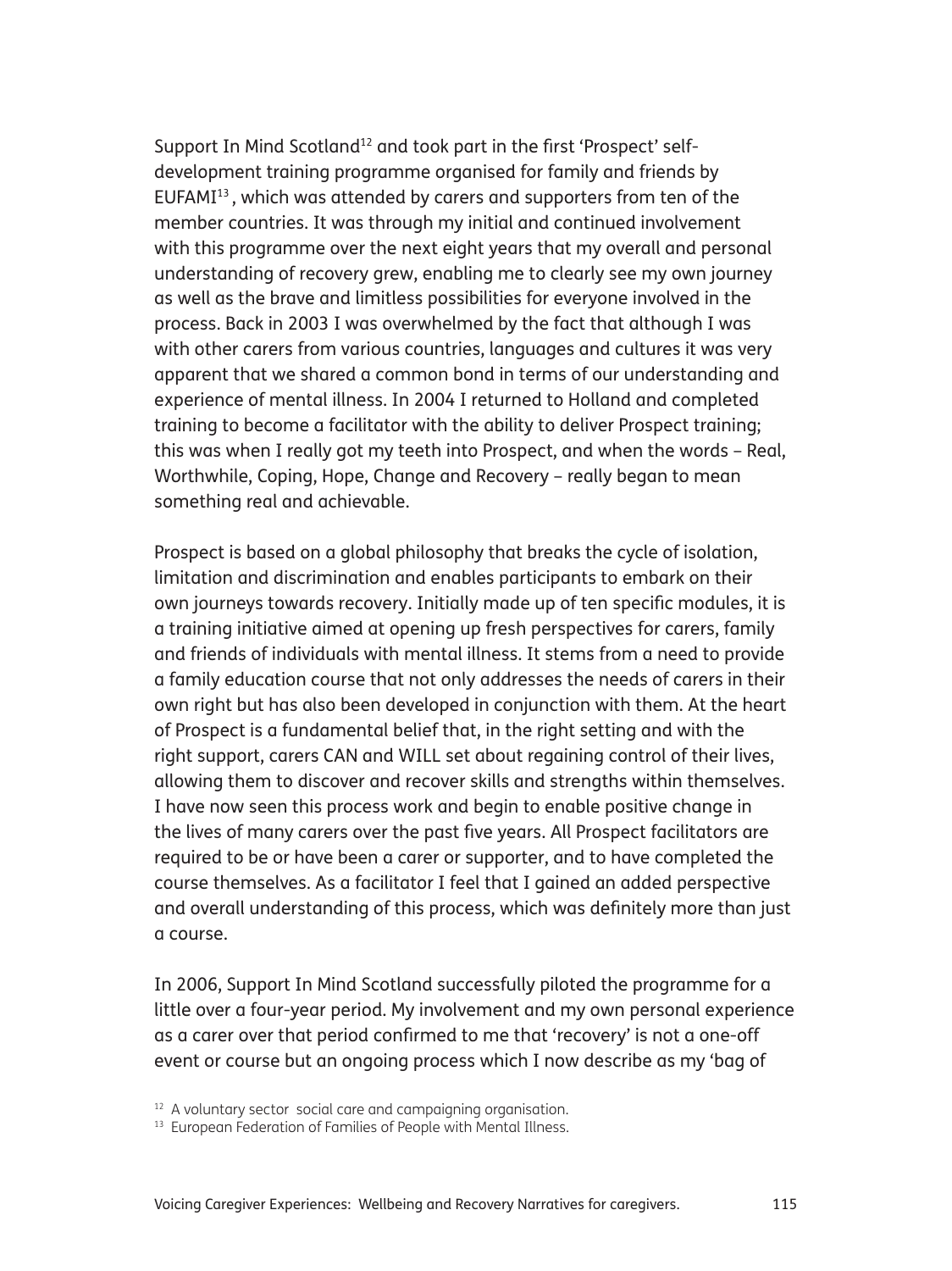tools', ready and available for me to use or add to in the future. The Prospect course itself is usually delivered over a residential weekend with a follow-up weekend three to six months later. The specific modules are designed to touch upon areas often excluded from formal education programmes and therefore not openly discussed. Although a group setting is used to deliver new and upto-date information, the course itself is not based on information-giving but is experiential and based on group participation that allows for the exchange of experiences, problem-solving and the defusing of misconceptions and, perhaps more importantly, enables carers to offer each other solutions, hope and the support essential to improving their own quality of life.

Through EUFAMI in Holland, I watched and listened as carers throughout Europe began the process of positive change and recovery through Prospect. For me, the missing piece of the puzzle came when I was working in Scotland as a facilitator. I was witnessing and recording evidence that showed that when some carers began this process for themselves, it often led to the beginning of the same process for the cared for; it's as if it had a knock-on effect. Carers – myself definitely included – did not see this as a quick fix. We understood that we were at the beginning of the process of recovery and that, by trusting and adjusting the process, specific tools and skills to our individual needs, we could begin to make changes (no matter how small), reclaim our lives and have dreams and hope for the future of our relatives' journey on the path of recovery.

#### Taking my own advice

Many of you reading this will be aware that not everyone fits neatly into the box of service user or carer all of the time; we all have varied and different labels throughout our lives and, like everything in life, nothing is ever that simple. People's circumstances change over time and many, many carers develop physical and/or mental health problems. Many people with a serious mental illness also have a partner or friend with a similar illness, and usually the person who is well at the time becomes the carer. My own physical health had been greatly affected at times over the many years of stress. Part of my recovery was to allow myself to come to terms with the overall trauma and serious long-term stress that had taken its toll on my mental health. I suffered and was affected by stress and serious anxiety, and although I now knew the reasons why this had happened and that it was often common in carers, I still found it difficult at times to take this on board and seriously consider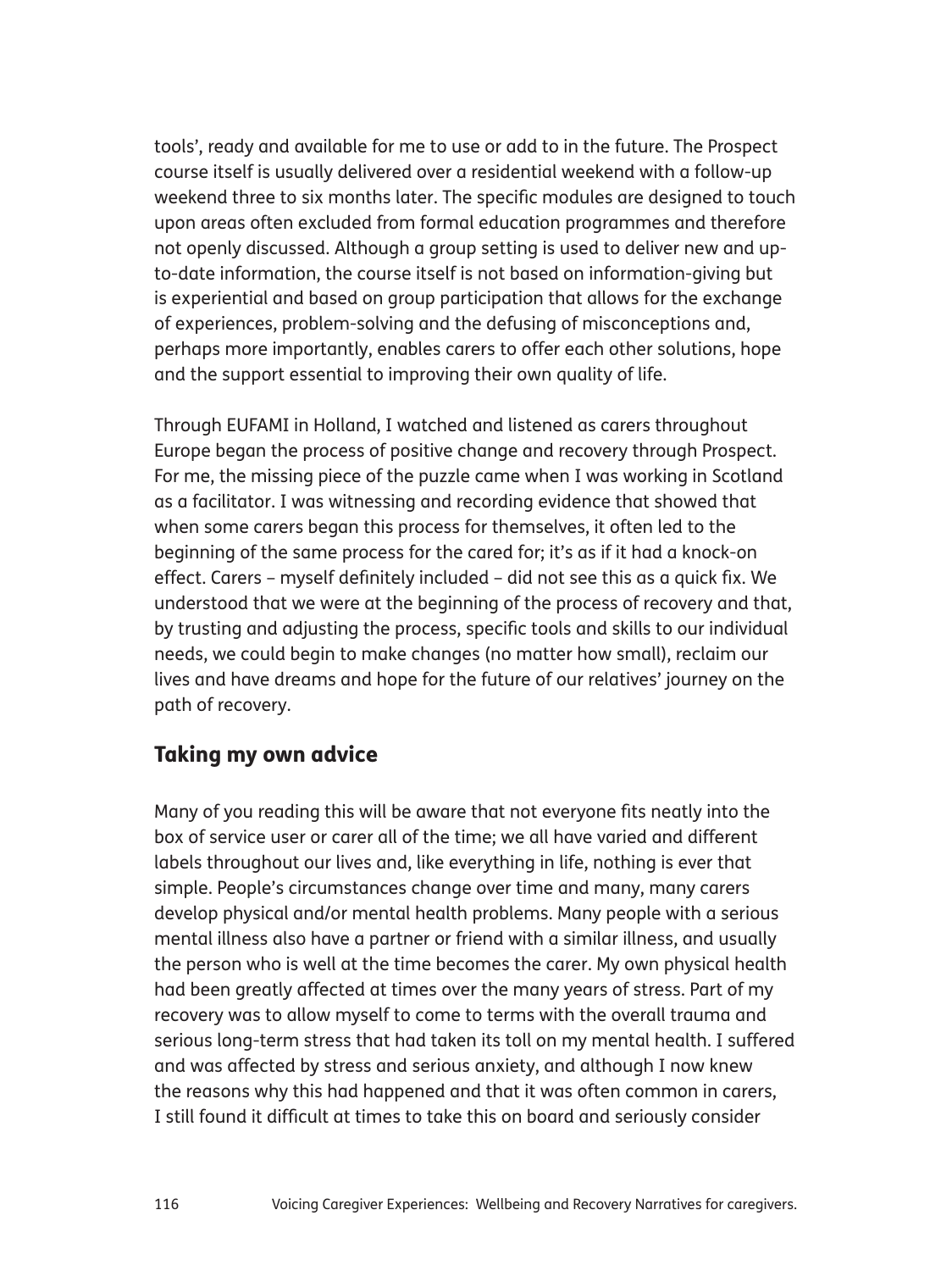my own needs. My son was always my first thought in the morning and my last at night. I advised carers that to go on the long haul they had to be good and look after themselves, but I didn't always take my own advice. Looking back, I realise that my son had become very dependent on me and had grown to expect me to manage his illness in many ways. This was really difficult at times because some of the resentment he usually felt towards his illness would be focused on or towards me.

Much had improved but we still struggled and did the wrong things, sometimes for the right reasons but sometimes just because it was all we could do to manage through yet another crisis. I was handling things an awful lot better but emotions can take over and I often forgot the knowledge and skills I'd gained and developed, particularly when it came to myself. I distinctly remember that on two separate occasions when I arrived to facilitate at a Prospect residential weekend, I was desperately trying to keep my own emotions in check.

Like many carers, I was busy trying to juggle various responsibilities, dashing around trying to fix things and looking after everyone else. I was going down the slippery slope of not looking after or making time for myself again, and forgetting that it was okay for me to have a bad day; I needed to allow myself to grieve as part of the healing process. Sitting through some of the modules as an observer, I thought, 'I know all this, so why am I not doing it?'. So for me the timing couldn't have been better, because there I was again bringing out my bag of tools. It was more than just the modules – it was being in an environment with others who had or were having the same experience but were, as a group, full of hope and determination. This was really helpful as it allowed me to feel supported and to stand back and get things in proportion. I picked myself up and became more determined than ever to really start to make the hard decisions and changes that would be instrumental in my own journey of recovery.

### Drawing back

Many carers became friends through Prospect and have since set up their own support network so they can stay in touch and support each other whenever they wish. Prospect also allowed me to explore and work through the acute distress, shock and trauma that mental illness had caused in my life, and I began to rebuild my confidence and self-esteem. Mutual understanding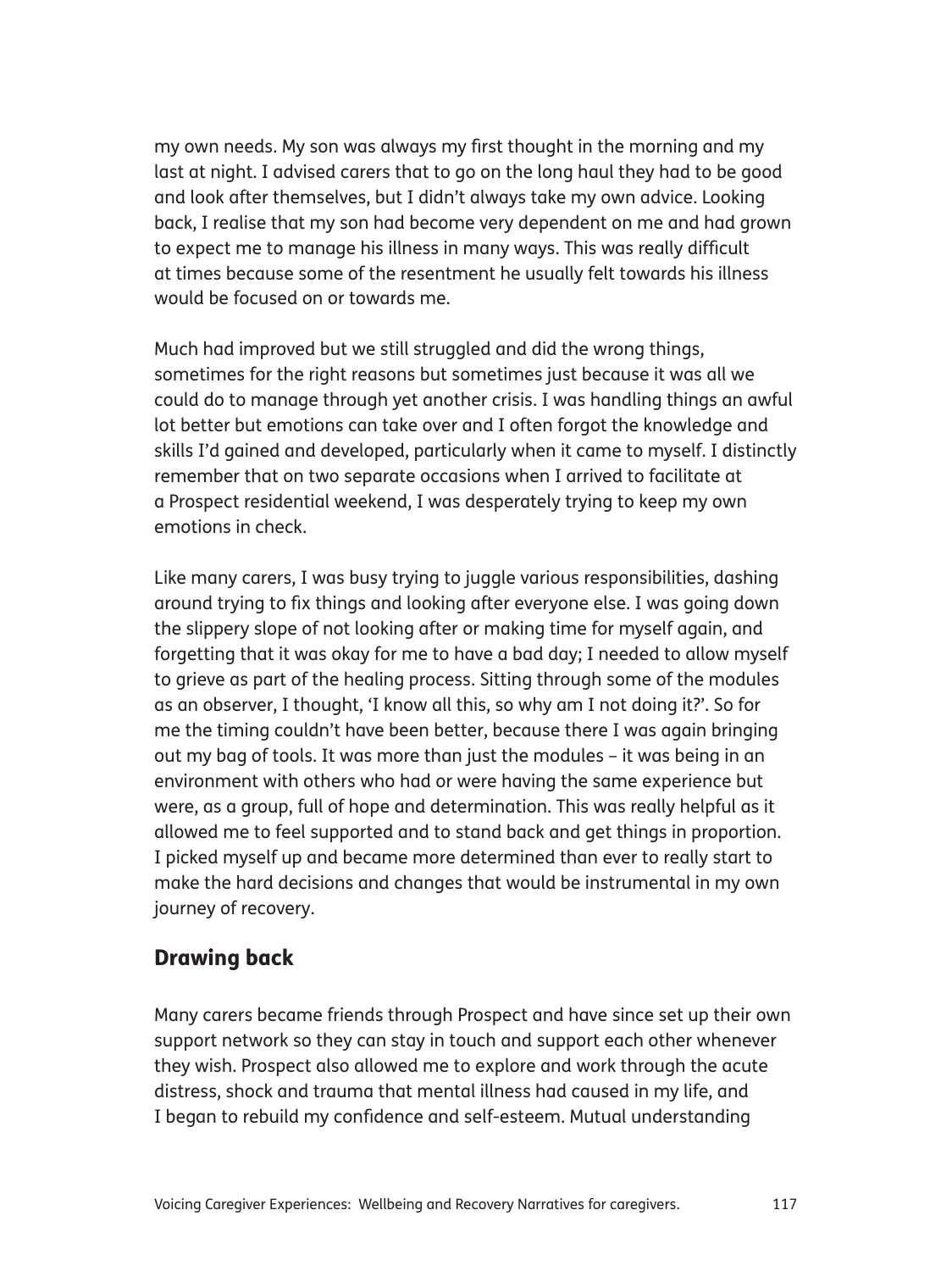and peer support enabled me to reactivate, identify and go on to use coping strategies and plans. I began to plan routes forward with a strong and determined sense of hope and a desire for positive change. My new thinking was about 'what's possible', i.e. what could realistically change. Even if I started small or failed in my first attempts, I was determined to try and to move forward. I also felt braver about this now because I'd witnessed the benefits and changes in the lives of many of the carers who'd engaged in the process of recovery through Prospect. They were all given the opportunity to tell their personal stories while attending the Prospect weekends and it was inspirational for me to hear what they had to say, particularly on the follow-up weekends.

Like many other carers, my biggest worries were about what would happen to my son if I wasn't around – how would he manage on his own? In some respects the time might never have been right for him to leave home and get his own place, but I wanted to try this out while I was still able to offer support and a safety net of sorts. I had learned that given time, hope and the right support, so much can be achieved. He has now had his own flat for nearly five years. It hasn't always been plain sailing, particularly in the beginning – I had to learn to draw back in stages – but the rewards have been great for us all. He slowly learned new skills and his independence grew, which initiated a new life with new choices over which he had control. He still receives support to maintain this quality of life and independence but, looking back, I am sure that no matter how scary or risky it seemed at the time, it was definitely the right decision. He loves having his own space and now I have mine. It was nobody's fault but we'd got to a point where we were stifling each other. Now we are able to spend quality time together, and our relationship is better on a more equal basis.

#### Learning to trust again

Over recent years I have learned the importance of not getting stuck in the past. I did not want to be caught up in bitterness as it could have damaged my own mental health and affected me moving forward. I am now also in a position to realise that trusting my son's care team was another part of my recovery – I was learning to trust again. He has a very good consultant and CPN whom I trust implicitly, and it is reassuring for me to know that I can speak to them if necessary. On a lighter note, the last CPA14 meeting I

<sup>14</sup> Care Programme Approach.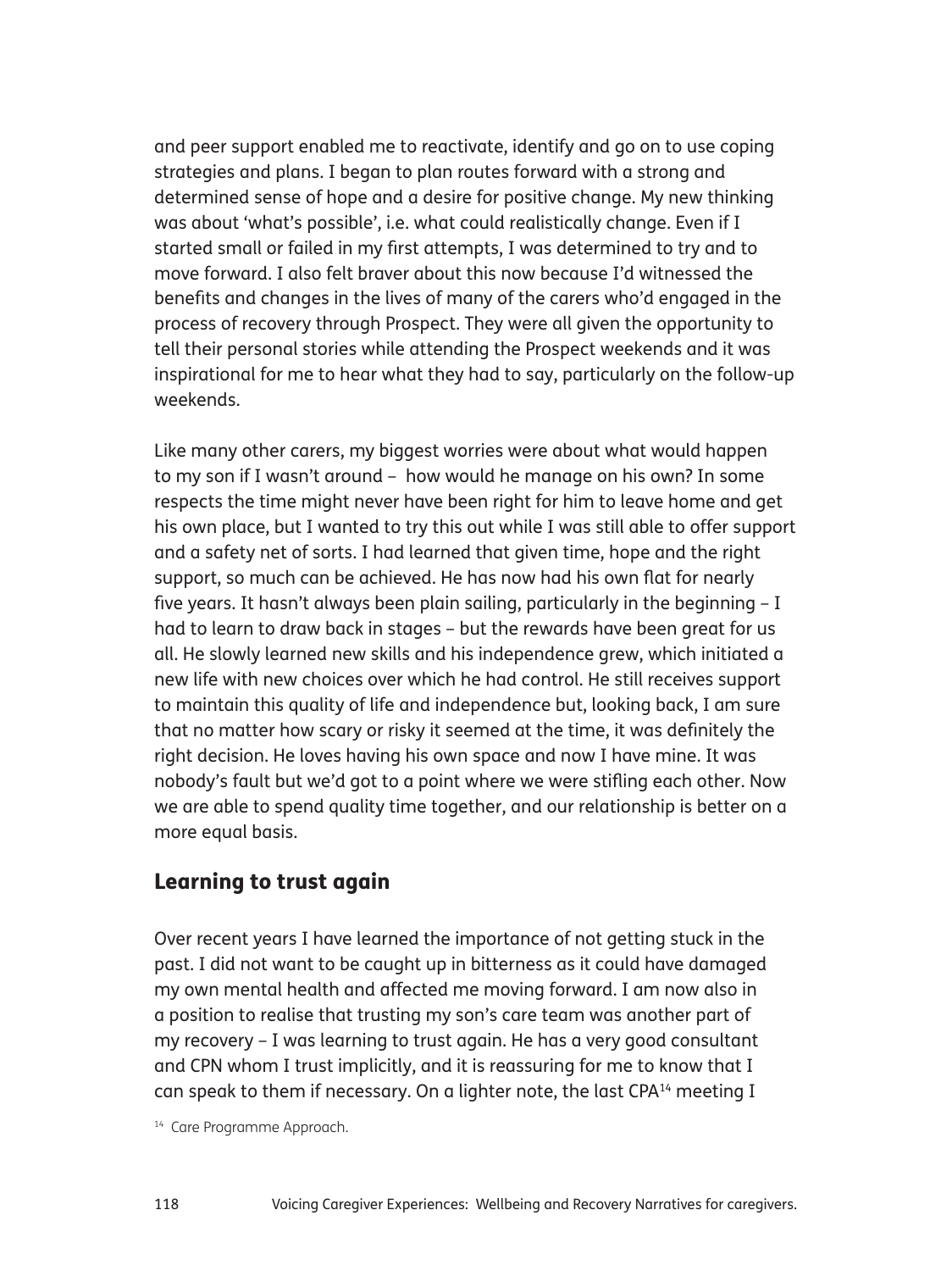attended – where I joked that hopefully they wouldn't be seeing me again for a very long time – was nearly two years ago. This was a huge step for me, and if someone had told me even three years ago that I'd one day get to this stage, I probably would not have believed them.

I'm still on call but very much on the back burner. I learned the hard way that to survive the long haul you have to take care of yourself. We can all give advice but it can be hard to take it – and even harder to do something about it – if we're not given the right information and support. It has definitely been a 17-year journey, and although it's probably not one I would like to repeat I have met so many inspirational and courageous people along the road. I've gained a wealth of knowledge and experience and, just as importantly, regained my sense of self, my own identity. I now have a greater understanding of how my life was affected in many ways, particularly emotionally. For many years it felt like I was fire fighting; I'd got used to being on a high state of alert, ready for any crisis. My own health needs didn't really come into it as long as I was in what I thought of as 'survival mode'.

I was lucky enough to be in the right environment and to have the right support, which enabled me to stand back from crisis mode and clearly see the benefits of positive change while repairing some of the damage, trauma and effects of long-term stress. Whenever I felt like I was drowning in a sea of hopelessness I clung desperately to the good times (some of which were *great* times) when we never lost our sense of humour or hope for the future. In life you can easily become such an expert at hiding your own true feelings, keeping secrets and trying to convince the world you are coping that sometimes you can even fool yourself. I have learned to give myself days when it's okay for me not to cope and, over time, the bad days have become fewer. I still have periods when I am affected by anxiety, and I know I have more work to do on my own recovery path, but both myself and my son are now in a place that previously would have seemed unreachable. This was achieved in small steps with a lot of hard work, heartache, determination, support and – most importantly – hope for the future.

For my ongoing recovery I need to learn to be good to myself, to make time for my own needs and to be confident in my ability to make use of the experience, knowledge and understanding I have gained over the years. By using, sharing and adding to my bag of tools, I'll be ready for whatever life throws at me.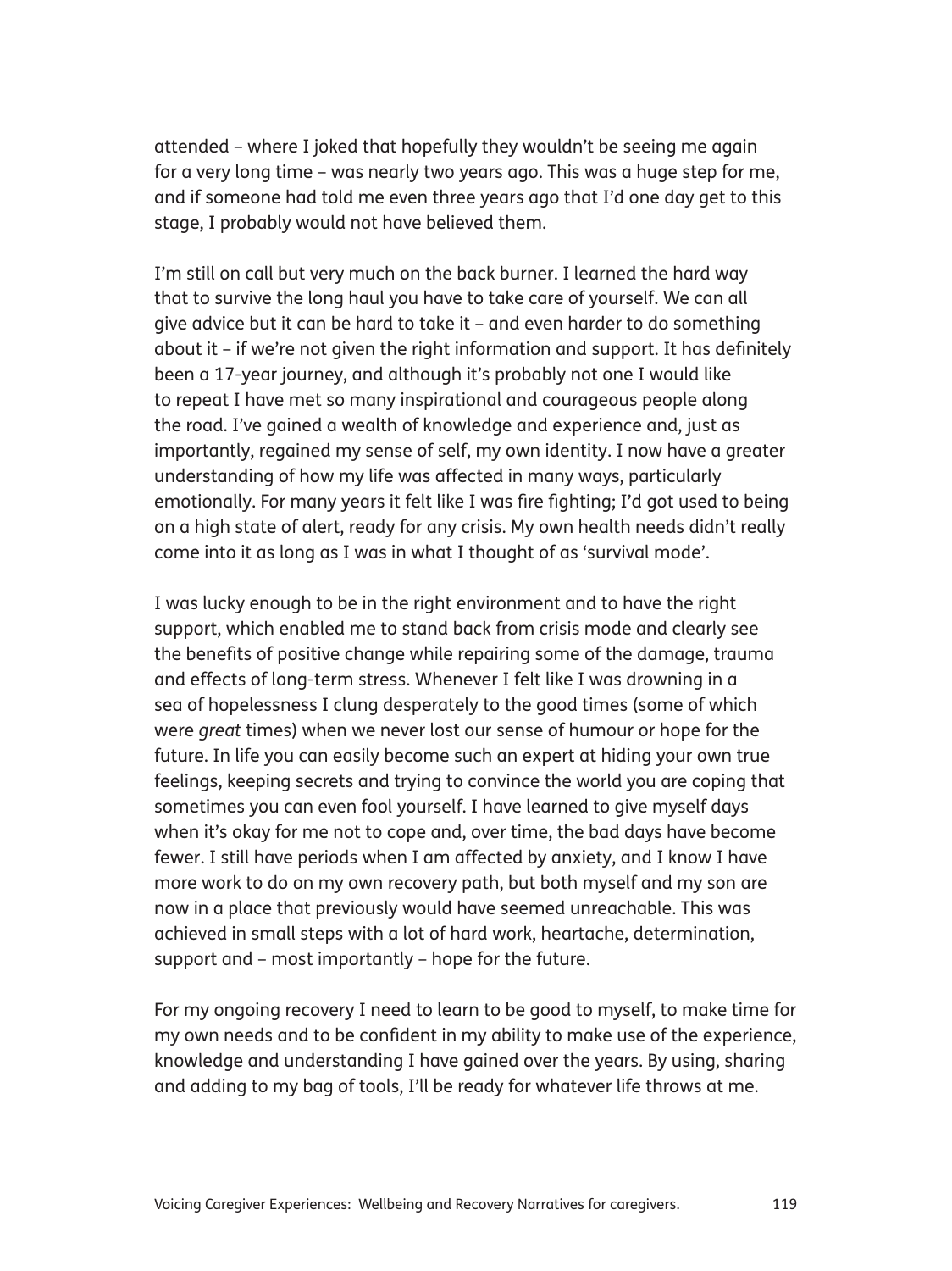## Key learning points

- If you want to be there for the long haul, you have to look after yourself and acknowledge your own needs.
- Given time in the right setting and with the right support, individuals CAN and WILL regain control of their lives, recovering strengths and skills from within themselves.
- Recovery can be a cumulative process, often hard-won. Remember the importance of hope and build on small achievements.
- Sometimes you have to write your own manual to survive and to make progress. This can be very hard as it means taking risks and chances with the person you care for, but it can improve the longer-term outcome for your relative and yourself.
- We often learn the hard way, with no training and little or no support. Finding your own path involves making mistakes; remember that you're only human, and that bitterness and guilt can be destructive emotions. Seek help and forgive yourself for things you could have done differently.
- Services often confuse behaviours and personality, and they may use this as an excuse for not offering support or intervention – particularly when things are at their most complex and difficult.
- It is hard enough trying to cope and come to terms with mental illness but this is often made even more traumatic when you try to get help and support from the services, no matter how well-informed you may be.
- Being supported by people who are non-judgemental is key; even if service relationships have been bad in the past, there's no reason to think that that will always be the case. Try to move forward and in time you will relearn trust.
- Professionals need to listen and instil a sense of hope, balancing real communication with understanding and compassion using a holistic approach and an understanding of the unique circumstances of the people they support.
- Don't isolate yourself or your relative, and try to keep your own identity. Meet and learn from others. Hang on to the good times and keep your sense of humour and hope.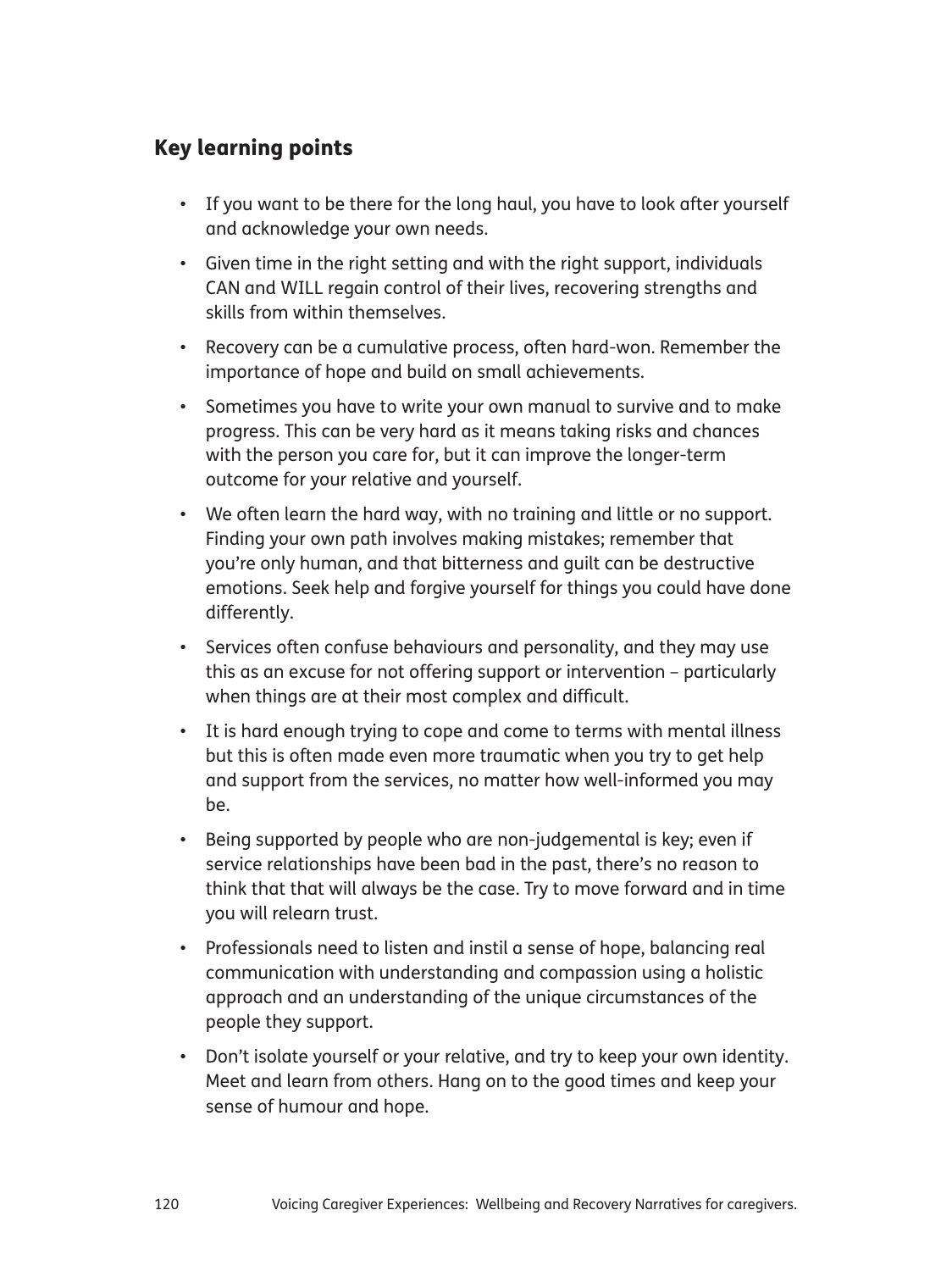## Chapter 11

## Hearing the music and remembering to dance

*In Scotland, Elinor Dowson*

To introduce this story, I first need to tell you what it is that I am recovering from. Towards the end I will describe what recovery means to me, what has helped and what would help now.

Being a reasonably optimistic, resourceful person with a strong sense of fairness and justice, it came as a shock to enter the world of mental illness as a carer and find myself, at times, completely at a loss as to how to cope with what was happening to my loved one and me. I spent nearly three years realising that all was not well with our relative but was unable to persuade medical staff to listen. If a person is able to present themselves as seemingly OK, even if it is apparent to family and friends that they are acting out of character, they will not necessarily tick the right boxes to be given help. These are that you are considered 'a danger to yourself and/or to other people'. Of course we did not know about these boxes then – we just needed help, and could not understand why it was not forthcoming! We were amazed by how many different professionals told us our loved one was just eccentric or, even worse, that there would be some incident and the police would probably reel them in. This was bewildering and very frightening, as our loved one had never had any connection with the police. What did it all mean?

No one seemed willing or able to put themselves in the shoes of the family, acknowledge our stress or give us any support whatsoever. It was only when I broke down at my own GP's surgery that I was finally listened to and deemed worthy of help. However, I was aware even then that this was probably just because I had a good relationship with the GP and things had been going on for a very long time. The offer of help came as a result of my very great distress, not the wisdom of the professionals. Much later on I came to the realisation that a late intervention can affect the path of the illness; this has given me some feelings of guilt but I try hard to reject them, because I honestly believe I tried every possible avenue to get help. However, I do think appropriate, imaginatively delivered, non-stigmatising early intervention is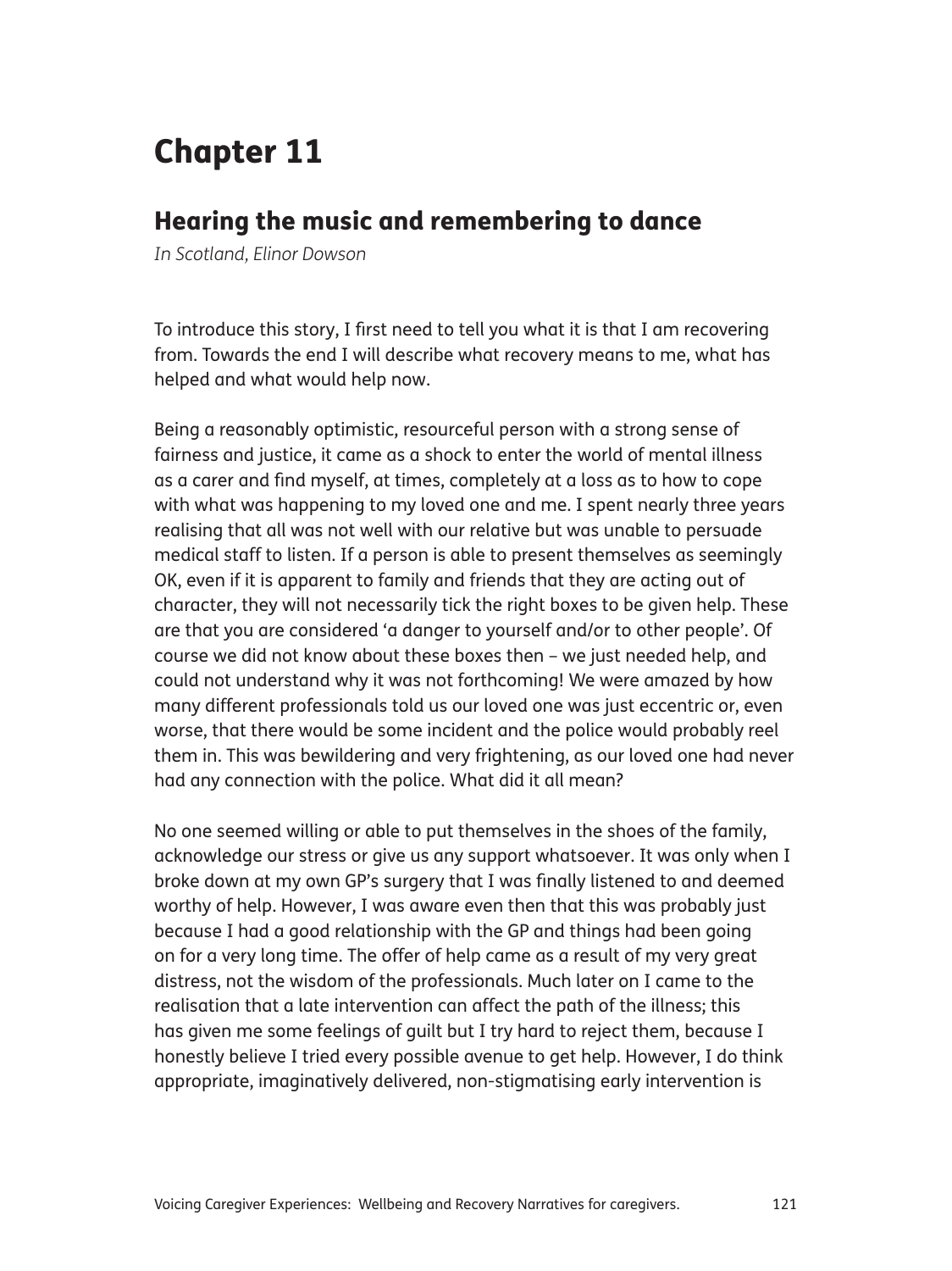something staff must consider much more proactively if they are truly to support recovery, and if it is to be seen as a right.

When professional help finally came it was completely misdirected, as staff did not listen to my advice and all sorts of bad practice occurred as a result. I realised, then, that in order to safeguard the welfare of our loved one I would have to take control of the situation myself. I was completely exhausted at this point but knew I had to protect our family member, so summoned up the courage to tell staff that enough was enough and they needed to do as I said. Our loved one, as a result, received help, but the cost to us all in stress, heartbreak and stigmatisation that day was huge, and its bittersweet legacy will stay with us always. It helped shape my thinking about what a powerful role the family can play if it wishes to support and, if need be, protect the service user. At the time, though, the idea that we should have to protect our relative from professional staff was a disturbing one. Were they not supposed to be there to help us? After all, I had been supporting our loved one, often in very difficult circumstances, for the last three years, without anyone wishing, despite my asking, to become involved. I had taken it for granted that the intervention of mental health staff would give us all a new beginning and that we would work together for the good of our relative. The fact that mental health professionals seemed completely unaware of the stress they caused us all that day was very hurtful and very concerning.

It also made me realise very early on that poor communication from professional mental health staff can be a fundamental hurdle for the family to surmount. It would be so good if they always thought before they acted (or not) about the likely impact of their behaviour, be it emotional or practical, on the service user and their family. It can be a great obstacle to recovery, and we are very likely to have gone backwards on our journey of recovery or stopped altogether as a result. When I spoke of this at a training event for staff, a nurse who had been there when my relative first received professional help came up to me later and said that she'd never given a thought to the idea that staff's behaviour could affect the whole family but, on thinking about it further, she'd realised that of course it would have had an effect. It was good of her to tell me this but very worrying that the training she'd been given had not prepared her to understand our feelings. Our whole family incurred lasting stress that day which, with foresight, could have been prevented.

The diagnosis, when it was finally given, found my loved one and me surrounded by professionals. I tried to hold my head up so that others would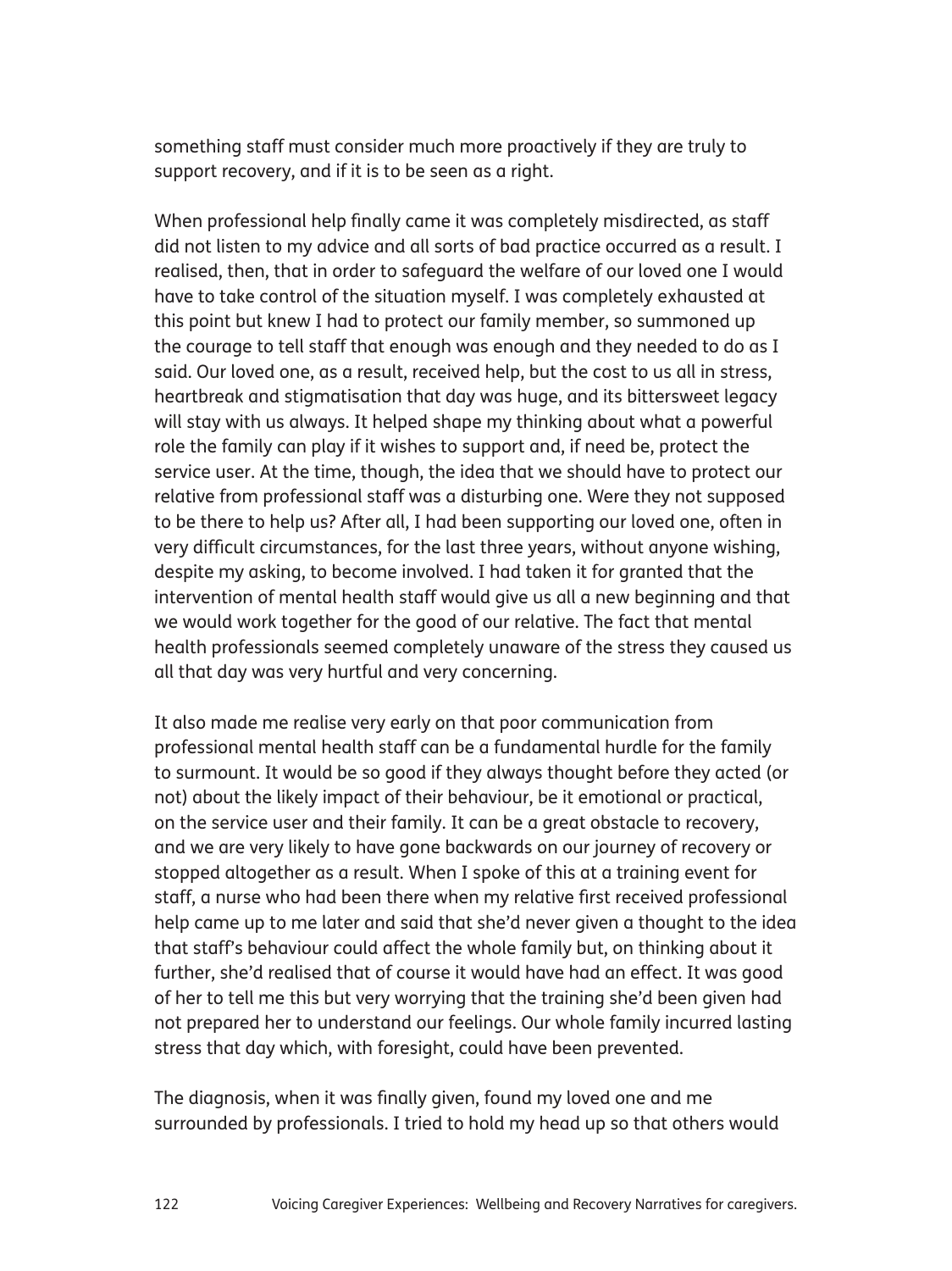not see the tears coming into my eyes, particularly my relative. It was a label that was incomprehensible to me, and now it had come to our family. What did it mean for us? Then they all swept out of the room, leaving me feeling overwhelmed and so alone. My relative, having realised this, hurried back into the room saying not to worry and that things would be all right. They gave me a quick hug. I was shocked that none of the professionals realised my distress or, if they did, acknowledged it. A kind smile, the offer of a cup of tea and the promise of some help in understanding the diagnosis would have meant so much to me at that moment. It is an experience I have never forgotten. It left me struggling to come to terms with the fact that I would never again be seen as just the relative of that person, entitled to the normal respect and affection that role would bring. My loved one, it seemed, was now in the hands of the professionals, and through them – without anyone giving them permission – the State had taken over my role. The State, it appears, has been imbued with an understanding whereby it does not 'do' emotions!

From our experiences I realise it is essential that professional mental health staff understand emotions and know how to deal with their own, and other people's, appropriately. Good emotional intelligence is essential, particularly in the caring professions. For too long professionals have either been taught to keep emotions out of their practice or they were not mentioned at all. I believe that an understanding of their own emotions is an essential skill for their wellbeing and welfare, as well as the wellbeing and recovery of the service user and carer. Staff should be trained to try and put themselves in the shoes of the service user and the family, and should be given this training, I believe, by service users and carers. An appropriately kind or thoughtful word would, at times, have made such a difference to my experiences and helped prevent feelings of isolation and alienation on my part. I sometimes felt I was being addressed by non-empathetic robots unable to understand the human condition, which was very frightening.

As I have said, emotional support has to feel appropriate. I have experienced both the silent handing over of the box of tissues by the psychiatrist and their being tossed across the room to me by a busy nurse who felt it should have been someone else's responsibility to give me an important piece of information. How I might feel to be suddenly confronted with this startling change of plan did not appear to concern her or, even worse, to have entered her mind. She did not try to put herself in my shoes. She was busy. Her behaviour also added considerably to my shock. It is interesting to wonder why, in the voluntary sector – which is staffed by a high number of social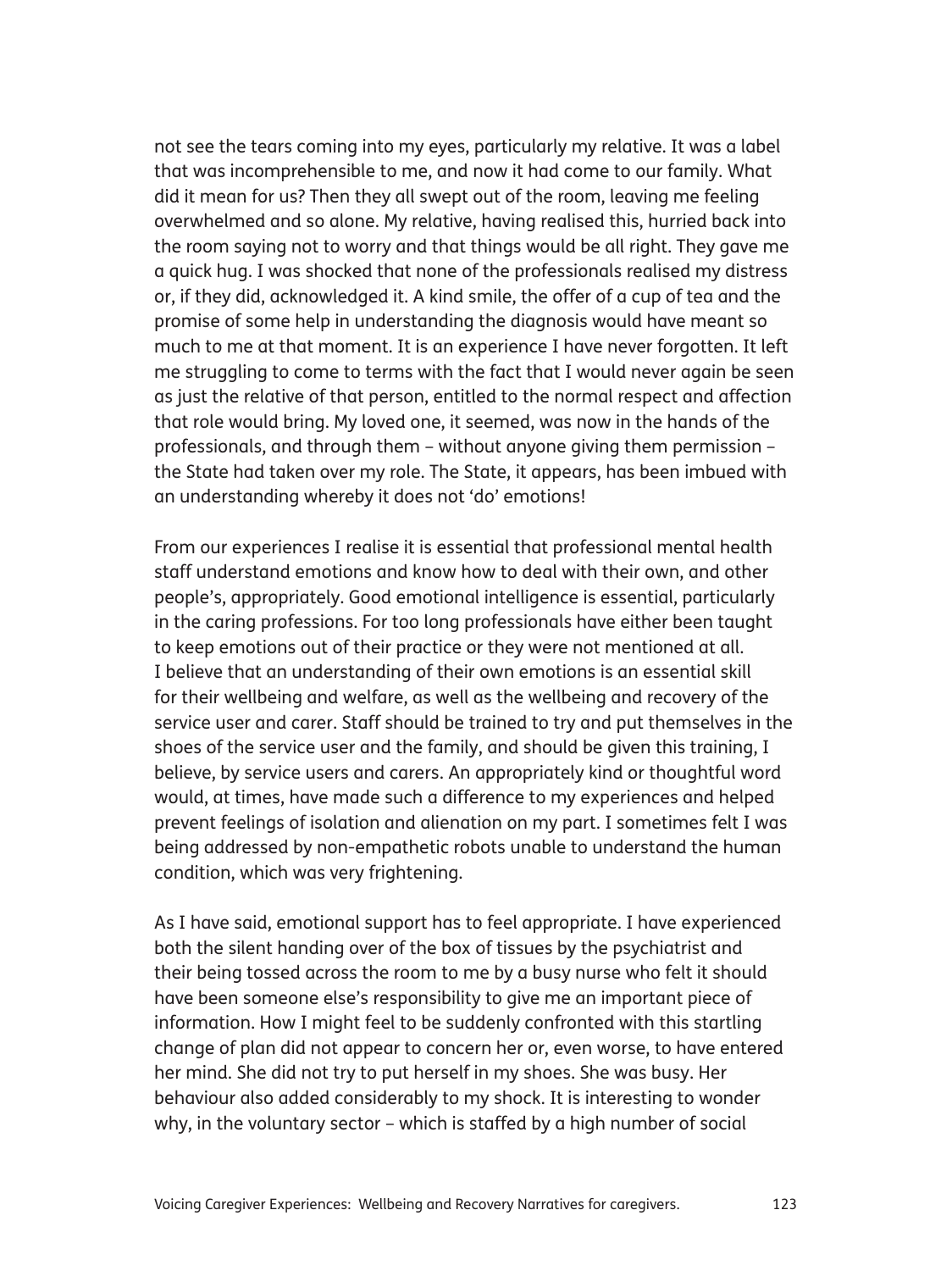workers and mental health nurses originally from the statutory sector – services are delivered primarily with kindness and consideration, and even hugs are considered routine. It is the person-centred training which I believe makes all the difference, and their being encouraged to show compassion and realise that emotional support matters, at times, just as much as practical support, in that it makes us feel acknowledged and valued and can stop us feeling overwhelmed by events.

Staff spend a lot of time thinking about and assessing risk. If they are to genuinely support recovery, their decisions must be risk-aware rather than risk-averse and they must assess the risk of their decisions, not only to the service user, but also to the carer and the wider family, and be aware of trying to minimise harm to them all. The fact that this is very rarely done often stems from staff not fully understanding or acknowledging the part the family members play when they wish to be involved as key partners in care, and the importance of everyone working together to achieve the best possible results for the service user. In my experience they often seem not to realise that by not supporting or listening to the family, they are affecting the cared for adversely. They are often totally unaware of the effects of their actions, not just on our family member but also e.g. on Granny, who has been playing a huge part in recovery but is now feeling depressed because no one is listening to her. If staff do hear of it, they often think it is nothing to do with them.

This is because many staff have received no information about working with families in their training, a situation which I believe needs to be remedied as soon as possible if they are to work in a genuinely recovery-oriented way. For staff to suddenly believe that, through their professional role, they know your loved one better than someone who has known them all their life is thoughtless and disorientating to the family in most instances, but also downright arrogant. How would they feel if they were in our position? Just like us, I would imagine – angry and confused at times, especially when we can see the benefits of working together as a team and that information can be passed on quickly to prevent relapse. However, before this can happen meaningfully and be effective, our part in the team has to be acknowledged and valued by the professionals.

For example, my relative, at the very beginning of their care and as the result of a conversation in which they asked me lots of questions, revealed to me, with amazing clarity, the 'triggers' for their mental illness. Things not understood by me at the time of their happening now had a 'reason' and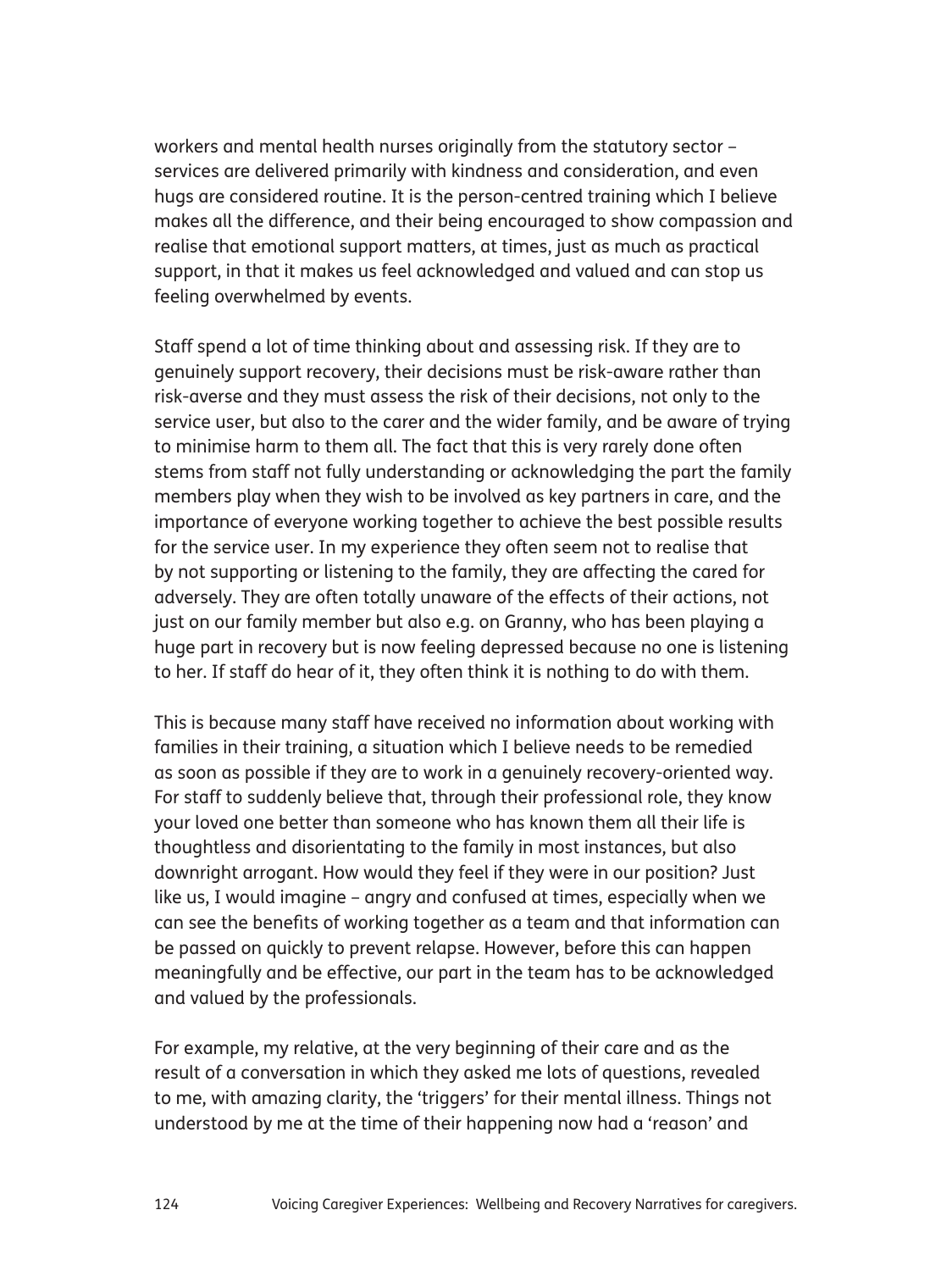I could piece things together in a logical manner. I could understand why they had acted/thought as they had, at the time. I felt thankful for our close relationship and empowered for the future in that I could now recognise these ideas or triggers and would not have to feel confused, fearful or angry about what was happening. That conversation has proved invaluable over the years, but I have never really felt that mental health staff were at all interested in these 'triggers' and my early recognition of them. At best they have just said they were monitoring things or not acted at all, which at times made the situation feel hopeless and hard to cope with and made me feel that staff were on a completely different wavelength to me. I wanted to see change in my loved one. They seemed happy just to see him, which is not the same.

Also, when I have shared knowledge about why I believed my loved one was not wishing to do a particular thing and how my knowledge of these 'triggers'/'ideas' told me it was best presented in another way or even not at all, staff have interrupted me, looked at the ceiling or said that the meeting had to finish at a particular time. This lack of listening left me feeling extremely dispirited and at times despairing – all the more so because my relative had given up attending meetings. At one point my loved one left a full-size, named, cardboard cut-out model of themselves on a chair prior to a meeting at which they were expected. Staff laughed and said, 'Fancy them doing that!'. Sadly they did not focus on the real reason for their not being there, namely that they did not feel necessary to proceedings or listened to, either.

This has put a far greater burden on my immediate family and me, whereby we have had to rally round to solve problems. I believe that staff may, at times, have used our family member's non-appearance, whether knowingly or otherwise, to do what they felt to be right, rather than what I believe was best for them and their recovery. Sadly, because they did not feel worthy, they gave staff the power – and staff have not sought to give it back to them! This lack of partnership working and listening by staff has, I think, very seriously affected the recovery of my loved one and impinged on my own recovery and that of my family.

My wellbeing as a carer has come close to being overwhelmed by the fact that the world of mental illness does not routinely see the 'whole' person. In my experience, if you have a mental illness your physical health needs are not always readily understood by staff and your care can become seriously jeopardised. It is very stressful for me to realise that in the world of their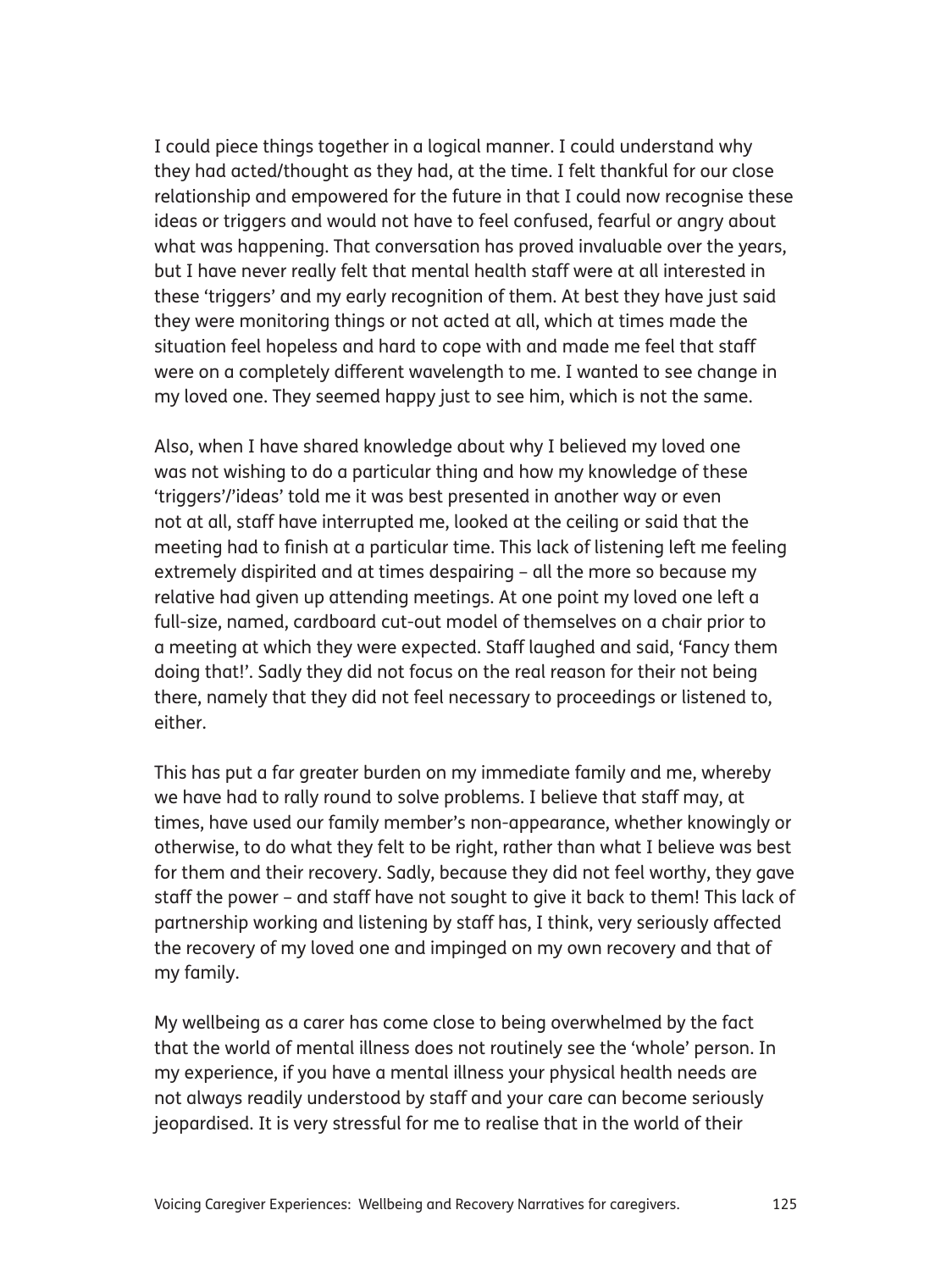physical health needs my loved one is seen as a 'survivor' and equipped to cope on their own, but in the mental health world they are seen as 'frail' because of their physical health needs. This has led, in my opinion, to their care being seriously compromised at times. Of course the physical health world is not perfect either, and here the mental illness is often seen as a barrier to receiving physical health support because it is not understood by physical health staff, which has been very degrading for my loved one. This type of action is not recovery-oriented and can result in their being socially excluded, which affects the wellbeing of the whole family and is certainly not conducive to their recovery.

I must tell you this as it is so important: I have been caused worry, concern and a great deal of stress by the problem of staff previously employed in hospitals who are now working in the community. It is to be hoped that they will receive more training, so as to realise that people can receive help in the community and do not always need to be hospitalised at the first sign of anxiety or even issues to do with physical health. This happens even more frequently when there are long-term staff absences or staff holidays – people appear to panic because they feel they do not know the service user and do not always listen to the family. Again, this is a situation where, knowingly or otherwise, staff can wield power unhelpfully and one that training could resolve, otherwise it could be seen as an abuse of the rights of our loved one not to be hospitalised unnecessarily – which is certainly not in line with their recovery, or mine! What would help here, I believe, is more places in the community where people can receive early intervention, as the present number is woefully inadequate. This change of policy and new opportunity would hopefully encourage the doubters and 'fearties' to have the courage to support people in the community when appropriate, and to learn to risk assess this positively.

It would have made such a difference to me to have been able to go to care plan meetings and have my opinion valued, and to feel hopeful and positive that we were all working together for the benefit and recovery of my loved one, rather than feeling that I was in a debating chamber where I have had to resort, on occasion, to being adversarial to get my point across, or just feeling completely alienated or invisible because I am always asked for my opinion last, by which time staff have usually decided everything between them. It is much harder to change viewpoints from this position but carers have a passion when it comes to what they believe is best for their loved ones and they go on, despite the effect on their health. It has saddened and exasperated me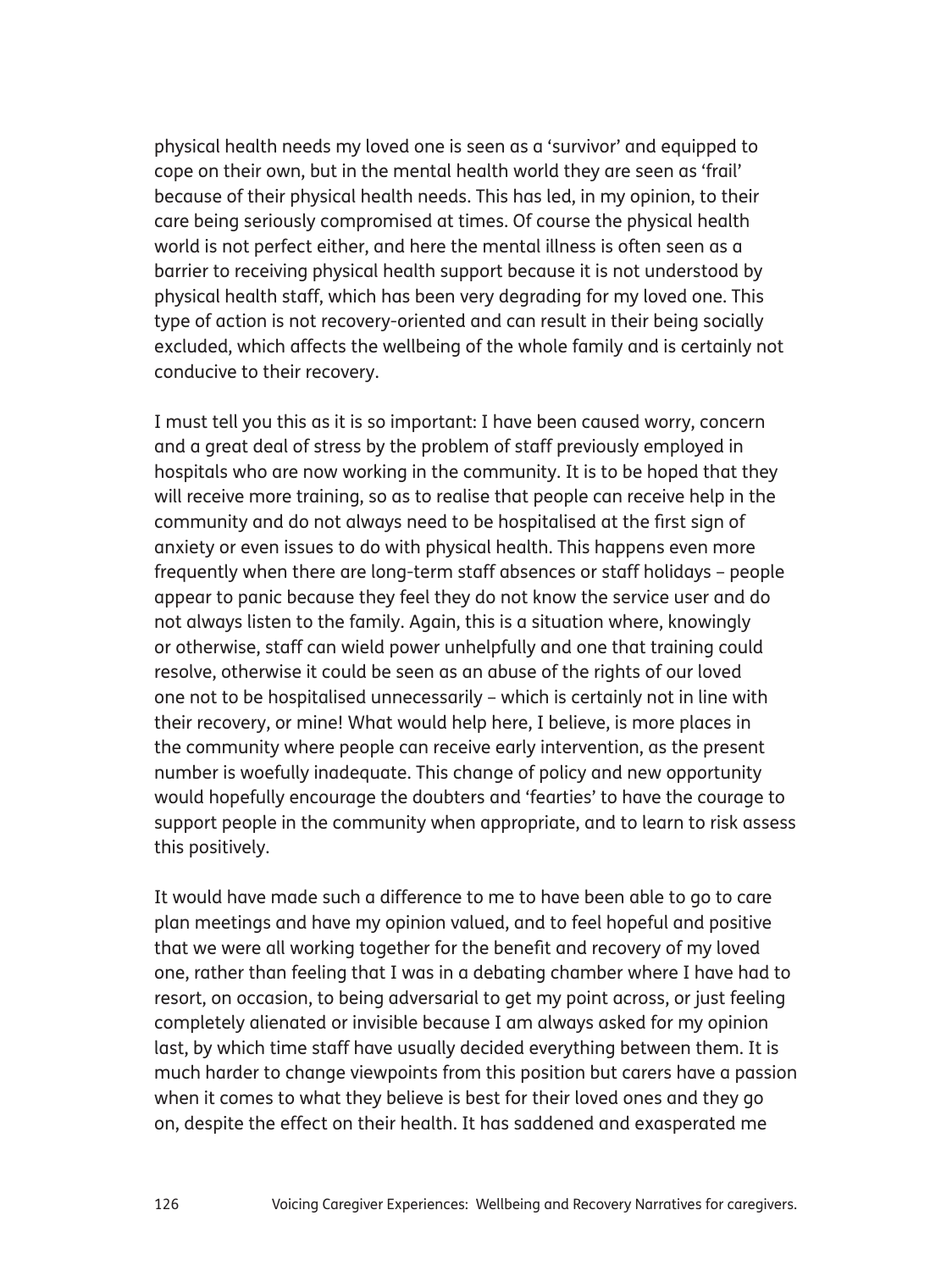that staff have so little ambition for my loved one and that their talk always appears to be about maintenance of my relative rather than the adventures they might have that could make life worth living. Staff need to focus on and work with the creativity of people, rather than just their shopping lists, if recovery is to be inspired. On the very few occasions when there has been partnership working between us all it has felt wonderful – much more creative and productive.

My relative and I had to come to terms with the fact that not all our relatives or friends understand mental illness. Some, like my youngest son, know instinctively what is required. He knew right away what to take the first time he visited: juggling balls and a joke book. This was just right for us because we all had a turn and could not stop laughing, which was healing for us all. Later on I always took the dog because the dog is not judgemental and does not ask any questions; he was just pleased to see my relative, and they had some great romps together. Other family members and friends have given us unswerving support. They understand that the illness affects not just the service user but the whole family.

There are, however, some family members and friends who have never visited or even asked how we were getting on, which is hurtful. Others have sent gifts of toasters, kettles and even two very nice settees, but have never visited. This is sad and frustrating for us all – our loved one is in need of friendship and support but appears to have been quietly forgotten. In a moment of reflection when thinking about this problem, they asked me whether our family is dysfunctional. I think these family members, with their lack of knowledge about mental illness, would have been a bit surprised to hear themselves described this way. I have a feeling that it might have been how they were regarding our loved one!

I lost a best friend with whom I'd been working at the time my relative first received help. I was slightly late on the morning described earlier (when I had to take control of my relative obtaining help because staff had lost control of the situation). I had left word but apparently that didn't matter. Arriving in a state of shock after what had just happened to my relative, I was told that I should not have taken the job if my relative was going to become unwell. What did that mean? I was flabbergasted. I finished the contract and we have never spoken again. I have a feeling she is worried about stigma. Full marks to the understanding mature student who insisted on accompanying me to see my relative that day and produced some welcome sustenance (as I had had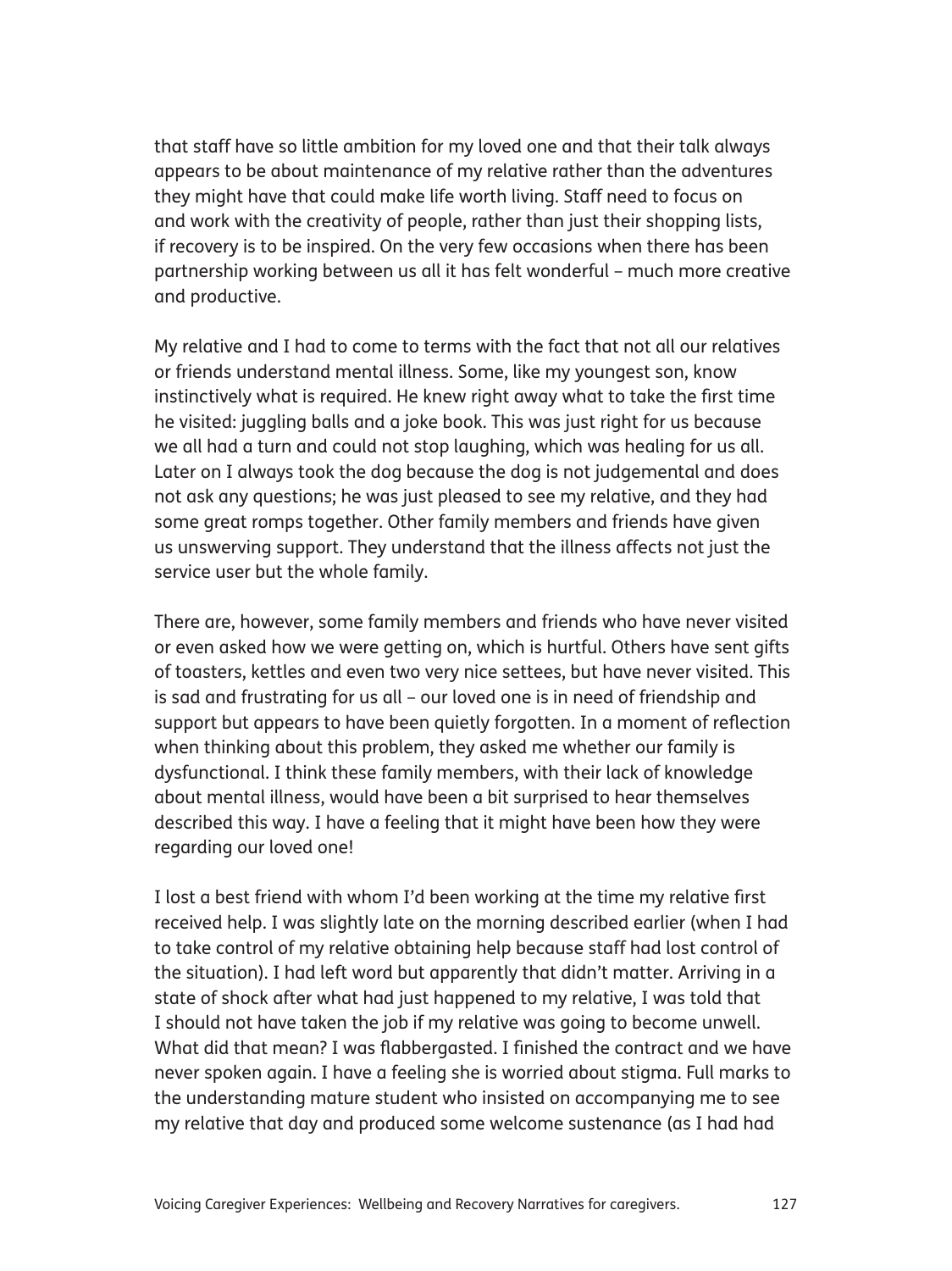no time for breakfast). The behaviour of my friend was very hurtful to me as she was my 'intellectual friend' and I miss those great conversations we had. But you just have to go on. It is only when people in the community lose their fear of mental illness that this kind of attitude will disappear and professional staff will listen to family members. Until that happens it will continue to hit families like ours very hard and impinge seriously on our recovery.

We also had to come to terms with another kind of stigma - one that, surprisingly enough, directly involved mental health professionals. This was a stigma that could result from their actions. Even their turning up at someone's door is noticed by neighbours, and if language and/or body language is patronising, cheeky, overly authoritative or assertive it is registered by those around as something out of the ordinary, causing tongues to wag. I have found this incredibly annoying and frustrating over the years but some staff seem oblivious or do not seem to care. I have been told on a number of occasions that 'Anyway, the people round about will know' our relative has a mental illness. I have had a visit from a senior social worker I had never seen before, who had extremely confidential information about my relative and was quite content to deliver it to me when I was sitting in my car surrounded by people who did not know that my relative has a mental illness. My relative was quite unrepentant when I told them off for doing such a thing and said they thought I would not mind. This was not the case at all.

Family and friends are very discreet and careful to protect the privacy of our loved one, as mental illness and recovery are not yet well understood in the community. We did not want them losing a tenancy because a neighbour has a fear of mental illness. Things can get blown out of all proportion, thanks in many instances to the press. I cannot understand why staff do not always seem to be aware of the person's recovery and what they can do to protect it, but putting people into housing that is known to be for people who have mental health problems and are therefore vulnerable is, in my opinion, even worse. This is not in the spirit of recovery, and it could put the person and their family at serious risk of persecution; worryingly, the person could even become a target just because of their address. This is so very hurtful when you know that that person just wants to feel normal, be allowed to find their independence with dignity and have their privacy valued, but now they have to deal with all these extra pressures. Would staff like this to happen to them, or to their loved ones? Again, they need to be able to put themselves in the shoes of the service user and the whole family, and try to empathise with them a lot more.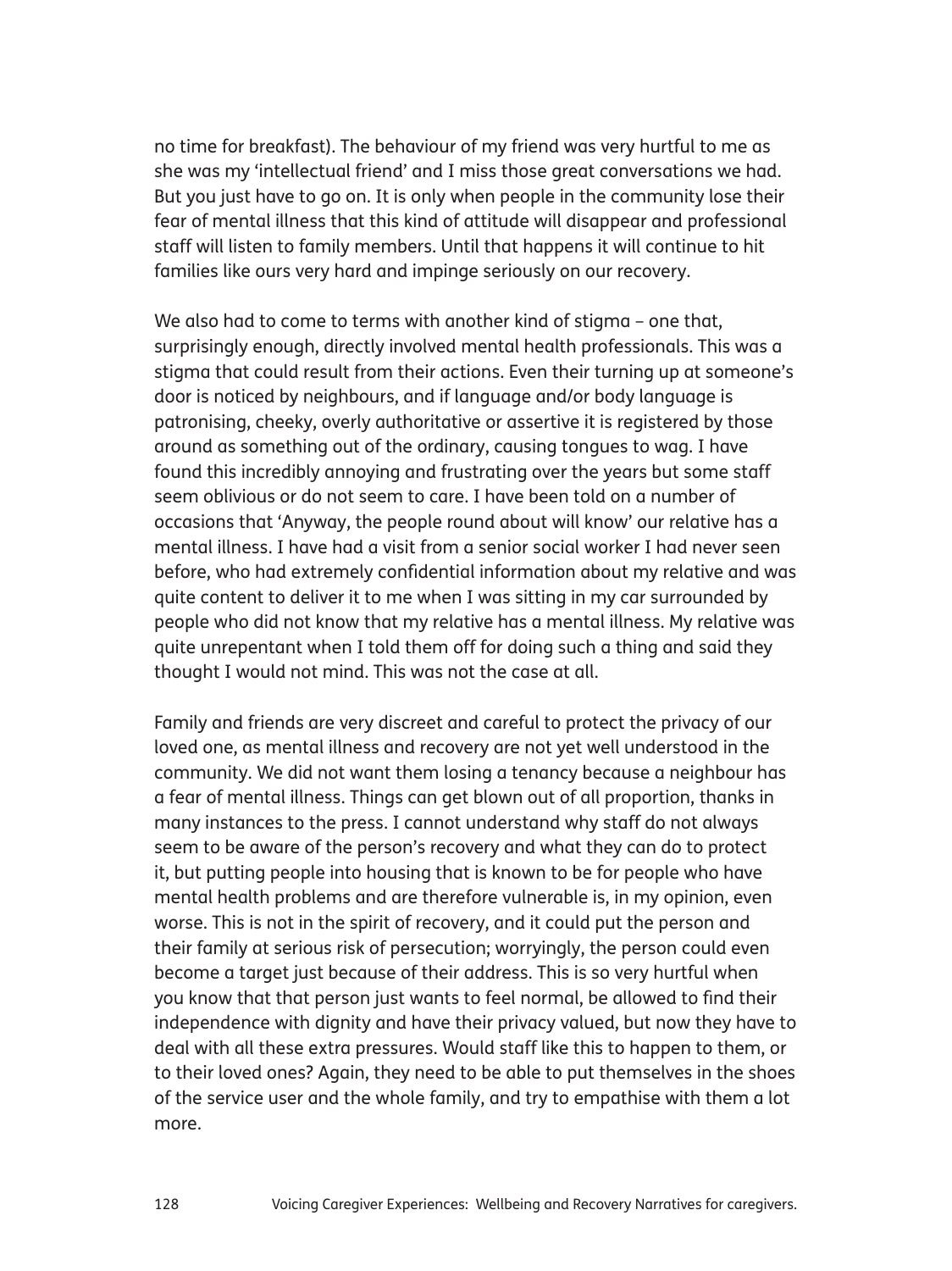Another source of stigma we have had to endure, and try to prevent where possible, is the way some staff can be rather cavalier in their planned use of interventions to get people to do what they feel is right without having any idea of the stigma and alarm they can cause for the service user, the carer and the wider family, or the stress that can follow. And yes, before we go any further I do know about the Mental Health (Care and Treatment) (Scotland) Act 2003. For many carers, knowledge of this is their protection against unscrupulous use and their yardstick for what is acceptable and not acceptable. Do mental health professionals really think the service user is not going to get a shock if they are suddenly told that they are going to hospital, without any prior warning and for a physical health cause? How is this going to impinge on their mental health? Do they really think the service user is not going to be noticed by neighbours if a police car turns up and is sitting waiting? Have they wondered how they would feel if it was them? What is to be the long-term result of this for the service user if embarrassing thoughts prey on their mind whenever they recall the situation, and how does this help their wellbeing?

One thing that has never failed to astonish me is that, despite knowing that stress is something that can help precipitate relapse, staff do not seem to feel they should routinely modify their actions to prevent discomfort as far as possible. One would think that they, of all people, would be acutely aware of this need, but at times I have felt they were the last to understand. It has made me feel extremely stressed just to listen to their ideas when I know the effect they could have on my relative, and I've tried to persuade them to think of a more person-centred response. At almost all times when I have been directly involved, a more sensitive approach has resulted or no action has been taken at all. It is lucky that I have a sixth sense about when something not good is about to happen but there have been times when I've had to drive at great speed – which is a terrible pressure for me – just to make sure unsuitable decisions are not reached.

Let me tell you about another source of confusion and stress for me as a carer, which can happen when someone who's become part of the mental health system enters a new tenancy. Having been actively involved in the viewing of the premises and the decision-making regarding obtaining the tenancy, mental health staff stand back and leave you, the carer, to pick up the pieces. No discussions are had or decisions made as to what needs to be done, who is going to do it, what it is going to cost or who is going to pay for it. The place needed to be plastered, wallpapered, painted, carpeted, furnished and much, much more.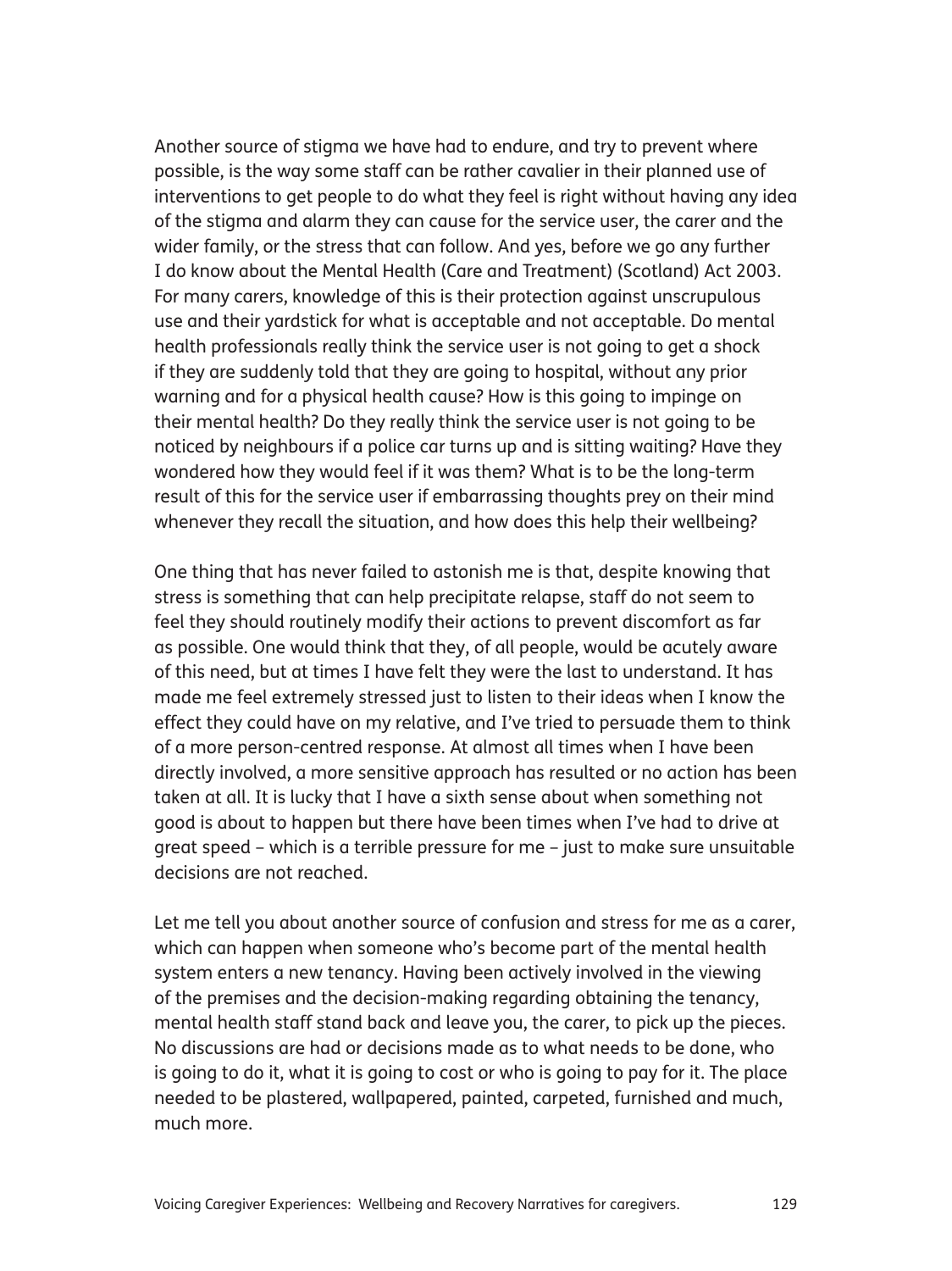I wanted the best for my relative's recovery, so I felt aggrieved when another move was planned by the mental health professionals and another large sum of money incurred as more or less the whole process was repeated. This was even more concerning because my relative had not, to my knowledge, even expressed a wish to go to this new place. To me this is certainly not personcentred planning, and nor can it be seen as recovery-oriented when things are done to people because mental health staff think they know best, rather than because the service user is actively involved in decision-making with their views respected. It also leads to difficulty for me with our family member because they believe that it's my job to stop that kind of thing happening when they feel unable to stand up to staff, but this is not always possible for me because things are not always discussed openly, in my opinion.

I have not learned solely from my own experiences of mental illness; I've also formed friendships with other service users and their families that have lasted years. I realise the importance of good communication, discretion, a sense of humour and never being judgemental. We have had lots of fun with games of tennis, swims, walks, music sessions, shared art ideas, parties, telephone calls and lots of laughter. Another thing that gave me a lot of joy was being persuaded to become a volunteer at the local mental health association, which was mostly a very therapeutic experience and helped to heal me. I met so many wonderful people who empowered me so much in my understanding of mental illness and helped form my early views about 'recovery'. I had some great conversations too, and was puzzled when professional mental health staff asked me how I had been able to speak to 'these people' and expressed surprise at how involved in a conversation the service users could get. I do think that they could have known them better too if they had taken the trouble. This kind of conversation with staff left me feeling dismayed and concerned about how much change needs to take place in attitudes and skills, and when this is going to be addressed.

I later volunteered with a friend at the Salvation Army, in a city centre dropin. This was challenging in that we had to cook all the packets of food that Marks and Spencer had donated and get them all ready at the same time, as well as welcoming the clients and assisting them in what they required. I was, amazingly, the unbeaten table tennis champion there (a skill I perfected when my relative was first diagnosed), and we spent a lot of time practising – they were determined to beat me. Anywhere was better at that time than the world of mental health, and we seized on every opportunity. My relative could beat me at badminton and we were about the same at tennis so we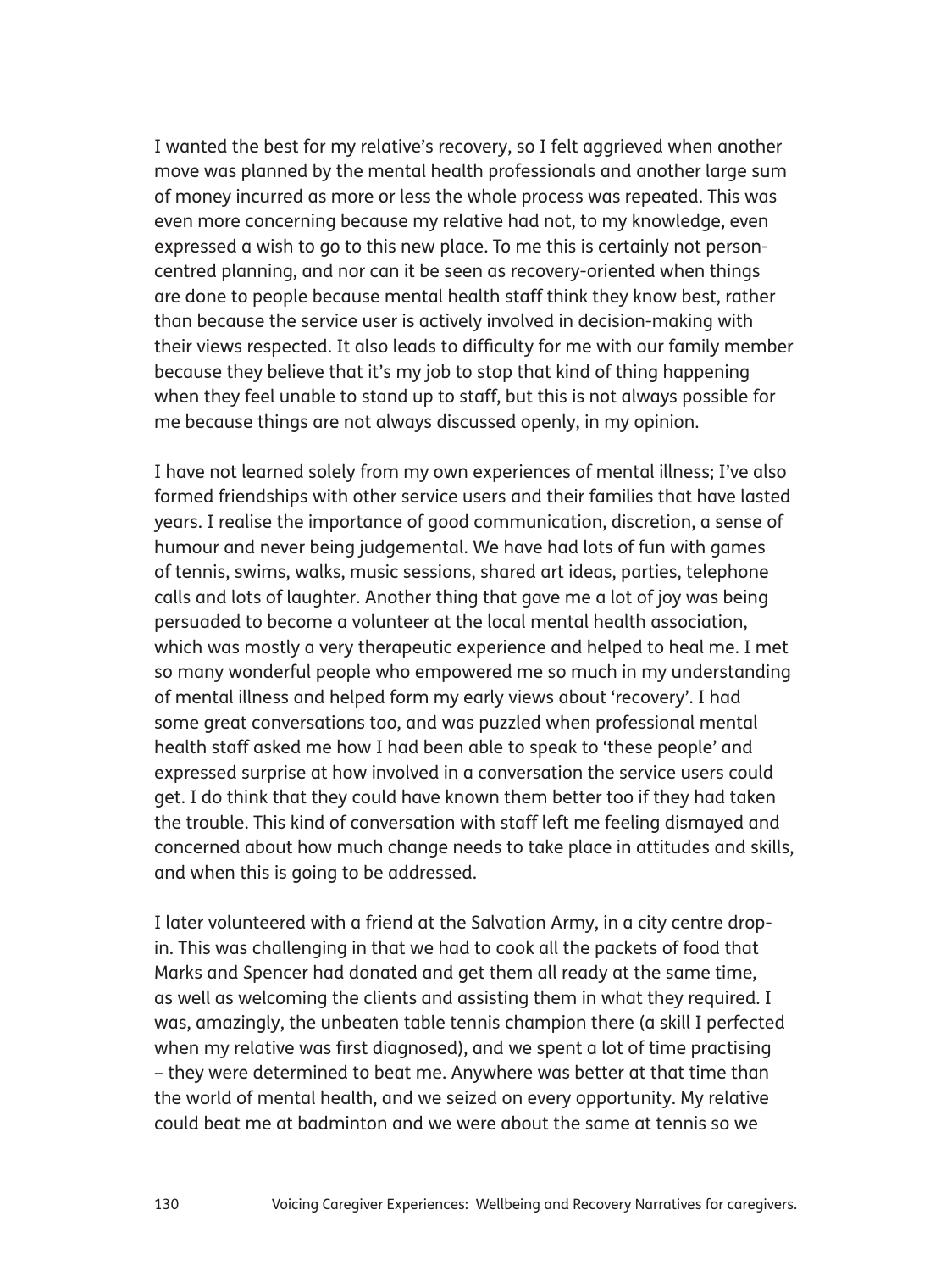had lots of good matches and got lots of other people playing too. This was a good way to get to know people without too many words having to be said by them at first. I had been a youth leader in the past but it was the knowledge and experience gained from my many friends who had mental health issues, and the experience I'd gained at the local mental health association, that empowered me to do as good a job as I possibly could there. Having a relative with a mental illness made me much more aware of the needs of those with mental health issues.

I remembered all the times when I'd not known where my relative was and hoped that someone was seeing they were OK. This helped me to know more about mental illness and I felt more capable and empowered in my caring role. I was becoming more aware through this volunteering that mental illness was certainly not just about medication. Through knowledge and experience I have realised that given the right tools – art, music, creative writing, sport, a dog, whatever – people can be empowered to support their own recovery. This helped my own wellbeing as I felt much more optimistic for the future, and once again it helped to form my early views about recovery for my relative.

After my long struggle to get help I was exhausted. The psychiatrist said that she marvelled at how I'd managed to go on for so long, but when I asked what else she thought I could have done she said she did not know. That was the problem! Very luckily, I saw an advert for a local mental health carers' support group run by NSF (Scotland), now Support in Mind Scotland. As soon as I walked through the door I knew I was home. These were people who understood me. I did not have to hide anything. I cannot speak too highly of them and what they have done for me, or of the dedication of the staff. Over the years we have laughed a lot, cried a bit, been empowered to understand more about ourselves, mental illness and medication, investigated psychological therapies, found out about our rights as carers, touched on legislation and policy, got in touch with our creative side and made many friends. They have been my lifeline, supporting me to care for my relative better and protect my own wellbeing.

If Support in Mind Scotland has been my lifeline, the Scottish Recovery Network has been my passion and joy and one of the really positive things in my life. I have been involved from the very beginning because I believe everyone in Scotland has the right to live well in the presence or absence of symptoms and be given the chance to have hope for the future, whether they're a service user or a carer.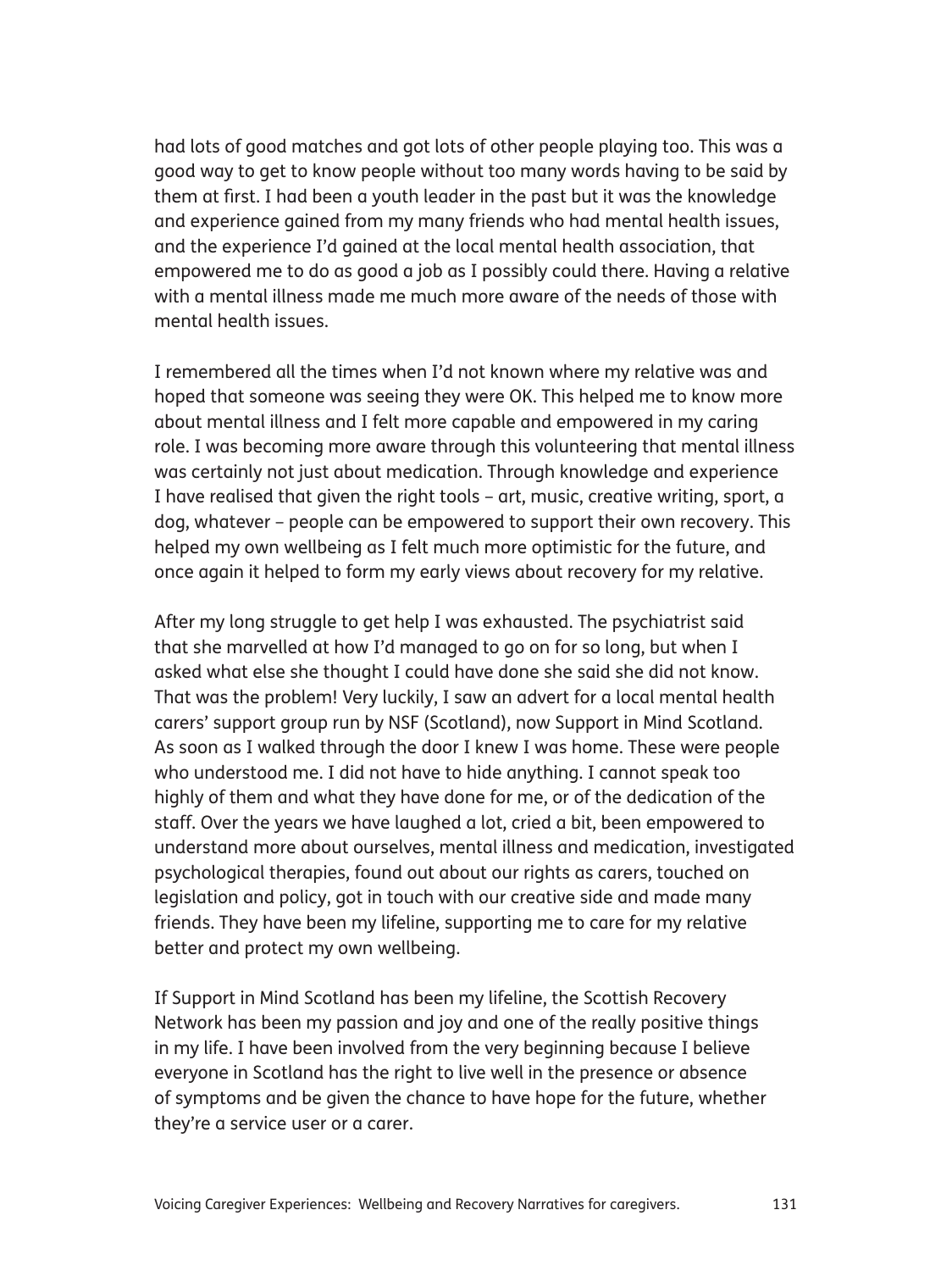At first, my focus when receiving help was very much on the recovery of my loved one with my being supported to assist them. Any therapies I received were, I believed, to help me keep well in order to support the person with the mental illness. You can feel almost guilty if you think about yourself without thinking of a benefit to the person for whom you are caring. I did not know anyone who had had a carer's assessment done, so that probably influenced my thinking too: I did not feel that carers were seen as high priority.

I was completely caught up with the recovery of my loved one right from the beginning. Their progress and welfare at any given time was (and still is) the main barometer for measuring my own wellbeing. When they are doing well I feel better. I was aware, when I was very stressed, that I had to do something to restore the equilibrium of my wellbeing as soon as possible in order to keep well. I have had respite twice through carers' support and this has really helped (I always hope it will be delivered, but it needs to be assessed by specialist mental health carers' support workers. The thought of councils assessing mental health carers' stress is alarming to me as it might lead to carers not getting help when they badly need it). Swimming, walking, working in my garden and massage have helped me relax, as have the support from carers' support workers specialising in mental health and the peer support of other carers. More recently I have benefited from WRAP (Wellness Recovery Action Plan) training delivered by a mental health carers' support worker.

During a particularly traumatic time when I was too numb even to realise how stressed I was, I lay on my settee and read – not the more serious classics I usually enjoy but light modern novels, more and more of them. I then bought even more. I have no idea what I read but the world of the novel was a place to get away from the pain. If I concentrated really hard on the text I could not be thinking about anything else. That was my escape, and I think it probably saved my sanity. I am always careful now to read some light-hearted literature; it is a good place to be when I'm feeling stressed. I also had – and still have – a great need to listen to live classical music and jazz. I once set off for a Tommy Smith concert in a snowstorm without being absolutely certain I could get home! I just knew it was a way of restoring my equilibrium and that it would prevent me from becoming unwell.

However, these actions do not deal with the accumulation of experiences you have to address if you are to truly recover as a carer instead of just restoring your equilibrium. I also think it is harder to deal with recovering, as a carer, if you do not believe that the person you support is at that moment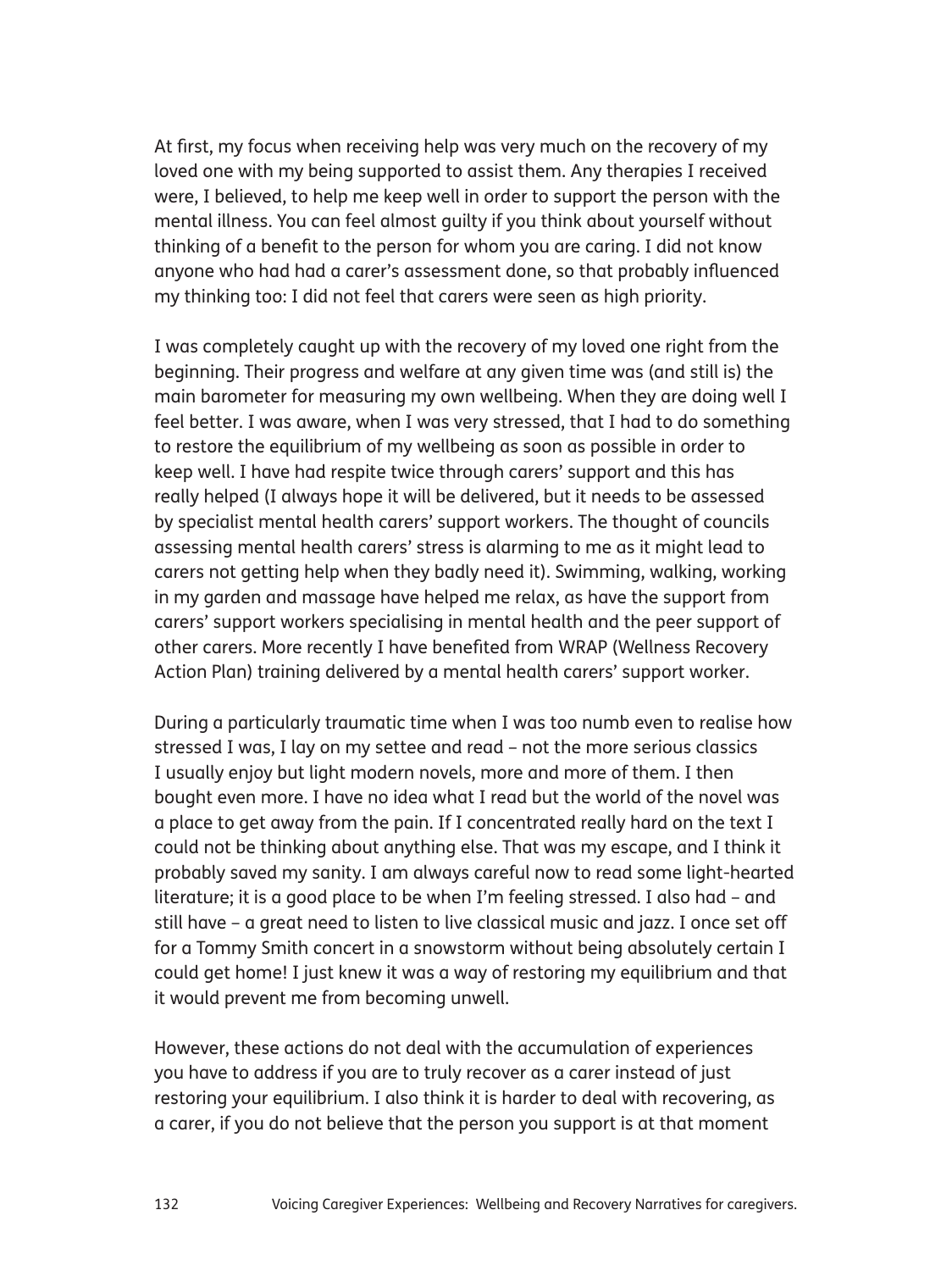experiencing recovery; you know how hard they have tried in the past, only to be knocked back and discouraged by the barriers in society, such as access to employment, that can prevent real recovery taking place and the less-thanhelpful system of paying benefits, which is not flexible or progress-enabling.

I recently had an interesting conversation with an Italian psychiatrist who felt that in order to fully recover and be free the service user and carer have to be able to examine the baggage they are carrying, acknowledge their losses, discard them and then move on. I think this may also depend on the length of time of the illness. The sooner you get quality help, the less baggage you are likely to have to lose and the smaller your losses will be. Likewise with your experience of caring. It is not enough, he asserts, just to live well in the presence or absence of symptoms, as this could lead to people who are not ambitious for themselves leading a life that is not challenging enough for them. They could end up just existing and not much more, and this is not really recovery.

I think this is where a lot of carers find themselves, because nobody has acknowledged their need to recover their lives or said that they must be actively supported not just to help their loved one but to remember if they wish to recover their own lives. This depends, I believe, on whether the individual feels hopeful enough to engage with the process and how selfmotivated they are, but also on the empathy of support workers, the support being person-centred and the quality and relevance of the support offered.

Recovering fully is a challenge because the systems around the individual are not wholly in place. You may have ambitions but the mental health system can stigmatise you and make it hard for you to move on, leading at times to feelings of helplessness and possible self-harm. This is why staff and others must be so careful of their actions. It may not just be in that moment that they are affecting the service user and the carer but in the future also. For this reason, service users and carers who have been in the system for a while may need specialist help to kick-start their recovery and give them hope.

Hampering my own recovery and requiring much thought is the following problem, which is very painful to deal with. I can accept the diagnosis, the vagaries of the mental illness and the lack of understanding about mental illness in the family and the community because it is natural for people who have not had experience or education about something to feel fear and prejudice. What is harder to examine and discard is all the mistakes the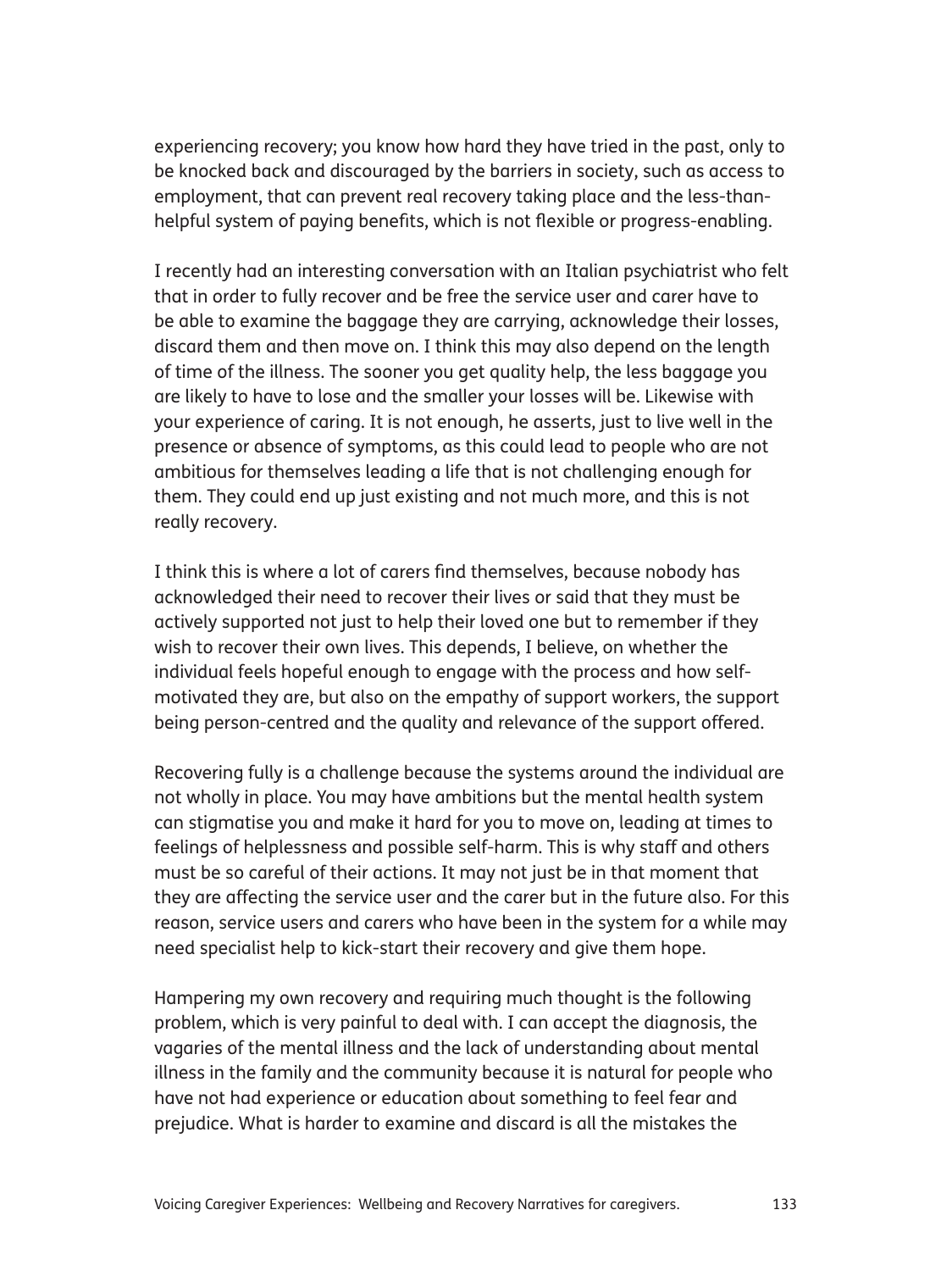professionals have made through not listening to my loved one and me. We live with the consequences of these mistakes every day. You might think you have examined them and discarded them but, because of their severity, you may only have slammed the lid on them temporarily – in which case they'll keep coming back to haunt you. The memories make me weep even when I least expect it so I am not free, but I believe I should be able to be as free as possible. I deserve to recover my life and I don't think it's arrogant to say I deserve support to help me do so. I did not plan to be a carer, I just have to deal with the issue by hoping that what I'm saying will be taken seriously and that staff will receive training. And because it is service users and carers who are the experts by experience, it is they who should be delivering this training!

Like service users, carers should be entitled to systems of protection from those professionals who harm or threaten to harm them and the effects of their actions on the wider family and siblings. I believe a lot of the problems stem from a previous system where mental illness was seen as a tragedy about which nothing could be done. Better training must be given so that staff realise that the things we have endured hinder our recovery and that, in Scotland, recovery is a right. I also believe that they must have a better understanding of their role in supporting recovery and what helps, and that this must be continually evidenced and evaluated. Likewise, whether services are really recovery-oriented must be evaluated by service users and carers, with action taken immediately if they are not. It is an ongoing process. The passivity of the past has to be replaced by genuine partnership working between the family, service users and professionals, with good communication becoming the norm and good person-centred planning offering choice and creativity. The importance of the carer and the wider family (when they choose to be involved) to the recovery of the service user must be better understood, with more use made of the service user's existing relationships.

However, as the years have rolled on I have found myself realising that my own life is passing and things that I might have liked to do have not been done. I also realise now that I am not always capturing the equilibrium like I did in the beginning. I, who tried my hardest not to let it happen and had such high hopes for partnership working with staff, have become worn down by the system at this moment in time. It is my belief that the mental health professionals could have made a much better job of understanding my relative if they had listened to us both a lot better. As for my wellbeing, if things had been done differently I would not have suffered such a lot of pain and stress and I might have had more choice about how I lived my life. I often wake up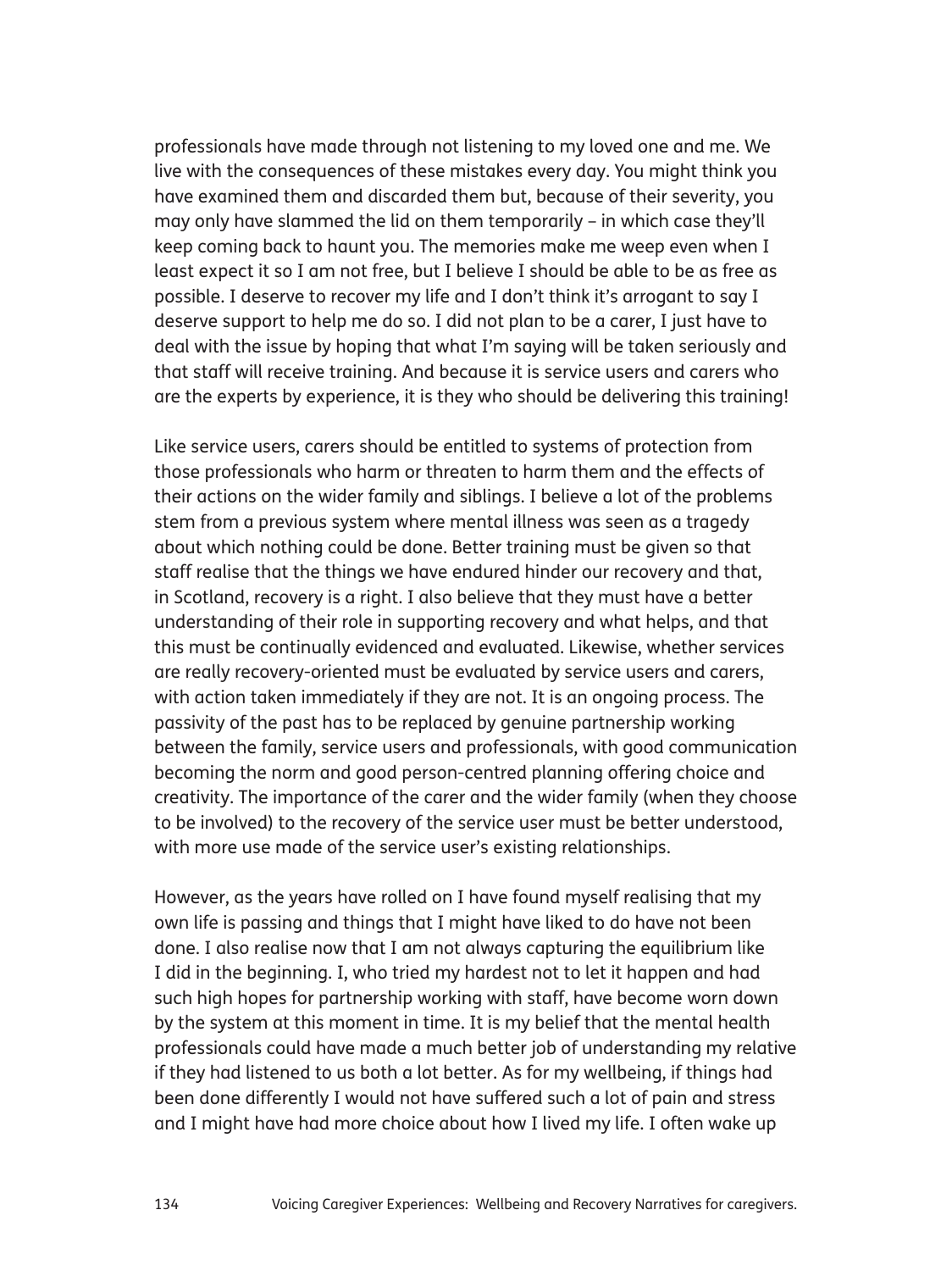finding I am weeping as I remember things; I still have some way to go in my recovery as a carer as I have lost a lot of my hope. For the sake of my loved one, my family and me I shall have to find it again!

One way I have found of dealing with this stress positively is to take part as a carer in selection, teaching, assessment and research at the nearby university, and to have a different social work student shadowing me every year. I introduce them to my life as a carer and it is such a rewarding experience to hear them telling contemporaries in a presentation or essay about my experiences as a carer, and general issues in mental health. It makes me very proud that they are so keen to understand and make a difference, and of course I learn from them too; this is a far superior approach to that of 'book learning only'. I am also involved in the Doctorate of Clinical Psychology programme at another university in a similar role. I am particularly keen to get involved in this way because I feel that cognitive behavioural therapy is a particularly superb way to support recovery. The therapist and the service user/carer are on an equal footing, which is the very basis of person-centred planning and therefore of recovery. It is also an excellent means of putting the service user and carer in control, and may result in less medication being required.

I do hope that the system will respect the knowledge of these students, and that the 'old hands' will be inspired to learn from them. I saw a brilliant student nurse in action recently. His communication skills were quite amazing. He suddenly appeared just before the care plan meeting and offered my relative and me a cup of tea. That thoughtful gesture and his communication had the effect of making my relative feel empowered to attend a meeting for the first time in many years. He was successful because he was a people's person and genuinely interested in them – and, most importantly, he had empathy. He also spoke to us as equals. With staff like this around, it is possible to feel hopeful.

I have also been part of the selection process for a new psychiatrist recently. It was such a joy to hear this young man speaking passionately about recovery, and to hear from other service users and carers that this is what he is genuinely about. I am only sad that my own relative will not be able to benefit from his skills, as he has since moved out of our area.

I also support two other people who receive older people's services. Here the services are about empowering people to stay in their own homes. They seem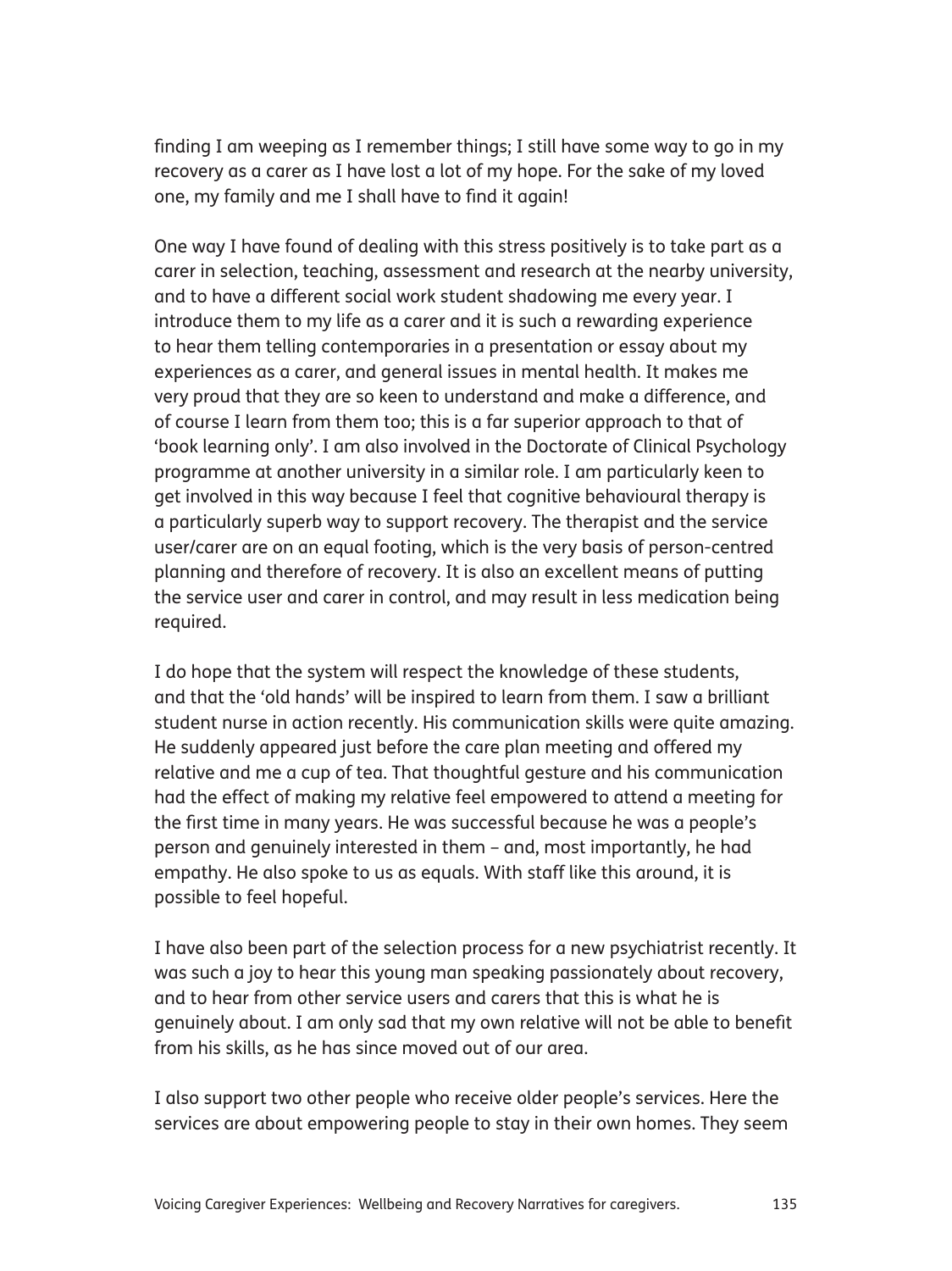much more responsive to the needs and choices of the people concerned, and more in line with the principles of recovery. Adult services need to learn from this model, I believe. They need to give up some of their power, take part in person-centred planning and really listen to the service user and the carer.

At the beginning, before I was weighed down by the trauma of mental illness, I used to laugh and dance a lot. I hear the music now but I do not always remember to dance. Caring has robbed me of a lot of my spontaneity and confidence. A service user asked me today if I am still in love with life; the fact that I had to stop and think for a moment made me realise that I still feel numbed by my experiences. I have to find a way to recapture that joy of life and own it again if I am to truly recover as a carer.

I have only shared a few of my experiences, as many of the others are too painful or personal for me to recount. I am grateful for the support I have received as a carer and for this opportunity to share my thoughts, but I think my recovery will be a little while in coming. I still have too much baggage to lose.

What would immediately help? For carers and their needs to be taken seriously, and for their role in their own and their loved one's recovery to be better understood. It is not just about restoring one's equilibrium but about recapturing a life. Staff should understand the importance of positive risk assessment, good emotional intelligence, good communication and creativity of approach in their dealings with service users and carers, and be aware of and make good use of psychological therapies and respite. They also need to understand that carers and service users are experts through experience and should therefore be the teachers of the future. If we are to be serious about recovery for service users and carers in Scotland, a lot of change has to happen, because our lives are happening now and we want to be able to live them to the full. Is it not our right to have that choice?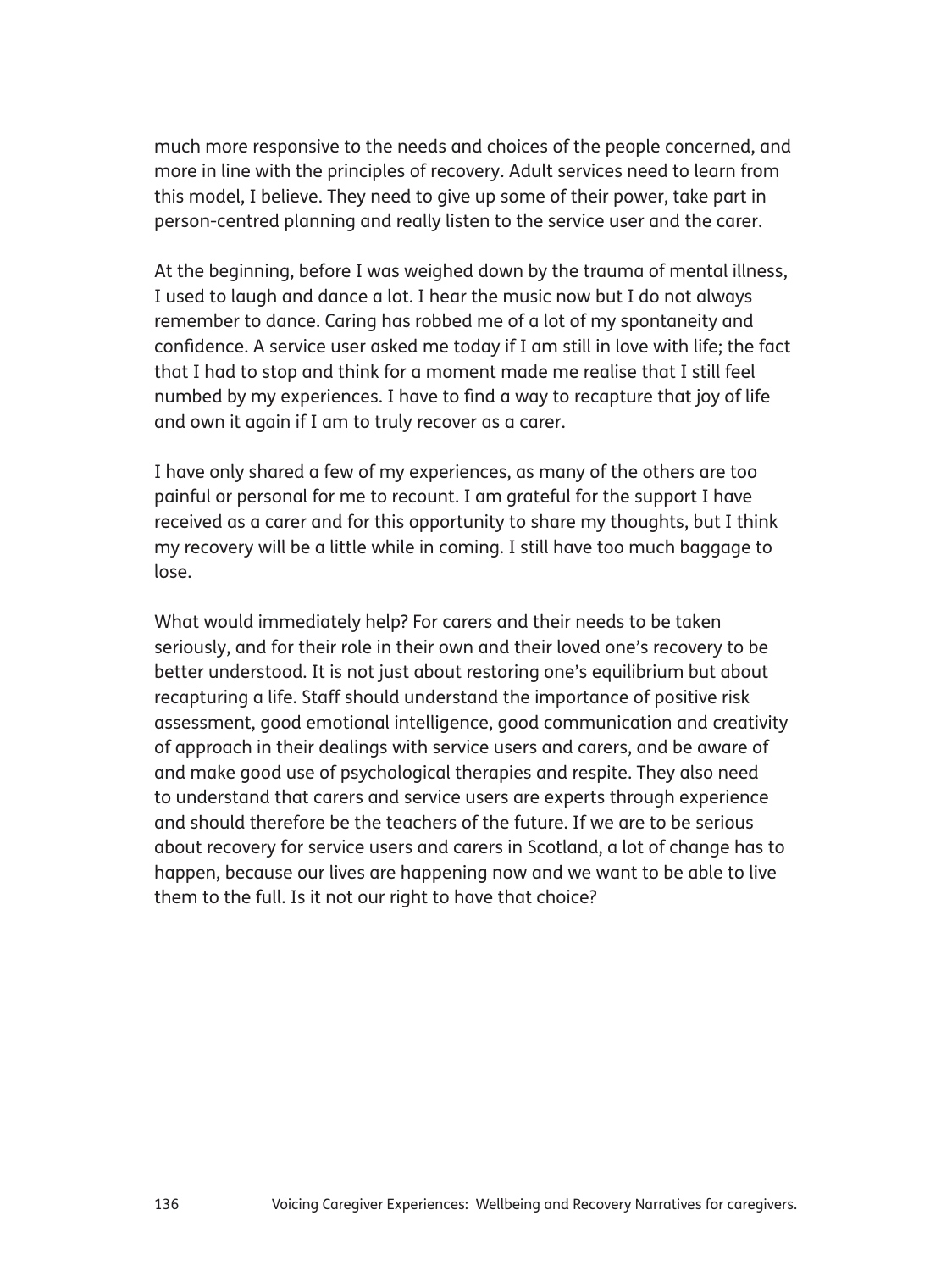## Chapter 12

## Recovery together

*In Sussex, Anon*

Recovery for me is a developmental process and some of it is very painful and sad, even today. The story I am going to tell here is about my development as a young Iranian girl coming from a different and war-torn place to live in England and growing up with a brother who was diagnosed with schizophrenia.

### 30 years ago

30 years ago my brother became unwell and was admitted to hospital. I was with my mother, who did not speak very good English. I asked the doctor what was going on. He just looked at me and said, 'Chronic schizophrenia'.

'What's that?' I asked. He just walked away – that's all the explanation he gave me. Mum and I were bewildered. We had never been to a mental health institution before. It was scary. We didn't know what was going on and we dared not ask any questions. Then they said to us, 'Please don't come in here – please don't visit' because they were going to medicate him. Well, hang on a minute – this is my brother and I want to know what is going on. They said they could not tell us because of confidentiality. My mother was crying. Nobody came to give us any comfort or tell us what was happening. My mum was saying, 'This is my son, I am not going home – this is my son, I want to know what's going on!' The more upset we became and the more we wanted to know what was going on, the more the staff didn't want to deal with us.

Eventually we had to go home anyway. But they didn't ask us what happened in our lives. Nobody asked for our history – it was all so medical model. They called us in the morning and said they would be giving my brother ECT<sup>15</sup>. We asked what that was and were told it was electric shock treatment. We were scared by the thought that someone we loved would be receiving this treatment and had no understanding of what it meant.

<sup>&</sup>lt;sup>15</sup> Electroconvulsive Therapy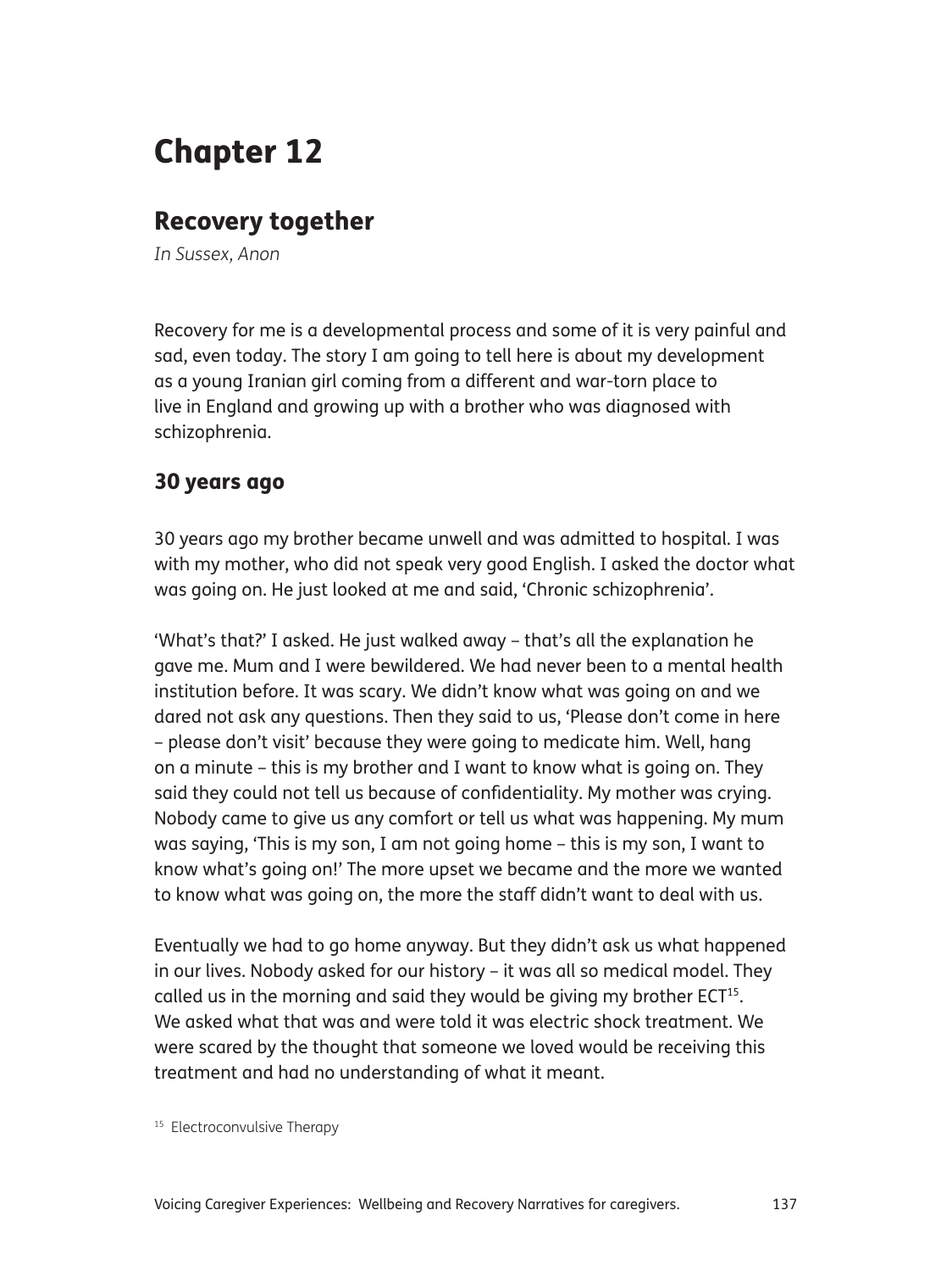Nothing was ever explained properly. My mother didn't understand the language and I was a naïve young girl not educated in mental illness. It was very lonely and we just kept wondering whether we were making the right decision about whether my brother was in the right place.

Days passed and we kept going there. My mum wanted to take food to the hospital because my brother wouldn't eat English food. He liked Iranian food. The staff didn't understand the cultural issues around what food meant for us. It was such a different set-up – so far from my mother's culture. She didn't understand and still doesn't. At that time, over 30 years ago, my country had a revolution and war and my father was stuck there; we didn't know where he was, so we were all very distressed about what was happening in our homeland and our family. We thought that my brother becoming ill might be linked to our cultural background but nobody wanted to hear our story. The difficulty was that we were all depressed as a family and traumatised by the losses at home. Our friends had been killed. We had to live on without anyone understanding what was going on for us.

Eventually they medicated my brother. At first he looked like a zombie, and that was scary too. When we asked, nobody explained why he was like a zombie. They gave him the ECT as well. In a way my mum and I just surrendered to what they were doing. We didn't understand so we put all our faith in the professionals. He was in hospital for three or four weeks. He came home and was a bit better and more settled. But even when he came home there was still no explanation about how we were going to deal with him there. Nobody talked to us as carers about how we could be with him. Our hope was that he would come home and go back to being the person he was before the schizophrenia. We had no idea at all that he might have to go back to hospital again and have more ECT and medication. Carers at that time were not recognised as carers. We were not seen as people at all – most of the time we were just invisible. Even when we were visible, we were just family who were troublemakers. Carers didn't mean anything then.

### Two or three years later

Two or three years later my brother was regularly going back and forth to hospital. We were getting angry with him for not getting better and he was getting stressed because we didn't understand what he was going through. At about that time I decided I wanted to learn more and understand.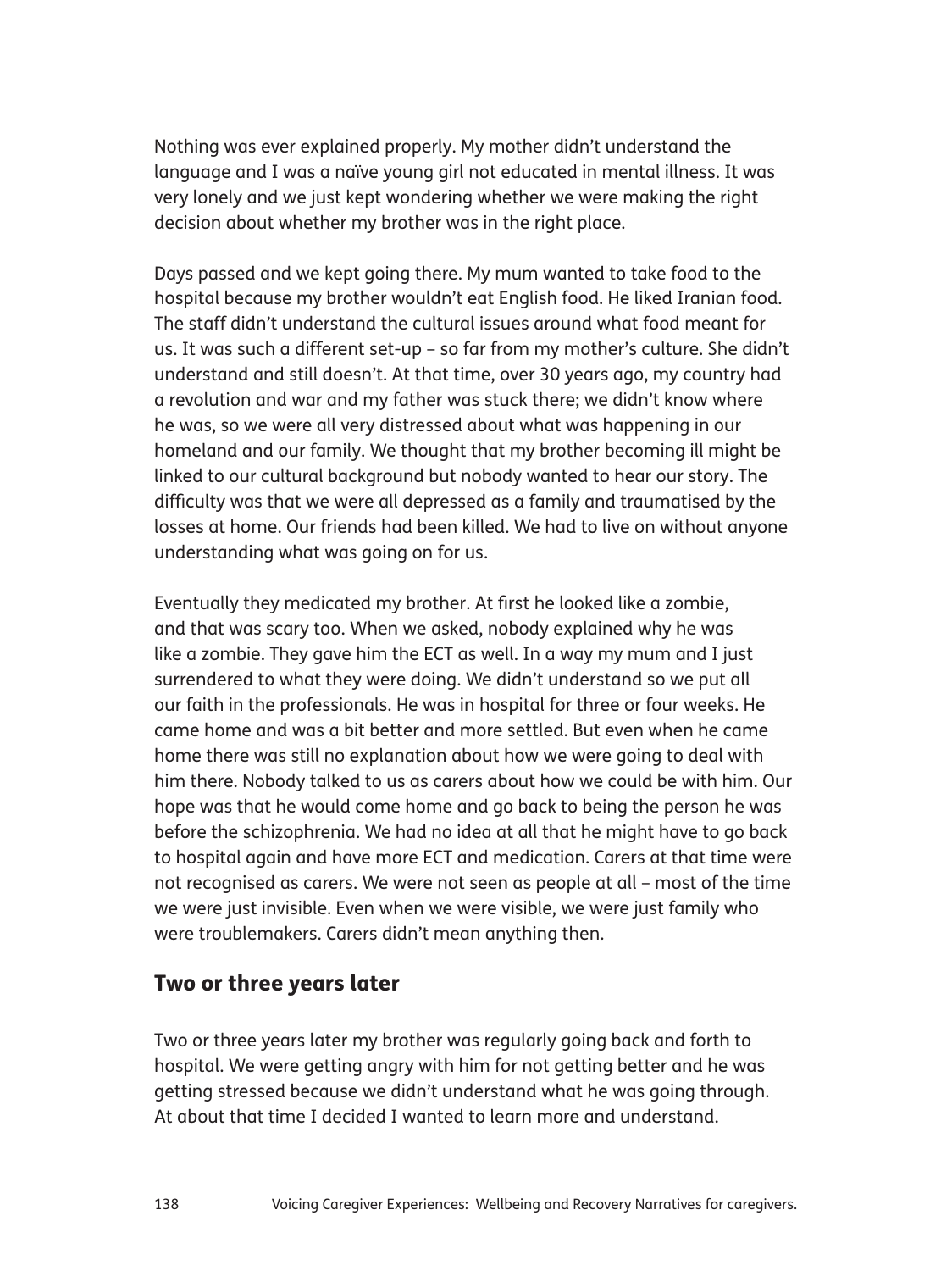Someone gave me the number for the National Schizophrenia Fellowship and I rang them up. They were a lot more helpful than the doctors and I became very involved, asking them questions. After that I launched the National Schizophrenia Fellowship in Eastbourne, which is now known as RETHINK Mental Illness. Then I became involved with the Community Health Care Service – which doesn't exist anymore – and became a member of Business Professional Women. We all had to present in the community so I went to the community of mental health and became very active in it.

The more involved I became in the community, the angrier I got about how myself and my mother were being treated. It was really out of order, so I started to organise a carers' group in my own house. A few carers came and, as a result of this, I ended up running a group in a Community Mental Health Team with a psychiatric nurse for 15 years. Meanwhile I went and studied, and gained a diploma in counselling. I then studied psychotherapy for four years, which made me realise how traumatising the system had been for us as a family. I went into my own therapy because of this. I saw how distressed I was as a person and how our family dynamic had been affected by the trauma back in my homeland, the silence in our treatment and the stigma. This and having to justify ourselves all the time left us feeling even more isolated and lonely. Every one of us in the family (I have two sisters as well as my mum) felt lonely in themselves and had their own issues around this. It was very difficult to give a language to all of this and speak to each other about what our brother's illness was doing to us. It caused a lot of conflicts between us, but still there was no help for the family about how we could be there for each other and for my brother.

### Ten years later

Ten years on from diagnosis, I was going to be married and bring someone new into the family. My partner didn't understand what was going on and didn't want to understand how my brother was. There was also a lot of conflict around this. My father was still stuck in Iran but I wanted him to be here for my wedding. So we paid people to smuggle him out to Yugoslavia. The local MP helped us get him from there to England. The sad part was that my brother is the only son. When my father came back from Iran he was also traumatised from the tortures in our homeland. When he saw my brother it was a distressing meeting. He had come from one awful situation to another awful situation. He was very sad to have lost his only son to schizophrenia.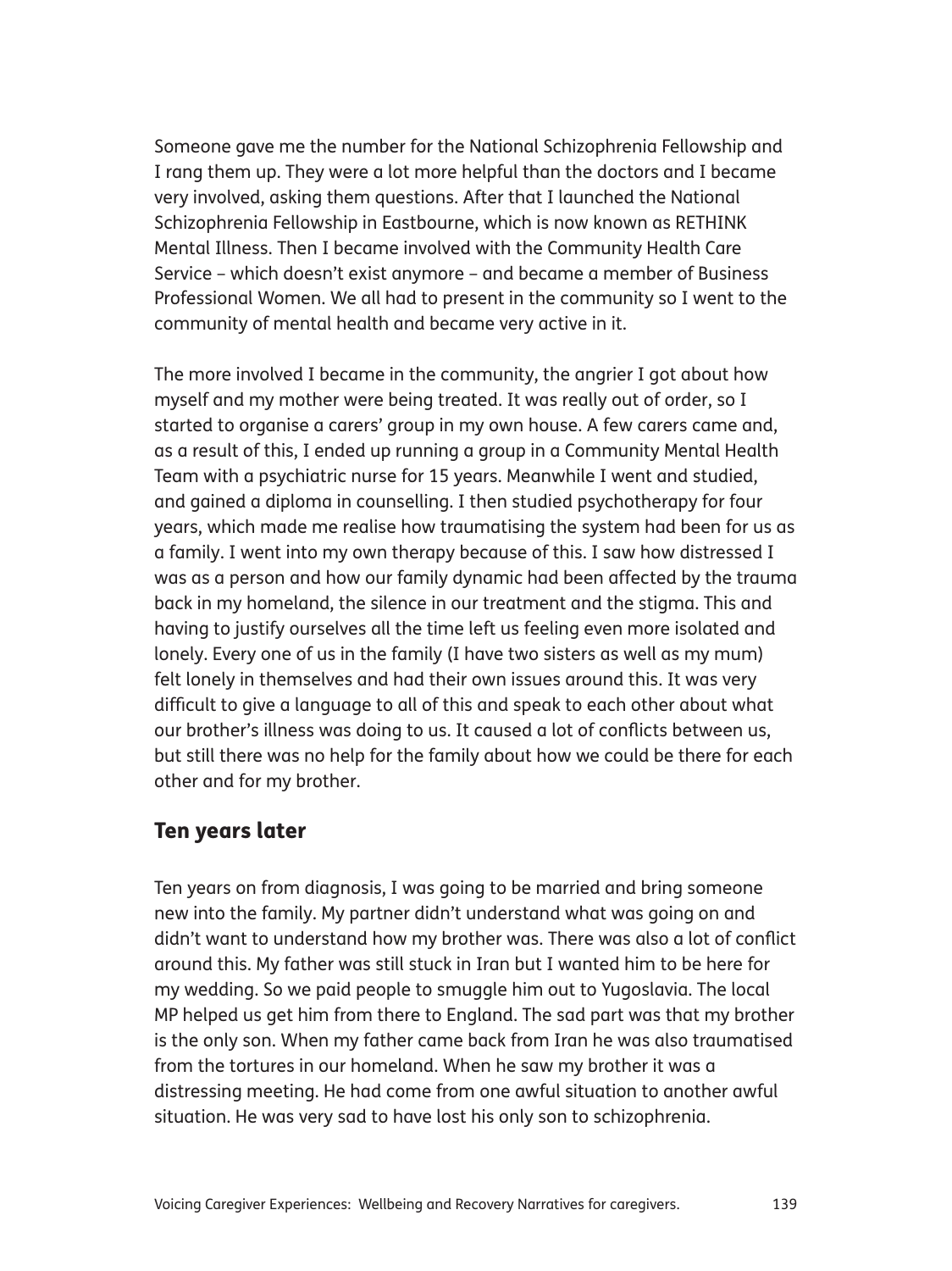My father felt like a failure. He had lost his homeland, his security and now his son. All of these issues didn't help my brother. He was always stressed and upset, which caused more conflict in the family. Once again nobody wanted to understand these dynamics – it was always about giving more tablets and more medication. If only they could have listened to our story. It would have been more helpful to him and to us. I did get married and my father did give me away, and that was the nicest part. The difficulty was that my father became depressed with all the torture from Iran, the mental torture of being called every day and receiving death threats. One of my sisters became depressed and one became anorexic. My mother suffered from heart problems and anxiety. All of this was not very good for my brother, causing him more stress and more hospital admissions. Instead of listening to our problems, they changed his drugs – and when things started to deteriorate again, he was put back on the same old drugs. With the new drugs he just became more crazy and mad, and this upset all of us. For weeks and weeks he would stay in hospital to settle down and again we would have the situation of carers not being understood. I feel that my brother's body was very much abused by all these changes in medication. He never got back to how he used to be. Things just got worse and worse. I kept thinking that if only there was some psychological input in all of this instead of just medical input, it would be much more helpful.

## Seven or eight years ago

My training in psychotherapy was good training and I learned to understand the family dynamics. Having personal therapy helped me. Still, the more I understood about the hospital situation and the systems, the more upset I became. I thought, 'If only I'd known then what I know now, I could have helped my brother'. This is why I still feel very angry and distressed that nobody ever explained things to me and my mother. At one point, about seven or eight years ago, it was decided that my brother needed some psychological input, so we received family therapy. This was good but late, and not always resourced to work effectively with the language barriers. Because my mother didn't speak good English, we needed to be the interpreter for her. This was difficult because she was speaking from her emotions but didn't want to upset us. They did briefly bring in an interpreter so that we wouldn't have to do the translation but it turned out to be too expensive and was stopped. Being the interpreters between the system and my mother caused a lot of problems, as my mother would think we were not translating things as they should be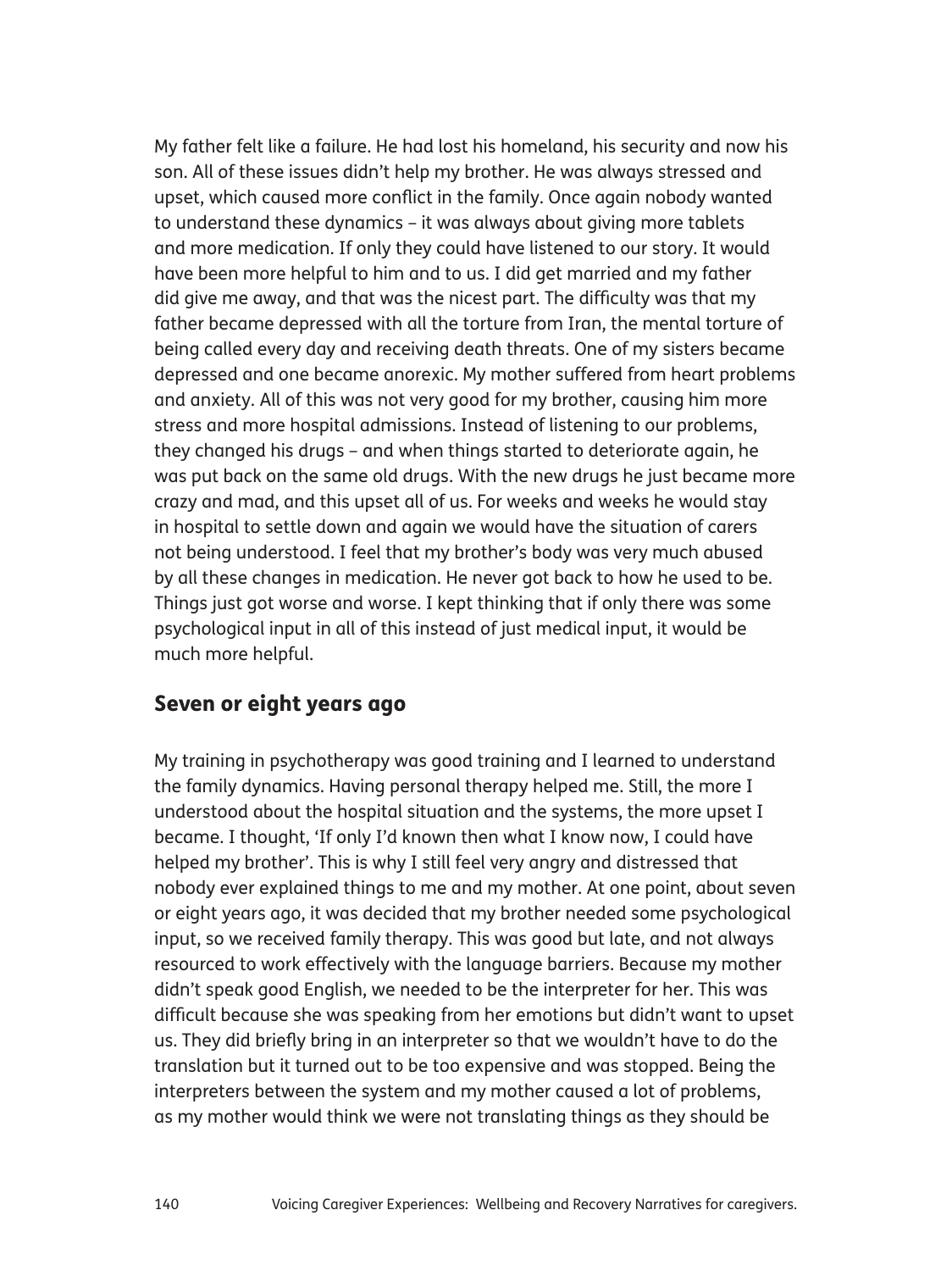and vice versa. This problem of language and interpretation was also missed as a barrier to therapy. In the end, my mother had more rapport with the interpreter than the psychologist!

We have always felt misunderstood and judged because of our differences. Instead of people in the system being able to embrace our difference, lack of understanding made them misinterpret what was going on. But the same was also true of us: my mum was judging of the services as she was not familiar with their culture. It was us as well as them misunderstanding and missing each other. The trauma of cultural difference caused more misunderstandings and stress for my brother too. The other problem was lack of continuity and the way changes kept happening without any explanation to us about them. Nobody looks at the stresses that constant change and making new relationships all the time can cause to a family and the person who's suffering. There was not a good facilitator to bring us and the system together.

## Recovery alone

We do have some psychological input now – the family therapy still. But again this feels late because so much was missed and not heard before. We cannot turn the clock back on this loss. Receiving personal therapy in my training gave me a sense of hope and who I am – a sense of self – identifying in me the real difficulty within the difficulties. I mean that, regardless of how angry I was with the system and how angry and hurt I was with the people who didn't listen to me, the training gave me the understanding that the system did not have the knowledge either. This gave me the capacity to forgive the people in the system, as they had no more education around what was happening than I did. But the biggest forgiveness in all this was about forgiving myself, because if I had known what I know now when my brother first became unwell, I could have helped him more. I didn't know at the time and it is okay not to know. The key message here is that if you don't know something it is okay to ask and to challenge and to find out more. Just because someone is a professional doesn't mean they know more than you. Quite often they don't. Hopefully there will soon be more psychological input in the system rather than just the medical model.

We users of services can see the stresses and low morale within the system and the staff. If the staff are not being looked after by the system, how can we be looked after by the staff? Appreciating the difficulties for the staff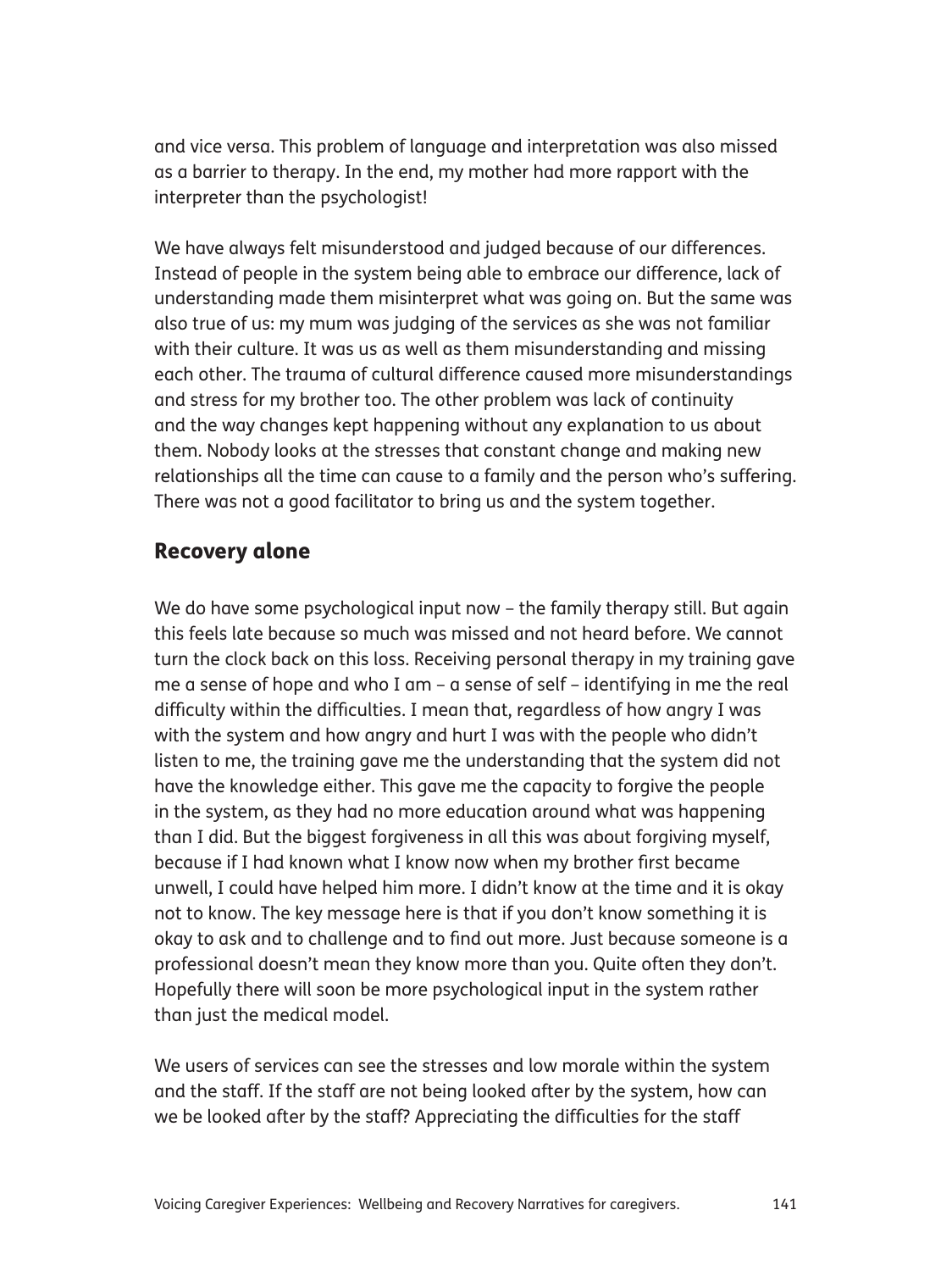themselves when the system changes with every new government helped me to see them as people too. Sometimes we see that they are just running on empty, and sometimes they don't even know if they have a job or not – which causes real problems for the people they are caring for. In particular, we can see mental health issues within the staff as well. This is very scary for carers and for me. When I completed my training and could see the problems, I felt that there was nothing I could do, and this brought a sense of hopelessness. What would happen to my brother if we died? Questions of this sort have been asked many times in our carers' group. It is always difficult as the carers never feel assured about that. This question is still asked and carers can get very anxious about it as many people like my brother are often abandoned by families or outlive them. When I visit my brother in residential care I see many people who have no families to visit them and I can see how difficult it is for them.

To be able to talk about all of these traumas is a very important part of my recovery, as is having learned the skills to help other people. I am who I am, and if my brother had not been ill I would not have taken this path. One of the biggest obstacles to my recovery has been the feeling of loneliness I've talked about here. I don't mean just being alone – I mean not feeling listened to or able to share different points of view, and the destructive feelings that can come from this anxiety conflict. I see this dynamic at work often, particularly in the way the system still finds it really hard to listen to carers or recognise that we are there. The system needs to understand the need to have someone to facilitate listening and shared understandings between these dynamics. When you feel lonely it influences your thoughts, feelings and behaviours, and has consequences for health and wellbeing. Loneliness happens a lot within families looking after someone who is ill. Often the carer gets angry or upset with staff, who then treat them as a nuisance or ignore them, which results in the carer feeling even more angry or upset. This cycle goes round and round, becoming a more and more negative snowball.

## Recovery together

Running the carers group' was also an important part of my recovery, contributing to a more positive snowball effect. The people there often told me that they felt listened to and understood, which felt very satisfying for me. Knowing that you can help just by listening and hearing someone's perspective has the power to dispel the destructive effects of loneliness. It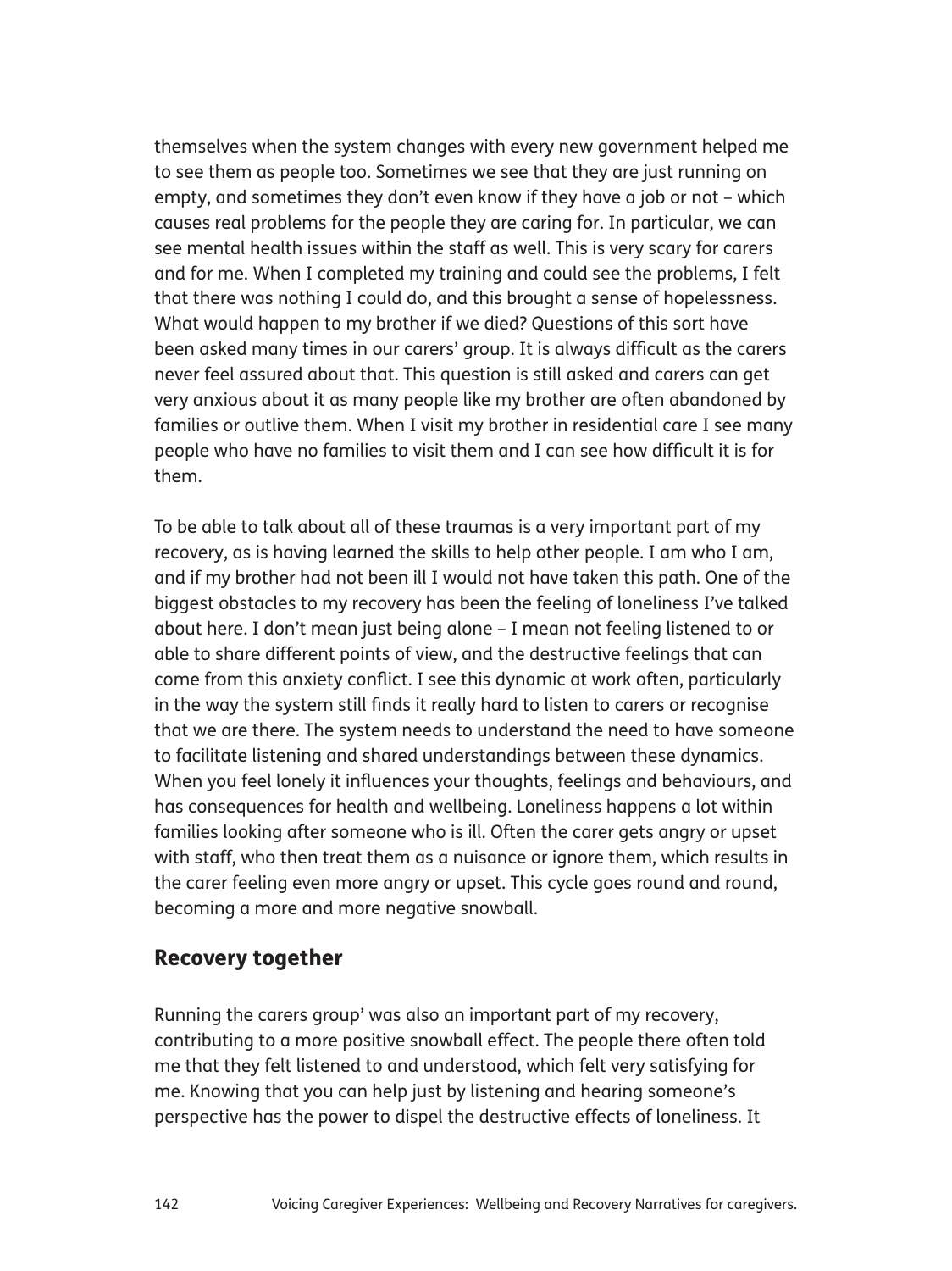helps me to reach people and empower them to look after themselves; to understand that their loved one is not the only person in the world and that they exist too. If they don't look after themselves the mental health of the loved one can suffer. I learned to nurture myself by doing things I liked, e.g. giving myself massages. I wanted to help carers learn that they have lives too.

This often gets missed because people focus on the person who is ill and not on themselves, but recovery is for both people. For a long time, the focus of my life was my brother and everyone else was forgotten. This gave my brother the sense that he was important because he was ill. Making the person who is ill more important makes them more self-centred and puts them in the victim position of becoming their label (the schizophrenic), so their recovery gets missed too. Not looking at our own recovery can actively harm the recovery of the person loved and cared for. We have discussed the importance of carers making time for themselves a lot in the carers' group, as it is one of the best ways for a carer to find their own importance. I used to find my importance in going to meetings and fighting for my brother and never fighting for my own self because I didn't see myself as important then. It was only later on that I realised I am important too.

Looking back, I realise that I started my journey like a child who expects their parents to be perfect and then gets angry with them for failing to live up to expectations. As I have grown, I have come to understand that nobody is perfect and that recovery might be about accepting this in myself and others and learning to forgive. This does not mean acceptance of bad things but rather of the fact that the people in the system did not intend to hurt us. They intended to make my brother well in the best way they knew how but this was limited, and they didn't try to hear or understand us. There is a difference between loving and caring for someone. I love my brother unconditionally for who he is, and sometimes my anger at his poor care is not understood by the people who provide that care but don't love him like I do. Sometimes, though, my anger has been caused by unrealistic expectations that the services should love my brother as much as I do. Recovery is not just about me learning all of this – it's also about sharing it with services and carers so that we can all work together to help my brother and people like him. I have trained many mental health nurses about carers and cultural differences, and some of my ex-students are now involved in my brother's care. We have started to reach a place where recovery for me, my brother and the people providing services is now looking more realistic, but I know that this is still not commonplace.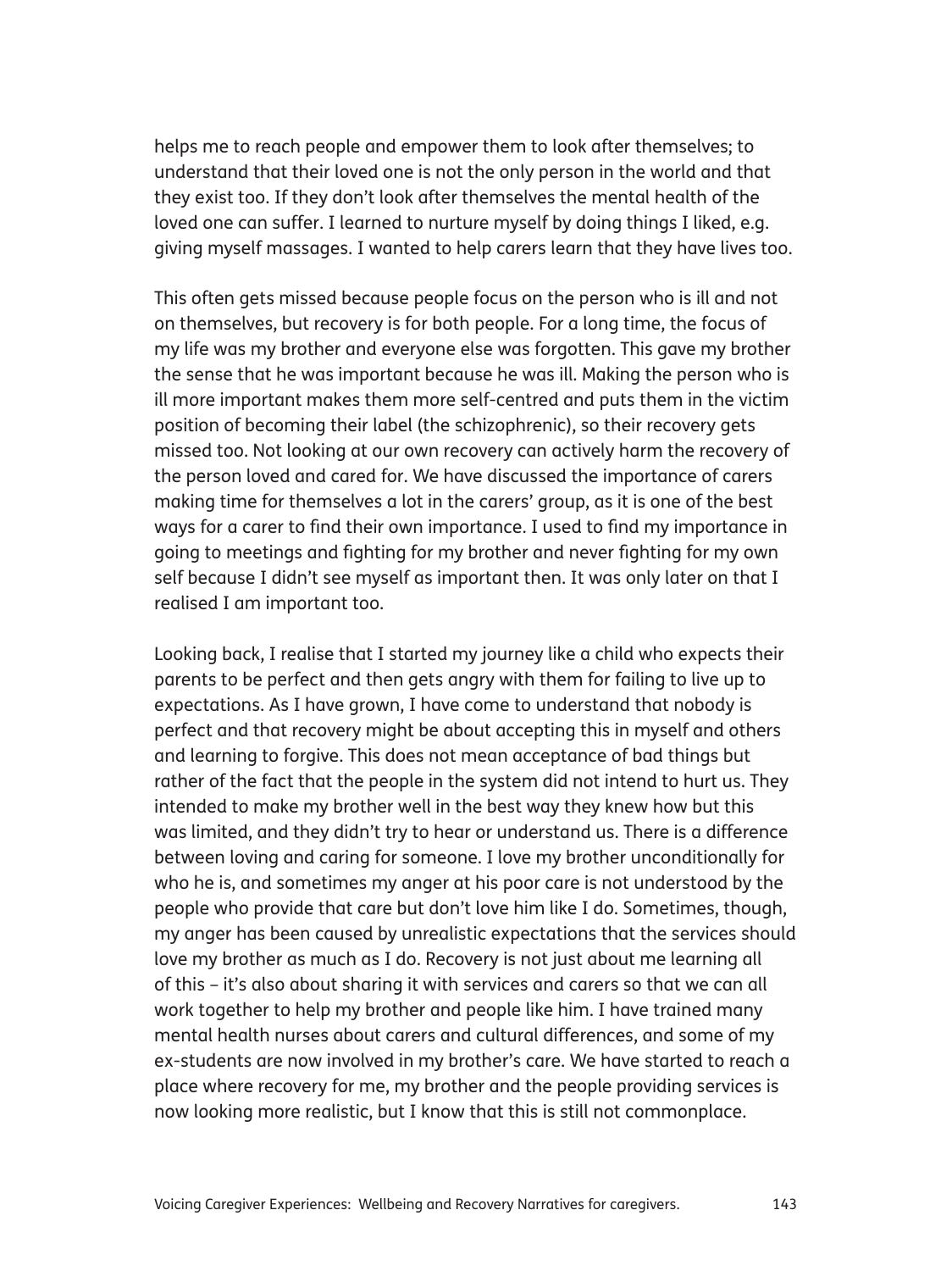# Practical tips to support recovery together

- 1. Realise that good intentions are not enough actions or the lack of action have an impact.
- 2. Engage with carers instead of isolating us as troublemakers.
- 3. See us as people who can help, not as people who makes things worse. This makes us defensive and breaks the relationship before it starts.
- 4. Communicate problems without breaking confidentiality.
- 5. Recognise carers as individuals and the impact mental illness can have on a family.
- 6. We all need to develop and grow, so don't exclude carers from this.
- 7. Provide a reliable human face for carers to relate to the absence of this can be emotionally destructive, leading to loneliness and anxiety.
- 8. Don't dismiss carers when they are angry or upset. It may have taken them a long time to get to that place. Contain and respond rather than controlling and reacting. That means listening and helping to defuse destructive feelings instead of fuelling them with more negative energy. This would help the person-hood of all parties to be listened to and recognised.
- 9. See everyone as a human being. See the person in the carer and the persons in the system. When there is conflict we see the other person as the enemy, an object with no feelings; when we see them as a human being we want to communicate and talk.
- 10. Share opportunities for education and facilitate learning from different perspectives.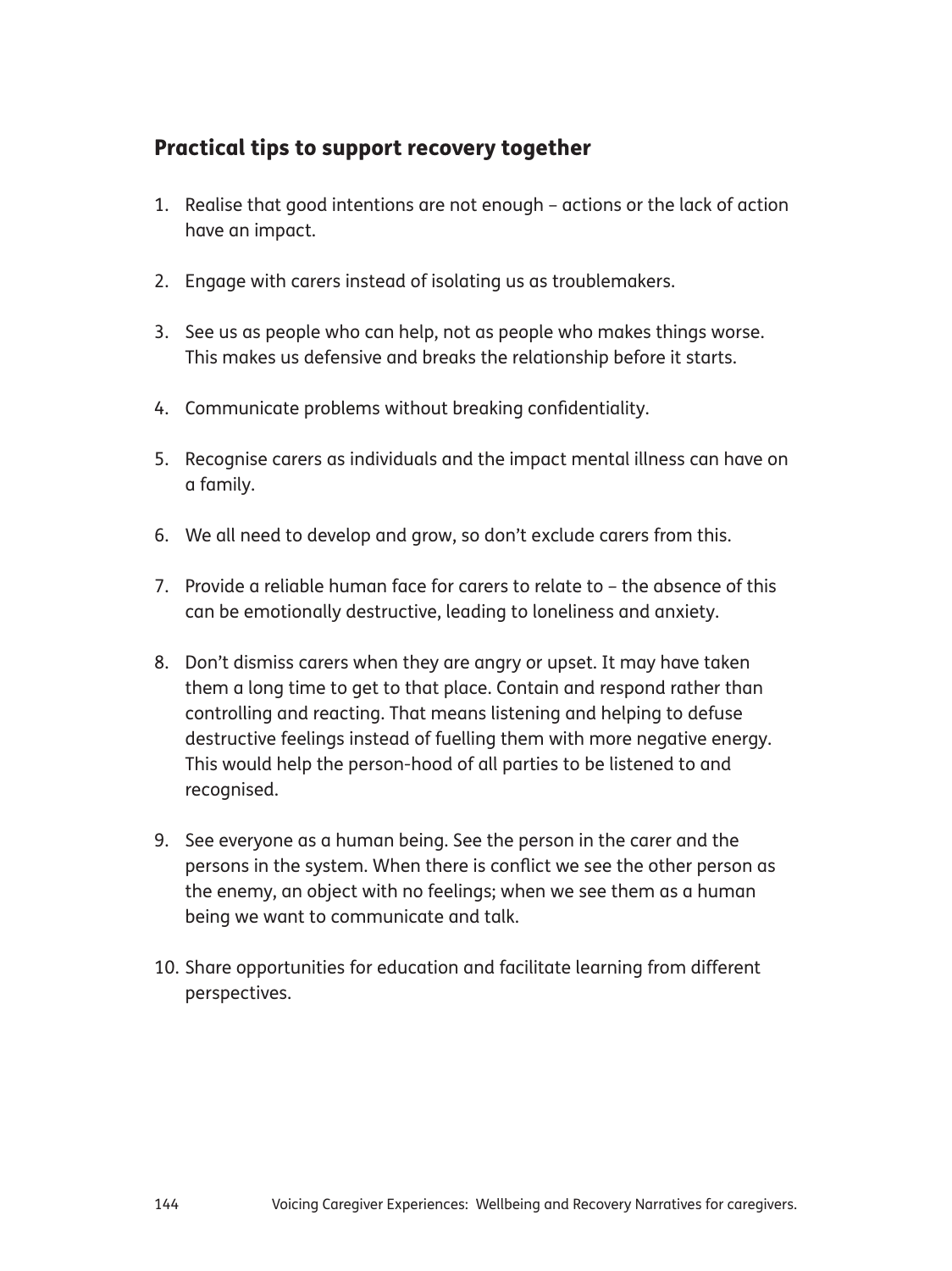# Chapter 13

# Making sense of it all

*Ruth Chandler, Simon Bradstreet and Mark Hayward*

During the collection process, the editors decided to step back as much as possible from their views to make room for caregivers to define recovery on their own terms. This was quite difficult to do, as each editor came into the collaboration with a view of recovery that informs the way they read the accounts and what they prioritise as important. The caregiver authors in this project also hold some very mixed views on whether recovery is or isn't meaningful, sometimes in the same account. Some of this is about vocabulary. The word 'recovery' does not always have to be used to talk about working holistically and hopefully with the person cared for while holding on to hopes and aspirations for the self. For some authors, however, core recovery attitudes like hope are just not relevant to their psychological wellbeing, and other attitudes associated with coming to terms with a loss, such as forgiveness and acceptance, are given much higher priority. How are we to make sense of these differences in perspective without forcing a consensus or prioritising one perspective over another?

Selection is unavoidable in any act of interpretation, and it is here that the question of the power to name and reframe comes to the fore. Instead of pretending that this power isn't there, we decided to put it firmly on the table of this concluding chapter. To maximise the interpretive agency of our authors, we asked them to name the most important points for them. The points were then put together, condensed to eliminate repetition and minimally coded as 'enablers' or 'disablers' of recovery and wellbeing for caregivers. The first part of this chapter takes these enablers and disablers as a frame to draw out learning from the narratives. Not everyone wanted to do this, which is an interpretive choice in its own right. Where this happened, the editors used the collective frame to draw out related points. In the second part, the editors step back in and offer reflections on their learning from the narratives from their range of personal and professional perspectives.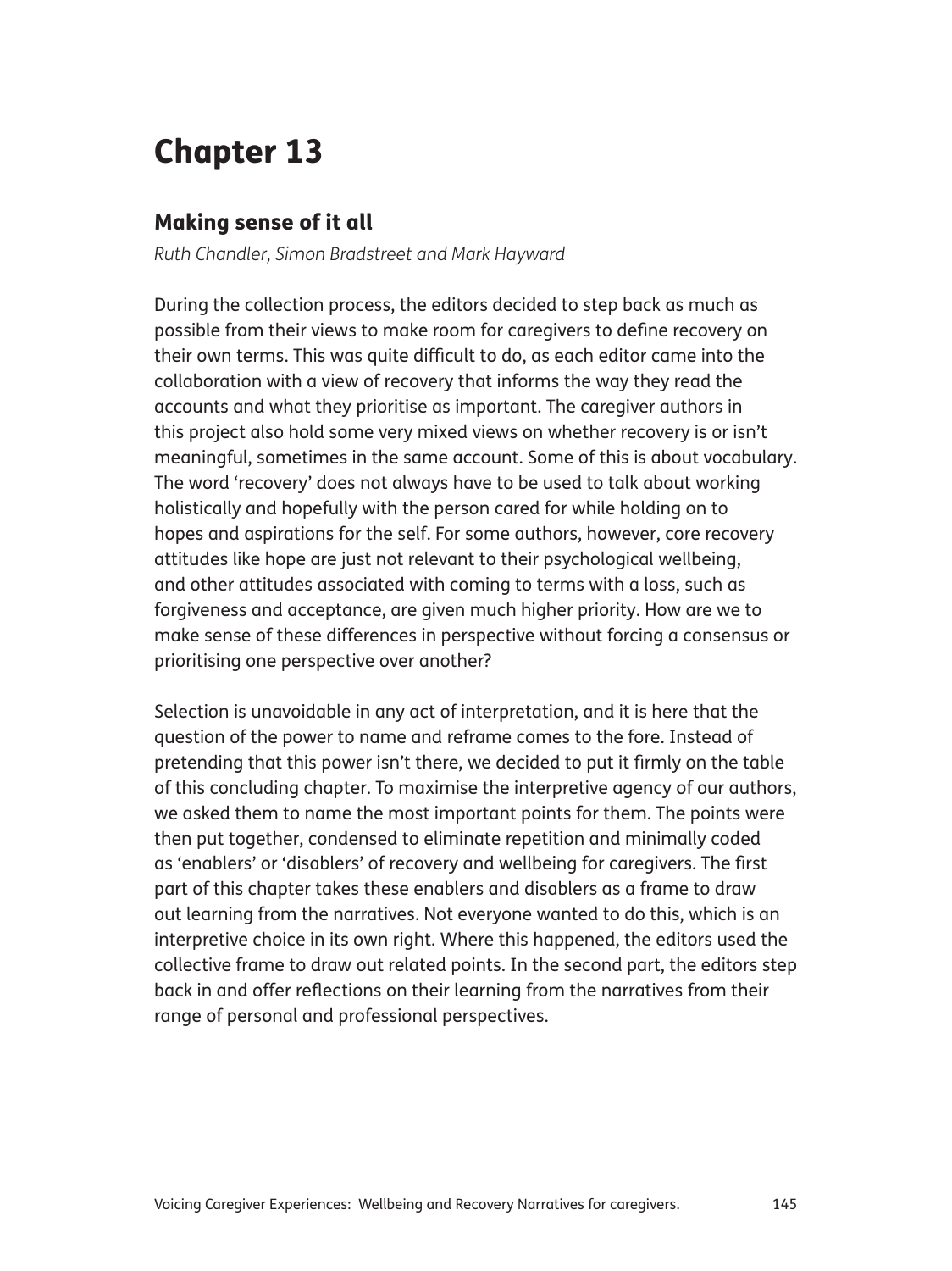# Learning from the authors

# 1. The importance of 'care for the self' in recovery and wellbeing

The importance of **care for the self** is a repeated theme throughout the narratives, whether it is currently happening or out of reach. Many authors describe caregiving as an emotional roller coaster in which there is a relentless double-whammy of coming to terms with deep personal losses, previous hopes and expectations and adjusting to new realities, often involving a great deal of personal effort and ongoing sacrifice of personal hopes and aspirations. Nobody reports caregiving as easy and, as Cathy tells us, many feel guilty about taking time out for themselves, which can lead to a build-up of resentment and conflict about not having any life or fun of their own.

*You can feel almost guilty if you think about yourself without thinking of a benefit to the person for whom you are caring.* 

Authors report a range of individual strategies for taking care of the self – for example, *nurture myself by doing things I liked, e.g. giving myself massages*. Another talks about *collecting pebbles* of special moments (memories) to sustain wellbeing when he feels like the rock of day-to-day living is too big. For another, personal, religious faith provides a foundation of support as she comes to terms with the loss of her partner while supporting her son.

Being able to share experiences and be listened to in support groups is also reported as a huge source of care for the self in both Scotland and Sussex:

*Knowing that you can help just by listening and hearing someone's perspective has the power to dispel the destructive effects of loneliness. It helps me to reach people and empower them to look after themselves; to understand that their loved one is not the only person in the world and that they exist too. If they don't look after themselves the mental health of the loved one can suffer.*

The sense in which loneliness is expressed by this author is not just about being alone but about *feeling* alone, even in the company of other people. Where authors belonged to support groups that had an explicit recovery focus, this sense of loneliness was challenged head-on; recovery for the self was understood not only as a relevant category of experience for caregivers but also as a key to recovery all round. Patricia recounts how involvement in 'Prospect', a self-development training programme organised for family and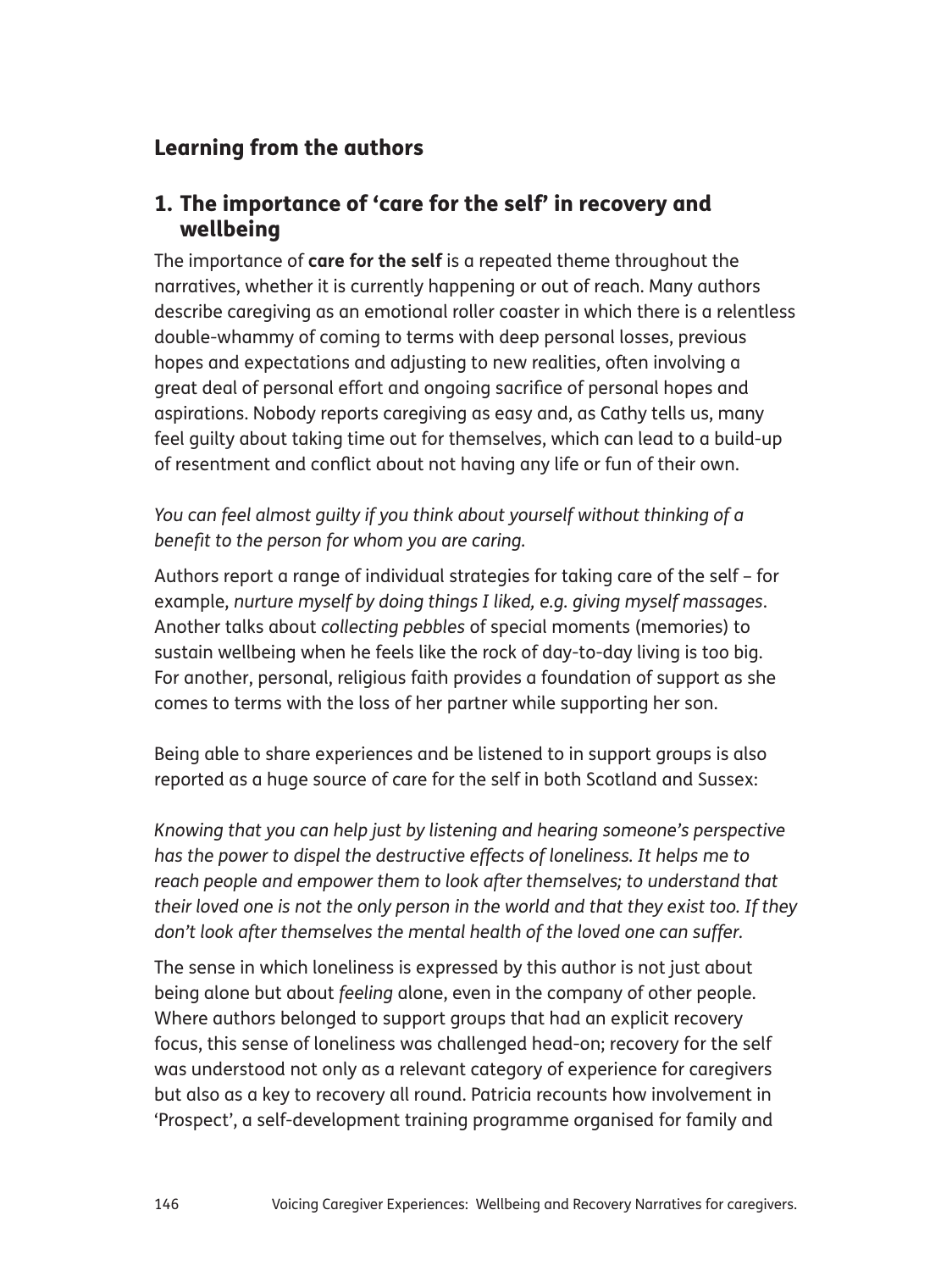friends by EUFAMI (European Federation of Families of People with Mental Illness) *enabled me to see clearly my own journey and at times the brave and limitless possibilities for all involved in this process.*

Where support groups did not have an explicit recovery focus, opportunities to express negative feelings or frustrations about the person cared for without feeling guilty or judged were also highly valued in individual recovery pathways, as were opportunities to share skills or develop new ones in community settings. However, recovery for the self was never straightforward for caregivers, no matter how well supported organisationally. Most authors saw their recovery as inextricably linked with recovery for the person cared for, and this could be a good or bad thing for their wellbeing. As Elinor puts it:

*I was completely caught up with the recovery of my loved one right from the beginning. Their progress and welfare at any given time was (and still is) the main barometer for measuring my own wellbeing. When they are doing well I feel better.* 

This could also work the other way around, with one consultant seeing the absence of the caregiver at meetings as a barometer of her relatives' wellbeing:

*My daughter takes medication really on time, she set up an alarm and everything that way – she manages her illness herself. At the moment, I don't even know what dosage of medication she is on because it has been so long. When she goes to see the doctor, I mean her psychiatric doctor, he says, 'Oh, your mum is not with you because you are better now, you know'. He knows only when she is not and she can't go out on her own and I am with her – if she is anxious, I am with her... When she is better I still have to carry on, even now – jokes, and making her laugh and after, it never stops. And your recovery, my recovery is meeting people outside her and doing my own things. And letting her go and do her own things.* 

In Sussex, one anonymous author suggests that putting the recovery of the person cared for first all the time could unwittingly reinforce 'sick roles' and be detrimental to recovery for both parties:

*For a long time, the focus of my life was my brother and everyone else was forgotten. This gave my brother the sense that he was important because he was ill. Making the person who is ill more important makes them more*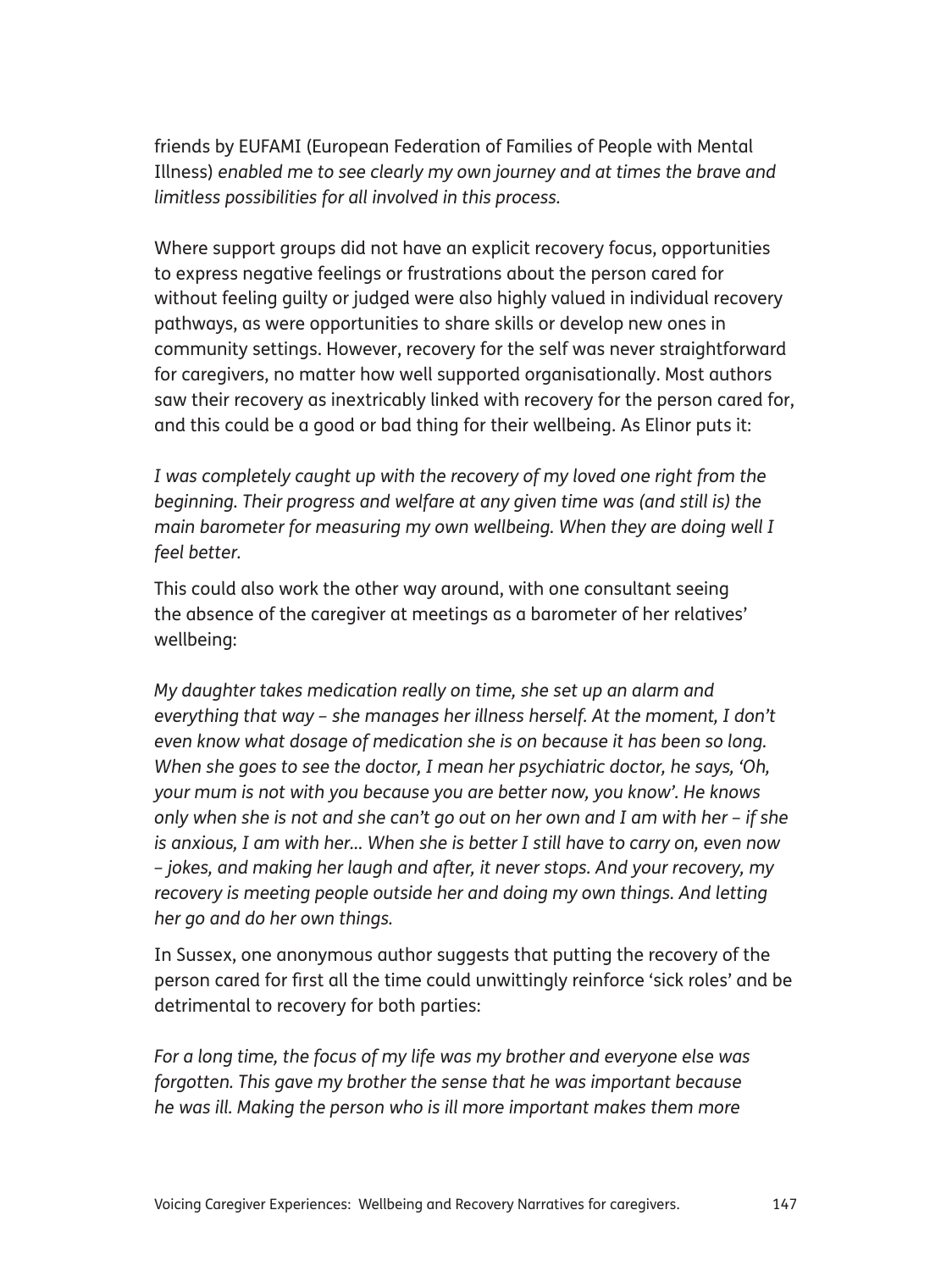*self-centred and puts them in the victim position of becoming their label (the schizophrenic), so their recovery gets missed too. Not looking at our own recovery can actively harm the recovery of the person loved and cared for. We have discussed the importance of carers making time for themselves a lot in the carers' group, as it is one of the best ways for a carer to find their own importance. I used to find my importance in going to meetings and fighting for my brother and never fighting for my own self because I didn't see myself as important then. It was only later on that I realised I am important too.*

This point is also made the other way round. Cathy reports her husband as saying, *I may be mentally ill, but I am not stupid*. She talks about how, in finding her initial identity in a caring role, *he felt I always treated him as someone who could not think or feel for himself. I had to change this in order for our relationship to flourish*. Her husband had never asked her to take responsibility for him or his recovery. As Cathy becomes more aware of this and takes a step back, she also starts to feel better within herself.

### *What was happening was that I was beginning to reclaim my life, and that could only be a good thing.*

There is no right or wrong here as each view comes from a very different place in terms of what was helpful at the time. It is clear that being able to step back and make room for self-care can be a positive enabler of recovery where this is supported in the triangle of care. Many of the narratives report invaluable support from other family members and friends as a resource both for their wellbeing and for the person cared for. This is not always the case, as some authors report breakdowns in friendships and relationships that leave them feeling very isolated and with fewer resources for care of the self. But just listening to the understandings of the person cared for can also be an enormously helpful part of recovery for caregivers. For example, Elinor reports her relative explaining their key triggers for mental distress, which proved invaluable in helping her to make sense of what was going on.

Throughout the collection, authors also stress the importance of a **whole family approach:** *Mental illness affects all family relationships. Close family members (siblings, children, parents) will have different needs and responses but they all need help.* Caregiving relationships can also be very complex and place heavy burdens on ageing relatives who might rightly be expecting to receive some care themselves. As Jennifer Robertson puts it: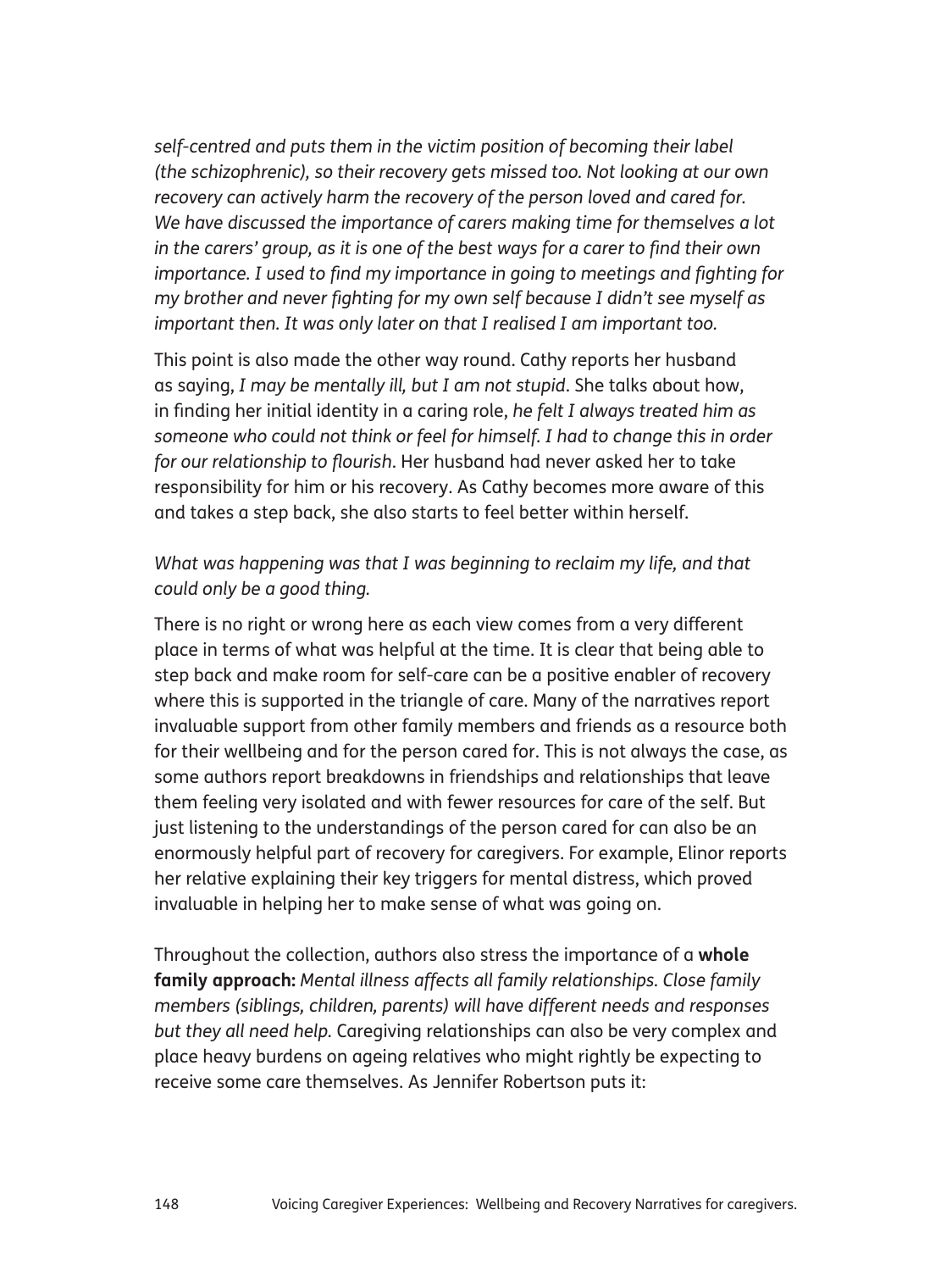*In my case I am a carer of my daughter – even though she is married – and her child – even though she was adopted. My sister, as church elder and a member of a caring group, has recently had to help a 75-year-old grandmother with terminal cancer who is the sole carer of a five-year-old grandson whose mother, aged 40, is a lone parent with schizophrenia.* 

Although this is an extreme example, many caregivers expressed worry about what would happen to their loved ones if they were no longer around. Where the triangle of care is not working so well, or has never been in place, caregivers also report lasting damage to their wellbeing:

*Anna Karenina famously begins, 'Happy families are all alike; every unhappy family is unhappy in its own way'. But families with severe mental illness are alike in their suffering, as this book shows – living on a knife-edge of horror and grief, along with the total disruption of 'normal' life. For myself, to sum up, I am like another character in that novel who 'did not want to talk of her sorrow, but with that sorrow in her heart she could not talk of outside matters'. My sorrow, because of my daughter's tragic plight, has eaten me up, and I find no therapy for that wound.* 

# 2. The importance of early support and information for caregivers

All of the narratives talk in different ways about an initial period of confusion and a need for good information and education early in the process as a key support for caregiver wellbeing. This can be difficult, for, as one author puts it:

*The slow, insidious onset of an illness is initially hard to diagnose but this early time, when the inner and outer worlds of the patient and the family are beginning to fall apart, is precisely when help, structures, relief and coping skills need to be given.*

When it is your job to deal with people who are experiencing mental health difficulties on a routine basis it can be easy to forget that new caregivers often have little or no mental health experience to draw on, and can become very frightened in their own right and worried about how best to help. Mr and Mrs P point to early completion of a caregivers' assessment *on first hospital admission* as key to accessing the help that already exists in the system. As a strong family with a clear sense of their entitlement in the triangle of care, Mr and Mrs P demonstrate the effectiveness of seeking out relevant information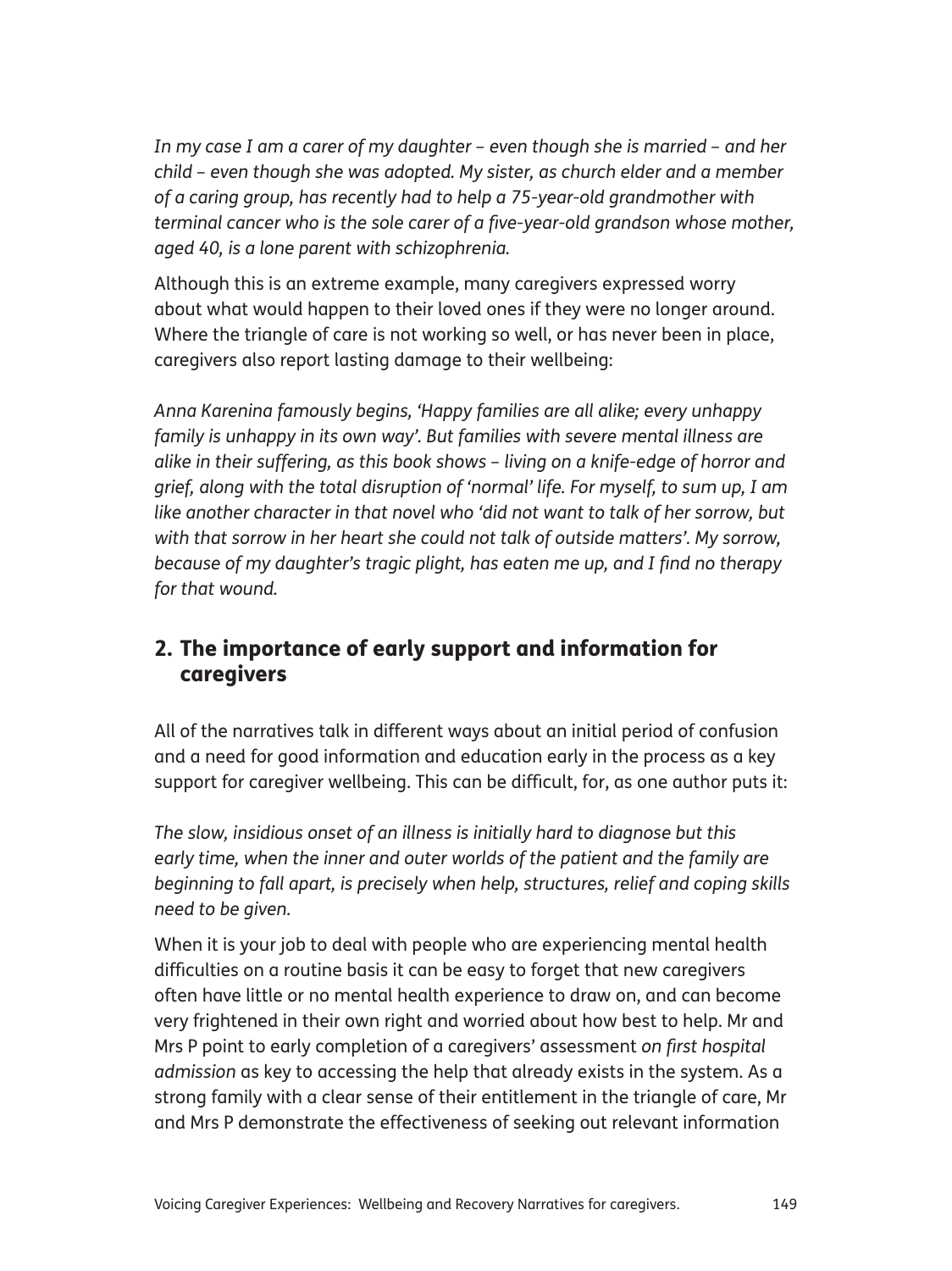about the diagnosis and your rights as a caregiver early on, and show how this can be both very empowering in establishing mutually respecting and assertive relationships with mental health professionals and supportive of better communication with the person cared for:

*We have a better understanding of the entire approach to treating psychosis – including the psychological aspects – and that helps when we communicate with my son. We are also able to assist other carers with our newfound vigour and, in many cases, offer some guidance on the best way to approach the mental health system and its pitfalls.*

For long-term caregivers these points are particularly poignant, as they are often working through a legacy of poor information and support that can undermine their confidence to assert their own needs alongside those of the person cared for. Carers' Assessments have been historically variable in terms of both quality and accessibility, often leaving caregivers out on a limb when it comes to their own support. While Carers' Assessments are an entitlement in the UK, very few people identify as a caregiver when their loved one first becomes unwell:

*They are just a mum, dad, husband or wife, sister, brother or friend – and feel it is simply part of their function to look after the people they love.*

Many of the narratives describe navigating complex mental health systems alone at initial onset, while still coming to terms with what is happening to their loved one. Retrospectively, this can be a source of much bitterness and guilt. As Tricia puts it:

## We often learn the hard way, with no training and little or no support. Finding *your own path involves making mistakes...*

While recovery for caregivers can be about seeing setbacks as part of an overall process of growth and learning from things that could have been done differently, some lessons from the 'school of hard knocks' may still be best avoided by services who wish to take the initiative on giving good early information.

Initial onset is a confusing time for everyone but it can be made even harder to navigate when there are language barriers and/or very different cultural understandings of both the meanings attached to mental health and the different meanings that may be attached to everyday behaviours. The anonymous author from Iran talks about the importance of giving food to her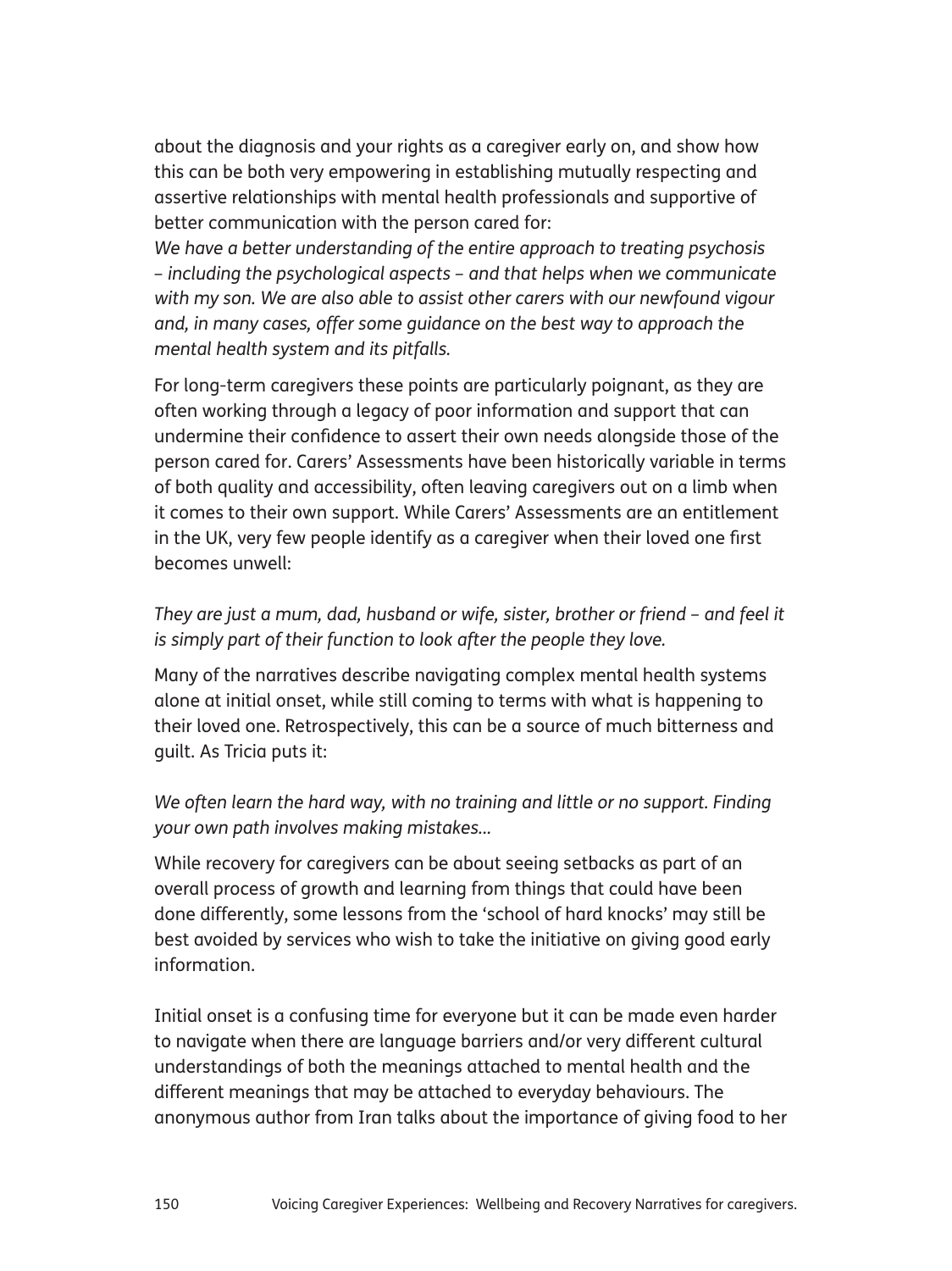family and how attempts to share this are consistently misread as disruption to meal times on the ward. Alternatively, it is a cultural dominant that young people should be encouraged to seek early independence, leave home, get a job, etc., and these values are often implicit in the recovery goals service providers see as important. For one Asian family in this collection, however, young people simply do not leave home until they are married, even boys. While it would be unhelpful to generalise from either account, the small amount of time needed to find out the normative expectations and practices in a family could go a long way towards establishing a platform for shared communication and help to avoid simple misunderstandings.

# 3. The importance of relationships with services

*My 'recovery' is not complete, and of course it never will be, but with my care of my daughter and her subsequent blossoming, my ability to 'read' her mental state and the knowledge that I have back-up, I can remain in a state of what I would like to call 'recovering'.*

The authors also make it very clear that it is their relationship with services that often determines whether recovery is an option for caregivers or not, and this point seems to be borne out by the number of empowering stories connected to good, trusting relationships with services, contact with supports and recovery-oriented training aimed specifically at caregivers. Where the triangle of care is working well, caregivers in this collection report being able to share their knowledge of the person cared for with professionals, point to things they have achieved or could yet achieve and have their own hopes and right to a life beyond caring recognised and supported, whether this is called recovery or not.

*On my first visit to the Bethlem, I was introduced to all the members of staff. I was also invited to discuss any issues with and ask questions of and with the Staff Nurse and Primary Care Nurse, invited to ward rounds once a week at a time to suit me and asked to collaborate in my daughter's care from day one. Her consultant questioned me, listened to me and expected me to be part of the team. The staff were endlessly supportive and kept me informed as to any changes in my daughter's wellbeing, kept in touch with me and offered advice – and, above all, we all trusted each other. The consultant's attitude was that if I was not strong, healthy, informed and trusted, how could I care for my daughter when she returned home? The entire turnaround of my former experiences enabled a leap in my recovery.*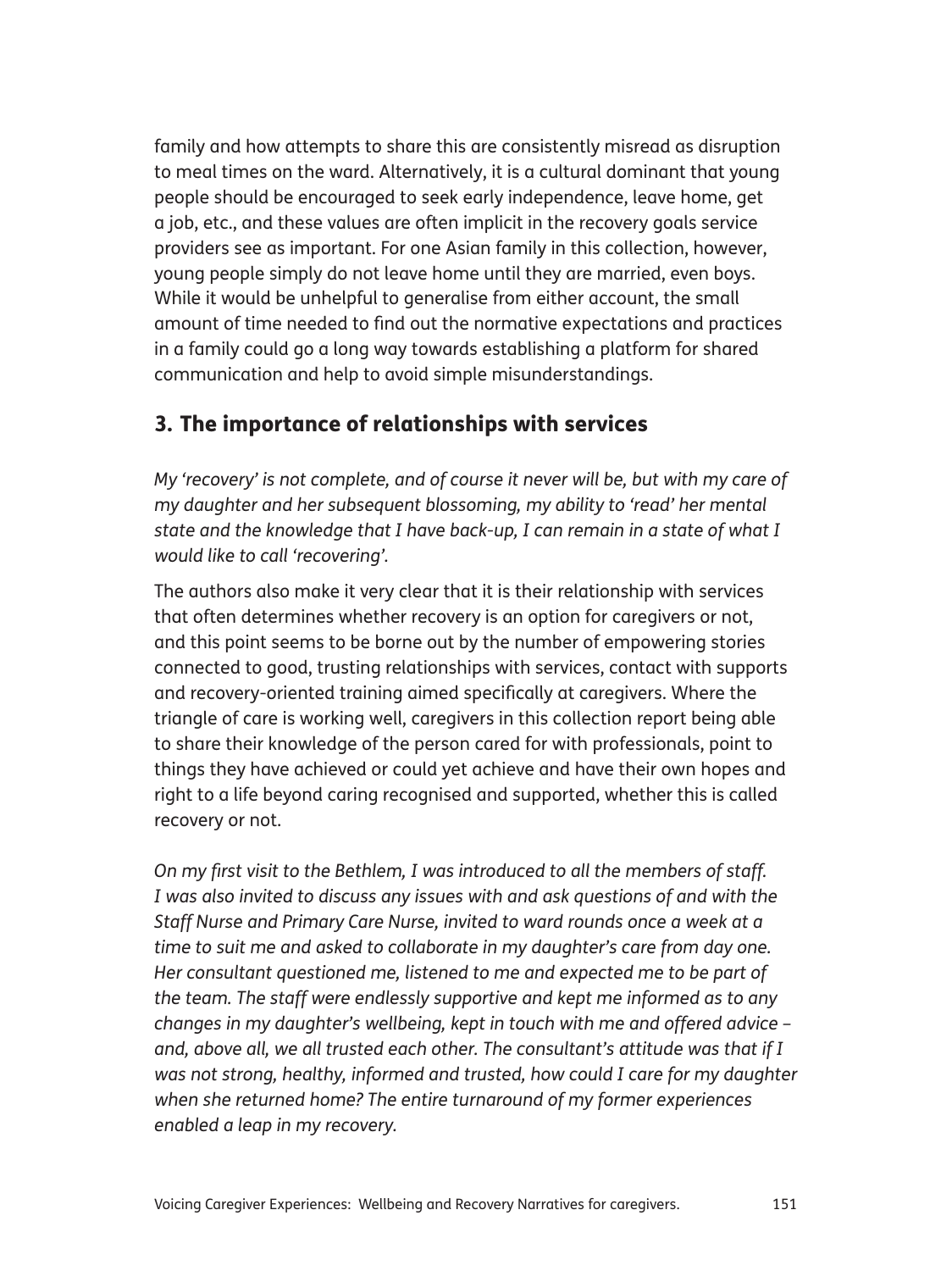Where the triangle of care is working well, **person-centred approaches** to medication are also reported as a source of hope, and highly valued by many of the authors as a support for recovery all round. A good example of this is offered by Mr and Mrs P. They describe writing a weekly letter to their son's consultant, which is listened to and integrated into their son's care:

*I am in no doubt that the information we provided to the consultant enabled him to arrive at the best and most suitable medication for my son. He has the medication administered by monthly depot injection and experiences the mildest side effects we have witnessed since the onset of his condition. He has a Community Psychiatric Nurse (CPN) appointed whom he trusts, and we even had a say in the selection of that CPN.*

A good relationship with services from early on can enable a sense of 'unified voice', which supports the triangle of care for all concerned, whereas a difficult relationship can lead to mutual distrust, conflict and disempowerment all round.

What makes a good relationship with services? Authors talk about the importance of **mutual trust**, being included from the start and the frustration and distress that they feel when they are excluded or ignored or when basic trust is compromised. One anonymous author reports being told to go out when a mental health worker arrives at the house to see his partner, and his subsequent attempts to communicate are rebuffed. Although there are issues of confidentiality that need to be worked through on a case-by-case basis, **seeing the caregiver as someone who can or wants to help,** rather than someone who just gets in the way, is a good starting point for service providers to begin relationship-building (or rebuilding) with caregivers.

Where the triangle of care is not working so well, the authors also report worrying levels of organisational hopelessness and 'iatrogenic stigma' – that is, stigma that is produced by contact with clinicians and services. As here, for example:

*I can accept the diagnosis, the vagaries of the mental illness and the lack of understanding about mental illness in the family and the community because it is natural for people who have not had experience or education about something to feel fear and prejudice. What is harder to examine and discard is all the mistakes the professionals have made through not listening to my loved one and me. We live with the consequences of these mistakes every day. You*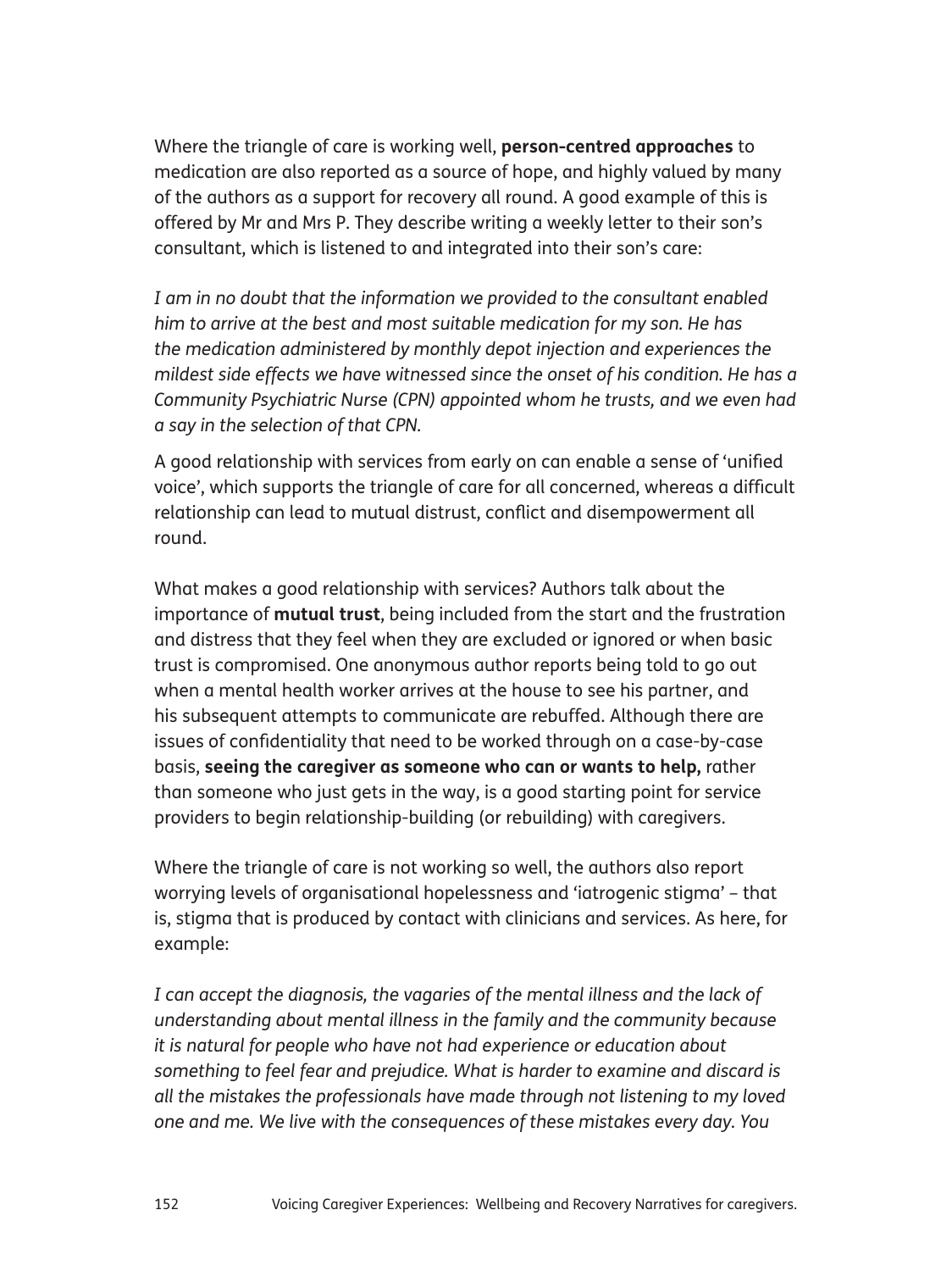*might think you have examined them and discarded them but, because of their severity, you may only have slammed the lid on them temporarily – in which case they'll keep coming back to haunt you.* 

Elinor describes the impact of a build-up of emotional 'baggage' from the past as being in conflict with recovery for herself. As she puts it, memories *make me weep even when I least expect it.* This has important implications for her understanding of recovery, which she defines as more than simply existing or maintaining equilibrium. Rather, recovery for her is about optimising potential and having the freedom to live well. Working through past baggage is key to this freedom to live well. Elinor suggests that she does not have this freedom yet but strongly believes that she and other caregivers have a right to be as free as possible*.* 

# 4. A sense of shared humanity

*See everyone as a human being. See the person in the carer and the persons in the system. When there is conflict we see the other person as the enemy, an object with no feelings; when we see them as a human being we want to communicate and talk.*

A connecting thread in all of the learning points above is the importance of a sense of **shared humanity***.* Service providers can help by offering nonjudgemental listening to caregivers who may present as angry or upset. Understanding that caregivers might have taken a long time to get to that place could help front line workers to feel less blamed when this occurs and to respond sensitively rather than reactively or defensively. Recognition that long-term caregivers may be carrying deep – for some, irreparable – wounds is also profoundly important for establishing a platform for meaningful dialogue in the present. Mutual trust may need to be rebuilt from scratch, especially if caregivers have been repeatedly let down. However, much as repeated exposure to small acts of iatrogenic stigma can work against recovery, small acts of empathic communication can restore hope, as Elinor also tells us:

*I saw a brilliant student nurse in action recently. His communication skills were quite amazing. He suddenly appeared just before the care plan meeting and offered my relative and me a cup of tea. That thoughtful gesture and his communication had the effect of making my relative feel empowered to attend a meeting for the first time in many years. He was successful because he was a people's person and genuinely interested in them – and, most importantly,*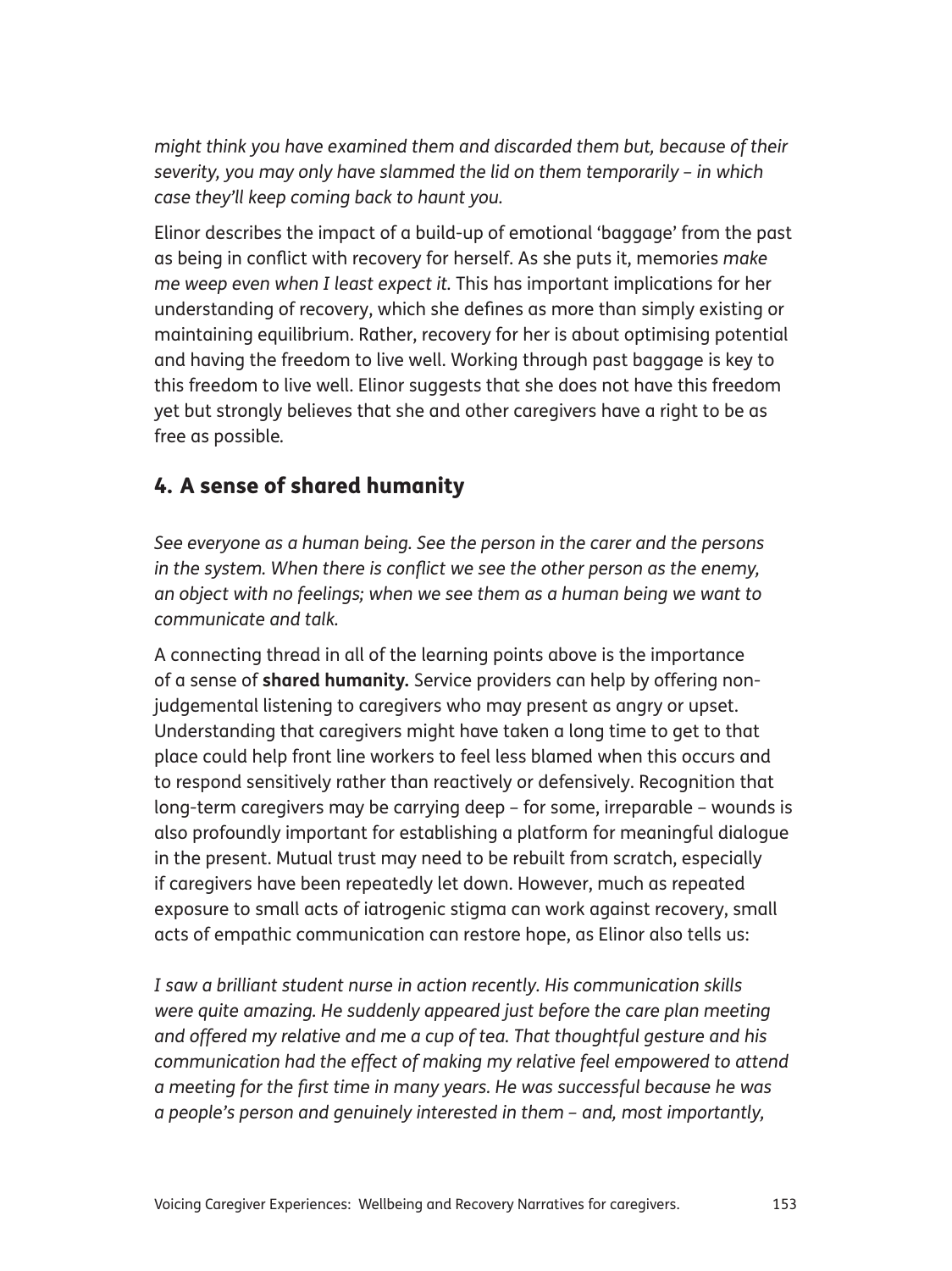*he had empathy. He also spoke to us as equals. With staff like this around, it is possible to feel hopeful.*

There is a lot going on in this simple gesture – it is just a cup of tea after all, but the effect is huge in reaching across barriers to empowerment and social inclusion. Other accounts also point to recovery as a cumulative process of many small acts, helping a shift from relations of distrust to actively working together to optimise the possibilities for change in a situation.

Caregivers who have had repeated bad experiences of services can quite understandably make hopeless judgements about all mental health services and practitioners. However, being non-judgemental is a two-way street. Being able to forgive past practice and hold hope that this will not always be the case is identified as a platform for recovery together by more than one author:

*Looking back, I realise that I started my journey like a child who expects their parents to be perfect and then gets angry with them for failing to live up to expectations. As I have grown, I have come to understand that nobody is perfect and that recovery might be about accepting this in myself and others and learning to forgive. This does not mean acceptance of bad things but rather of the fact that the people in the system did not intend to hurt us. They intended to make my brother well in the best way they knew how but this was limited, and they didn't try to hear or understand us.* 

The above are important messages for service providers to hear, as individual workers can often feel powerless and unhelpfully blamed. Staff also need to be able to believe change is possible, work hopefully in a situation and be recognised and supported in the work that they do. There are many examples in this collection that report transformations in caregivers' relationships with services through contact with inclusive and hopeful practitioners, as well as appreciation for the hard work that is put in:

*The consultant psychiatrists have always worked tirelessly to find the right medication (no easy task as he is drug resistant), but in recent years the attitude towards carers and relatives has been so much more enlightened. The assertive outreach team have surpassed themselves, and their positive and persistent attitude has been likened to a 'dog with a bone' approach. I can only be grateful – in fact words cannot convey my admiration and respect for all the team members.*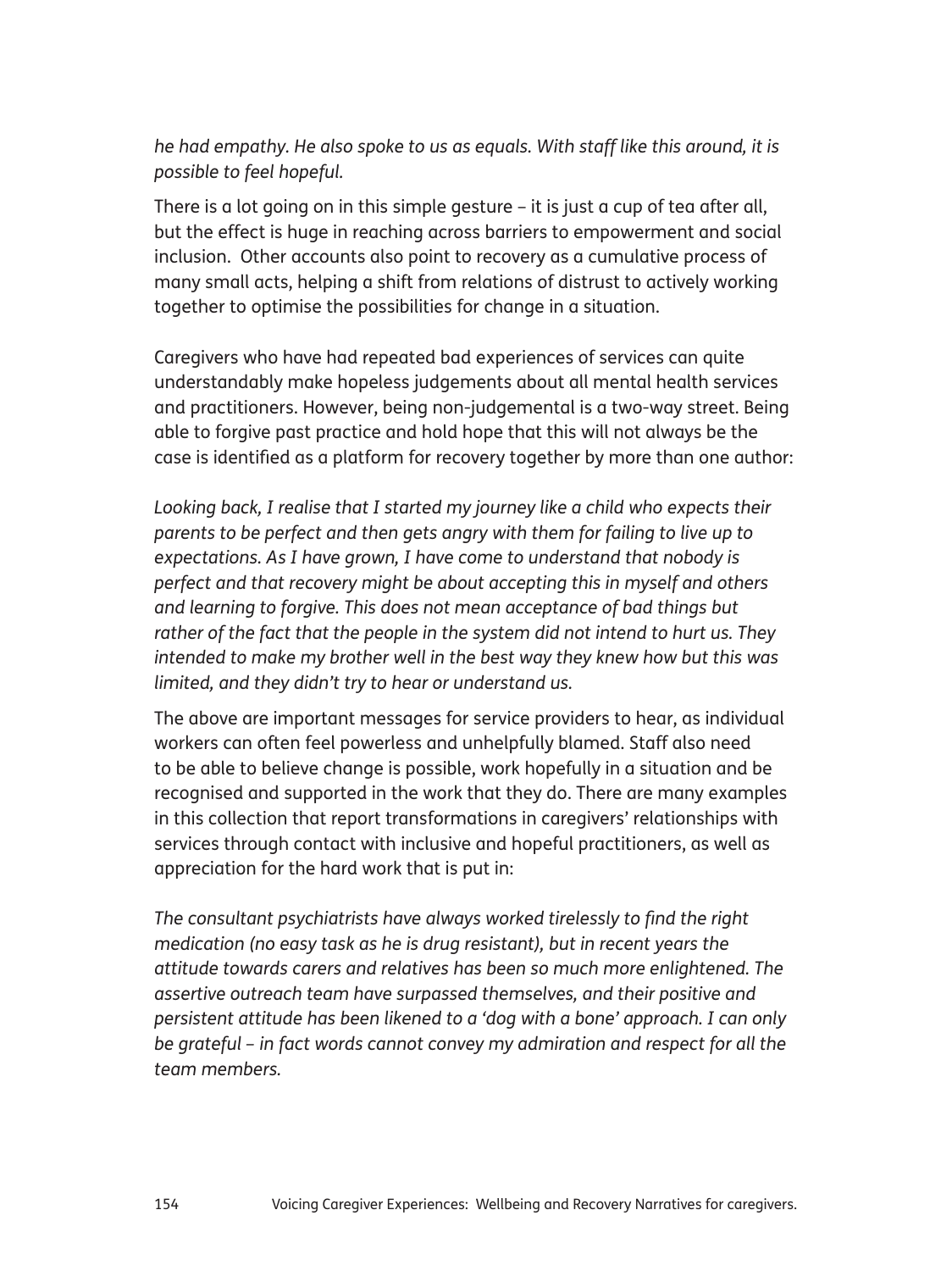# Exercise 4

Readers may find that they identify with some themes more than others, or have taken different learning points from the accounts. If you are using this book as a learning tool you might want to think about the following questions:

- Which narratives, if any, are most relevant to you?
- Are there any aspects of the accounts that are similar to your experience?
- Are there any aspects of the accounts that are very different from your experience?

If you used the recovery questionnaires at the beginning of the book you might want to see if your answers have changed.

# Learning from Ruth

I went into the project with the naïve belief that we only needed to ask caregivers about what recovery meant to them and provide support for the telling in order to collect a spread of narratives about person-centred recovery for caregivers on their own terms. As this was a method I'd used successfully in the past with people experiencing psychosis I thought it would be much more straightforward than it turned out to be. As someone with long-term caregiving experience I really should have known better, but – and I suppose this is a good thing – the really challenging parts of that journey are a long way behind me, so I had forgotten how distressing they were. I am the close relative of someone who is living, and I say gifted, with high functioning autism. It isn't very easy to spot, and he did not get a diagnosis until he was 21. I had been through multiple psychotic episodes by that point, which strangely disappeared when I no longer had to deal with routine bullying of us both, or with schools that found it easier to blame families with mental health vulnerabilities than take a constructive approach to social inclusion.

At a personal level, then, collecting and reading these narratives was both intensely challenging and inspirational. Challenging because it forced me to revisit some deeply buried feelings that were hard to acknowledge but were ready to surface within my own recovery journey – it is nothing short of a travesty that people who routinely support the recovery of others should have so little support for wellbeing themselves. Inspirational because the strengths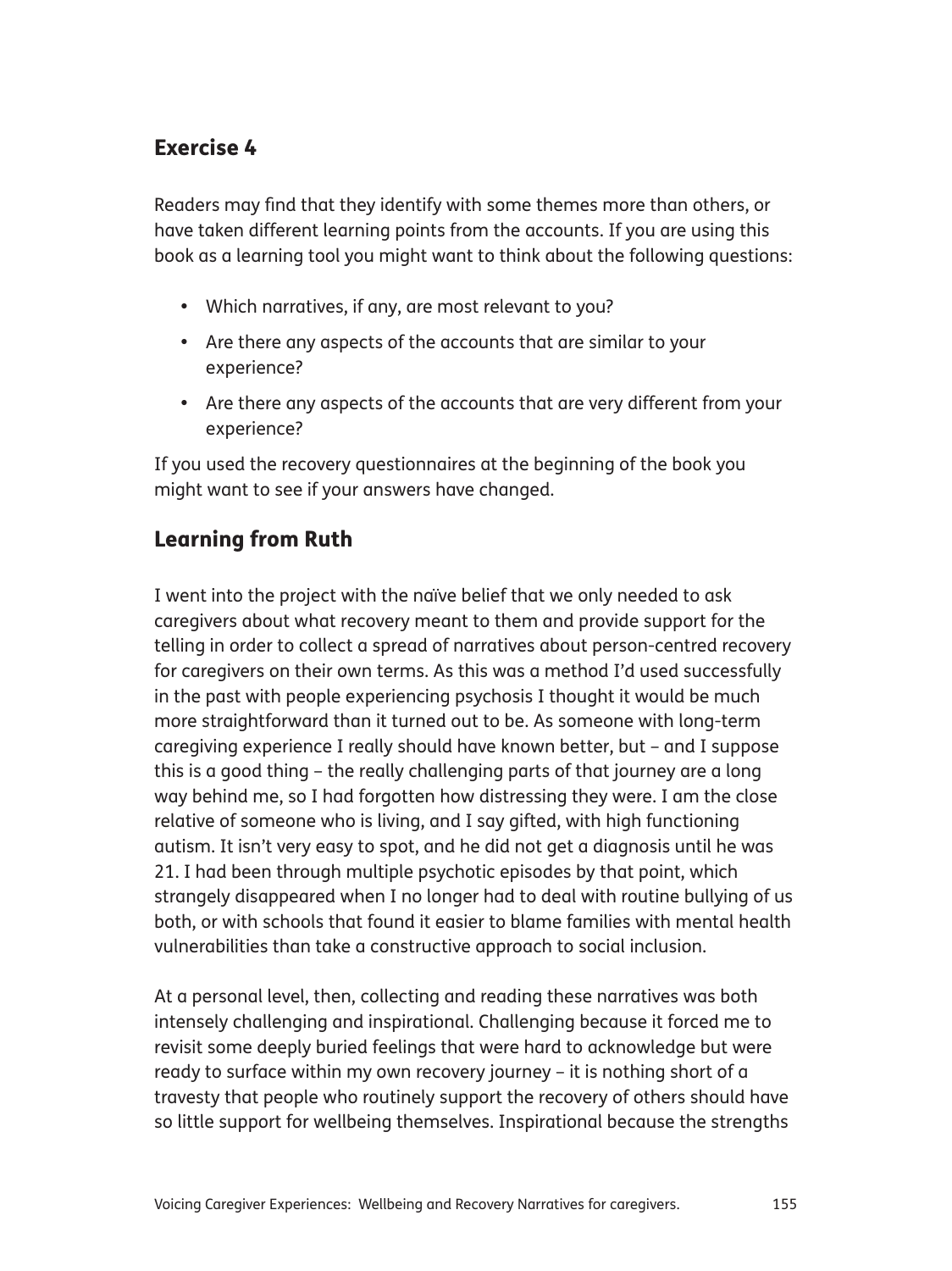and emotional integrity each narrative shows make me proud to be human, even when the account is very bleak.

The narratives have also forced me to question my professional beliefs about recovery and wellbeing for caregivers. I went into this process thinking about recovery as something that was personal to individuals. I have come out thinking about recovery as something for which there is a social and collective responsibility – the triangle of care. Another part of my learning in this project is that hope and hopelessness are in a relationship and do not turn up in isolation. People can feel very hopeless or very hopeful, but quite often they have mixed feelings. Person-centred recovery has not been very good at thinking about hopelessness, but if everyone were already hopeful there would be no need for person-centred recovery. In this sense, person-centred recovery needs to think more carefully about how it constructs itself as hopeful and other practices as hopeless. A strong message from the narratives is that it is simply not the case that medical recovery is always hopeless or has no part to play in living a meaningful life. For many of the caregivers in this collection, medical management of symptoms continues to matter a great deal in framing their sense of hope, opportunity and agency. When medical recovery works with caregivers as well as service users it can also be recovery-oriented in a person-centred sense. The range of accounts in this book point to a continued need to hold hope for social justice for caregivers and the importance of early work in sustaining wellbeing, so that hope for person-centred recovery is not needed for caregivers. Person-centred hope for the medical recovery of the person cared for continues to hold an important role in supporting the wellbeing of caregivers. However, caregivers should not have to live in hope that their roles will be recognised and supported. Rather, respectful partnership working in the triangle of care should be a **positive expectation** for all.

# Learning from Simon

Anyone reading these narratives could not fail to be acutely aware of the intensity and enormity of the experiences being described. It is in no way an exaggeration to say that many of the things described in these accounts are at the extremes of human experience. What is, for me, most remarkable is the sheer breadth of emotion described, from the deepest despair, loss and isolation to heart-warming examples of strength, resilience and fortitude against the odds. As a parent, I frequently found myself reflecting on how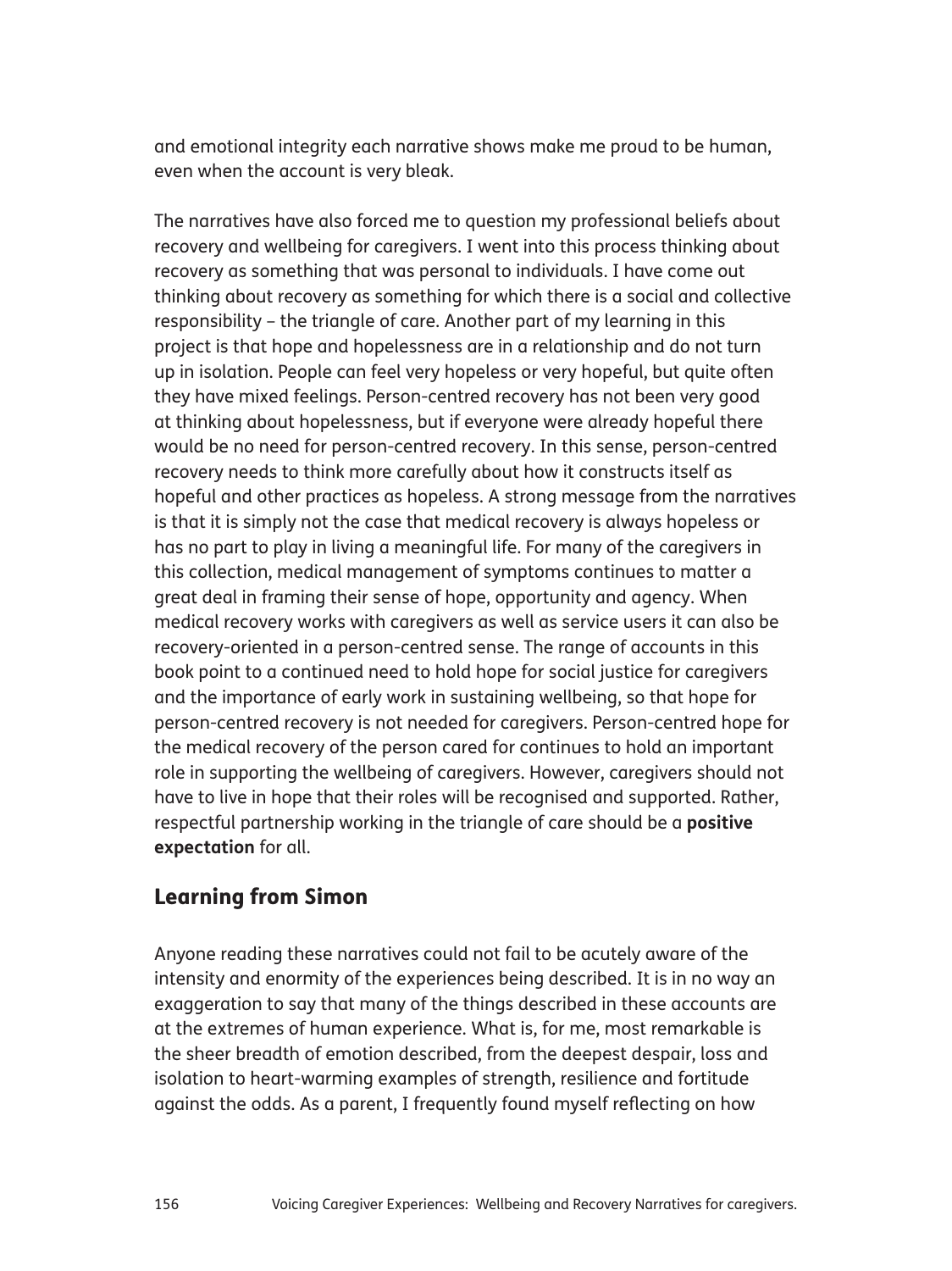I might react in the same position as the authors who described assuming an unexpected caring role for their child. How might I negotiate the treacherous and complex interaction between loving and protecting while offering encouragement and positive risk-taking with little or no support, let alone cope with the unexpected and uncalled-for identity of 'mental health caregiver'?

As a professional who is paid to promote and support recovery, the narratives left me with a strong sense of clarity on how far there is to go before we can truly claim to have a recovery-focused system of support. I was, though, powerfully reassured that while recovery may feel for some like something of an alien concept – either for the caregivers themselves or for the person they are caring for – there is more than enough here to suggest that, where well supported and shared, the beliefs, principles and tools of recovery have much to offer people who find themselves in a caring role. What is equally clear from these accounts is that imposing recovery thinking on people in extreme circumstances who have understandably lost hope or whose own wellbeing has been drastically affected by their caring experiences is at best unreasonable and at worst potentially damaging. In retrospect, approaching this project with a stronger focus on caregivers' wellbeing from the outset (as a route into the more complex territory of recovery – a concept that, for some, was confusing and distant) may have helped.

In this book we have described the possibility of an equal and shared triangle of care as our hoped-for possible future. In this triangle of care, all parties have a valued contribution to make to supporting recovery, and information is appropriately shared and valued. For some of the authors, this is a distant and unrealised concept, but for others there are genuine and real examples of how potentially transformative this mind-set could be – from this I take hope. The experience of personal recovery tells us that it is important to start by understanding and building on your strengths, and within the experiences shared here strengths abound.

# Learning from Mark

As a clinician, I had a tendency to 'side' with the person being cared for and would sometimes offer a space that was 'confidential'. This often led to the exclusion of the caregiver(s), but that was okay because they were not the designated person in distress and nor were they my client. How could I have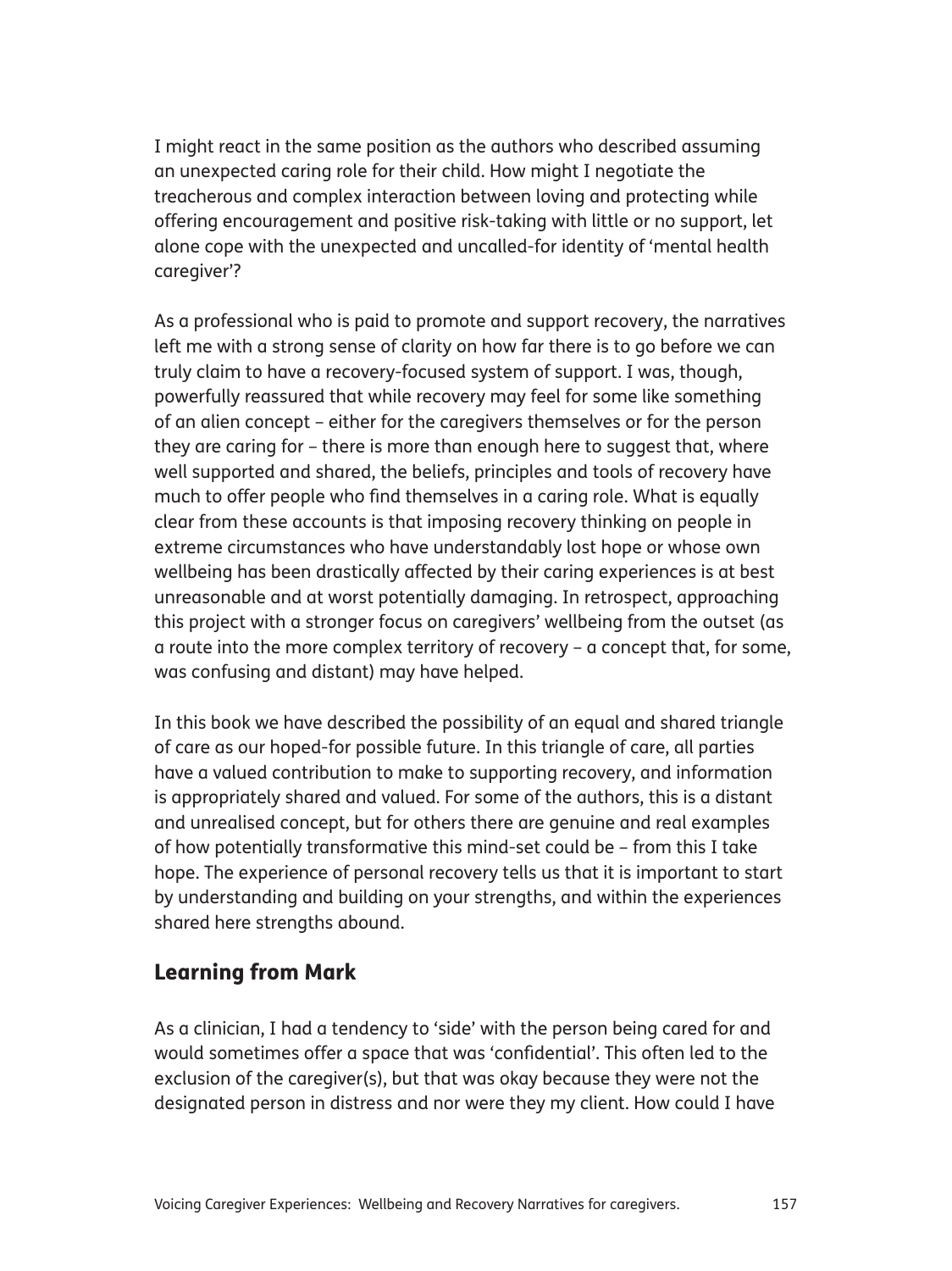practised in such a naïve way and not appreciated the complex interplay between the needs of the caregivers and the person cared for? Why did I have to hear about carer distress on a training course before fully appreciating the pain that caregivers can also experience? At times, I may have been one of the clinicians who caused distress to caregivers by not seeing or responding to their needs.

I wanted to be a part of this project in order to assist other clinicians to tune into the needs of caregivers, see and hear the pain of caregivers and promote journeys of recovery by not making things worse. As clinicians, we don't always have the resources at our disposal to respond to the needs of everyone in distress, but this should not stop us from listening attentively, sympathetically and compassionately to the stories of distress that we are often told by caregivers. The very act of listening can be therapeutic, and we should not underestimate the use of ourselves as a resource in this respect.

What stood out for me in this collection of narratives was the emphasis upon 'help'! Whether help was for the self, the person cared or for the whole family, the request for help suggests that the task of caring and enabling recovery was perceived by the caregivers as being beyond their resources. When asked to help, clinicians must not make things worse. They should respond to the call for help by listening 'as best they can', hopefully with compassion. In order to do this, clinicians may have to take better care of themselves and ask their networks and organisations to support their own wellbeing.

## Making the triangle of care a reality for all

One of the limits of a small narrative project is that the views expressed cannot be taken as representative of caregivers' experiences in either location. Nevertheless, research into experiences of caregiving echo these mixed views on recovery as a meaningful category of experience. The most extensive research literature has focused on burden (Baronet, 1999), stress (Hirst, 2005), coping (Fortune, Smith & Garvey, 2005) and psychological wellbeing (Chou, Pu, Lee, Lin & Kroger, 2009). Caregivers do not automatically identify as such when a person first becomes unwell. Becoming a caregiver may involve the loss of a previous identity, for example a professional identity that is given up to provide support and care, or a relational identity such as a partner who may undergo sudden significant change or rupture. Coming to terms with the loss of previous roles and the arrival of new ones that are unlikely to have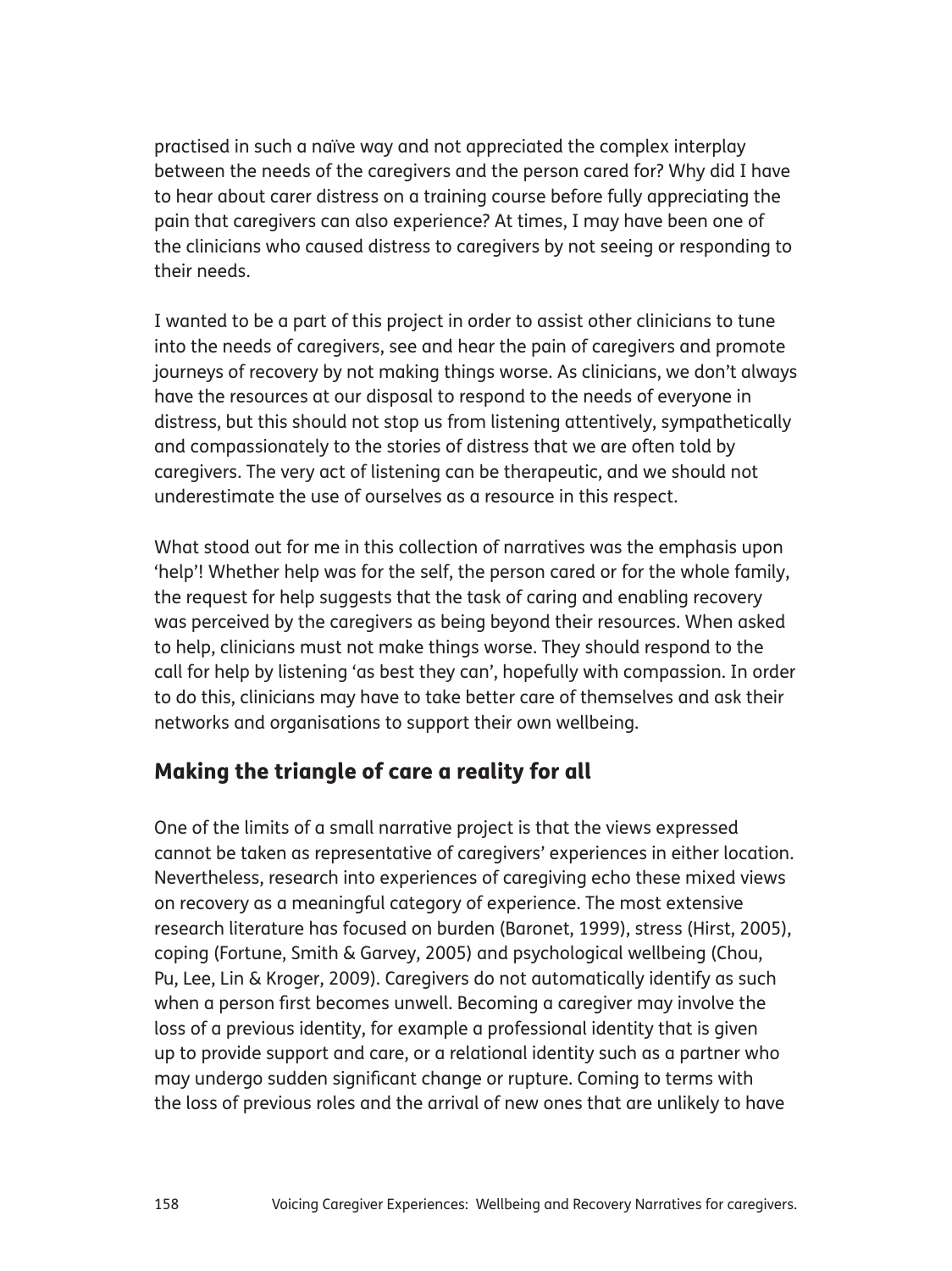been chosen – and may or may not be willingly embraced – can place high emotional, practical and economic demands on caregivers that can build up into feelings of hopelessness for all concerned. Life Story Work like this project can help individual caregivers work through this. By putting experiences into a meaningful frame, caregivers are able to process and understand what they are going through, which can help stabilise their lives (Nicholson, 2009).

When family members are able to see themselves as caregivers this may help them to recognise the importance of taking care of themselves (O'Connor, 2007). However, it is not just caregivers who need this recognition. Research has shown that there is also a pressing need for professionals to recognise caregivers as a source of knowledge and information about the person they are caring for, as well as more connection and communication between all persons involved in the care, including the person cared for (Nordby, Kjonsberg & Hummelvoll, 2010)

Recovery aims higher than stabilising or coping, but does recognise that these are meaningful goals. Alongside the literature of burden, there is an expanding literature of hope that emphasises the positive aspects of caring. Grice *et al* (2009) illustrated that positive experiences were mostly seen within families, as they attribute responsibility to the service user for positive events while avoiding blaming them for negative behaviours and outcomes. By praising positive behaviours and outcomes, family relationships are strengthened all round. Coldwell, Meddings and Camic (2010) looked specifically at psychosis and discovered that when families and caregivers give service users an opportunity to positively contribute to the family, it is rewarding for both the service user and their family members.

There has never been a better time to press the case for more systematic investigation of the enablers and disablers of recovery and wellbeing for caregivers. Nevertheless, these collective endeavours are beginning to bear fruit. NICE (National Institute for Health and Clinical Excellence) guidelines (2011) on person-centred care make it clear that, where the service user agrees, clear pathways should be followed to fully involve caregivers in shared decision-making about treatment and care. Where the service user does not agree, another pathway is set out which makes sure the rights and needs of the caregiver are at least recognised and respected. Most importantly, this guidance is more than just a nice idea that service providers can choose to follow. Rather, it is a set of quality standards with financial implications for non-compliance. Accompanying this guidance, there has been increased recognition from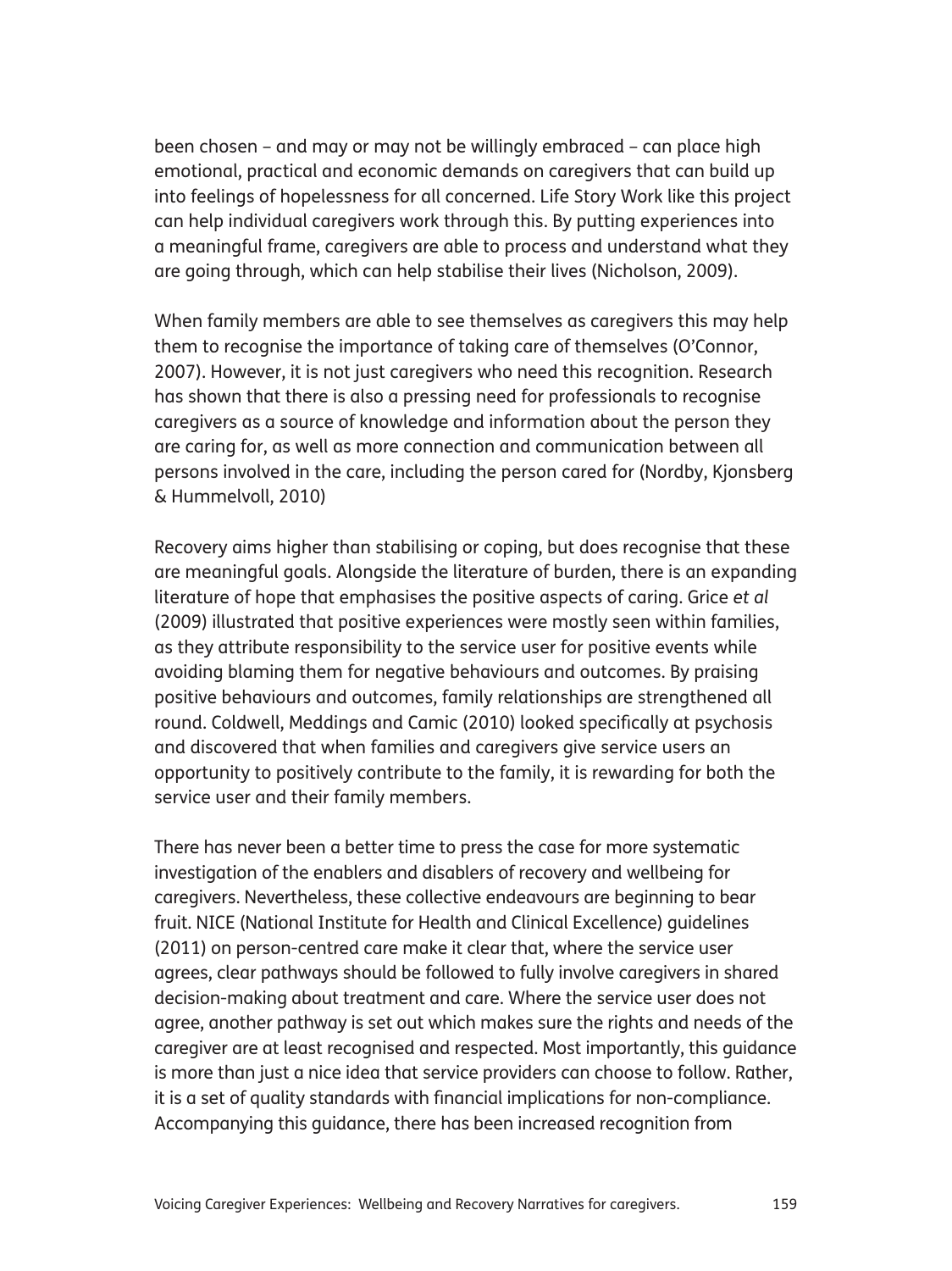the Department of Health in England and the Scottish Government that the activity of informal caregiving, where it is well supported and well informed, is both of benefit to the person cared for (DH, 2010, 2012; Scottish Government, 2010), and a cost-effective strategy in terms of reducing hospital admissions, encouraging early help-seeking for the person cared for and providing low-cost health benefits to the person giving care to offset poor health outcomes related to the activity of providing unsupported long-term care. Ironically, it may prove to be the age of austerity that is most instrumental in pushing the needs of caregivers further up the human rights agenda. Recent evaluation of 25 English demonstrator sites concluded that precise analysis of the costs/benefits of supporting informal caregivers across different care groups and organisations with very different targets and systems may never be possible to calculate with precision. However, the *wide range of ways in which cost savings may potentially be made, given the relatively modest costs of providing carer support, suggest that continuing to expand support for carers, especially when caring begins, for those with intensive or long-term caring roles, and when carers experience strain, is likely to be a financially sustainable approach* (Yeandle & Wigfield, 2011).

# Hoping beyond recovery

As the narratives in this collection show, it is not always easy for caregivers to hold hope in the face of overwhelming evidence to the contrary and it may be inappropriate to expect this. It is vital to find out more about the enablers and disablers of recovery and wellbeing for caregivers at early and later stages, not just to benefit people who use services, but also to make sure that the hopes and wellbeing of caregivers do not continue to come second or be missed out altogether. There has yet to be an investigation into the impact of organisational hopelessness on wellbeing for caregivers alongside and within the activity of caring, and the role of hope in transforming hopelessness also needs a stronger evidence base. But despite these limits, the narratives in this collection bear witness to tremendous resilience and love and a boundless capacity to forgive and heal, both individually and collectively. They point to something deeply compelling about hope in recovery as social justice for all, especially where conditions for wellbeing are not yet or have never been in place. As a long-term goal, we want to start thinking **beyond recovery** for everyone involved in the triangle of care, and the strong focus on wellbeing in this collection gives us a platform to start this work. We very much hope that it will be a real first step towards this unapologetically idealistic vision.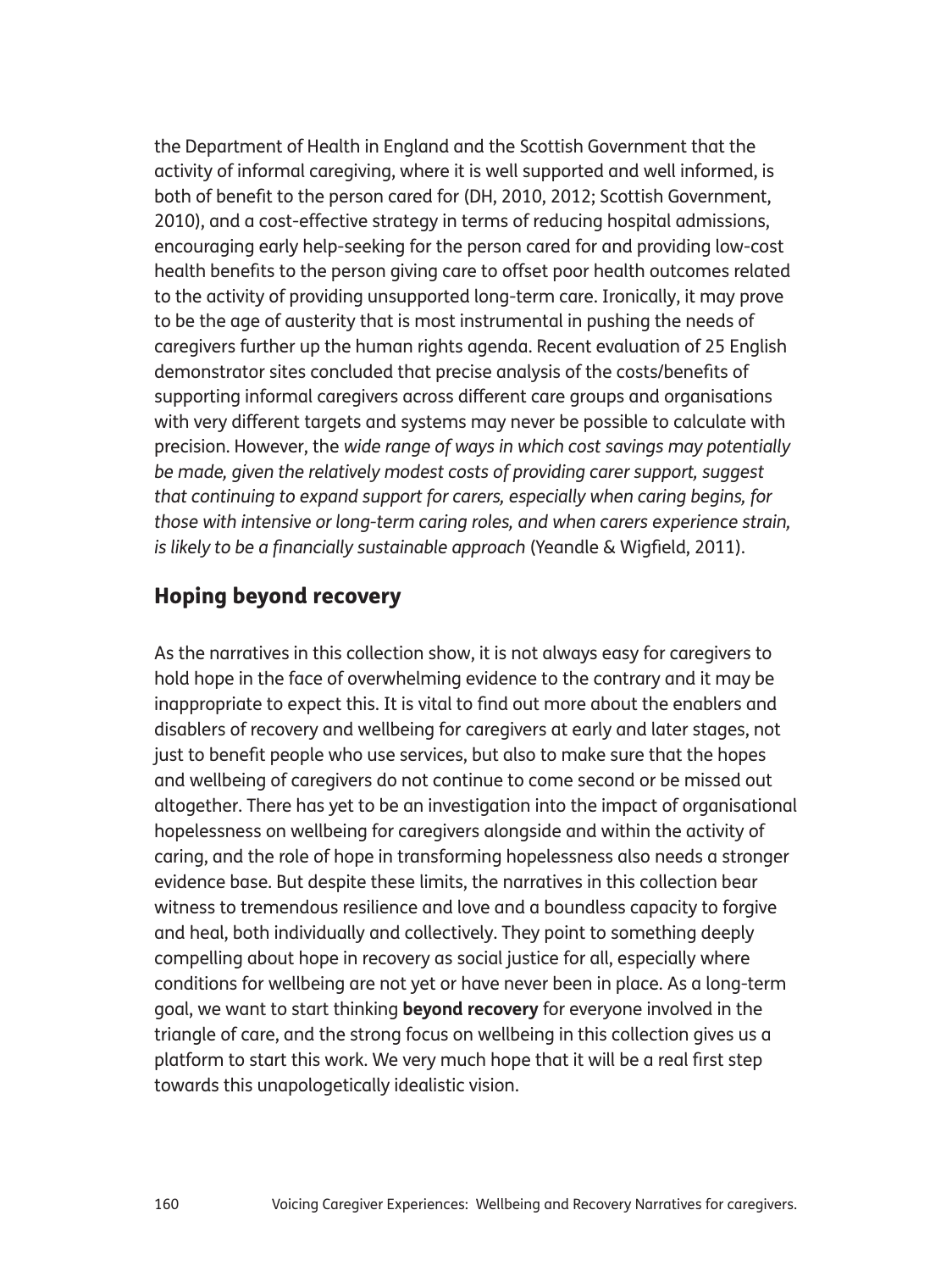# References

Basset, T. & Repper, J. (2005). *Travelling Hopefully*. Mental Health Today (November), 16-18.

British Psychological Society. (2000). *Recent advances in understanding mental illness and psychotic experiences*. London: BPS.

*Carers UK. (2009). Government faces up to crises in care funding: Carers UK reaction to care and support green paper.*  www.carersuk.org/newsroom/item/125-government-faces-up-to-crisis-incare-funding. Retrieved 28th April 2013.

Chadwick, P. (2006). *Person-Based Cognitive Therapy for Distressing Psychosis*. Chichester: Wiley.

Chandler, R. & Repper, J. (2010). *Making Recovery a reality for family and friends*. Journal of Mental Health Education and Practice, 6, 29-37.

Chandler, R. & Hayward, M. (Eds.). (2009). *Voicing Psychotic Experiences: a reconsideration of recovery and diversity*. Brighton: OLM-Pavilion

Chou, Y. C., Pu, C. Y., Lee, Y. C., Lin, L. C. & Kroger, T. (2009). *Effects of perceived stigmatization on the quality of life among ageing female family carers: a comparison of carers of adults with intellectual disability and carers of adults with mental illness*. Journal of Intellectual Disability Research, 53, 654-664

Coldwell, J., Meddings, S. & Camic, P.M. (2010). *How people with psychosis* Positively contribute to their family: a grounded theory analysis. Journal of Family Therapy, 33, 353–371.

Department of Health. (2010) *Recognised, valued and supported: next steps for the Carers Strategy*. London: Department of Health.

Grice, S. J., Kuipers, E., Bebbington, P., Dunn, G., Fowler, D., Freeman, D. *et al.* (2009). *Carers' attributions about positive events in psychosis relate to expressed emotion*. Behavior Research & Therapy, 47, 783-789.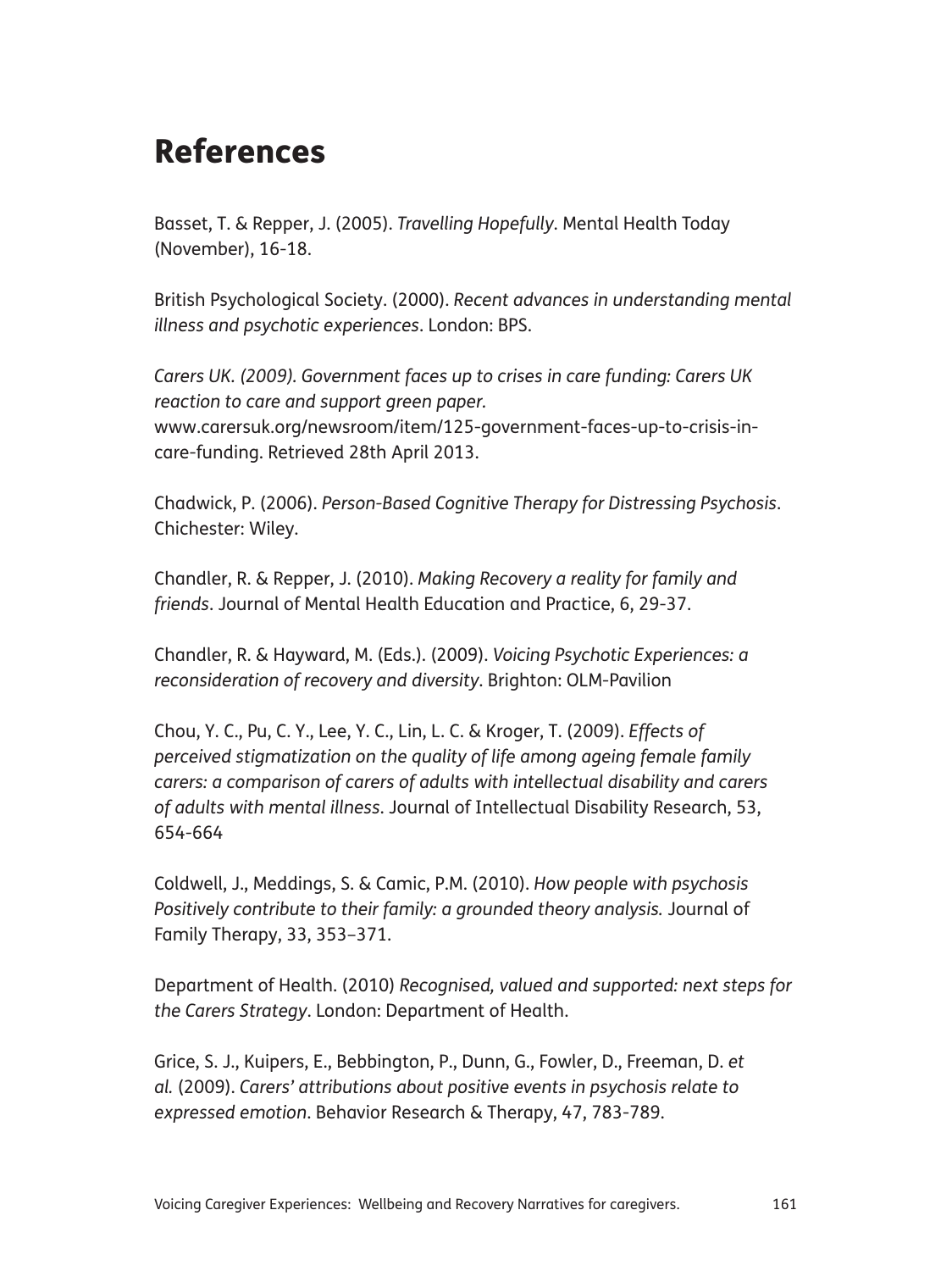Fortune, D. G., Smith, J. V. & Garvey, K. (2005). *Perceptions of psychosis, coping, appraisals, and psychological distress in the relatives of patients with schizophrenia: an exploration using self-regulation theory.* British Journal of Clinical Psychology, 44, 319-331.

Kuipers, E. (2010). *Time for a separate psychosis caregiver service?* Journal of Mental Health 19, 401-404.

Machin, K. & Repper, J. (in press). *Implementing Recovery Through Organisational Change.* Recovery: a Carer's Perspective, Centre for Mental Health & Mental Health Network NHS Federation.

NICE. *Service user experience in adult mental health: improving the experience of care for people using adult NHS mental health services.* publications.nice.org. uk/service-user-experience-in-adult-mental-health-improving-the-experienceof-care-for-people-using-cg136/person-centred-care. Retrieved 28th April 2013.

Nicholson, K. A. (2009). *Carers' narratives: finding dementia with Lewy bodies experiences*. Australasian Journal on Ageing, 28, 177-181.

Nordby, K., Kjonsberg, K. & Hummelvoll, J. K. (2010). *Relatives of persons with recently discovered serious mental illness: in need of support to become resource persons in treatment and recovery.* Journal of Psychiatric & Mental Health Nursing, 17, 304-311.

O'Connor, D. L. (2007). *Self-identifying as a caregiver: Exploring the positioning process*. Journal of Aging Studies, 21, 165-174.

Parr, H. (2009). *Carers and Supporting Recovery*. Glasgow: Scottish Recovery **Network** 

Repper, J., Nolan, M., Grant, G., Curran, M. & Enderby, P. (2008). *Family Carers on the Margins: Experiences of Assessments of Carers of People with Mental Health Problems*. www.netscc.ac.uk/hsdr/projdetails.php?ref=08-1311-053. Retrieved 28th April 2013.

Repper, J. & Perkins, R. (2003). *Social Inclusion and Recovery: A Model for Mental Health Practice*. London: Baillière Tindal.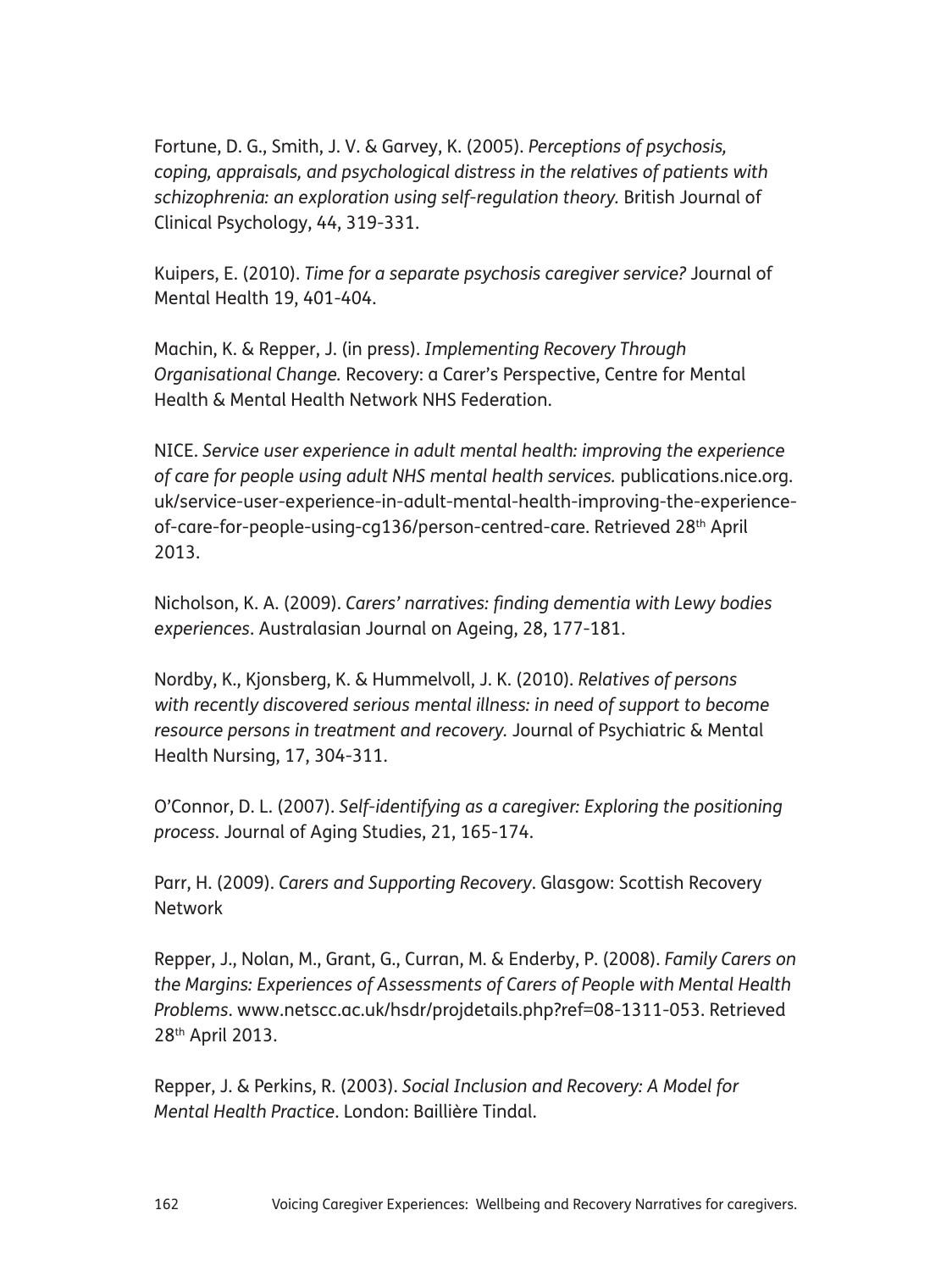Scottish government. (2010). *Caring Together: The Carers Strategy for Scotland 2010-2015*. Edinburgh: Scottish government.

Support in Mind Scotland. (2010). *It's their job – it's my life: The results of a 2010 survey into carers' experiences of communication.* Edinburgh: Support in Mind Scotland.

Worthington, A. & Rooney, P. (2010). *Triangle of Care*. www.rcn.org.uk/\_\_data/ assets/pdf\_file/0019/325243/CareTriangle.pdf. Retrieved 28th April 2013.

Yeandle, S. & Wigfield, A. (2011). *New Approaches to Supporting Carers' Health and Well-being.* http://circle.leeds.ac.uk/files/2012/08/new-approaches-reportjan-12.pdf. Retrieved 28<sup>th</sup> April 2013.

# Useful Resources

## Online resources for caregivers

**Carers UK** http://www.carersuk.org/ (Retrieved 29<sup>th</sup> April 2013)

#### **Carers Trust**

http://www.carers.org/ (Retrieved 19th June 2013)

**CIRCLE Centre for International Research on Care Labour and Inequalities** http://circle.leeds.ac.uk/ (Retrieved 29<sup>th</sup> April 2013)

## **FACTOR (Family/Friends and Caregivers Together in Research)**

http://www.mhrn.info/pages/family-members-friends-or-carers.html (Retrieved 29th April 2013)

**Fadden, Gráinne, James, Carolyn and Pinfold, Vanessa. Caring for Yourself is a self-help workbook for family and friends supporting people.** 

http://www.rethink.org/carers-family-friends/caring-for-yourself-guide (Retrieved 29th April 2013)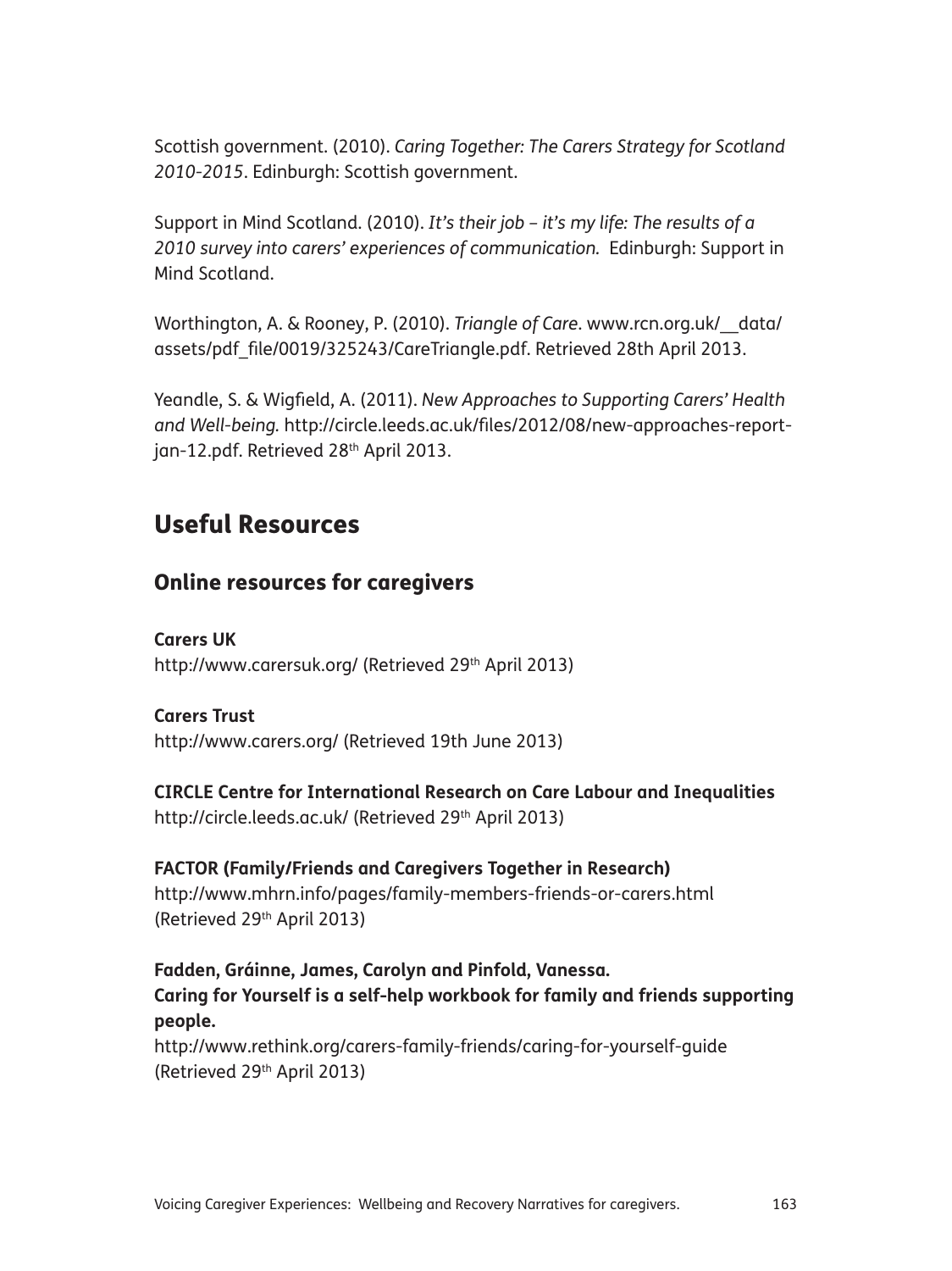#### **Recovery Innovations Arizona**

STAND (Sticking Together and Never Doubting) Recovery Information for Family and Friends. http://www.recoveryinnovations.org/riaz/STAND.html (Retrieved29th April 2013)

#### **The Scottish Recovery Network**

http://www.scottishrecovery.net/Latest-News/carers-need-recovery-toomeeting-wrap.html (Retrieved 29th April 2013)

### Online recovery resources

Beyond the Storms: Reflections on Personal Recovery in Devon, Recovery Devon. http://www.recoverydevon.co.uk/index.php/recovery-in-action/storiesof-personal-recovery/52-beyond-the-storms (Retrieved 29th April 2013)

Hidden Talents: NHS workers who have personal 'lived' experience of mental health problems. 2012.

http://www.dorsetmentalhealthforum.org.uk/pdfs/other/hidden-talents.pdf (Retrieved 29th April 2013)

Implementing Recovery, Centre for Mental Health http://www.centreformentalhealth.org.uk/pdfs/implementing\_recovery\_paper. pdf (Retrieved 29th April 2013)

Implementing Recovery Through Organizational Change (The IMROC Project) http://www.nhsconfed.org/Networks/MentalHealth/projects-and-resources/ imroc/Pages/Implementing-Recovery-Organisational-Change-Project.aspx (Retrieved 29th April 2013)

Recovery Plan (easy read), St George's Mental Health Trust. http://www.swlstg-tr.nhs.uk/\_uploads/documents/publications/leaflets-forservice-users-carers-and-professionals/easy-read-leaflets/recovery\_plan\_ easy\_read.pdf (Retrieved 29th April 2013)

Making Recovery a Reality, The Centre for Mental Health. Shepherd, Geoff, Boardman, Jed & Slade, Mike http://www.recoverydevon.co.uk/download/Making\_recovery\_a\_reality.pdf (Retrieved 29th April 2013)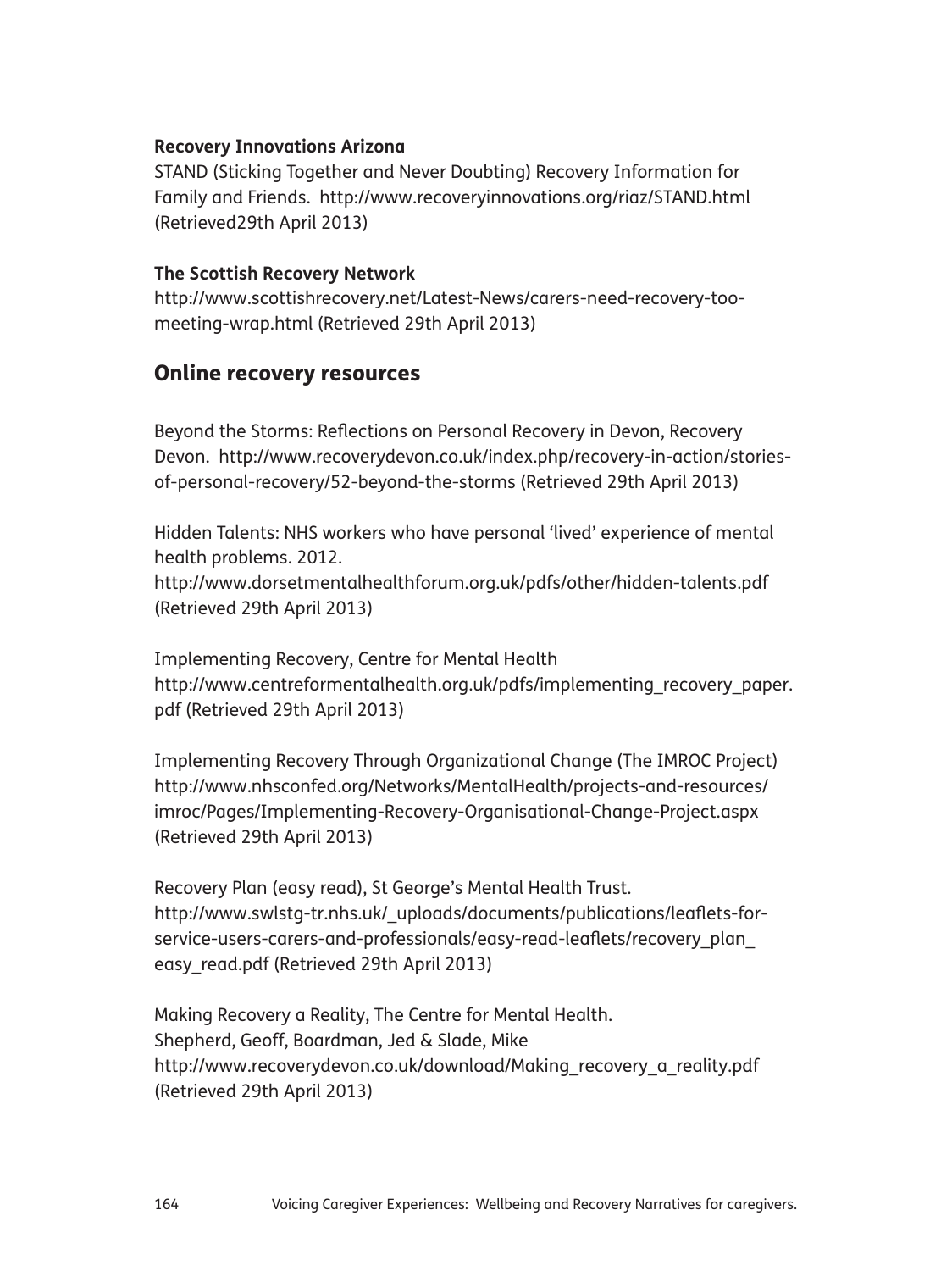Research into Recovery, Institute of Psychiatry. http://www.researchintorecovery.com/ (Retrieved 29<sup>th</sup> April 2013)

Slade, M (2009). 100 ways to support recovery, London: Rethink. http://www. mentalhealthrecovery.com/recovery-resources/documents/100\_ways\_to\_ support\_recovery1.pdf (Retrieved 29th April 2013)

Top Ten Tips for Recovery, Centre for Mental Health. http://www.centreformentalhealth.org.uk/recovery/recovery\_top\_tips.aspx (Retrieved 29th April 2013)